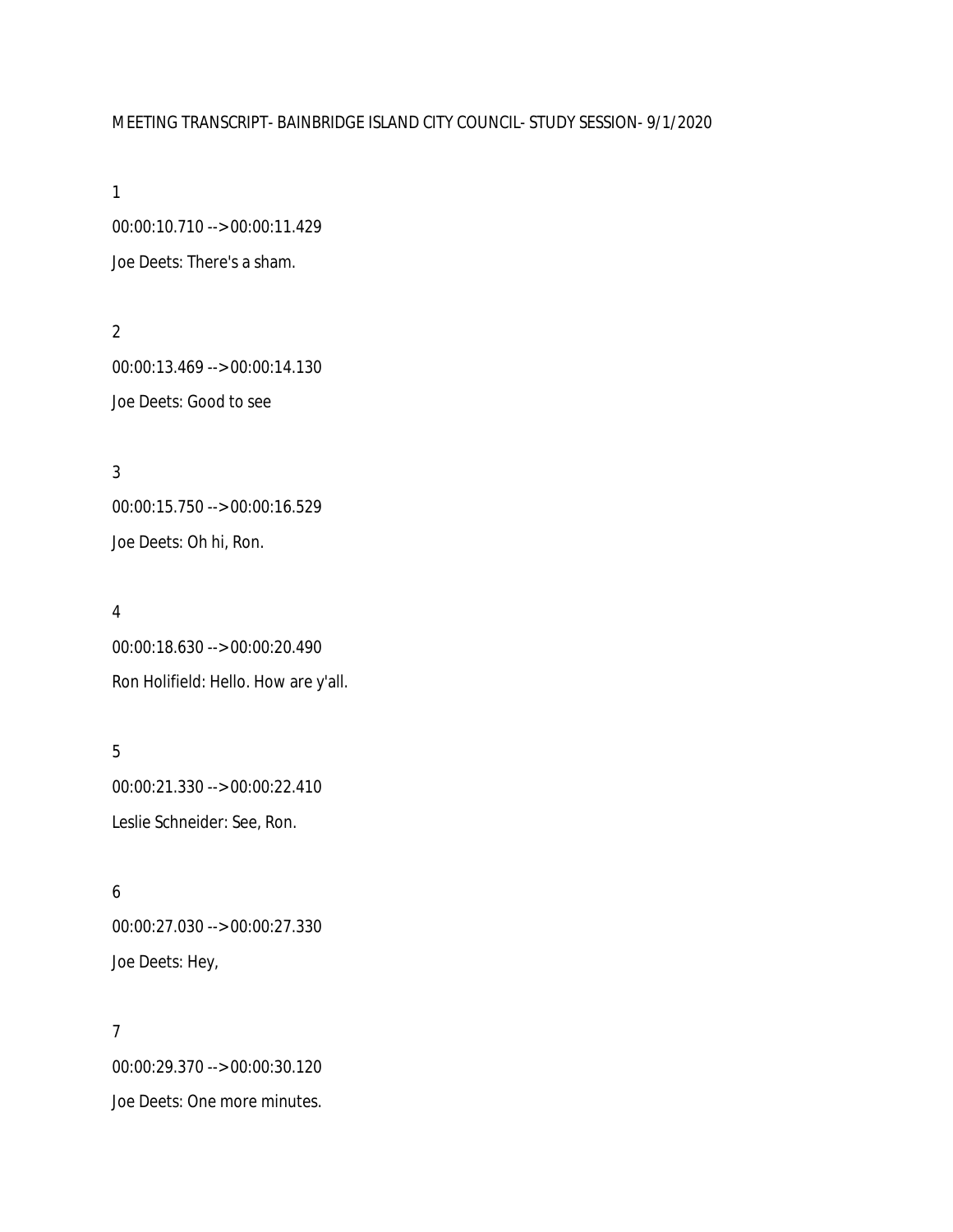00:00:35.490 --> 00:00:36.660 Joe Deets: Three colleagues who are

### 9

00:00:38.250 --> 00:00:39.450 Joe Deets: Cutting this to the wire.

10 00:00:45.240 --> 00:00:45.540 Joe Deets: No.

### 11

00:00:46.710 --> 00:00:47.790 Joe Deets: No. There we are. Oh.

## 12

00:00:49.410 --> 00:00:50.400 Joe Deets: That's great.

13 00:00:54.240 --> 00:00:55.320 Joe Deets: Kiersten

14 00:00:56.520 --> 00:00:59.010 Joe Deets: Cole and Michael is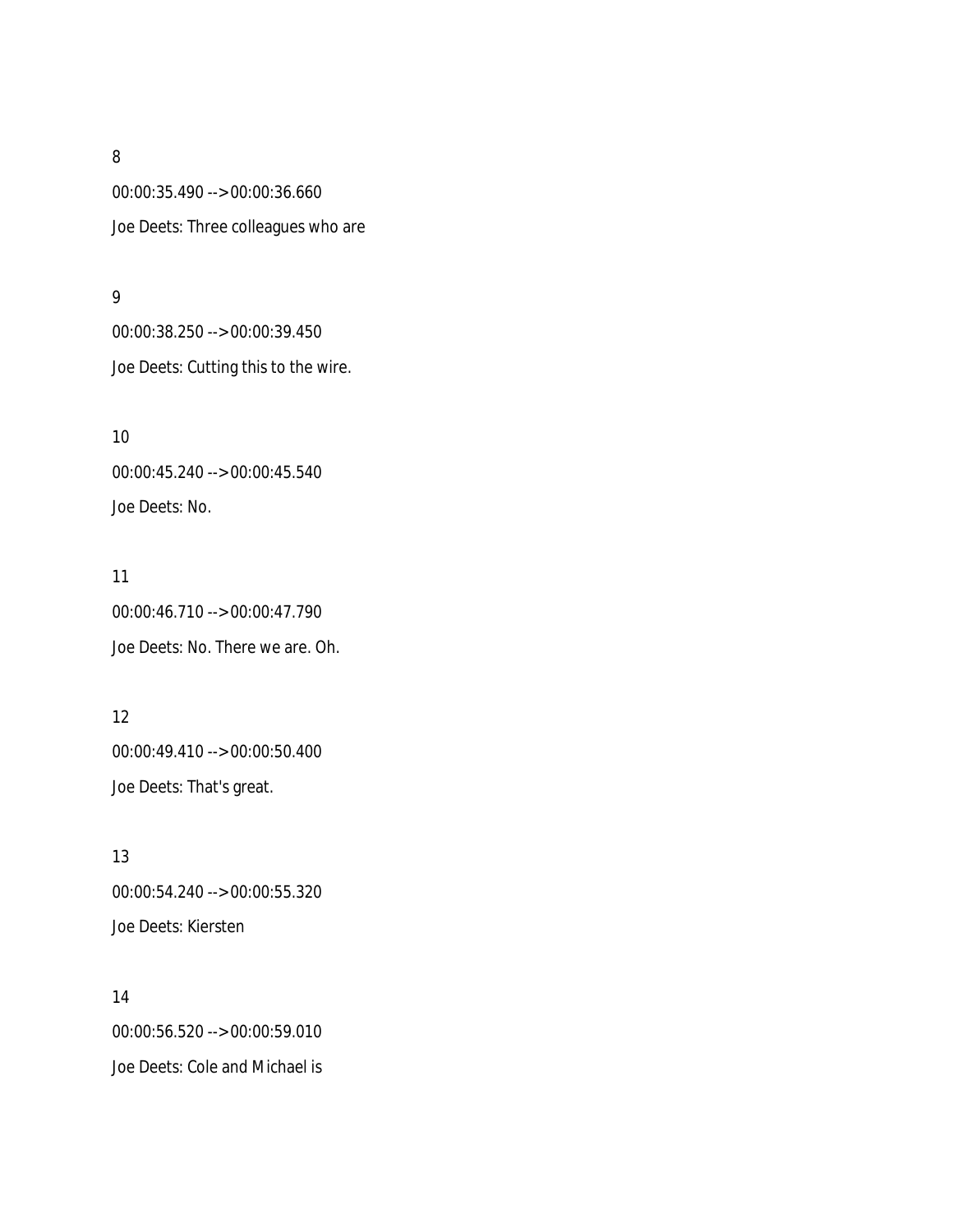00:00:59.250 --> 00:01:00.000

Kol Medina: Wait, wait, wait.

16

00:01:01.230 --> 00:01:07.890

Kol Medina: Okay, you want to be on the video. I didn't know. It's like the whole room. Yeah.

17

00:01:09.450 --> 00:01:14.610

Joe Deets: Okay folks at six o'clock. We're going to get this puppy rolling right um

## 18

00:01:15.660 --> 00:01:26.850

Joe Deets: I call this meeting to order to order a city council study session for Tuesday, September 1 2020 let's do a quick roll call. I'm

## 19

00:01:28.020 --> 00:01:29.100

Joe Deets: Mayor, Leslie.

20

00:01:30.990 --> 00:01:40.740

Leslie Schneider: Hello everyone. Very happy to be here can hardly believe it's September already and I'm looking forward to tonight. We've got a lot of juicy topics on the agenda. Thank you all.

## 21

00:01:41.970 --> 00:01:42.990

Joe Deets: COUNCILMEMBER Pollock.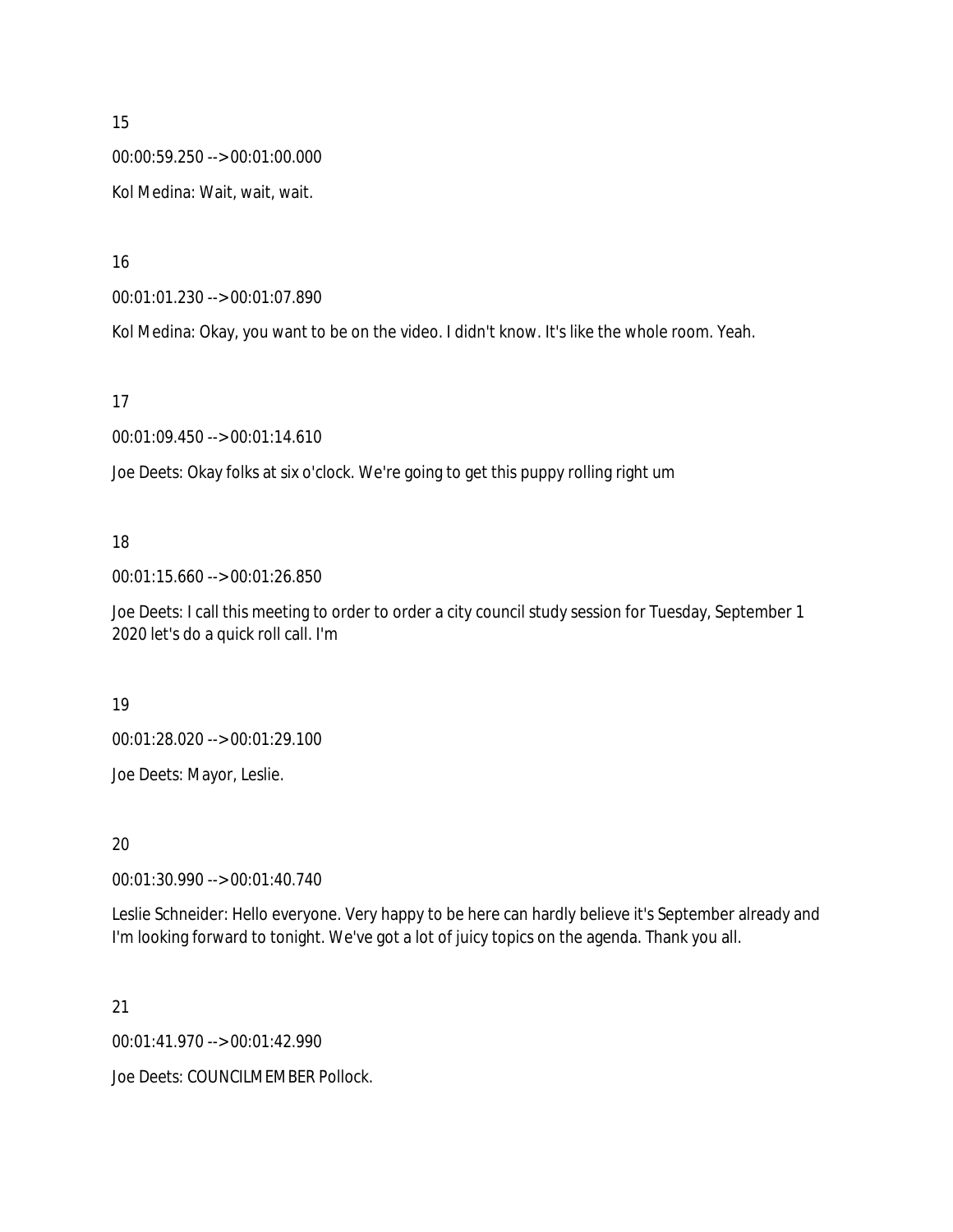00:01:46.140 --> 00:01:47.340 Joe Deets: Any words of wisdom.

23

00:01:49.290 --> 00:01:50.850 Michael Pollock: Silence is golden.

24 00:01:53.820 --> 00:01:54.960 Joe Deets: COUNCILMEMBER car.

25 00:01:56.730 --> 00:01:57.720 Christy Carr: Hello.

26 00:01:59.430 --> 00:02:00.870 Joe Deets: COUNCILMEMBER MSR

27

00:02:02.580 --> 00:02:16.740

Rasham Nassar: Hello, I'm I'll just say that I'm happy to be here and hello, Ron. Nice to see you in the room with us. I'm really looking forward to our discussion tonight. Good to see everyone and thanks

28

00:02:19.230 --> 00:02:20.670

Joe Deets: COUNCILMEMBER I topless.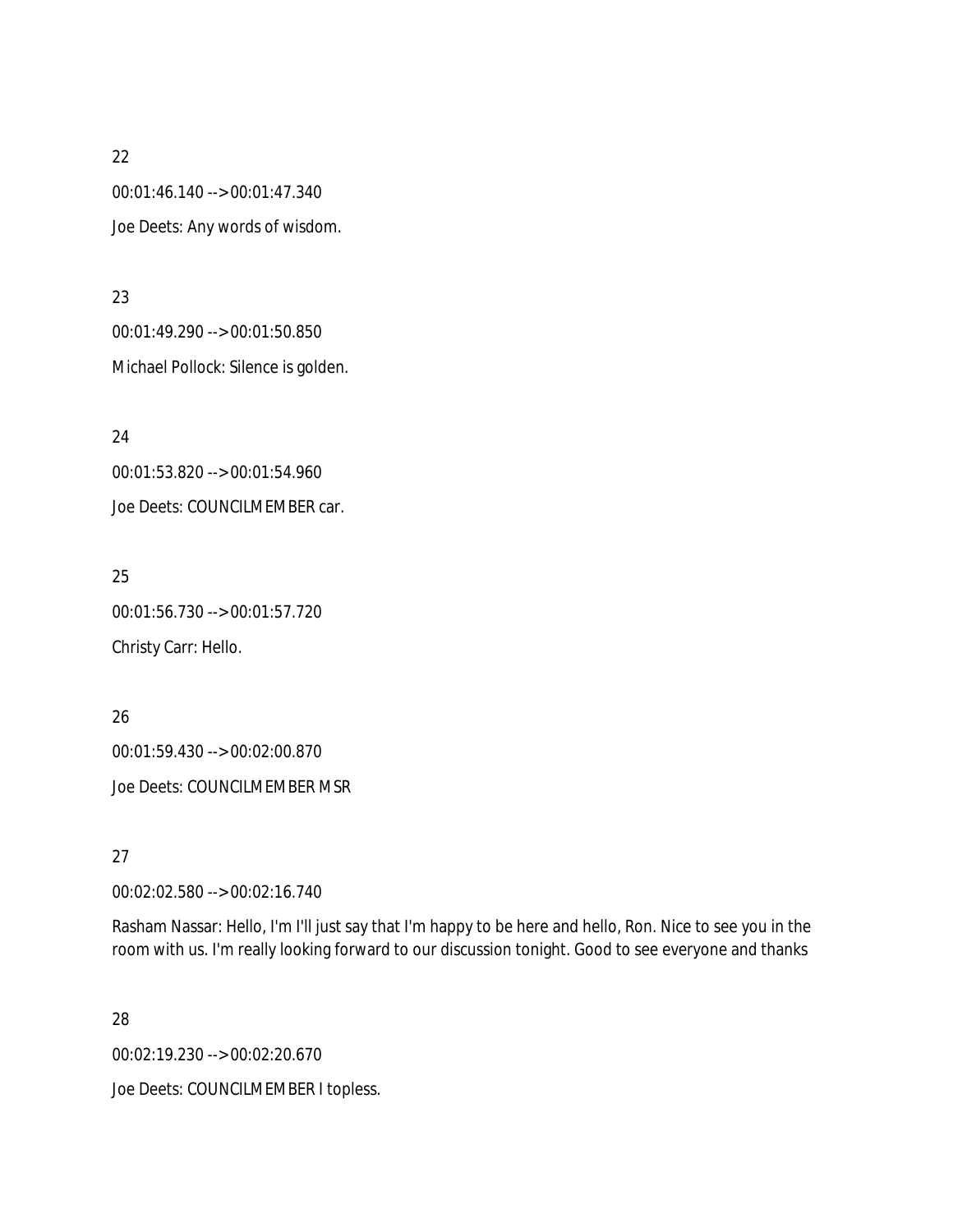00:02:23.040 --> 00:02:37.290

Kirsten Hytopoulos: I i'm i'm looking forward. I'm sure as the other parents the room to tomorrow, being the first day back to school and hoping that we won't end too late for our, our children's benefit. So we can wish them a good night. Getting ready for tomorrow.

30

00:02:39.900 --> 00:02:41.010 Joe Deets: COUNCILMEMBER Medina.

31

00:02:42.480 --> 00:02:44.550

Kol Medina: Canadian everybody. It's nice to see you all again.

32

00:02:46.350 --> 00:02:51.090

Joe Deets: And I'm Deputy Mayor deets. And let's see, my just quick check in.

33

00:02:51.810 --> 00:03:02.340

Joe Deets: It's great to see everybody. I do have the Squamish tribe of land acknowledgement, I'll do that after executive session just kind of feels more normal but

## 34

00:03:02.970 --> 00:03:15.300

Joe Deets: I just want did want to check in that I'm restarting my virtual office hours. I took the summer off, so to speak, and I'm starting this Saturday. So just let folks know I'm gonna start doing doing that again.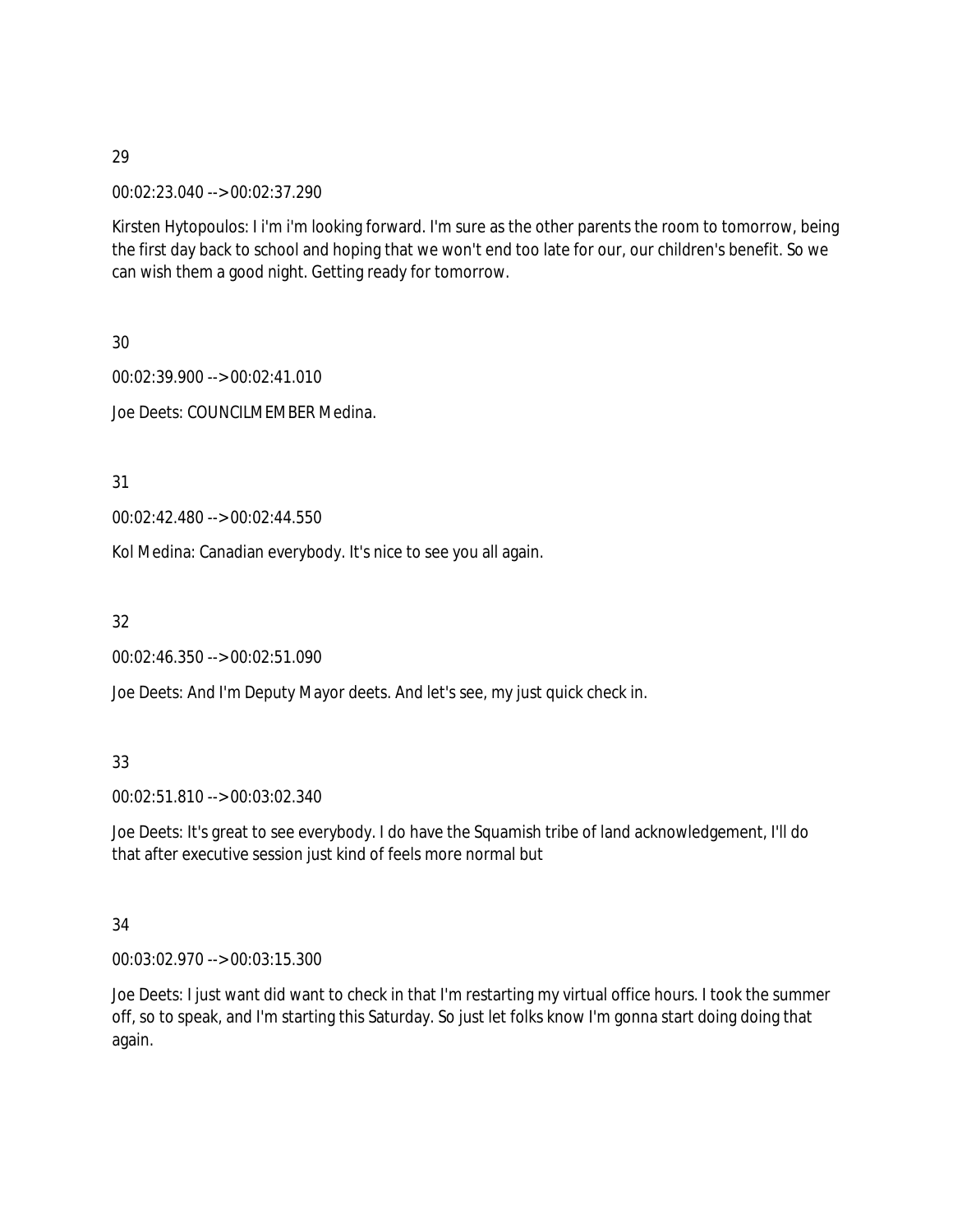00:03:17.790 --> 00:03:19.590

Joe Deets: Now we're going to move into Executive Session.

36

00:03:21.660 --> 00:03:36.090

Joe Deets: Pursuant to our CW 42 point 3.1101 I to discuss of legal counsel matters relating to litigation or potential litigation, to which the city, the governing body or a member acting in an official capacity is

37

00:03:36.480 --> 00:03:48.660

Joe Deets: Or is likely to become a party when public knowledge regarding the discussion is likely to result in an adverse legal or financial consequence to the agency. I haven't scheduled for 20 minutes

38

00:03:49.680 --> 00:03:51.210

Joe Deets: Check with the city attorney.

39

00:03:52.110 --> 00:03:52.920

Joe Levan: The Deputy Mayor

40

00:03:53.010 --> 00:03:57.810

Joe Levan: deets. I think I think good 25 minutes is more realistic if we could do that so that

41

00:03:58.140 --> 00:03:59.310

Joe Levan: We won't have to extend them.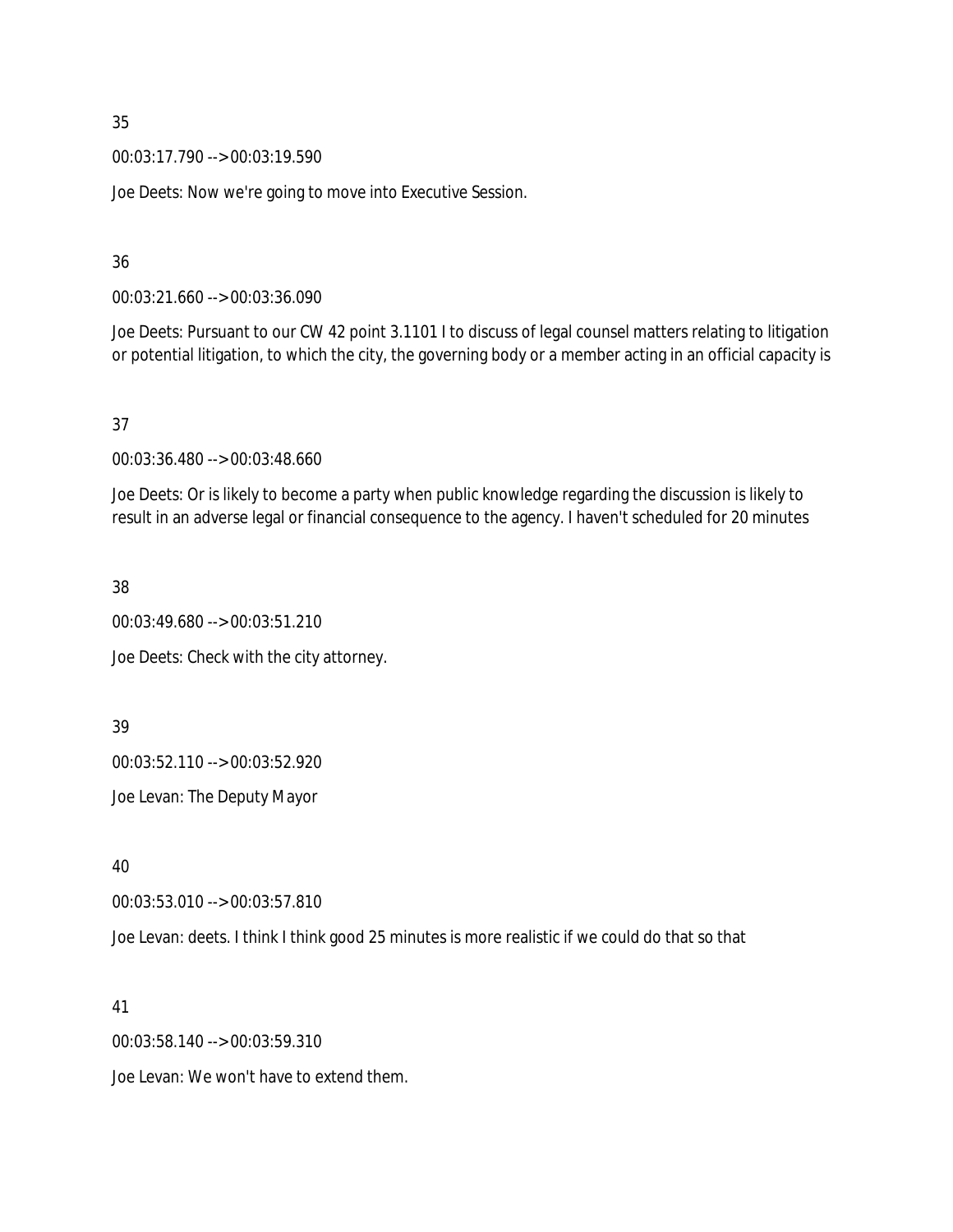00:03:59.700 --> 00:04:03.630

Joe Deets: Okay 25 minutes and give us a couple minutes to

### 43

00:04:04.350 --> 00:04:04.950

Joe Levan: Yeah, and

## 44

00:04:06.030 --> 00:04:13.110

Joe Levan: Based on popular demand, I'm switching the executive session for to zoom this time.

## 45

00:04:14.460 --> 00:04:20.520

Joe Levan: Hello, hi topless very happy. So you'll be suddenly you'll be getting in. So again, if to leave this meeting.

## 46

00:04:21.450 --> 00:04:29.790

Joe Levan: We want. We don't want to get confused. So leave this meeting. So you're totally out of this meeting and I'll be sending you an invite momentarily from for zoom for the Executive Session.

## 47

00:04:30.210 --> 00:04:38.610

Joe Deets: Okay, and we will resume. Let's just say it's 603 now 25 minutes let's just make it 630 Yes, that'd be good. Okay.

48

00:04:39.420 --> 00:04:40.770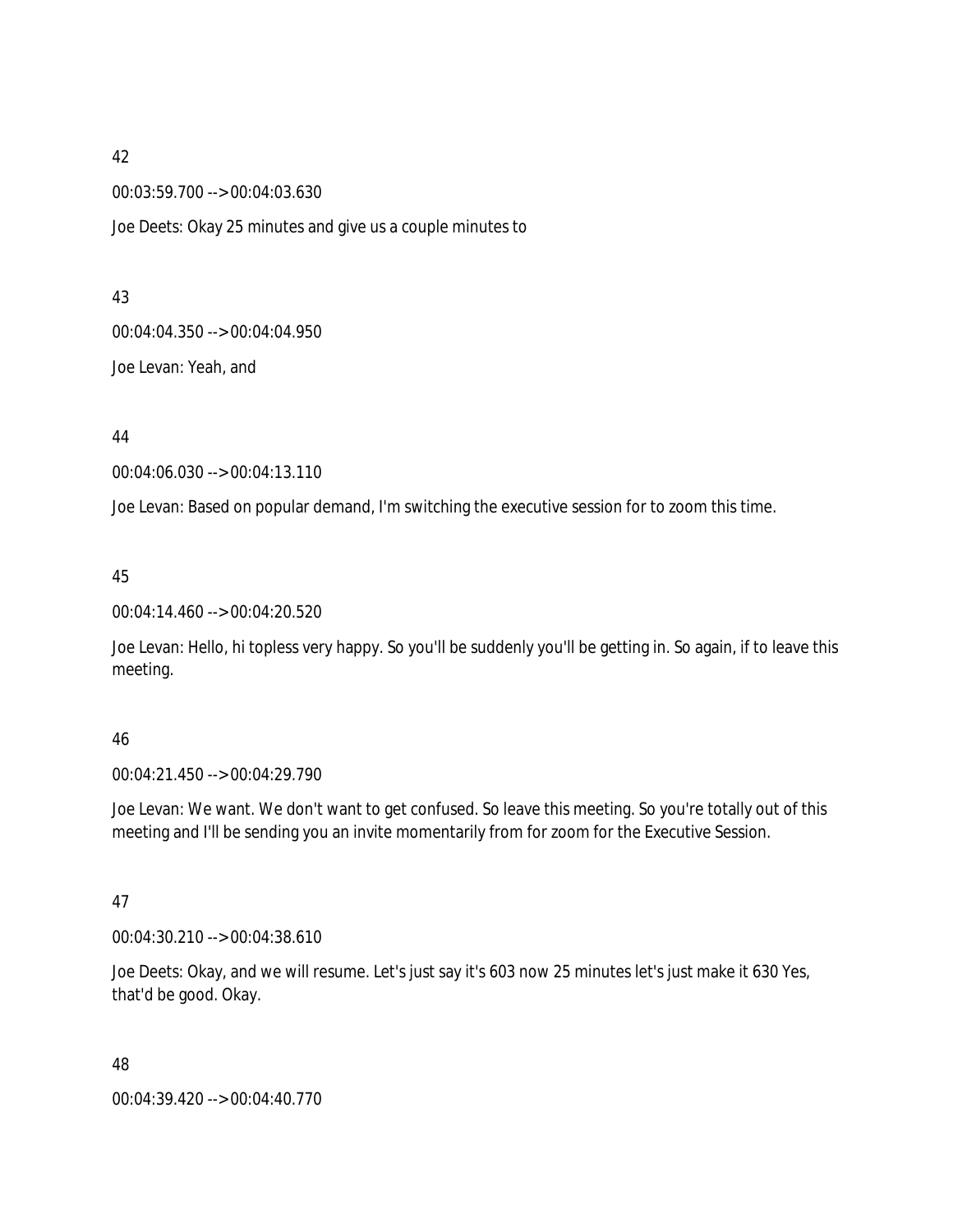Joe Levan: All right. Leave this meeting, everyone.

49

00:32:43.980 --> 00:33:37.980

Christine Brown: The executive session will be extended for 10 minutes until 640

50

00:42:37.230 --> 00:42:43.410

Joe Deets: See 123456. Okay, very good. Sorry, my

51

00:42:44.310 --> 00:42:51.780

Morgan Smith: Job just going to Christine, there's a couple people in the meeting that I think could be switched to attendees for the time being.

52

00:42:54.630 --> 00:42:57.360

Morgan Smith: Blake and Jason Wilkinson.

53

00:42:58.050 --> 00:43:00.180

Christine Brown: Right. Yes. I just was sending a message, but

54

00:43:00.180 --> 00:43:01.380

Christine Brown: I'll, I'll do it manually.

55

00:43:01.890 --> 00:43:02.970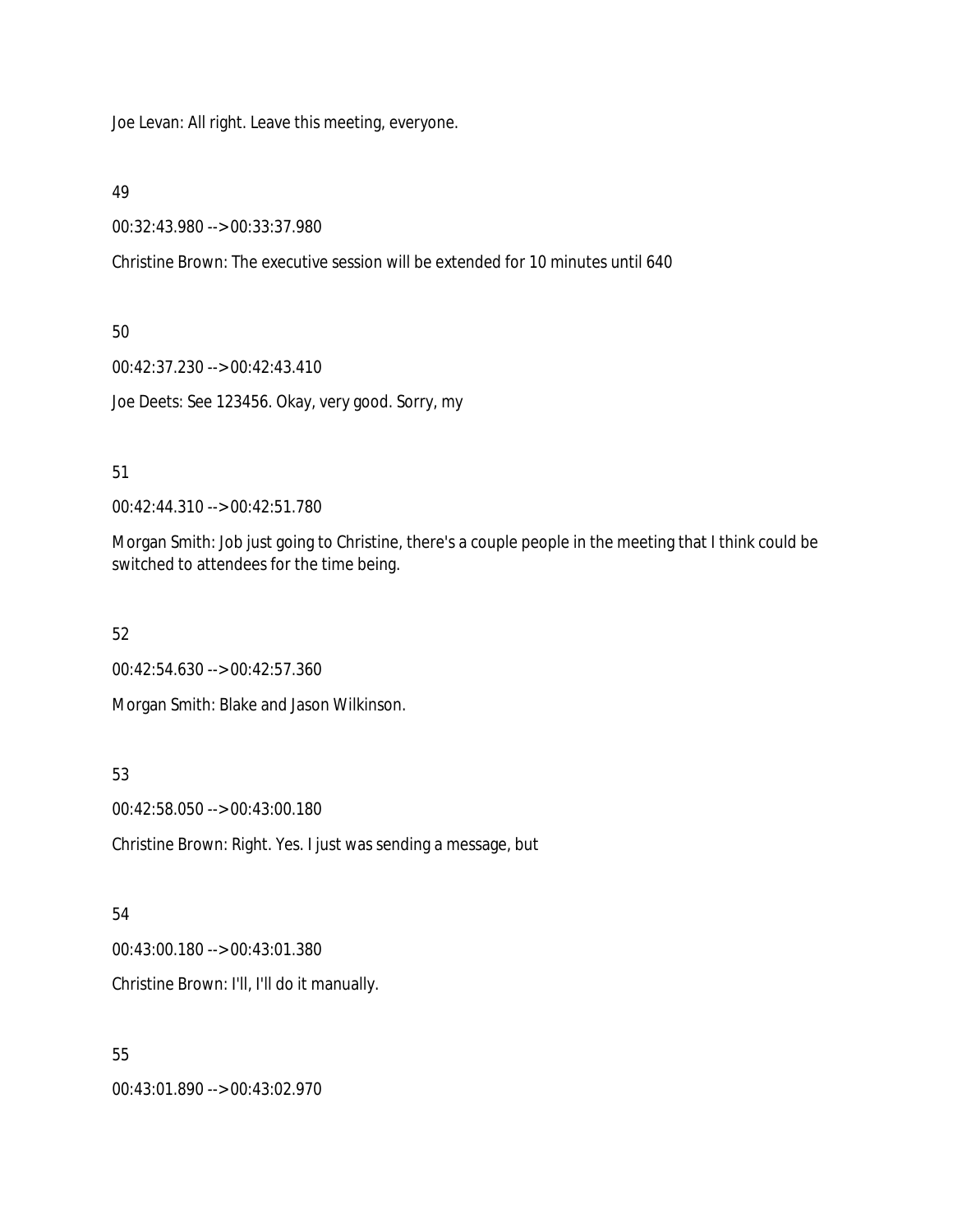Morgan Smith: Okay, thank you.

56

00:43:04.830 --> 00:43:05.250 Joe Deets: Okay.

## 57

00:43:06.420 --> 00:43:12.390

Joe Deets: Well, I think we're ready to resume is 642 we just got back from Executive Session.

# 58

00:43:14.670 --> 00:43:19.320

Joe Deets: I'm going to start off with the land acknowledgement statement from the Squamish tribe.

# 59

00:43:20.730 --> 00:43:28.470

Joe Deets: We would like to begin by acknowledging the lead in which we gather any Aboriginal. Aboriginal territory of the people, clear.

# 60

00:43:29.790 --> 00:43:39.690

Joe Deets: Expert fisherman can new builders and basket Weaver's people clear saltwater live in harmony with the lands and waterways along Washington central sailor see

# 61

00:43:40.230 --> 00:43:52.080

Joe Deets: As they have for thousands of years. Here, the people clear saltwater live and protect the land and waters of their ancestors for future generations as promised by the point Elliot treaty of 1855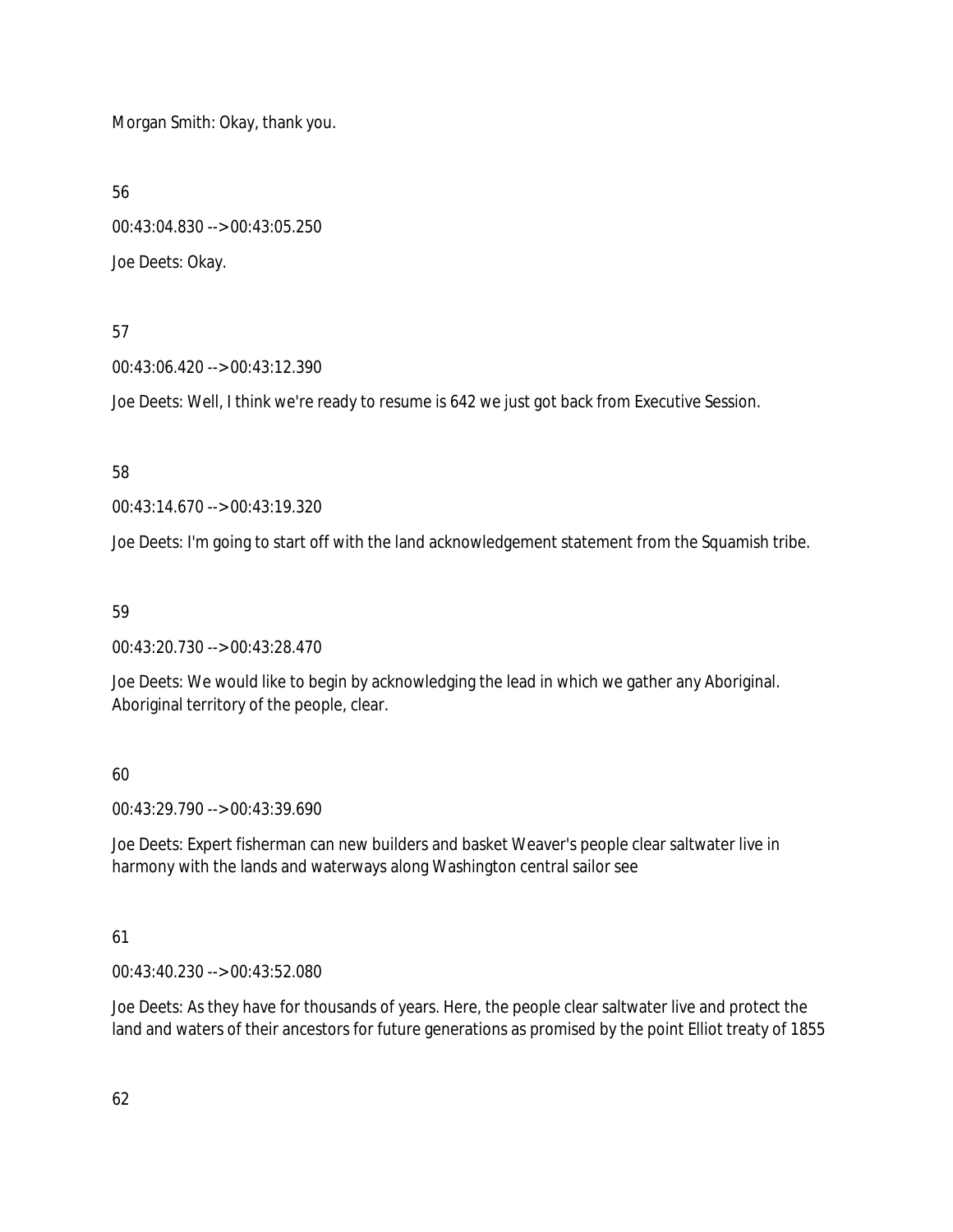00:43:55.890 --> 00:43:59.550

Joe Deets: Now, item number three approval of agenda.

63

00:44:00.630 --> 00:44:01.080

Joe Deets: Any

64

00:44:04.050 --> 00:44:06.240

Joe Deets: Additions they'd like oh customer nisar

## 65

00:44:09.960 --> 00:44:20.220

Rasham Nassar: Yes, thank you. I'm happy to present this item during for good of the order, but I just wanted to flag it said that yet, but tomorrow evening are the

66

00:44:21.180 --> 00:44:32.580

Rasham Nassar: Salary Commission interviews for the salary commission. I volunteered to be on the salary commission as a council member along with council members public and deets. However, the

67

00:44:33.090 --> 00:44:41.160

Rasham Nassar: Interviews are scheduled tomorrow at four to 7pm during the time that I have a committee assignment as well.

68

00:44:41.610 --> 00:44:52.020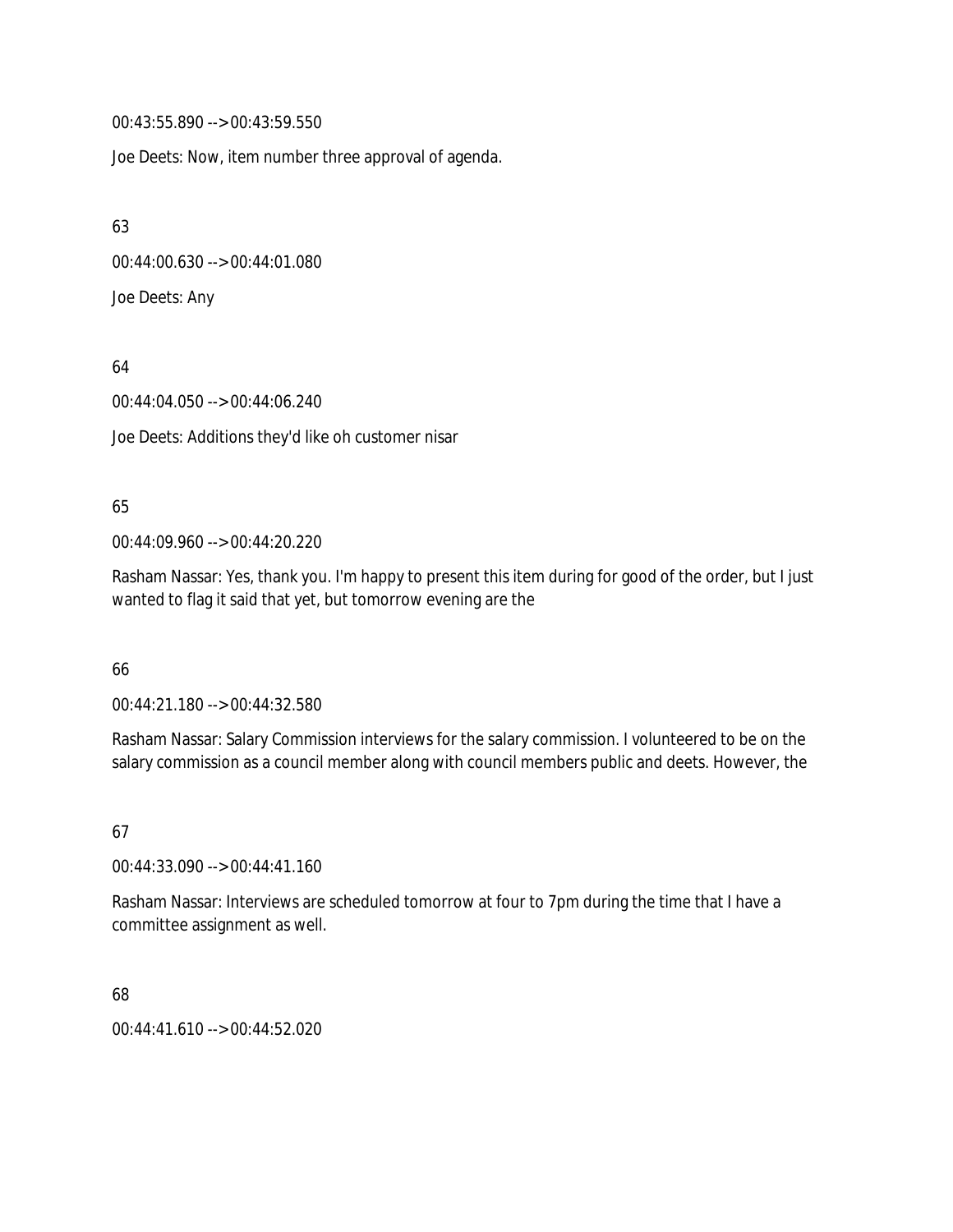Rasham Nassar: So I was wondering if if council would prefer this discussion as a separate agenda item or just during for good of the order and the question would be, would another council member like to participate tomorrow in my absence.

69

00:44:58.410 --> 00:45:04.860

Joe Deets: Well, I've had this seems like that would be a good discussion for good of the order to same have a contrary view to that.

70

00:45:06.930 --> 00:45:13.410

Joe Deets: Okay, let's just move that are. Thank you. Councilmember nisar for finding that out or bringing that out.

71

00:45:14.460 --> 00:45:15.360

Joe Deets: Any other

72

00:45:16.740 --> 00:45:19.320

Joe Deets: Requests or we won't make a motion for the agenda.

73

00:45:22.950 --> 00:45:23.610

Joe Deets: Don't be shy.

74

00:45:24.660 --> 00:45:27.030

Rasham Nassar: And approve the agenda, as presented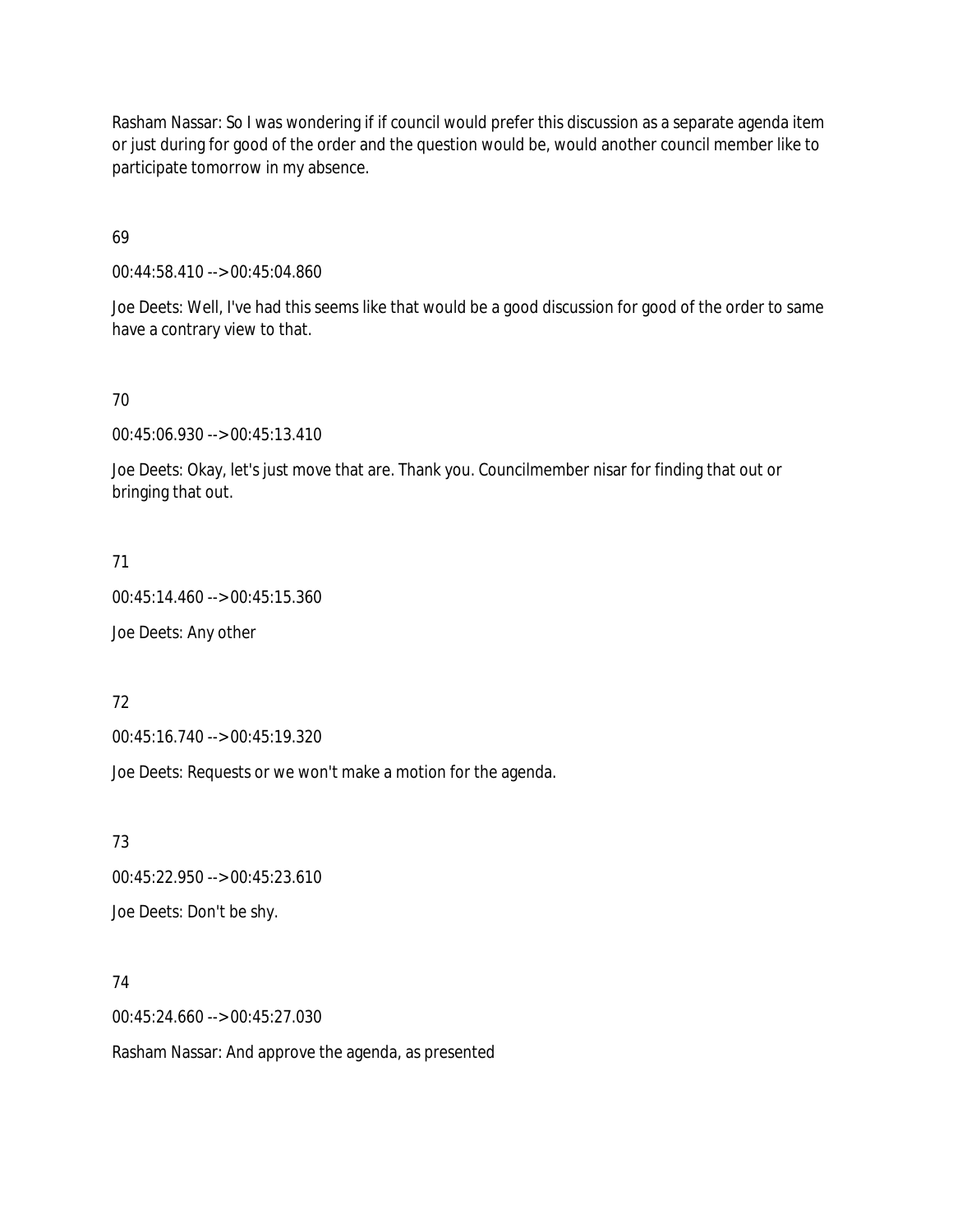00:45:28.080 --> 00:45:28.710

Michael Pollock: Second,

76

00:45:29.670 --> 00:45:30.360 Okay.

77

00:45:31.410 --> 00:45:38.250

Joe Deets: There's been a motion to approve the agenda. And a second. All those in favor, signify I read your thumb.

# 78

00:45:39.390 --> 00:45:39.810 Kol Medina: Hey,

# 79

00:45:40.290 --> 00:45:41.190

Joe Deets: Okay, good.

80

00:45:41.220 --> 00:45:44.460

Joe Deets: Okay, the agenda passes unanimously.

## 81

00:45:45.780 --> 00:45:52.140

Joe Deets: Next item is conflict of interest. Does anyone have conflict of interest. They need to disclose.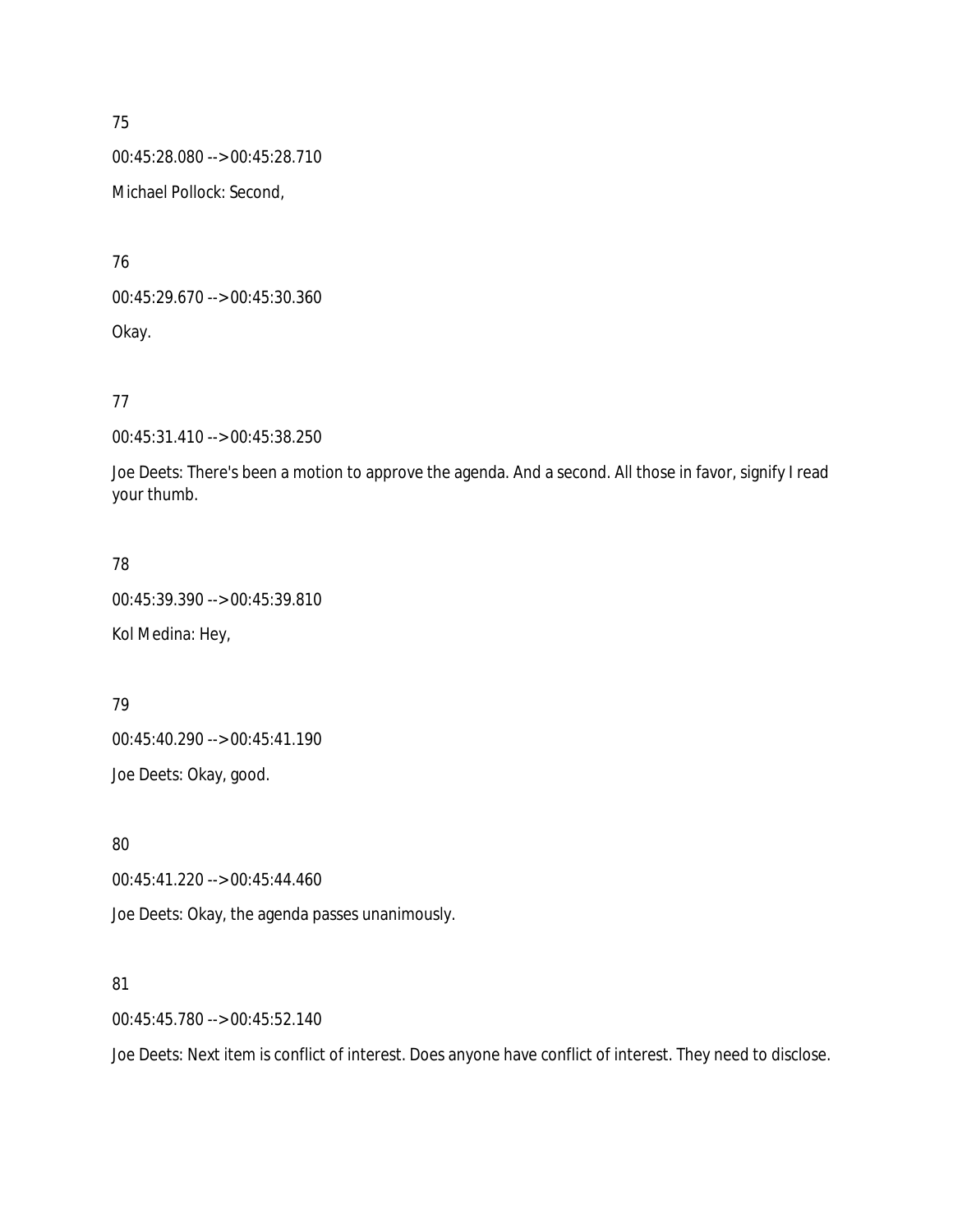00:45:54.900 --> 00:45:55.980

Joe Deets: Okay. Hearing

83

00:45:58.800 --> 00:46:03.960

Joe Deets: Now, item number four will go to the mayor's report mayor, Leslie. It's all yours.

84

00:46:17.820 --> 00:46:35.460

Leslie Schneider: Sorry about that. My, my mute button gets very lost right now. Okay. So, tonight on tonight's agenda is a briefing from our green building task force. And I want to give some background and context for their mission because of the significance of the proposal and, of course,

85

00:46:36.780 --> 00:46:42.840

Leslie Schneider: Because of that significance, we will need to do a good job with outreach and communication, so maybe I'm starting that now.

## 86

00:46:43.440 --> 00:46:55.410

Leslie Schneider: The National Geographic ran an article almost a year ago with a statement that using technologies and policies that already exist cities could cut their carbon emissions by 90% by 2050

# 87

00:46:56.280 --> 00:47:00.840

Leslie Schneider: And the article went on to quote a report from the Coalition for urban transitions.

88

00:47:01.380 --> 00:47:14.250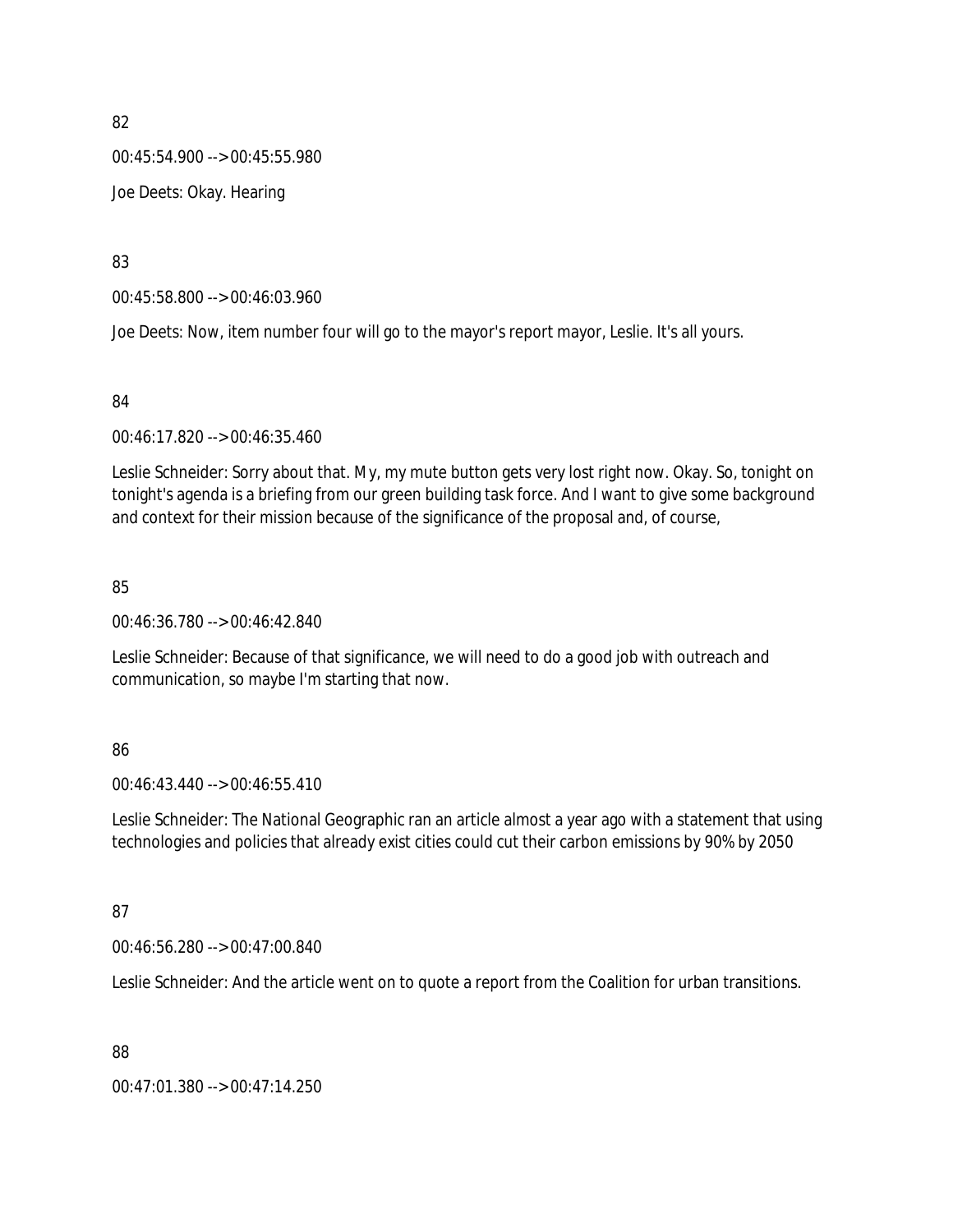Leslie Schneider: If cities did this. That would put a deep cut in global emissions getting us about 60% of the way towards the cuts needed to stave off warning beyond the two degrees Celsius target that was agreed to in the

89

00:47:15.330 --> 00:47:16.200

Leslie Schneider: Paris agreement.

90

00:47:17.220 --> 00:47:28.170

Leslie Schneider: And some of the largest cities in the country, including New York, Chicago, Atlanta and 34 others have already set emissions reductions goals of 80% or higher by 2050

# 91

00:47:29.310 --> 00:47:39.420

Leslie Schneider: And the biggest lever to pull is first and foremost cities need to build better buildings or better yet retrofit. The ones that they also already have. So they use less energy

## 92

00:47:40.470 --> 00:47:48.900

Leslie Schneider: In our comp plan is land use policy 5.5 to implement a green building code and blend use action. Number three.

## 93

00:47:49.320 --> 00:47:59.220

Leslie Schneider: Amend the city's development code to implement green building codes you lies lessons learned from communities of comparable environmental and socio economic characteristics.

## 94

00:47:59.580 --> 00:48:14.610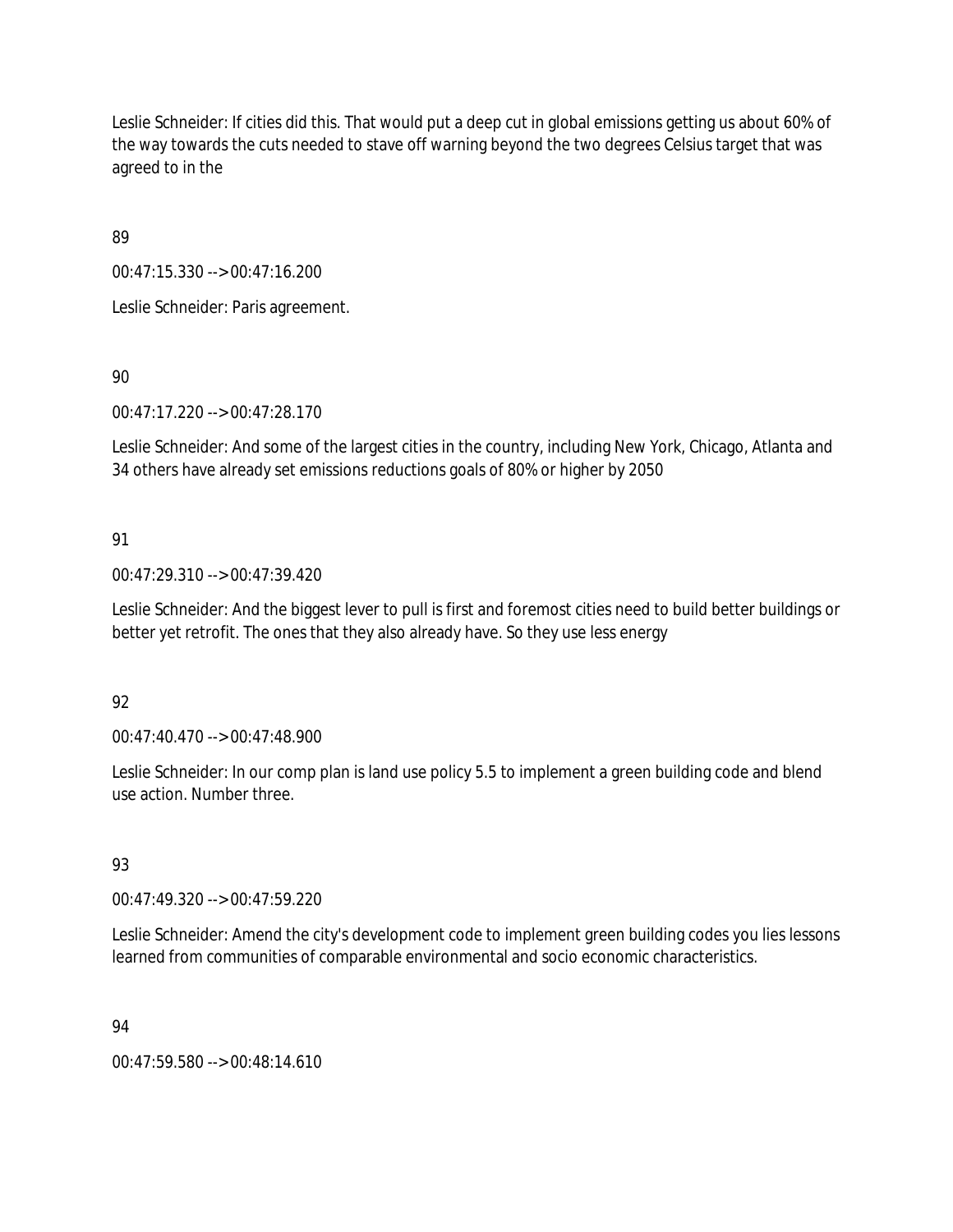Leslie Schneider: To implement green building codes which address issues such as site sustainability water use efficiency, energy use efficiency indoor environmental quality and the impact on the atmosphere of materials and resources by buildings.

95

00:48:15.810 --> 00:48:30.420

Leslie Schneider: And Council provided direction to the green building task force to recommend an interim off the shelf green building program to be implemented with help from the city's greenhouse gas emissions reduction goals.

96

00:48:32.100 --> 00:48:37.290

Leslie Schneider: And this is sort of an interim goal, while the the full program is being developed.

## 97

00:48:38.370 --> 00:48:49.950

Leslie Schneider: Just as an example, the city of Burbank is on track to meet their carbon reduction goals and so far. The city is reduced its greenhouse gas levels by 43,000 metric tons of carbon dioxide, which is

## 98

00:48:51.210 --> 00:48:58.980

Leslie Schneider: Just 2.4 metric tons short of its 2020 goals and the main contributor to the emissions reduction.

## 99

00:49:00.120 --> 00:49:12.030

Leslie Schneider: For the city of Burbank has been the city's policies for building and green energy efficiency in which energy emission levels were reduced by 20,000 metric tons of carbon dioxide.

100

00:49:13.680 --> 00:49:22.950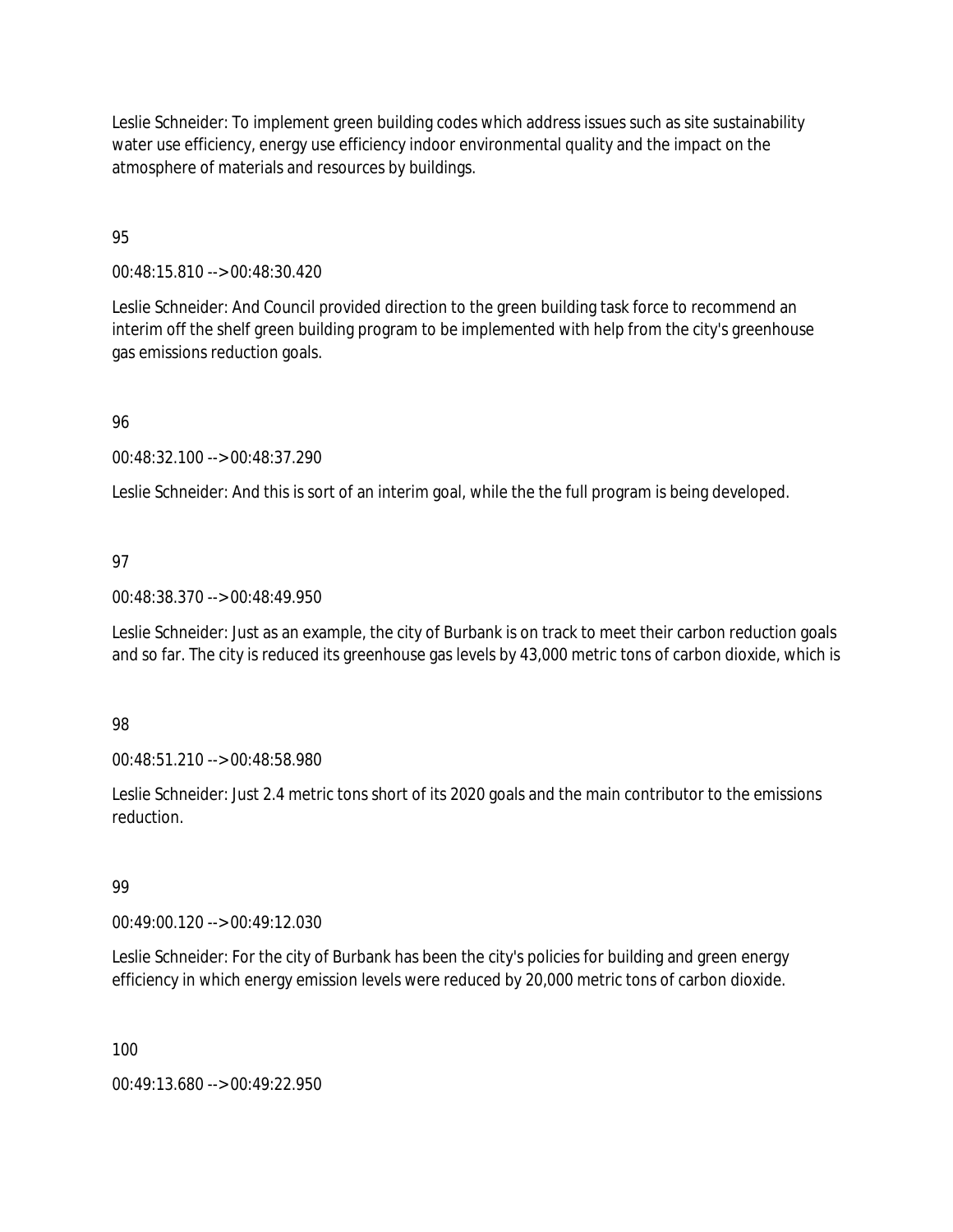Leslie Schneider: So some of what's been included for them has been renewable energy requirements policies for solar energy systems and energy efficiency retrofitting

101

00:49:23.490 --> 00:49:37.350

Leslie Schneider: These are key ways in which Burbank has been able to lower its carbon footprint. So our island is incredibly fortunate to have many green building leaders and innovators living amongst us and a lot of them have put forth their time and focus

102

00:49:38.610 --> 00:49:52.470

Leslie Schneider: On our green building Task Force and and we're just very grateful for their bold and necessary advisory role and I look forward to our discussion tonight. And that's it for me over to the city manager.

103

00:49:54.630 --> 00:49:56.460

Leslie Schneider: Well, we don't have city manager tonight, your mind.

104

00:49:58.050 --> 00:49:58.440

Joe Deets: Well,

105

00:49:59.880 --> 00:50:09.660

Joe Deets: We do, but you can go back to me because Deputy Mayor, but I'm going to now turn to the city manager to talk about future Council agendas.

106

00:50:11.820 --> 00:50:16.200

Morgan Smith: Thanks. Good evening, Council since you have a full evening you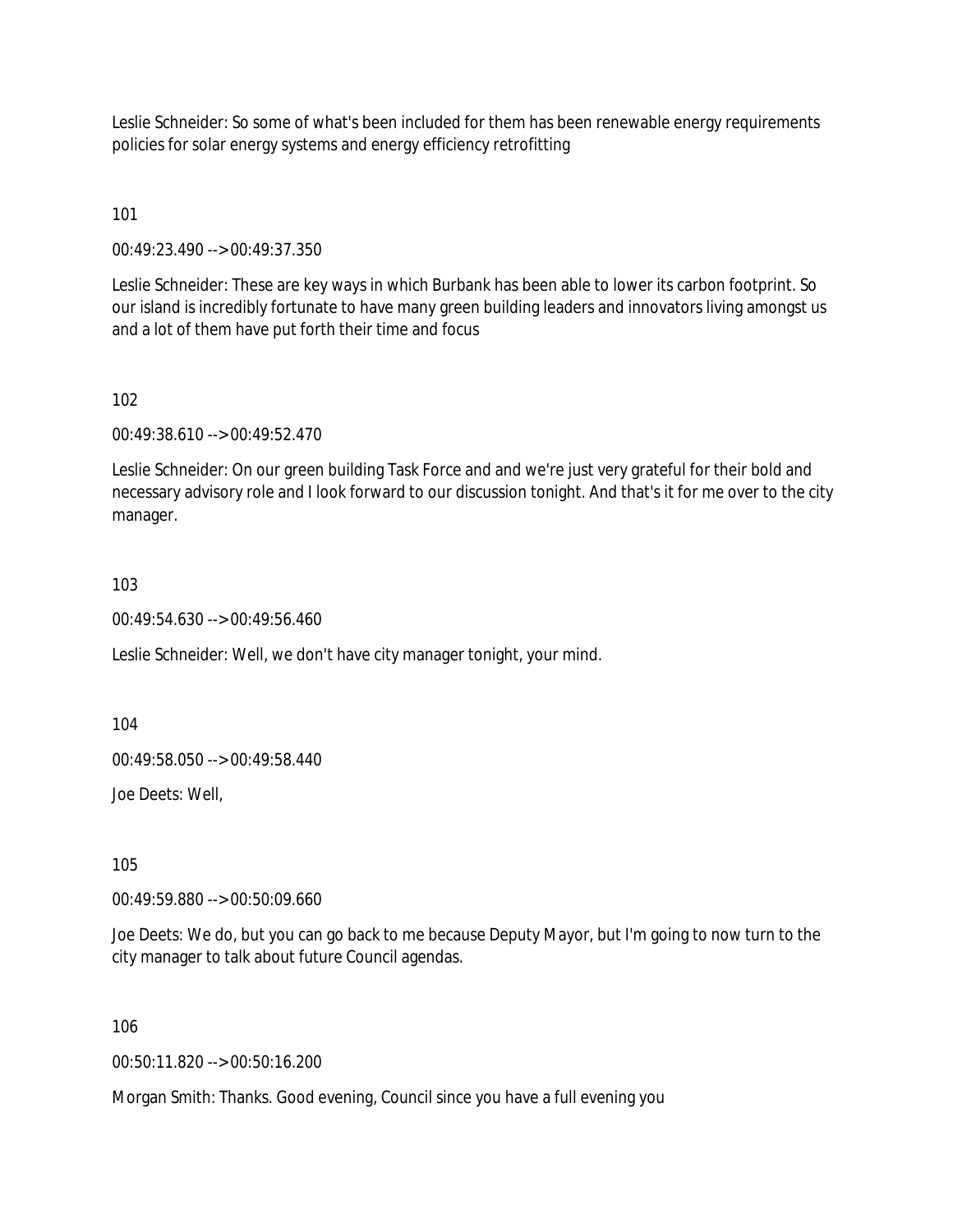00:50:18.060 --> 00:50:28.860

Morgan Smith: keep this short. But I want to highlight a couple of things in the September agendas that are coming up. We have some fairly significant work tonight that will inform the roadmap for the rest of the month.

108

00:50:29.550 --> 00:50:39.810

Morgan Smith: But looking ahead to the business meeting on the eighth you'll be receiving some information on our emergency preparedness activities this year and also looking ahead.

109

00:50:40.470 --> 00:50:46.260

Morgan Smith: You'll do the first a formal reading of the Capital Improvement Plan ahead of beginning the budget work that's

110

00:50:46.680 --> 00:50:53.790

Morgan Smith: Some project planning and decisions that you have been working along the way on, but this is the first formal look at that.

111

00:50:54.690 --> 00:50:59.460

Morgan Smith: You're going to return to questions are related to the self storage moratorium.

112

00:51:00.060 --> 00:51:08.040

Morgan Smith: And then we are anticipating that depending on the outcome of the conversations tonight we may set one or two public hearings for later in the month.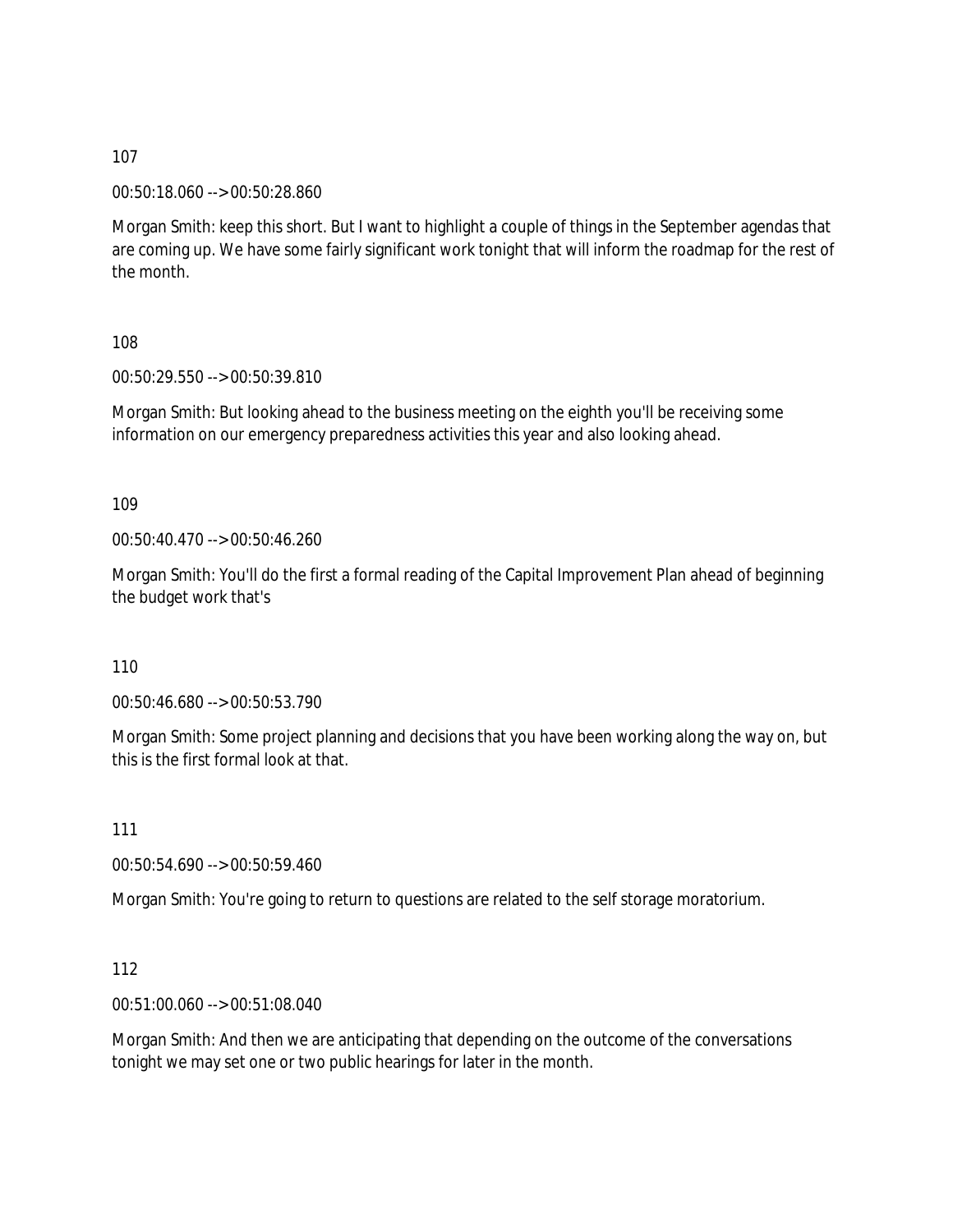00:51:08.640 --> 00:51:16.620

Morgan Smith: And I assume that also, again depending on how the conversation goes tonight. We have a placeholder to continue to set your discussion on the city manager profile.

114

00:51:17.250 --> 00:51:31.890

Morgan Smith: And that is essentially the highlights for the key issues for the eighth, although there are some other topics on there as well, then back to the next study session on the 15th, you'll have a pretty significant conversation for sustainable transportation project.

115

00:51:33.060 --> 00:51:39.510

Morgan Smith: We are going to return to the next step in completing the update to the city's code enforcement process.

116

00:51:40.110 --> 00:51:50.490

Morgan Smith: And we have a standing update from the joint subcommittee. And then the Council Ad Hoc Committee on Economic recovery is scheduled to return to the suggestions as they brought forward in August.

117

00:51:51.960 --> 00:51:56.940

Morgan Smith: Seven. He I wanted to call out. It's something that has emerged since the last council meeting.

118

00:51:57.300 --> 00:52:02.850

Morgan Smith: But working with the mayor, the deputy mayor and council member high top of list, who's the liaison to the planning commission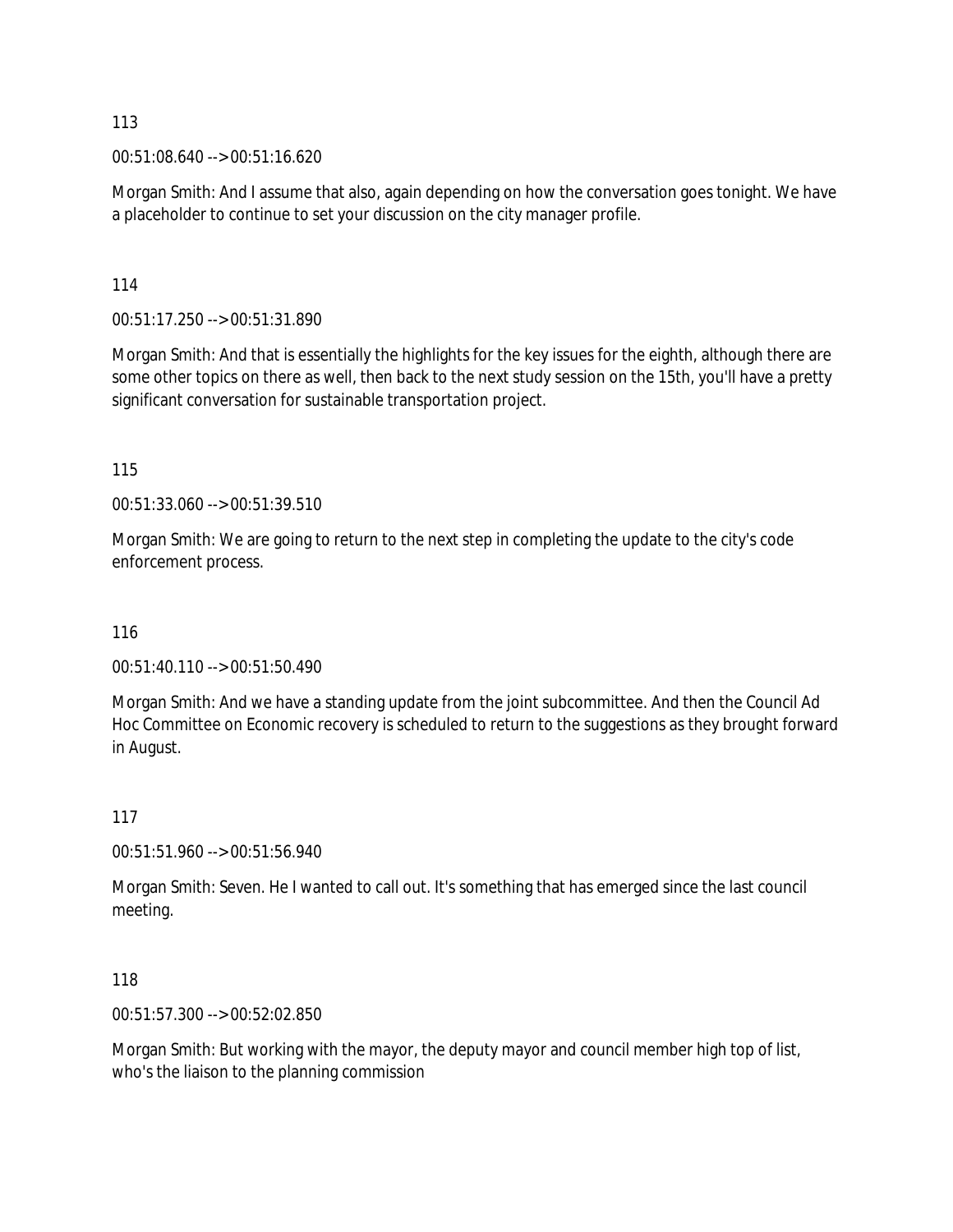00:52:03.090 --> 00:52:10.530

Morgan Smith: We think it would be beneficial for the Council to hear directly from the planning commission about their recommendations related to for a ratio at this point.

120

00:52:10.800 --> 00:52:17.820

Morgan Smith: So we've scheduled time for that. And we'll have a representative from the planning commission. Here you can hear from them directly.

121

00:52:18.450 --> 00:52:29.520

Morgan Smith: And then based on your request last week, we've also plays time to tie out the remaining logistical issues related to the planning commission vacancy basic the most

122

00:52:30.720 --> 00:52:39.630

Morgan Smith: Meaningful of which is who will see will be added to the interview panel and then you asked last week also for some time to discuss expectations for Council liaisons

123

00:52:40.380 --> 00:52:50.940

Morgan Smith: So that's the plan for the next study session, looking ahead to the 22nd. We will be delivering the proposed budget to you, which is our most significant item.

124

00:52:51.330 --> 00:52:59.940

Morgan Smith: And then we expect to hold the two public hearings, if we do in fact scheduled them as planned. Also, you may be ready depending on

125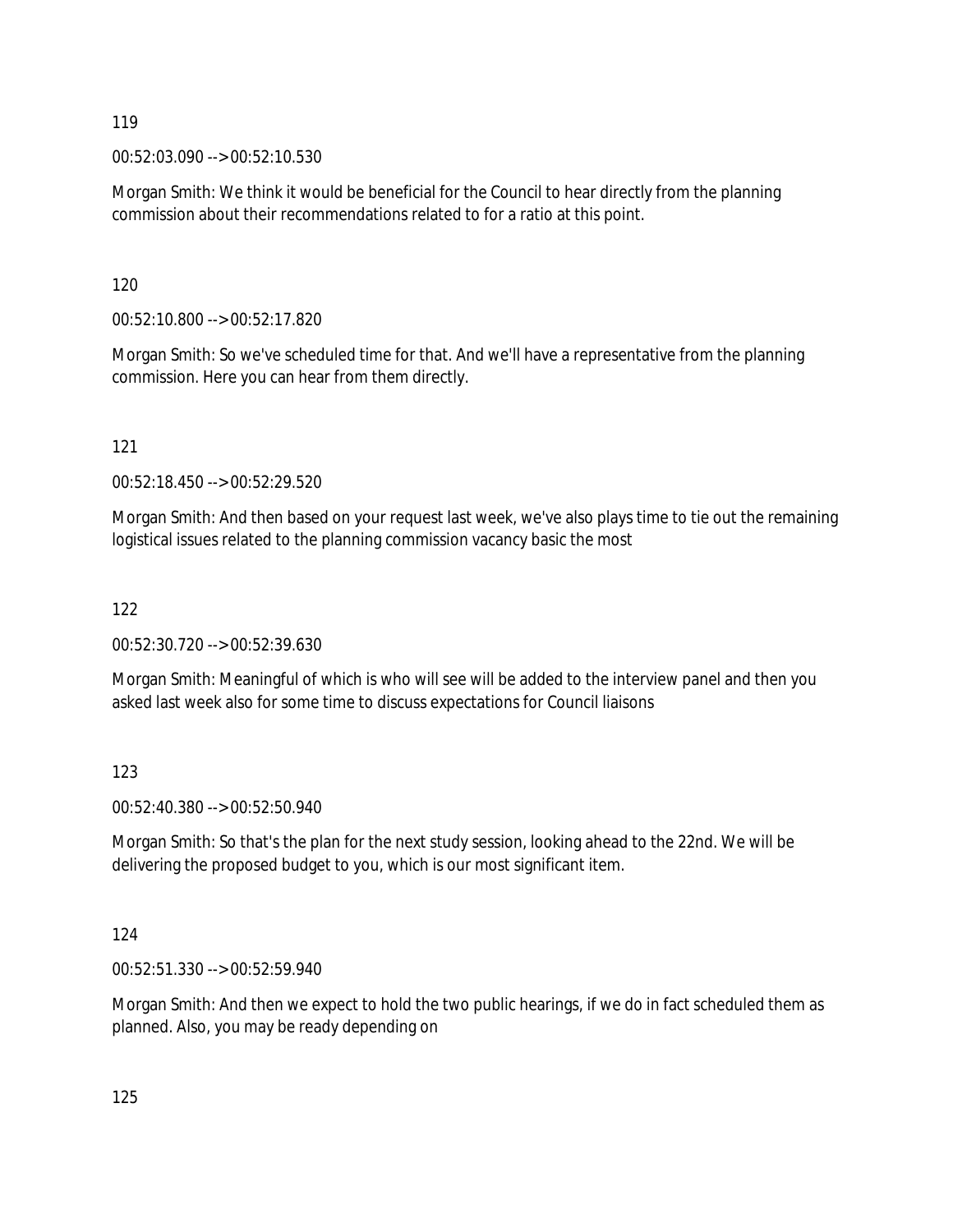00:53:01.110 --> 00:53:07.470

Morgan Smith: How we move forward. We may be ready for scheduling the public hearing for the green building ordinance.

126

00:53:08.370 --> 00:53:09.120

Joe Deets: We will pick up

127

00:53:09.540 --> 00:53:13.770

Morgan Smith: Updates in requests from the public art program and

### 128

00:53:15.000 --> 00:53:31.710

Morgan Smith: Then also, we're returning to the master permit process for telecom and meeting your request to talk about the potential for Innovation Zone and Blakely harbor. So that is the roadmap for the rest of this month busy but interesting topics and I'd be happy to answer any questions.

129

00:53:33.720 --> 00:53:34.050

Morgan Smith: All right.

130

00:53:34.410 --> 00:53:37.260

Joe Deets: Thank you, city manager. Any questions so colleagues.

131

00:53:40.080 --> 00:53:43.650

Joe Deets: Okay. Hearing on. Let's move on.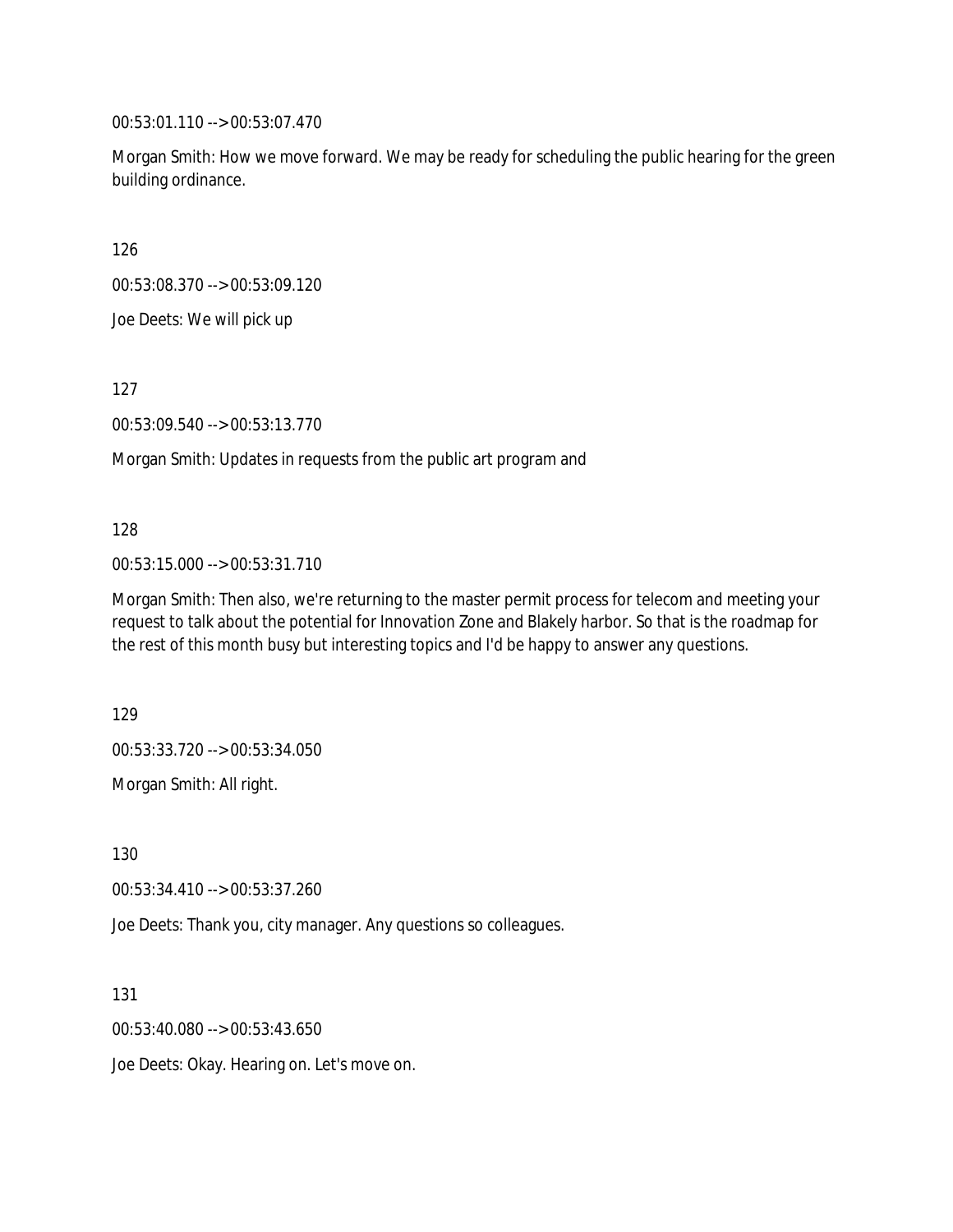00:53:45.840 --> 00:53:53.880

Joe Deets: See item six, a Unfinished Business Review draft profile presenting manager search see

133

00:53:55.440 --> 00:53:57.570

Joe Deets: Morgan, do you lead that or do we just turned around.

134

00:54:01.980 --> 00:54:02.880 Joe Deets: Brian, would you like to

135 00:54:03.360 --> 00:54:03.900 Morgan Smith: Render on

136

00:54:06.720 --> 00:54:09.090

Joe Deets: The floor, the floor is yours.

137

00:54:09.810 --> 00:54:14.790

Ron Holifield: Awesome enjoy being with all of you again tonight. I was a little I

#### 138

00:54:15.870 --> 00:54:24.300

Ron Holifield: Emailed Morgan. A little while ago. We've had rolling thunderstorms and tornadoes and all of that. So I was a little touch and go. But it seems like we're in a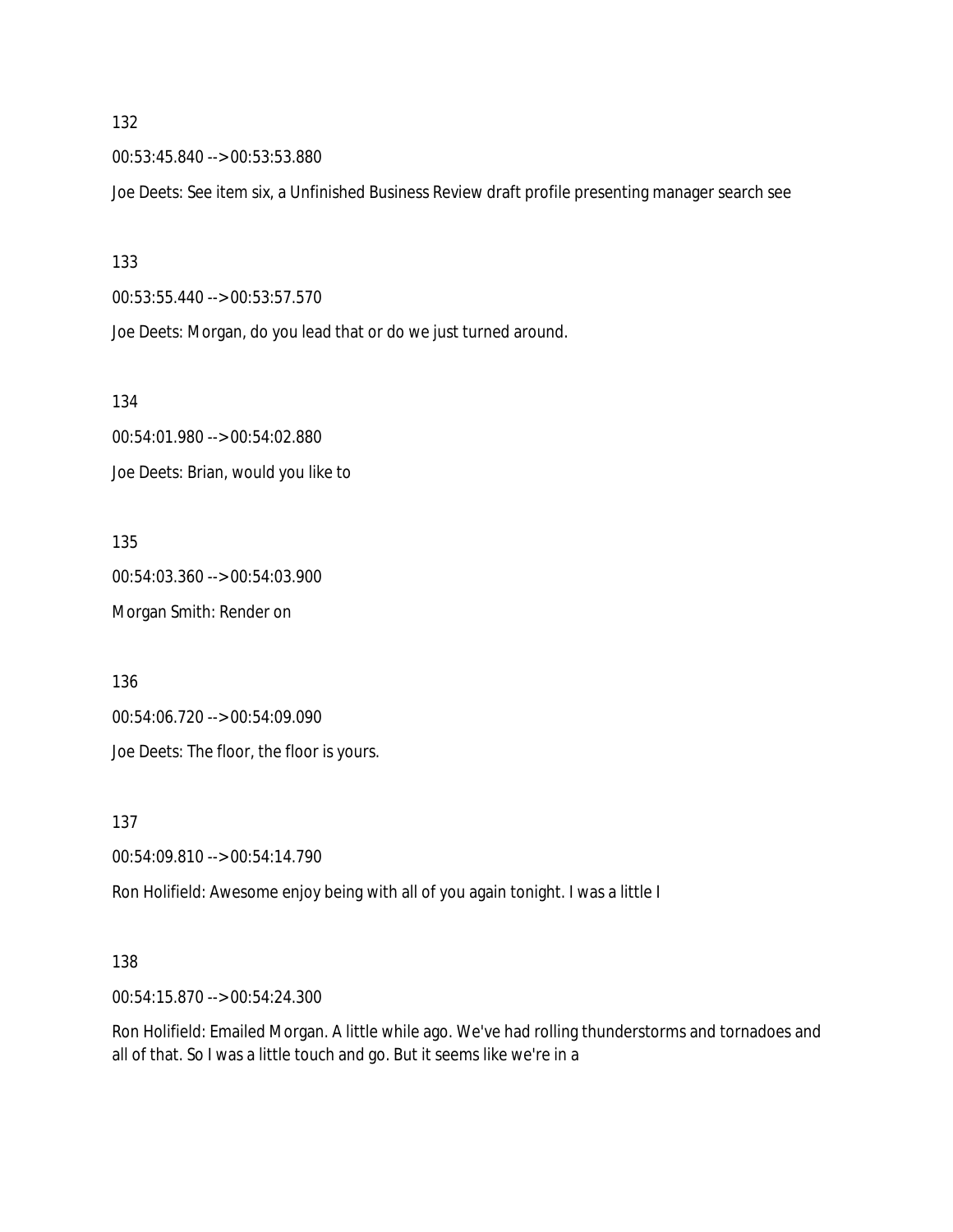00:54:24.570 --> 00:54:35.640

Ron Holifield: Calm stretch now so I was a little worried I'd get blown off and power out and all of that stuff. Um, I'd distributed to you a initial draft.

140

00:54:36.600 --> 00:54:41.550

Ron Holifield: I've heard from a couple of you have gotten a number of citizen responses.

141

00:54:42.330 --> 00:54:54.660

Ron Holifield: Have gotten responses as light as this afternoon. It's been kind of a steady flow in. So that has prevented me from taking and doing a new draft.

## 142

00:54:55.410 --> 00:55:07.770

Ron Holifield: Because they keep flowing in. We do have on some of those as you would expect some pretty dramatically different perspectives on some fairly focused things

143

00:55:08.190 --> 00:55:20.520

Ron Holifield: But there's several big trends that I've heard in the responses. Let me share those those trends with you. And then what I would recommend because it's

144

00:55:21.000 --> 00:55:34.140

Ron Holifield: It's hard under the best of circumstances to by committee take and try to craft something sitting here, it's even harder doing it via zoom. So what I would suggest

145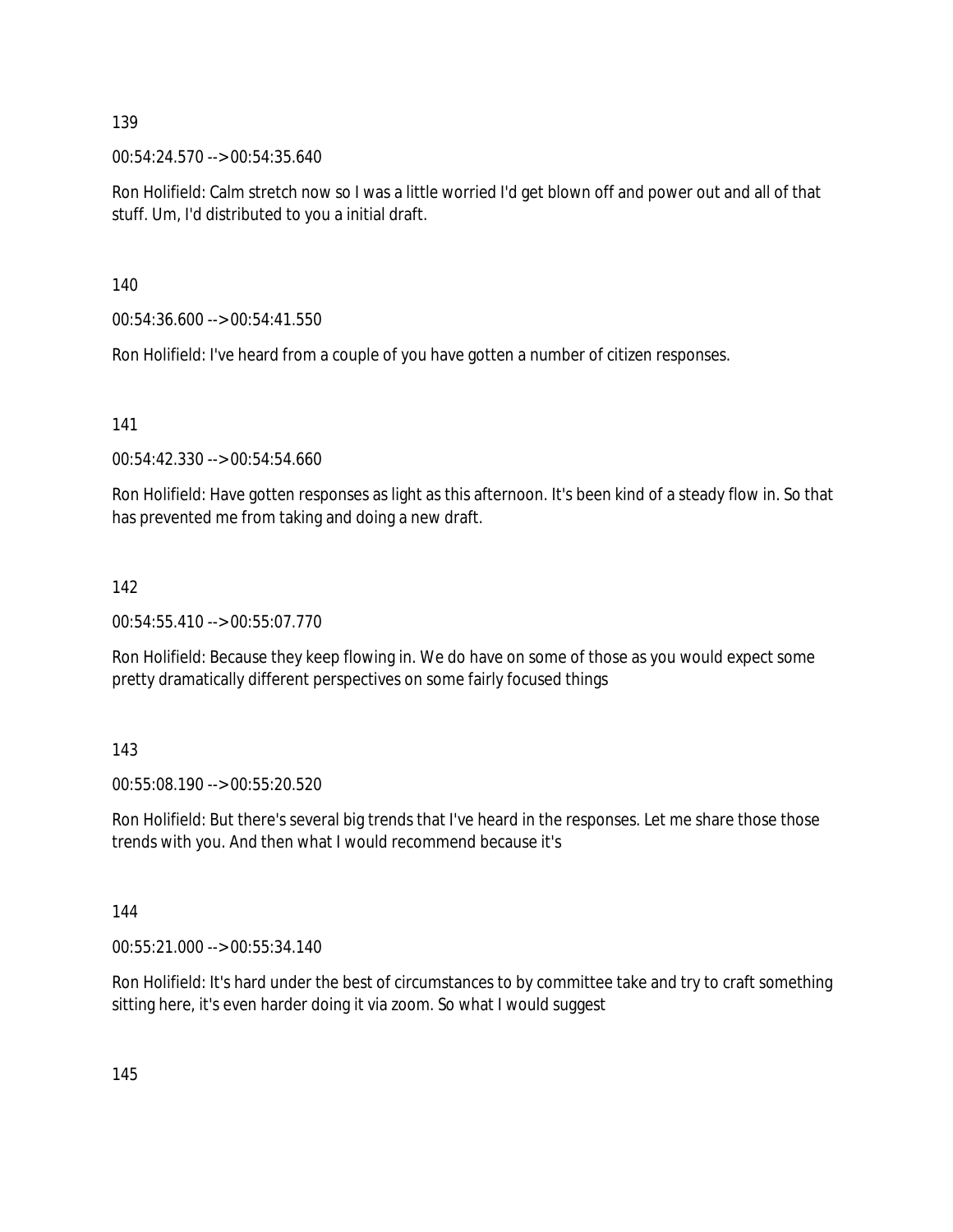00:55:34.560 --> 00:55:50.370

Ron Holifield: Is let me share with you, these major themes that I hear pretty clearly for me to come back and do a next round for you, which we can turn around very quickly for you, then, to look at, again, if that's okay.

146

00:55:51.420 --> 00:56:00.450

Ron Holifield: Here are the major trends that I heard in the comments. Number one, need a lot more focus on racial equity and diversity priorities.

147

00:56:01.410 --> 00:56:06.270

Ron Holifield: And then number two more focus on growth pressures.

148

00:56:06.990 --> 00:56:13.380

Ron Holifield: Number three, which in this is one of those that there's some different perspectives between number two and number three.

149

00:56:13.650 --> 00:56:30.690

Ron Holifield: But protect the small town feel and quality alive. Everybody agrees on those two items. But when you look at comments that came in that drill down, you begin to get a little more diversity in perspective had various suggestions on changing out some of the photos.

150

00:56:31.830 --> 00:56:36.330

Ron Holifield: I told one person who called that.

151

00:56:37.620 --> 00:56:53.190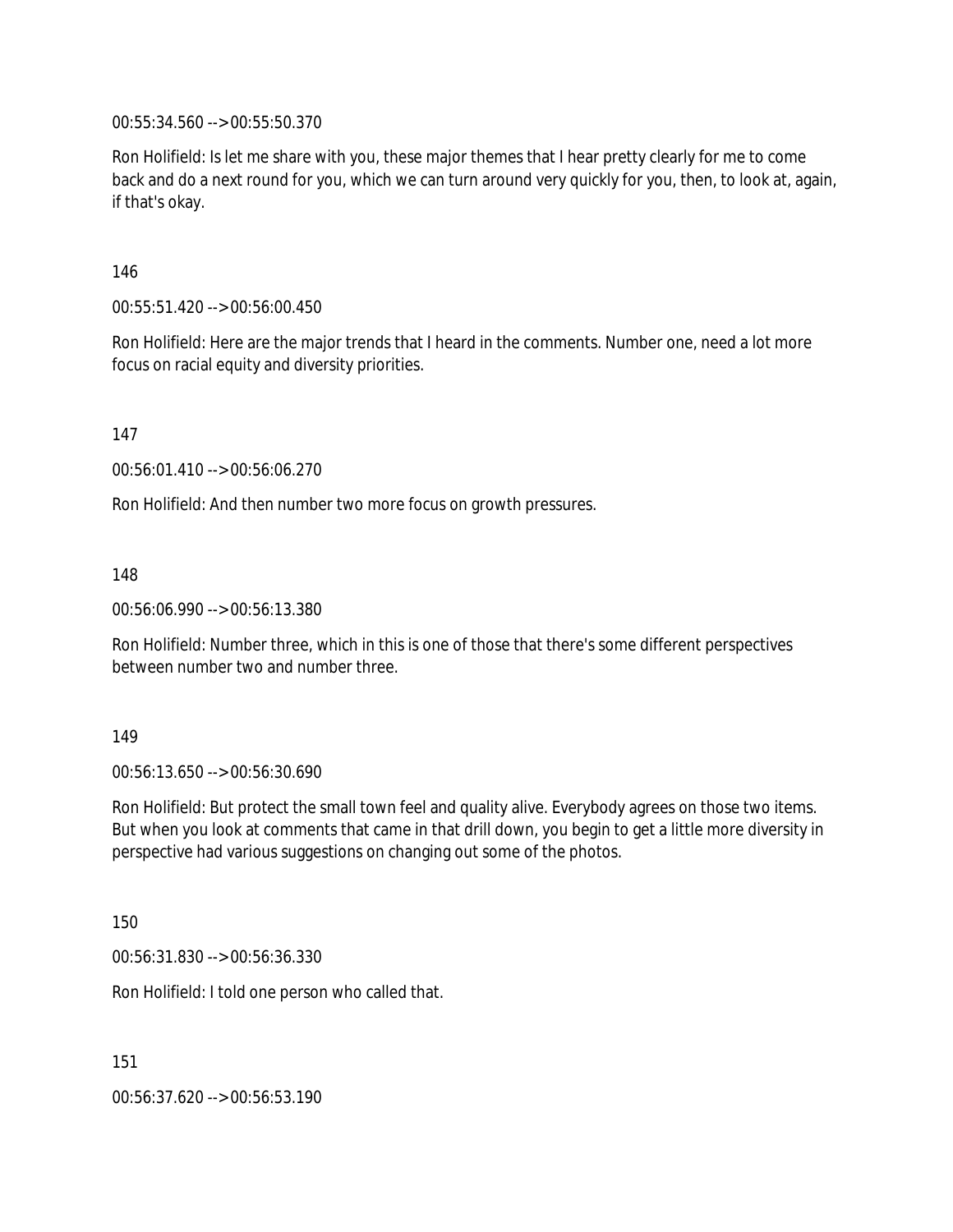Ron Holifield: Felt like the first lead photo was not truly gorgeous enough, which tells me how gorgeous Bainbridge Island really is when that photo is not gorgeous enough if you could walk out here on the treeless planes of North Texas.

152

00:56:53.640 --> 00:57:01.560

Ron Holifield: You would get how gorgeous. It really is there. So we'll we've got some suggestions on some improvements on some of those

## 153

00:57:01.800 --> 00:57:15.570

Ron Holifield: More focused on environmental issues and sustainability, including climate change stronger emphasis on protecting the quality of life innovative thinker experienced in a small and unique city.

## 154

00:57:16.290 --> 00:57:31.410

Ron Holifield: A healthy some healthy governance expertise track record of developing high performance teams high level of public engagement and decision making, including transparency and inclusiveness and history of innovation. Now,

## 155

00:57:31.710 --> 00:57:46.410

Ron Holifield: A lot of these things were mentioned some of the comments that came in were we're referencing stuff that was in there, some of the comments were going this needs to be interpreted more emphasized more

156

00:57:47.220 --> 00:58:02.280

Ron Holifield: My take in general is that we need to go back with all of the pages of content. We got with these sort of being the big major trends and we'll go back and review those in great detail.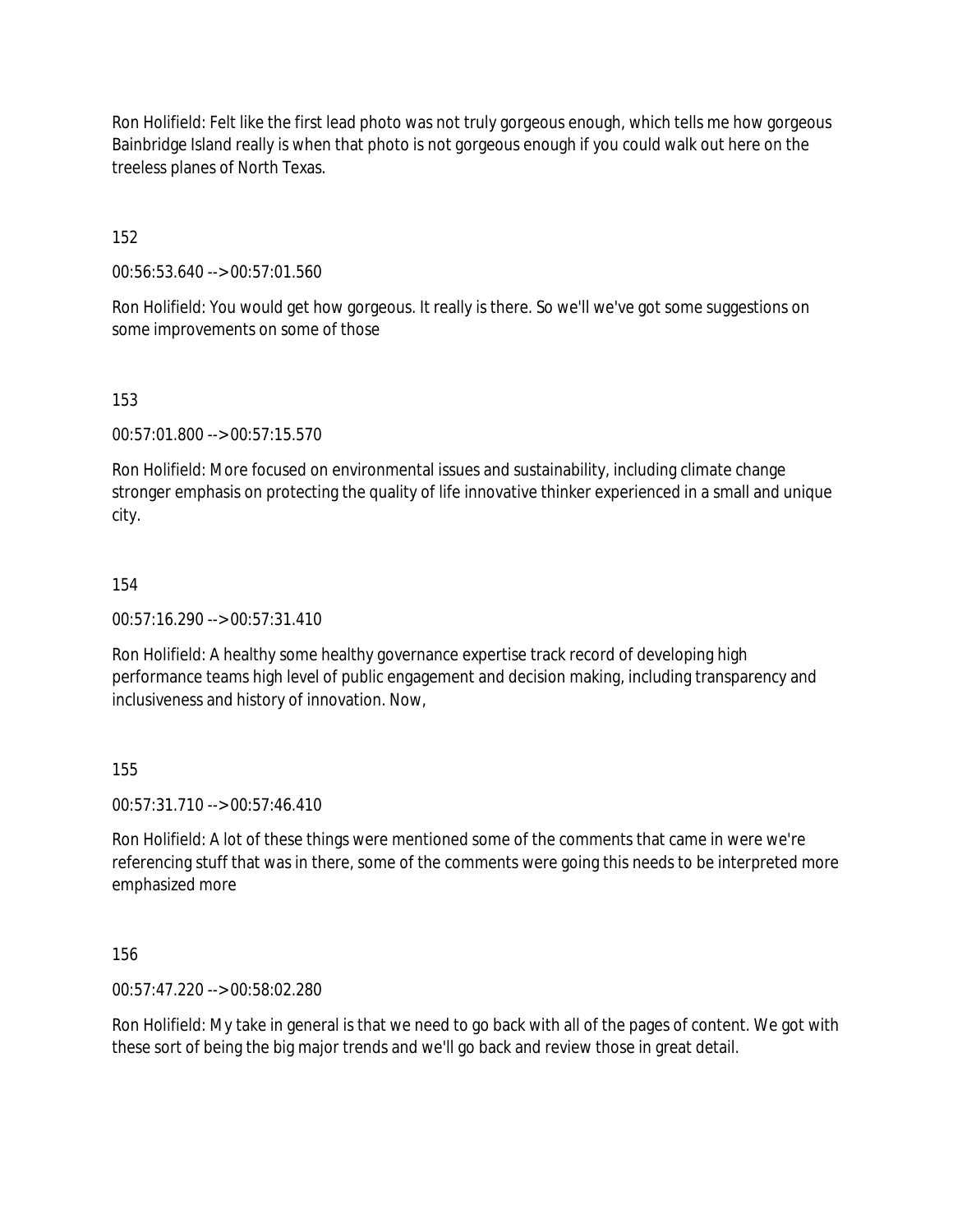00:58:02.490 --> 00:58:14.670

Ron Holifield: As to what tweaking needs to be done. What, what was just simply confirmation of what somebody was expressing versus okay we really need to beef up something here, if that makes sense.

158

00:58:15.630 --> 00:58:41.640

Ron Holifield: The other thing that I would mention to you or reinforced to you is that the profile is really a marketing brochure, the profile is designed to get somebody to to reach out either phone, email and say, hey, I want to learn more. So the profile by design is brief.

159

00:58:42.780 --> 00:58:56.550

Ron Holifield: It is limited, it will capture the major themes, the sense, but it will not go down into great detail on things. But a lot of the issues that warrant more detail.

160

00:58:57.300 --> 00:59:05.700

Ron Holifield: For example, on the racial equity issues there were lots of very specific suggestions that came in.

#### 161

00:59:06.180 --> 00:59:19.230

Ron Holifield: That may be appropriate to a value way but are not really beneficial in a marketing brochure, if that makes sense. And so don't view this as a single standalone document.

162

00:59:19.680 --> 00:59:24.840

Ron Holifield: What will happen. We will begin next working on the questionnaire.

163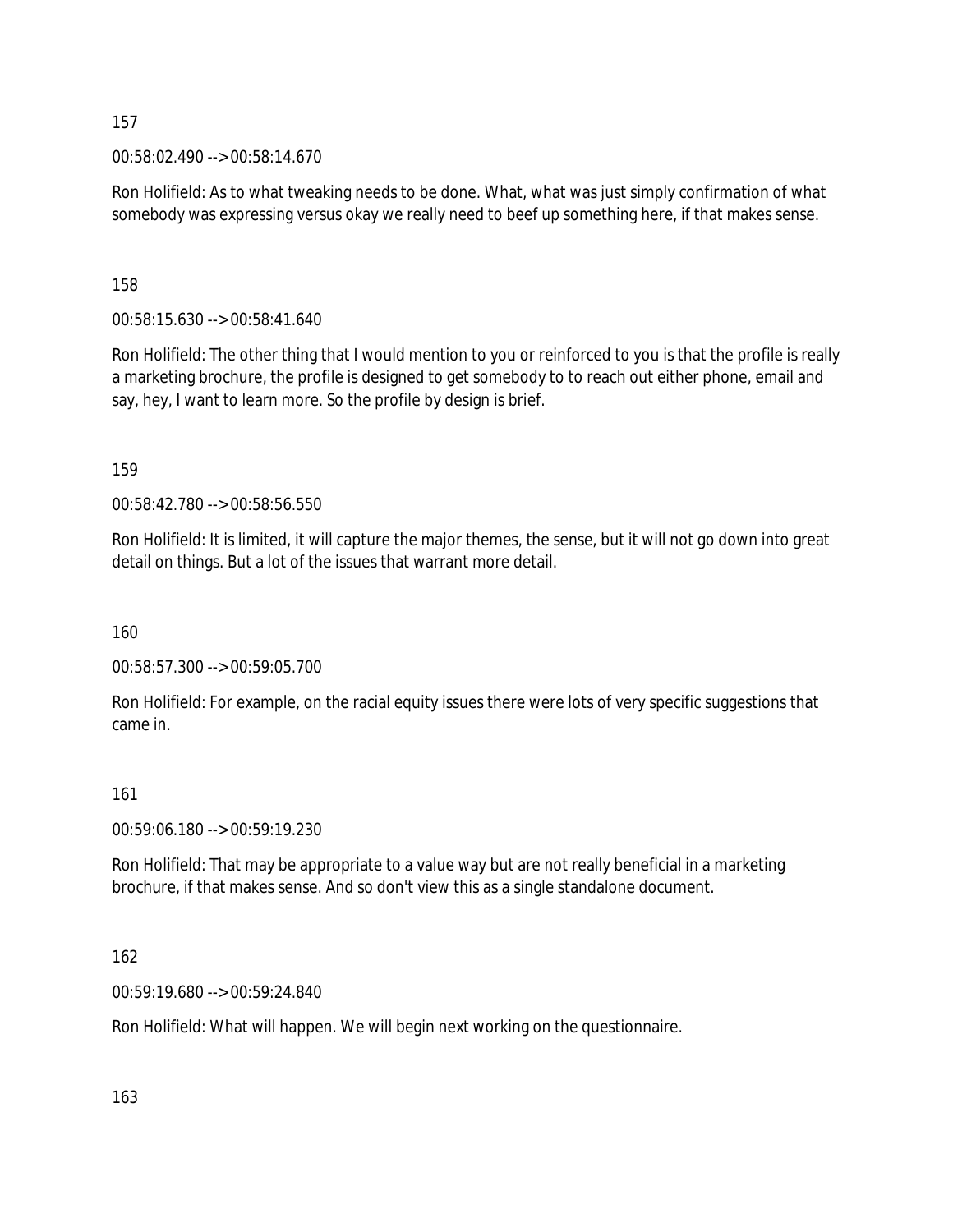00:59:25.290 --> 00:59:40.680

Ron Holifield: And as you recall in the process. There is about a 20 item questionnaire that once we select semi finalists and semi finalists are really the folks that are viable contenders. We don't have a preset number

164

00:59:41.130 --> 00:59:51.990

Ron Holifield: And we will incorporate going deeper on some of these major themes and trends and issues of importance in the questionnaire that does that make sense.

165

00:59:53.490 --> 01:00:06.450

Ron Holifield: So I guess my key question for you is, do you generally think those items I listed are on target. Do you think there are major topics that we've missed

166

01:00:06.660 --> 01:00:23.490

Ron Holifield: And again, I would recommend we not try to get into Word smithing tonight. But if you, you know, give me major themes tonight and then we will send you back a draft once more for you to be able to shoot at. Before we go, final

167

01:00:25.500 --> 01:00:39.270

Joe Deets: Okay, thank you, Ron, let's let's turn to questions. Okay. I'll go start with COUNCILMEMBER nisar and prefer duck. He said, not the word smithing but the themes. Okay.

168

01:00:39.750 --> 01:00:41.040

Joe Deets: So COUNCILMEMBER No, sir.

169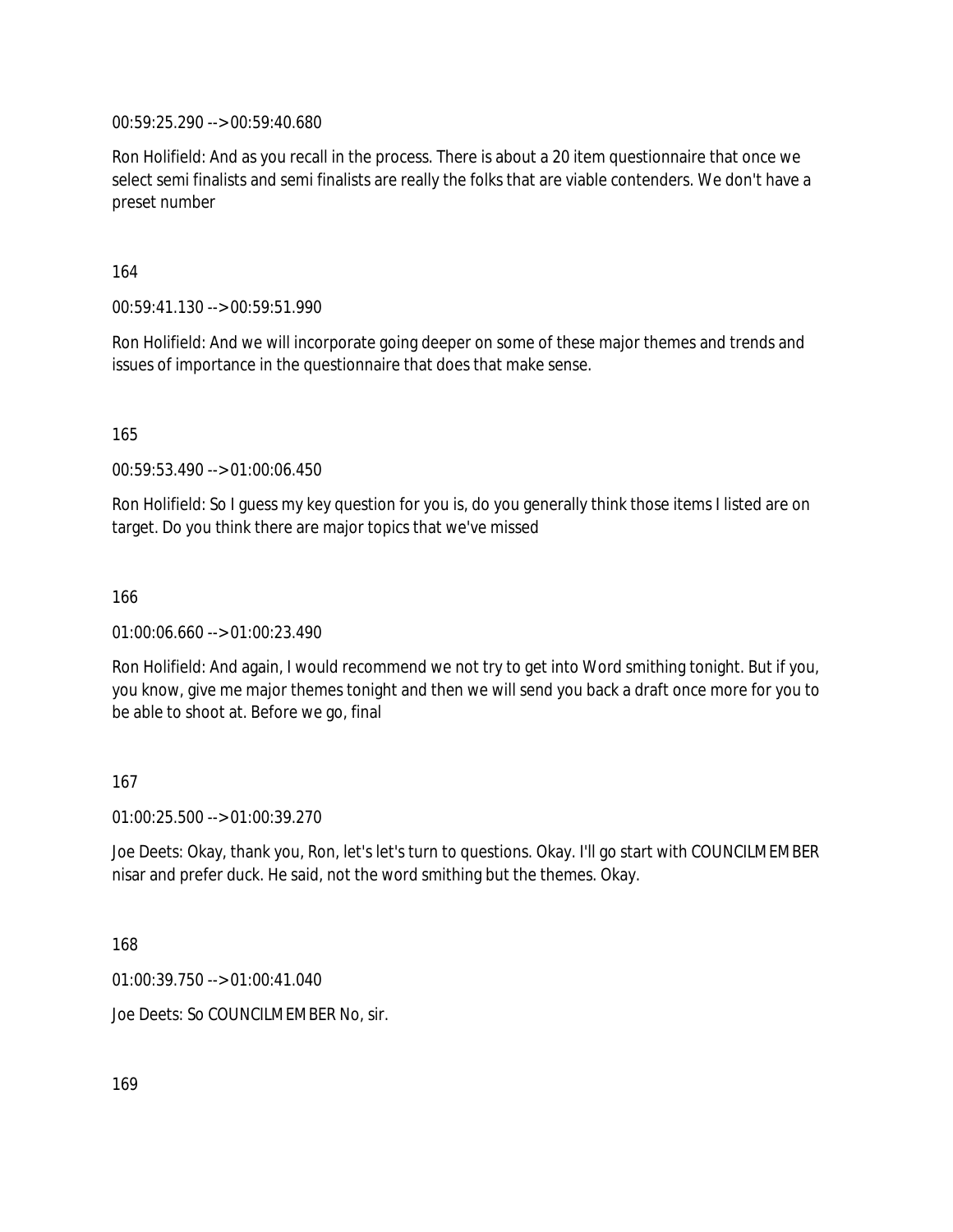01:00:41.130 --> 01:00:44.340

Rasham Nassar: Yes, thank you, thank you, Ron, for that introduction.

170

01:00:45.720 --> 01:00:51.150

Rasham Nassar: I'm looking at an email that was sent to City Council today and I'm also seeing that you were not included on it.

### 171

01:00:51.780 --> 01:01:03.780

Rasham Nassar: And this email was from one of the members of our risk as equity Task Force and she explained that herself another member of our task force and members of the public work to develop

### 172

01:01:04.620 --> 01:01:14.850

Rasham Nassar: It and their own version of a brochure that included and incorporated some of that community feedback on equity and inclusion and that also

#### 173

01:01:15.870 --> 01:01:29.550

Rasham Nassar: Looking at it now changed out some of the pictures to include some of the more diverse diversified aspects of Bainbridge Island specifically more the more culturally diverse aspects of Bainbridge Island, so

#### 174

01:01:30.630 --> 01:01:34.620

Rasham Nassar: I know we don't want to get into anything now but a quick read of this

175

01:01:36.420 --> 01:01:45.210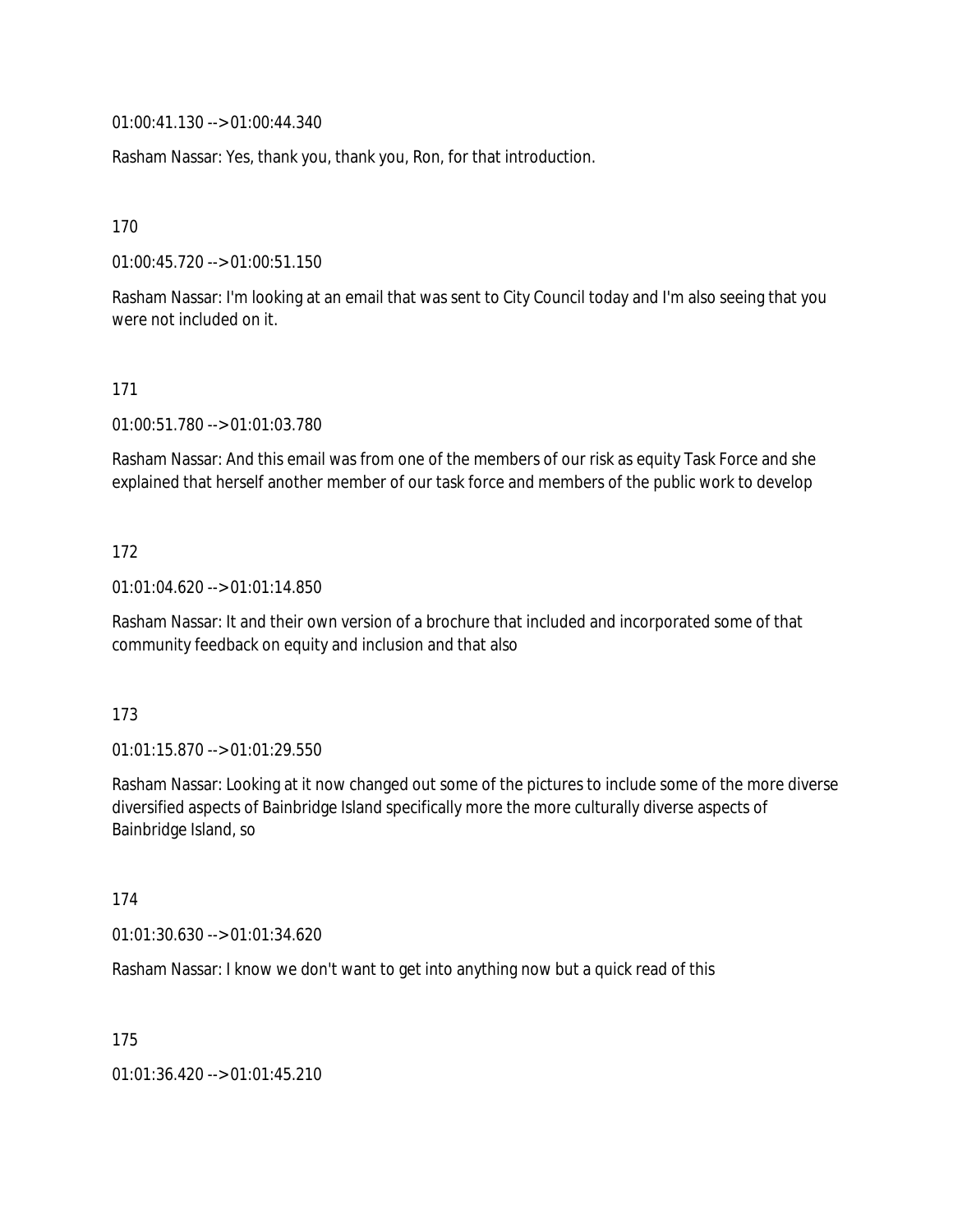Rasham Nassar: leads me to to conclude that they very successfully integrated some of that language that was contained in those emails that you saw

176

01:01:45.690 --> 01:01:55.320

Rasham Nassar: Into this marketing brochure in a way that I think flows and it's consistent with councils purpose and kind of ultimate goals of being more equitable

177

01:01:55.800 --> 01:02:11.550

Rasham Nassar: And that aspect of our work. So I personally would like to start our discussion there, I would like to see if Council would like to work from this brochure if council would agree to that Ron view this I know we're not going to get there tonight.

## 178

01:02:12.600 --> 01:02:19.290

Rasham Nassar: But that we can all agree that this is kind of more of the direction that we want to go or that we agree with the ideas that

179

01:02:20.040 --> 01:02:30.900

Rasham Nassar: Peggy Erickson and and those folks in our community have taken the time and then put a lot of effort into drafting to help facilitate councils discussion on this issue.

180

01:02:32.190 --> 01:02:33.870

Rasham Nassar: So that preferred approach.

181

01:02:34.440 --> 01:02:34.620

But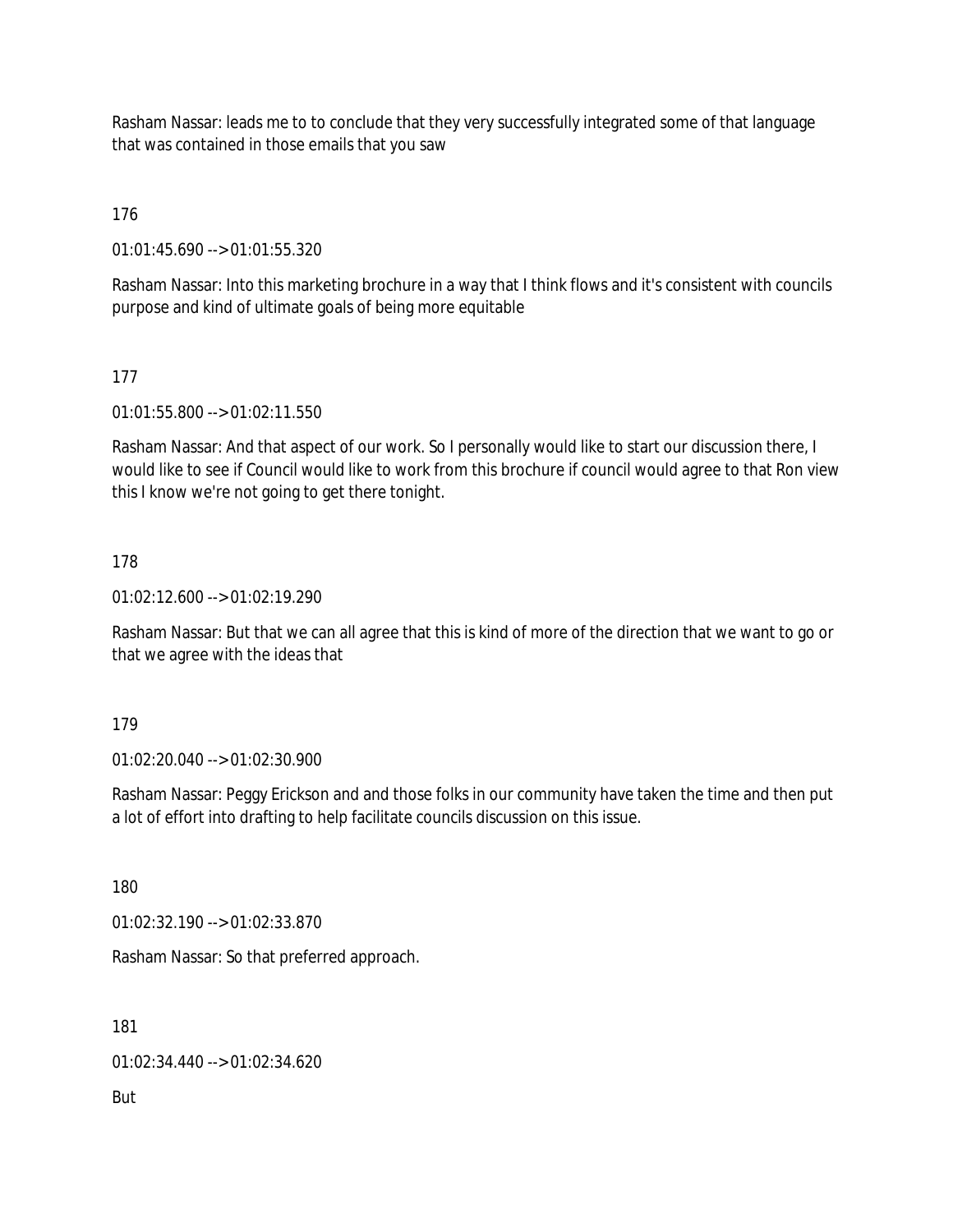01:02:36.150 --> 01:02:38.940

Joe Deets: Oh, who do someone raised their hand to someone speak.

#### 183

01:02:40.020 --> 01:02:41.880

Joe Deets: Rod. Do you want it was that you. Sorry.

184

01:02:41.970 --> 01:02:43.140

Ron Holifield: It was me. I think

185

01:02:44.790 --> 01:02:54.270

Ron Holifield: I'm actually Kiersten shared that with me this afternoon. She asked me if I had seen it shot it to me. I think there's a lot of good stuff in it.

#### 186

01:02:55.050 --> 01:03:00.540

Ron Holifield: I will take you back again that in a marketing brochure. We've got to

187

01:03:01.140 --> 01:03:19.800

Ron Holifield: We've got to touch on a lot of touch points in a very brief focus or it won't be very effective as a marketing brochure. But I think there's some really good stuff in there and absolutely I have that to work with this revision on. Absolutely. Okay.

188

01:03:20.100 --> 01:03:26.730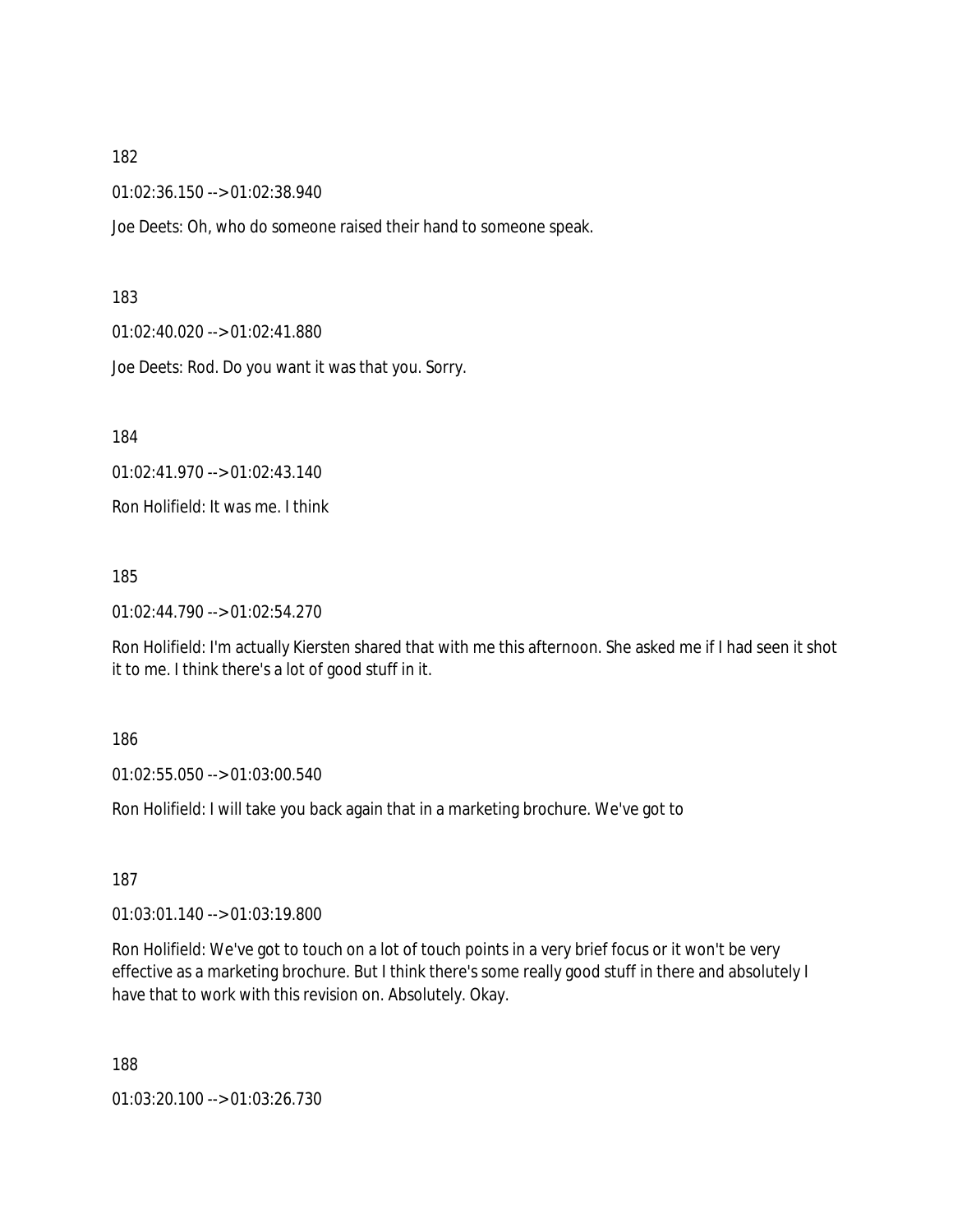Joe Deets: Thank you. Councilmember Pollock. Oh, I'm sorry. Sorry. Customer I topless, sorry. Go ahead.

## 189

01:03:27.120 --> 01:03:38.970

Kirsten Hytopoulos: Um, yeah. And I'm glad you brought that up, Russia, um, I think it's a. It was a wonderful this wonderful writing in there and not only not only on racial equity, but just some really great just kind of

## 190

01:03:39.540 --> 01:03:52.500

Kirsten Hytopoulos: Bits of writing about that just really feel like our community. So my overall response and the the comments that I sent to Ron, I kind of like a little bit less of corporate kind of bland stuff a little more Bainbridge

## 191

01:03:53.550 --> 01:04:03.510

Kirsten Hytopoulos: So yeah, I think that there's a lot to draw from, from there, I do think that, you know, as far as where to start from there I think more incorporate pieces of it.

## 192

01:04:04.440 --> 01:04:09.600

Kirsten Hytopoulos: Because I think it's also important to pull in Ron, you hit on, we definitely need to bring

# 193

01:04:10.110 --> 01:04:20.760

Kirsten Hytopoulos: racial equity in in a number of places throughout the document the references to indigenous people. I thought they did a great job of working in in in several places that felt just a lot more meaty and it will lot more feeling

194

01:04:21.510 --> 01:04:35.040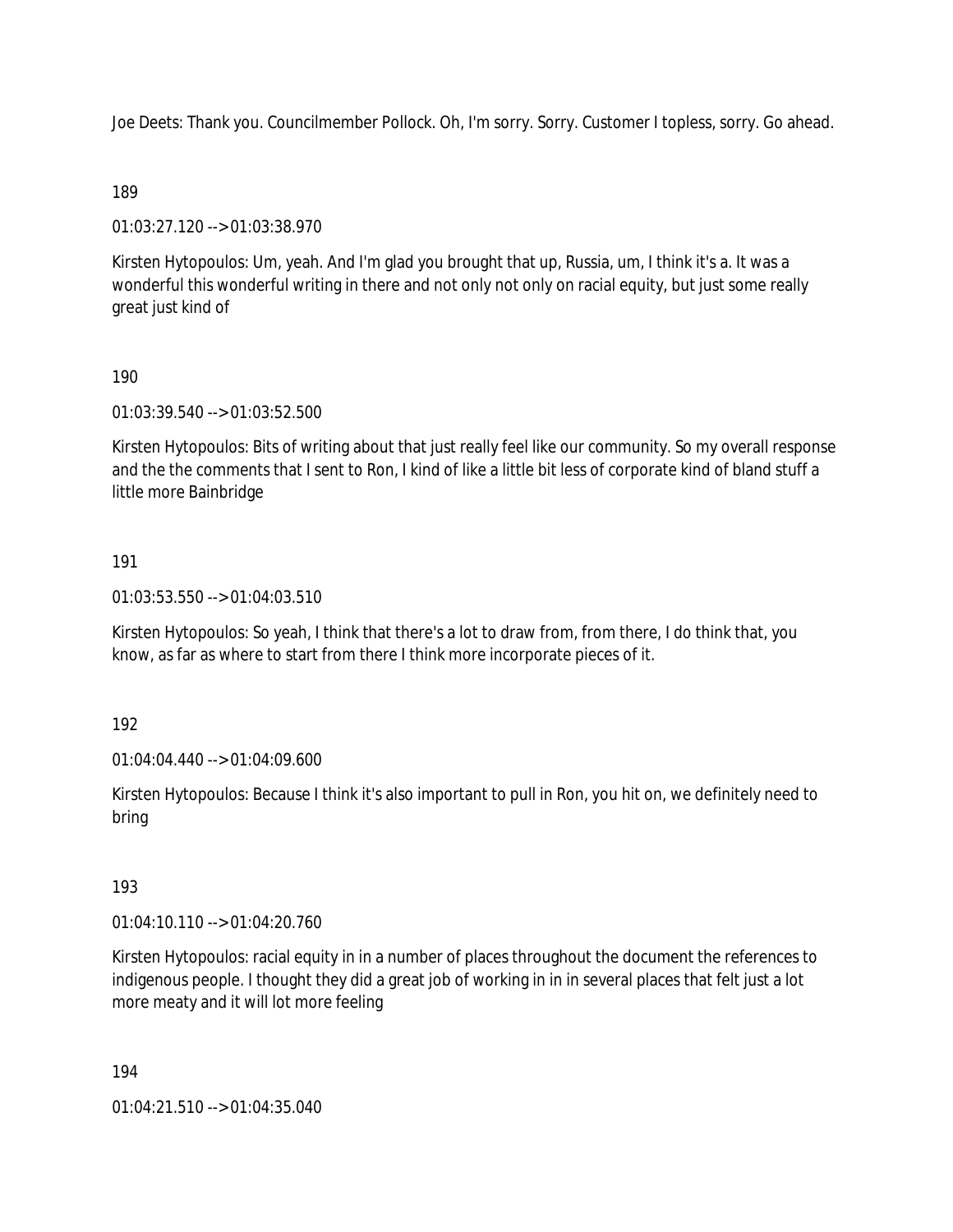Kirsten Hytopoulos: Certainly in the job description. You know what attributes, we're looking for. And also, we do need to bring a leadership on climate change adaptation mitigation. I mean, that may sound detailed, but we want that. We want that in somebody very specifically

195

01:04:36.210 --> 01:04:44.820

Kirsten Hytopoulos: And yes, getting innovative leadership up top and high and center. It was kind of look kind of lower on this list, but I think that innovative is is even more important than

196

01:04:45.660 --> 01:04:50.160

Kirsten Hytopoulos: The breadth and depth or length of experience and get that innovative up there.

## 197

01:04:50.850 --> 01:05:01.440

Kirsten Hytopoulos: But yeah, I just want to put a plug in for that there were some great language in there. There's some great photographs him in there and I really appreciate the effort on behalf of the Members, the task force that worked on that.

198

01:05:02.640 --> 01:05:05.100

Joe Deets: Thank you. Okay, now. Councilmember Pollock.

199

01:05:06.420 --> 01:05:16.770

Michael Pollock: Well, I cut my comment short because COUNCILMEMBER hundred topless spoke to many of the of the things I was wanting to speak to it or just add that yeah I'm great job.

200

01:05:17.220 --> 01:05:27.330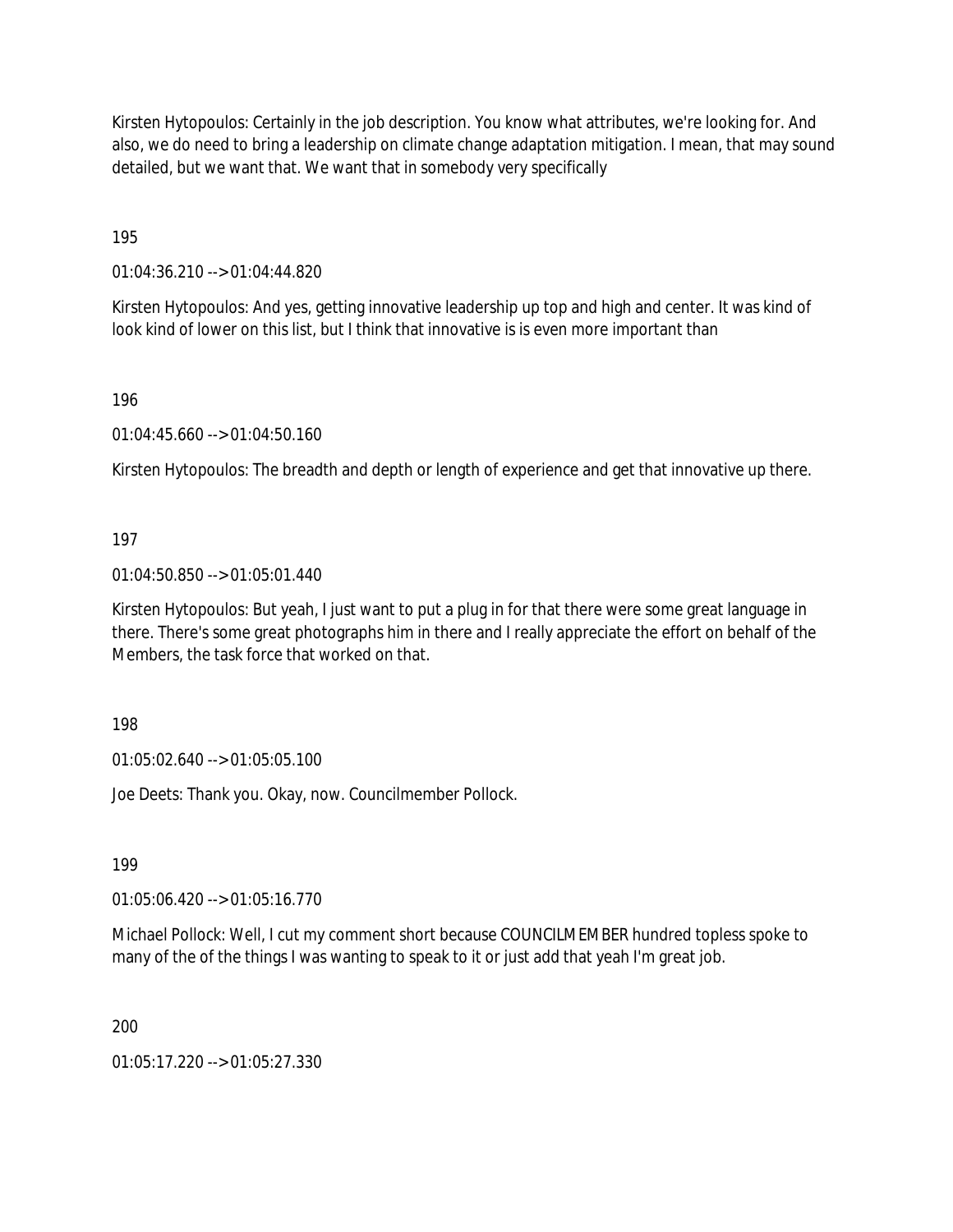Michael Pollock: Community and I really liked the language and the imagery and I I liked it in the context that, you know, Ron, you've mentioned

201

01:05:28.920 --> 01:05:32.340

Michael Pollock: A marketing brochure. And what I really want to see.

202

01:05:32.880 --> 01:05:47.730

Michael Pollock: From this is a brochure that markets to people of color that they look at that and and they look at the brochure and they see community that they would want to apply for the position. So, so I think having something that really targets that

## 203

01:05:48.990 --> 01:05:57.030

Michael Pollock: Demographic I guess or city manager demographic and that's important to me. And then, then there's there's two other components to it and maybe

204

01:05:57.900 --> 01:06:08.610

Michael Pollock: Now isn't the time but it's for the Council to consider is that in terms of the interview panel. I think we also need to consider having a sort of racially diverse

205

01:06:09.930 --> 01:06:21.210

Michael Pollock: ethnically diverse interview panel as well and and I would like to see us make a commitment to bring in a slate of candidates that are ethnically and racially diverse

206

01:06:21.570 --> 01:06:26.580

Michael Pollock: In so so that we're really we're really bringing that forward into the community and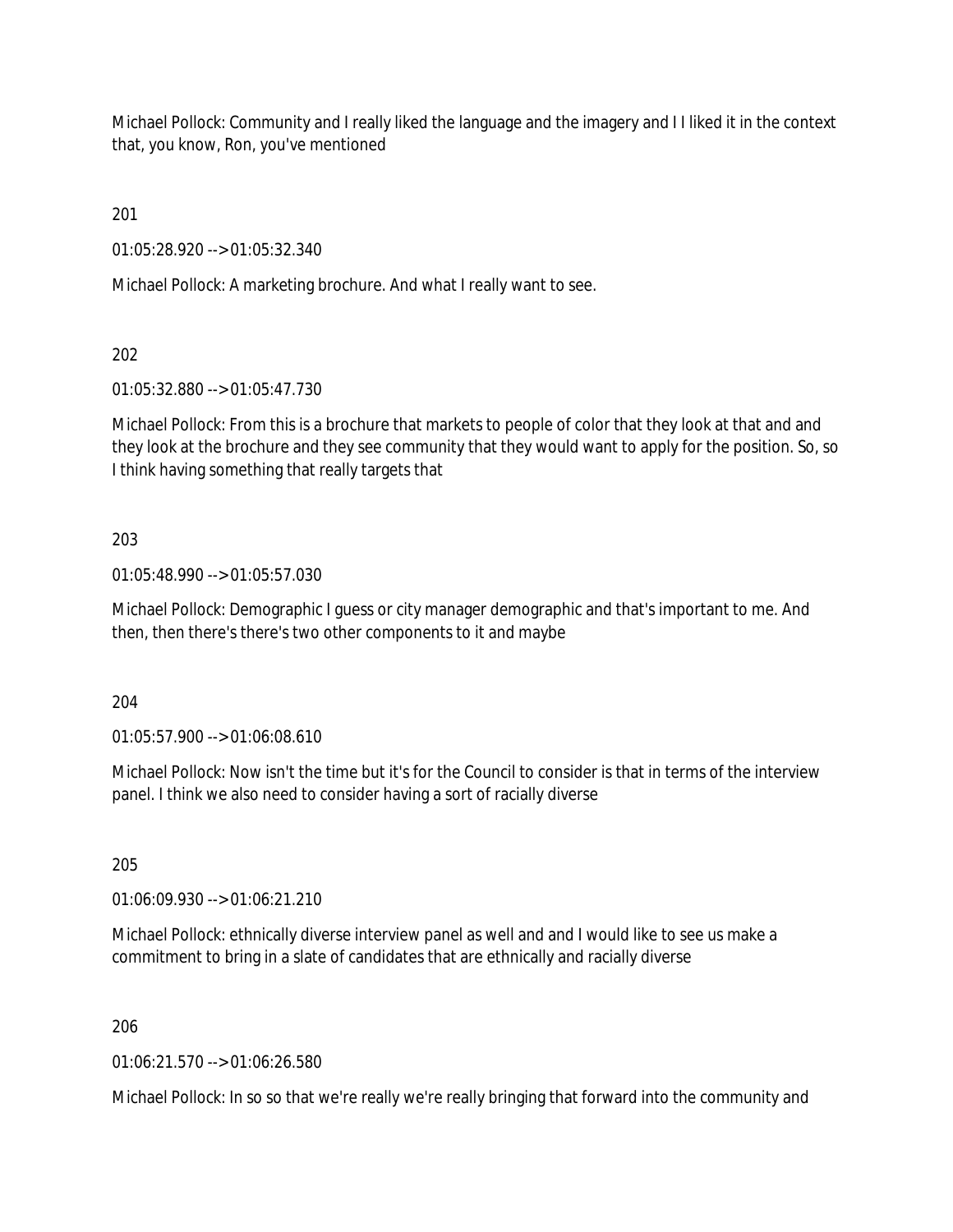01:06:26.970 --> 01:06:39.630

Michael Pollock: You know, some people have suggested that we simply commit to hiring a person of color is the city manager. That's something to consider. But I think at the very least, if we could commit to bringing in a really diverse slate of candidates.

208

01:06:40.170 --> 01:06:45.300

Michael Pollock: To interview that would be something I would, I would like to see that sounds like others what as well.

209

01:06:46.650 --> 01:06:47.070

Michael Pollock: That's it.

210

01:06:47.850 --> 01:06:50.550

Joe Deets: Okay, thank you. Councilmember Medina.

211

01:06:52.710 --> 01:07:01.290

Kol Medina: Thanks, my internet connections being wonky tonight. So hopefully you guys will lose me i just i guess i want to go back to where Iran started tonight.

## 212

01:07:02.100 --> 01:07:07.440

Kol Medina: I feel like Ron's heard the concerns that have been raised and he said that he's going to incorporate them in the next draft.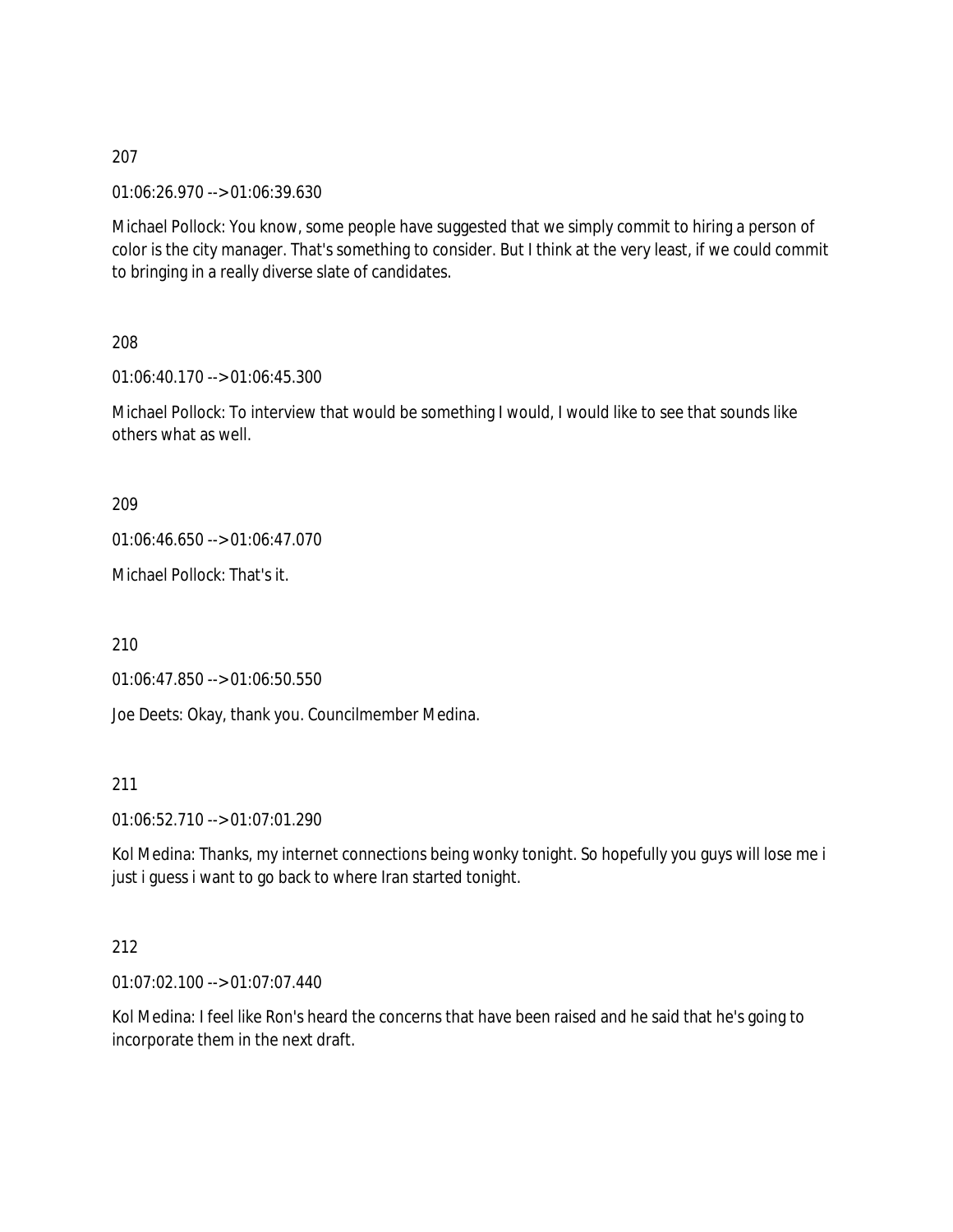01:07:08.160 --> 01:07:19.260

Kol Medina: That sounds good to me. And he has the draft that or the suggested revisions that Peggy and other submitted and here's some forward it to him and I trust that he's gonna look at those and incorporate them.

214

01:07:19.980 --> 01:07:26.820

Kol Medina: And I was going to ask you, Ron, when you're when you're speaking, I thought, oh, I have this question. And my question was, I noticed, this is kind of short

215

01:07:27.090 --> 01:07:38.280

Kol Medina: It's not really a, like a job description. Why is that, but you you answered that in your comments. This is not a job description. We shouldn't try to wordsmith this into a job description.

216

01:07:39.240 --> 01:07:45.810

Kol Medina: We should follow the lead of the company. We've hired who says we want to start with a simple marketing brochure, just to get people's interest.

## 217

01:07:46.320 --> 01:07:56.790

Kol Medina: And uncomfortable that Ron's heard the critique and he's going to incorporate it so I don't have any interest in sitting here and trying to wordsmith this ourselves tonight. I'm interested in hearing, seeing what the next draft looks like.

218

01:07:58.230 --> 01:07:59.070

Joe Deets: Hey, thank you.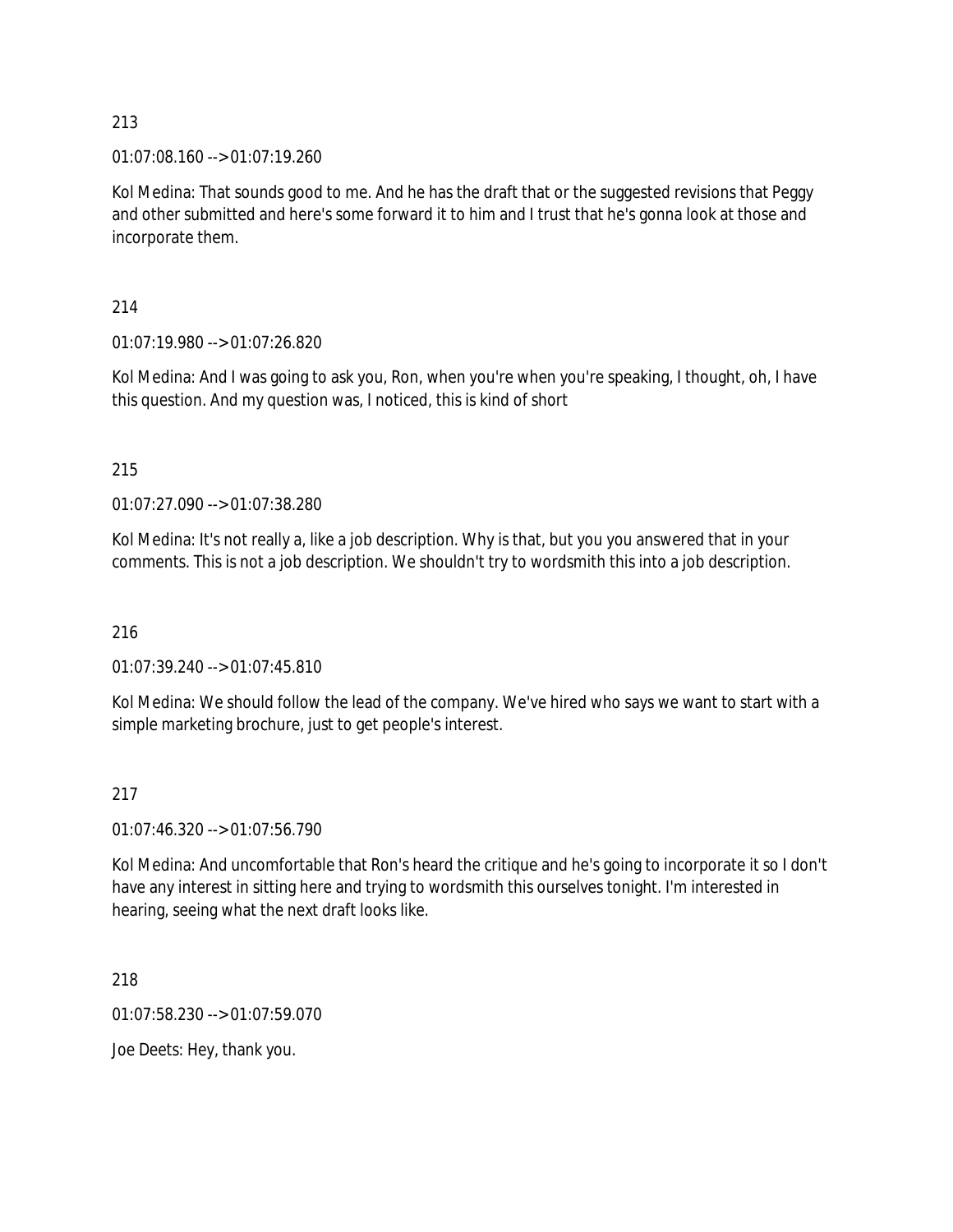01:08:00.180 --> 01:08:00.930

Joe Deets: Mayor, Leslie.

220

01:08:03.360 --> 01:08:10.500

Leslie Schneider: Thank you. I'll be super quick. So Ron, you know, I've already sent you, my feedback and it also mirrors. A lot of the

221

01:08:11.040 --> 01:08:24.810

Leslie Schneider: Equity and Inclusion stuff that you've heard, so I'm not going to dive into that just sort of for the record for the for the for the community. I just wanted to also highlight the fact that I am really looking for the

### 222

01:08:26.220 --> 01:08:37.110

Leslie Schneider: The commitment to public engagement and the affinity for public engagement. So you know that I've got that in my comments, but I just wanted to share that quickly. Thank you very much. And I'm looking forward to it.

## 223

01:08:39.180 --> 01:08:51.990

Joe Deets: Thank you Mary Yeah, I'll just add my comments here. I really appreciate what what all my colleagues have said, and it's good Ron that you you did get the race equity test for some language.

## 224

01:08:53.250 --> 01:09:02.730

Joe Deets: Yeah, please. I looked at that I love, I love a lot that they put in. So see how you can incorporate some of that in. And I was just wondering, how can we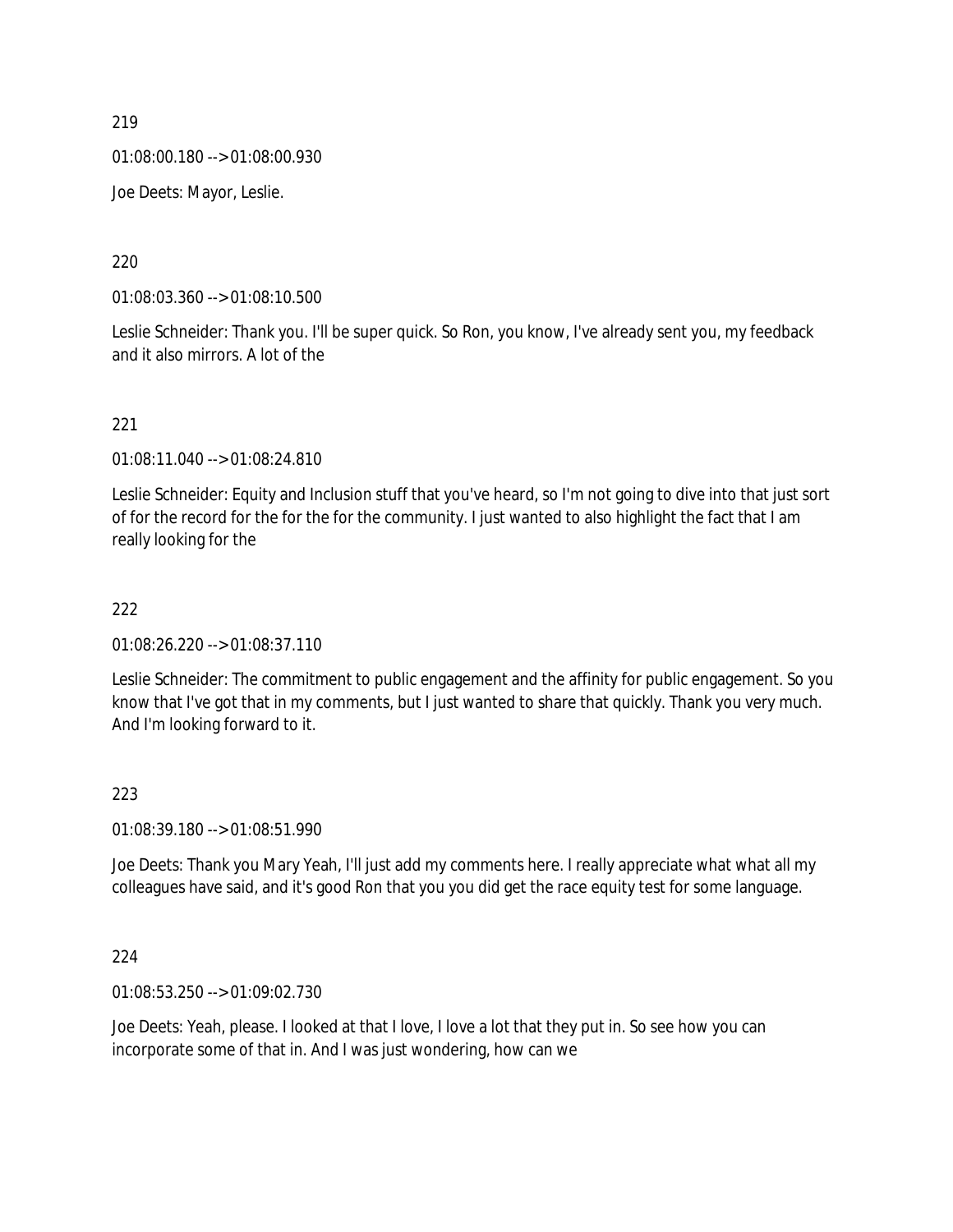01:09:03.660 --> 01:09:18.690

Joe Deets: make good use of all those written comments that we've received. I can't remember how many we've gotten. I mean, we went to the trouble to have on the website. People can submit comments which NOW WE'VE SEEN RON have seen, and I was just wanted to throw this out that could we

## 226

01:09:20.250 --> 01:09:30.540

Joe Deets: Could have that contain as an addendum whether that's for the brochure or some document I, I'd have to say if I was a candidate. I'd like to see what those those letters.

227

01:09:30.990 --> 01:09:37.020

Joe Deets: So, is there like an easy way to capture that this is in and people can

228

01:09:38.040 --> 01:09:43.560

Joe Deets: How does that sound. I'm not sure. Is that part of the brochure or your, your suggestions on would be

## 229

01:09:44.220 --> 01:09:56.640

Ron Holifield: I don't think it's part of the brochure and in part of that is there's a reason that when you turn on the TV at night, Coca Cola doesn't run a 10 minute commercial

## 230

01:09:57.150 --> 01:10:09.450

Ron Holifield: Because people won't pay attention to. So, this the brochure is a marketing document that's got to, it's got to very quickly engage them to then go I want more.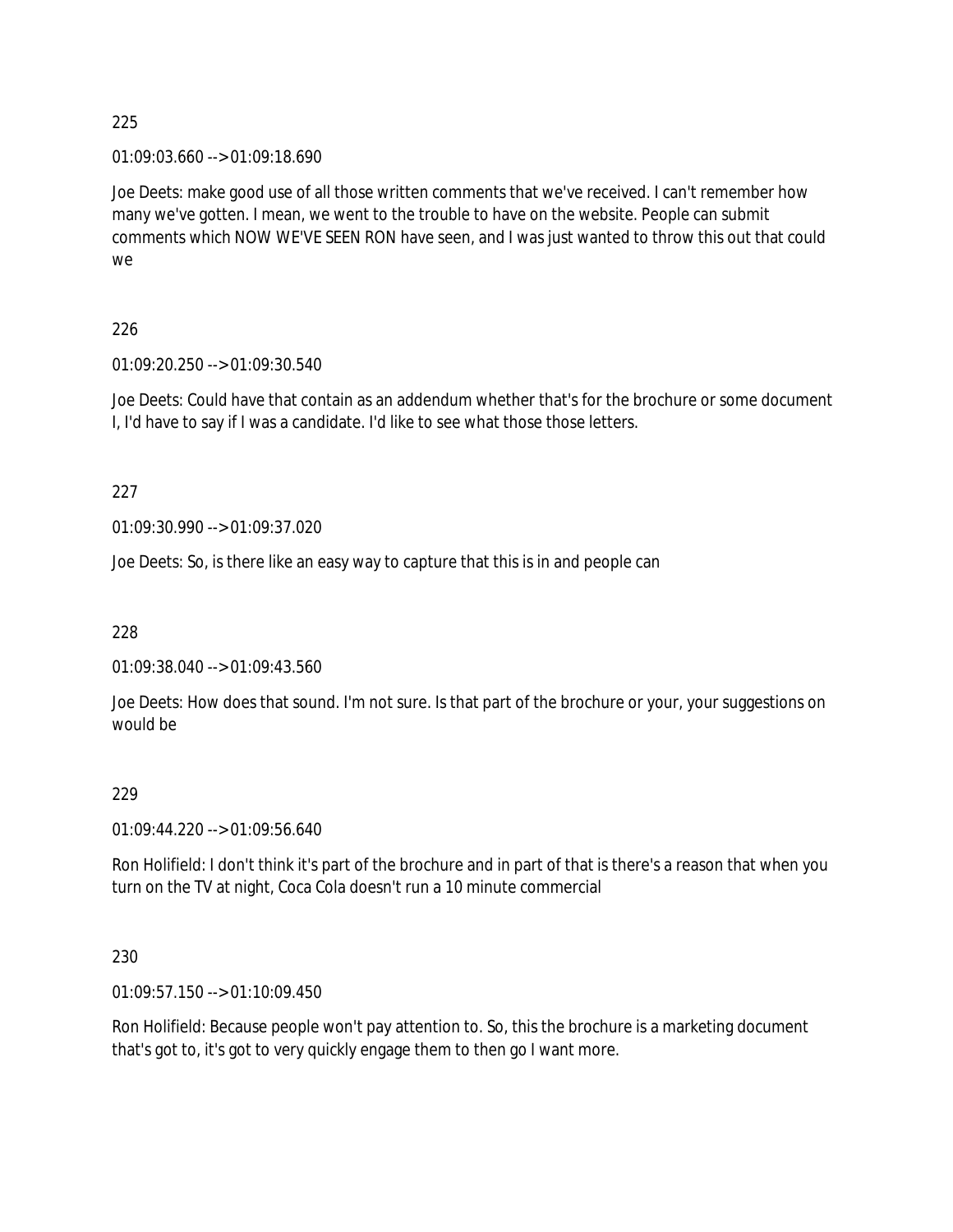01:10:09.990 --> 01:10:29.730

Ron Holifield: In terms of what you're asking for. Yes, I think that's entirely appropriate is we can just create Christine could create a consolidated PDF file I would suggest we not send it out to candidates until we get to the semi finalists group which is going to be 12 to 15

232

01:10:30.900 --> 01:10:42.240

Ron Holifield: And that's usually when we ramp up the amount of information that we're providing to folks is when you get it down to that more manageable number. I think it's entirely appropriate to share that

233

01:10:43.290 --> 01:10:43.920

Ron Holifield: The

234

01:10:45.780 --> 01:10:54.270

Ron Holifield: It also will all of that. And that doesn't mean everything everybody said, but all of it will

235

01:10:54.840 --> 01:11:06.300

Ron Holifield: Will go into the formation of the recommended questions for the questionnaire. So the next thing after you finally approved the profile, but the Council will be approving

236

01:11:06.690 --> 01:11:19.440

Ron Holifield: Is the written questionnaire that will go to the semi finalists candidates. So at this first stage, it's pretty much just based on resume background known stuff. But when we narrow it to that.

237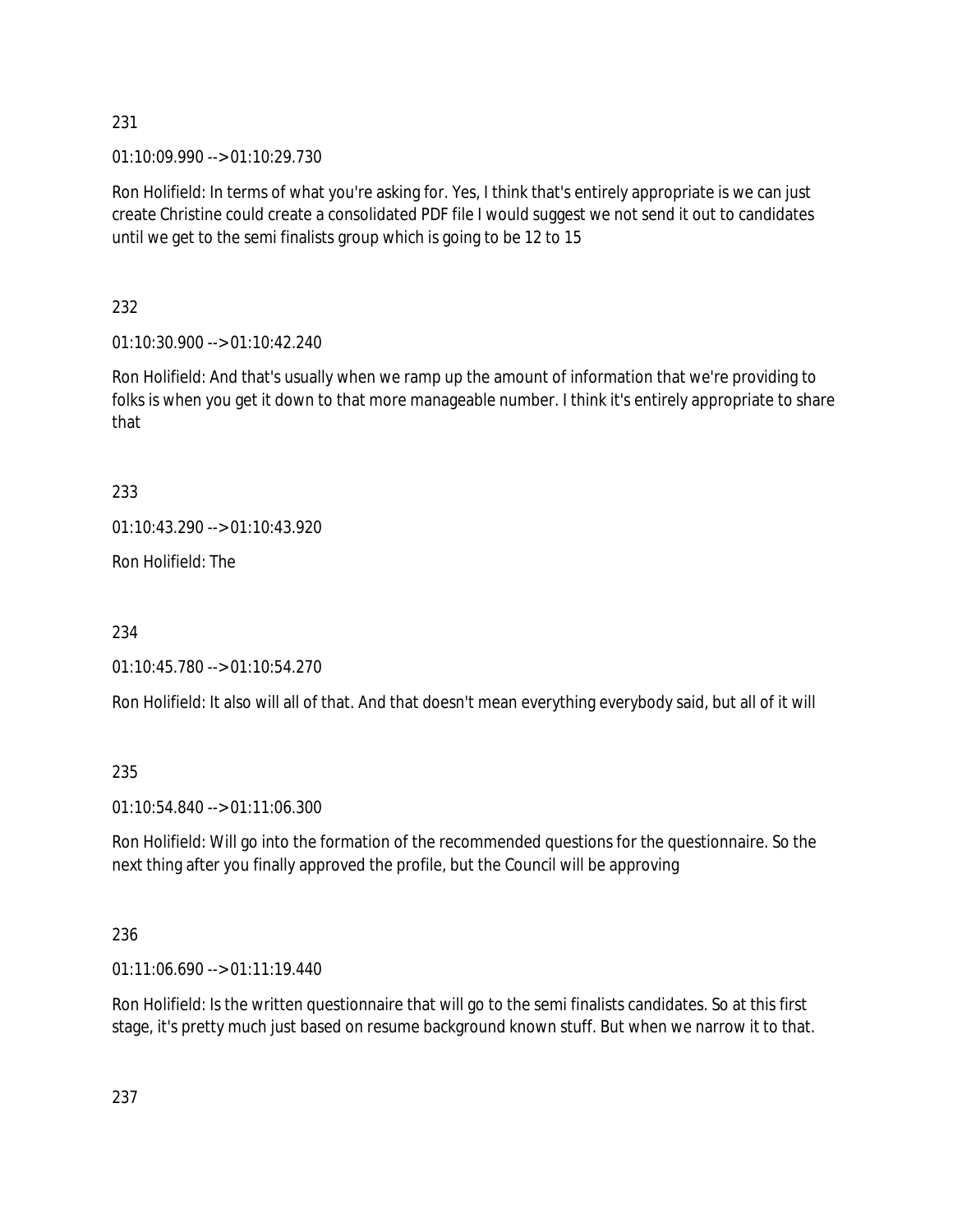01:11:21.330 --> 01:11:35.610

Ron Holifield: We then ask them to complete a comprehensive questionnaire. That's when we will go deep on some of these issues and will be asking very specifically, okay. Talk to us about your experience.

238

01:11:35.940 --> 01:11:46.080

Ron Holifield: In engaging with diverse communities and creating an inclusive culture from an employment and a community blah blah blah standpoint, so

239

01:11:47.640 --> 01:11:59.100

Ron Holifield: All of that will be incorporated into the questions that will come back to the Council for approval before we ship those out to the semi finalists candidates.

240

01:11:59.850 --> 01:12:03.720

Joe Deets: Okay, thank you. CITY MANAGER, did you have a comment.

241

01:12:08.730 --> 01:12:09.150

Joe Deets: On New

242

01:12:12.660 --> 01:12:22.140

Morgan Smith: Sorry about that. I thought we were winding up and I wanted to talk about a couple of clarification for next steps that I wanted from Council, but in the moment on the

243

01:12:22.740 --> 01:12:32.940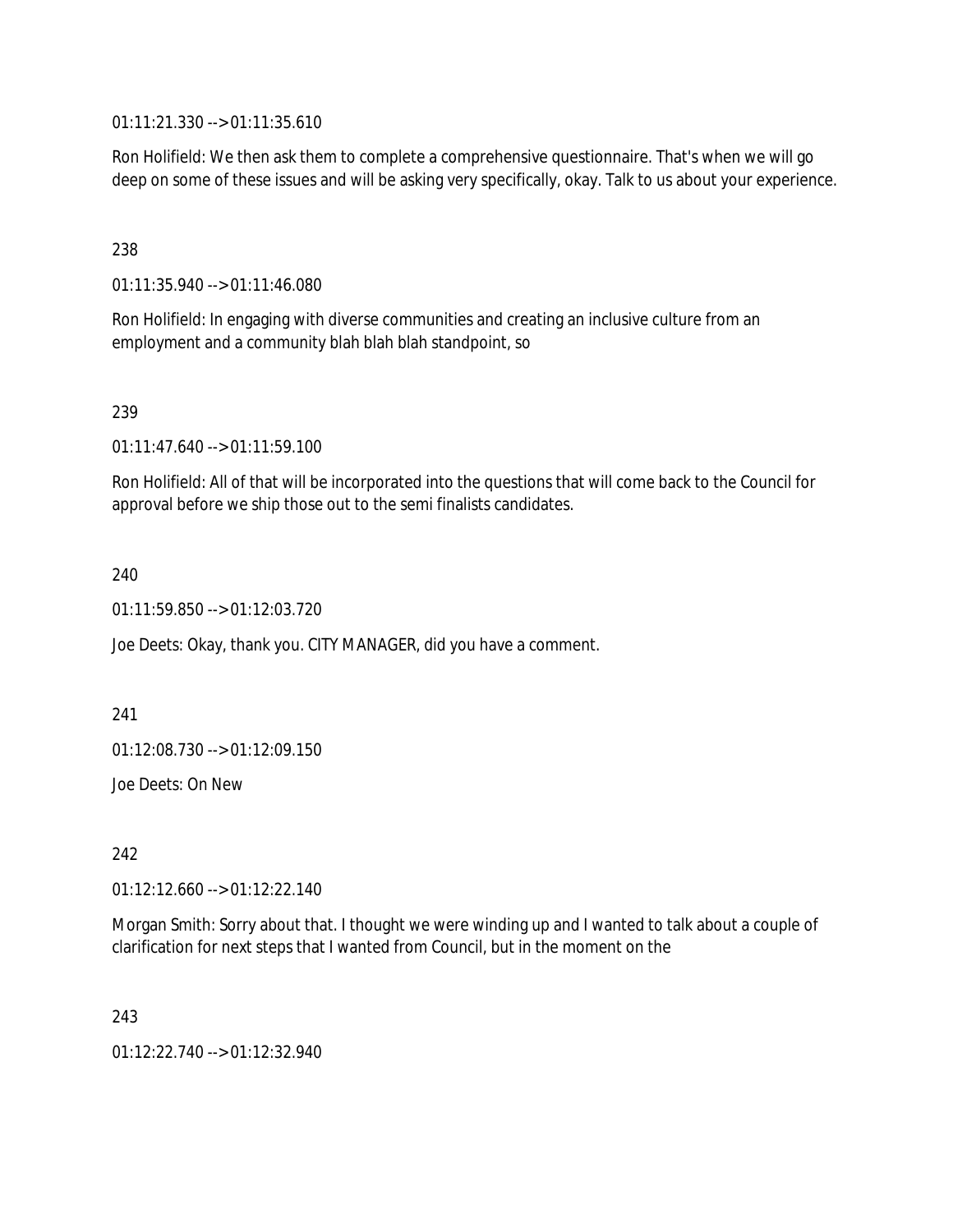Morgan Smith: How to use or or share public comment received today, I think. Yes, we'll keep a consolidated list of all the comments. But the other place to put that so anyone can see it.

244

01:12:33.240 --> 01:12:41.580

Morgan Smith: Is we've created a project web page for the city manager search. So we can put it there. It was in the ones that we had received today. We're in the Council packet

245

01:12:42.030 --> 01:12:49.800

Morgan Smith: We can provide one for the next round. But then we can let it live as a as a reference document on the project web page for the search as well.

### 246

01:12:50.580 --> 01:12:58.380

Morgan Smith: But it looks like council members are going to continue to comment before we finished the topic. I do want to circle back and just clarify a couple things for our next touch.

247

01:13:00.150 --> 01:13:12.720

Joe Deets: And let me just very briefly, looking at the agenda packet. They had all the comments. Some of them are repeated so whoever's take a look at back clean that up. So that's all. Councilmember NUS are

248

01:13:12.960 --> 01:13:13.950

Joe Deets: You want to wrap this up.

### 249

01:13:14.490 --> 01:13:23.160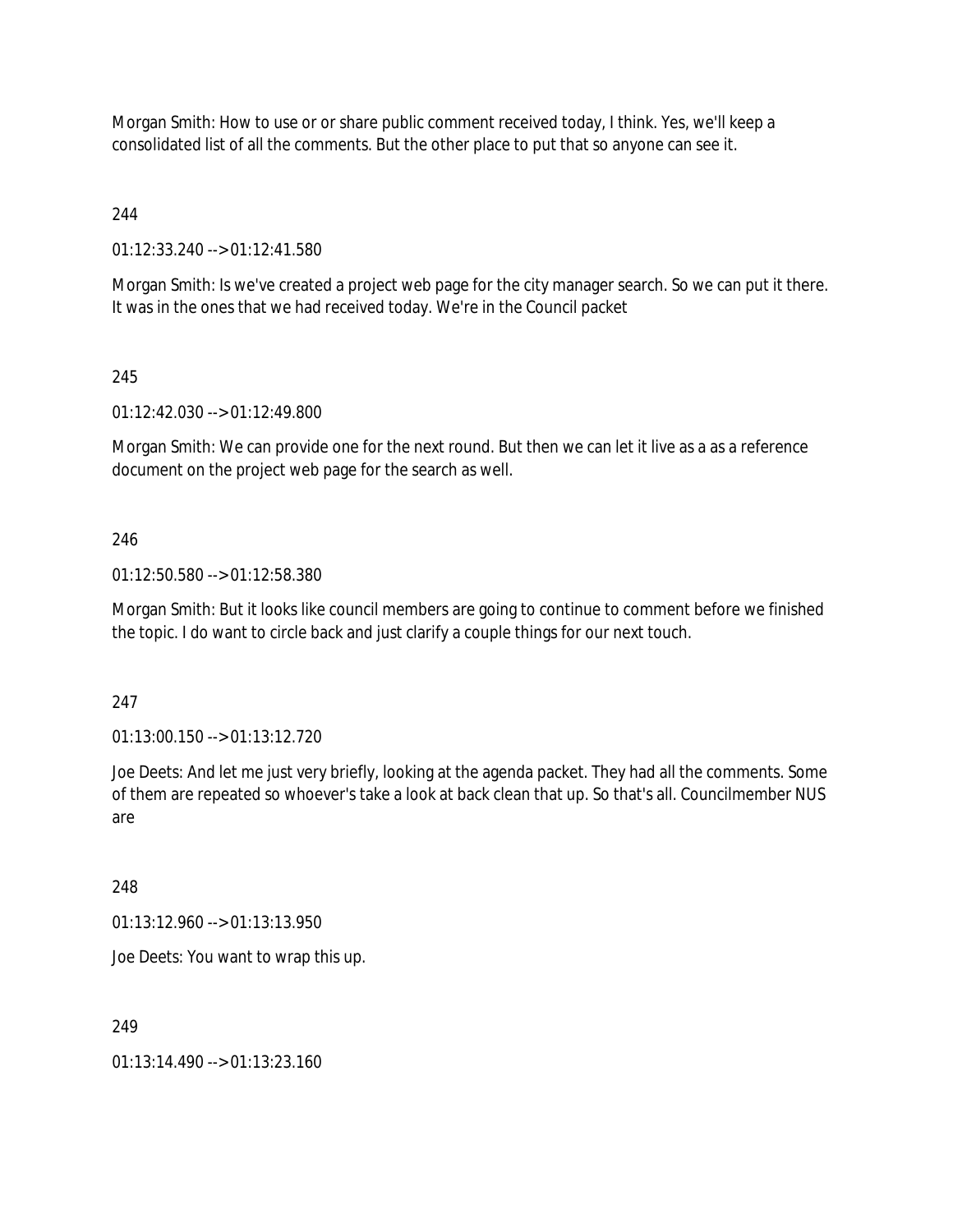Rasham Nassar: And do it and city manager was already going to speak to next steps. And my question pertains the next steps and I'm picking up on something. Councilmember Pollock said

250

01:13:23.850 --> 01:13:29.580

Rasham Nassar: Which is about the Council approving the next stage of the process and setting up an interview panel.

## 251

01:13:29.850 --> 01:13:37.830

Rasham Nassar: And I do hope that we had that discussion, perhaps, the next time we talk about this or some more down the road. But I support COUNCILMEMBER Pollux suggestion that we

## 252

01:13:38.190 --> 01:13:52.470

Rasham Nassar: Look into that and see how best we can make it the most equitable process. And I would even be grateful for the Council to consider involving some or all of the members of the race equity Task Force at some point in this process.

253

01:13:55.500 --> 01:14:02.880

Joe Deets: Okay, well I'm, I'm sure a listen to Ron as far as part of the process, having a diversity, some some form of

254

01:14:03.930 --> 01:14:07.290

Joe Deets: Recommendation that was comes from a republic. Go ahead, Ron.

255

01:14:07.890 --> 01:14:28.620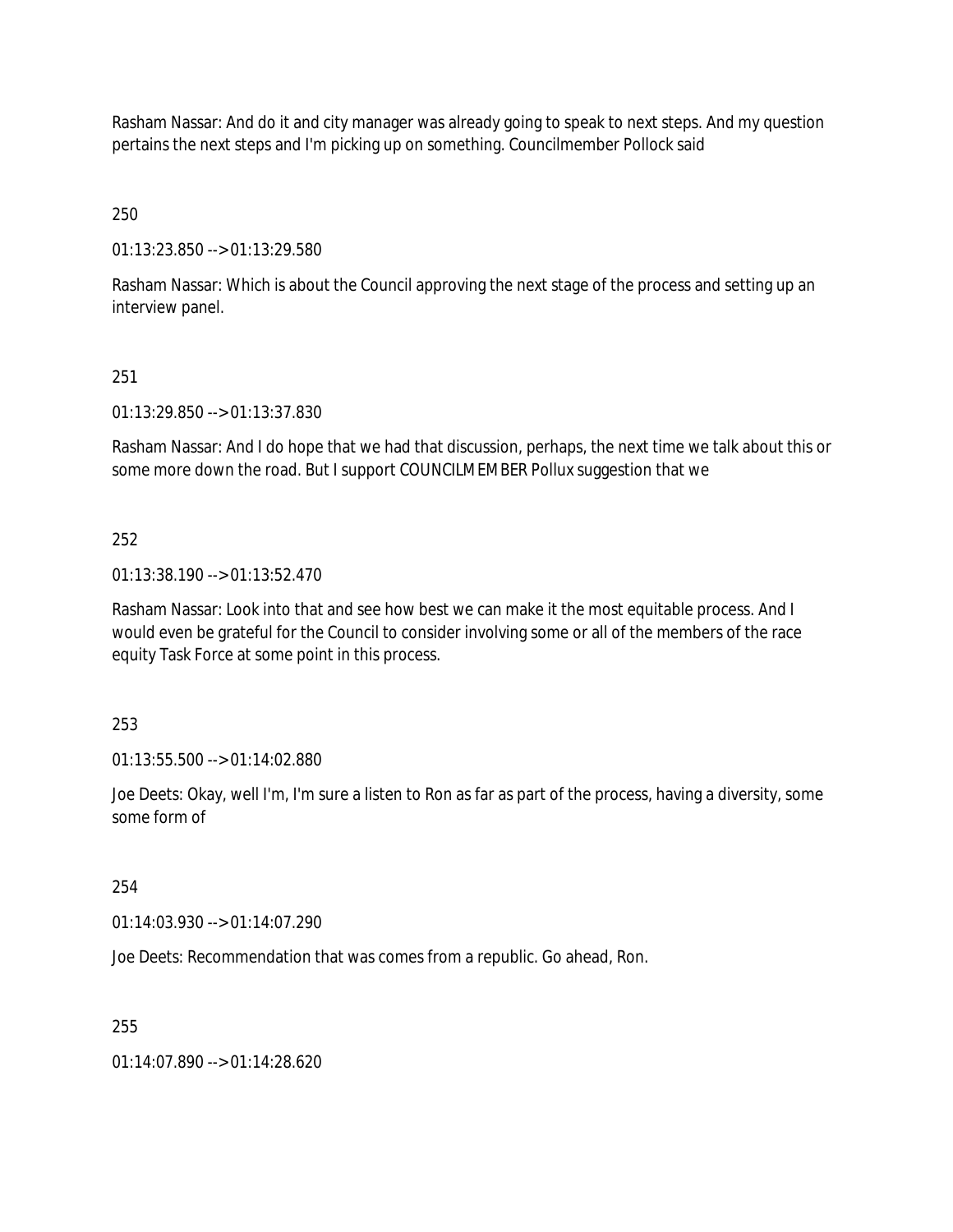Ron Holifield: What, what I would suggest what we typically do is at the meeting that we select semi finalists I'll lead you through a conversation there have a variety of other specific including interview panels. How many of you want to do. What is the makeup, as well as community tours.

256

01:14:29.970 --> 01:14:35.070

Ron Holifield: Any meet and greets I'll kind of take you through those things at that that that

## 257

01:14:35.520 --> 01:14:48.210

Ron Holifield: That that is not saying it's not appropriate for you to be discussing and thinking about it in advance of that but that'll really be the point we need to be prepared to make those decisions to keep a momentum going.

## 258

01:14:50.010 --> 01:14:52.800

Joe Deets: Okay. Great. Any other comments colleagues.

### 259

01:14:54.660 --> 01:14:59.040

Joe Deets: Okay. Um, let's see. Next Steps come to city manager.

260

01:14:59.940 --> 01:15:09.090

Morgan Smith: Yeah, I just literally, I just want to confirm that Council would like to return to this topic next week on the eighth with the new draft from Ron, which will

### 261

 $01:15:09.420 \rightarrow 01:15:13.410$ 

Morgan Smith: I'll work with Ron to get his version as of this coming Friday.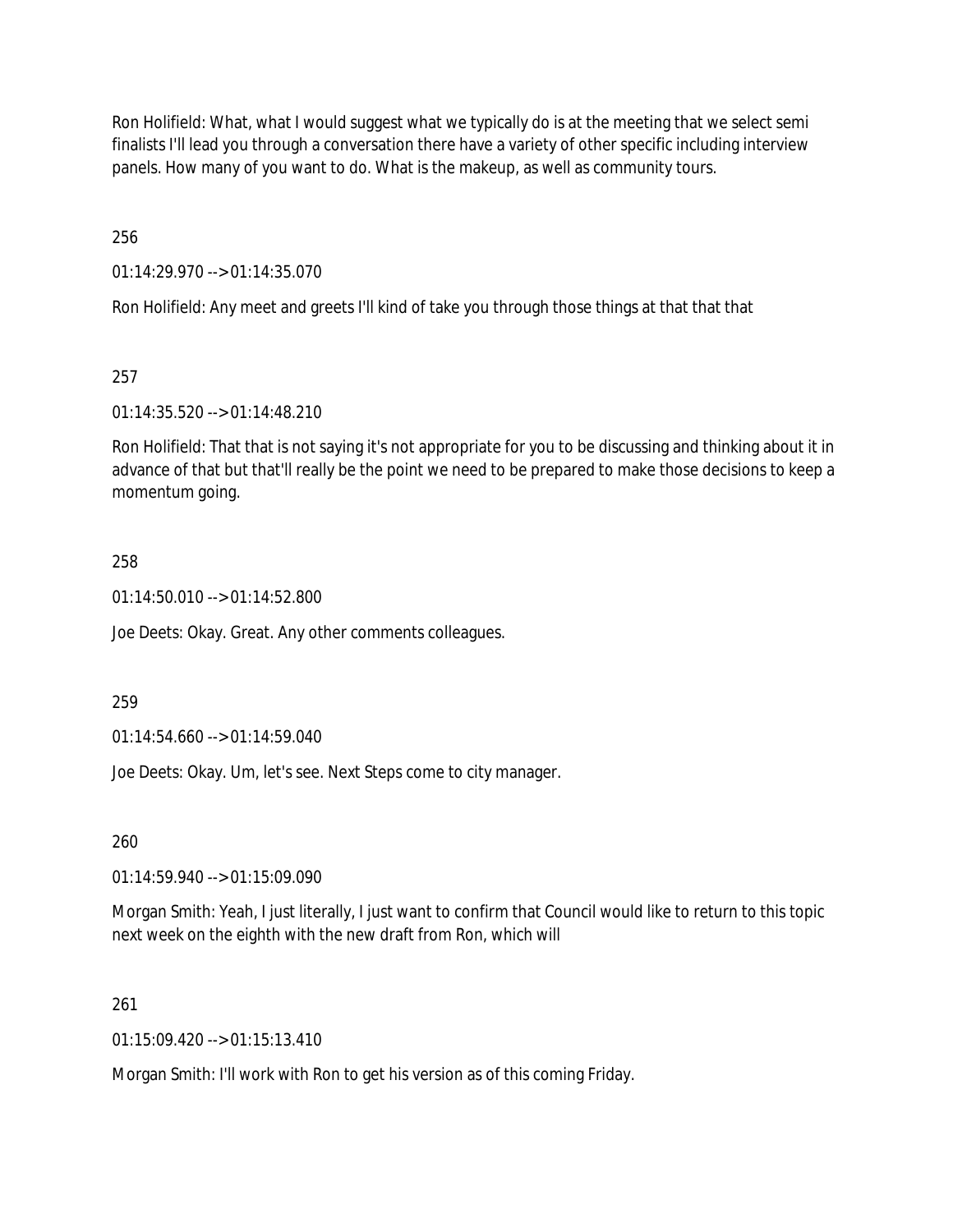01:15:13.890 --> 01:15:22.680

Morgan Smith: And then just to confirm. I know that council members provided our original plan was the council members would provide written comments, Ron.

263

01:15:23.070 --> 01:15:27.750

Morgan Smith: And you had at you, council had asked to have those comments available in the packet so that

### 264

01:15:28.200 --> 01:15:43.650

Morgan Smith: You could each see one another's feedback. Do you want to have that be part of what appears next week, or are you more comfortable just sending your comments to Ron, or how would you like me to proceed. So I can follow your direction for what goes into the packet for this coming week

265

01:15:48.060 --> 01:15:49.770

Joe Deets: Comments colleagues preference.

266

 $01:15:51.900 \rightarrow 01:15:55.170$ 

Leslie Schneider: I think it'd be great to include them. Okay.

# 267

01:15:55.680 --> 01:16:07.620

Morgan Smith: So I'll work with Christine to capture. I think I will see them anyway. But I'll work with her to capture any written comments that are provided around from council members will include those and we will also package up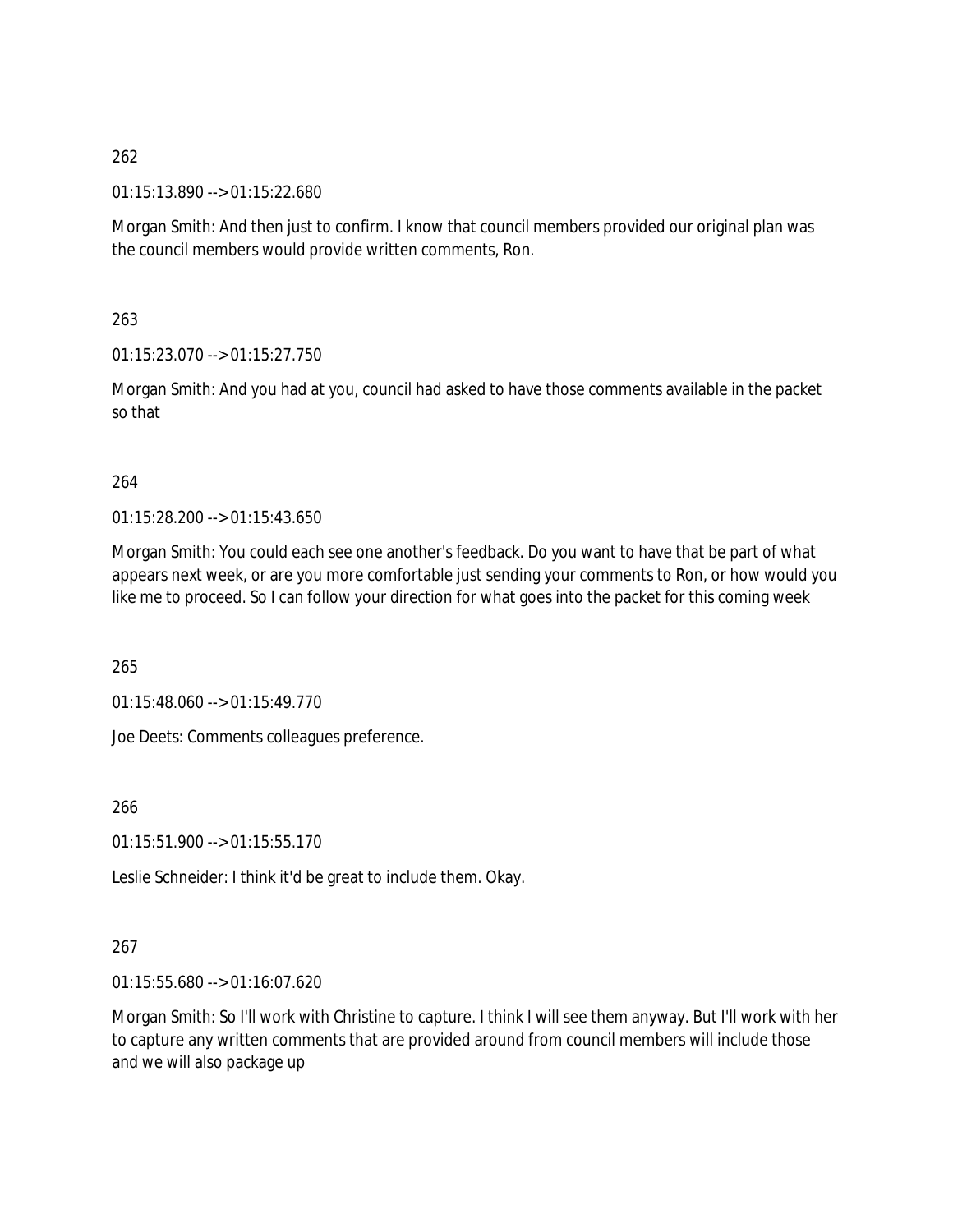01:16:08.430 --> 01:16:20.340

Morgan Smith: The public comments from the ones that were appeared as a Friday passed through this next Friday. And then I think that's the window we offered for people to submit their input so

#### 269

01:16:20.970 --> 01:16:30.990

Morgan Smith: We'll have both of those sets of information for you to look at and we'll have time for you to talk more about the next brochure next week and consider approving it or continue the discussion from there.

### 270

01:16:33.300 --> 01:16:48.090

Ron Holifield: But, Ron. If I could just one more item, along with those comments we will want. We would love to have you provide recommendations for any documents will be working with Morgan and her team on that.

### 271

01:16:48.600 --> 01:17:00.180

Ron Holifield: We've already done some of that. But if there are documents that you think would be beneficial for candidates to have access to, to help them understand the island better, etc.

### 272

01:17:00.600 --> 01:17:18.060

Ron Holifield: Please give us those alerts because will, we will be covering the once we get to the semi finalists level, they will have been covered up in information. So I want to make sure we get anything that any of you would like to make sure candidates hear or see

273

01:17:19.200 --> 01:17:22.080

Joe Deets: Okay, great. Thank you. Um,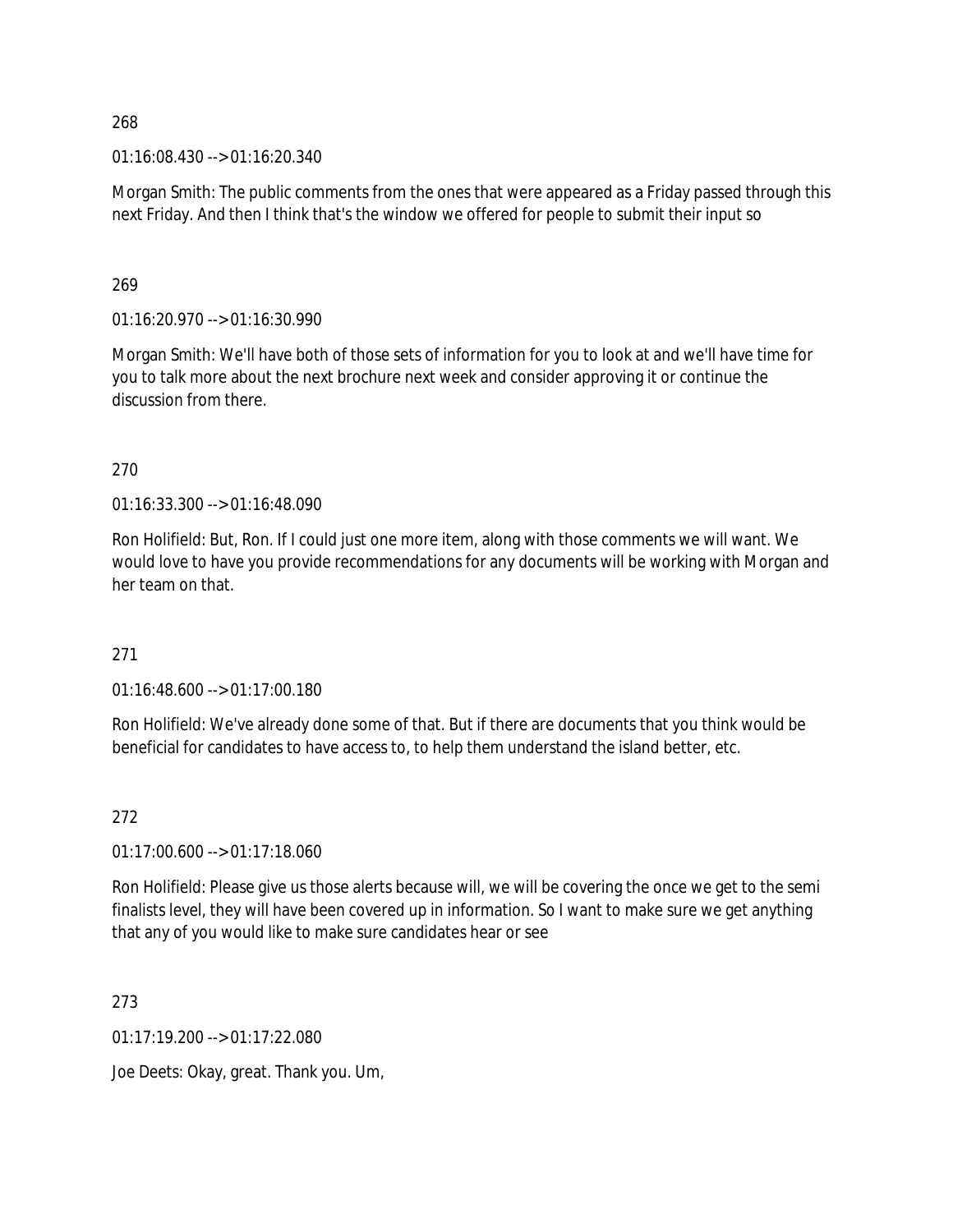01:17:23.460 --> 01:17:27.810

Joe Deets: There being no further comments. Thank you, Ron, I guess we will see you next week.

275

01:17:28.410 --> 01:17:37.830

Ron Holifield: All right, I'll see you next week. I'm going to go stand outside the power that I'm looking at Texas instead of Washington this evening, y'all. Have a great evening. Bye bye.

276

01:17:39.000 --> 01:17:48.150

Joe Deets: Thank you. Alrighty colleagues item six be update on development moratorium, see who's leading on that.

277

01:17:51.000 --> 01:17:51.630

Joe Deets: Jennifer

278

01:17:52.890 --> 01:18:00.720

Jennifer Sutton: Good evening. Good evening, city council and Jennifer Sutton senior planner and here at Tech provide the monthly update on the

279

01:18:02.100 --> 01:18:11.880

Jennifer Sutton: Development moratorium and what is on the remaining work plan for this moratorium, a summary of the current for what's currently

280

01:18:13.770 --> 01:18:22.560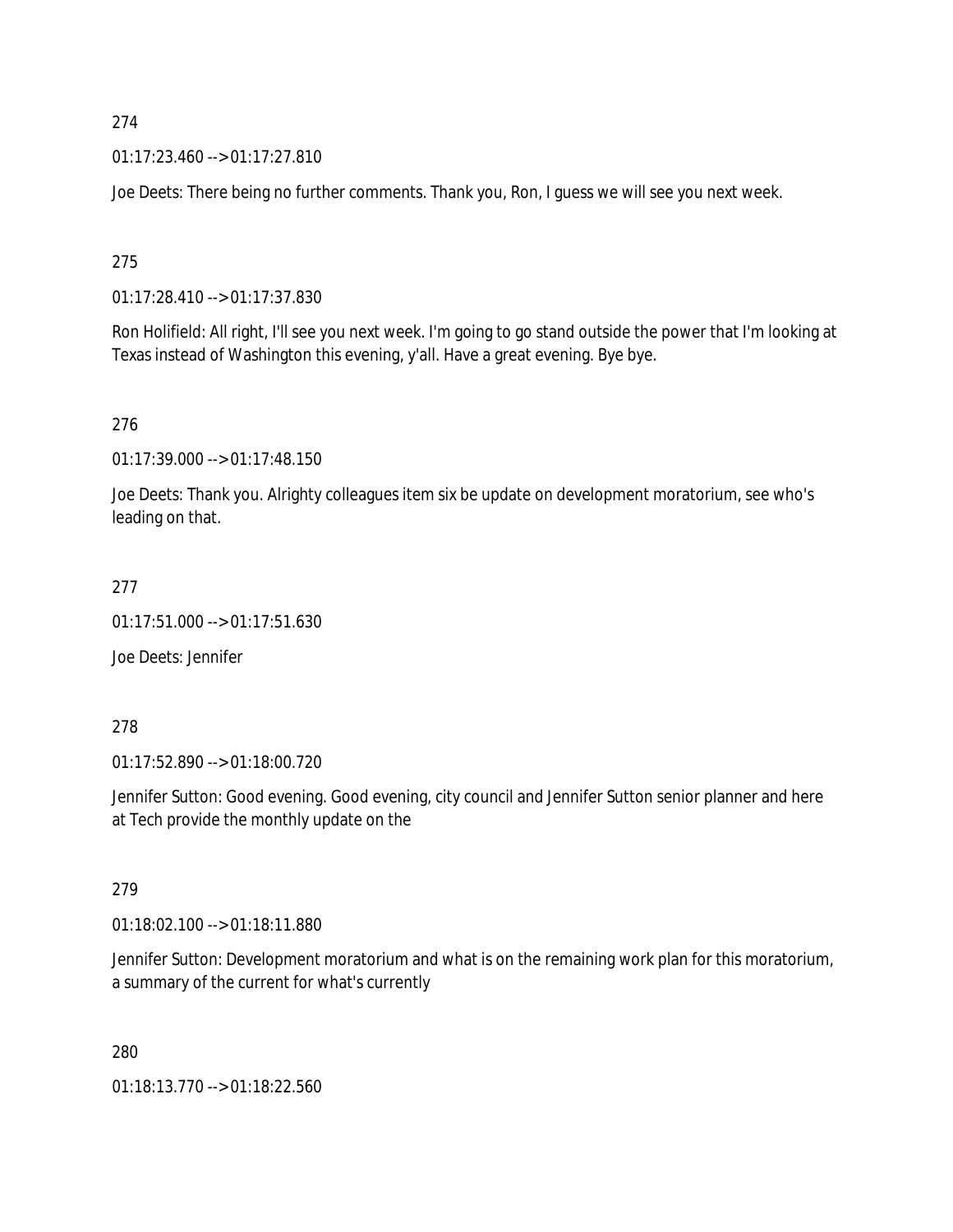Jennifer Sutton: Subject to the development moratorium is in your meeting materials for tonight, as is the implementing ordinance item number one.

281

01:18:23.460 --> 01:18:37.680

Jennifer Sutton: Left on the work plan is the integration of the critical area ordinance into the shoreline master program, the Council has discussed this legislative item several times and currently

## 282

01:18:39.150 --> 01:18:48.450

Jennifer Sutton: The Council is slated to hold a public hearing on this ordinance. On September 22 and could approve the amendment at that evening.

## 283

01:18:49.470 --> 01:18:59.910

Jennifer Sutton: We have heard from the Department of Ecology that it could take longer than we anticipated to for them to complete the review of this s&p amendment.

### 284

01:19:00.510 --> 01:19:15.450

Jennifer Sutton: And therefore, longer than we anticipated for this amendment to become effective. So given the timeline of the Council potentially approving this amendment on September 20 seconds, the amendment could take effect.

### 285

01:19:16.740 --> 01:19:25.020

Jennifer Sutton: As late as early November to mid November, it could take effect earlier if ecology reviews it sooner than they

286

01:19:26.130 --> 01:19:38.160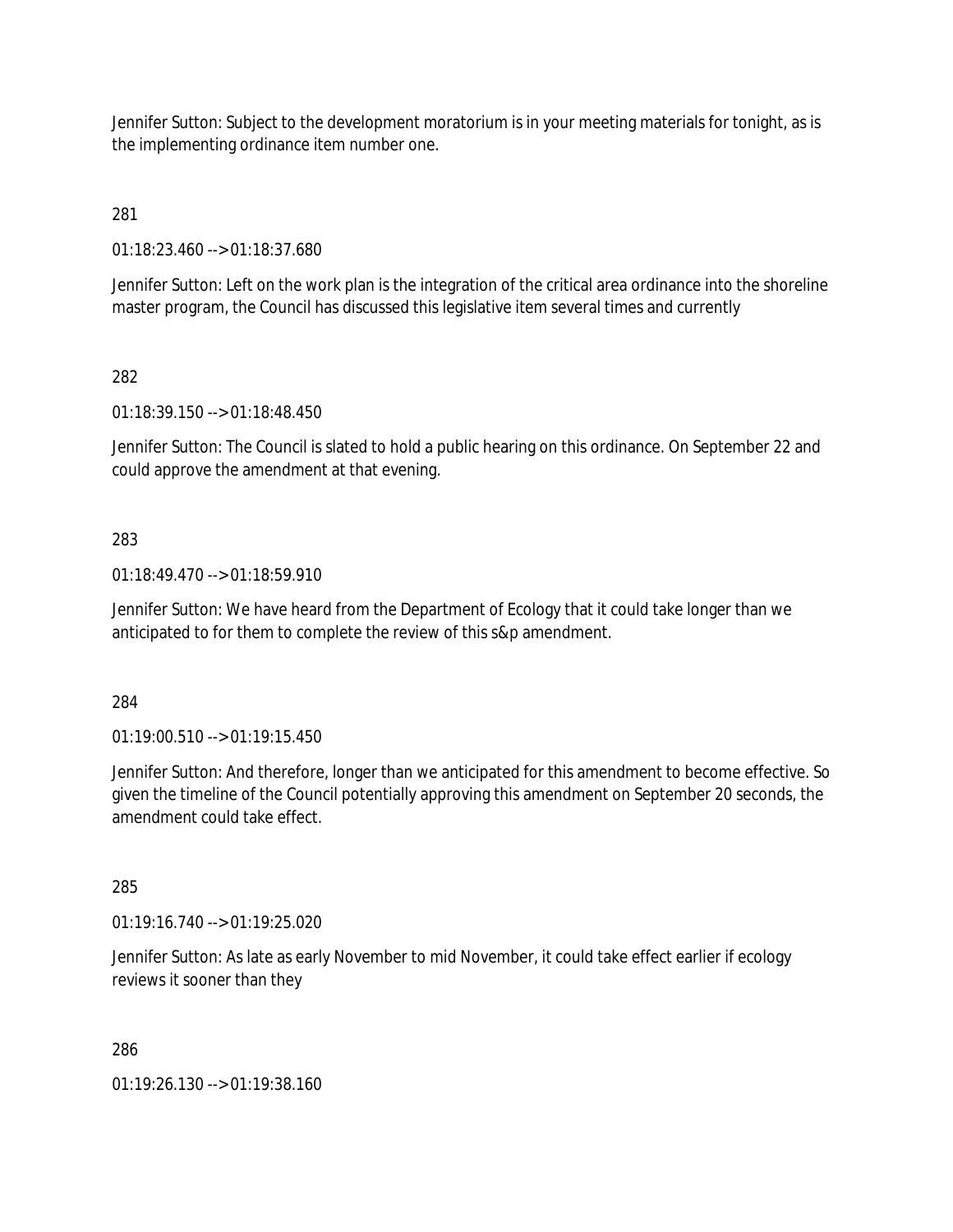Jennifer Sutton: Then they're legally allowed timeline. So, item number two on the moratorium work plan is affordable housing and through this moratorium, the tasks that have been identified as

287

01:19:39.450 --> 01:19:58.740

Jennifer Sutton: As working towards the affordable housing topic. There's kind of three basic tasks one to consider adding regulations to prohibit common ownership for accessory dwelling units that topic has gone through the planning commission and it's currently

288

01:19:59.880 --> 01:20:06.870

Jennifer Sutton: Been forwarded to the joint planning commission city council for further review second

# 289

01:20:08.190 --> 01:20:17.700

Jennifer Sutton: On the affordable housing part of the work plan is to consider adopting a multi family property tax exemption and third to consider improving

290

01:20:18.180 --> 01:20:37.800

Jennifer Sutton: The city's inclusion area zoning program the status of those last two issues that empty and includes Jerry zoning the lot of the Council last discuss those two topics in early February and did at that meeting provide some direction to staff about how

291

01:20:39.060 --> 01:20:47.370

Jennifer Sutton: The Council would could want to have more information what zones, they would want to have more information on related to

292

01:20:47.910 --> 01:21:05.280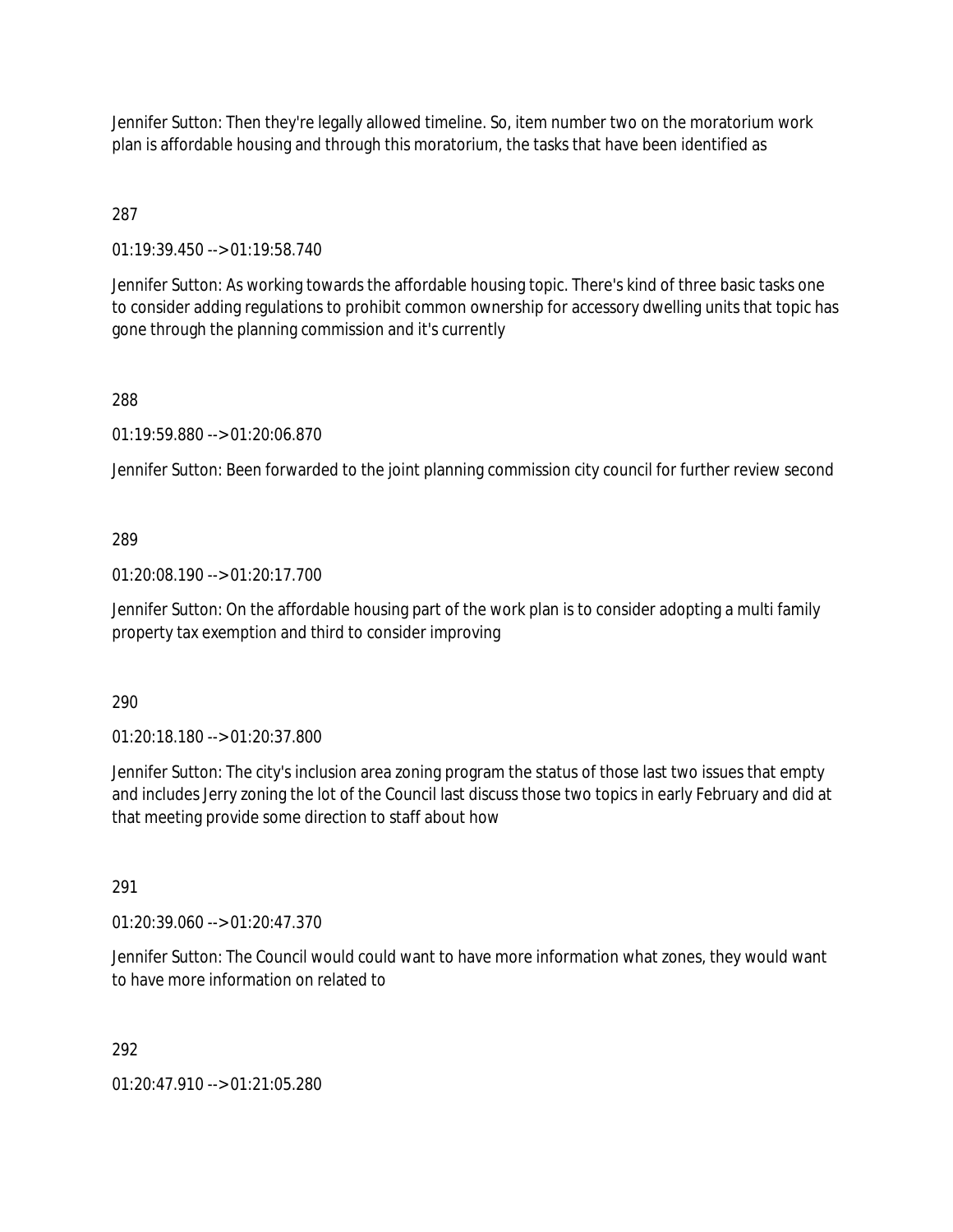Jennifer Sutton: Considering a mandatory inclusion area zoning program, but no work has been done since then. So as you can see in your materials. This development moratorium is expiring on October 3 if the Council would like to consider extending this moratorium.

293

01:21:06.570 --> 01:21:19.260

Jennifer Sutton: The we would want to have you schedule schedule a public hearing for September 22 and we would have you scheduled that public hearing at your next meeting on the

## 294

01:21:21.030 --> 01:21:29.400

Jennifer Sutton: So I'm here to answer any questions and support this conversation and look forward to hearing how you'd like to move forward.

### 295

01:21:32.220 --> 01:21:46.740

Joe Deets: Thank you, Jennifer. See, I do have a I did want to ask a question about the Subcommittee on affordable housing for the planning commission. It was more of a general question is to kind of where are they working on, but perhaps that will be discussed.

### 296

01:21:47.760 --> 01:21:55.950

Joe Deets: Later tonight on Item six, he from when we hear from the joint city council and planning commission subcommittee know

### 297

01:21:57.210 --> 01:22:01.110

Jennifer Sutton: I can, I can answer that question. Now, if you'd like.

298

01:22:01.530 --> 01:22:03.000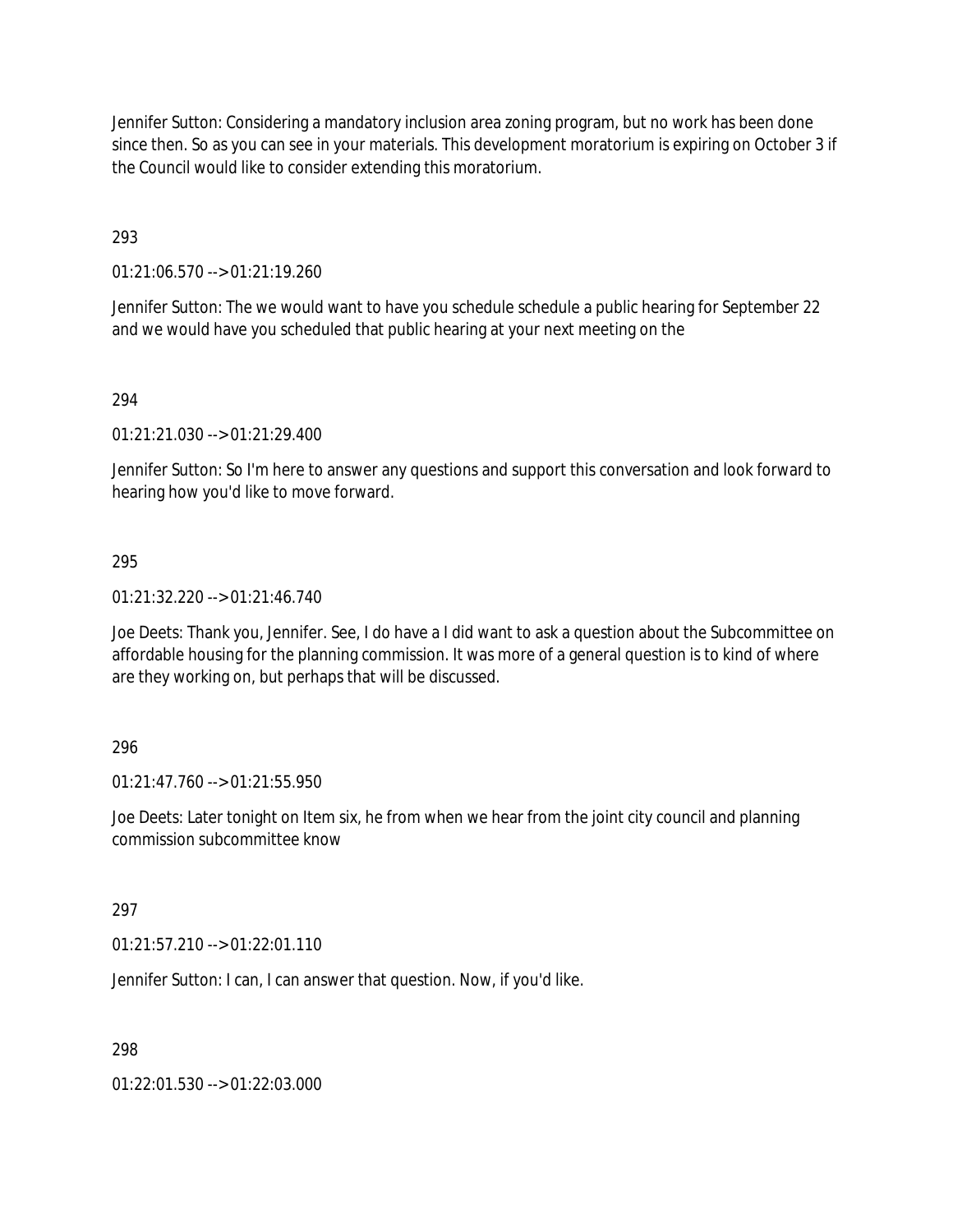Jennifer Sutton: Yeah, um,

299

01:22:03.480 --> 01:22:05.310

Jennifer Sutton: So we heard from the planning commission

300

01:22:05.580 --> 01:22:08.970

Morgan Smith: Hi, Jennifer just help clarify. I think it's important for people to be

301

01:22:10.170 --> 01:22:21.600

Morgan Smith: Accurate, there's two different entities, there is a subcommittee. My understanding is that there's a subcommittee of planning Commissioners working on affordable housing. There is also a joint

302

01:22:22.380 --> 01:22:35.970

Morgan Smith: What is identified as the joint city council Planning Commission subcommittee that's working on a range of items. So when you answer. And when you ask a question. Let's make sure we're being specific about that.

303 01:22:36.570 --> 01:22:36.960 Sorry.

304

01:22:38.460 --> 01:22:39.720

Joe Deets: Go ahead, Jennifer. Great.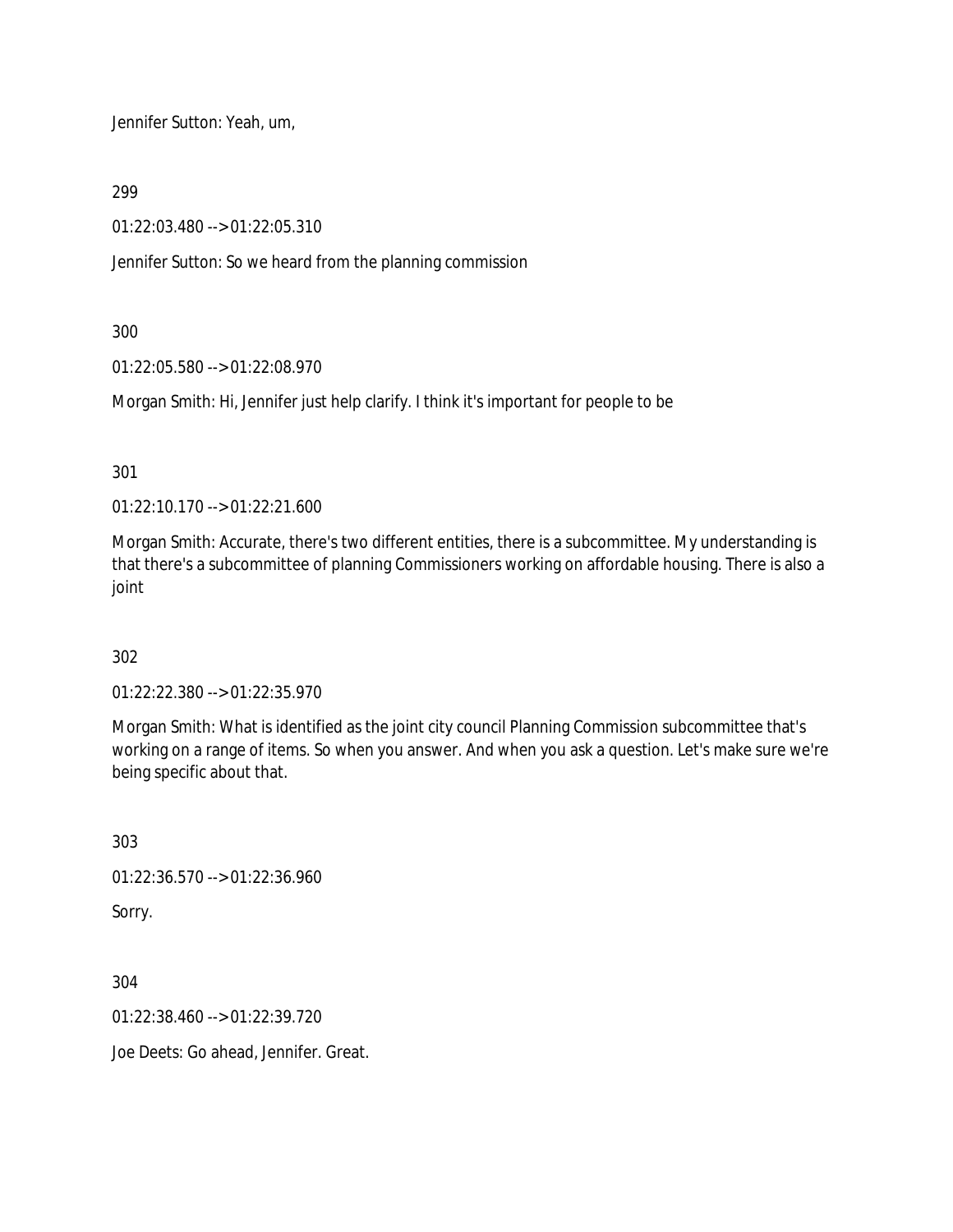01:22:39.750 --> 01:22:59.190

Jennifer Sutton: Thank you. Absolutely. The what we heard from the planning commission at their meeting last week was that, although they have decided which Members would be on a planning commission Subcommittee on affordable housing that subcommittee had not yet met as of last Thursday.

306

01:23:01.590 --> 01:23:02.430

Jennifer Sutton: Okay, so

307

01:23:02.610 --> 01:23:05.520

Joe Deets: That's it already. Councilmember Medina.

308

01:23:08.340 --> 01:23:09.900

Kol Medina: Thanks, Deputy Mayor

309

01:23:12.570 --> 01:23:15.420

Kol Medina: Suddenly my cats trying to climb on my lap, so sorry about that.

310

01:23:16.680 --> 01:23:26.670

Kol Medina: I do you want to have a discussion tonight or as a council want to have a discussion tonight about whether or not the Council wants to consider extending the moratorium, where do you want to hold that discussion. Until next week.

311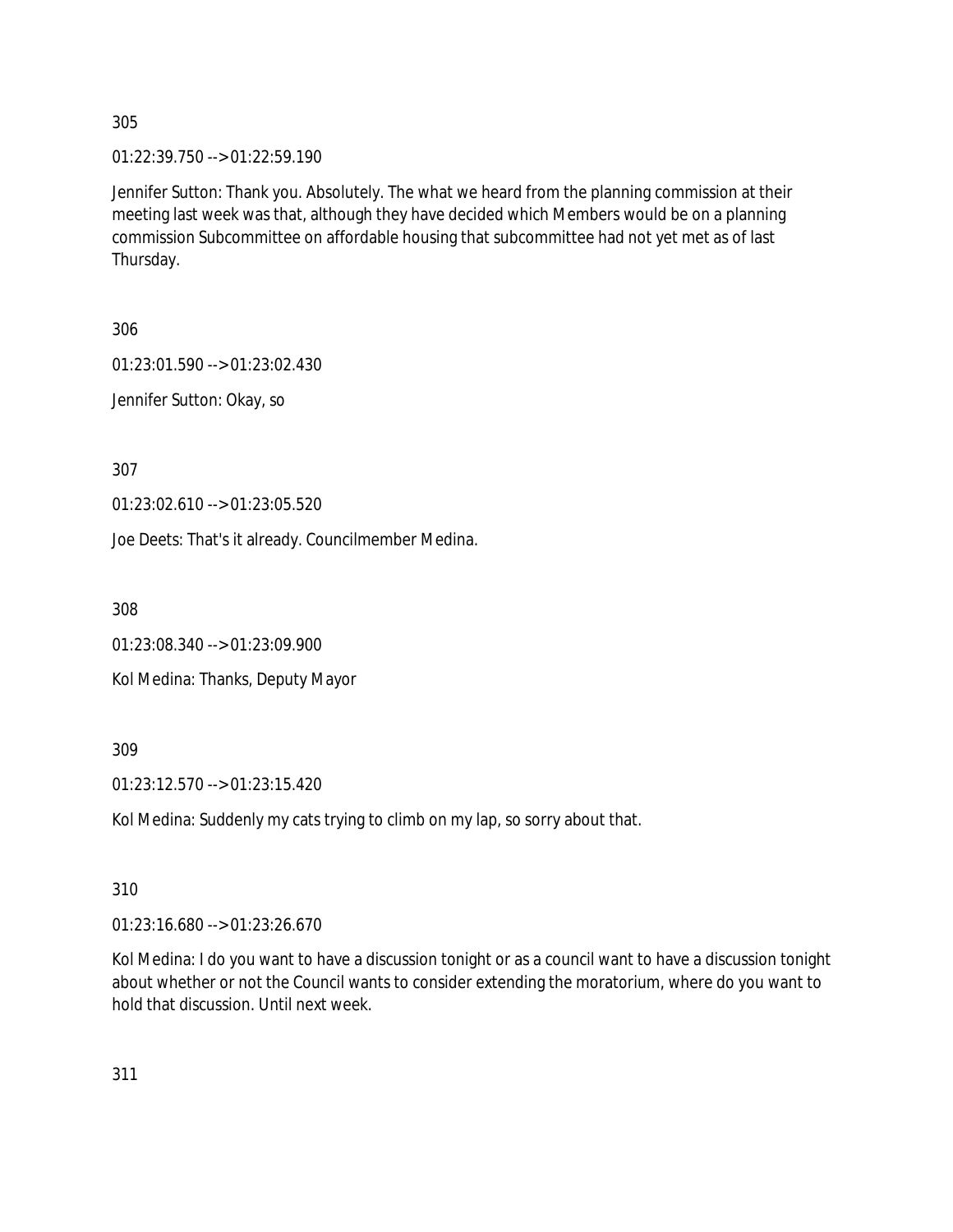01:23:29.610 --> 01:23:38.430

Morgan Smith: Can I the what we're hoping for tonight is to get your direction on whether to create the opportunity for you to consider extending the moratorium so

## 312

01:23:38.550 --> 01:23:46.020

Morgan Smith: You can go as little or as far into that. If you want to simply give us the direction, please go move forward with creating the opportunity

313

01:23:46.590 --> 01:23:49.920

Morgan Smith: We can talk about that. Now we can talk about it next week if Council.

### 314

01:23:50.700 --> 01:24:00.240

Morgan Smith: Wants to determine whether there's majority support for that part of why we added additional time to this update was to work through some of that because, of course, if it's clear that the Council isn't

#### 315

01:24:00.750 --> 01:24:04.770

Morgan Smith: Interested or majority isn't interested in moving forward, then we don't need to do that work.

#### 316

01:24:06.990 --> 01:24:08.310

Joe Deets: COUNCILMEMBER topless.

317

01:24:13.380 --> 01:24:20.880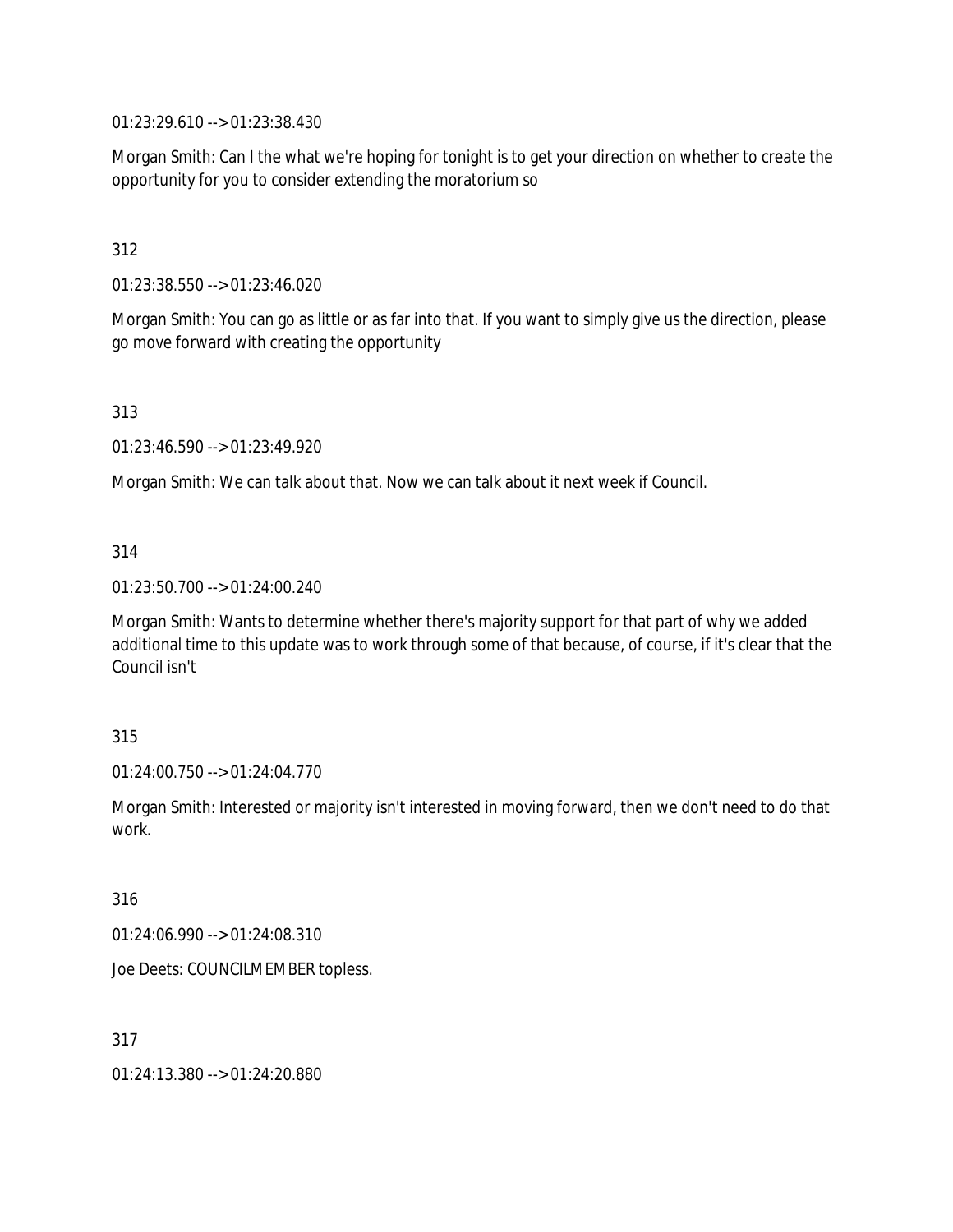Kirsten Hytopoulos: I have to say that at this point my inclination is probably going to be to to do an extension to allow for

318

01:24:23.040 --> 01:24:30.630

Kirsten Hytopoulos: The co work to complete with the concept of give up doing enough of an extension to ensure that we can get that done. And probably, then

# 319

01:24:31.290 --> 01:24:43.290

Kirsten Hytopoulos: truncate the moratorium upon its completion, I would like to do an extension and I'm open to keep this conversation going. Depending on the on how the rest of Council feels along the lines of, I think what we just heard.

# 320

01:24:44.430 --> 01:24:52.500

Kirsten Hytopoulos: The city manager Sam response to two calls question. So maybe we can come up with something that makes more sense but

### 321

01:24:53.040 --> 01:25:08.340

Kirsten Hytopoulos: I need, I need to be able to hear that we can articulate that we're going to be able to move forward on the affordable housing portion in a manner that makes sense that we can feel we can complete that in a reasonable period of time. I'm very committed to that affordable housing work.

322

01:25:09.840 --> 01:25:25.890

Kirsten Hytopoulos: No matter what we do with a moratorium, I believe that we, as a council are going to work on that and move forward. But I think at the moment we're feeling our way around that, in a sense, that makes me at this moment a bit uncomfortable with extending moratorium again on that basis.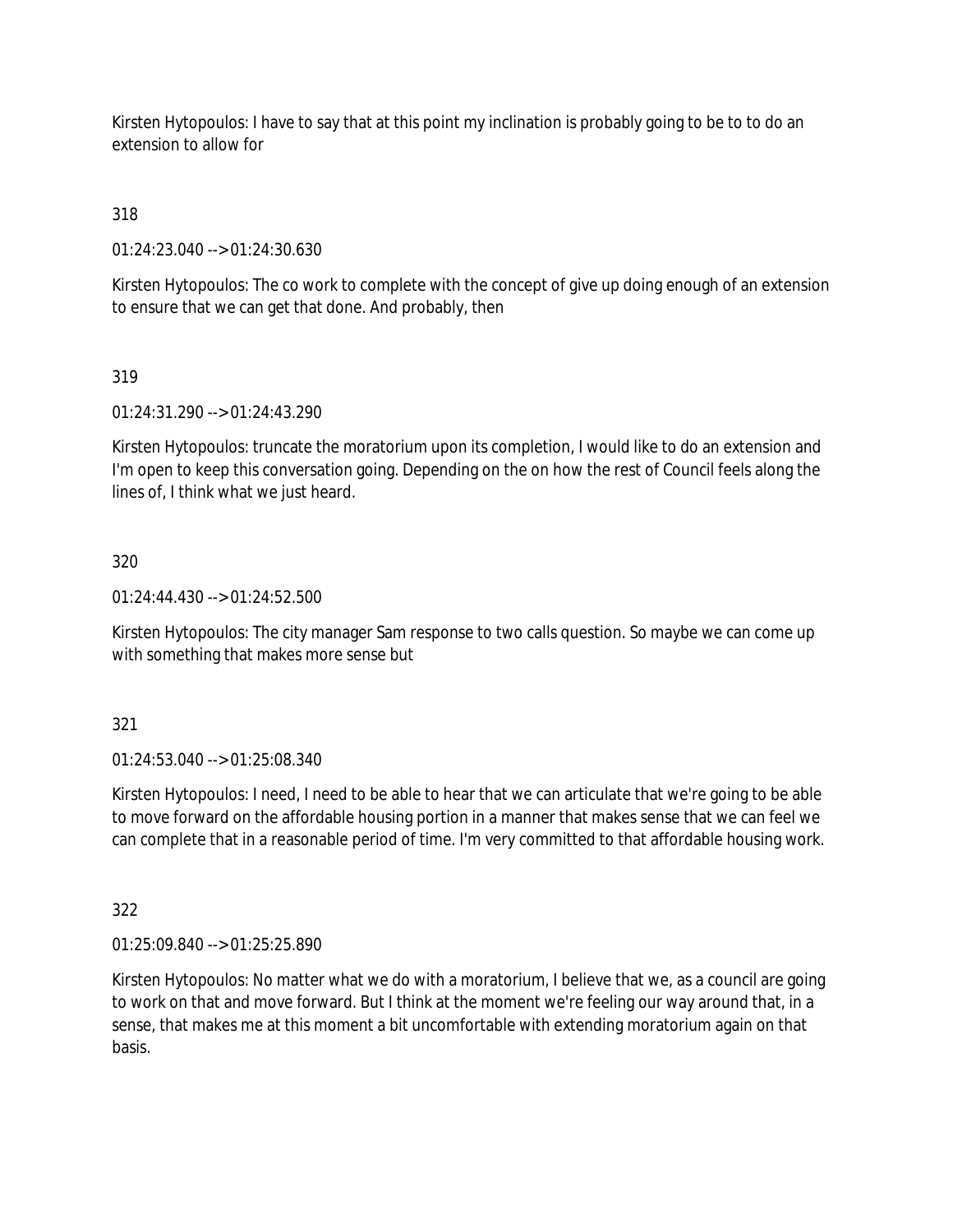01:25:29.160 --> 01:25:30.120

Joe Deets: Council member pilot

324

01:25:31.290 --> 01:25:41.730

Michael Pollock: On screen great to follow. Councilmember hapless I can say I echo, echo all that. But I would add that right now. I, I think the question at hand is is

325

01:25:42.360 --> 01:25:49.890

Michael Pollock: Should we proceed forward with it. Should that his staff invest their time into developing the moratorium.

## 326

01:25:50.640 --> 01:26:00.690

Michael Pollock: For consideration and then I would say yes on that. And then I'm prepared to and would like to discuss to answer comes from an emptiness person.

### 327

01:26:00.930 --> 01:26:09.570

Michael Pollock: I would like to discuss it at that time. I'm not really prepared to discuss the merits of the moratorium right now. So I would just like to move ahead and get it on board for next

### 328

01:26:10.140 --> 01:26:18.210

Michael Pollock: Meeting and then and then have the full of the discussion. Then, as to what what two parts of it or to extend or not.

329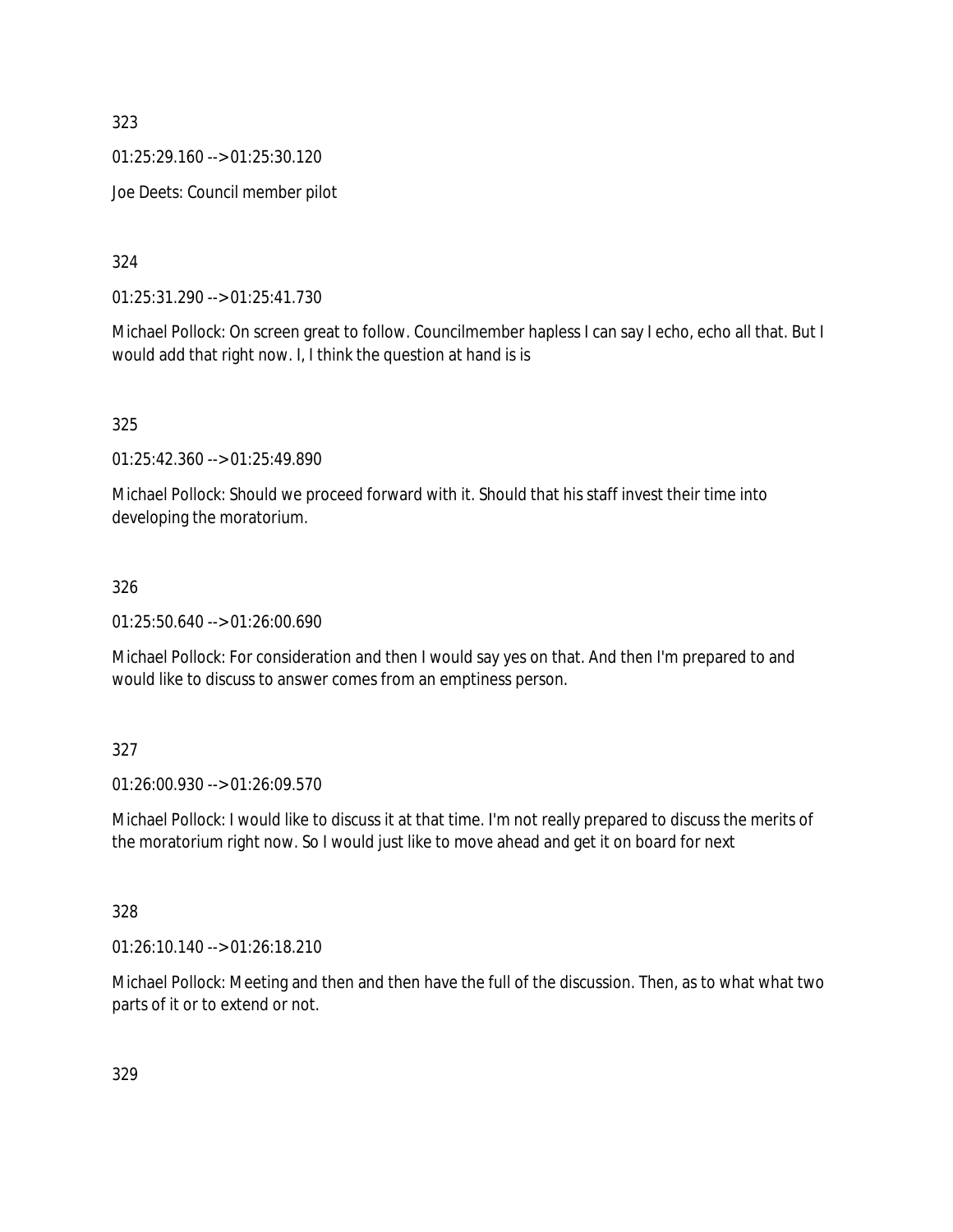01:26:20.580 --> 01:26:22.950

Joe Deets: Okay, thank you. Councilmember car.

330

01:26:23.340 --> 01:26:24.060

Morgan Smith: So I could I

331

01:26:25.260 --> 01:26:32.280

Morgan Smith: Information this though, because when we set the public hearing we publish the ordinance the ordinance contains whereas clauses.

#### 332

#### 01:26:32.490 --> 01:26:46.380

Morgan Smith: If Council could have as much discussion as you're able tonight about the rationale and justification and the goals of the extension that will help us in preparing the draft that captures those concepts and your in your input. So

#### 333

01:26:46.800 --> 01:26:55.350

Morgan Smith: I wouldn't want you to cut that short, if it's something that you can share with us at this point so that we can incorporate it into the draft ordinance that will come to you.

334

01:26:56.580 --> 01:26:57.270

Morgan Smith: Thank you.

335

01:26:58.410 --> 01:26:59.520

Joe Deets: COUNCILMEMBER car.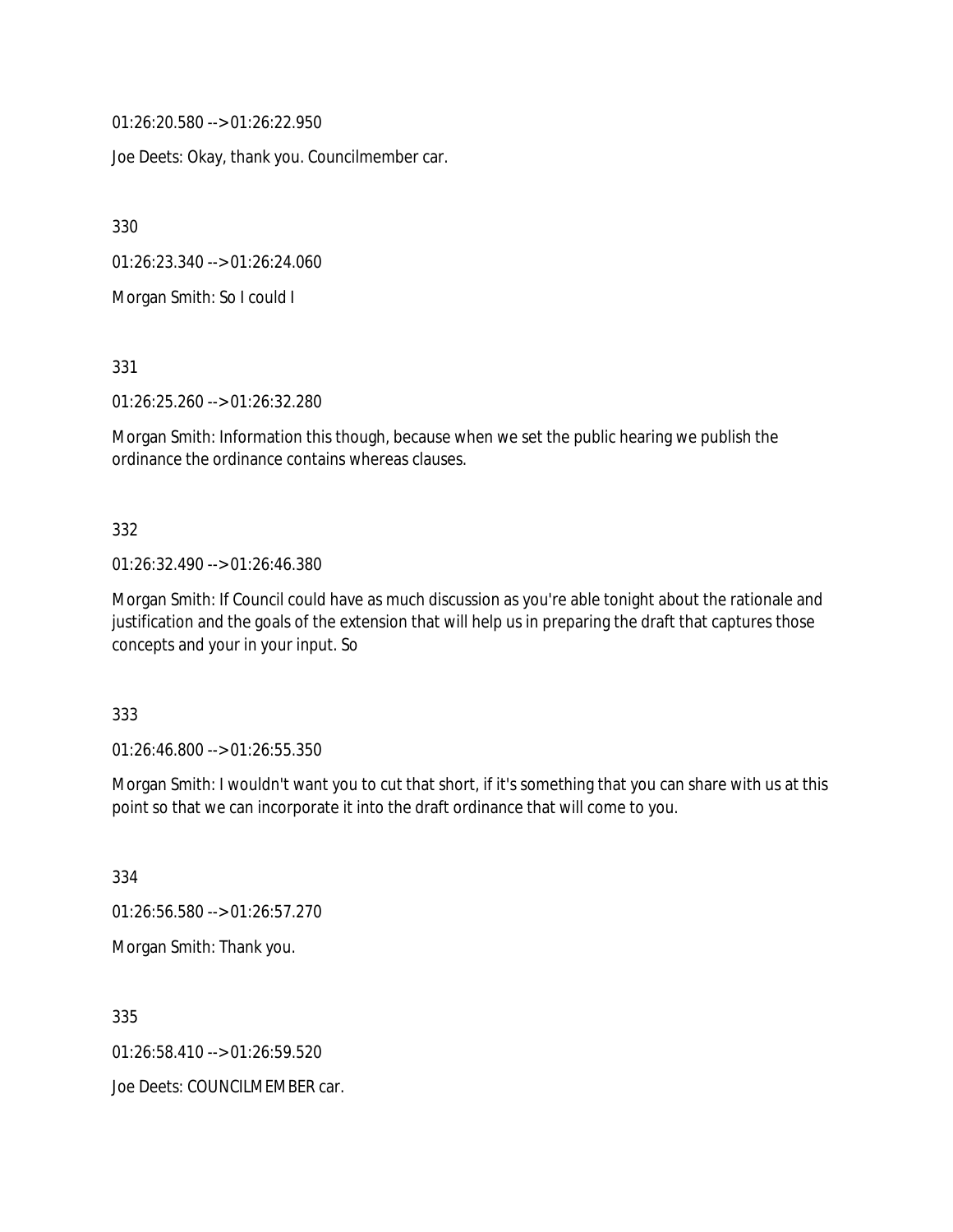01:27:01.980 --> 01:27:11.130

Christy Carr: Thank you all. I actually was going to say is that I support staff providing the opportunity for Council to consider extending the moratorium.

337

01:27:12.120 --> 01:27:23.100

Christy Carr: In terms of articulating whereas is or rationale for that. I think that they're likely are some things that we can accomplish in a short term in terms of our affordable housing goals.

338

01:27:23.730 --> 01:27:31.260

Christy Carr: And it does sound like the CEO is pretty close to the finish line. So it makes sense to extend it to accomplish that. But

339

01:27:32.280 --> 01:27:34.410

Christy Carr: I'd like to have a for conversation.

340

01:27:35.490 --> 01:27:38.400

Christy Carr: About the merits of extending it next time.

341

01:27:40.590 --> 01:27:42.420

Joe Deets: Okay. Mayor, Leslie.

342 01:27:43.770 --> 01:27:44.370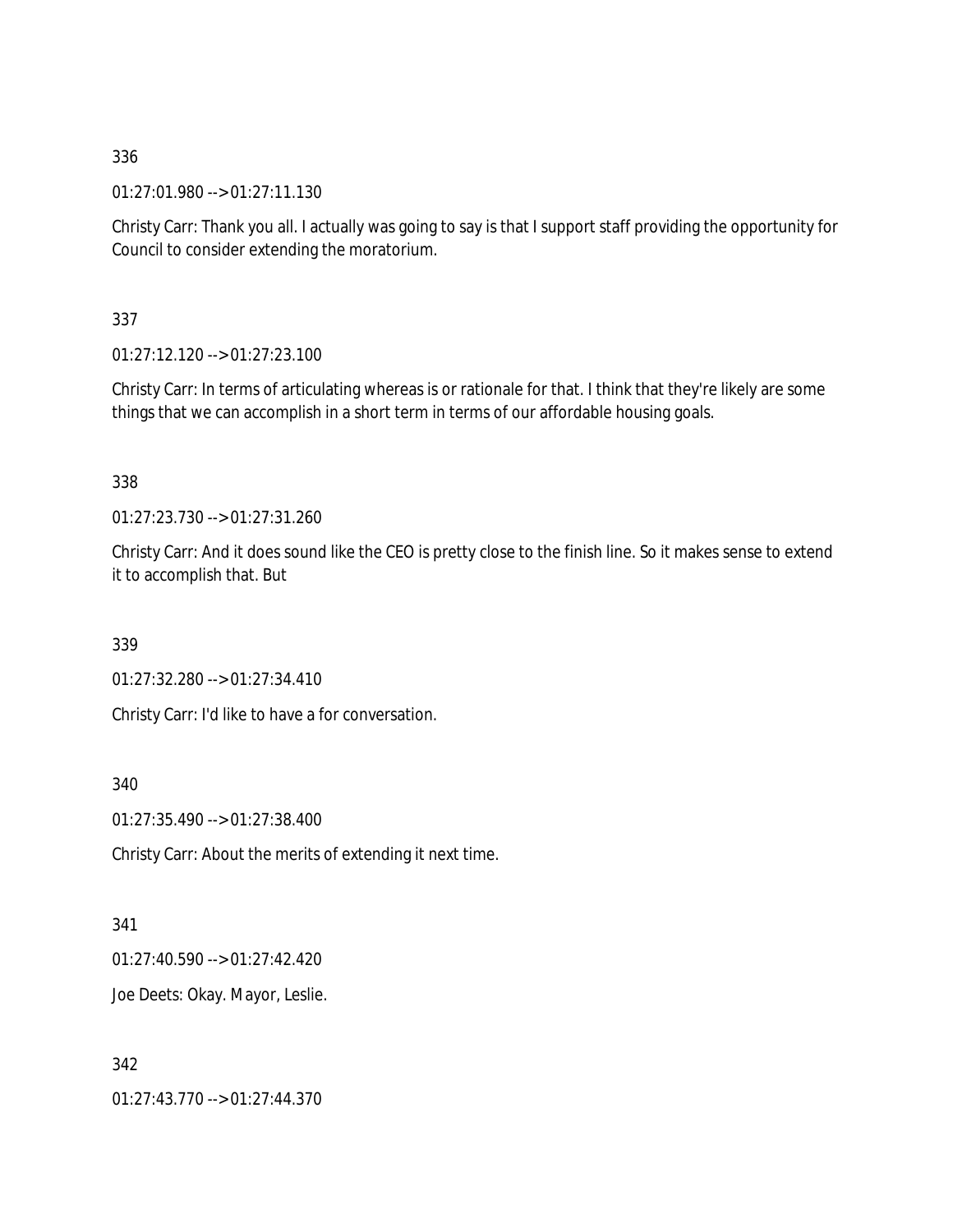Leslie Schneider: Thank you.

343

01:27:45.480 --> 01:27:55.620

Leslie Schneider: I also am in favor of the opportunity to extend the moratorium, what I would appreciate maybe hearing from staff on is

344

01:27:57.630 --> 01:28:07.440

Leslie Schneider: How likely are we to get the goals that we want that are listed here under the Affordable housing. It does seem like the car include the car is

345

01:28:09.750 --> 01:28:20.520

Leslie Schneider: On track to be done in a in a timeframe. But if we were to put an absolute length of six months on a potential extension. I'm just, I mean my

346

01:28:21.660 --> 01:28:26.790

Leslie Schneider: My heart is really in all of these affordable housing topics. But is it

347

01:28:27.870 --> 01:28:31.980

Leslie Schneider: Practical for us to get them all done and might we be better off.

### 348

01:28:34.080 --> 01:28:41.580

Leslie Schneider: excluding some of these from the list for a six month goal so that we could feel accomplished and and feel responsible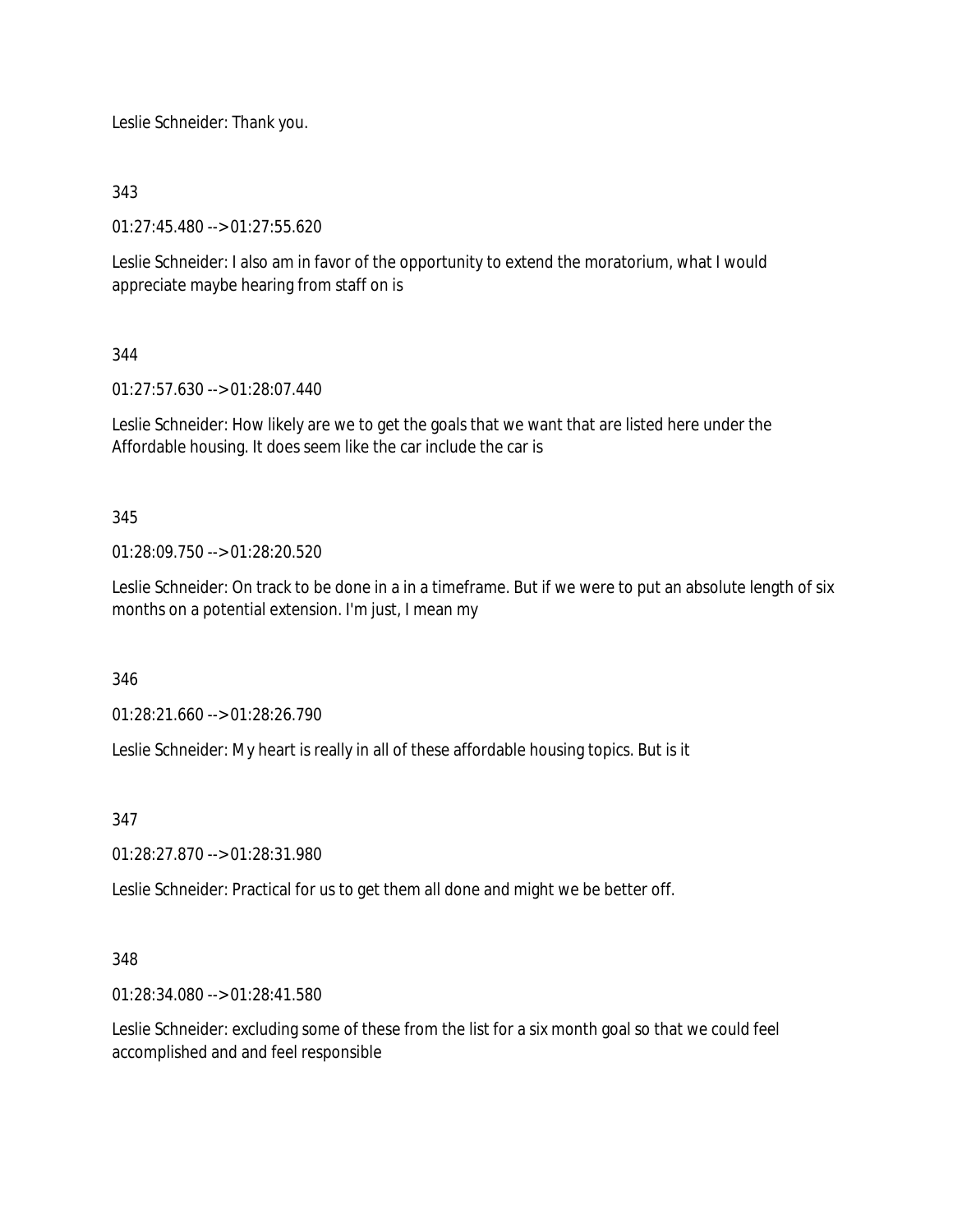01:28:42.930 --> 01:28:51.600

Leslie Schneider: You know, to the community for what we can and then also what we can't do in six months, they did I make it. Did that make sense.

350

01:28:52.950 --> 01:28:53.220

Leslie Schneider: So,

351

01:28:53.490 --> 01:29:02.940

Joe Deets: I'm say I'm gonna say I see other hands up. But hey, it's my turn. Yeah, I'm in favor of continuing the discussion with the eye of extending it

352

01:29:04.620 --> 01:29:16.230

Joe Deets: Is in terms of looking at the work plan and being concise with the work in the work plan. It would be great to get some sense of timeline that staff could provide us relating to the work plan. So we have a sense of what

353

01:29:16.740 --> 01:29:27.600

Joe Deets: I mean, I want to get this moratorium over with, as soon as possible. I seem to recall this thing started like the week I started on council, you know, I mean I'd liked it to be over.

354

01:29:28.530 --> 01:29:37.620

Joe Deets: Soon. So I'm in favor of continuing the discussion, perhaps, extending it, but I'd like to get some timeline from staff relating to the work plan.

355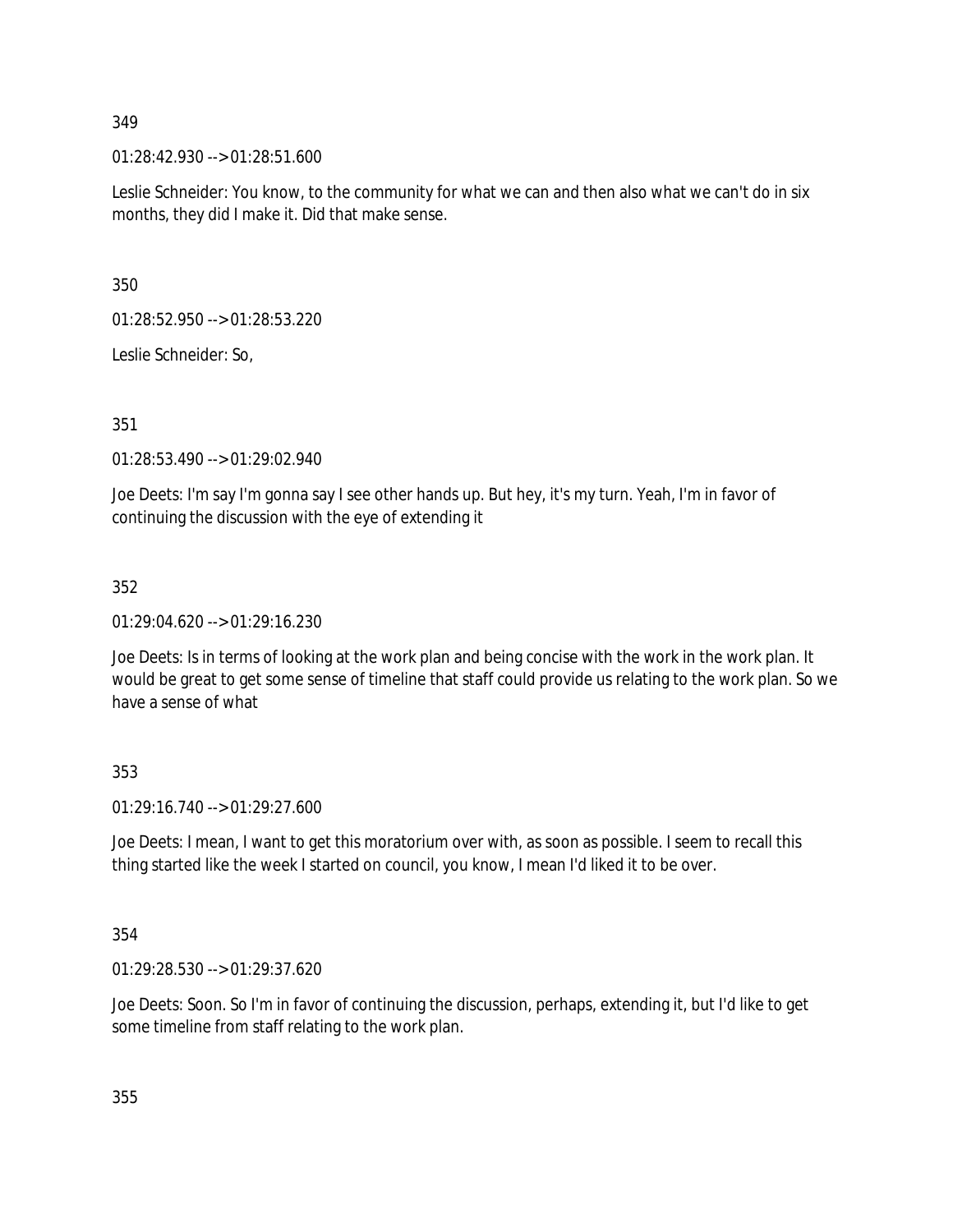01:29:38.820 --> 01:29:42.930

Joe Deets: That we have. So I'm the see

356

01:29:43.950 --> 01:29:50.190

Joe Deets: Mayor lastly your hand is up, but I pass over you. Councilmember topless.

357

01:29:54.120 --> 01:30:01.170

Kirsten Hytopoulos: I feel I get a guest that the city manager is going to want more from us and staff, but more for us. I mean, at the moment, unless I'm missing something.

#### 358

01:30:01.980 --> 01:30:09.780

Kirsten Hytopoulos: The subcommittee is trying to decide how to recommend to counsel and some of the subcommittee. This is a problem if I'm wrong.

359

01:30:10.380 --> 01:30:20.610

Kirsten Hytopoulos: How to prioritize how we tackle these questions. So I think if we asked staff to tell us when we're going to accomplish something that doesn't make sense. I mean, I think we're

360

01:30:21.720 --> 01:30:31.560

Kirsten Hytopoulos: Working on suggestion, how to approach these questions. So it's really on us, or what's actually premature to ask ourselves how we're going to tackle these so

361

01:30:32.190 --> 01:30:47.790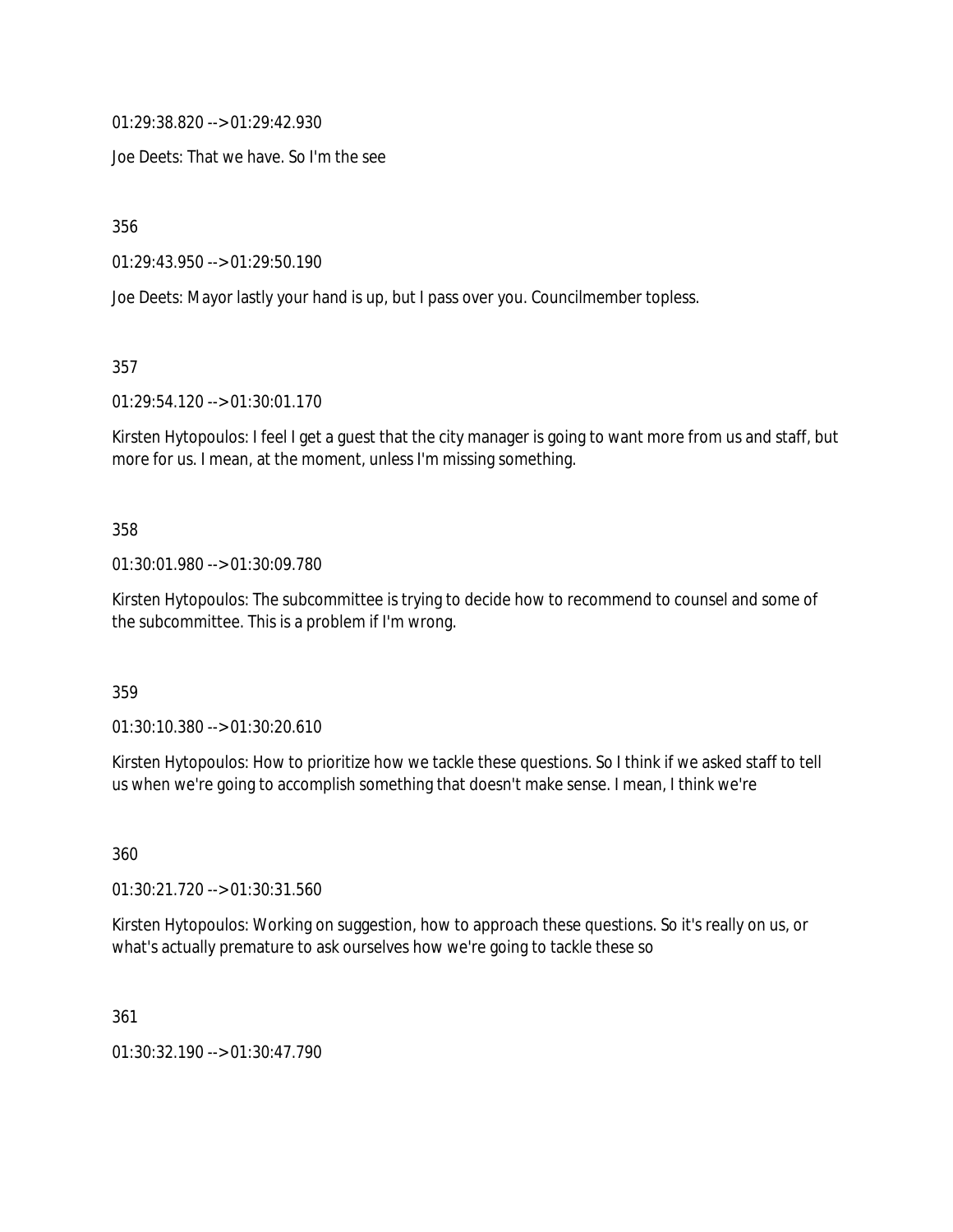Kirsten Hytopoulos: Actually, I probably asked COUNCILMEMBER car with hope. If you have any ideas and put the put the spotlight on you put you on the spot. If you have ideas. If you can articulate what you think we can accomplish. Maybe we should seek some leadership from you on that I

362

01:30:49.350 --> 01:30:58.530

Kirsten Hytopoulos: I'm not sure, but it seems like if we defer this. Where are we going to defer this so that in time. We can then prepare for the necessary.

363

01:30:59.970 --> 01:31:04.110

Kirsten Hytopoulos: public hearing on this. It seems like now is the now for us to be articulating this

### 364

01:31:05.670 --> 01:31:11.670

Joe Deets: That was directed to a customer per car, but I'm going to keep going with who has her hand raised. Councilmember Pollock.

### 365

01:31:13.410 --> 01:31:24.600

Michael Pollock: Now I'm, I'm just a listing of my colleagues and I GUESS WHAT WOULD HELP ME AND TO GET TO CITY MANAGER Smith. Question is what

366

01:31:25.350 --> 01:31:30.180

Michael Pollock: I mean where I'm leading right now is, is let's let's extend the moratorium to finish up the CIO that's

### 367

01:31:30.930 --> 01:31:36.270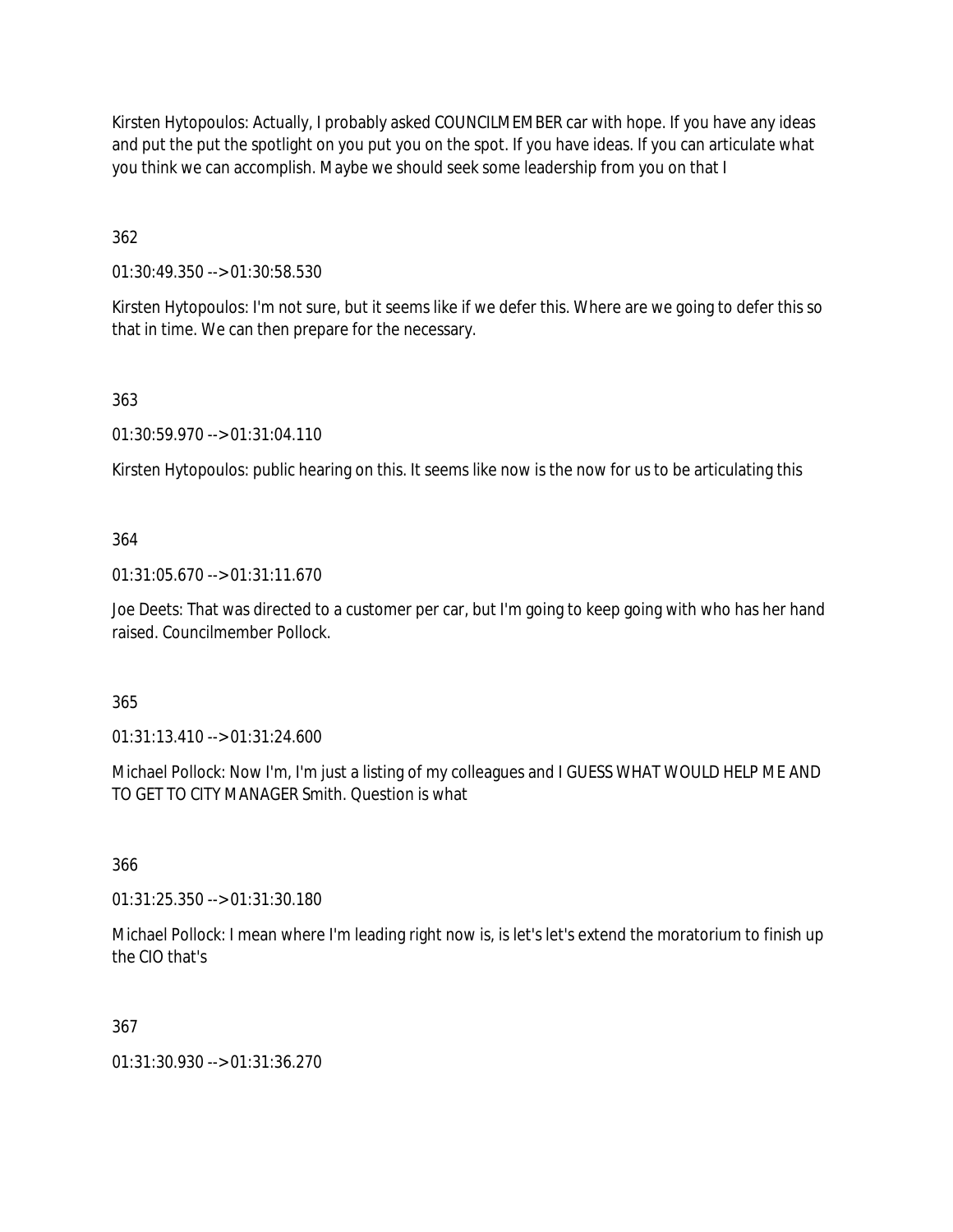Michael Pollock: November one deadline or something like that. If I understand correctly. So, so let's get that done.

368

01:31:36.660 --> 01:31:47.250

Michael Pollock: And then, and then as far as the affordable housing component, it would help from staff to understand what's the, what's the likely consequence if we don't consider that

369

01:31:47.610 --> 01:31:54.360

Michael Pollock: Part of the moratorium. That's what if we live that what if we just say, we're done. After the CIO versus if we extended. I mean, is it

370

01:31:55.470 --> 01:32:10.200

Michael Pollock: I don't really understand what what's going to happen if we choose one course or the other in terms of development or loss of affordable housing opportunity so that that would help me make an informed decision. I don't know if if

371

01:32:11.490 --> 01:32:21.450

Michael Pollock: The sun is is can speak to that. And at this time, or or not. And do we have any sense of, of what what we're for going or the city manager.

372

01:32:28.950 --> 01:32:30.450

Joe Deets: COUNCILMEMBER Medina.

373

01:32:34.050 --> 01:32:40.440

Kol Medina: I'm happy to wait what city manager someone answer cancer Paul's question, let's say, like,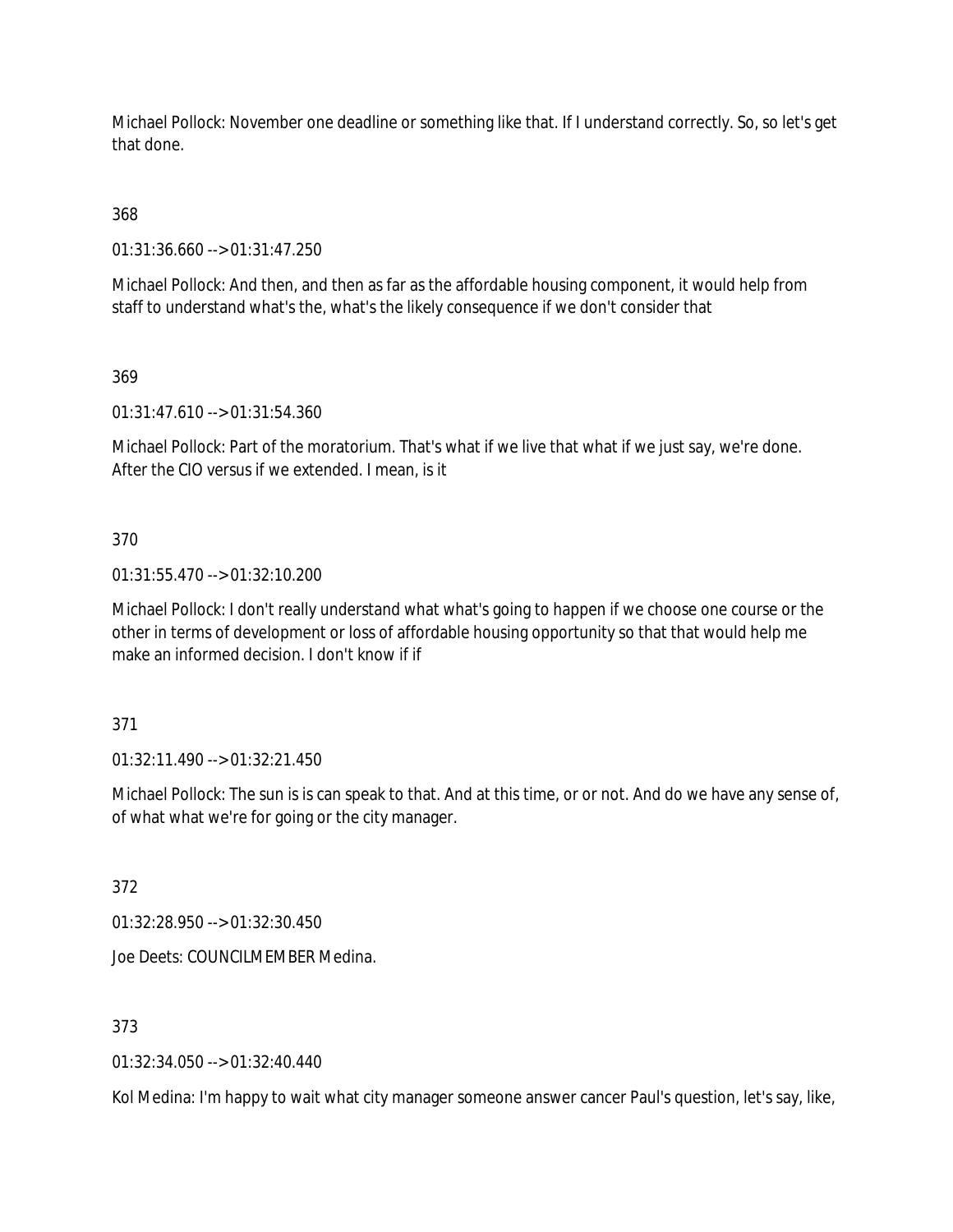01:32:42.390 --> 01:32:54.000

Morgan Smith: If I were going to round up what I've heard so far. I think it would be workable for the staff to draft an ordinance that proposed, you know, created the opportunity to hold a public hearing

375

01:32:54.270 --> 01:33:08.100

Morgan Smith: To extend the ordinance for an additional six months and the goal of that extension would be to complete the CEO integration, which seems like we have all expectations that that can happen within this next six months.

376

01:33:08.550 --> 01:33:18.630

Morgan Smith: And to complete as many of the previously identified parts of the affordable work affordable housing work plan as are feasible, the reality of that is that

377

01:33:19.470 --> 01:33:35.970

Morgan Smith: There may not be many things on the affordable housing work plan that are feasible, but I don't know that it's a good use of time for us to to tease that out if I if I had to just say something in shorthand. I would say very little of that is something that could actually be, I think,

378

01:33:36.000 --> 01:33:45.720

Morgan Smith: Developed reviewed and implemented in a six month time period, but we don't need to say that at the outset we can just say that your intention is in the coming six months.

379

01:33:46.170 --> 01:33:58.290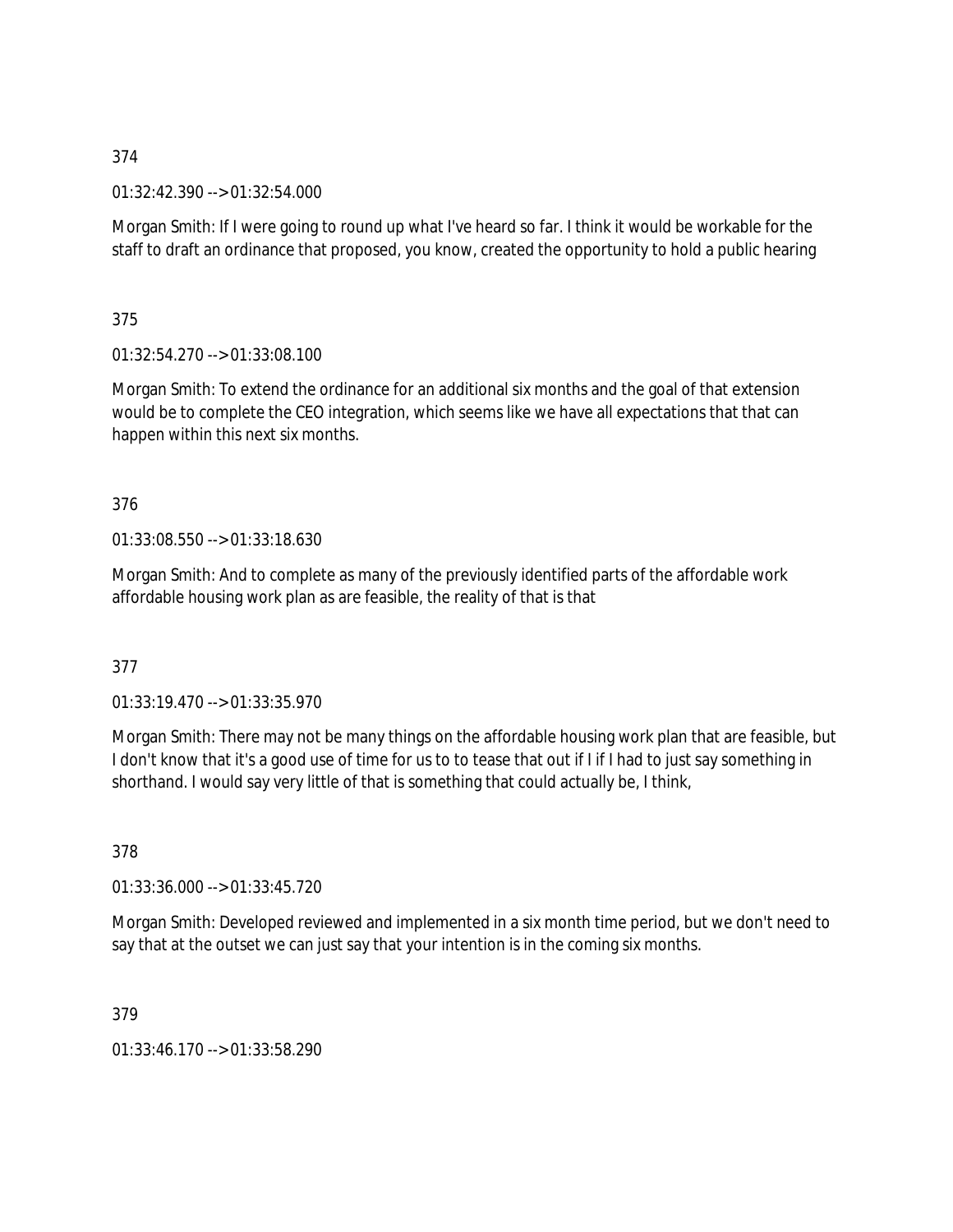Morgan Smith: To do and I want very much not to put words in your mouth, but I'm just trying to wrap up what I think I've heard, which is that you are very much in favor of continuing to pursue those activities and goals.

380

01:34:00.210 --> 01:34:06.210

Morgan Smith: And so that will be part of the coming six months and then the feasibility of that will play itself out.

381

01:34:10.530 --> 01:34:12.690

Joe Deets: Remember, God car. I know God.

382

01:34:12.780 --> 01:34:13.710

Joe Deets: Medina, he had your hand up.

383

01:34:14.220 --> 01:34:14.970

Joe Deets: To follow up.

384

01:34:15.600 --> 01:34:17.250 Kol Medina: Well, I didn't actually speak. I just

385

01:34:18.900 --> 01:34:19.890

Joe Deets: Go ahead. Yeah.

386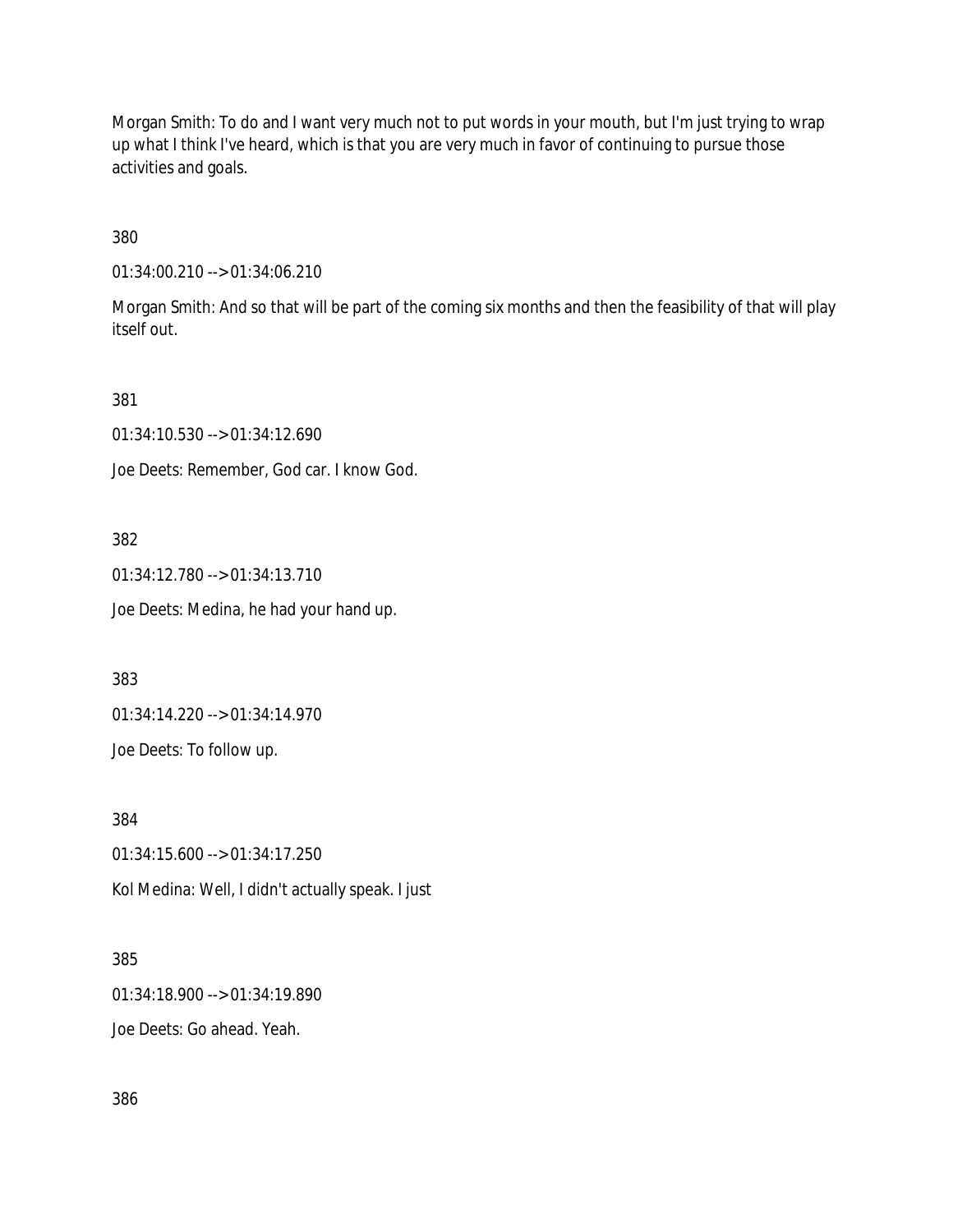01:34:19.920 --> 01:34:20.430

Thank you.

387

01:34:23.610 --> 01:34:31.380

Kol Medina: My man, my mind hasn't changed on this. The last time we talked about this six months ago, I voted against it, extending it

388

01:34:31.980 --> 01:34:39.090

Kol Medina: And I could explain to you all. Why I would vote against it again, but I don't know that I need to at this point I can next week.

#### 389

01:34:39.720 --> 01:34:48.150

Kol Medina: But for whatever it's worth. I'll be voted against extending it but I clearly a majority of Council would like to schedule this and have the discussion. So I think we should do that.

390

01:34:49.710 --> 01:34:51.750

Joe Deets: Okay. Councilmember car.

391

01:34:54.180 --> 01:35:07.440

Christy Carr: Yeah, thank you. I think I would just agree with a city manager in terms of we clearly can wrap up the CEO and in terms of council member had populaces question about what might be feasible. I think that

392

01:35:08.340 --> 01:35:13.020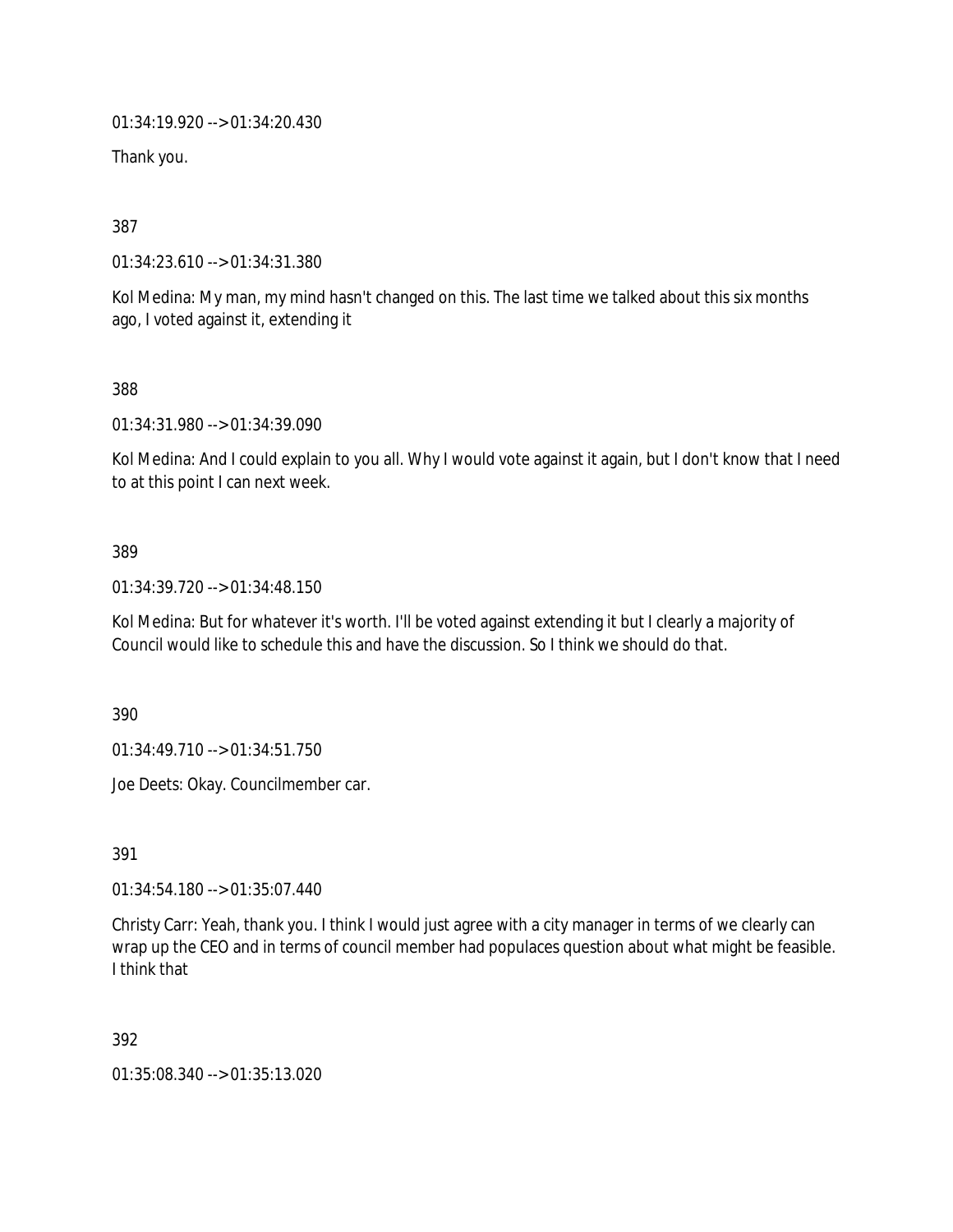Christy Carr: Very little of what's on the Work Plan regarding affordable housing can be wrapped up

# 393

01:35:13.680 --> 01:35:22.440

Christy Carr: Within the six months timeframe. So I think that we're a ways off with that work with one exception, potentially been making some progress or making some

# 394

01:35:23.100 --> 01:35:30.900

Christy Carr: Decisions on the MFA program because that seems to be something that is relatively straightforward and not entangled with other

# 395

01:35:31.500 --> 01:35:44.850

Christy Carr: Regulatory tools or policy decisions. So that's the only one to me that stands out as as potentially being able to be completed within a six month time frame with the whole menu if you will have affordable housing issues that are in the work plan.

396

01:35:45.930 --> 01:35:49.260

Joe Deets: Yeah. Appreciate that analysis comes from overhead topless.

# 397

01:35:52.110 --> 01:36:00.840

Kirsten Hytopoulos: Yeah, that that answers it for me. I'm in the same place as cold and there really is no basis for the moratorium extending for six months, because we are in accomplishing anything then

# 398

01:36:01.320 --> 01:36:09.900

Kirsten Hytopoulos: It's not, it's not going to buy us anything in the way of affordable housing and FTS isn't going to make a difference and enough of a difference to explain why we would do that so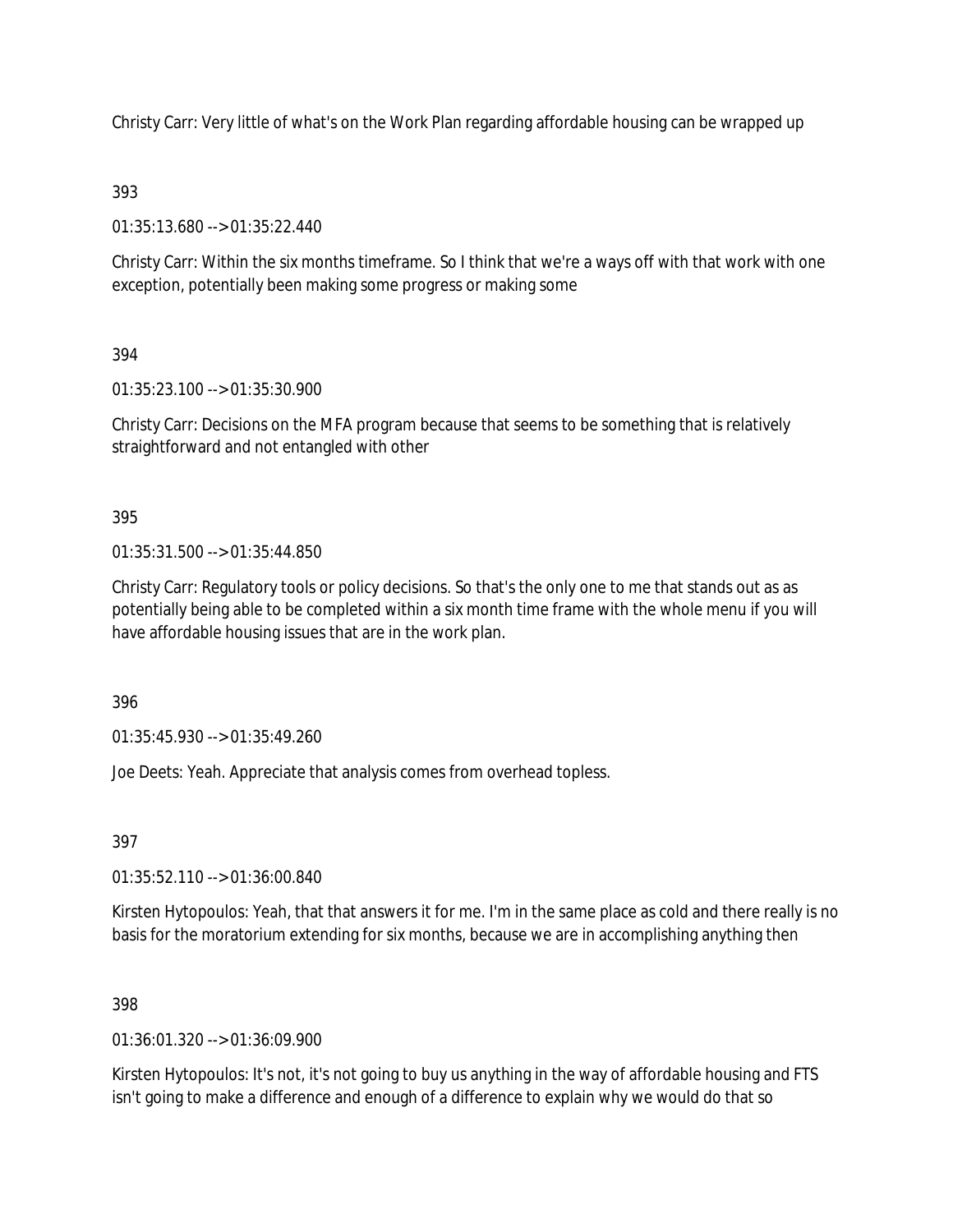01:36:10.260 --> 01:36:23.760

Kirsten Hytopoulos: My position is going to be that we extend the moratorium long enough to accomplish the CEO wrap that up and feel good about that and we move forward diligently as we are already on affordable and accomplishing our affordable housing goals.

400

01:36:25.020 --> 01:36:26.550

Kirsten Hytopoulos: You know, outside the moratorium.

401

01:36:27.780 --> 01:36:32.040

Joe Deets: Okay, thank you. Councilmember politic. You want the final word on us.

402

01:36:33.210 --> 01:36:40.560

Michael Pollock: Yeah. Final Word is just that if that was emotion next week, I would second that. And I think that's a good direction to go ahead

403

01:36:42.540 --> 01:36:43.680

Joe Deets: Okay, very good.

404

01:36:44.700 --> 01:36:45.270

Joe Deets: Is that

405

01:36:46.830 --> 01:36:48.120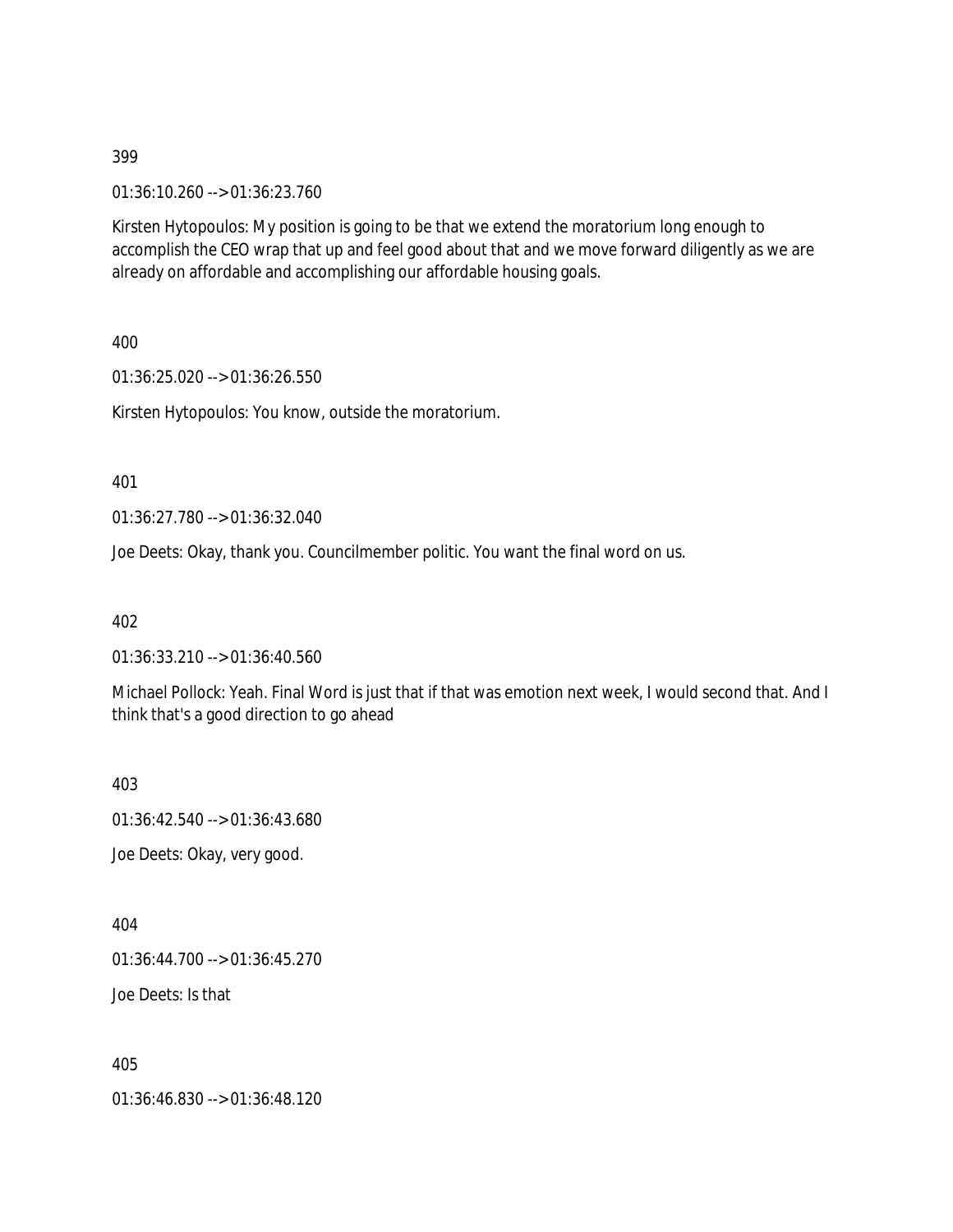Joe Deets: Clear enough city manager.

406

01:36:48.390 --> 01:36:53.490

Morgan Smith: Well, I think I'll just take it in. If we could just take another couple of minutes.

407

01:36:54.090 --> 01:37:05.910

Morgan Smith: Because there may be some value in making a distinction between whether we were the ordinance to propose that you are the goal of the extension is to complete the CEO.

408

01:37:06.630 --> 01:37:16.260

Morgan Smith: Task. And also, as you know, some allusion to affordable housing work or whether you want it constructed to complete the CEO task.

409

01:37:16.620 --> 01:37:28.740

Morgan Smith: And that is the goal of the extension and one is more clean than the other. So if we could take another minute to kind of weigh in on your thinking of which of those approaches feels preferable. That could be beneficial. Okay.

410

01:37:28.800 --> 01:37:29.250

Morgan Smith: Thank you.

411

01:37:29.460 --> 01:37:30.480

Joe Deets: COUNCILMEMBER Paul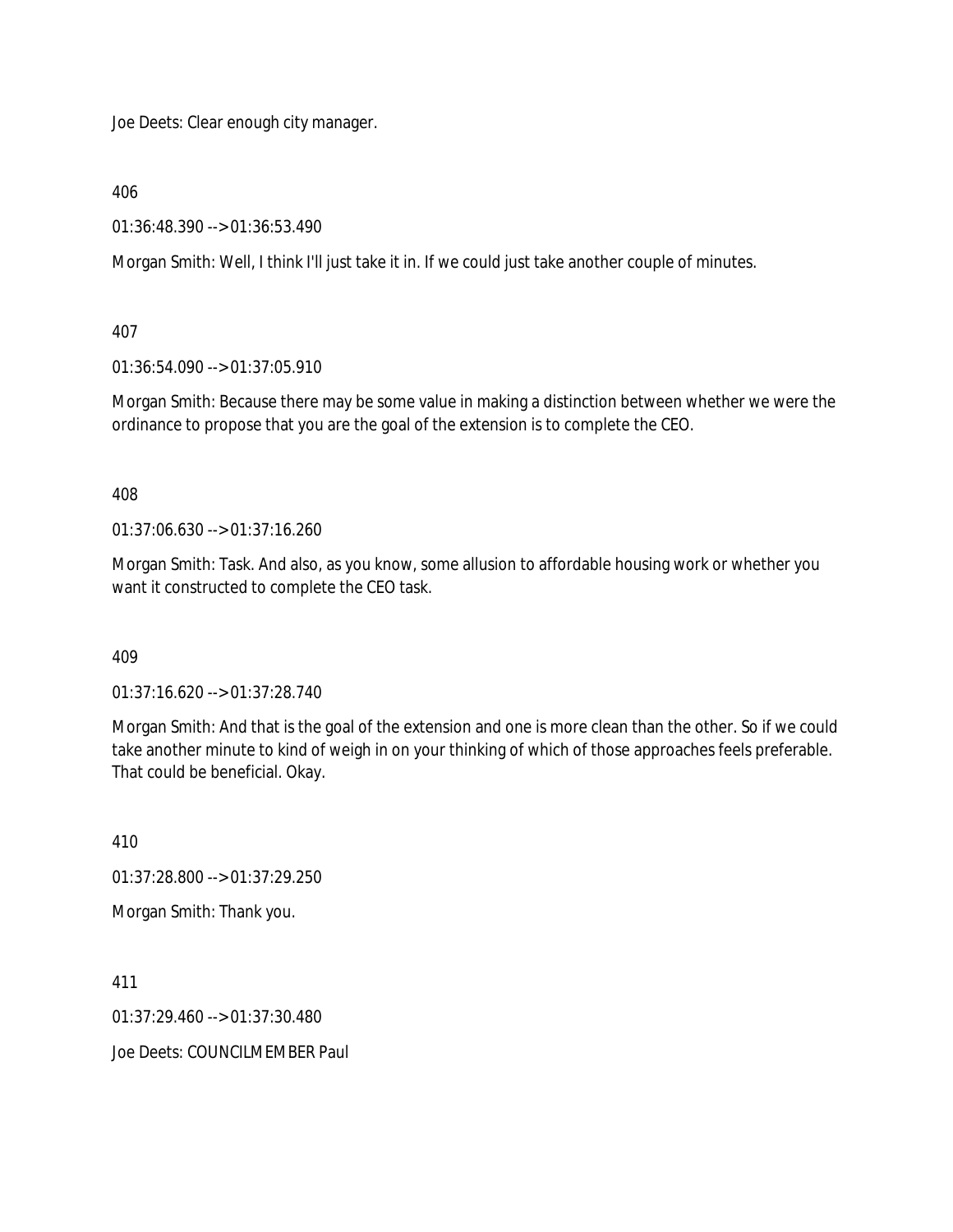01:37:30.960 --> 01:37:48.270

Michael Pollock: So I guess like well, so yes, the latter quarters is preferable. Let's finish up the CIO and and then we'll continue to work diligently on affordable housing issues, but not under the moratorium, is that clear you

413

01:37:49.980 --> 01:37:49.980

Michael Pollock: Was

414

01:37:50.580 --> 01:38:08.910

Morgan Smith: So in that approach, the more the extension would be structured to be come that the moratorium would expire. Upon completion of the, you know, with some appropriate implementation time but upon completion of the CEO item is that the approach we're circling around Dr. Dorian.

415

01:38:09.450 --> 01:38:13.200

Michael Pollock: About my I would be, I would like to see us move in that direction.

416

01:38:13.500 --> 01:38:15.210

Joe Deets: I heads for that.

417

01:38:15.300 --> 01:38:16.530

Morgan Smith: Surely take emotion.

418

01:38:16.650 --> 01:38:18.480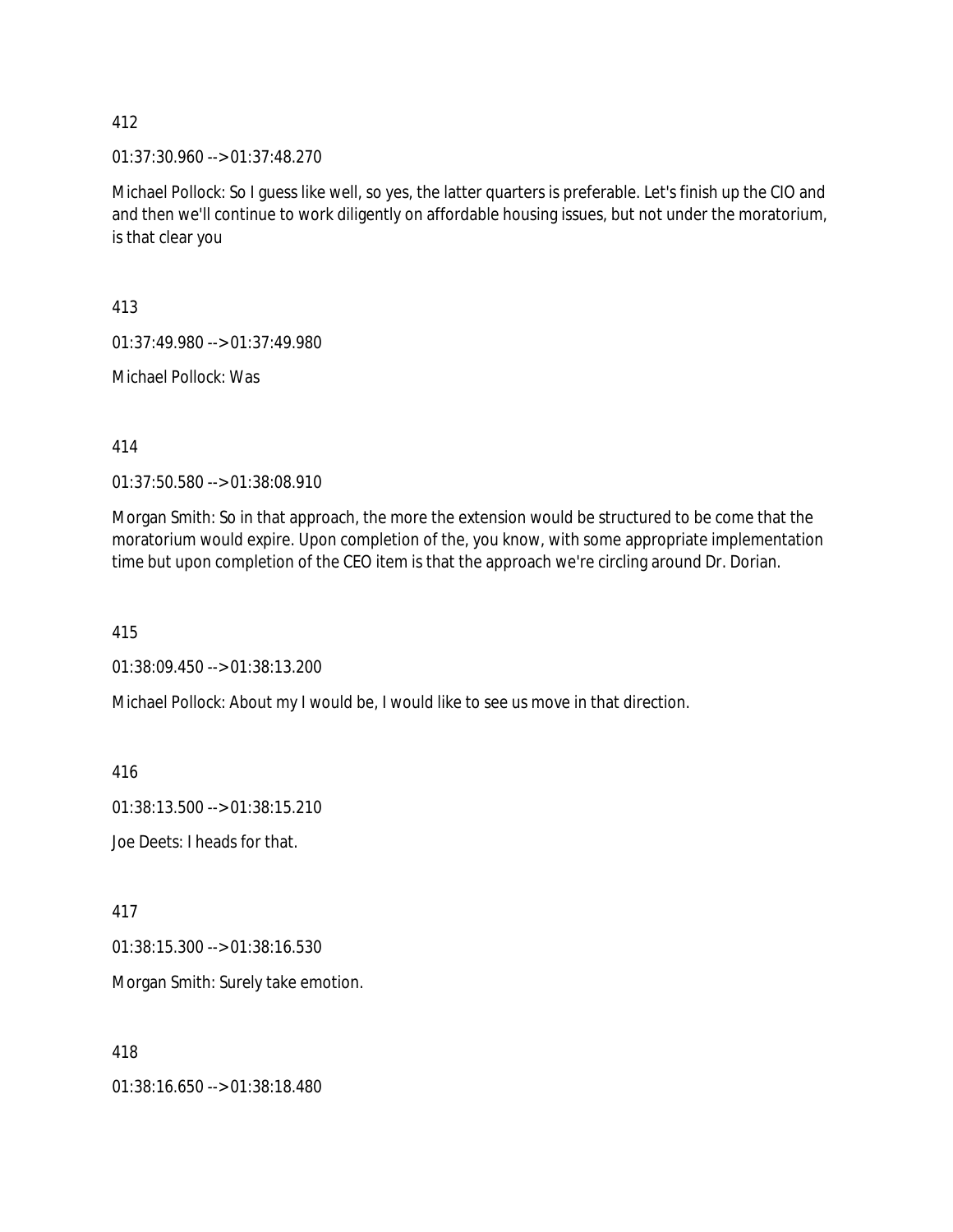Morgan Smith: Of some sort. It can be rough.

419

01:38:21.270 --> 01:38:23.670

Joe Deets: For Mayor, Leslie. You had your hand up.

### 420

01:38:25.350 --> 01:38:27.150

Leslie Schneider: So, just real quickly, is there.

## 421

01:38:28.410 --> 01:38:41.250

Leslie Schneider: COUNCILMEMBER cars said that you know the n f t might be within reach. And that always has been something that I thought could be something we could knock off the list. And I'd be willing to give up on the other affordable housing goals.

422

01:38:42.420 --> 01:38:46.740

Leslie Schneider: If there was some feedback about whether we could accomplish MF t

423

01:38:49.740 --> 01:38:50.520

Joe Deets: City Manager.

### 424

01:38:50.790 --> 01:39:03.960

Morgan Smith: That just from a practicality standpoint, the multiple times we've talked about MIT before I believe in Jennifer if I miss remembering this. But the guidance from our, our consulting team has been that M AMP t is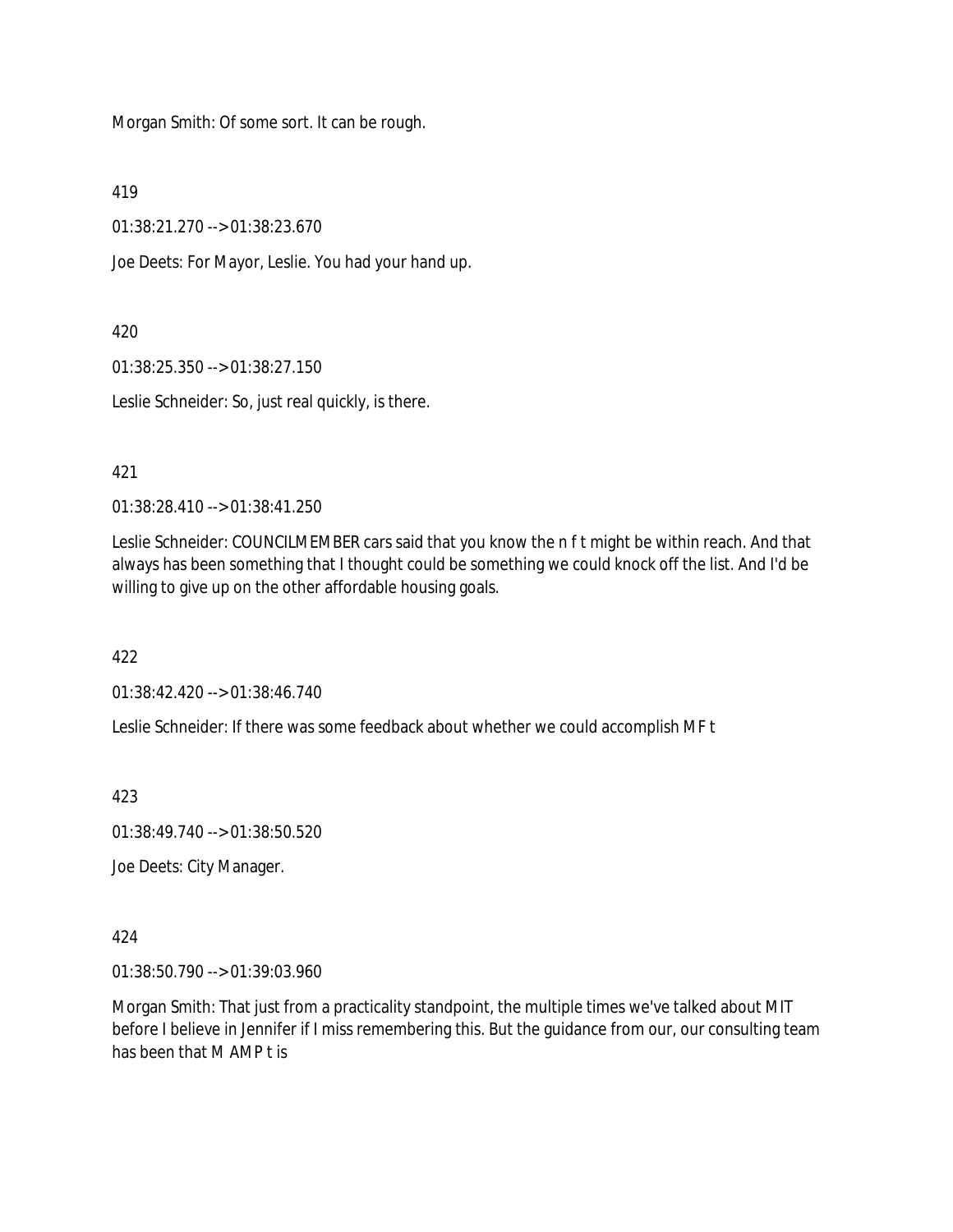$01:39:05.010 \rightarrow 01:39:16.170$ 

Morgan Smith: Attractive in the sense that you can implement it as a standalone and it's relatively straightforward, but that doesn't function. It doesn't deliver typically without it was not used in conjunction with these other tools.

426

01:39:16.230 --> 01:39:16.680

Morgan Smith: So,

427

01:39:17.040 --> 01:39:25.080

Morgan Smith: You could build it adopted and put it forward. But it wouldn't it wouldn't really be workable, it wouldn't be a practical in in a standalone scenario.

428

01:39:25.890 --> 01:39:33.540

Leslie Schneider: It might not be for market rate housing. But what if what if a nonprofit developer team in, you know, I mean it could make a difference.

429

01:39:34.290 --> 01:39:44.040

Morgan Smith: Yeah, and I guess I'm not trying to argue for leaving it behind or whatever. I guess I would also say your language of leaving behind this affordable housing isn't

430

01:39:44.310 --> 01:39:55.380

Morgan Smith: Isn't what I hear Council suggesting what you're saying is you're very much going to keep moving forward on this work, you're just going to you're going to detach it from the schedule and the logistics of the moratorium so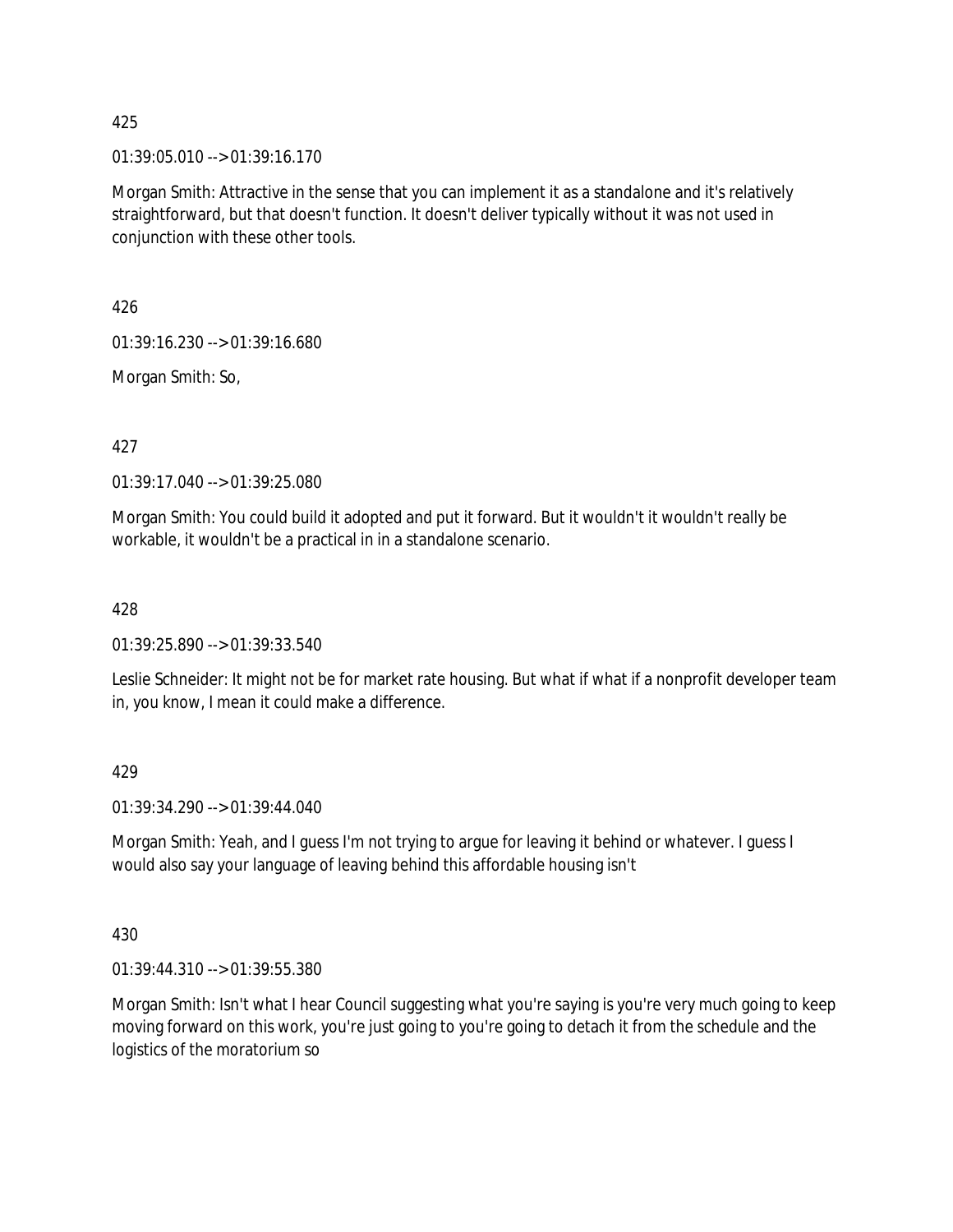01:39:57.540 --> 01:39:57.900 Joe Deets: Okay.

432

01:39:59.340 --> 01:40:01.530

Joe Deets: Customer I topless. Do you want to make a motion.

433

01:40:03.720 --> 01:40:08.940

Kirsten Hytopoulos: Yes, I would. I would move that we asked staff to return with with a

#### 434

01:40:10.020 --> 01:40:22.080

Kirsten Hytopoulos: Renewal extension extension, the moratorium that is based on the completion of the integration of the CEO, though. Yes, the CEO into the SMP. Am I correct only

### 435

01:40:24.180 --> 01:40:31.620

Joe Deets: CAN SMELL Polish second that that is that clear enough for soft before we thought, Okay. All right. Any discussion.

436

01:40:33.180 --> 01:40:37.530

Joe Deets: Okay. Hearing. Seeing no discussion. All those in favor, say aye.

437

01:40:38.220 --> 01:40:38.610

Aye.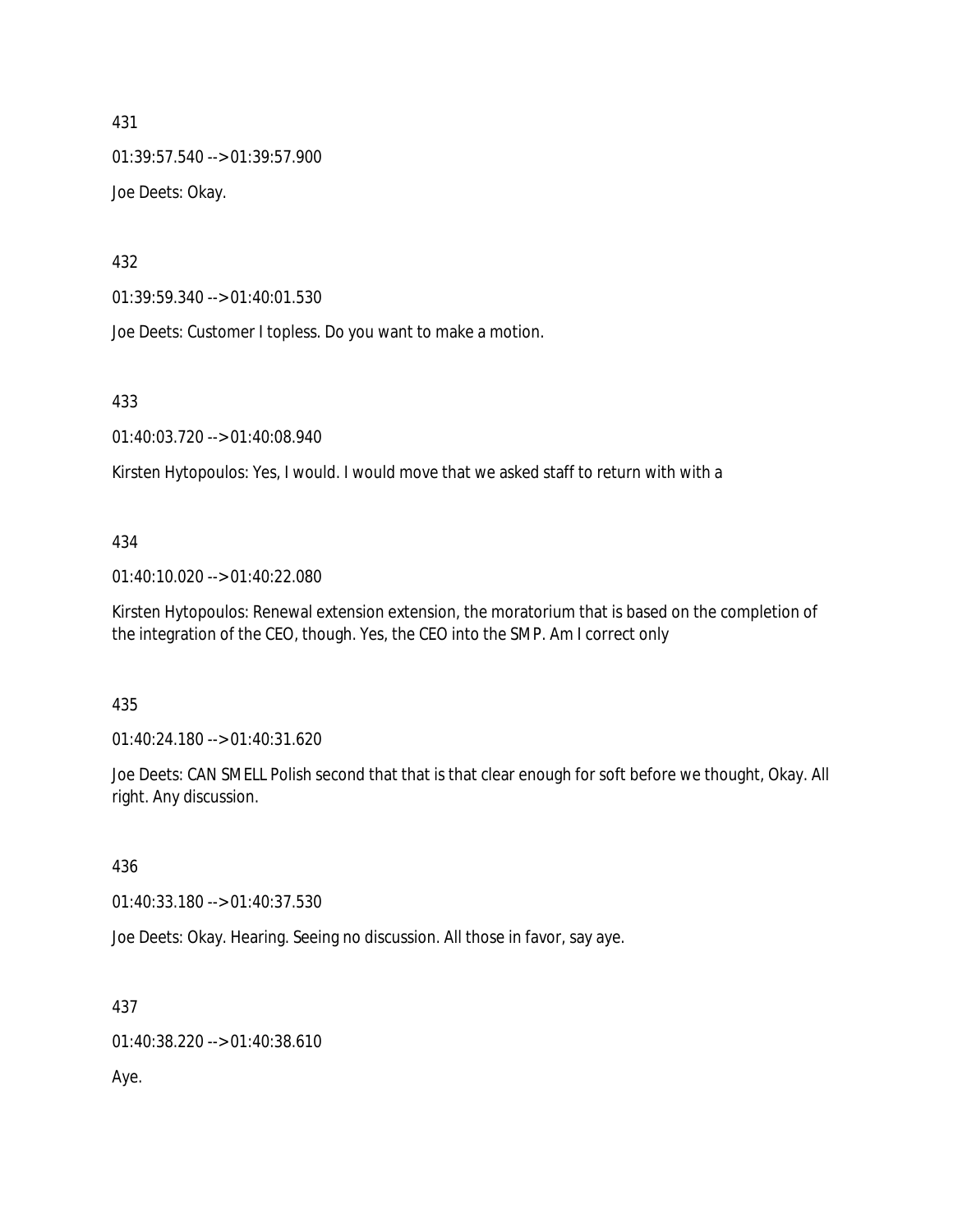01:40:40.470 --> 01:40:41.520

Joe Deets: Any opposed.

#### 439

01:40:43.380 --> 01:40:50.580

Joe Deets: Okay. Councilmember. Okay, it looks like. Councilmember nisar is a day so that past six to one.

440

01:40:52.110 --> 01:40:52.920

Joe Deets: With Kaepernick

441

01:40:53.520 --> 01:40:56.880

Morgan Smith: Right. Have we lost. Councilmember Medina.

#### 442

01:40:57.570 --> 01:41:01.980

Joe Deets: Uh, yeah, he was having some internet issues.

#### 443

01:41:02.790 --> 01:41:06.120

Morgan Smith: Just in terms of the vote, I'd like to make sure we know that correctly.

#### 444

01:41:06.690 --> 01:41:10.260

Joe Deets: Okay, yeah. Um, I missed that, too, but thank you.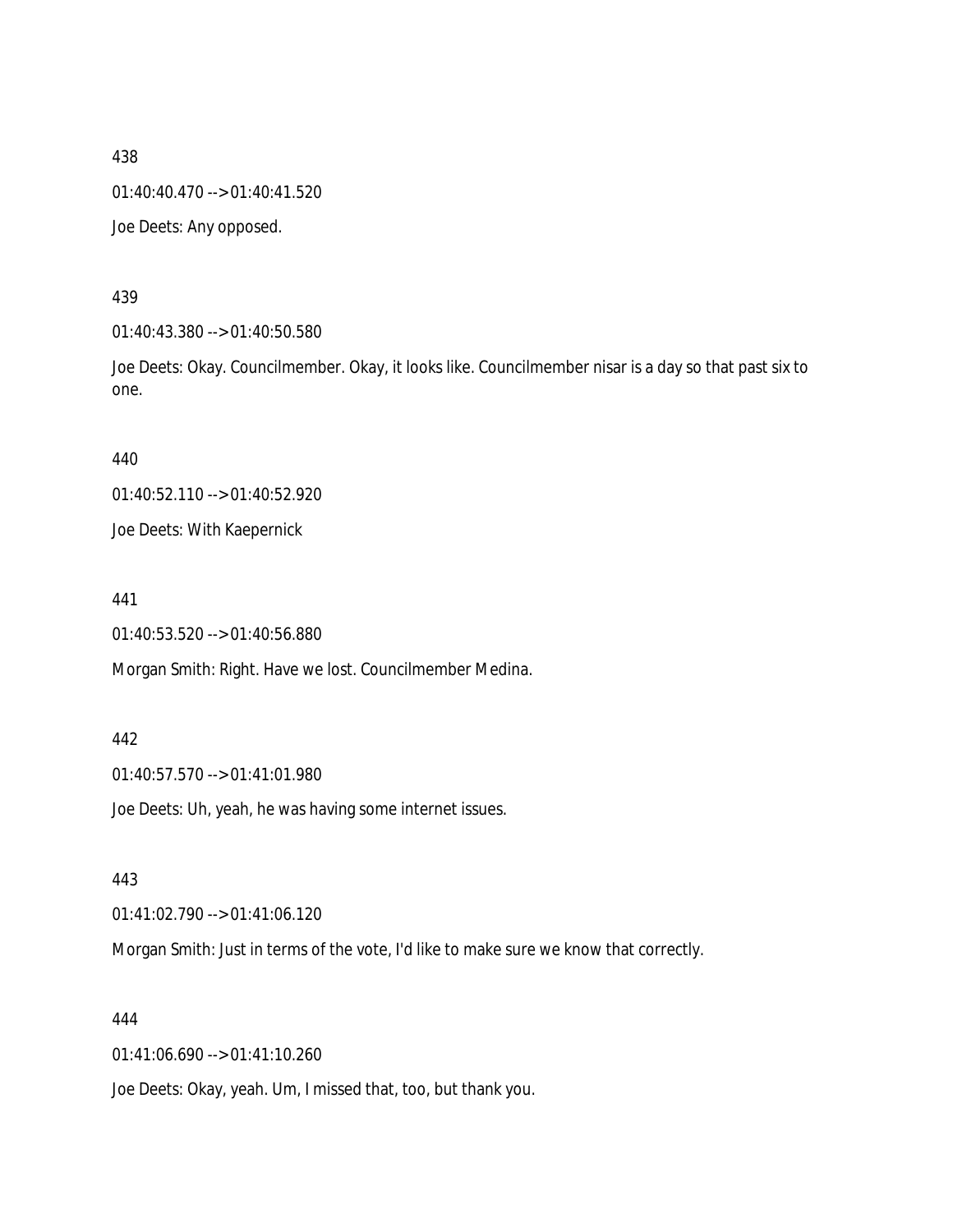445 01:41:11.280 --> 01:41:11.640 Joe Deets: So,

446 01:41:13.290 --> 01:41:14.310 Michael Pollock: What do we call that

447 01:41:15.750 --> 01:41:16.530 Joe Deets: A

448 01:41:18.330 --> 01:41:19.140 Joe Deets: Missing an action.

449 01:41:19.440 --> 01:41:21.930

Morgan Smith: is absent for the vote. Yeah.

450

01:41:24.360 --> 01:41:30.990

Joe Deets: Yeah okay but okay. So, it passes five to one with one of us.

451 01:41:33.450 --> 01:41:34.110 Joe Deets: Mia, I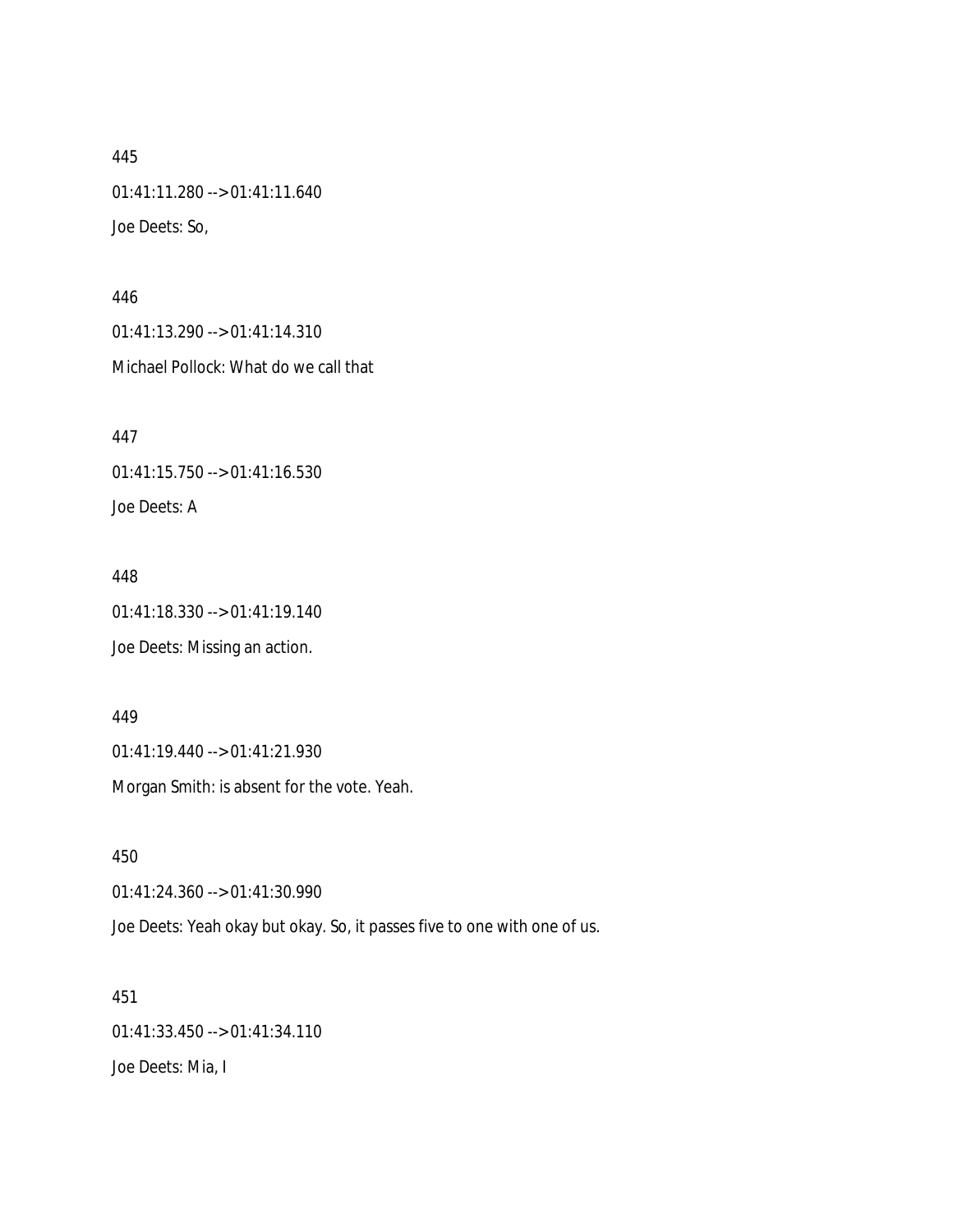01:41:34.500 --> 01:41:36.270

Morgan Smith: Remember Medina was absent for the vote.

453

01:41:37.170 --> 01:41:38.130

Joe Deets: Counts. Thank you.

454

01:41:38.310 --> 01:41:41.970

Joe Deets: City Manager. Okay, comes from overhead topless.

#### 455

01:41:42.420 --> 01:41:52.200

Kirsten Hytopoulos: I just want on the record, be clear that that I did. I do support moving forward with the multi the multi family tax credit, just in case. That wasn't clear. I just don't want to do. I don't believe it's a basis for moratorium.

#### 456

01:41:53.610 --> 01:42:08.610

Joe Deets: Okay, thank you. And I will echo. I'm very strong I'm pushing for affordable housing, but seeing how it's going to take so much work. I just don't. Let's get done with this moratorium, it's really time to be done with it. So,

#### 457

01:42:09.900 --> 01:42:10.950

Joe Deets: Any other discussion.

458

01:42:11.970 --> 01:42:22.230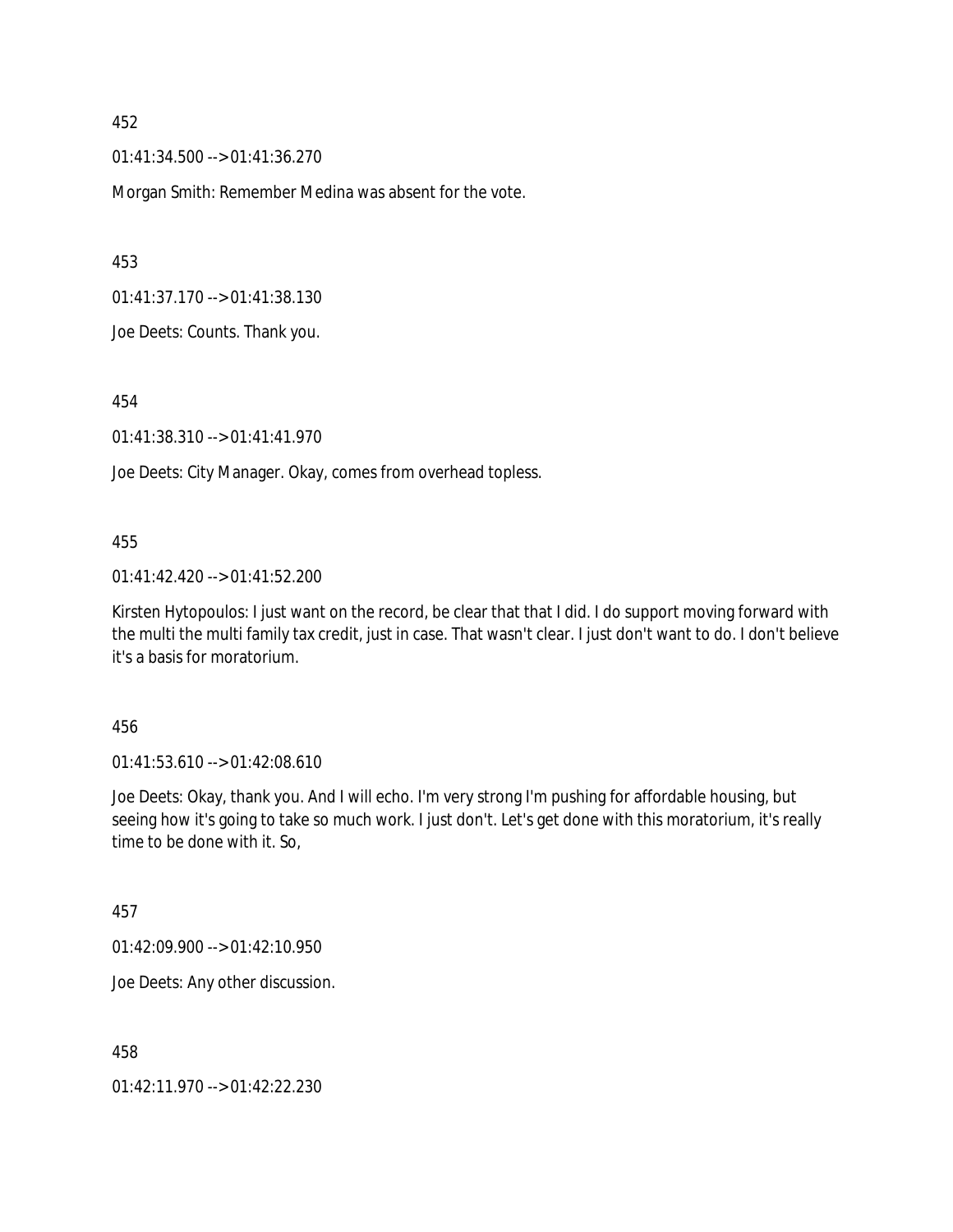Joe Deets: Okay, saying, none, we will move on to item six see green building Task Force green building program briefing and timeline for ordinance adoption.

459

01:42:23.760 --> 01:42:26.520

Joe Deets: Heather. Are you leading on this our Peter

460

01:42:28.680 --> 01:42:42.330

Peter Best: Good evening council. My name is Peter best senior planner in the Department of Planning and community development and joining me are members of the green building Task Force Jason Wilkinson Jonathan Davis Kathleen O'Brian

# 461

01:42:43.650 --> 01:42:50.850

Peter Best: And also staff member Blake homes building inspector who's been working with the task force is joining us as well.

462

01:42:52.050 --> 01:42:59.610

Peter Best: So tonight, what we want to accomplish is a study session. Introducing the task force recommendations for

463

01:43:00.960 --> 01:43:11.310

Peter Best: A roadmap for the long term green building program for the island as well as kind of their phase one first steps or interim

464

01:43:12.060 --> 01:43:33.390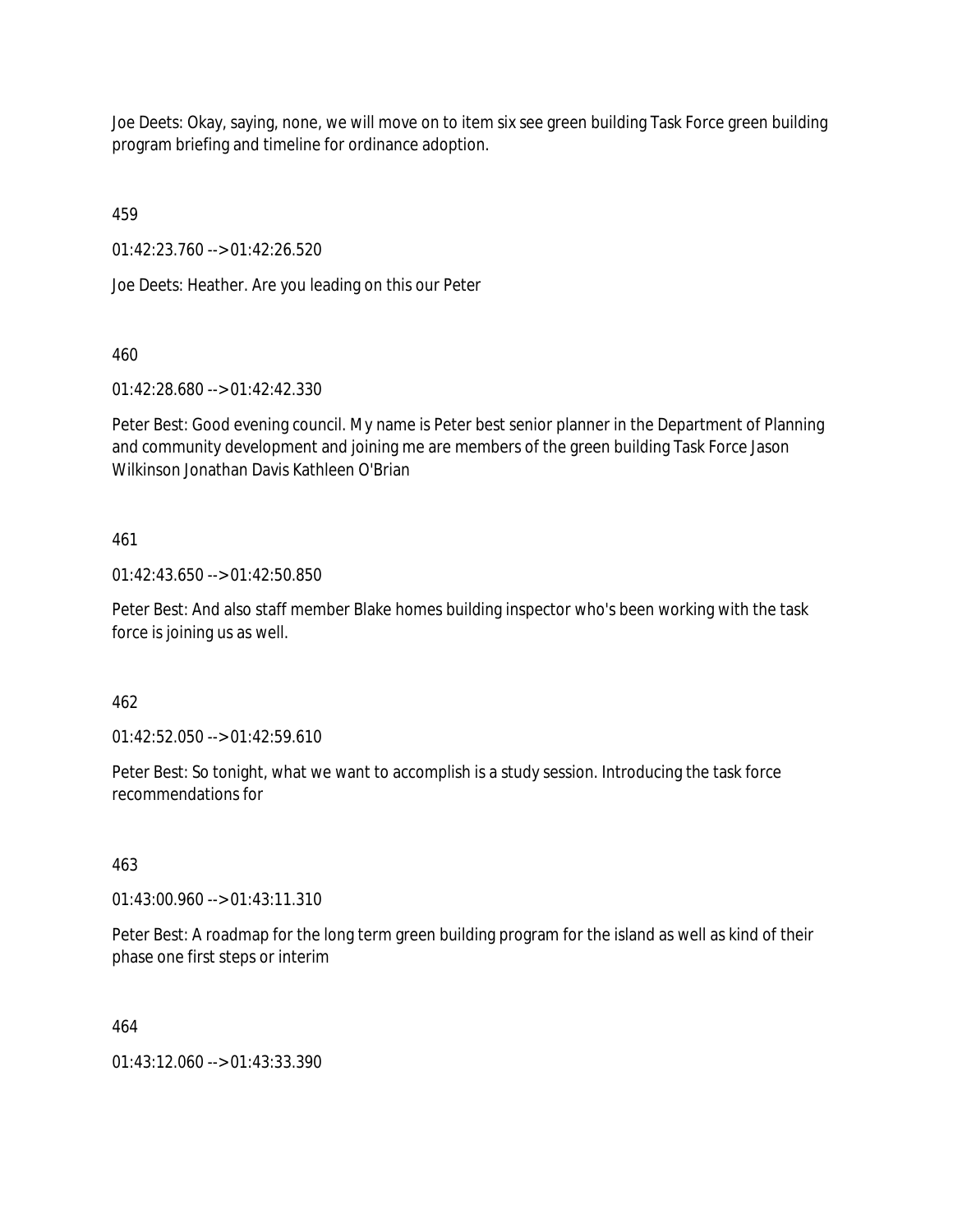Peter Best: Recommendations for your consideration and for your feedback. Tonight on how you would like to proceed both long term and in the interim basis. So I'm going to share a short presentation with you so we can summarize for you and the public.

465

01:43:35.070 --> 01:43:46.230

Peter Best: what the recommendations are and what some issues to consider are and then the task force members are available for Q AMP. A or any clarifications and to support your discussion tonight.

466

```
01:43:48.240 --> 01:43:49.110
```
So,

467

01:43:54.270 --> 01:43:54.690

Alright.

468

```
01:43:56.610 --> 01:44:06.660
```
Peter Best: So I'm going to start at a high level, with goals and policies that are supporting the Council's in the cities work on this.

469

01:44:07.710 --> 01:44:18.270

Peter Best: The back for the 2016 comprehensive plan update. There's a climate impact assessment done that led to a lot of changes in the comprehensive plan.

470

 $01:44:18.930 \rightarrow 01:44:27.780$ 

Peter Best: One of them was the adoption of a policy to implement a green building code, which is the policy, one of the policies that the task force is now working under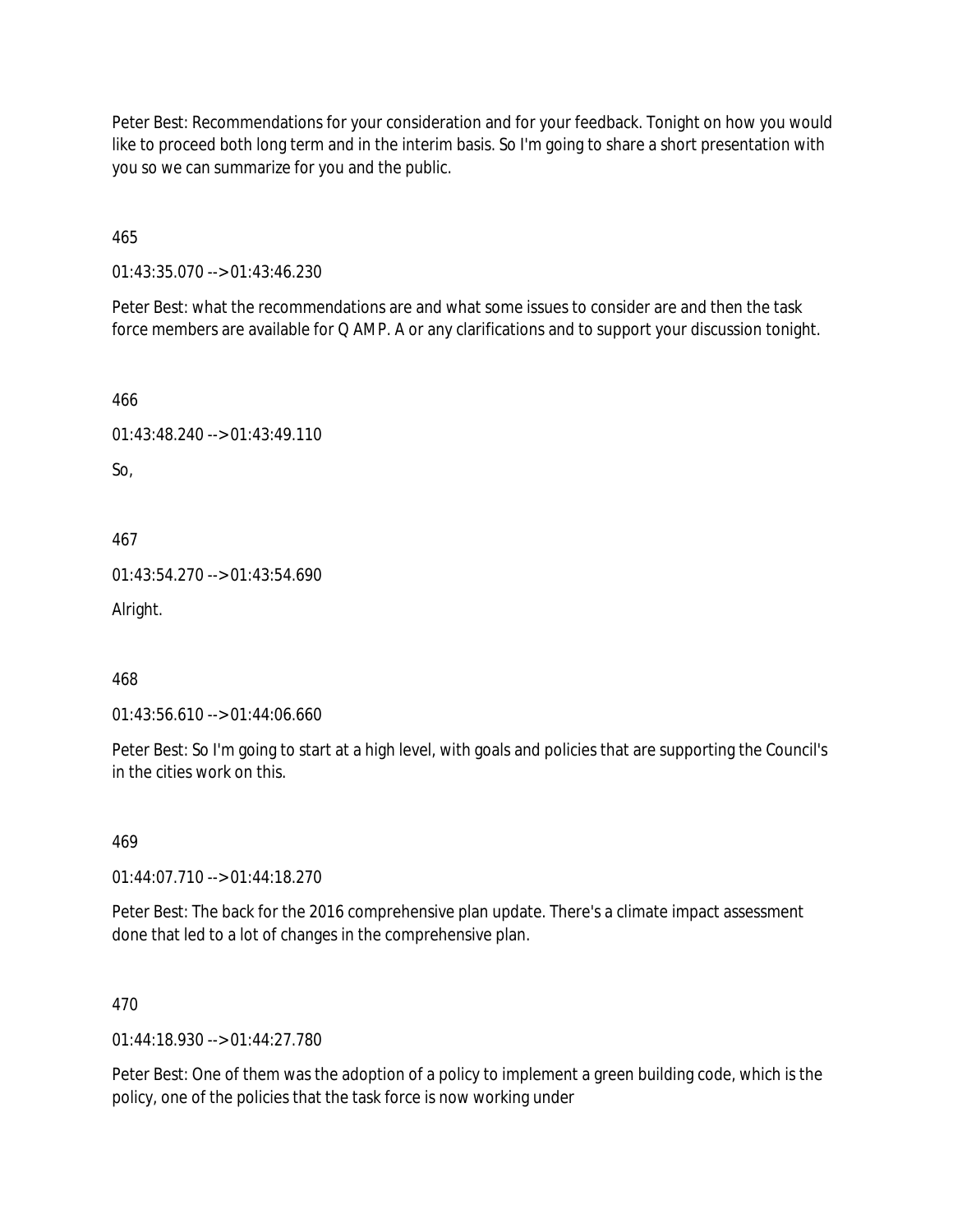01:44:29.940 --> 01:44:42.630

Peter Best: The Council also asked for greenhouse gas inventory to be done, and from that work. We know that 55% of greenhouse gas emissions in our community come from building energy use.

472

01:44:44.220 --> 01:44:54.300

Peter Best: Which is a less than the national average, but a substantial portion for our for our greenhouse gas emissions and then additionally, we know that

#### 473

01:44:54.720 --> 01:45:05.910

Peter Best: The electric grid supply of electricity through the Puget Sound energy grid on the island is nearing capacity and that their efforts underway to

474

01:45:07.050 --> 01:45:25.560

Peter Best: Innovate the supply and reliability of energy on the island through a variety of projects with one of the goals being to avoid the construction of a new substation on the island. One of those is increased conservation of energy.

475

01:45:26.910 --> 01:45:27.480

Peter Best: And

476

01:45:29.910 --> 01:45:41.790

Peter Best: From that work came the climate action plan and a long list of goals related to energy conservation green building water conservation.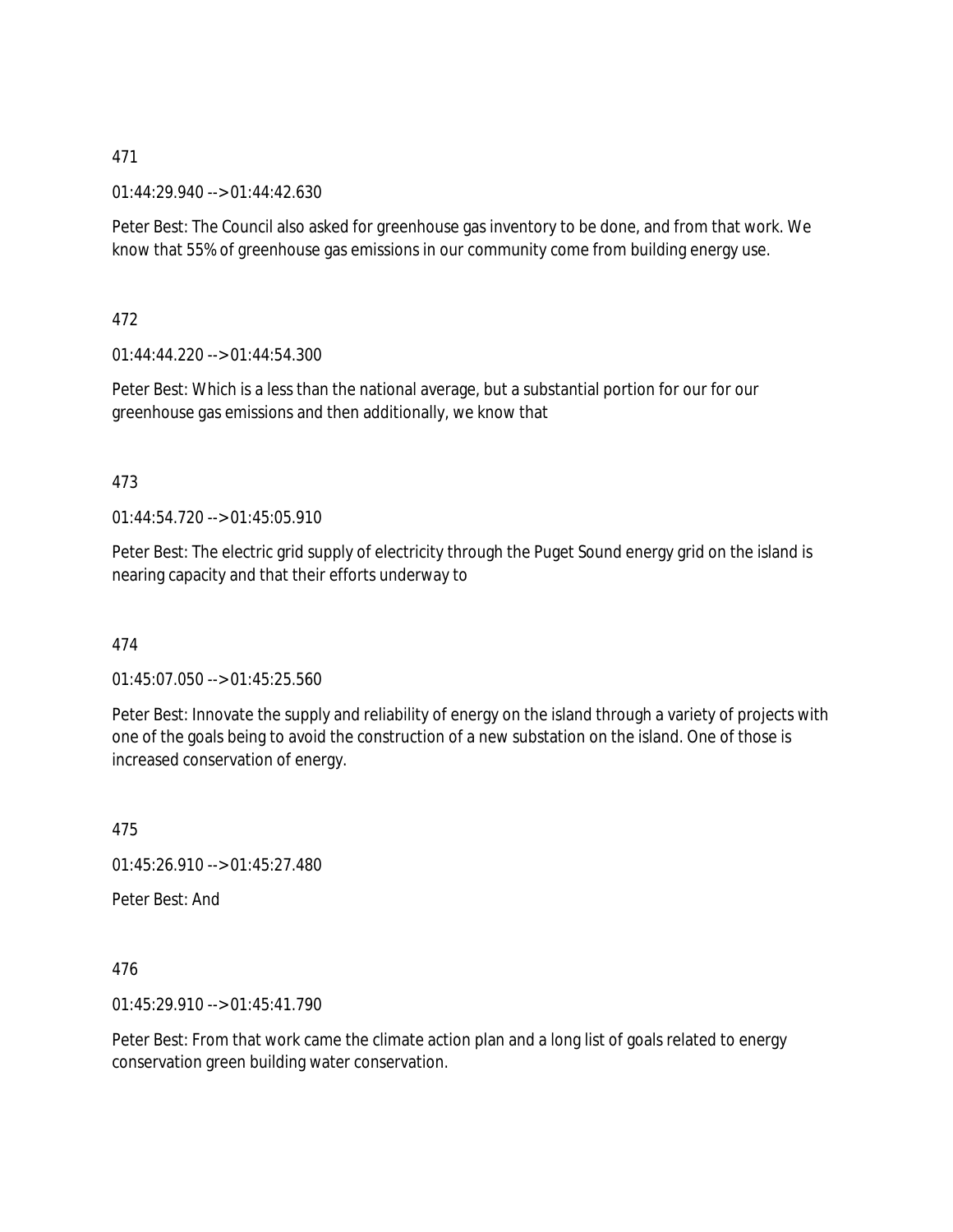01:45:45.180 --> 01:45:48.810

Peter Best: Reduction of waste going into landfills.

478

01:45:50.100 --> 01:46:01.920

Peter Best: And all those relate back to climate change, whether it's changes in precipitation and groundwater availability, reducing our emissions as well as our demand for energy.

479

01:46:02.970 --> 01:46:14.070

Peter Best: And preserving sustainable water supply for the island. So all those things relate to green building because green building reduces energy consumption.

480

01:46:15.060 --> 01:46:29.250

Peter Best: In many cases it integrates with or produces green energy, it improves the health of individuals in the buildings as well as the community conserves water and a number of other other benefits.

481

01:46:31.680 --> 01:46:35.070

Peter Best: So more specifically Council tasks.

482

01:46:36.150 --> 01:46:37.020

Peter Best: Us with

483

01:46:38.040 --> 01:46:46.920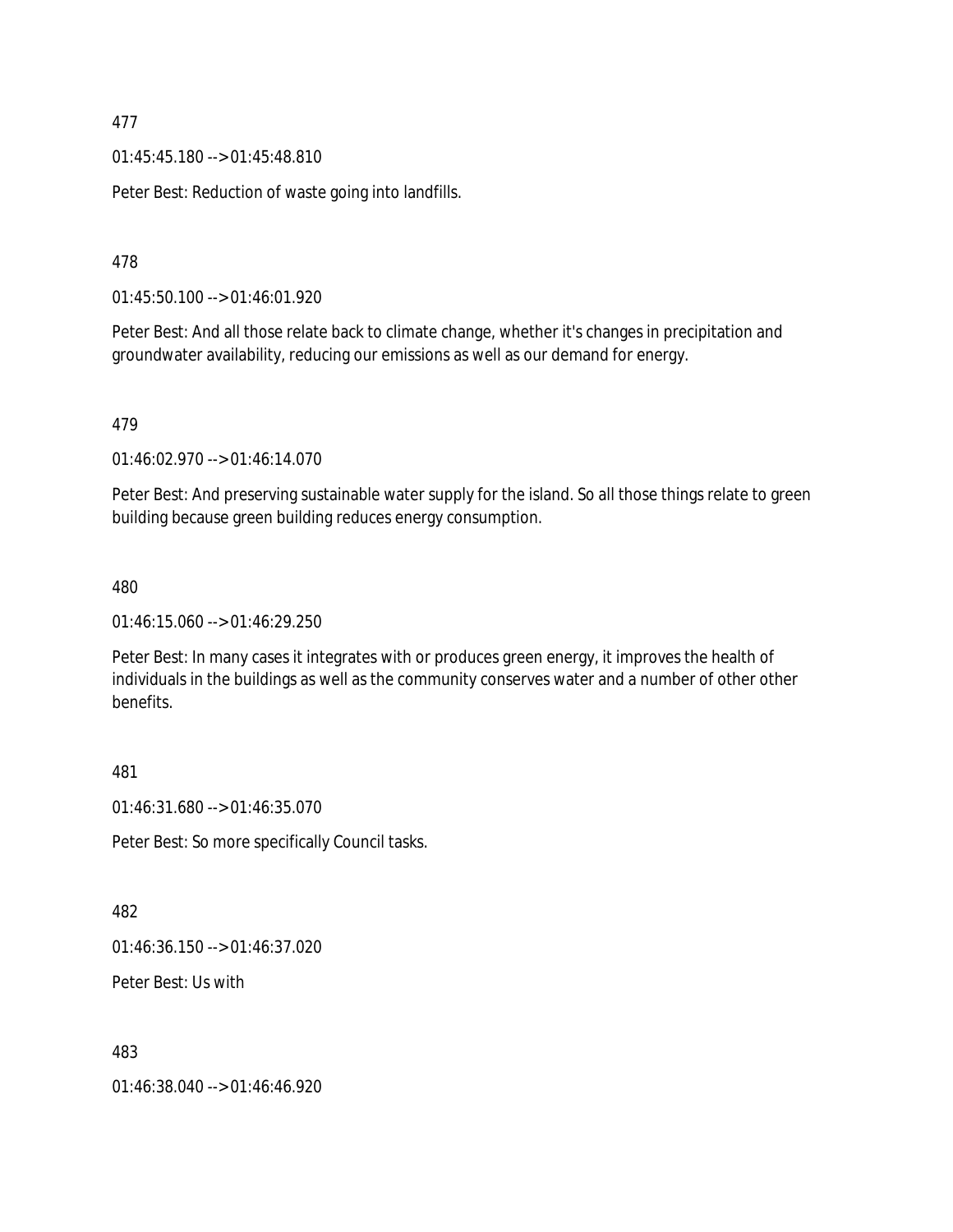Peter Best: Developing an interim program off the shelf program or components of a program to be implemented in October.

484

01:46:48.000 --> 01:46:54.210

Peter Best: While we work on a longer term and full green develop green building program.

485

01:46:55.650 --> 01:47:07.650

Peter Best: So this was an very ambitious schedule and the task force has met five times in two months to provide to deliverables to you. The first is the roadmap that

486

01:47:08.220 --> 01:47:21.180

Peter Best: Will be three phases of work as well as the first steps of a green building program, we don't have it in ordinance form for you tonight because we're just introducing their recommendations and then we will

487

01:47:22.110 --> 01:47:26.820

Peter Best: If you choose to proceed down this road. That would be one of the next steps develop the ordinance.

488

01:47:29.670 --> 01:47:45.840

Peter Best: So that the roadmap is guided by five overarching principles which is includes leading by example for city facilities optimizing materials and the emissions associated with materials and buildings.

489

01:47:46.890 --> 01:47:56.700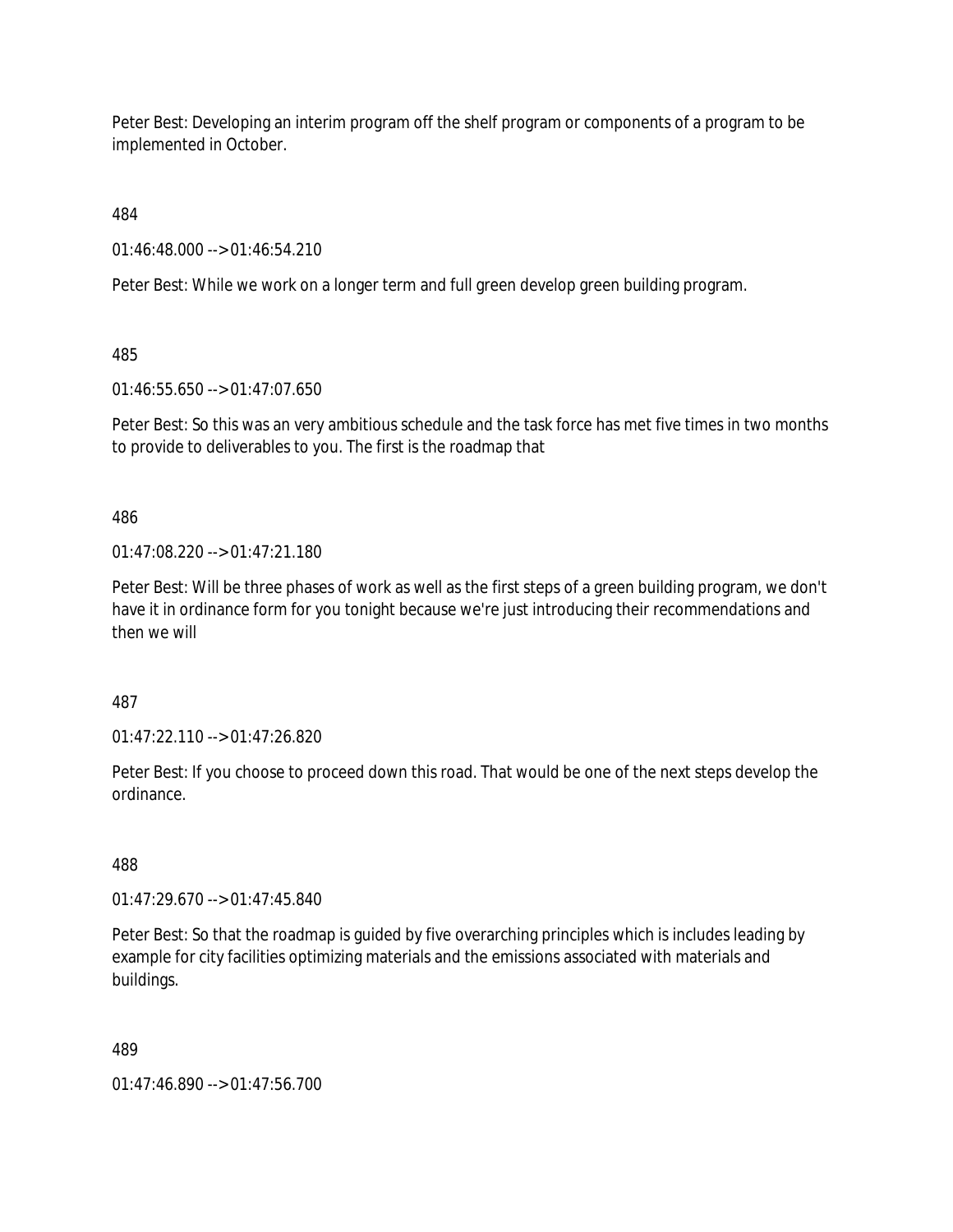Peter Best: equity and justice, ensuring that affordability and access to healthy buildings are included in that

490

01:47:58.050 --> 01:48:02.610

Peter Best: A holistic approach with mutual benefits for people, the environment and the economy.

491

01:48:03.690 --> 01:48:14.520

Peter Best: And making sure our buildings that are built now or future ready for solar electric vehicles Smart Grid systems and battery storage things that

492

 $01.48.15.390 -> 01.48.26.460$ 

Peter Best: Are emerging still in some cases emerging technologies and in some cases technologies that are here today, but are not broadly adopted in the marketplace, but could be implemented.

493

01:48:28.740 --> 01:48:39.240

Peter Best: So this roadmap is presented in three phases each each phase has a theme, the phases. The first phase as a theme of carbon reduction.

494

01:48:40.680 --> 01:48:52.680

Peter Best: The second phase is about going carbon neutral and the third phase ambitious is ambitious in trying to achieve carbon storage or moving towards carbon storage.

495

 $01.48.54.810 -> 01.49.06.330$ 

Peter Best: So I'll highlight some of the components of these phases. So you get a sense of what could be accomplished in this interim work. And then what would be done over those following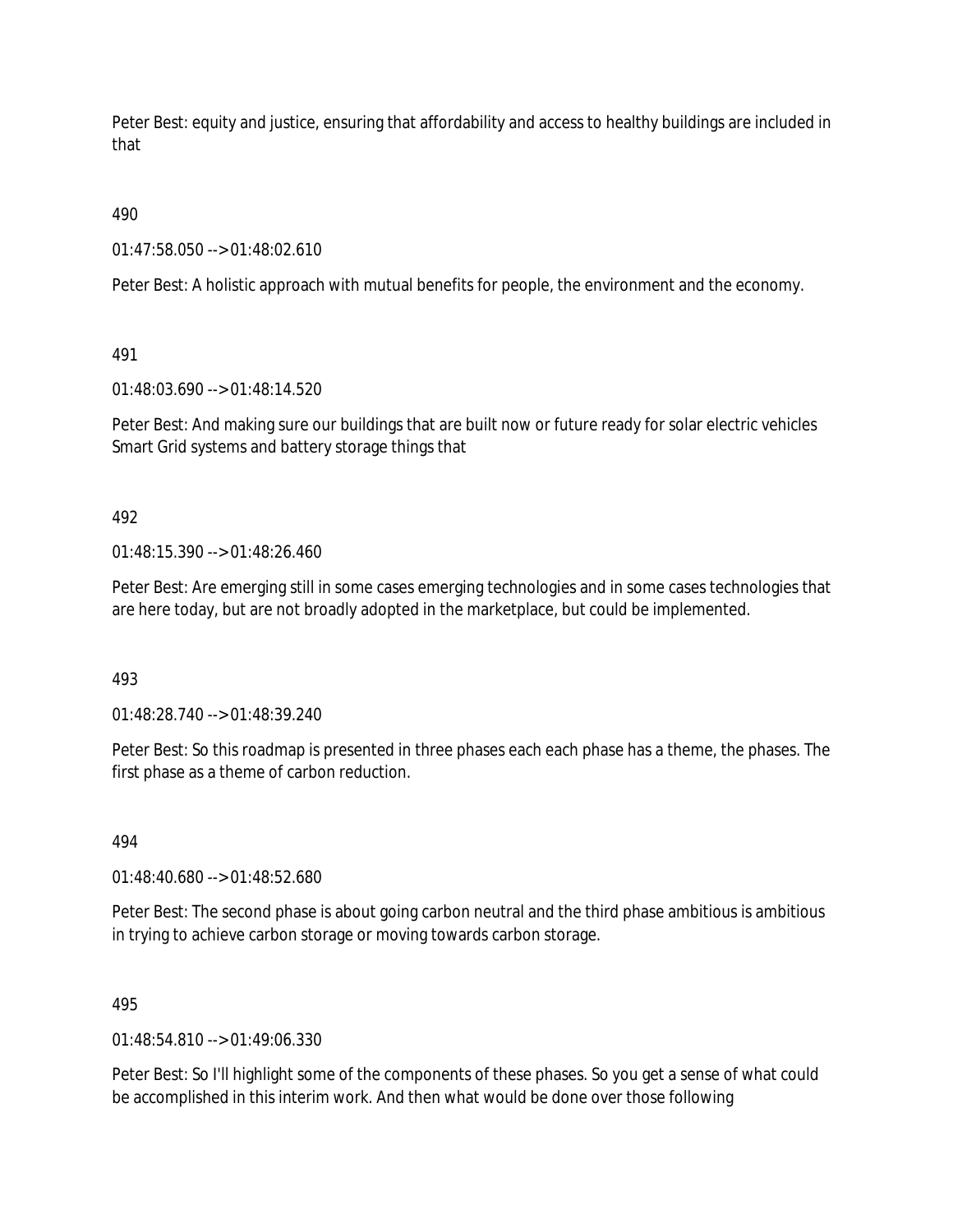01:49:08.100 --> 01:49:09.030

Peter Best: The next

497

01:49:10.140 --> 01:49:15.150

Peter Best: Several months and then a year down the road. So in phase one.

498

01:49:16.650 --> 01:49:25.950

Peter Best: We've had to rely on prior public engagement and the public hearing you will hold. If you have a if you move forward with an ordinance.

499

01:49:26.460 --> 01:49:36.450

Peter Best: And that I wanted to highlight that public engagement because there has been significant public engagement associated with a comprehensive plan with the work of the climate change advisory committee.

500

01:49:38.010 --> 01:49:48.420

Peter Best: Which emphasized a lot around buildings, but it is important to note that this phase one work today has had little or limited public engagement.

501

01:49:51.030 --> 01:50:02.520

Peter Best: Phase one recommendations include mandatory green building programs for all building types. And there are some limits set by state law that we will get into in a little bit more detail.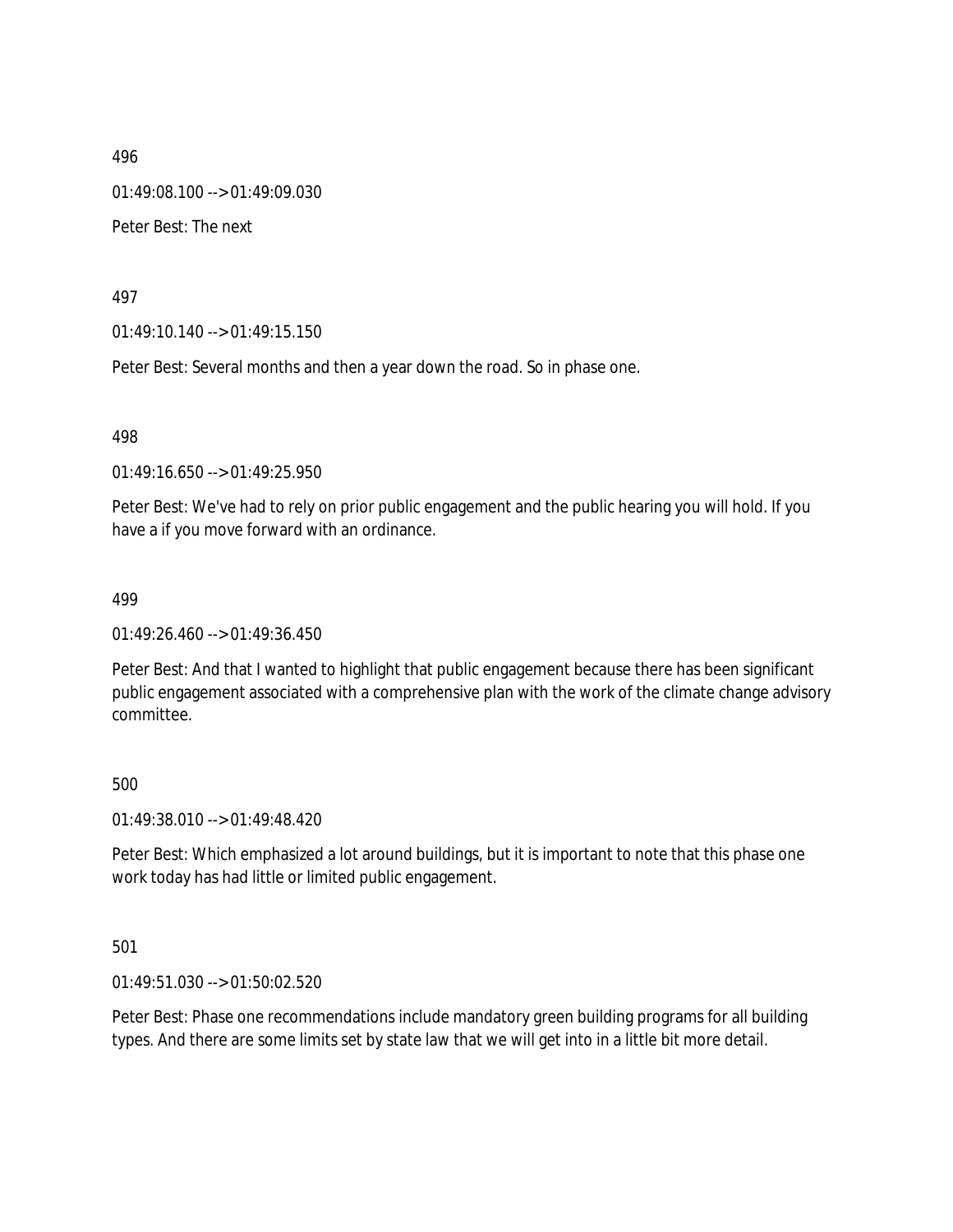01:50:03.930 --> 01:50:14.280

Peter Best: There are some scaling to building size task force would like to have seen more scaling associated with buildings and their site in their overall footprint.

503

01:50:15.810 --> 01:50:19.740

Peter Best: But at least in phase one that was something we had to pull back on.

504

01:50:21.030 --> 01:50:26.700

Peter Best: And there's a few specific equipment recommendations to reduce carbon

505

01:50:28.170 --> 01:50:29.970

Peter Best: Emissions with buildings.

506

01:50:31.290 --> 01:50:35.070

Peter Best: So that summarizes phase one, we'll get into more detail on that. But just to

507

01:50:37.500 --> 01:50:45.510

Peter Best: tell you where we're headed. If the Council supports this roadmap is to expand engagement with the community and industry.

#### 508

01:50:46.830 --> 01:50:54.570

Peter Best: Do some economic assessment around affordability cost of green building incentives and assistance programs.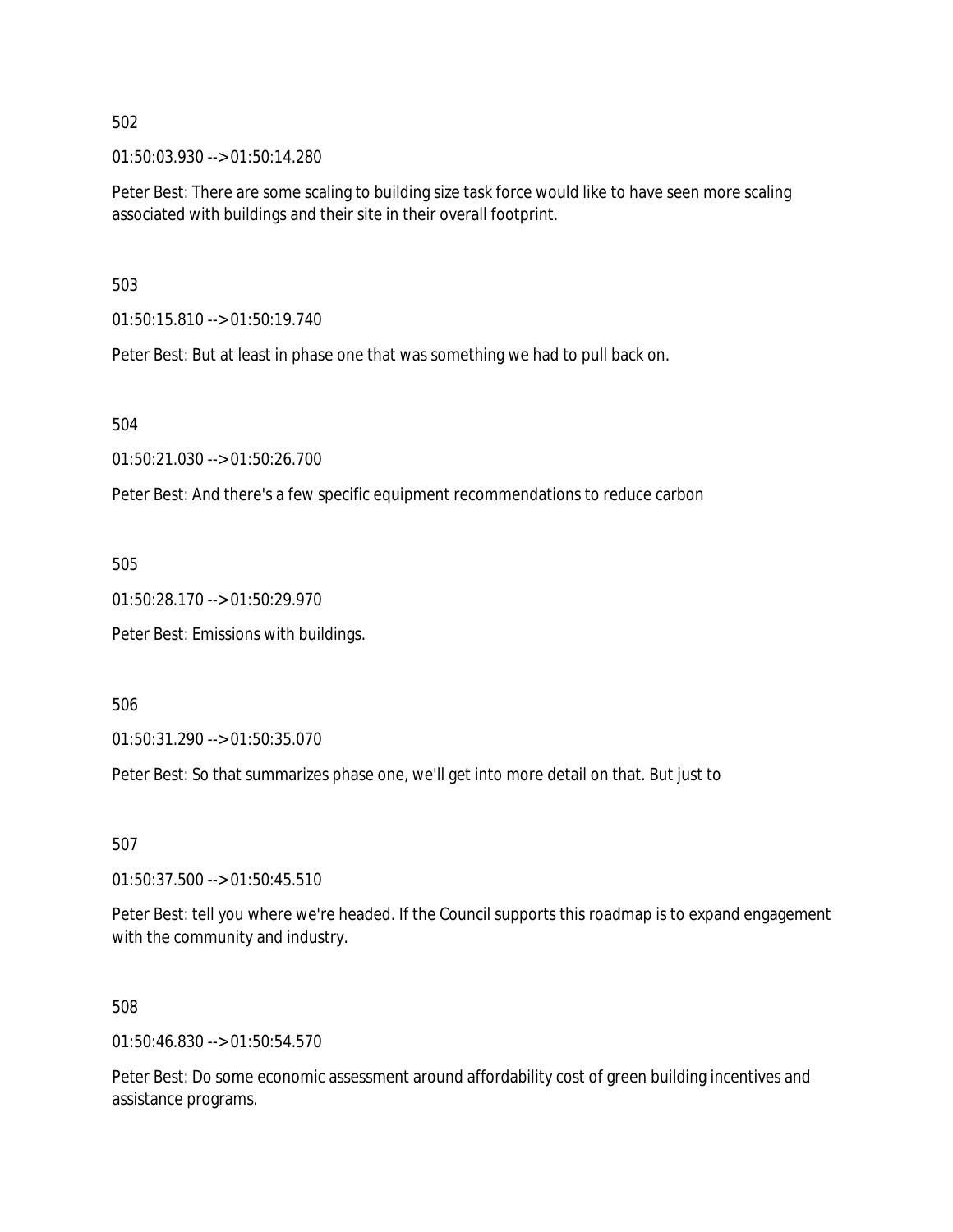01:50:55.740 --> 01:51:01.980

Peter Best: There are issues around affordability and health equity that the task force, things are important to address.

510

01:51:03.660 --> 01:51:07.920

Peter Best: Some additional specificity around electric vehicles and making building solar ready

### 511

01:51:09.060 --> 01:51:23.220

Peter Best: Looking at more specific ways to address embedded carbon and reduction of carbon footprints of building materials and the building and overall buildings and some additional specificity around carbon offsets.

#### 512

01:51:25.110 --> 01:51:35.400

Peter Best: The phase one's been limited to the building itself, but in phase two, the task force would like to expand their work to address them site considerations as well.

#### 513

01:51:37.080 --> 01:51:58.980

Peter Best: And develop a process to do program evaluation to evaluate how well the green building program is performing which leads to phase three, at least a year out after adoption began a process of adaptive management, looking at next steps and based that on program performance.

514

01:52:02.190 --> 01:52:08.160

Peter Best: So I'm going to go into the very specifics of the recommendations for their first steps.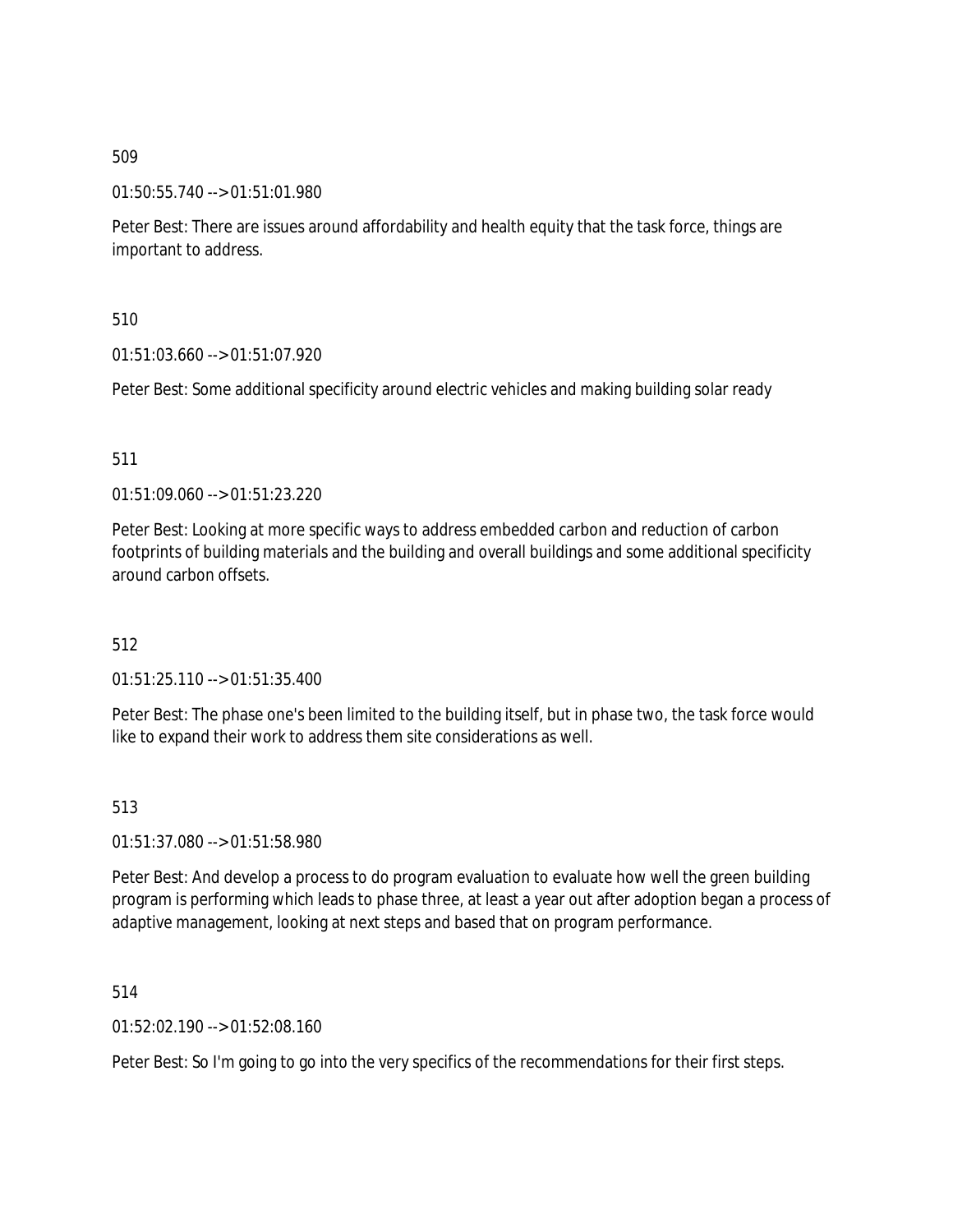01:52:08.940 --> 01:52:24.540

Peter Best: And one thing I want to emphasize. First is that there are some building sizes or building types that are exempt from the mandatory requirement. So the first is remodels and additions up to 500 square feet for any building type

516

01:52:26.430 --> 01:52:31.440

Peter Best: Those smaller remodels and additions would have to meet existing building code.

517

01:52:32.910 --> 01:52:36.780

Peter Best: Not have to achieve a mandatory green building certification.

518

01:52:38.460 --> 01:52:45.900

Peter Best: Also exempt are affordable housing projects funded through the state housing trust fund, which I understand there's probably a substantial

519

01:52:46.560 --> 01:53:01.890

Peter Best: Percentage of affordable housing projects that are built the state has a high performance public buildings code. And with that, RC w that cited there that mandates a

520

01:53:04.170 --> 01:53:12.330

Peter Best: Separate green building program for those projects. So in this proposal, those are exempted because they

521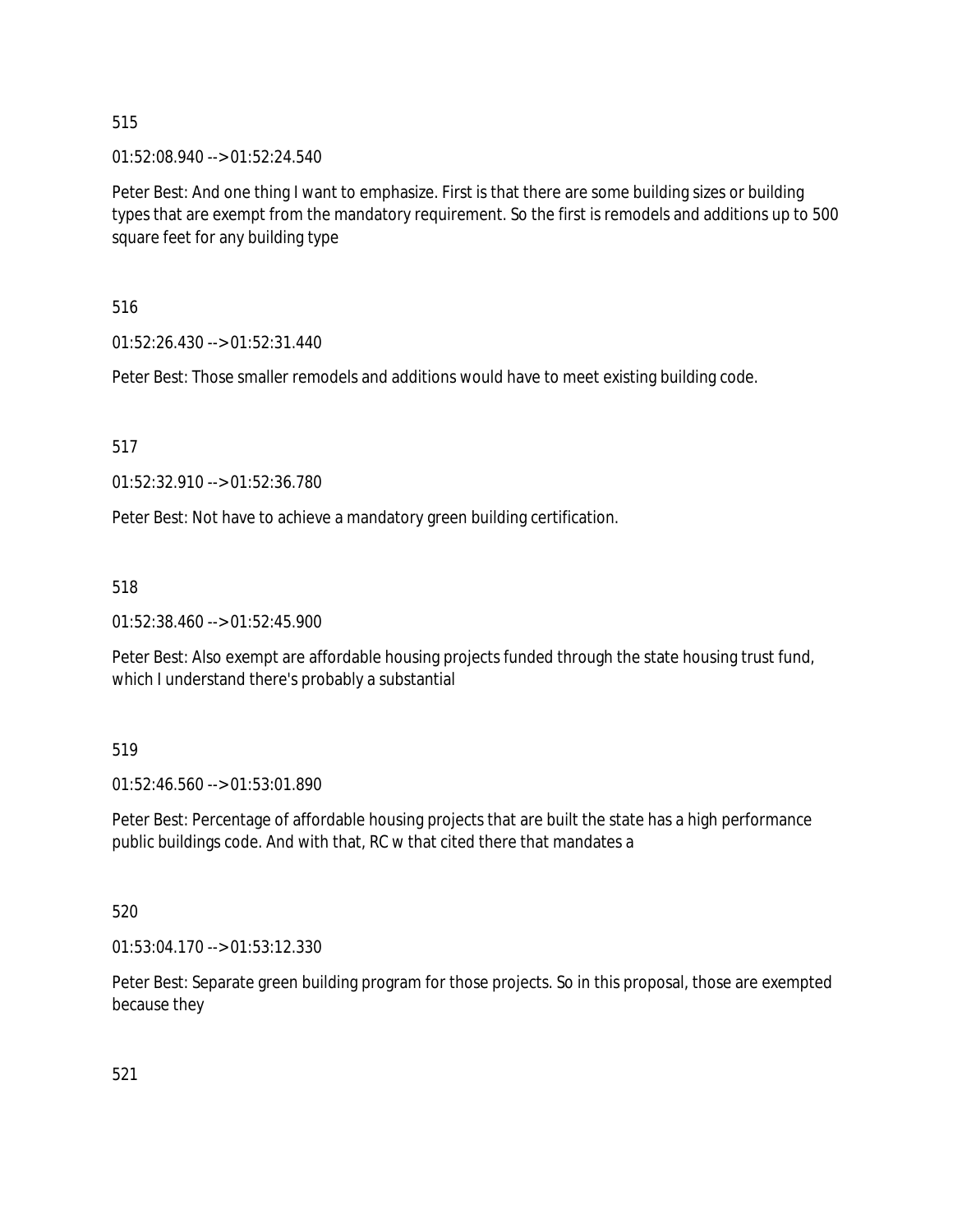01:53:12.420 --> 01:53:14.670

Joe Deets: Have to meet their own rebuilding certification.

522

01:53:14.670 --> 01:53:15.180

Program.

523

01:53:18.210 --> 01:53:23.400

Peter Best: So what we are looking at here making mandatory is

#### 524

01:53:24.840 --> 01:53:37.050

Peter Best: A baseline requirement for all building types that aren't exempt for a certification that's issued by the International living future Institute, called the zero carbon certification.

525

01:53:38.340 --> 01:53:54.960

Peter Best: And this is the baseline requirement for all non exempt buildings. So if it's a remodel or addition greater than 500 square feet residential of any size commercial or institutional of any size all would have to meet this baseline requirement.

526

01:53:56.220 --> 01:54:11.640

Peter Best: By zero carbon, this certification means that 100% of the operational energy use associated with the building over and this is measured over a 12 month period of time would have to be offset by new

527

01:54:12.930 --> 01:54:15.660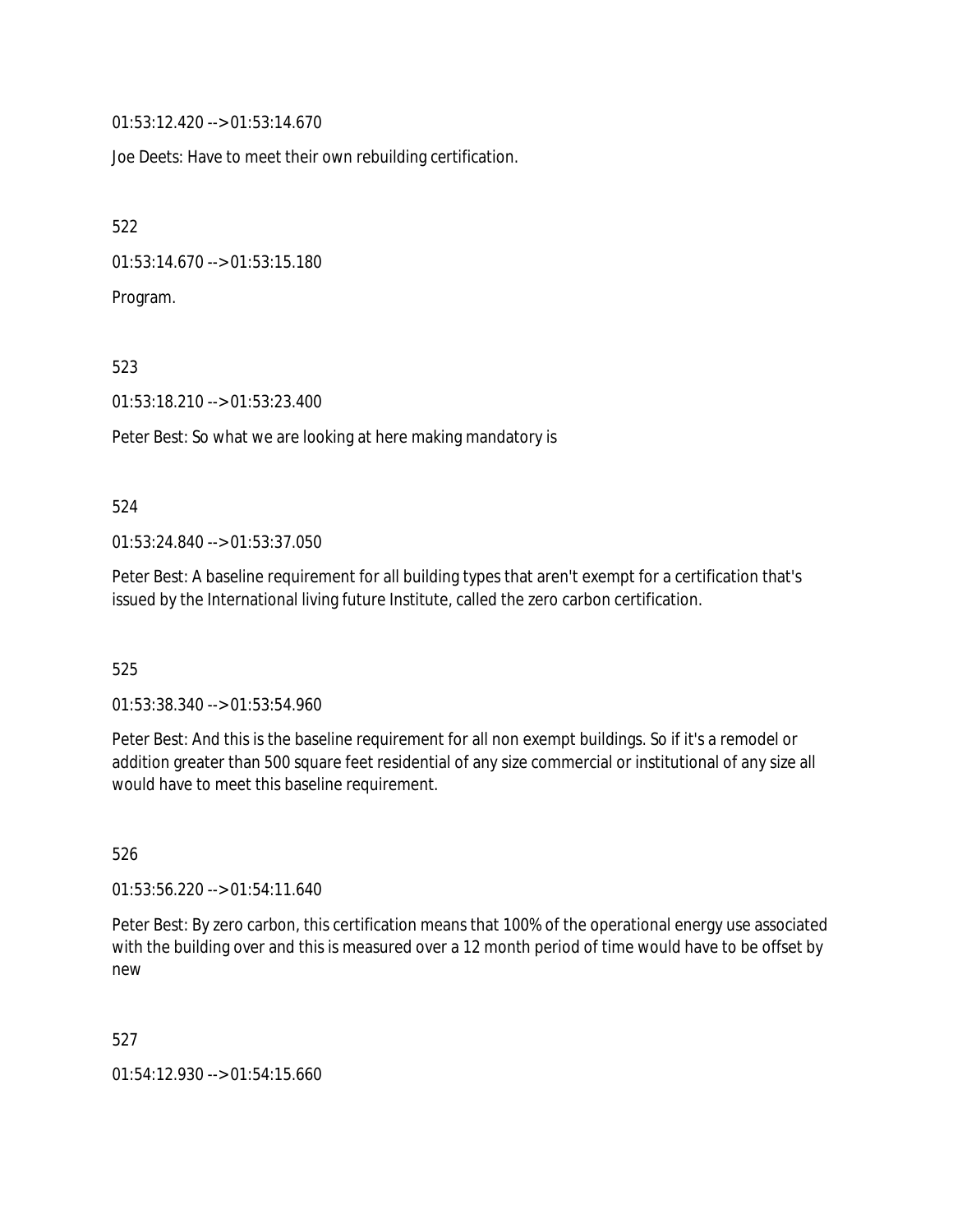Peter Best: Renewable energy, either on site or off site.

528

01:54:16.980 --> 01:54:31.140

Peter Best: In addition, 100% of the embodied carbon that's associated with the materials used in the building would have to be disclosed and offset and there is the institute has

529

01:54:32.970 --> 01:54:35.010

Peter Best: Free kind of off the shelf.

530

01:54:36.540 --> 01:54:42.840

Peter Best: Endorsed calculators that help with that embodied carbon calculation. And what that means is

# 531

01:54:44.820 --> 01:54:57.090

Peter Best: The, the, essentially the supply chain carbon footprint of the materials for the building would have to be mitigated or offset. So that includes the essentially the embodied

532

01:54:58.710 --> 01:55:05.430

Peter Best: Emissions of extraction processing manufacturer and transport of those materials.

#### 533

01:55:08.340 --> 01:55:22.950

Peter Best: So that's the certification that would be required. In addition to that, there are a few specific recommendations regarding equipment so specifically heat pumps should be used whenever possible for both space and water heating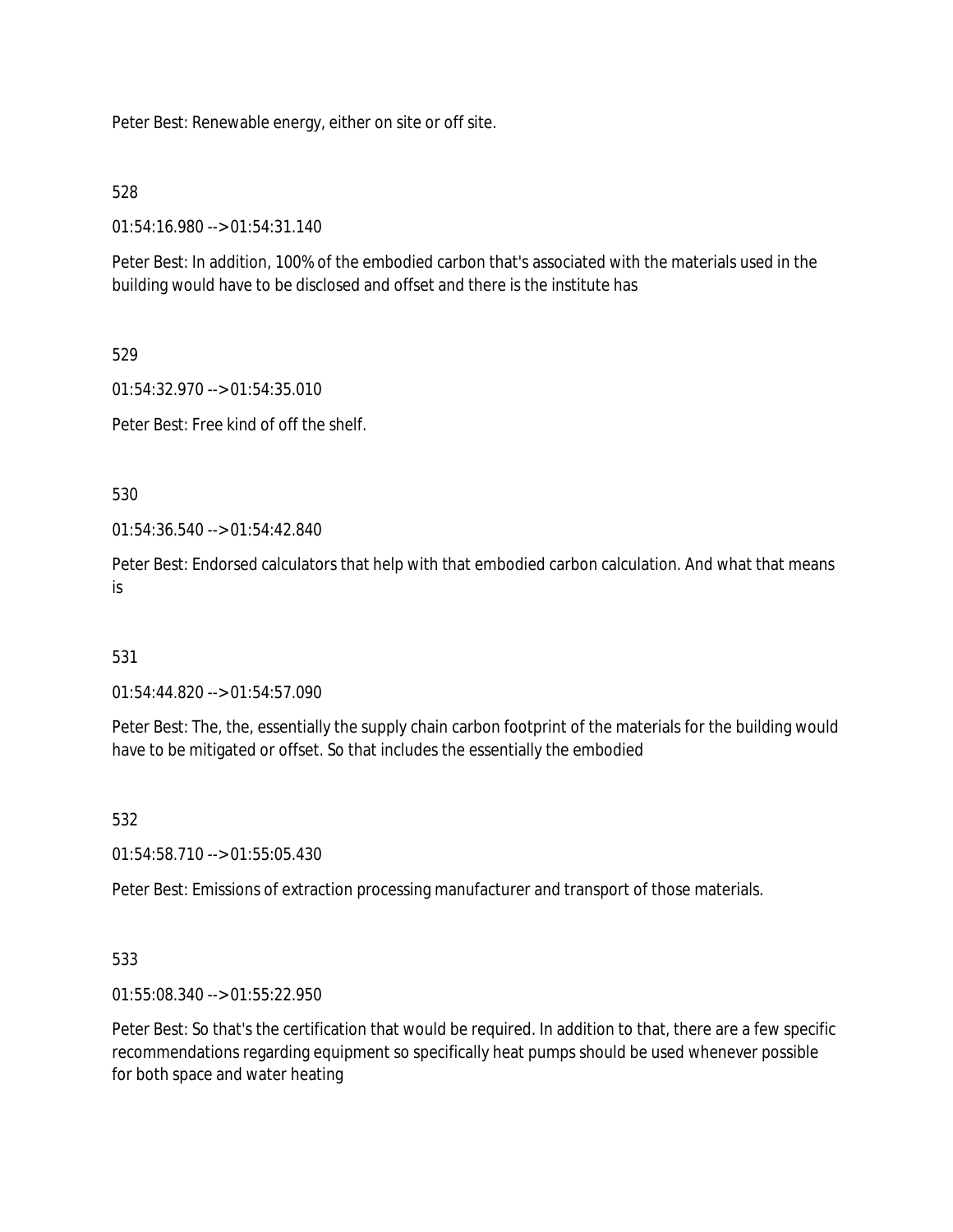01:55:24.060 --> 01:55:33.480

Peter Best: Both in new construction and remodels and it's it's understood that some of those some of that equipment may not remodel into an existing building and so

535

01:55:34.860 --> 01:55:37.650

Peter Best: It's whenever possible that those would be recommended

536

01:55:39.450 --> 01:55:48.330

Peter Best: But there is also recommendation, not to allow electric resistance elements for space heating as these have a very high carbon footprint associated with them.

537

01:55:50.400 --> 01:56:03.930

Peter Best: So in addition to that baseline requirement which applies across all building types. There is an additional requirement that would be required for commercial and institutional buildings greater than 5000 square feet.

538

01:56:05.130 --> 01:56:19.770

Peter Best: So in addition to the zero carbon certification those commercial institutional buildings would have to choose either a core green building certification, which is also from the International living future Institute.

539

01:56:20.460 --> 01:56:34.770

Peter Best: Or a LEED Platinum certification, which is managed by the US Green Building Council. So those larger commercial institutional buildings would have to achieve two certifications, which would complement each other.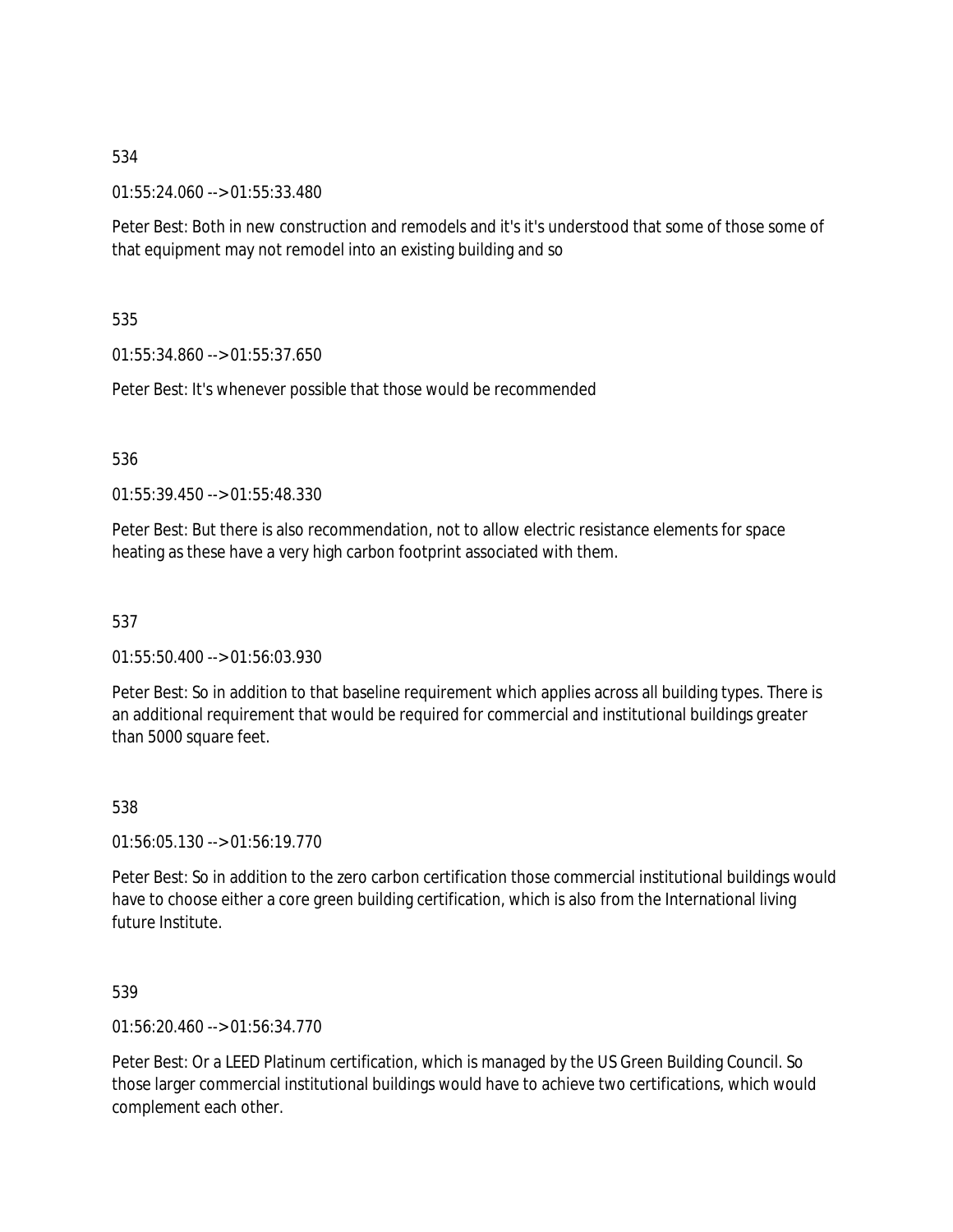01:56:37.020 --> 01:56:53.940

Peter Best: And then just to clarify, additions or remodels would for commercial buildings, if they reach 5000 square feet and that size. So that's existing square footage plus any additional square footage that's added

541

01:56:54.960 --> 01:57:18.870

Peter Best: If they reach that over 5000 square feet, then the portion that's being added or the portion has been remodeled would also have to meet one of these two certifications. So an example building would be the police and court facility that is being remodeled renovated

542

01:57:19.950 --> 01:57:25.200

Peter Best: And would exceed that size threshold and under this recommendation would have to

543

01:57:26.310 --> 01:57:32.550

Peter Best: Achieve both a zero carbon certification and one of these to one of these certifications.

544

01:57:34.860 --> 01:57:36.750

Peter Best: And then as an option.

545

01:57:38.190 --> 01:57:41.760

Peter Best: For example, for residential or smaller commercial buildings.

546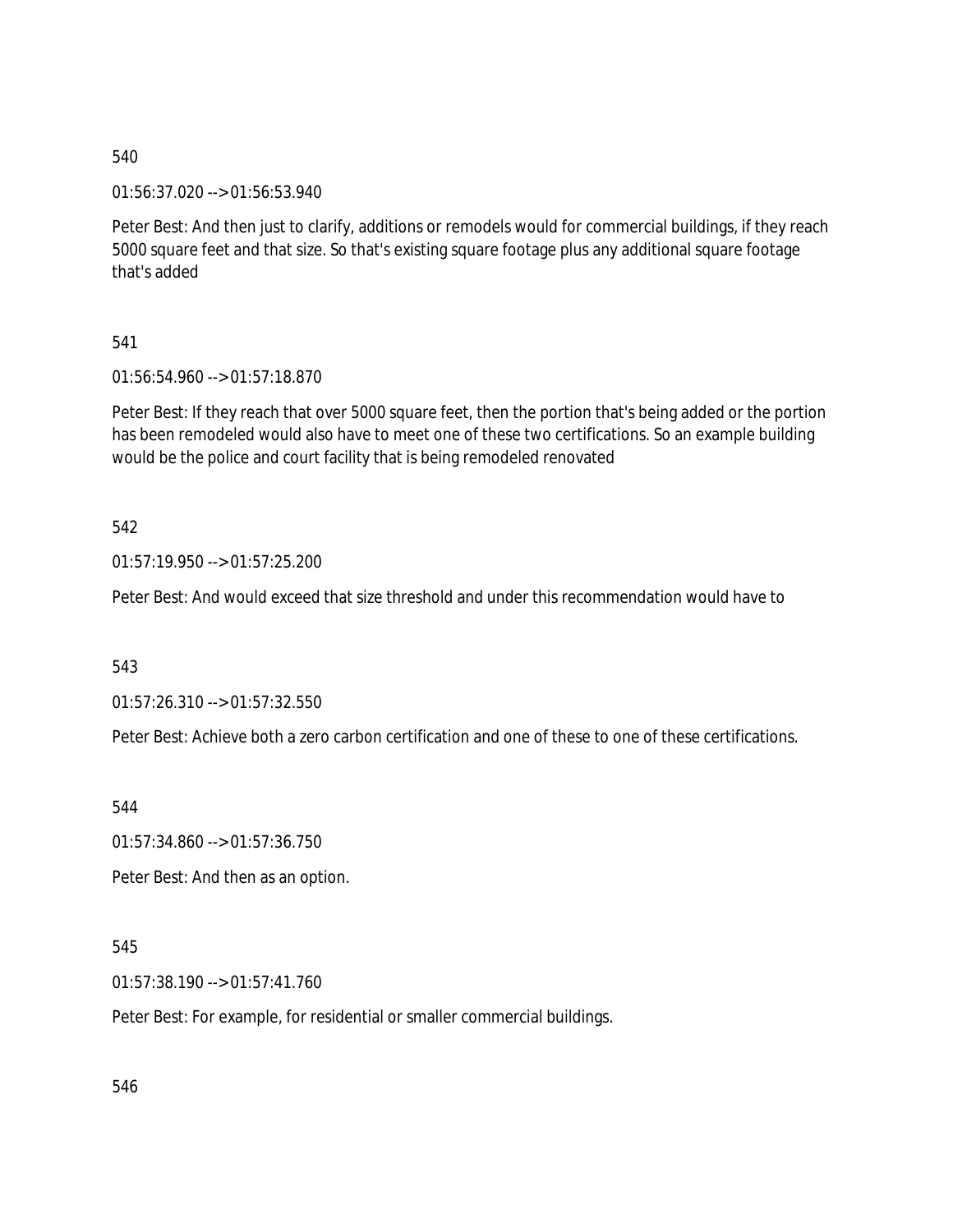01:57:44.130 --> 01:57:51.300

Peter Best: They could choose any green building certification. They wanted there wouldn't be precluded from it. They wouldn't be required to do it.

### 547

01:57:52.170 --> 01:58:03.270

Peter Best: But we don't want to preclude someone from choosing their, their favorite green building certification out there and and designing the building to those standards, if they wanted to.

548

01:58:06.870 --> 01:58:12.690

Peter Best: So as far as incentives go there was limited time and so limited work in the

#### 549

01:58:12.870 --> 01:58:16.830

Peter Best: Area of incentives, but a common incentive that is offered

#### 550

01:58:16.890 --> 01:58:30.360

Peter Best: Is reduction in permit fees, the recommendation of the task force is to structure that as a refund of a portion of building permit fees at the final green building certification.

551

01:58:31.740 --> 01:58:35.850

Peter Best: And one way to think if this is a mandatory program.

552

01:58:36.930 --> 01:58:44.880

Peter Best: You can, you know, through this process. Good question has come up several times. Why would you incentivize a mandatory program.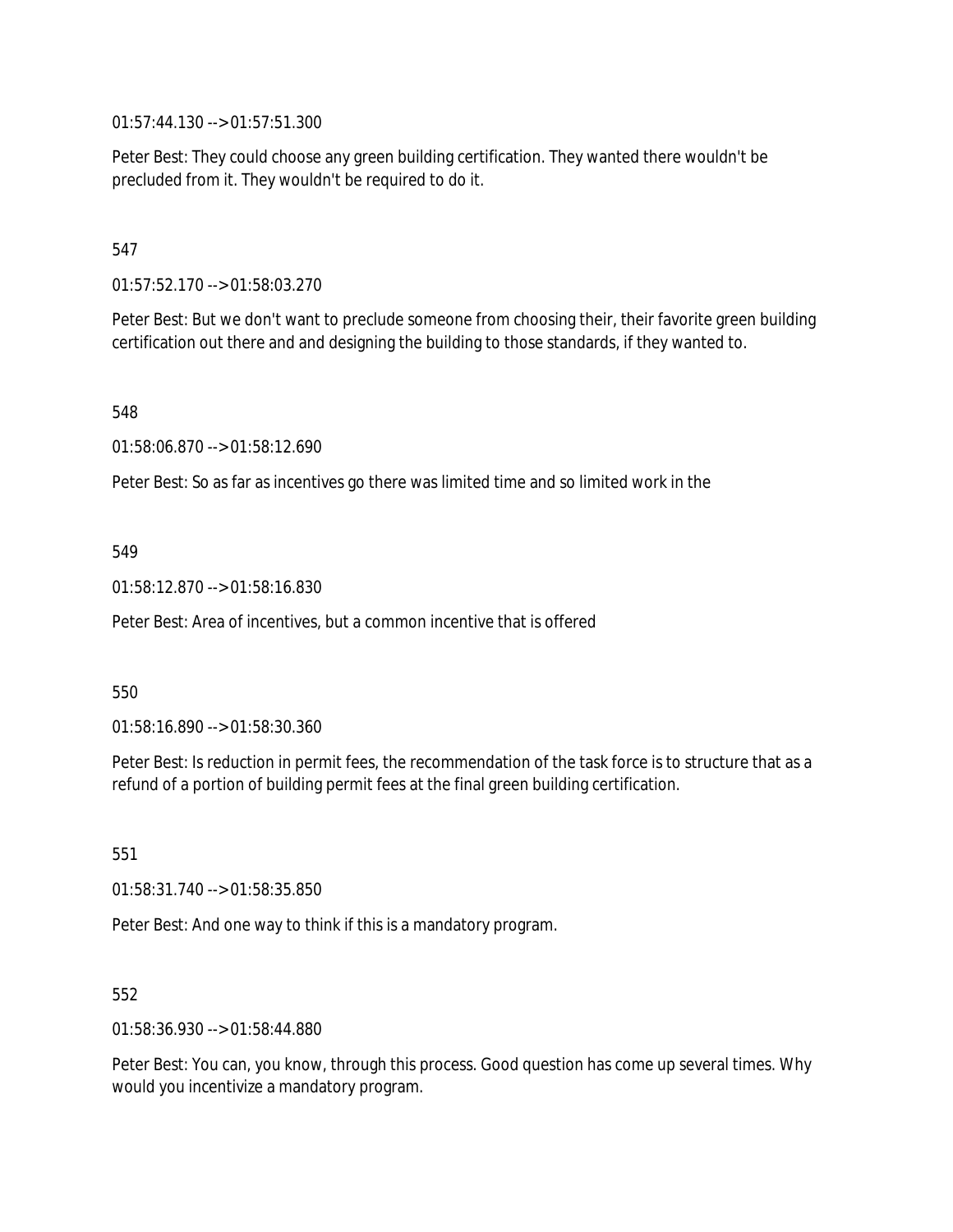01:58:46.110 --> 01:58:58.980

Peter Best: One way to look at this particular type of incentive is it helps defray the learning curve costs for contractors and construction professionals that will need to learn the certification programs.

554

01:58:59.820 --> 01:59:15.270

Peter Best: So an incentive like this could be time limited or limited by certain number of permits per contractor or or something like that to help incentivize the market to come up to speed with the requirement.

555

01:59:16.650 --> 01:59:22.140

Peter Best: In addition, it's recommended that there's education and outreach to support

556

01:59:23.730 --> 01:59:29.640

Peter Best: land owners and professionals in the industry on the requirement and what it entails.

557

01:59:31.710 --> 01:59:50.400

Peter Best: In addition, Puget Sound energy has many programs out there rebates grants assessment support that you can even provide design assistance to new multifamily construction. So there is quite a suite of incentives and

558

01:59:52.170 --> 02:00:03.570

Peter Best: Both expertise and financial through Puget Sound energy that could be utilized by most if not all buildings being constructed under these recommendations.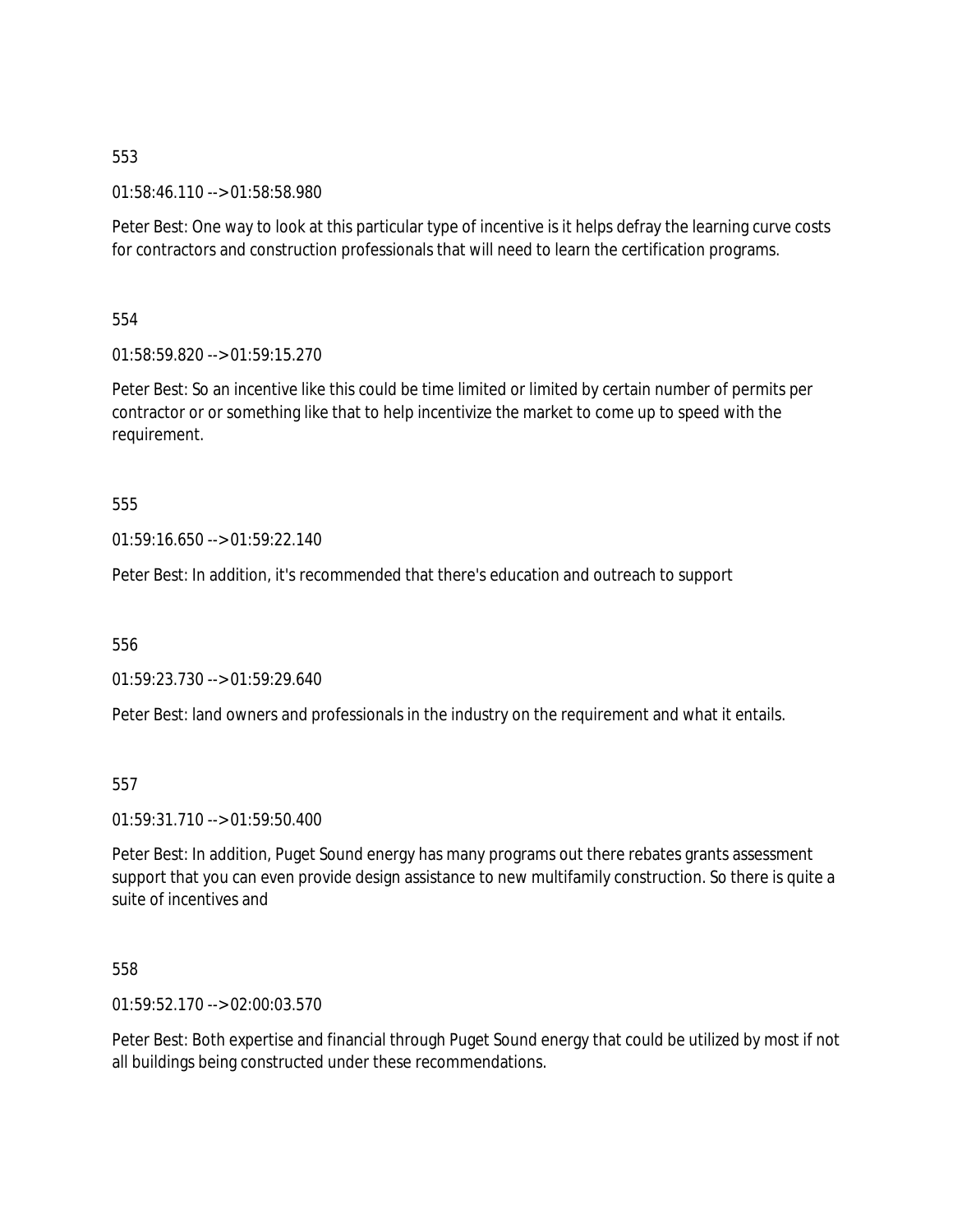02:00:06.150 --> 02:00:15.600

Peter Best: And then just to wrap up here quickly some considerations that you may want to think about in this discussion or might trigger some questions.

560

02:00:16.740 --> 02:00:22.350

Peter Best: There are some legal limitations that we have around requirements for residential buildings.

561

02:00:23.310 --> 02:00:32.460

Peter Best: And we cannot that we cannot require residential buildings to exceed the state energy code, the state has preemption in state law.

#### 562

02:00:33.300 --> 02:00:45.150

Peter Best: That does not allow us to exceed the state energy code for residential buildings, but we can for non residential buildings and so that is a particularly interesting

563

02:00:46.320 --> 02:00:52.050

Peter Best: Area to review and try to identify how these certifications either would comply or not comply

564

02:00:54.240 --> 02:00:56.850

Peter Best: And I'll get to a little bit on that in a moment.

565

02:00:58.050 --> 02:01:08.550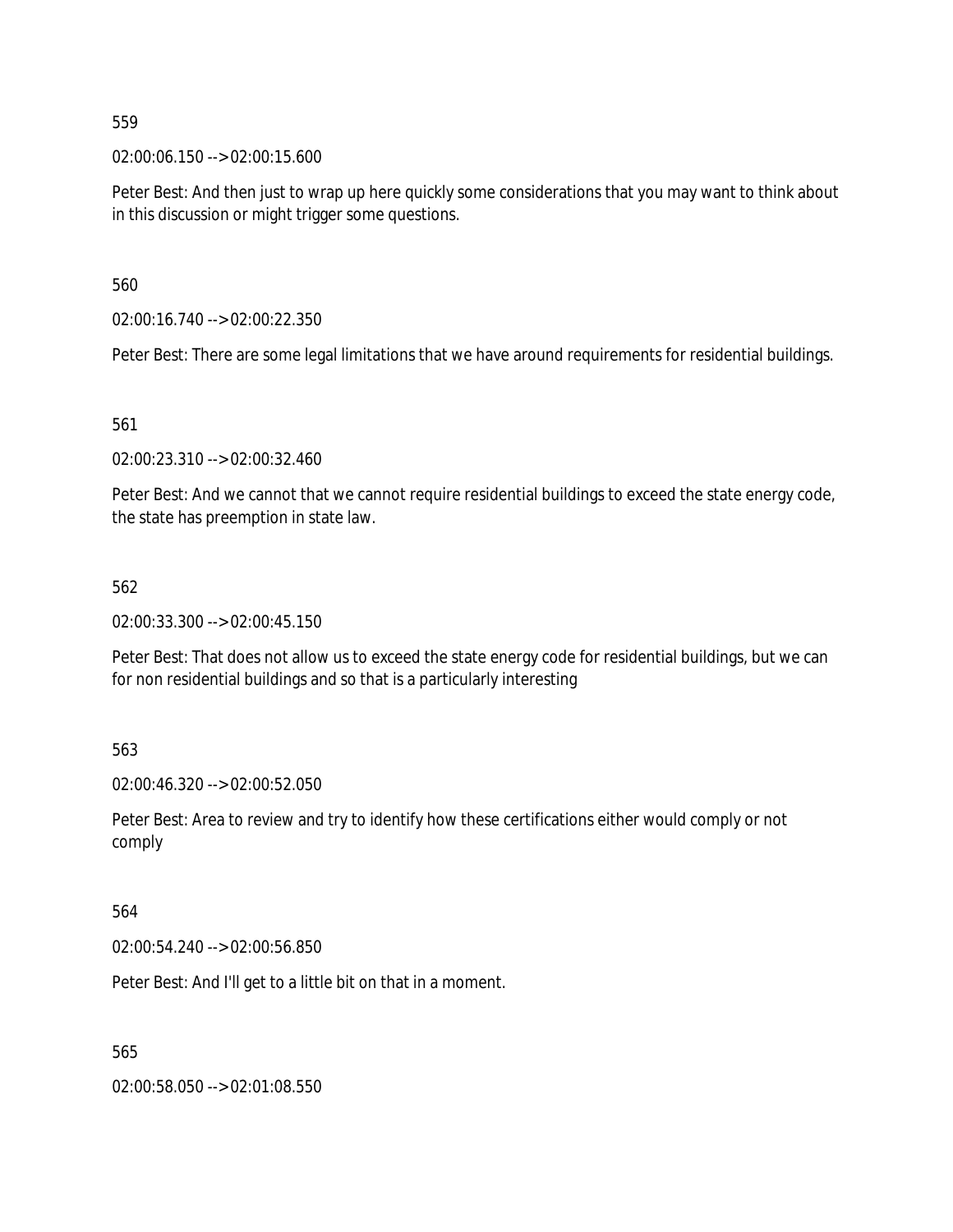Peter Best: In addition, any amendment to the state residential building code would require us to submit that to the State Building Code council for review and approval.

566

02:01:09.810 --> 02:01:17.010

Peter Best: And it has to be justified by unique local circumstances which is a high bar. The way that it's written into state law.

# 567

02:01:17.730 --> 02:01:26.790

Peter Best: So, that is also not insurmountable, but it is a challenge. There may be some avenues that we could utilize in that regard.

568

02:01:27.750 --> 02:01:44.040

Peter Best: But with the current recommendation, we're not thinking that we would actually be amending the state residential building code and we are thinking positively, we would not be running afoul of the state energy code. But there's still some work to review that

569

02:01:46.260 --> 02:01:53.010

Peter Best: Another area for consideration is that these certifications are developed and managed by third parties, not by the city.

570

02:01:54.030 --> 02:02:08.100

Peter Best: So their requirements can change and, for example, the zero carbon certification that's recommended we learned today that the new new documentation of the standard in handbook is coming out soon.

571

02:02:09.330 --> 02:02:23.520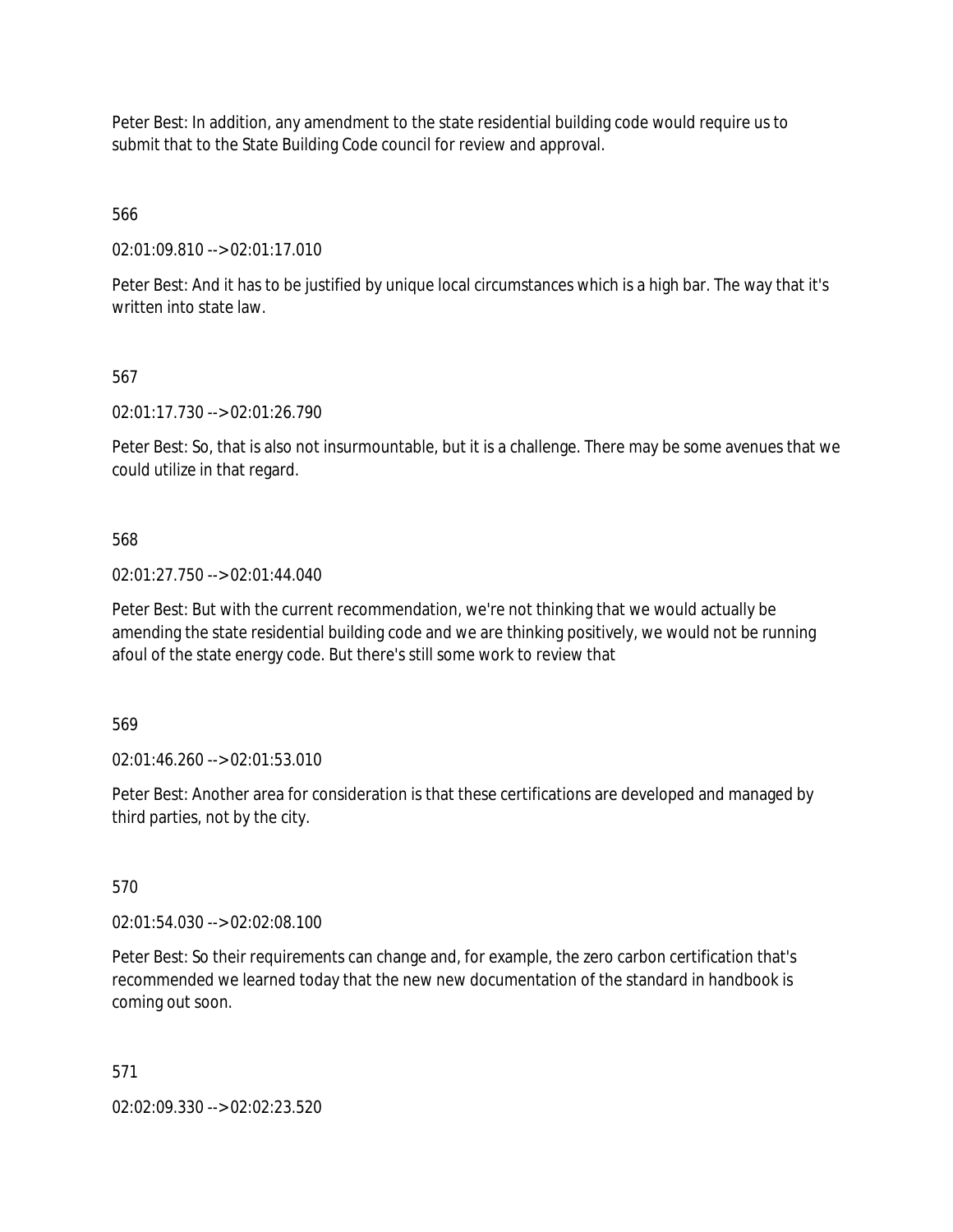Peter Best: So, that is, you know, potentially, either you know clarification or slight changes in the program and you know these certifications often get reviewed and updated periodically.

# 572

02:02:23.940 --> 02:02:39.660

Peter Best: So that's one thing to consider state building code also gets reviewed and period and updated periodically. So that's not new to the city. But how exactly we would adopt a certification that's developed by a third party is one thing to consider.

# 573

02:02:40.710 --> 02:02:52.800

Peter Best: And then third parties also require fees and inspections to confirm the certification. So in addition to city application fees and city inspections.

# 574

02:02:54.210 --> 02:03:01.710

Peter Best: Projects would also have to pay fees and go through inspections by a third party certification organization or a

#### 575

02:03:02.850 --> 02:03:04.590

Peter Best: licensed or certified auditor.

#### 576

02:03:06.630 --> 02:03:15.180

Peter Best: And then cost. I mentioned earlier, we've had limited time and we've done some search for cost information, but there

#### 577

02:03:16.440 --> 02:03:24.120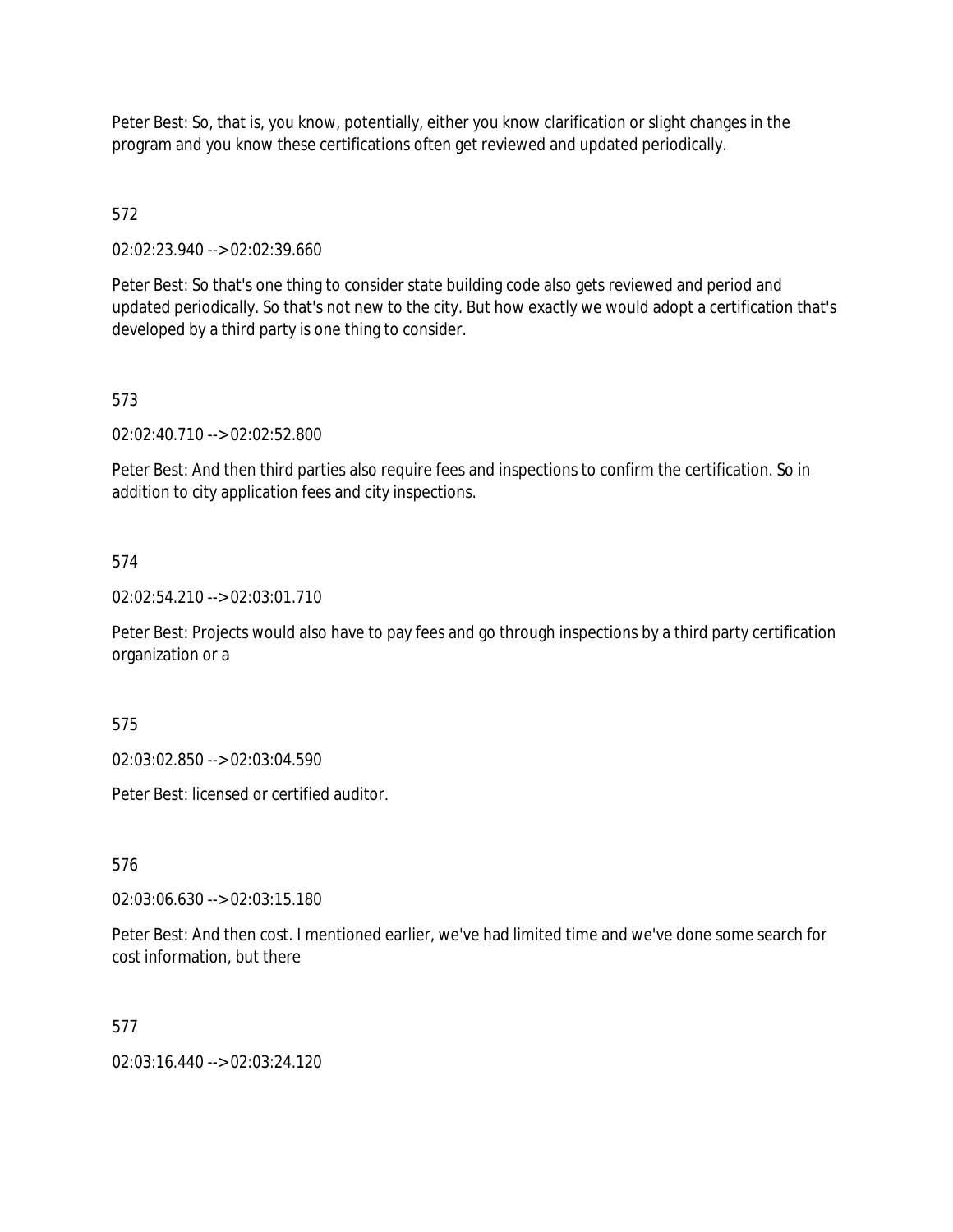Peter Best: It is a challenge. So upfront costs, maybe higher for green buildings that is not always the case.

# 578

02:03:25.590 --> 02:03:34.200

Peter Best: Anecdotal evidence suggests that the return on investment is generally attractive. Now, and with materials in the marketplace.

### 579

02:03:35.580 --> 02:03:47.490

Peter Best: But research at a single family residential scale was is limited. A lot of the research, we found is for large much larger multifamily and mixed use or commercial buildings.

### 580

02:03:48.690 --> 02:03:55.350

Peter Best: So in phase two, we've already identified that some additional work needs to be done around that.

#### 581

02:03:57.060 --> 02:04:08.940

Peter Best: operational costs are much lower in green buildings with either low or or zero energy costs. In some cases, the building will actually pay you for the electricity, you're producing

#### 582

02:04:10.620 --> 02:04:23.670

Peter Best: So there is a trade off between upfront costs and much significantly reduced operational costs, which for affordable housing can be an attractive.

#### 583

02:04:24.990 --> 02:04:28.680

Peter Best: Equation for people on fixed incomes or low incomes.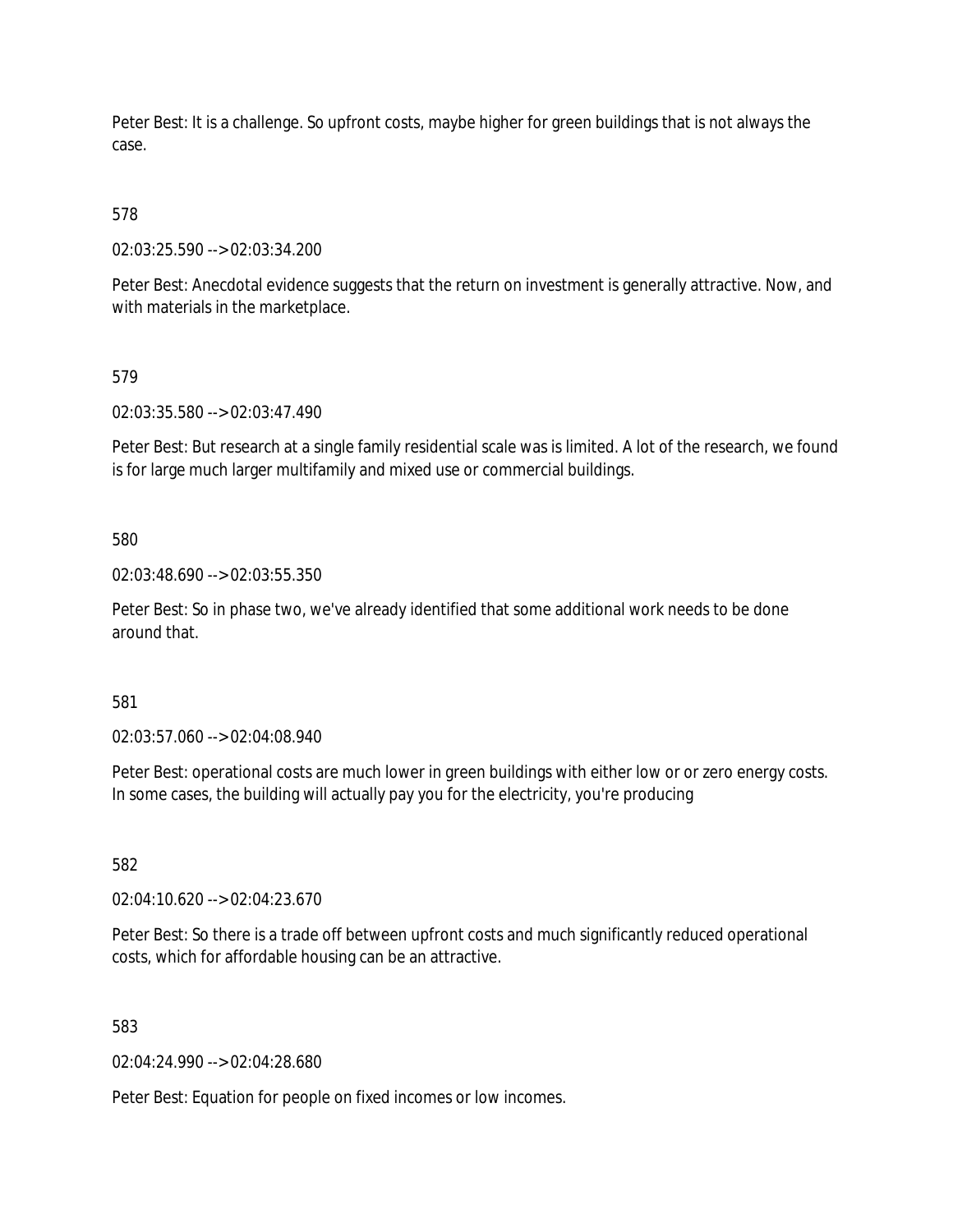02:04:30.240 --> 02:04:37.020

Peter Best: And then there are benefits to individual health as well as to society in the environment from these buildings.

585

02:04:38.070 --> 02:04:43.020

Peter Best: And those are are not easily calculated in the cost benefit analysis.

586

02:04:44.370 --> 02:05:03.450

Peter Best: And other cost factor to consider is that train and or a certification for city staff and the construction industry may be necessary, depending on the certifications that are selected. And of course, public engagement in a significant regulatory change is a consideration.

587

02:05:04.800 --> 02:05:13.110

Peter Best: So for phase one, the zero carbon certification, which is that baseline requirement for all building types.

588

02:05:14.040 --> 02:05:30.150

Peter Best: We are hopeful thinking positively that it will comply with State law regarding residential building codes, but there is some additional verification that staff and the city attorney's office wants to continue to do regarding that.

589

02:05:31.320 --> 02:05:40.530

Peter Best: But we did have a good call with the folks who manage that certification today and in our feeling more positive that we're on a positive trajectory on that front.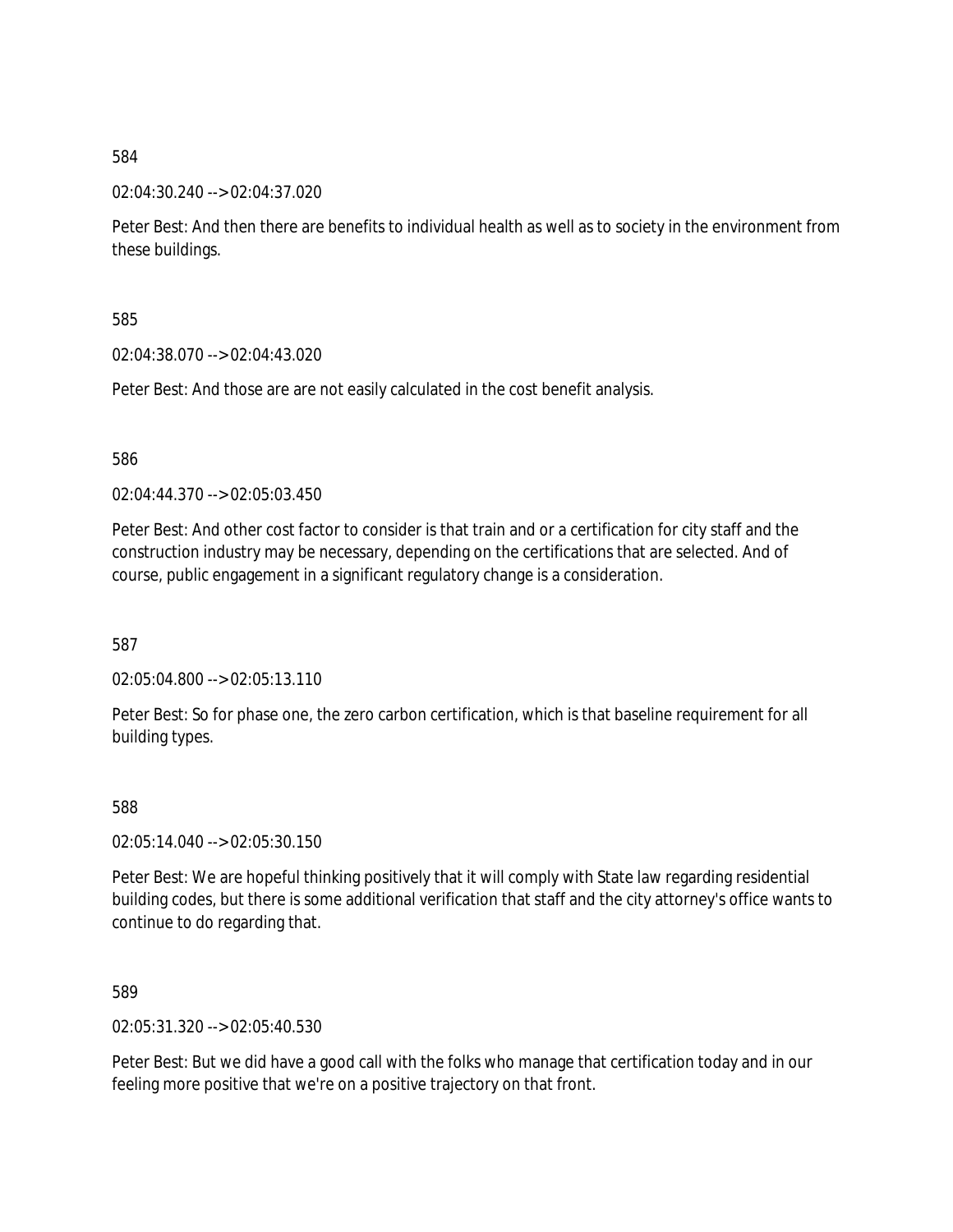02:05:42.780 --> 02:06:00.600

Peter Best: And a couple other considerations regarding Phase one is that because of the time constraint. Our focus has been on producing a recommendation that can be amended into title 15 of the municipal code, which is the building and construction title.

591

02:06:01.740 --> 02:06:03.120

Peter Best: And by doing that.

592

02:06:04.170 --> 02:06:21.000

Peter Best: We are not going through the planning commission, like we do our typical land use regulatory programs. So that is one thing to be aware of as well as the relying on existing public engagement and one PUBLIC HEARING FOR THE ORDINANCE

593

02:06:23.280 --> 02:06:33.510

Peter Best: So if just regarding next steps if Council supports the general direction that's been recommended here staff would complete our legal review.

594

02:06:34.320 --> 02:06:46.230

Peter Best: To make sure we don't run afoul of the state energy code preemption draft that ordinance and could bring it forward to you in this following schedule.

595

02:06:47.670 --> 02:06:49.950

Peter Best: One other consideration.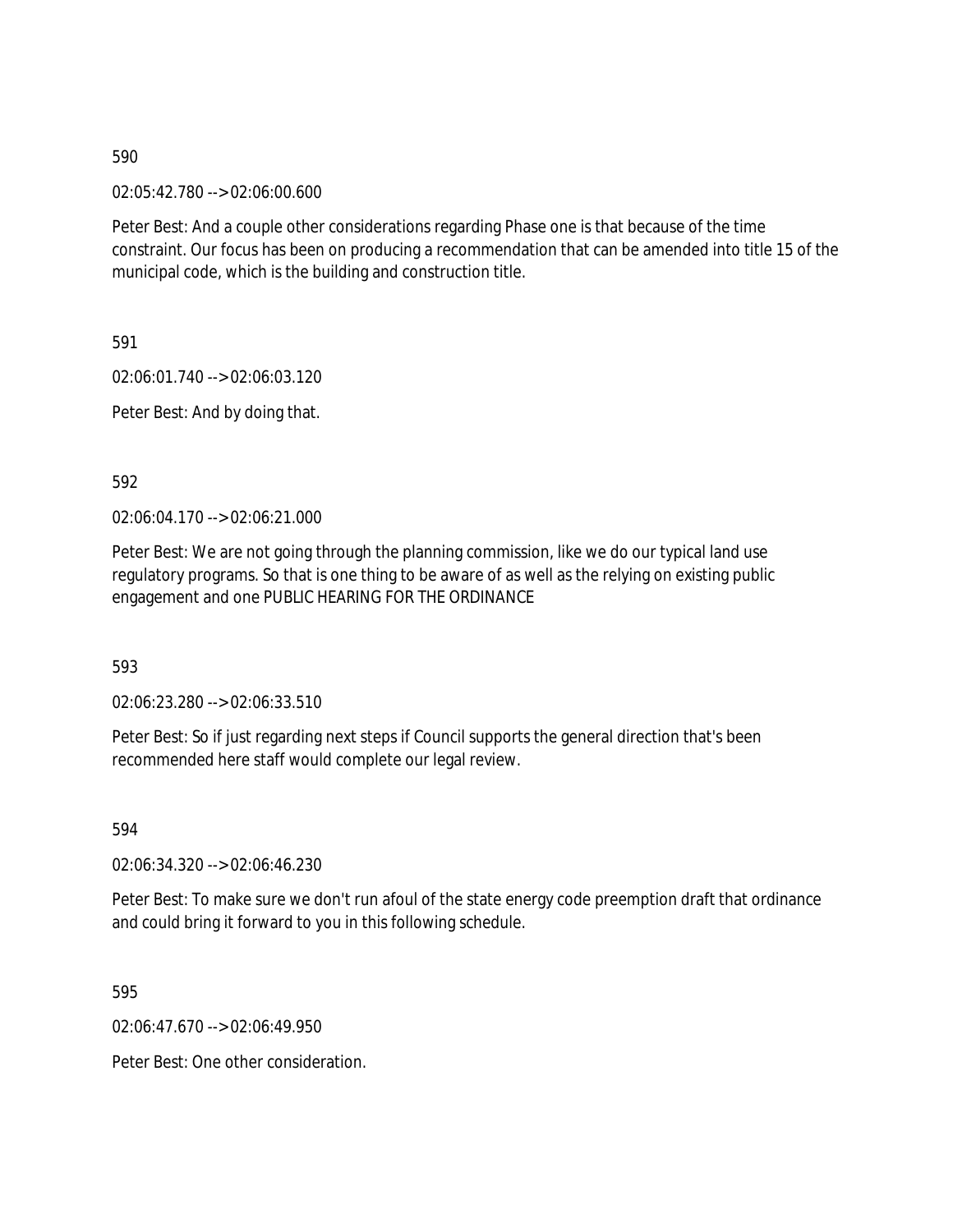02:06:51.030 --> 02:06:57.210

Peter Best: Might be that if the Council wants to move forward, but also wants to

597

02:06:59.370 --> 02:07:03.780

Peter Best: Think about the residential side of this a little bit more

598

02:07:04.500 --> 02:07:17.550

Peter Best: You, we could adopt an ordinance that moves forward on the non residential side and follow up on the residential side that just to be clear, the task force is recommending to move forward, both residential and non residential at this time.

599

02:07:18.690 --> 02:07:28.650

Peter Best: So with that, I'll open it up to questions. The panelists are the task force members. So here, and I'll let them jump in to be able to answer questions as well.

600

02:07:29.340 --> 02:07:31.500 Joe Deets: Okay. Thank you, Peter. If you could

601

02:07:33.480 --> 02:07:34.560

Joe Deets: Get us back to

602 02:07:36.300 --> 02:07:37.320

Joe Deets: Okay, excellent.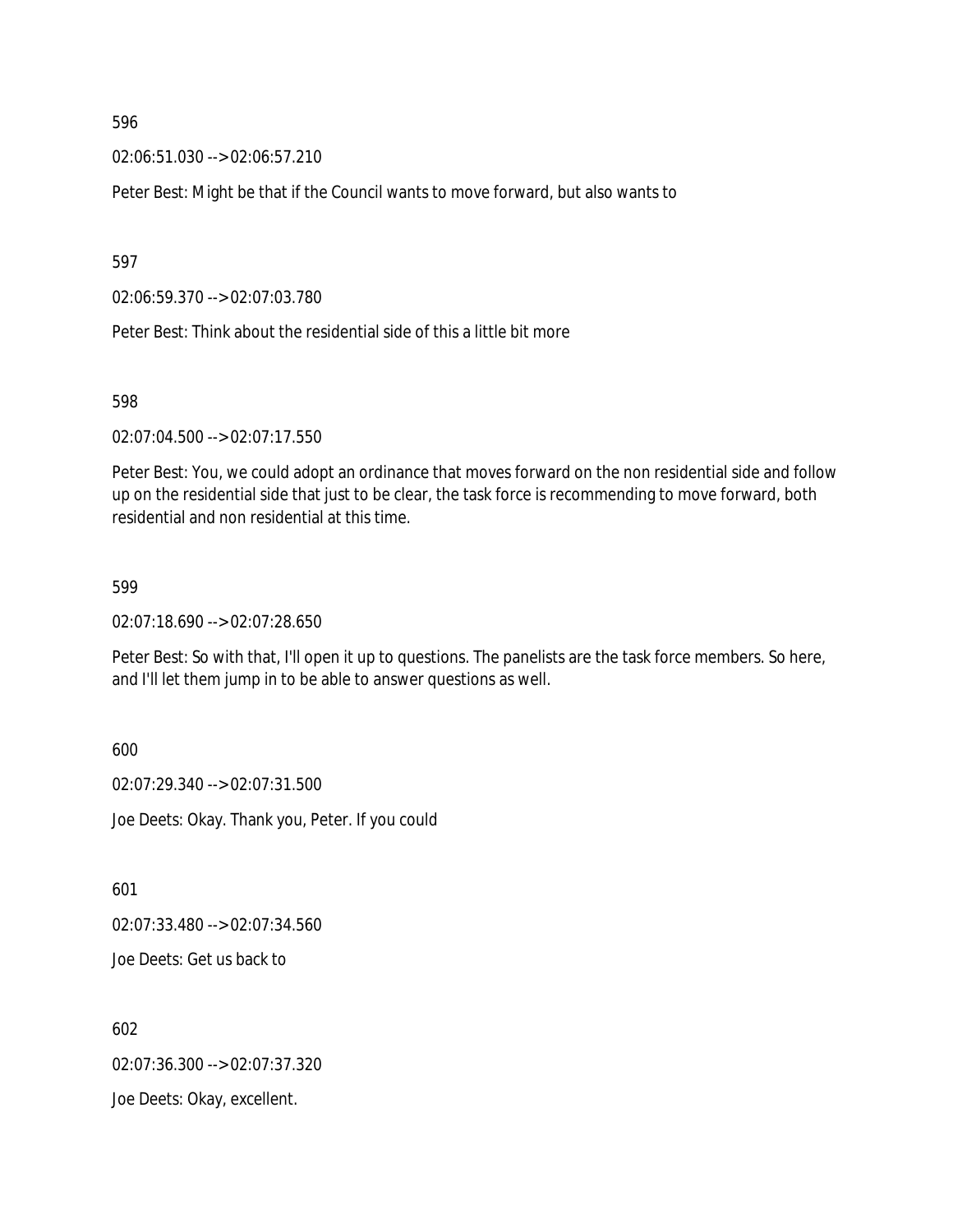02:07:38.850 --> 02:07:40.140

Joe Deets: Customer I topless.

604

02:07:42.390 --> 02:07:48.030

Kirsten Hytopoulos: Hi, I've got, I've got three questions. Thank you very much for presentation and for the work of the of the committee.

605

02:07:49.260 --> 02:07:50.310

Kirsten Hytopoulos: Or the task force. Right.

606

02:07:51.870 --> 02:07:54.810

Kirsten Hytopoulos: The questions are just giving you my three questions. I can just be quiet.

#### 607

02:07:56.070 --> 02:08:04.020

Kirsten Hytopoulos: So my questions would be, with regards to the exemptions why the exemption, above all, why the exemption for the under 500 foot remodels additions.

608

02:08:05.850 --> 02:08:12.330

Kirsten Hytopoulos: What why the exemption for affordability affordable. Yes, only because my concern that of course they increase efficiency means

609

02:08:12.690 --> 02:08:17.550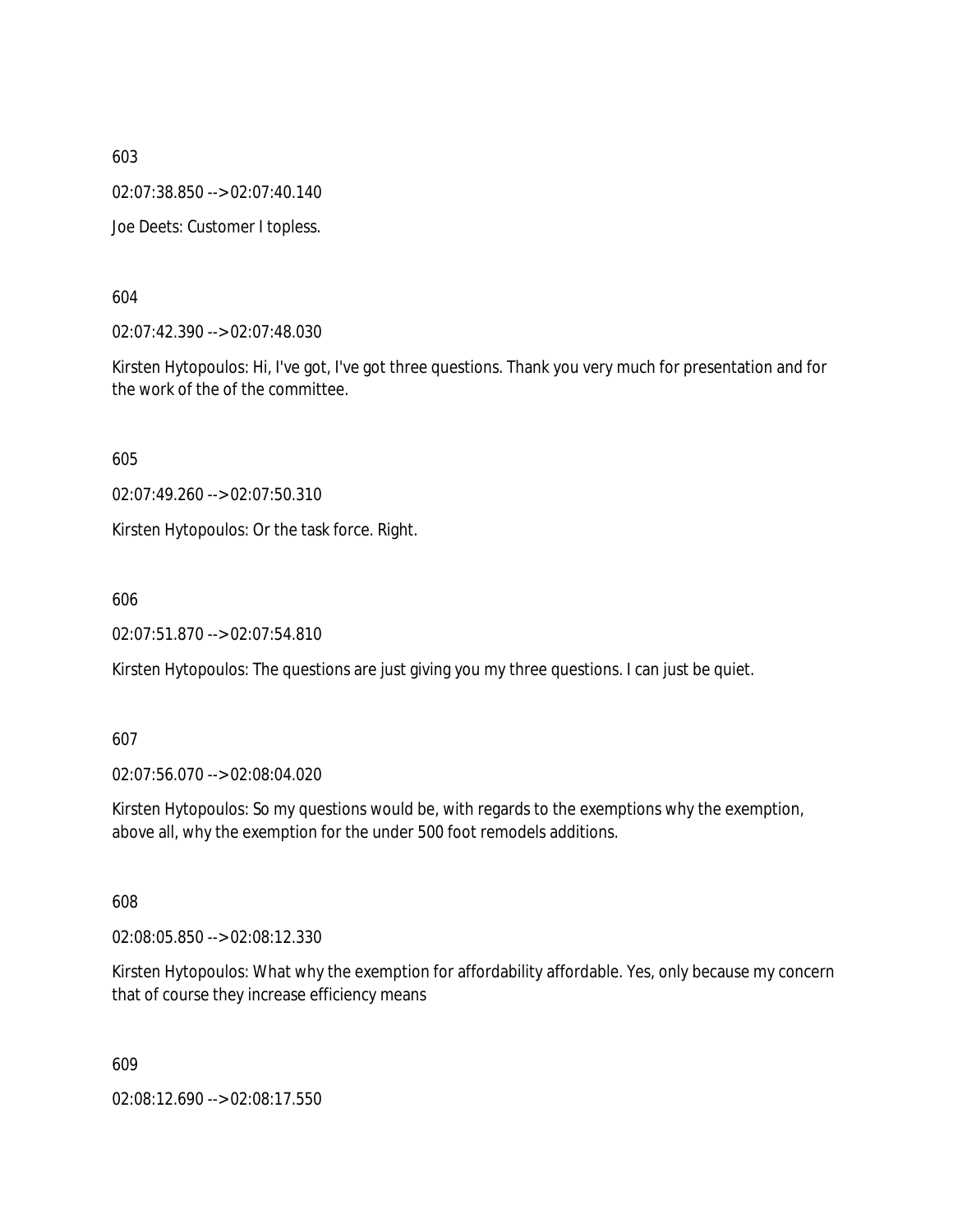Kirsten Hytopoulos: Lower operational costs. So I'm hoping that where you're going to tell me is that is that that the

# 610

02:08:18.030 --> 02:08:29.970

Kirsten Hytopoulos: The efficiency level that's already required by the state is is enough that you feel comfortable that that's bringing about that affordability and maybe you can you'll tell me that the state we know for sure the state won't allow us to impose any additional

# 611

02:08:31.020 --> 02:08:36.030

Kirsten Hytopoulos: Any additional efficiency. But that's my main concern there is, why wouldn't we want more affordable.

### 612

02:08:37.230 --> 02:08:46.020

Kirsten Hytopoulos: operational costs for affordable units. So that's the two by two exclusion questions and then I did want to hear more about because I'd heard some rumors about this.

#### 613

02:08:46.380 --> 02:08:52.950

Kirsten Hytopoulos: About whether you're suggesting that we're going to be revisiting our decision about the police court facility and our carbon offsets for that.

# 614

02:08:54.660 --> 02:09:04.950

Joe Deets: Thank you, um, comes from Apollo maybe let's let these group answer. First Peter, do you want to leave that and see other members of the task force want to weigh in.

#### 615

02:09:05.250 --> 02:09:21.600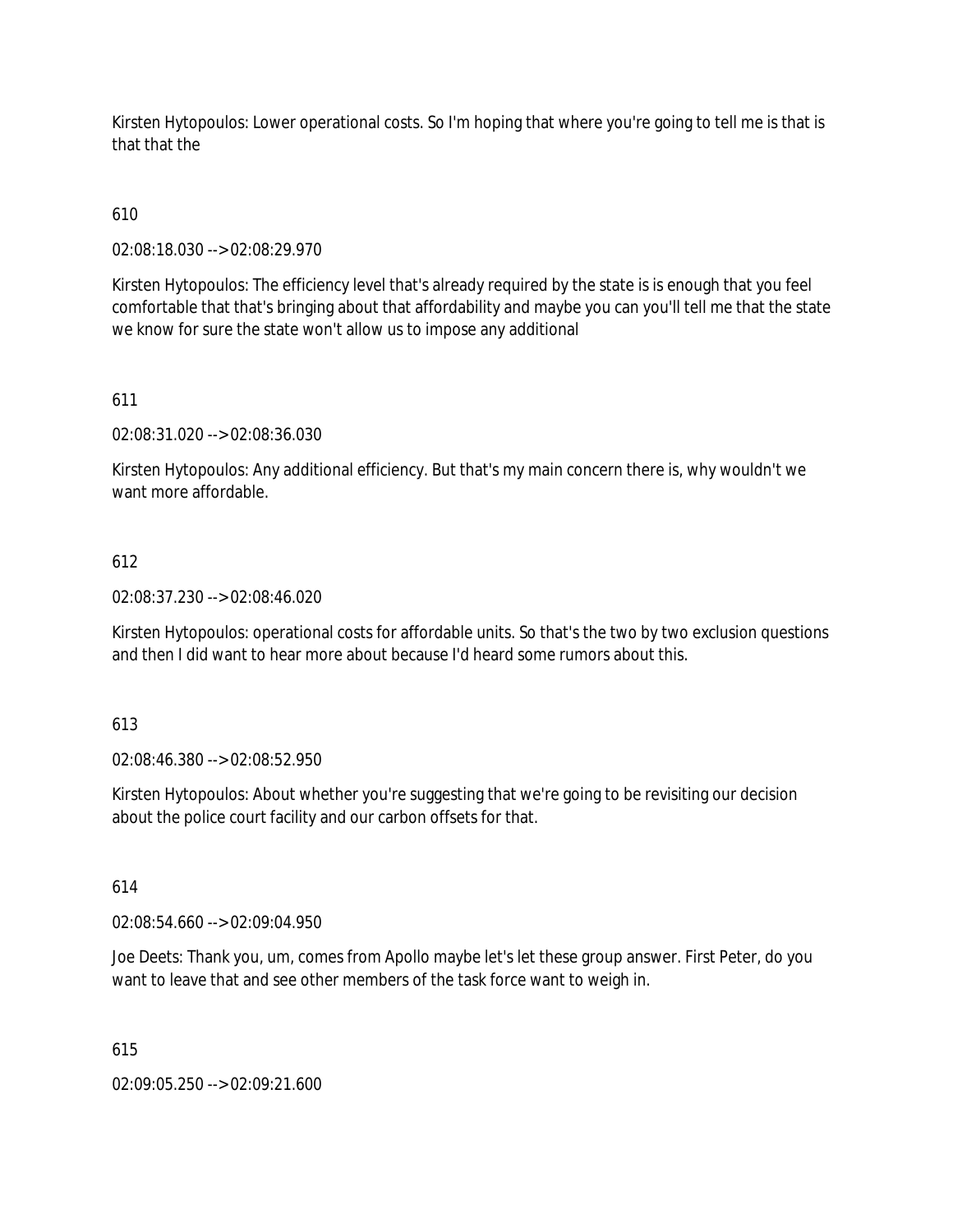Peter Best: Sure. So I feel most qualified to answer your second question on affordable housing. So the state law mandates a green building certification program that's administered by the State Department of Commerce for those housing trust fund projects.

616

02:09:22.800 --> 02:09:32.280

Peter Best: The zero carbon certification would not be incompatible with that. Right. So if you wanted to require that in addition

#### 617

02:09:33.570 --> 02:09:49.470

Peter Best: I think you could, I would want to consult with commerce and confirm that they don't see any any conflict there or restrictions on you know the the financing of a project through the trust fund.

618

02:09:50.850 --> 02:09:52.020

Peter Best: But you know like

619

02:09:54.480 --> 02:10:04.470

Peter Best: Affordable housing projects that are that are not getting housing trust fund dollars would have to fully comply with this requirement. So I think you could do that as well.

620

02:10:05.580 --> 02:10:08.610

Peter Best: For the trust fund as far as the

621

02:10:09.840 --> 02:10:15.270

Peter Best: The, the exemption for the smaller remodels and additions.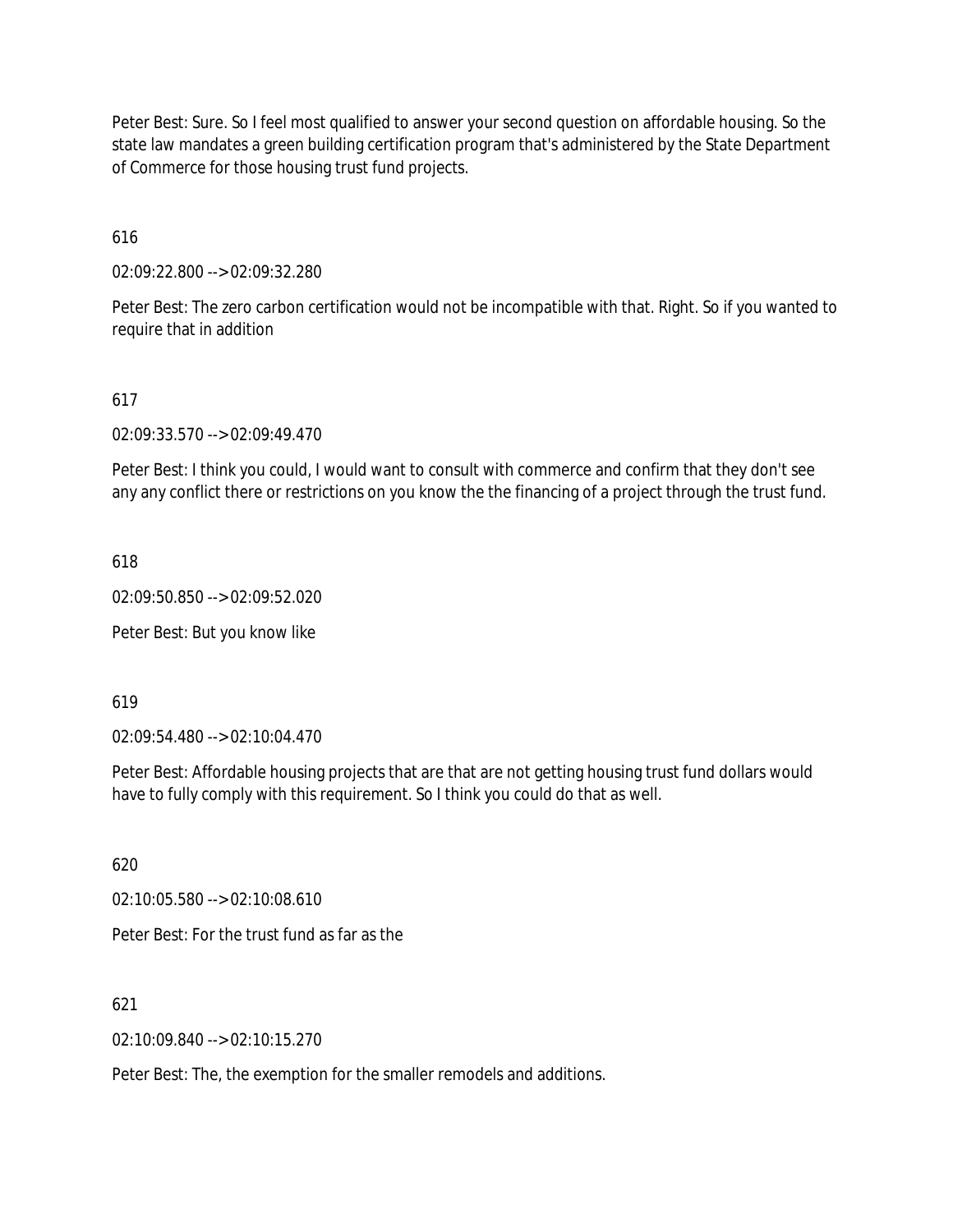#### 02:10:16.800 --> 02:10:23.310

Peter Best: A look to the task force members to see if anybody wants to jump in, explain their thinking on that.

#### 623

02:10:25.020 --> 02:10:27.750

Kathleen O'Brien : I'll talk to that. Oh, sorry, Jonathan. You want to do it.

#### 624

02:10:27.840 --> 02:10:28.650

Jonathan Davis : So, go ahead.

625

02:10:28.920 --> 02:10:31.350

Kathleen O'Brien : Well, just that I'm the

#### 626

02:10:32.730 --> 02:10:36.060

Kathleen O'Brien : At lot been be accomplished by reduce size.

#### 627

02:10:37.860 --> 02:10:50.940

Kathleen O'Brien : And when you have these smaller these smaller projects you're already reducing the materials that are being used your the energy that will be used in the in the actual occupancy long term use.

#### 628

02:10:52.200 --> 02:11:04.320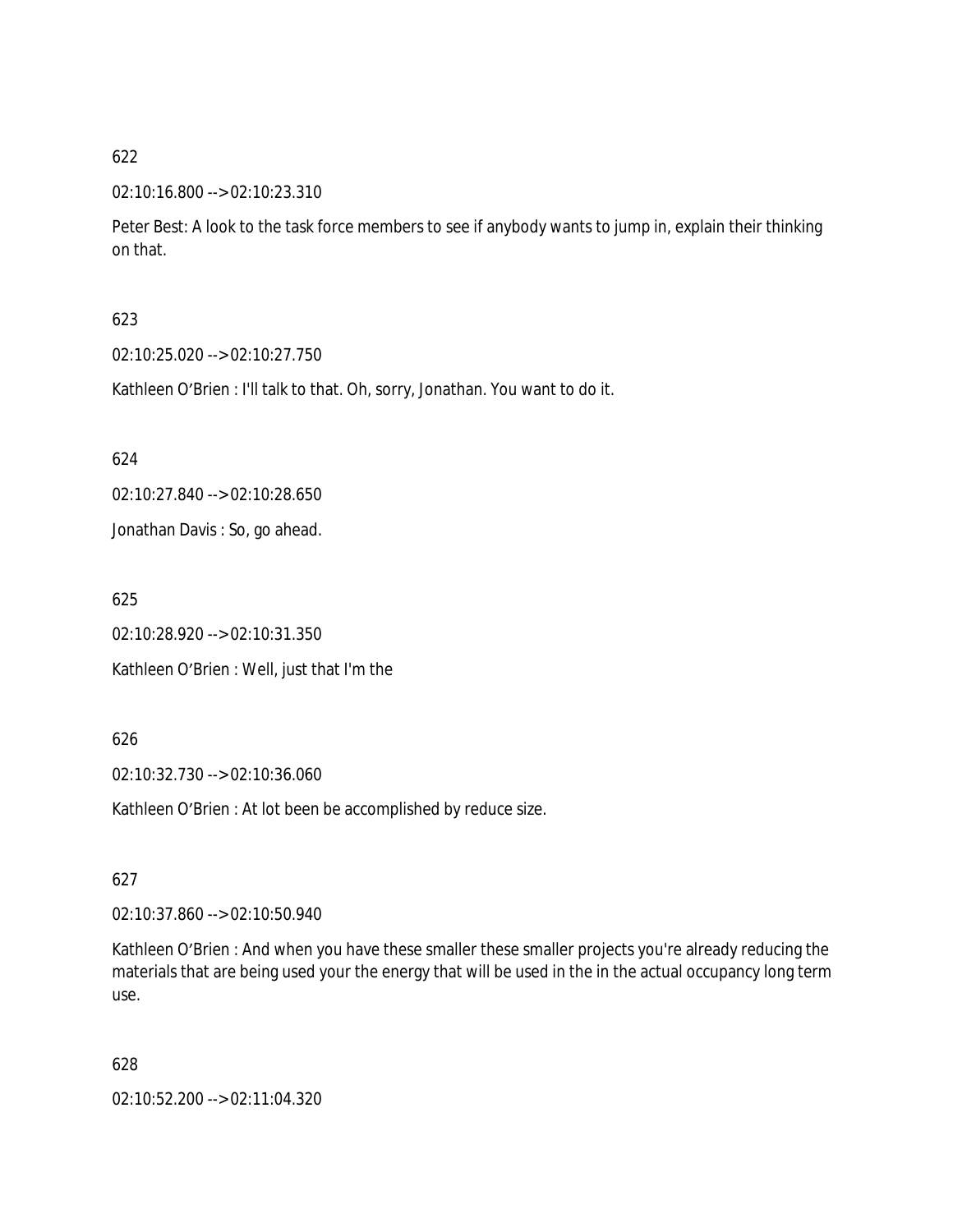Kathleen O'Brien : And so most of those of the green building programs actually provide incentives for smaller actually smaller projects and have multipliers for larger projects. Because of this, so

629

02:11:05.280 --> 02:11:15.180

Kathleen O'Brien : What this does is encourage people to actually build small and that's part of it. That's part of that reason. I mean, part of the reasoning behind that Jonathan, did you want to add anything

### 630

02:11:15.390 --> 02:11:23.730

Jonathan Davis : Yeah, I think we also we were concerned about. If someone just wants to remodel the kitchen or bathroom or do something small.

#### 631

02:11:24.960 --> 02:11:25.230

Jonathan Davis : If

#### 632

02:11:26.370 --> 02:11:36.420

Jonathan Davis : On a project like that one. It just becomes cumbersome to use the zero carbon certification and we also just felt that

#### 633

02:11:37.050 --> 02:11:44.070

Jonathan Davis : There, there is sort of an affordability issue you know someone's managed to just sort of struggling to get the kitchen redone.

#### 634

 $02.11:44.490 \rightarrow 02.11:49.590$ 

Jonathan Davis : Why kind of impose on something and as a small piece of maybe a larger at home.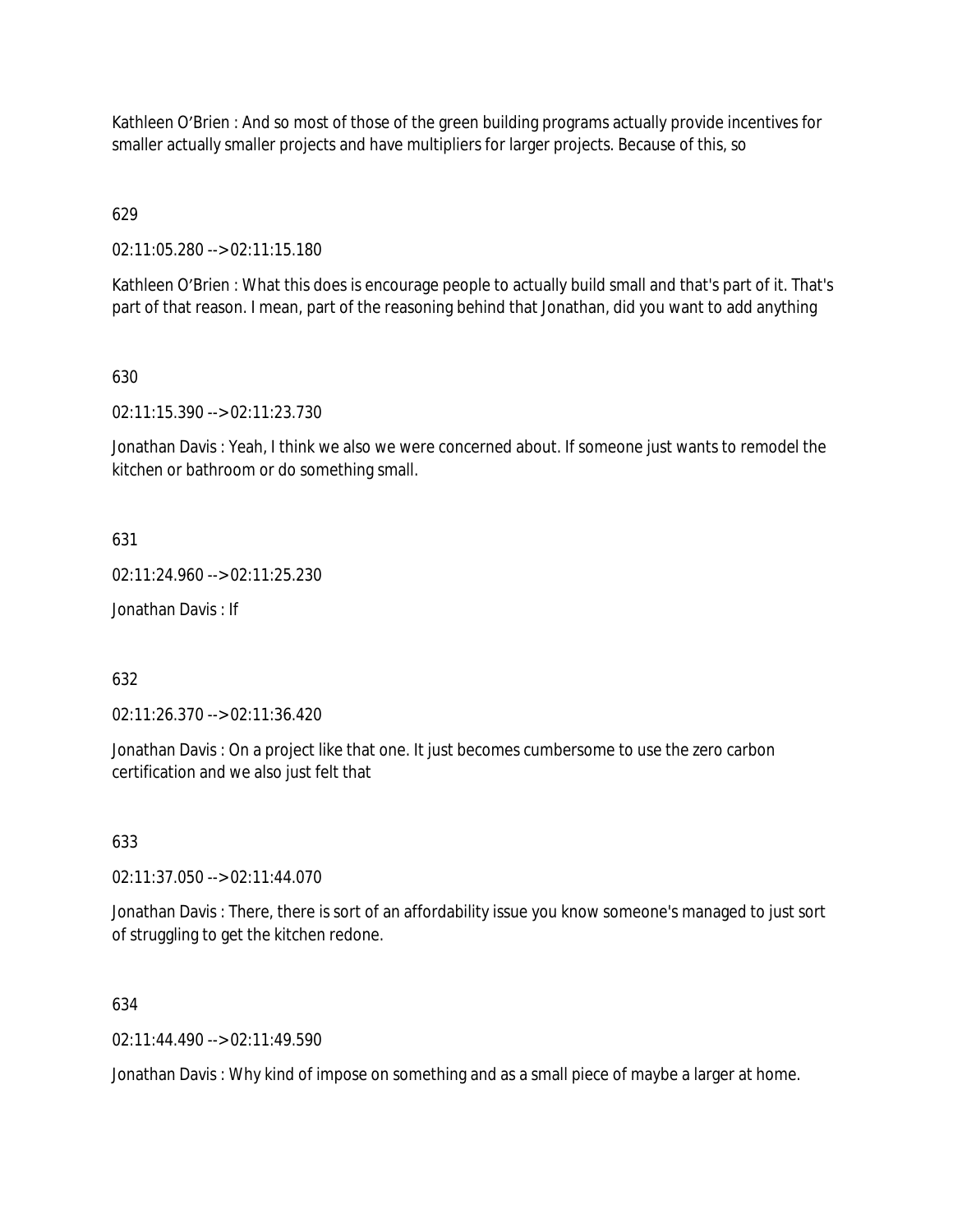02:11:49.920 --> 02:11:59.610

Jonathan Davis : For zero carbon where we would only require it for that little piece so sort of the, the applicability of the certification gets really complex and

### 636

02:11:59.940 --> 02:12:11.460

Jonathan Davis : And I just think we felt that it was not really worthwhile requiring that and just the smallest stuff it's it just really didn't have that much impact overall in our goal of carbon reduction.

### 637

02:12:13.500 --> 02:12:20.700

Jason Wilkinson : Just backing up. I wanted to speak to the reason why we use zero carbon because it doesn't apply any

#### 638

02:12:21.210 --> 02:12:31.260

Jason Wilkinson : efficiency, energy efficiency requirements and it was really hard to find any existing certification systems that don't have energy efficiency requirements.

# 639

02:12:31.590 --> 02:12:41.850

Jason Wilkinson : embedded in them. And so that's why we turn to zero carbon, because under State law, it wouldn't be allowed for residential so so that that point of clarification.

#### 640

02:12:42.480 --> 02:12:47.760

Jason Wilkinson : Just to reiterate something that Peter mentioned earlier, and then also in terms of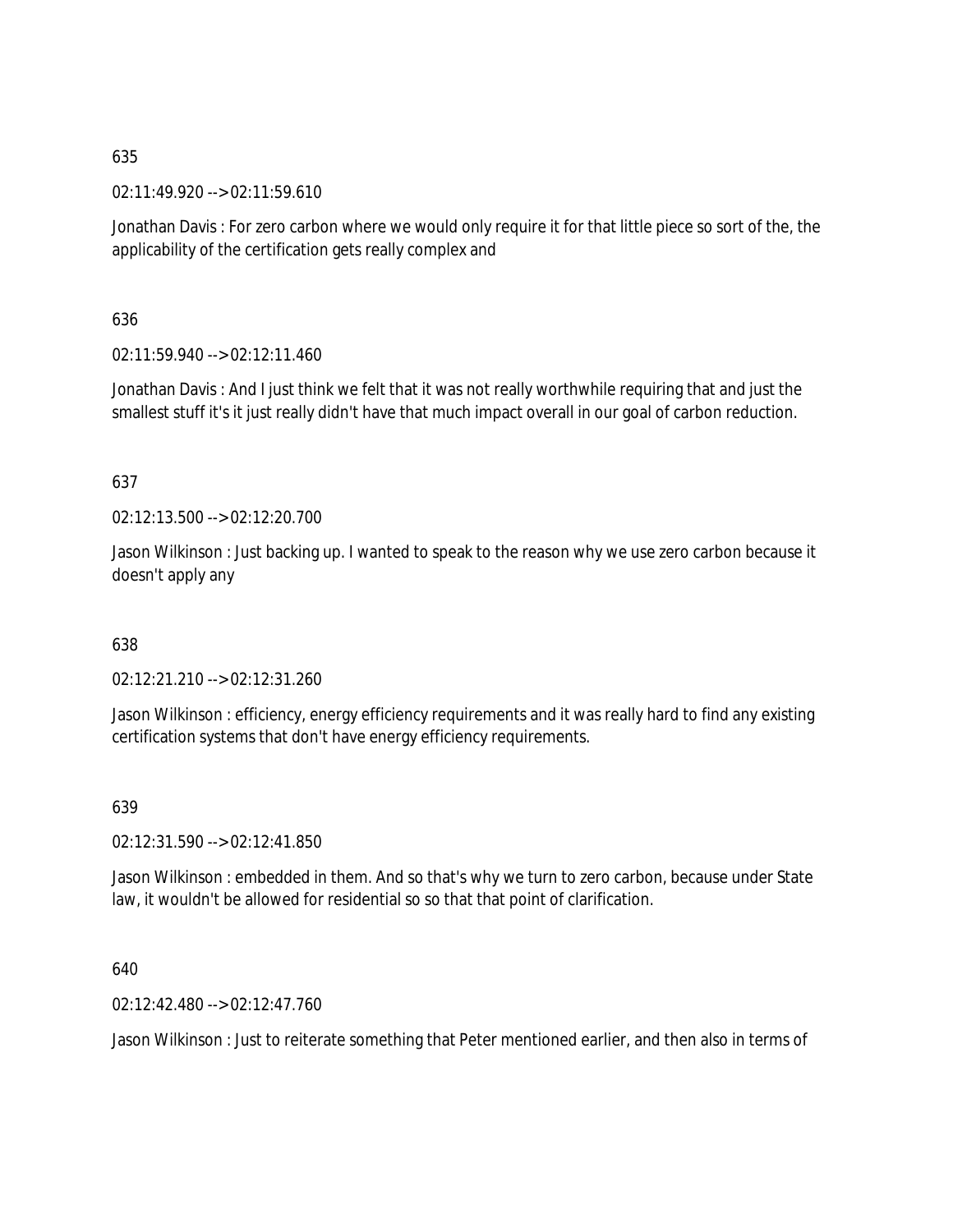02:12:48.330 --> 02:12:58.560

Jason Wilkinson : The Affordable housing projects the zero carbon does have an ongoing operational costs because you have to offset your carbon on an annual basis for 15 years

642

02:12:58.890 --> 02:13:13.500

Jason Wilkinson : And so we were concerned that without really thinking through incentive programs that affordable housing tenants would would bear the burden of that that additional costs. And so we wanted to have that be something that comes up in the second phase.

643

02:13:15.450 --> 02:13:15.690 Jason Wilkinson : And

644

02:13:15.810 --> 02:13:18.870

Peter Best: Jason, do you want to speak to the recommendation regarding the pleas court.

645

02:13:18.870 --> 02:13:19.350

Facility.

646

02:13:21.180 --> 02:13:34.020

Jason Wilkinson : There. So I think what you know we in terms of the next level of certification the LEED Platinum or core we're looking towards something that's a bit more

647

02:13:34.590 --> 02:13:40.440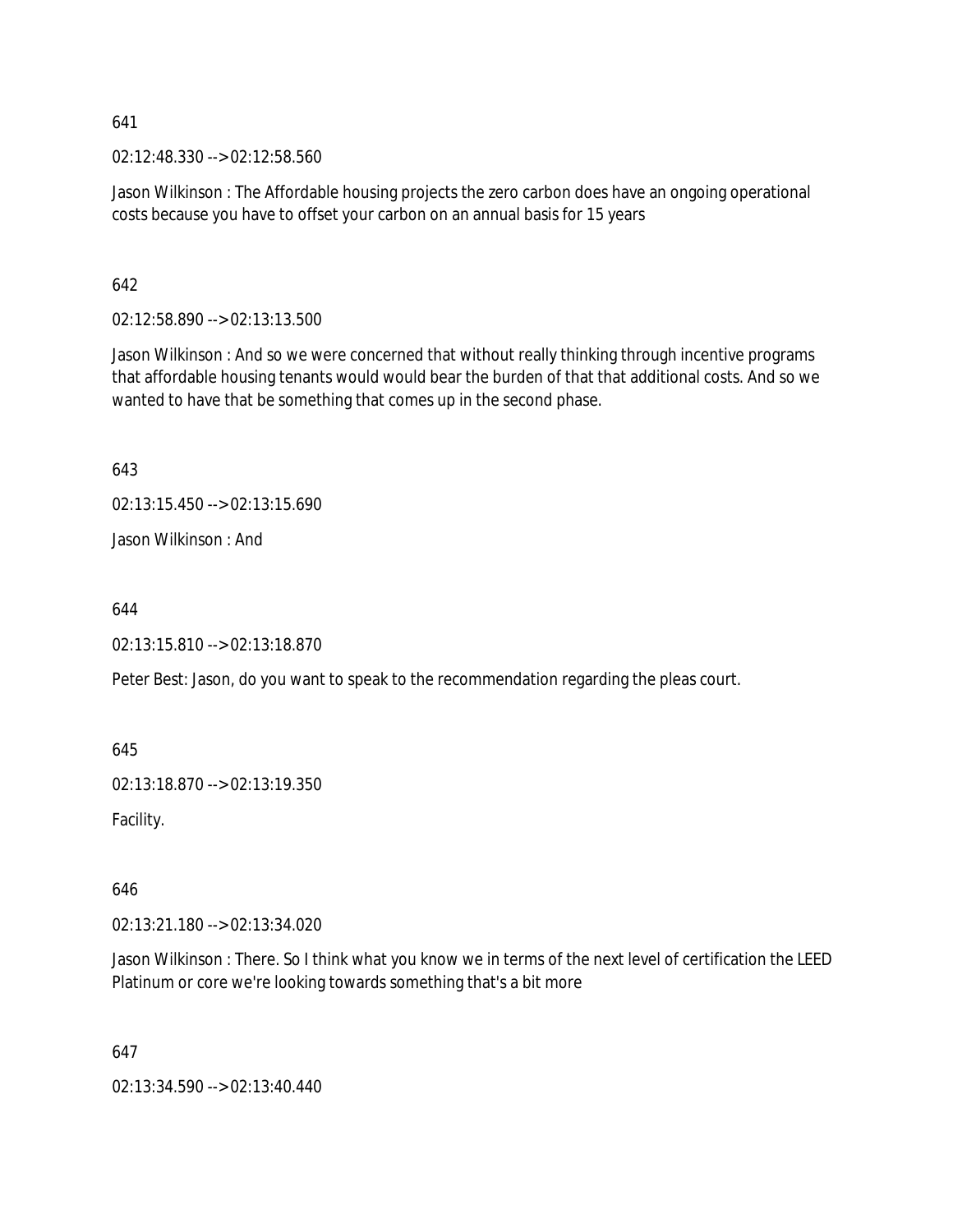Jason Wilkinson : Ambitious and a bit more at the leadership level and we felt that the the opportunity

#### 648

02:13:41.070 --> 02:13:52.740

Jason Wilkinson : To to make these requirements also lent itself to the opportunity for the city to lead and considering that the that the only significant project.

### 649

02:13:53.430 --> 02:14:09.270

Jason Wilkinson : In the cities sort of hopper for the next many years is the court facility that this would be an opportunity for the city to revisit that given that this these sets of recommendations could be coming out shortly for the, you know, for the

### 650

02:14:10.350 --> 02:14:19.710

Jason Wilkinson : Private sector that the the public sector should should, you know, take, take the lead on the recommendations that are that are being put forward.

651

02:14:22.200 --> 02:14:23.280

Joe Deets: Okay, thank you.

652

02:14:24.660 --> 02:14:25.620

Joe Deets: COUNCILMEMBER Polycom

653

02:14:27.270 --> 02:14:40.470

Michael Pollock: Yeah. Well, first, I just want to compliment everybody for really taking the initiative and at the beginning it was lead by example and I just want to give you guys the task force, but also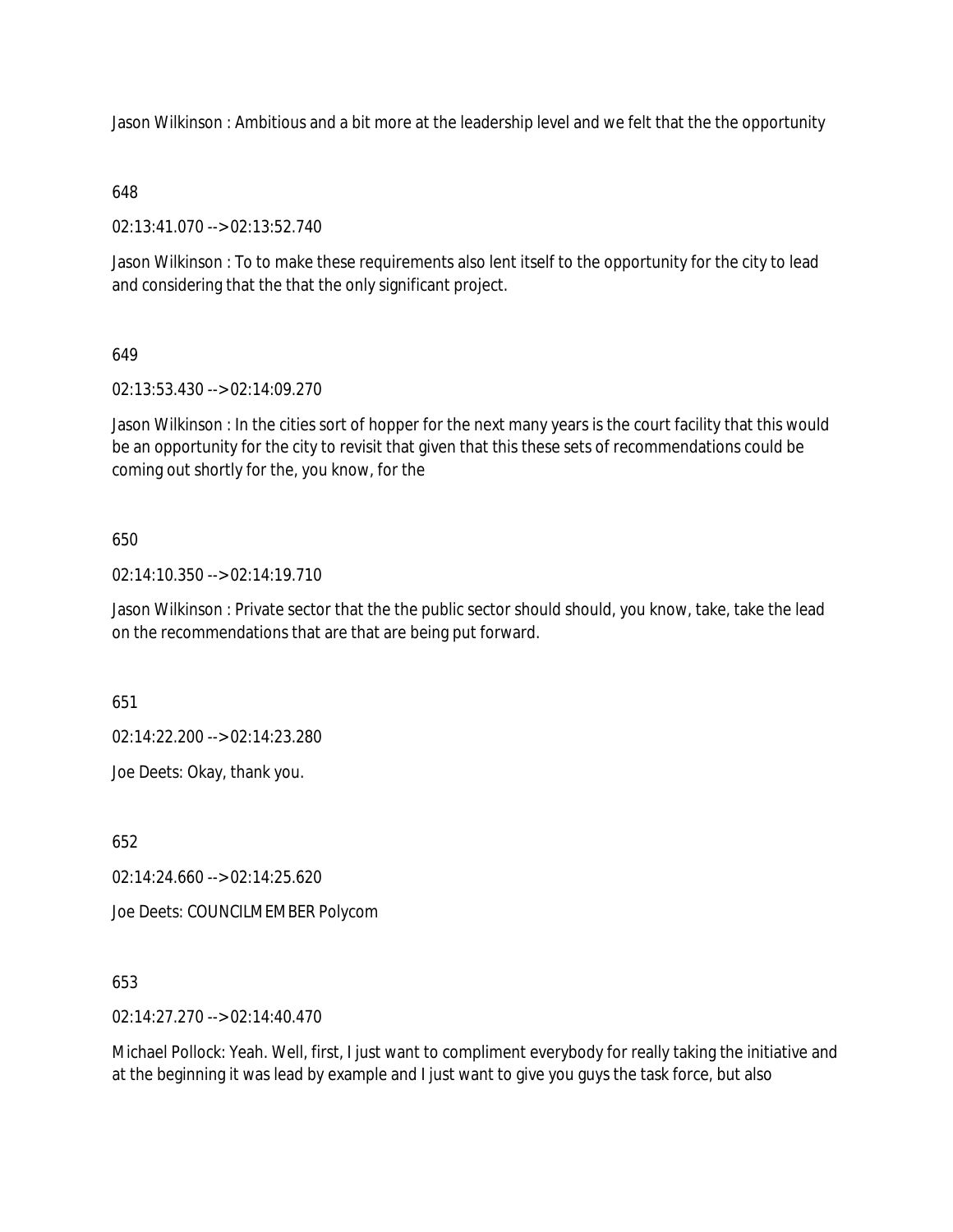02:14:41.250 --> 02:14:49.080

Michael Pollock: COUNCILMEMBER deets definitely meaner than that. And the mayor. I know this has been near and dear to both of you, and you've really helped push it forward and to

655

02:14:49.530 --> 02:15:00.840

Michael Pollock: COUNCILMEMBER car as well for kind of pushing getting a short term solution. So I just think there's been really good example here of how to get things done in a timely manner and that

656

02:15:01.140 --> 02:15:10.320

Michael Pollock: I think all of you. Really appreciate it, understand the urgency with this. We're dealing with climate change and really this pressing need to deal with it. So,

657

02:15:10.950 --> 02:15:21.720

Michael Pollock: It seems very clear that you're well aware of the urgency and so that's just, again, thank you. The, the couple of things or comments, really are.

658

02:15:23.670 --> 02:15:28.530

Michael Pollock: Related to the into with state regulations.

659

02:15:29.130 --> 02:15:36.810

Michael Pollock: It would be very helpful to get clarity on that. And I would encourage you to move forward with what you want.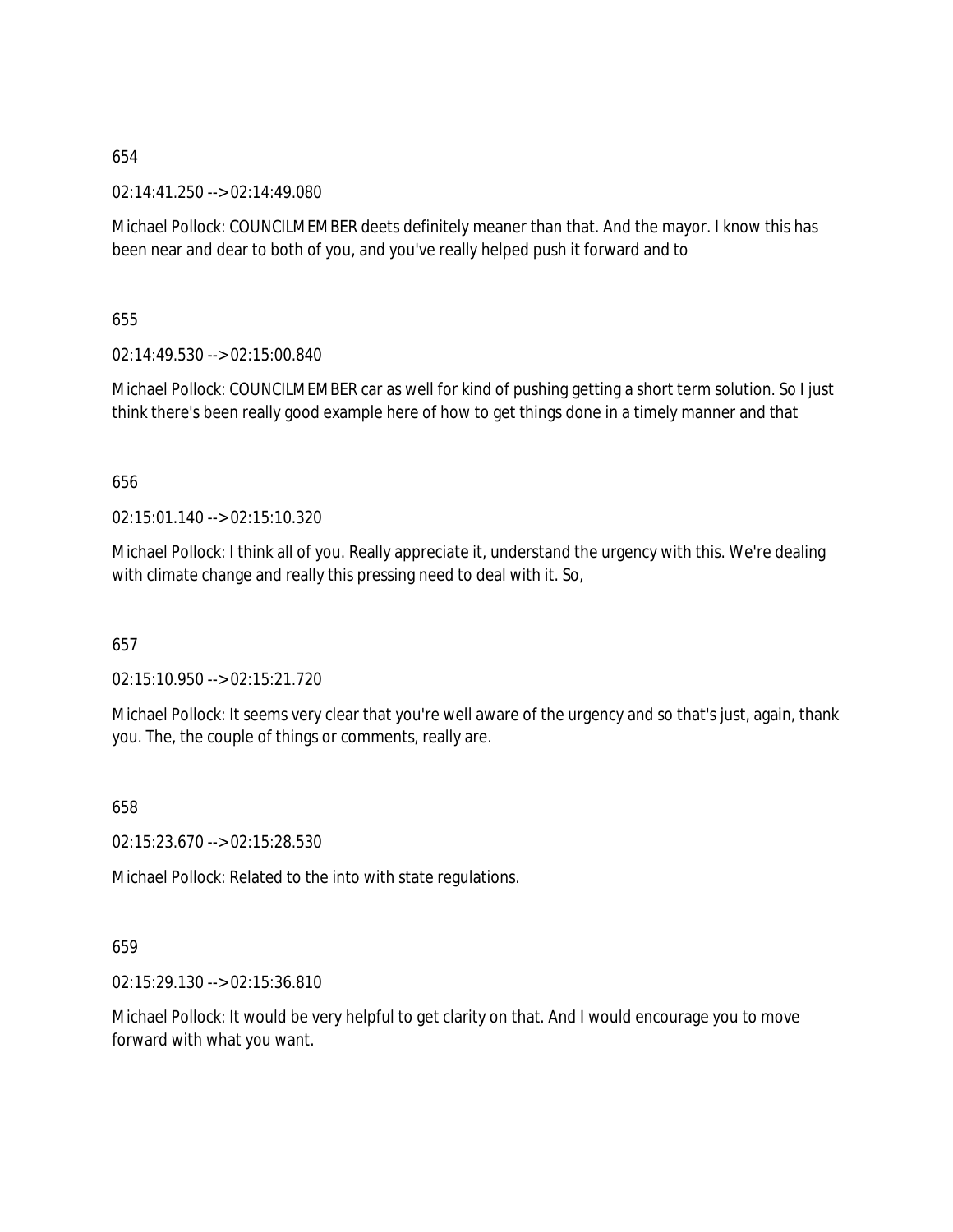02:15:37.020 --> 02:15:45.300

Michael Pollock: Because if we're part of this again leading by example is that we have to identify the state laws that need to be changed so that other cities can emulate what we want to do.

661

02:15:45.570 --> 02:16:03.390

Michael Pollock: That's really important. So, so getting clarity on that and, you know, we have access to a number of people at the holding state office and senators and stuff. So it were a good community to really identify and push for those changes at state level as needed. And then secondly,

662

02:16:04.710 --> 02:16:07.560

Michael Pollock: At the beginning, I talked about

663

02:16:09.270 --> 02:16:17.430

Michael Pollock: Wanting to avoid a set and substance. Did I get that right, and

664

02:16:18.360 --> 02:16:21.840

Michael Pollock: You're heading. Oh, I'm sorry. Well, I

665

02:16:22.230 --> 02:16:27.420

Michael Pollock: Know technology all fall. I don't know, leaning forward helps, but I'm

666

02:16:28.560 --> 02:16:34.890

Michael Pollock: About the need to do avoid a second substation or though that is a goal and and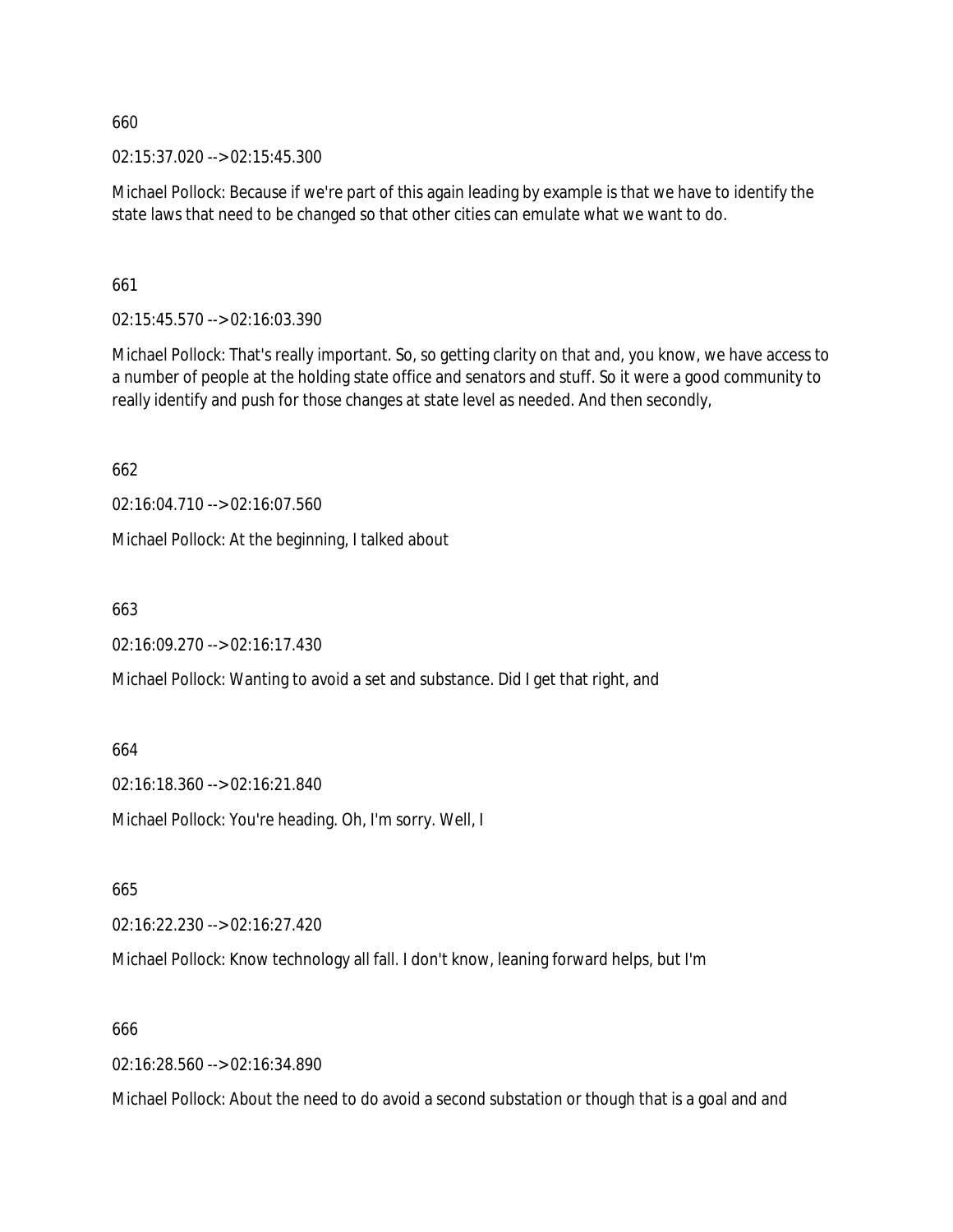#### 02:16:35.580 --> 02:16:42.420

Michael Pollock: What I wonder does really how that ties in with this desire to have battery storage and and on

# 668

02:16:42.780 --> 02:16:54.120

Michael Pollock: You know, sort of a network of battery storage got kind of concept. Because my understanding is that we would be moving electrical energy back and forth between

### 669

02:16:54.870 --> 02:17:06.870

Michael Pollock: PSC or other places, we'd be generating in times of the year for me might not be needing it and and then meeting in a time of your home or not generating it now and then and then the second part is, as if we're looking at

# 670

02:17:07.590 --> 02:17:19.110

Michael Pollock: You know, this isn't related to green building, but it's related to transportation and if we're converting to electric cars. It seems like that's going to facilitate the need potentially to

671

02:17:21.900 --> 02:17:36.840

Michael Pollock: Have a substation or two really allocated storage and usage issue that ties in PSC and ties in transportation and rebuilding and stuff. So I'm just wondering if that goal. If you've thought about it.

# 672

02:17:37.890 --> 02:17:47.760

Michael Pollock: The electrical I guess green building aspects of battery storage in the context of that sort of need to have that we presumably will be having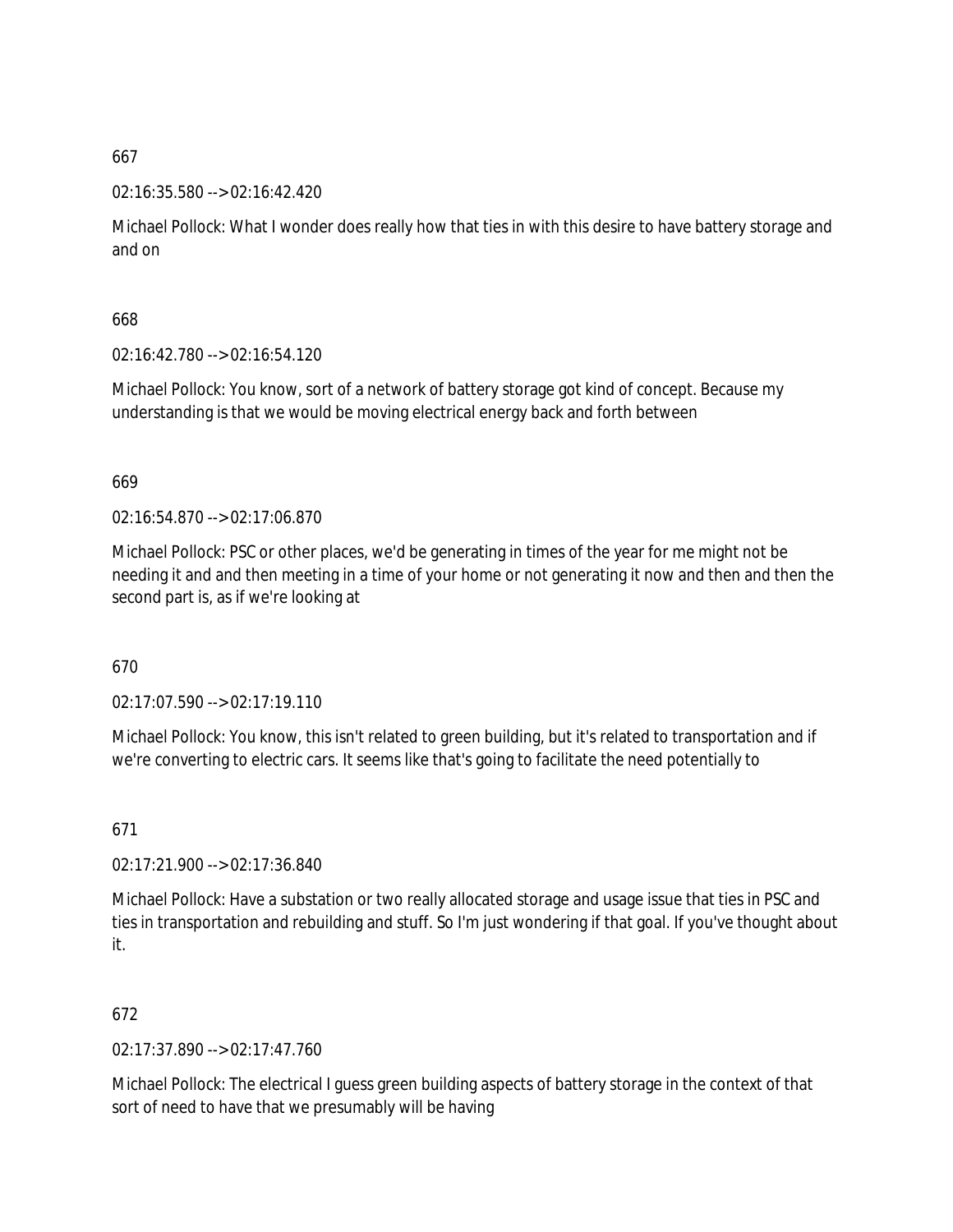02:17:49.200 --> 02:18:00.060

Michael Pollock: An electric cars, hopefully, if we're going to pull this all off. And then, and then that that fact that we generate electricity at times we might not need it, and vice versa. So could do

### 674

02:18:00.420 --> 02:18:06.960

Michael Pollock: I'm looking at, Jason. But if anybody can answer that kind of kind of speak to those of you guys thought about those issues.

### 675

02:18:08.490 --> 02:18:18.480

Jason Wilkinson : Yeah, it was definitely something that, as Peter mentioned, we were considering for phase two, because I think there's there's definitely a lot of great examples of

#### 676

02:18:19.080 --> 02:18:28.050

Jason Wilkinson : EV ready and solar ready ordinances, especially in California. But unfortunately, again, I think, as you mentioned this, the state level.

#### 677

02:18:28.410 --> 02:18:40.140

Jason Wilkinson : ordinances that are that were put in place by the homebuilders Association are what is holding us up. And so I think advocating at the state level for to to make sure that we get those things in place.

### 678

02:18:41.040 --> 02:18:49.830

Jason Wilkinson : And and making sure that we can that we can implement them legally is something that we wanted to spend a bit more time reviewing but but definitely agree that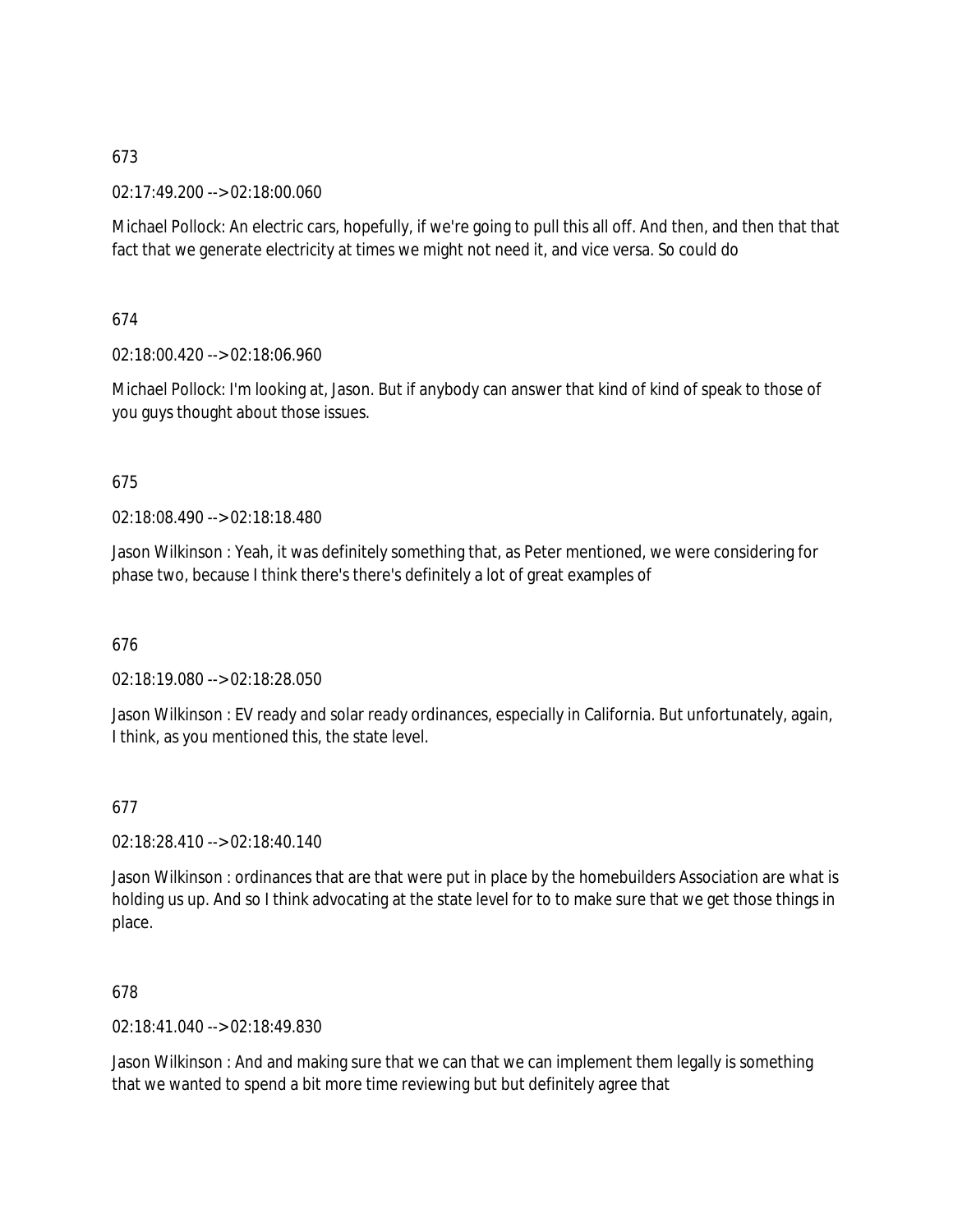02:18:50.580 --> 02:19:02.790

Jason Wilkinson : Evenings have the opportunity to load shift and and basically make sure that we're collecting power when it's being produced, and then distributing it on a more micro grid basis. Okay.

680

02:19:03.270 --> 02:19:03.870

Joe Deets: Thank you, Jason.

681

02:19:04.200 --> 02:19:04.590 Jonathan Davis : And I

682

02:19:05.580 --> 02:19:06.420 Joe Deets: Oh, go ahead. Jonathan

683

02:19:06.480 --> 02:19:06.810

Peter Best: Go ahead.

684 02:19:06.930 --> 02:19:08.880 Jonathan Davis : If I may just the the

685 02:19:10.530 --> 02:19:18.180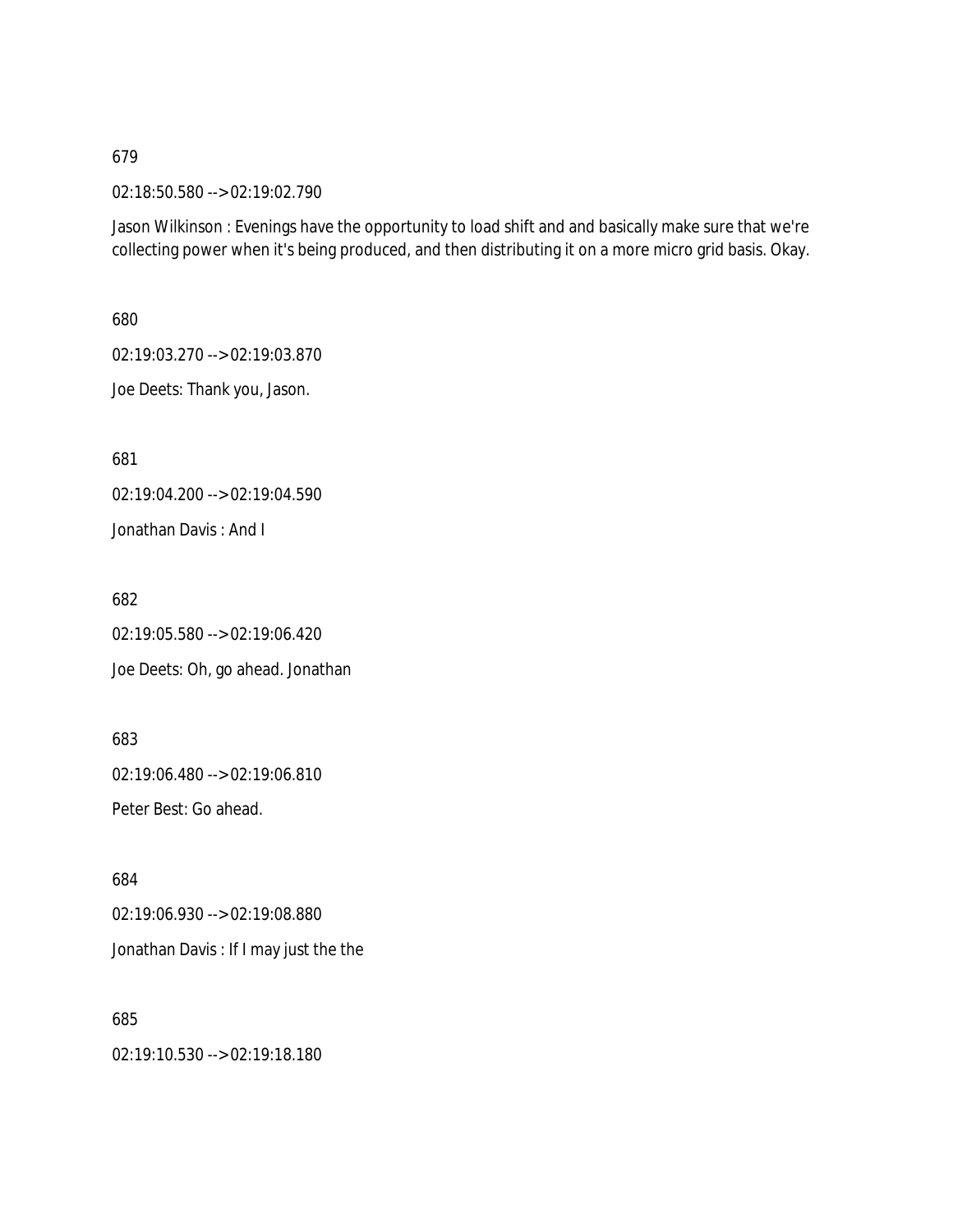Jonathan Davis : Given the restrictions of the residential code and the, the fact that we can't get the energy code because sort of require any greater

686

02:19:19.290 --> 02:19:28.740

Jonathan Davis : Energy efficiency than the state code. The beauty of this zero carbon certification is that it's something that we can apply. Now we can apply it across.

### 687

02:19:29.100 --> 02:19:41.370

Jonathan Davis : All building types, instead of having to pick something for resident or not do anything for residential and do something for for commercial we felt that the application of this one single

### 688

02:19:41.880 --> 02:19:52.770

Jonathan Davis : Certification across the board for new construction and and then larger remodels we sort of elegant that met the goals of the climate action plan to reduce carbon for the island.

689

02:19:54.540 --> 02:20:01.890

Jonathan Davis : In a, in a very short period of time. And this was a way that was elegantly address that as phase one and then as we

### 690

02:20:02.910 --> 02:20:10.830

Jonathan Davis : As we understand the implications of what we need to do for carbon reduction and and make our buildings even more efficient than the state code.

691

02:20:11.160 --> 02:20:27.000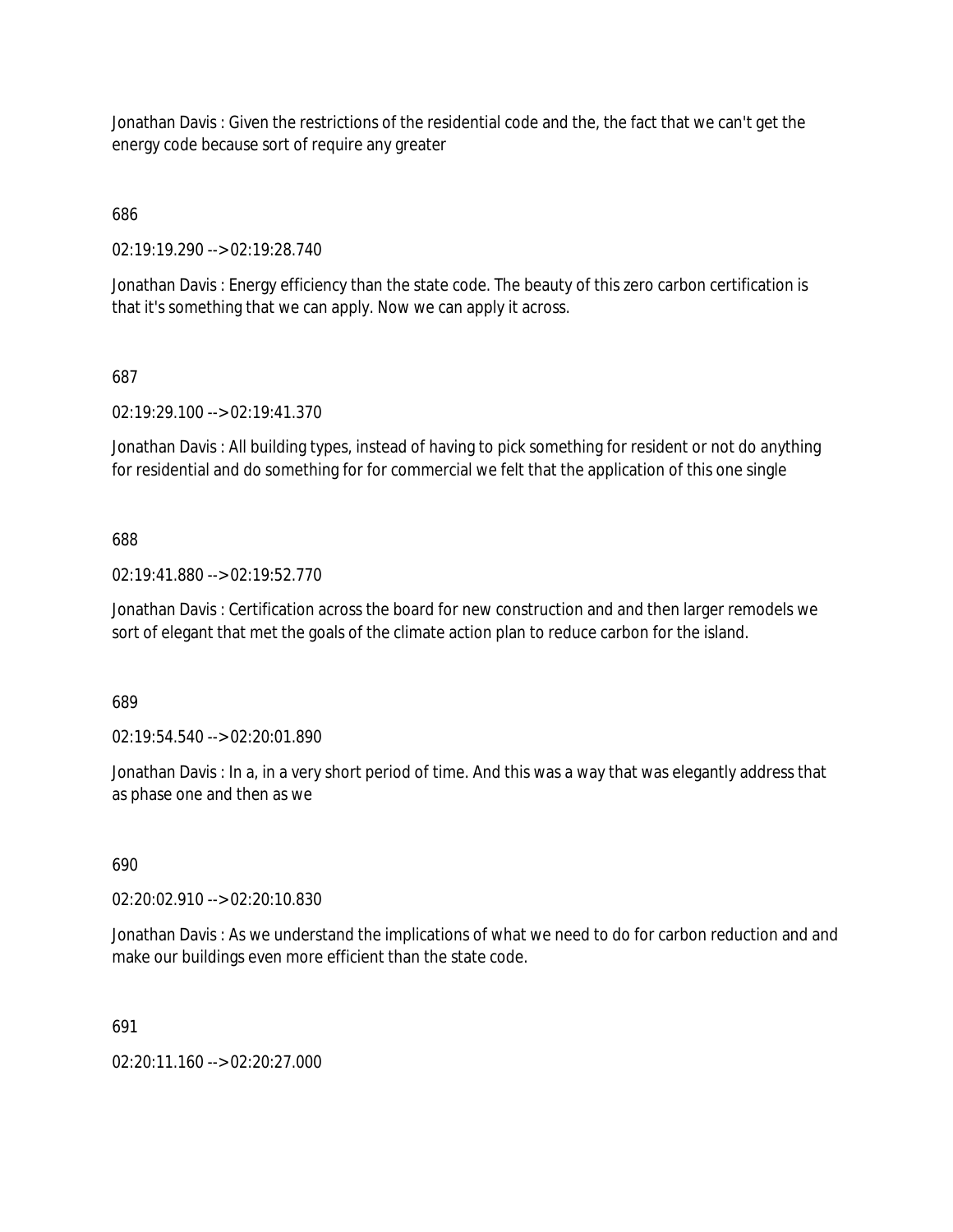Jonathan Davis : We can set those goals and work on them over the course of the next year or years as as amendments to the state building code. So this is, this is something we can apply now to everything. Instead of sort of piecemeal and going across a couple of building types.

692

02:20:27.780 --> 02:20:31.050

Kathleen O'Brien : One thing that we should probably mention is

693

02:20:32.130 --> 02:20:38.910

Kathleen O'Brien : That many cities who actually use the green building programs that we considered

694

02:20:40.080 --> 02:20:47.040

Kathleen O'Brien : For the residential but they incentivize them, they don't require them. So that's how they get around the

695

02:20:48.210 --> 02:21:00.240

Kathleen O'Brien : This state ceiling that that exists the state code ceiling that exists, and they have all kinds of incentives, including the ones that Peter mentioned in this presentation to help

696

02:21:01.770 --> 02:21:04.260

Kathleen O'Brien : Have that go down with a little bit of

697

02:21:05.310 --> 02:21:05.910

Kathleen O'Brien : finesse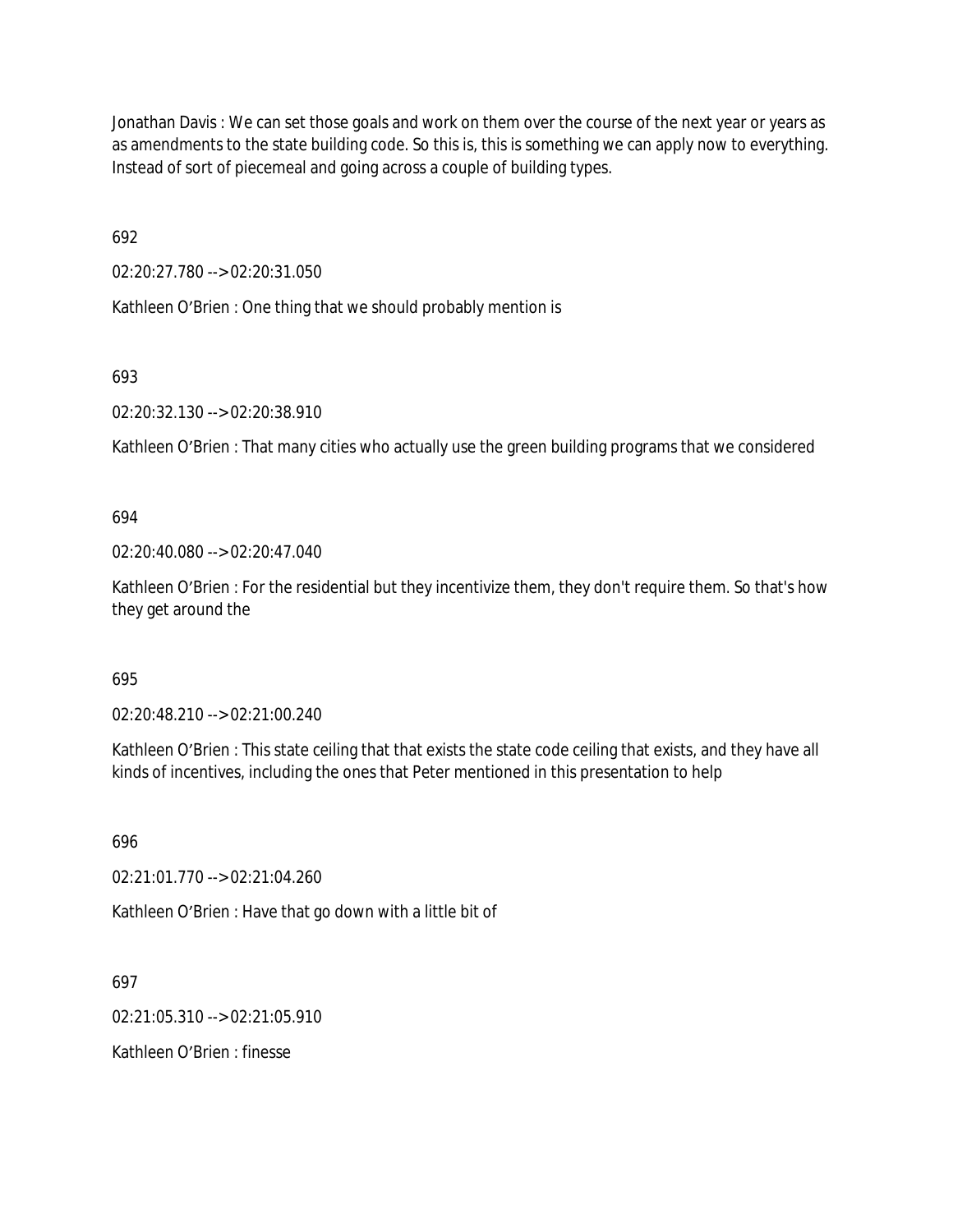02:21:07.080 --> 02:21:07.440 Kathleen O'Brien : So,

699

02:21:09.030 --> 02:21:09.870 Joe Deets: Okay, thank you.

700

02:21:11.100 --> 02:21:11.430 Joe Deets: Sorry.

701

02:21:11.490 --> 02:21:13.380 Joe Deets: I'll move on. Councilmember Nessa

702

02:21:14.310 --> 02:21:26.190

Rasham Nassar: Yes, thank you. And I'll start with with what was my last question, I'll put it for a sense it kind of flows from what Kathleen just said, and that's around the incentivize program for the residential

703

02:21:28.200 --> 02:21:38.040

Rasham Nassar: residential development, um, has the task force I you had that one recommendation Peter in the presentation around comping the

704

02:21:39.030 --> 02:21:50.220

Rasham Nassar: Development permitting fees for as part of an incentivized package. Are there any other recommendations, the task force has consider with regard to maybe creating a plan B.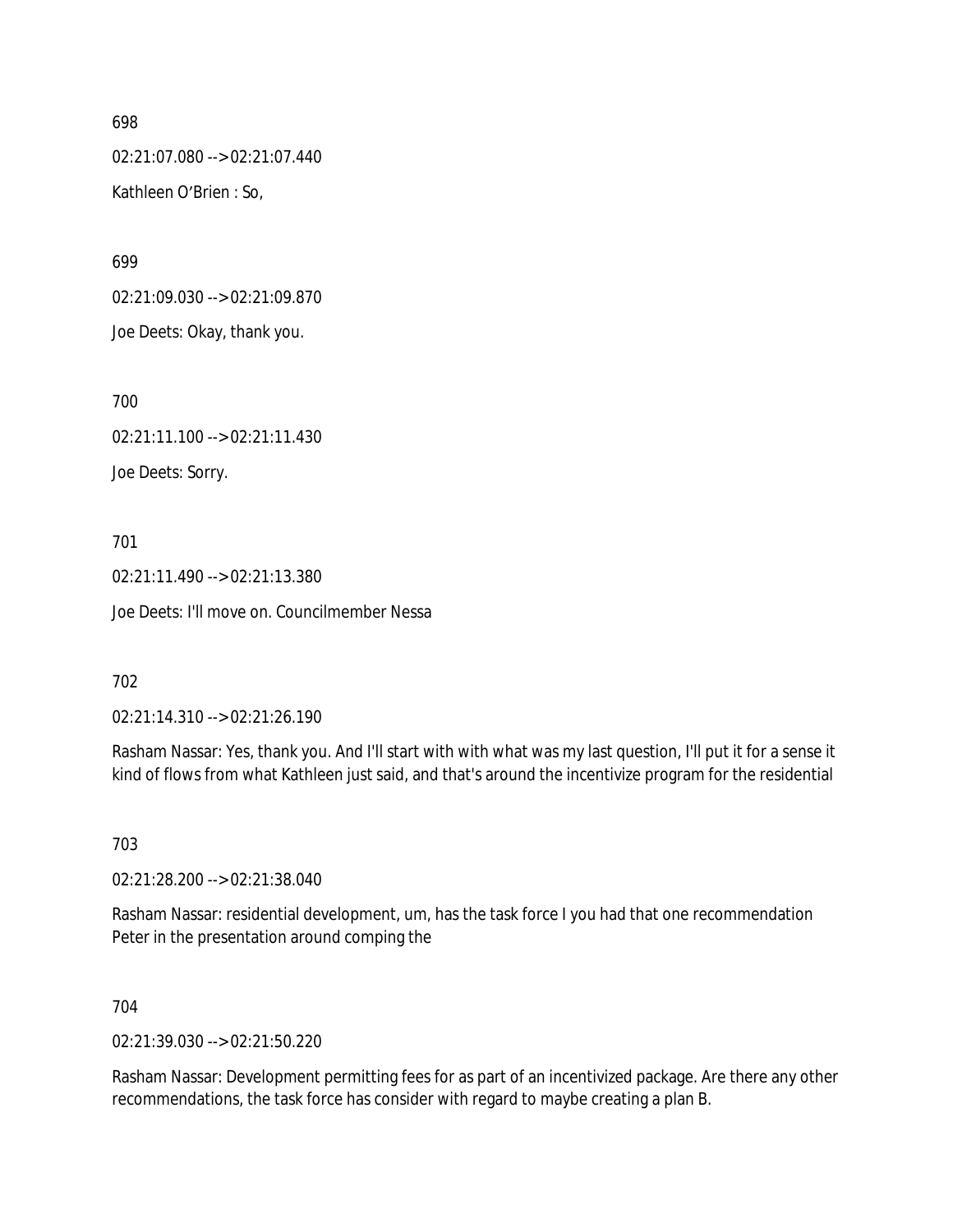02:21:50.610 --> 02:21:57.930

Rasham Nassar: Where residential operate STRICTLY UNDER and incentivize and robust incentivized program to entice developers to

706

02:21:58.560 --> 02:22:04.860

Rasham Nassar: Implement the green building code provisions, but does not mandate them in order to kind of get around the state regulations.

707

 $02.22.05.610 -5.02.22.13.170$ 

Rasham Nassar: As my first question I have several more so I hope my colleagues will allow me, but I'm going to pause there and to see if you're happy simple answer to that. Okay.

708

02:22:13.560 --> 02:22:20.370

Peter Best: So, so we definitely did talk about incentive based program for residential

709

02:22:21.510 --> 02:22:33.480

Peter Best: In fact, had kind of a urgent meeting just this last Thursday to discuss residential and the state energy code and how we might move forward.

710

02:22:34.170 --> 02:22:47.280

Peter Best: And I would say the task, whereas had a very strong opinion that it should be mandatory but I won't put words in their mouth. If anyone from the task force wants to just share their perspective on that that might be helpful.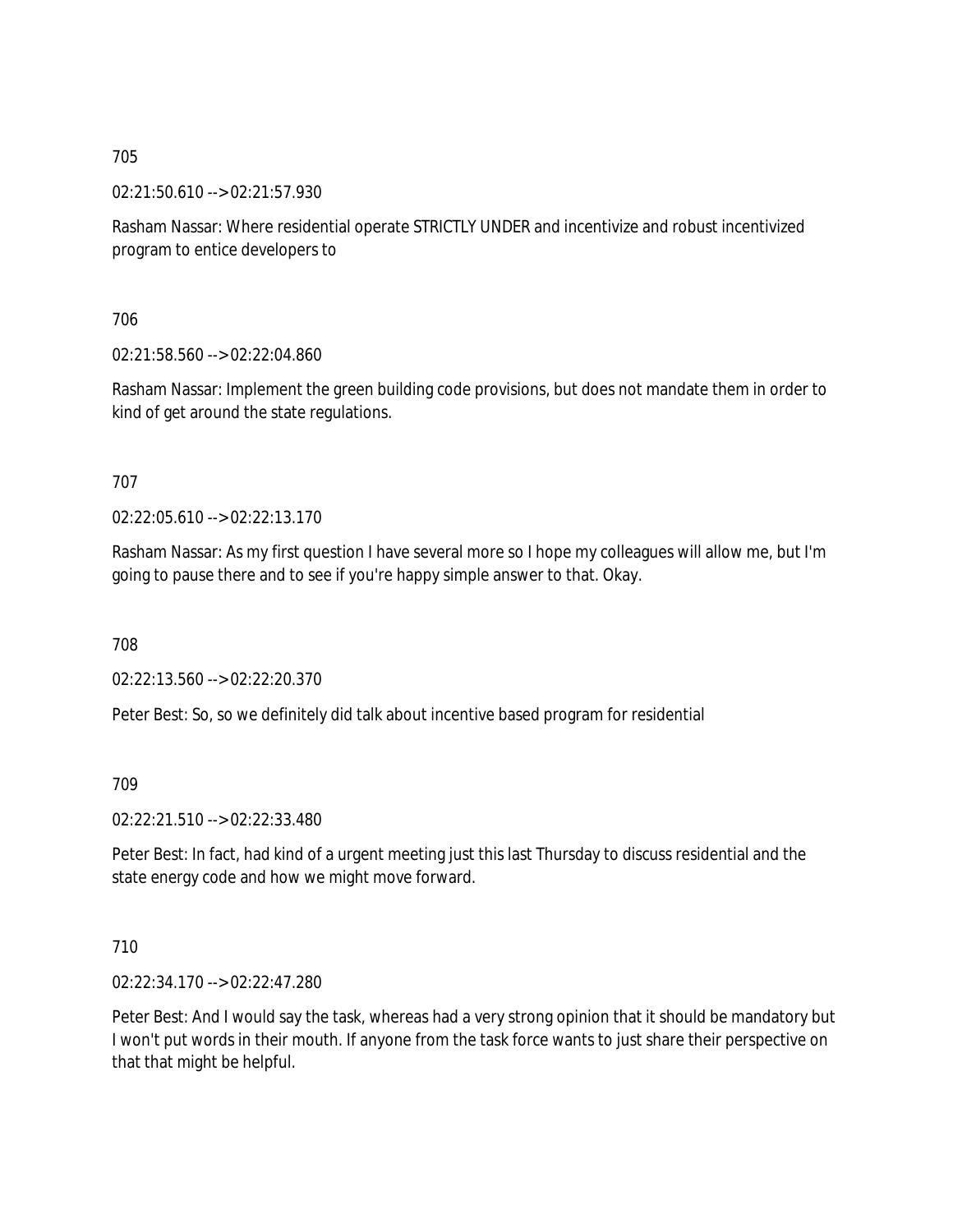711 02:22:51.120 --> 02:22:52.890 Jonathan Davis : I have to

712

02:22:54.600 --> 02:23:07.050

Jonathan Davis : I think when you look at our goal of carbon reduction on the island which is was is monumental if we really want to do what we set out to do. We need to find ways to cut our carbon

713

02:23:07.920 --> 02:23:20.610

Jonathan Davis : Footprint in every in every aspect of construction and in a way, our biggest offenders right now, not just not new residential or new construction. It's our existing stock so

714

02:23:21.030 --> 02:23:28.740

Jonathan Davis : I think the maybe we could focus the idea of incentives on existing stock and improving that and reducing footprint.

#### 715

02:23:29.580 --> 02:23:39.180

Jonathan Davis : So that we get some traction in changes in the in in existing homes because I mean over the next 20 years. What we're going to build

#### 716

02:23:39.990 --> 02:23:45.900

Jonathan Davis : 500,000 homes a certain number of commercial buildings, not a whole lot compared to what we have already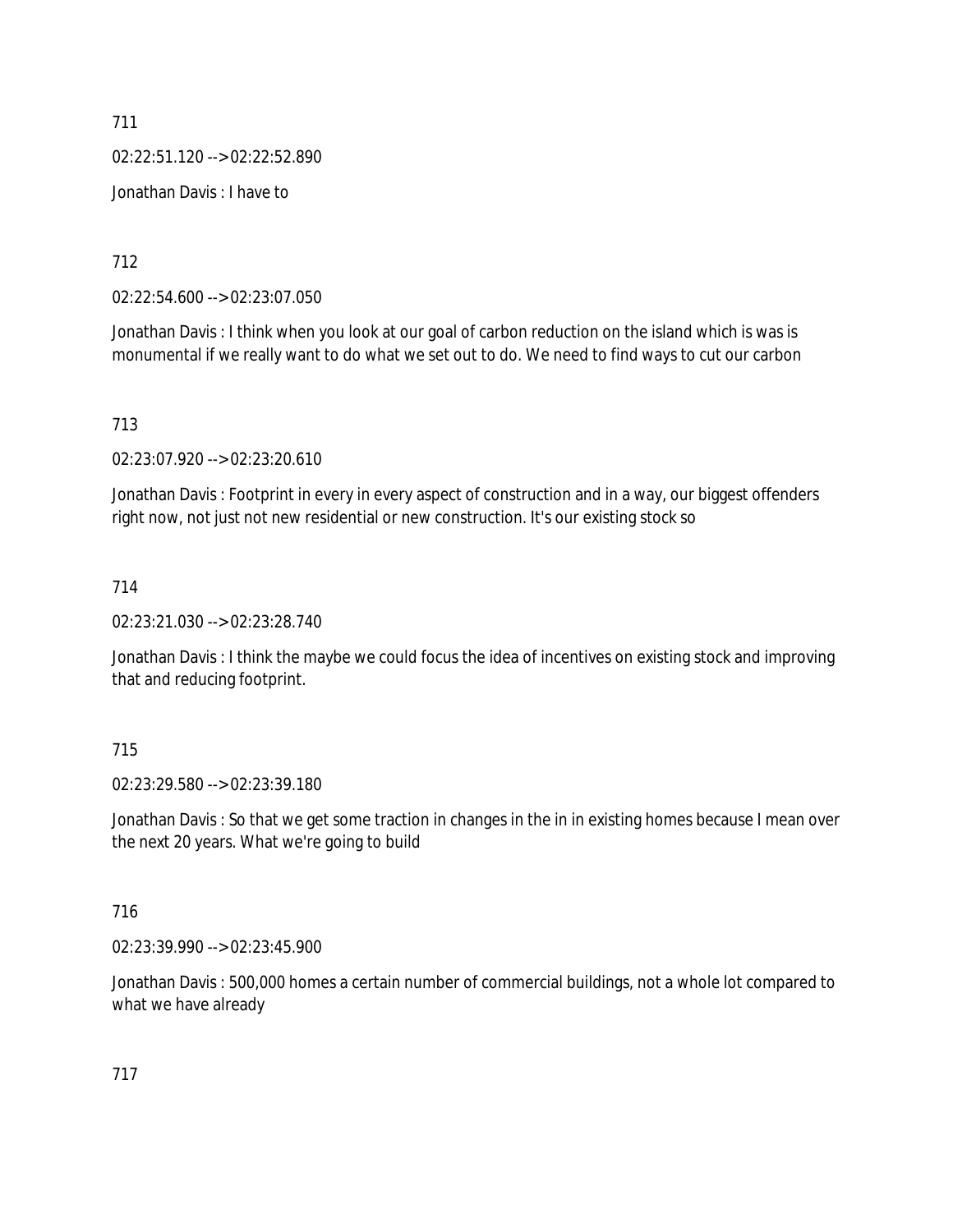02:23:46.350 --> 02:23:55.680

Jonathan Davis : So, so we felt we got it let's let's control what we can with the new stuff and then then look at because incentives require budget.

### 718

02:23:56.220 --> 02:24:08.610

Jonathan Davis : And that's a question for you guys as to where's that budget going to come from and who, how are we going to pay for those incentives to make people do this so we wanted to have that conversation with you so we weren't just spending.

719

02:24:08.670 --> 02:24:09.420

Jonathan Davis : Sitting money.

720

02:24:10.080 --> 02:24:21.240

Jonathan Davis : For to incentivize things we needed. We want to do that under control situation where we know what the Council has a palette that finds palatable to spend on incentives.

### 721

02:24:22.680 --> 02:24:35.970

Rasham Nassar: I pre I appreciate that response. And that's that makes a lot of sense considering the existing housing stock and I like that the task force is thinking in terms of linking that to an incentivize program.

### 722

02:24:37.470 --> 02:24:45.390

Rasham Nassar: And that leads me to my second question, I see that y'all have placed a cap on building redevelopment remodel additions up to 500 square feet.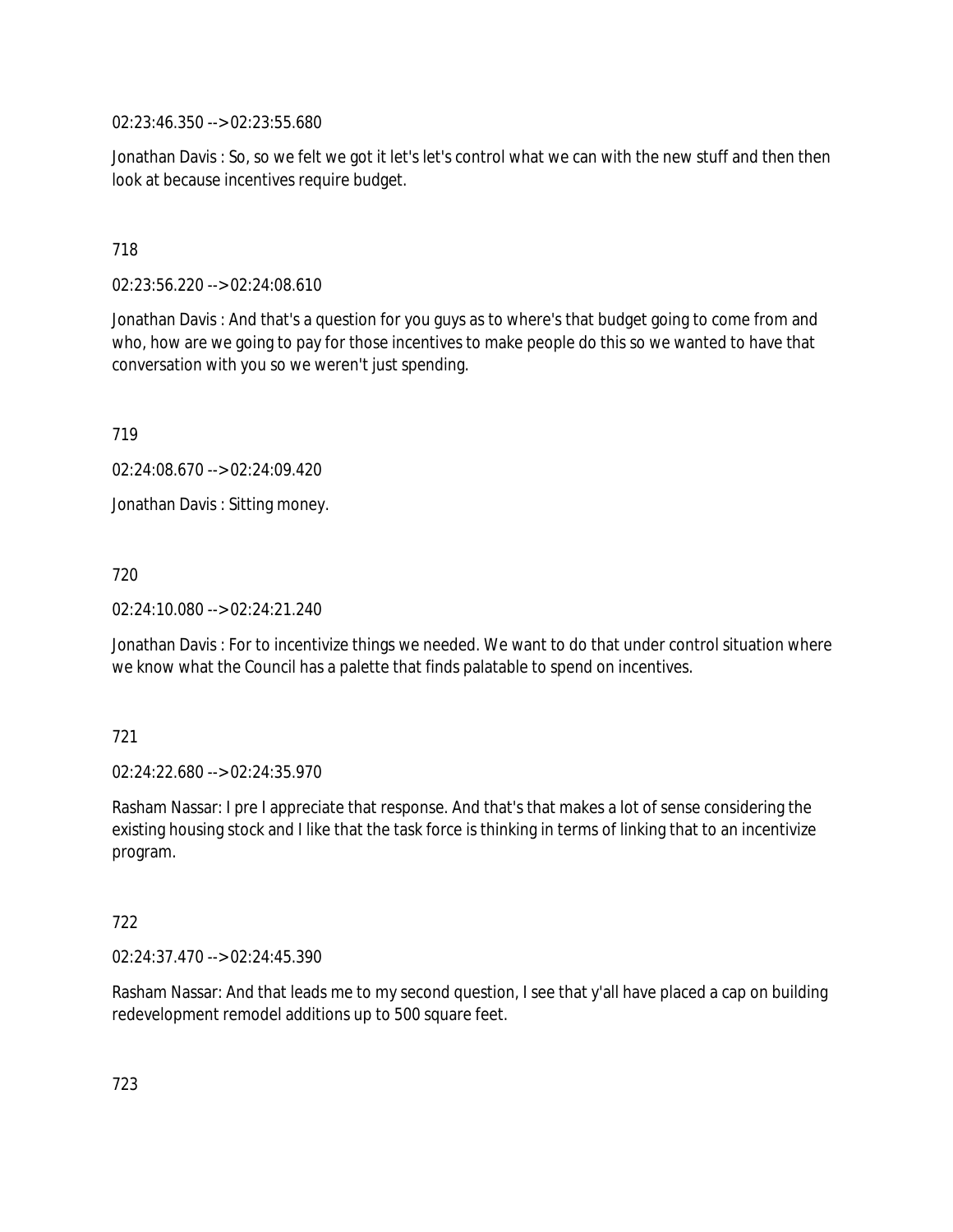02:24:45.870 --> 02:25:01.290

Rasham Nassar: So I'm thinking and maybe I'm a little. It's a little premature to think in terms of the details. But if, say, an applicant wants to, you know, or needs to repair a roof or something to that effect. Some what they might consider a relatively minor

724

02:25:04.440 --> 02:25:16.320

Rasham Nassar: Redevelopment a remodel, would that trigger the need to build that component of that house to the new green building standard, would they be be required to bring the entire structure up to code.

725

02:25:17.700 --> 02:25:21.960

Jason Wilkinson : I don't think we were considering repairs under that requirement.

726

02:25:22.050 --> 02:25:23.970

Jason Wilkinson : I think we were considering as any

727

02:25:24.000 --> 02:25:27.330

Jason Wilkinson : Anytime you would be adding square footage to the to the building.

728

02:25:28.140 --> 02:25:31.080

Rasham Nassar: So okay, so that's limited to just the addition, the

729

02:25:31.350 --> 02:25:33.210

Jonathan Davis : Book or improving square footage within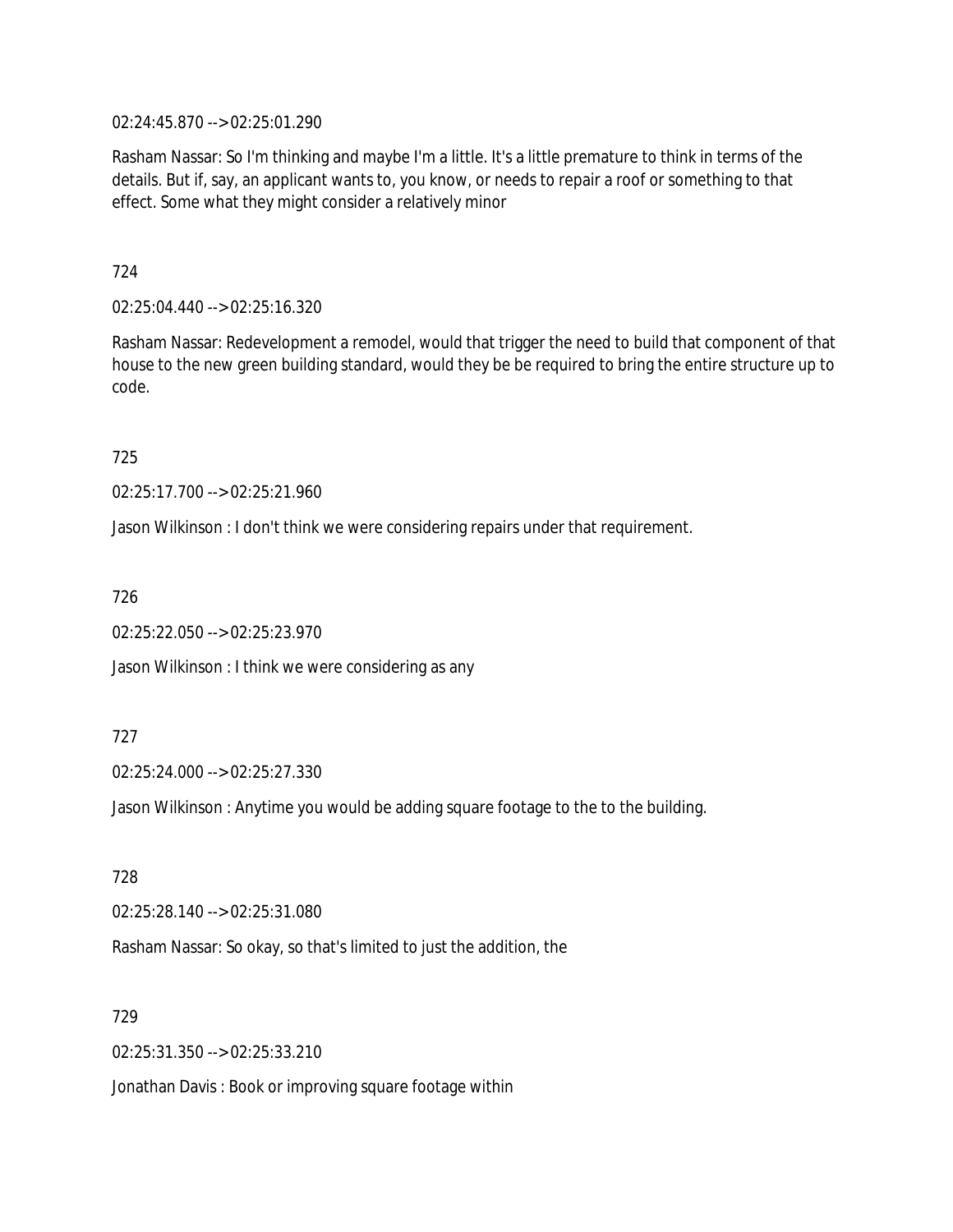02:25:33.210 --> 02:25:40.890

Jonathan Davis : The building. If you're remodeling your kitchen, living room, dining room master bathroom that needs to be that which is more than 500 square feet.

731

02:25:42.150 --> 02:25:55.470

Jonathan Davis : You, you didn't be required to meet the goals, but if you're just doing maintenance repairs or small amount of work, then this this exceptional and you know if you guys think that 500 is too big. Maybe it's 300 square feet or something so that

732

02:25:57.240 --> 02:26:02.910

Jonathan Davis : We kind of work through that number of it. And that's kind of where we landed, but it's certainly open for

733

02:26:04.470 --> 02:26:04.920

Rasham Nassar: Well, I think.

734

02:26:05.310 --> 02:26:10.410

Rasham Nassar: I would, I would just be concerned about the affordability component aspect of that and

### 735

02:26:11.070 --> 02:26:23.910

Rasham Nassar: So it sounds like it's a discussion for another time. But what I wanted to be clear about is whether that would, you're the property owner, a property on a requirement to bring the entire structure up to the standards of the code or just the portion of the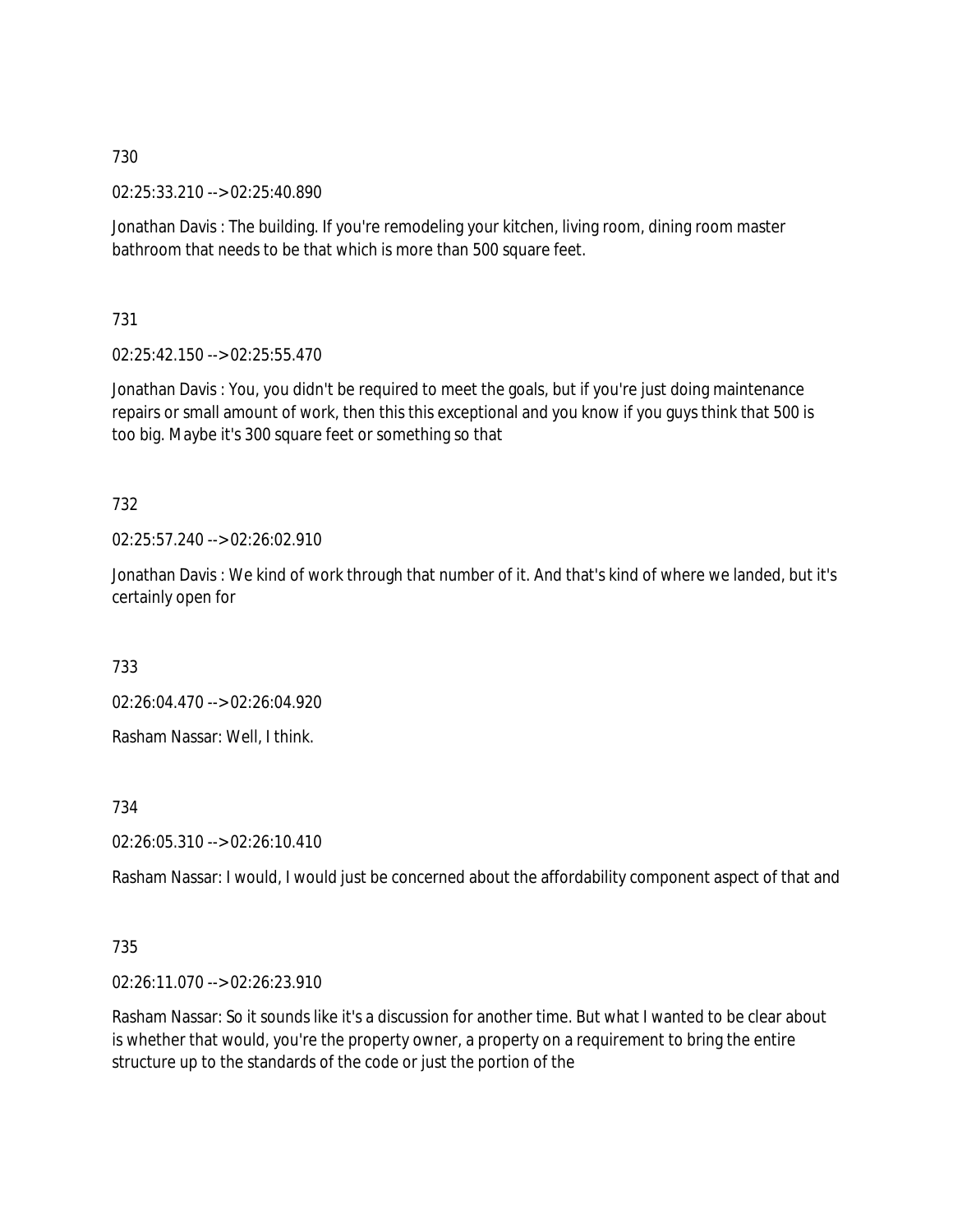02:26:24.990 --> 02:26:27.360

Rasham Nassar: House of destruction structure, whatever that they remodeled

737

02:26:27.600 --> 02:26:29.700

Peter Best: Yes, just the effective square footage

738

02:26:30.000 --> 02:26:31.530

Rasham Nassar: That's the effect of square footage

### 739

02:26:31.590 --> 02:26:45.720

Rasham Nassar: Yeah. And then, and then my last question relates to the city's the city on Harrison property because what we're hearing tonight is different from what we heard in terms of recommendation from the, I think it was the climate change advisory committee.

740

02:26:47.700 --> 02:26:49.020

Rasham Nassar: And so I just wonder

741

02:26:50.520 --> 02:27:01.800

Rasham Nassar: How big of a factor of consideration the waist on the other side of that of the remodel or redevelopment of that property was given in terms of weight.

742

02:27:02.520 --> 02:27:14.010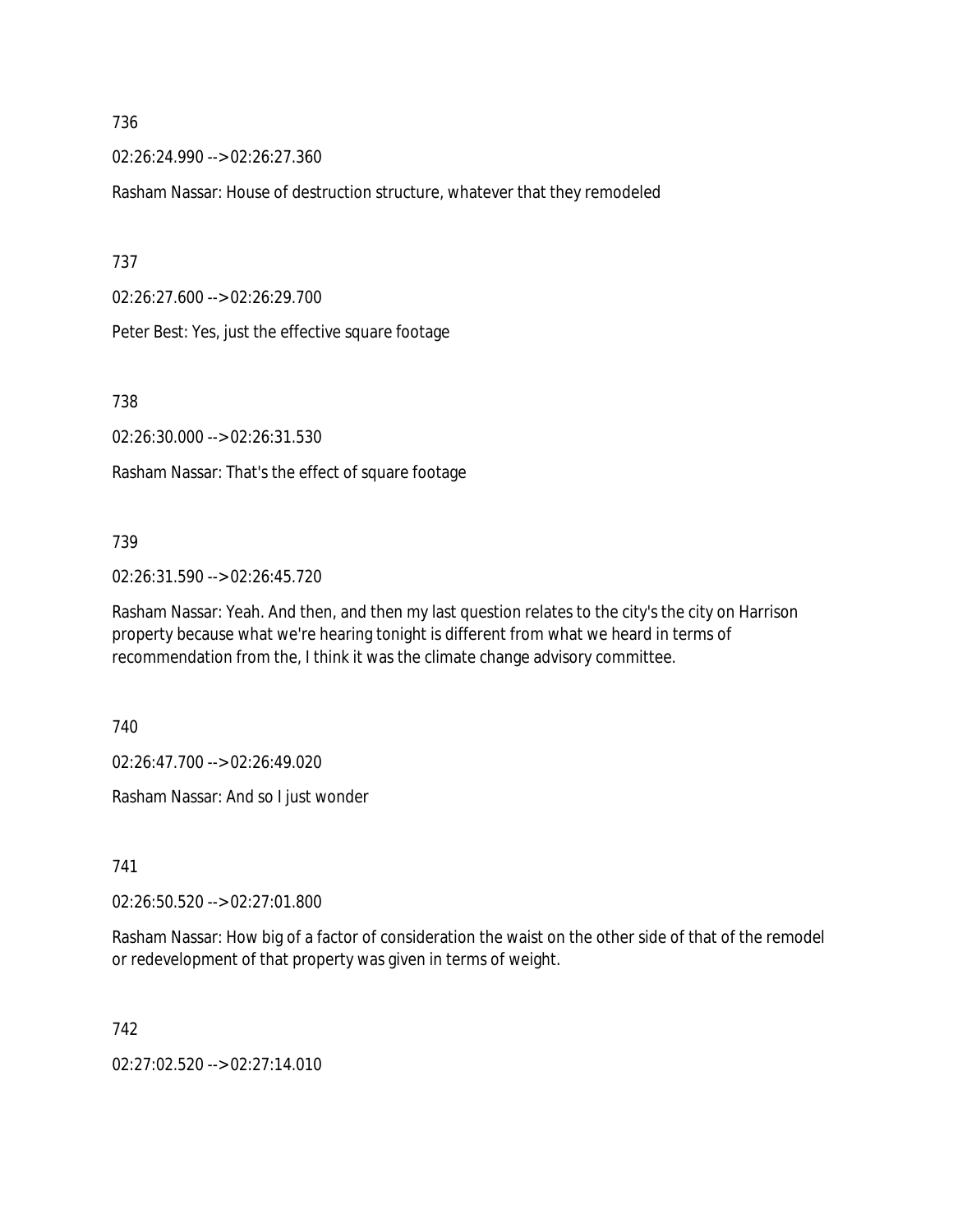Rasham Nassar: And what I mean is refers directly to the argument that some members of the climate change advisory committee made which was that by taking out relatively new components and, you know,

743

02:27:15.480 --> 02:27:23.910

Rasham Nassar: Considering that you may not be able to resell those components for use that those components would then end up in the dump or as waste and there's a carbon

744

02:27:24.600 --> 02:27:35.880

Rasham Nassar: Footprint attached to that. So was that, and that their argument actually led the Council to to pull to assist to dissuade us from pursuing LEED certification.

745

02:27:37.140 --> 02:27:43.770

Rasham Nassar: So I'm just wondering if that was a factor consideration and how much and if the byproduct of

746

02:27:45.690 --> 02:28:00.690

Rasham Nassar: Converting to green building standards which may necessitate that relatively new components would end up in our waste facilities and the carbon footprint of that is a factor of consideration.

747

02:28:01.800 --> 02:28:04.980

Rasham Nassar: Kind of in the broader context of your proposal.

748

02:28:06.090 --> 02:28:14.640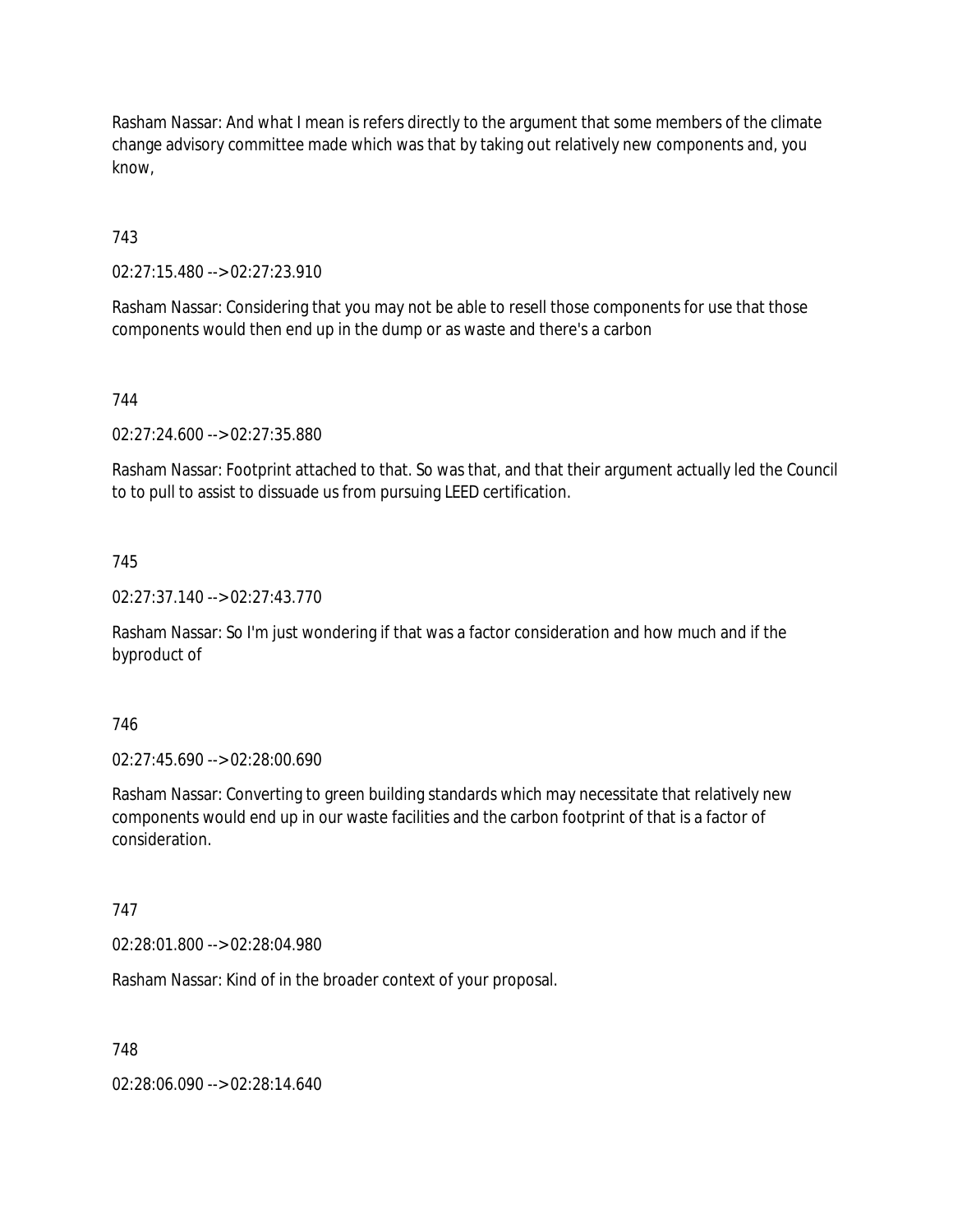Joe Deets: If I could just interject a second we're running bit into time here. So is that your last question. Councilmember into, sir. Thank you.

# 749

02:28:15.960 --> 02:28:25.140

Joe Deets: Let's turn to COUNCILMEMBER I topless. Let your asked question and then these gentlemen and Kevin can reply and it can wrap up.

## 750

02:28:27.300 --> 02:28:32.640

Kirsten Hytopoulos: Um, did you want to have the answer we're chefs question. Was that a question which I'm about

## 751

02:28:35.400 --> 02:28:38.370

Joe Deets: To do it. And if we can make it short and succinct.

752

02:28:42.510 --> 02:28:43.290

Joe Deets: Who wants to do that.

753

02:28:43.680 --> 02:28:46.170

Jonathan Davis : Jason you you gave this given a lot thought

### 754

02:28:46.470 --> 02:28:46.800

Jason Wilkinson : Yeah.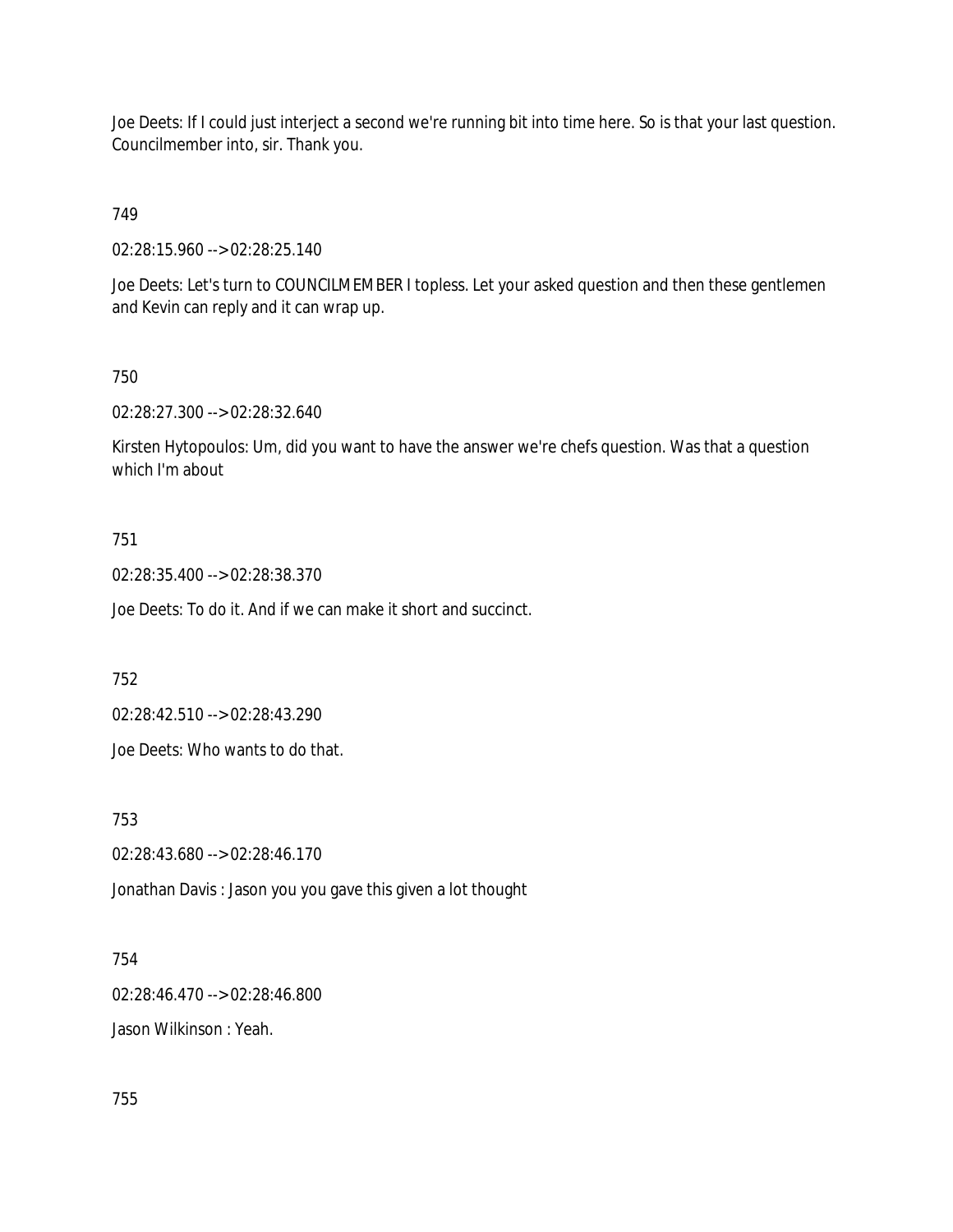02:28:47.040 --> 02:28:51.780

Jason Wilkinson : So embodied carbon definitely should be a consideration in any

756

02:28:52.230 --> 02:29:06.840

Jason Wilkinson : Green Building project. Anybody carbon can often make up more than the operational energy, carbon emissions over the life of the building and a high performance project. So that's something to consider. So, so definitely should be considered.

757

02:29:08.760 --> 02:29:18.210

Jason Wilkinson : For the project. Specifically, I don't know the details of the courthouse and what's happening. I think there's a lot of opportunities to salvage and reuse materials.

758

02:29:18.570 --> 02:29:25.470

Jason Wilkinson : And so those are things that have been done on a number of projects on the island and elsewhere on the

759

02:29:26.280 --> 02:29:44.970

Jason Wilkinson : So I so I think it's an important consideration. It's also embedded in the zero carbon recommendation that we made for all projects so that all inviting carbon is measured and then offset. And so those are those are things to consider, for sure. Okay.

760

02:29:45.570 --> 02:29:47.250

Joe Deets: Thank you. Councilmember I topless.

761

02:29:47.880 --> 02:29:54.810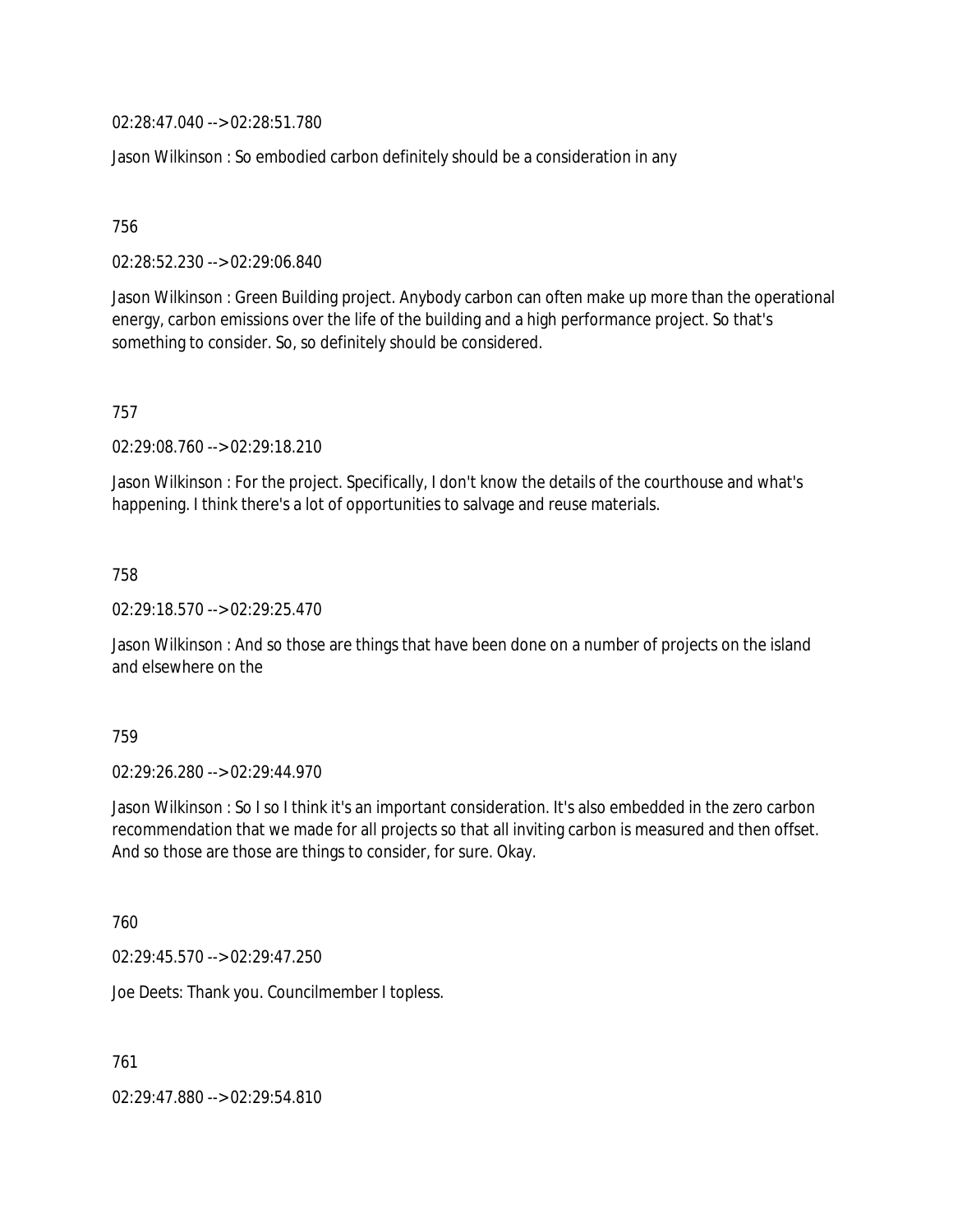Kirsten Hytopoulos: Um, okay. I hope that I know we're wrapping up, I guess, but I hope that more of us would give or wish more of us would give some feedback.

762

02:29:55.200 --> 02:30:03.150

Kirsten Hytopoulos: To the, to the task force as far as where we are on this on I continue to support the strongest measures that we can. And so my feedback would be

# 763

02:30:03.630 --> 02:30:13.620

Kirsten Hytopoulos: I'd see some difference between remodels and additions of square footage and I do feel that 500 square feet is quite generous on an addition in particular.

## 764

02:30:14.070 --> 02:30:17.700

Kirsten Hytopoulos: And when I'm not. I'm just really not that concerned about the affordability.

## 765

02:30:18.630 --> 02:30:24.030

Kirsten Hytopoulos: Because again, we're talking about people making improvements not repairs and we're talking about climate change. And I think that

766

02:30:24.390 --> 02:30:29.430

Kirsten Hytopoulos: I think we've heard from the task force as well as this is that as our as our council. We certainly heard from

## 767

02:30:29.940 --> 02:30:36.660

Kirsten Hytopoulos: Our climate committee and the community that that this is we are committed to this we are committed to being leaders and climate.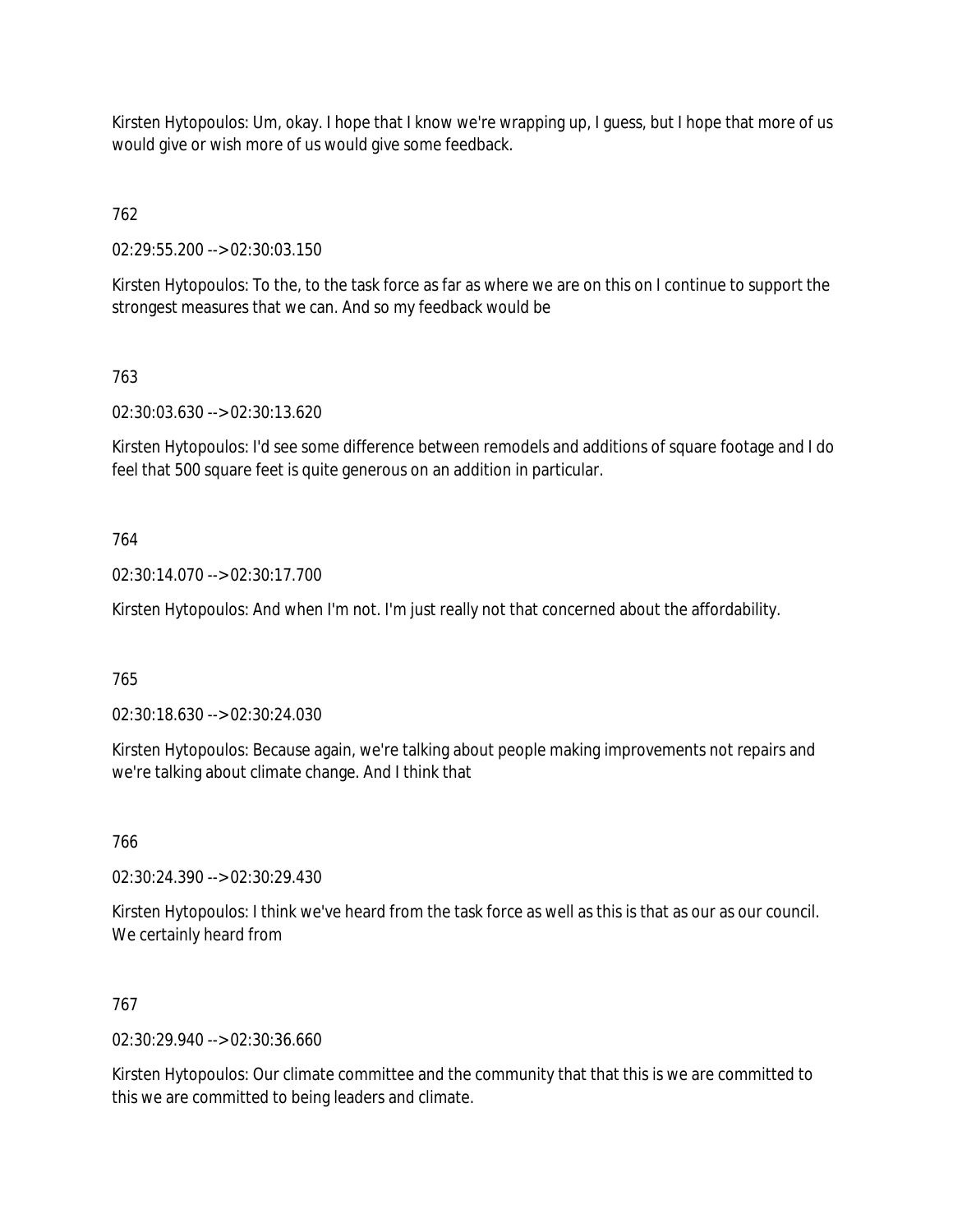02:30:37.140 --> 02:30:47.760

Kirsten Hytopoulos: mitigation and adaptation, this is going to cost, all of us and we're taking we're going to choose as individuals at home of homeowners to improve our properties and to do remodels in addition

## 769

02:30:48.180 --> 02:30:53.550

Kirsten Hytopoulos: We're going to have to take on extra costs to do it right. And so I do want to impose

### 770

02:30:54.270 --> 02:31:01.950

Kirsten Hytopoulos: Mandates not incentives and we can worry about affordability and other areas, and I'm not at this point, I'm not talking about affordable housing. I'm talking about

771

02:31:02.640 --> 02:31:19.230

Kirsten Hytopoulos: Just, you know, the affordable housing exception, you were talking about at all. I'm just talking about just straight up remodels and additions. So I'm supportive of mandates over incentives for sure. I hope you will reconsider a \$500 500 square foot exception, particularly for additions.

772

02:31:20.430 --> 02:31:30.120

Kirsten Hytopoulos: With regards to us, it's a lot to ask us to reconsider that hard achieved decision that we made to offset in a different way. The carbon

## 773

02:31:31.200 --> 02:31:38.940

Kirsten Hytopoulos: On the police courts facility you my initial reaction is one of seven would be was going to be for sure. I'm sorry. We've made that decision.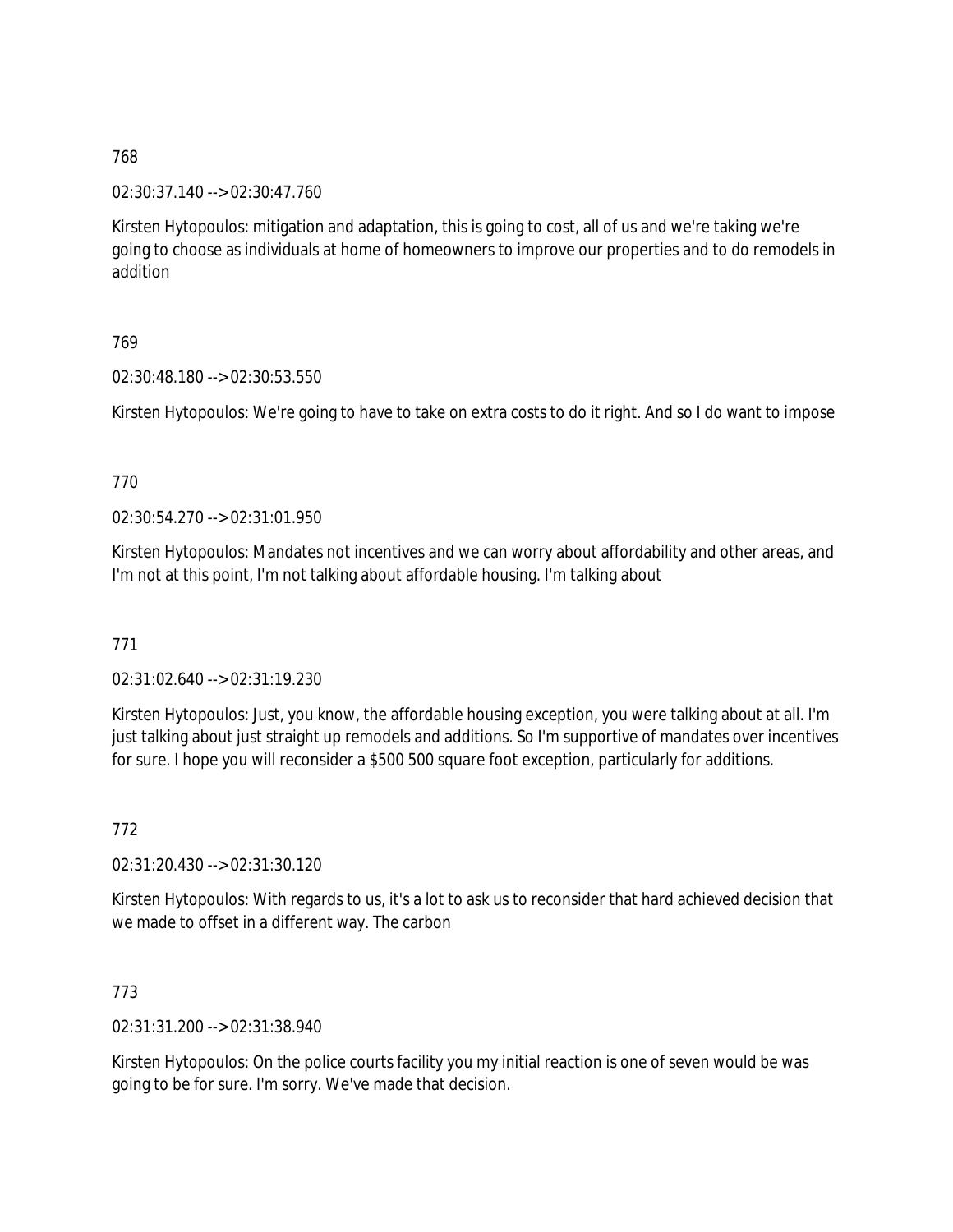02:31:39.690 --> 02:31:50.310

Kirsten Hytopoulos: The more I think about the more angsty I feel about this leading by example because I want us to be very, very firm on this and make the and make these mandates.

## 775

02:31:50.790 --> 02:32:01.260

Kirsten Hytopoulos: I will say that what I think that Joe and I have heard from for as the liaisons to the to the climate committee is that they're not happy with us for that decision. I felt a little miffed

### 776

02:32:01.980 --> 02:32:08.730

Kirsten Hytopoulos: As a, as a council member about that, but I don't think they're happy with us about that decision. So I'm not sure what

## 777

02:32:09.240 --> 02:32:16.710

Kirsten Hytopoulos: My colleagues are going to say about that. But, I mean, we need to we need to at least think about that. So those are my thoughts.

### 778

02:32:17.460 --> 02:32:30.270

Kirsten Hytopoulos: And I hope that you will continue to move forward with an aggressive program and that we will, I hope that my council will support art my console felt Council Members will support pushing the envelope on all levels on this. Okay.

### 779

02:32:30.420 --> 02:32:45.330

Joe Deets: Thank you. Councilmember. Yeah, I would say it wasn't just the climate change Advisory Committee. This is this group as well. So, I'm sorry. You don't mind me devolving that information. Councilmember car.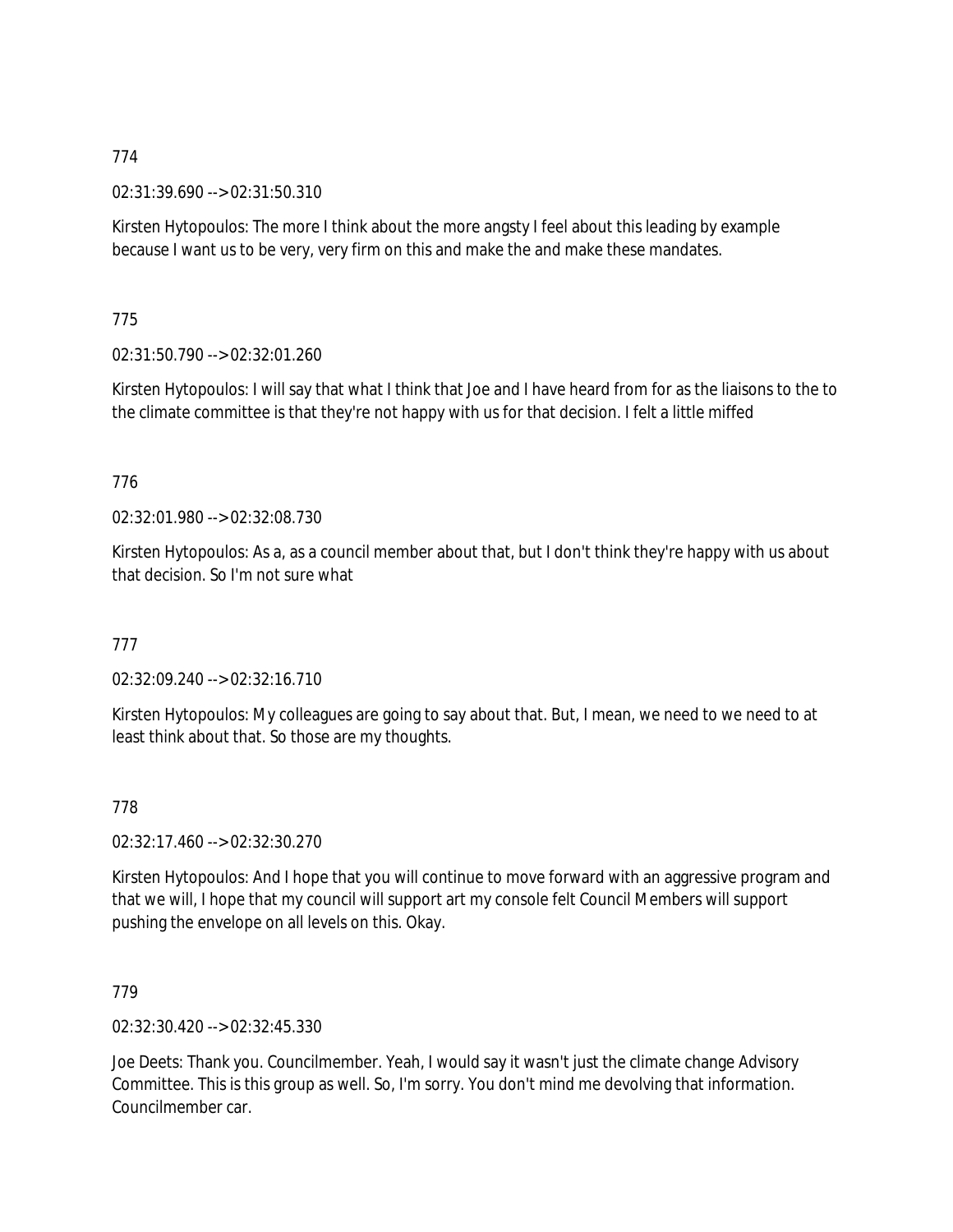02:32:47.100 --> 02:32:55.650

Christy Carr: Thanks, just real briefly, I just had a question about mixed use projects and where they fall in the chart between residential and commercial

781

02:32:56.850 --> 02:33:07.260

Christy Carr: And I, I would say that I feel comfortable revisiting the city's pleas, Court Facilities green building requirements.

### 782

02:33:08.610 --> 02:33:17.910

Christy Carr: I don't know where will land with that and what sort of Council support will get for that, but I do. I think that the overriding principle of leading by example is an important one.

783

02:33:19.740 --> 02:33:29.340

Christy Carr: And then, I guess, in terms of the 500 square feet. Just for a little bit of background, the critical areas ordinance update that was completed in 2018 used 500 square feet for

784

02:33:30.150 --> 02:33:38.700

Christy Carr: expansions of existing development, not to exceed so 500 square feet to Jonathan's point was something where he it was a reasonable

785

02:33:39.300 --> 02:33:51.570

Christy Carr: Figure for people kind of doing small projects. So I'm comfortable with that number. I think the administrative burden of projects under that would probably outweigh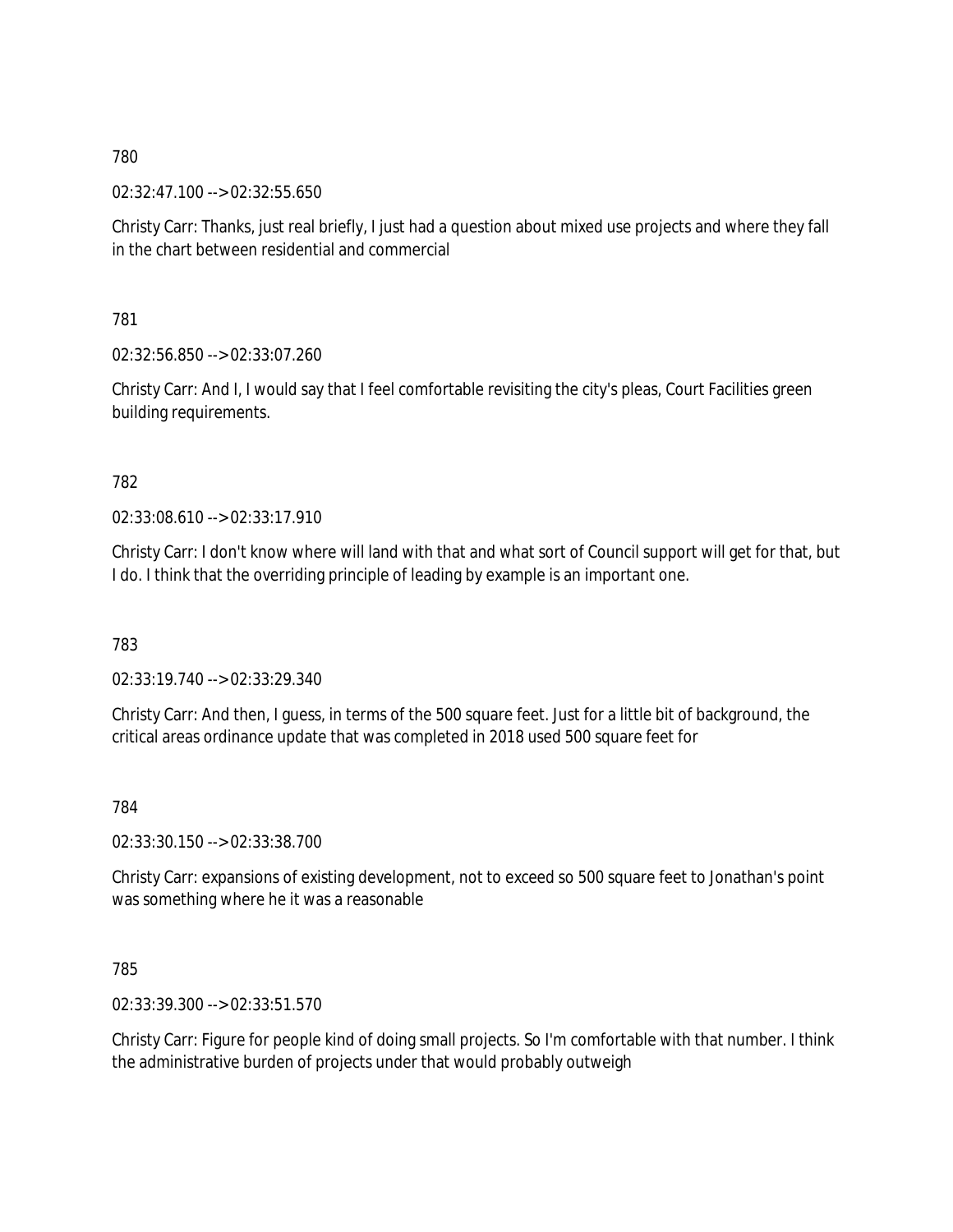02:33:52.740 --> 02:34:00.120

Christy Carr: The benefit. So that's all I have. And actually just thanks so much to the task force members. I really appreciate

787

02:34:00.570 --> 02:34:13.470

Christy Carr: All the work, particularly the number of meetings in such a short period of time and staff like and Peter to my note was fast track. So definitely appreciate your hard work to get this back to Council so quickly.

788

02:34:14.190 --> 02:34:21.600

Joe Deets: Vicki, I would like to. I know this is a great discussion, unless you guys want to have a late meeting, kind of like a wrap this up.

789

02:34:22.680 --> 02:34:25.920

Joe Deets: COUNCILMEMBER well mayor, Leslie. You haven't spoken yet.

790

02:34:27.510 --> 02:34:33.150

Leslie Schneider: I'll make it super quick. Thank you. So just regarding the police court facility.

791

02:34:34.170 --> 02:34:43.680

Leslie Schneider: I'm I'm on the record for more than one meeting of saying that the city should really lead by example. So you know i would i would support going back and looking at that again.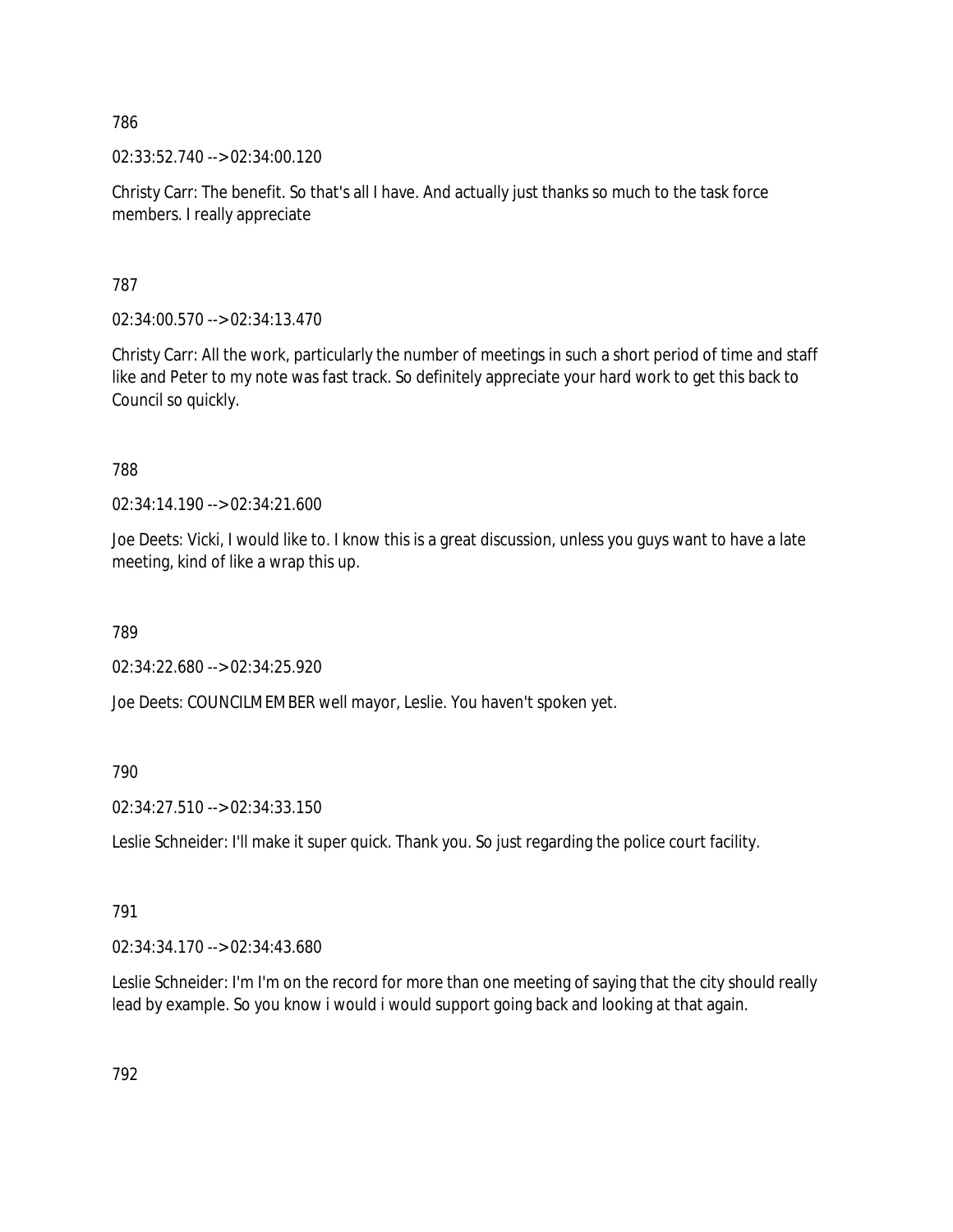02:34:44.880 --> 02:34:52.380

Leslie Schneider: However, you know, I thought that it made a lot of sense that we were locally offsetting our carbon and so

#### 793

02:34:53.040 --> 02:34:59.910

Leslie Schneider: I guess in a future time, I would like to hear sort of why the local offsets of the carbon doesn't sort of

#### 794

02:35:00.900 --> 02:35:15.630

Leslie Schneider: Meet your the, the recommendation of this group. And I understand that there there there might not be as a standard that is incorporating that element, you know, we're the standards that exists or

#### 795

02:35:16.350 --> 02:35:30.090

Leslie Schneider: The LEED Platinum. In this case, and we were only considering LEED silver and it was going to cost an extra almost million dollars so I'm looking forward to that conversation again. But I absolutely agree that we need to the city needs to lead by example with municipal buildings.

796

02:35:30.240 --> 02:35:30.900 Kathleen O'Brien : Can I quickly.

797

02:35:31.170 --> 02:35:32.730

Kathleen O'Brien : Can I quickly respond to that.

798

02:35:33.960 --> 02:35:35.040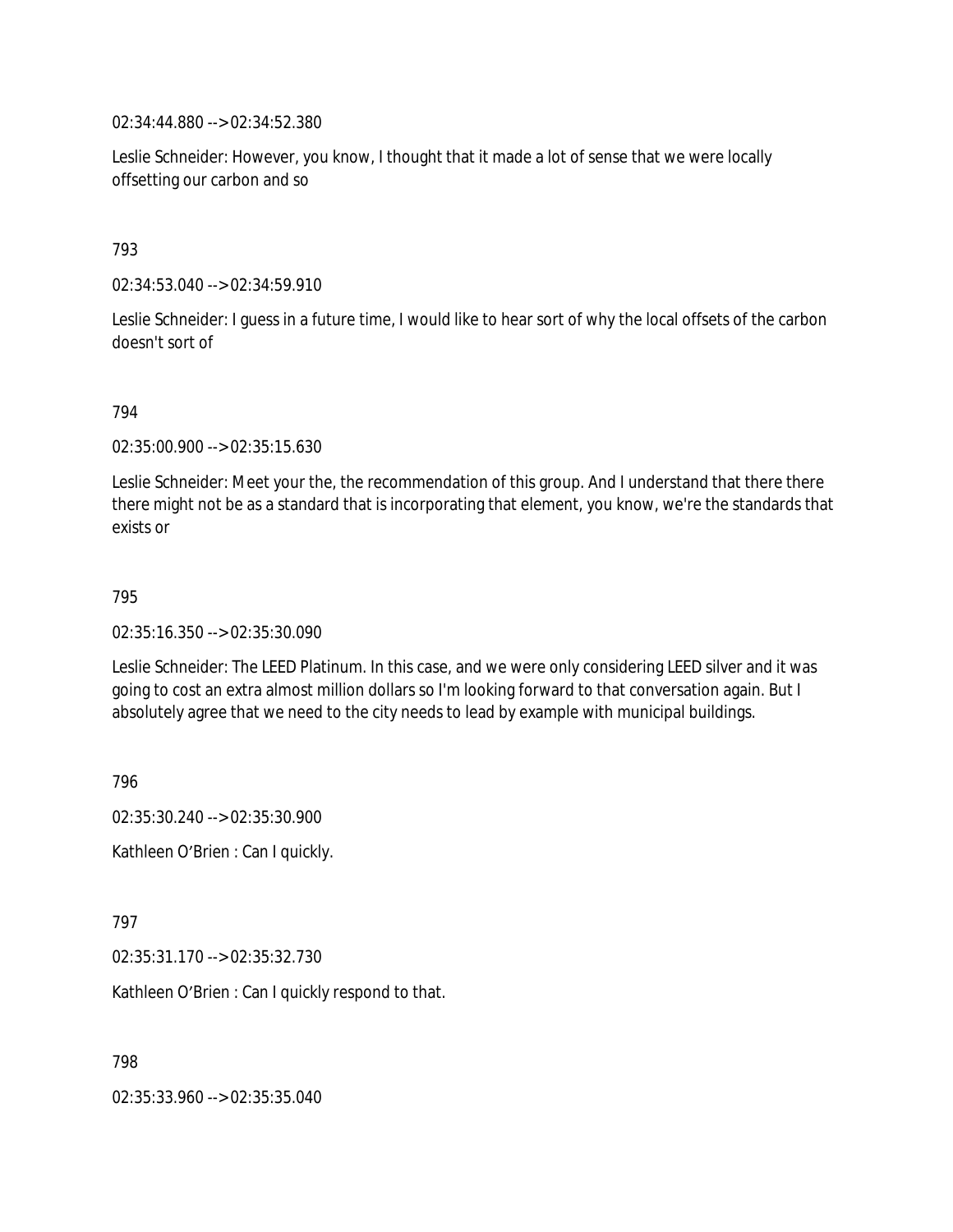Kathleen O'Brien : That is that the

799

02:35:36.090 --> 02:35:43.920

Kathleen O'Brien : The LEED silver LEED Platinum or whatever lead level would bring us way more than the carbon offset.

800

02:35:44.850 --> 02:36:01.380

Kathleen O'Brien : And you know it's it's not it's not just about that. So, and I know that the climate change thing was what precipitated the speedy speedy process, but we get way more benefit more bang for the buck by actually having a building built green

801

02:36:03.360 --> 02:36:04.590

Joe Deets: But I agree with that.

802

02:36:05.760 --> 02:36:08.040

Joe Deets: I would love to revisit the police court.

803

02:36:09.660 --> 02:36:16.950

Joe Deets: Station myself. I personally regret that vote counts member Pollock. You want to wrap this up.

804

02:36:17.760 --> 02:36:19.380

Michael Pollock: Well, thank you, and I do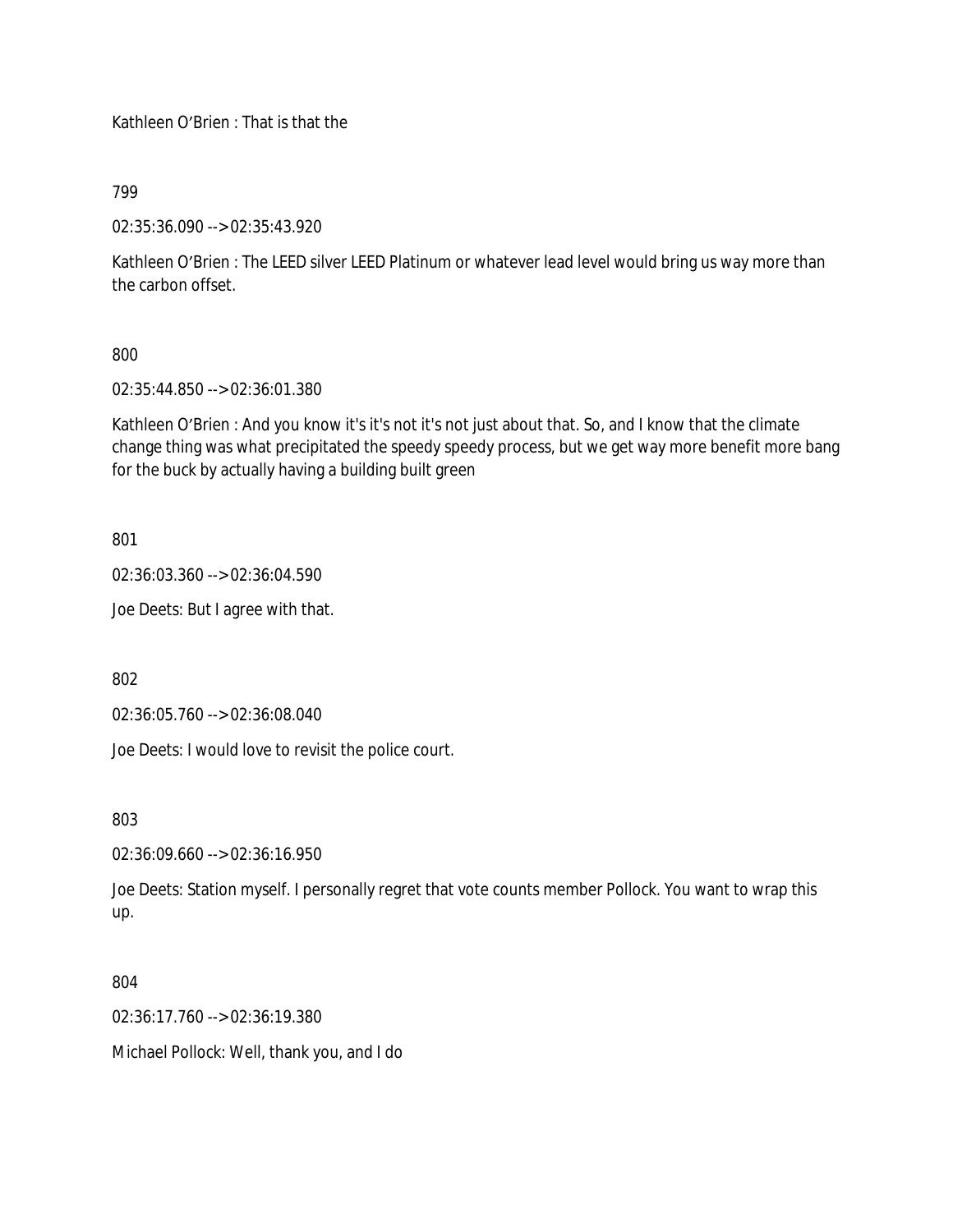02:36:20.670 --> 02:36:21.000

Michael Pollock: And

806

02:36:22.170 --> 02:36:25.140

Michael Pollock: I'm not going to comment on what was just said about that.

807

02:36:27.150 --> 02:36:38.820

Michael Pollock: But I thought we made it, I guess. I thought we made an informed decision at the time. So if there's more information on the green building them. Yeah, bring it forward and let's let's discuss it. But what I really wanted to get to was the recommended motion on the

808

02:36:39.180 --> 02:36:49.590

Michael Pollock: Agenda bill and it just says determine Council support for the recommendation and provide staff direction on a draft ordinance. So I guess the question is, is do we have

809

02:36:50.670 --> 02:37:01.110

Michael Pollock: Do you have the direction you need the need emotion. What, what do we need to do to move this along and then and then secondly, as others. Obviously a lot of interest on this and it seems like

810

02:37:02.130 --> 02:37:10.260

Michael Pollock: We, we ought to continue with this discussion, but I think that that's kind of part of the ordinance. So, so I'm happy to stop talking about it.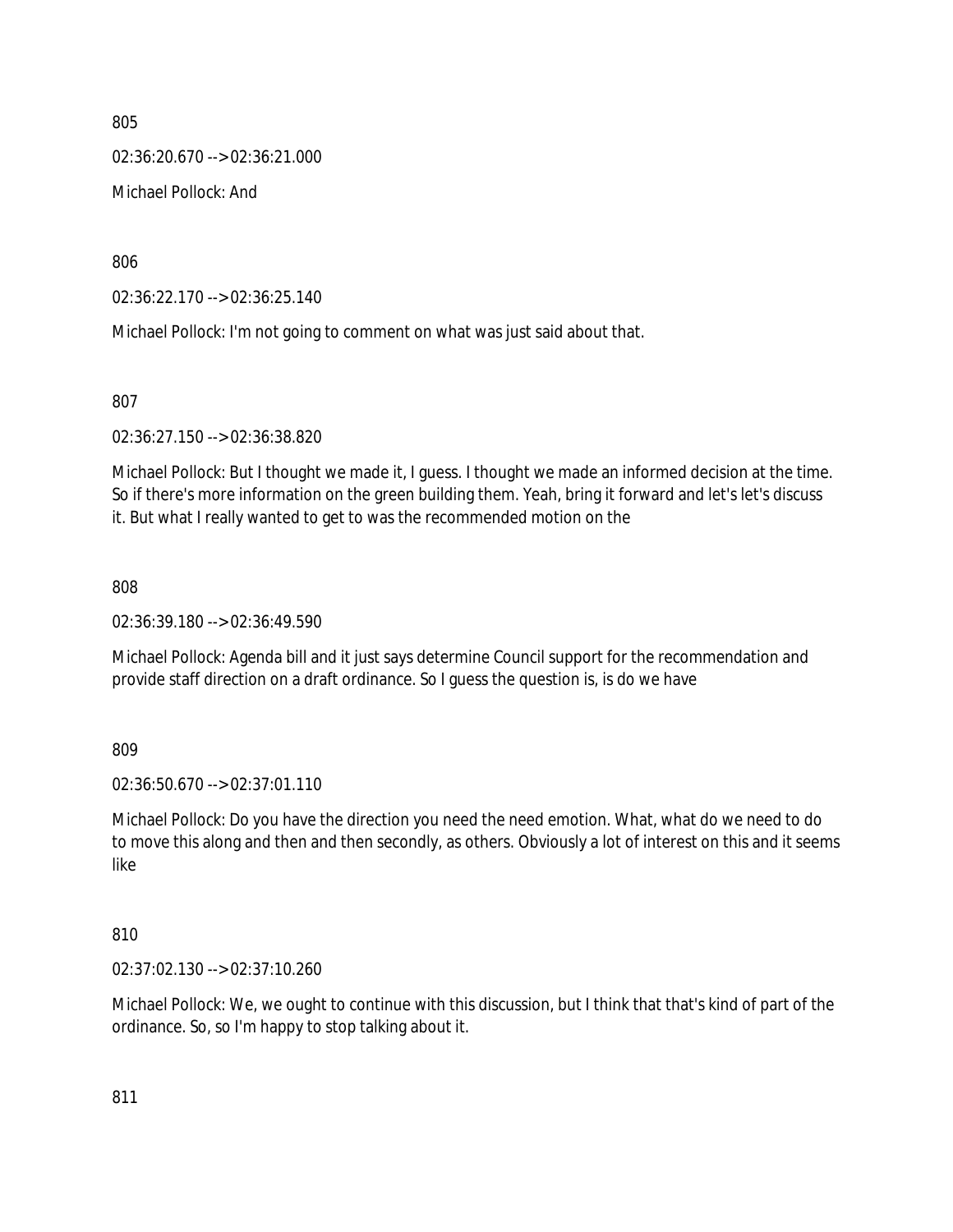02:37:10.560 --> 02:37:23.940

Michael Pollock: Tonight with. So the idea that we're going to continue on a later date and and just really, I guess, putting it to Peter, putting it to Joe, what do we need to do. What do we need here. Do you need a recommended motion. You just need a non of hands. What do we need to do here.

812

02:37:24.300 --> 02:37:25.560

Joe Deets: Yeah, Peter anything

813

02:37:26.220 --> 02:37:34.020

Peter Best: Well, so, so if you're comfortable with continuing to move forward with the recommendation staff still have some work to do to

814

02:37:34.560 --> 02:37:49.620

Peter Best: Verify the state legal requirement and the details of the certification. So we'll continue to work on that draft an ordinance and if you, it seems like you. There's definitely more need for discussion.

### 815

02:37:50.730 --> 02:37:59.730

Peter Best: So as we continue to proceed on that there is a study session, you could schedule on sep tember 15th. If you wanted to continue to discuss

816

02:38:00.300 --> 02:38:04.560

Peter Best: And then on the 22nd, we'd be asking you to schedule a public hearing

817

02:38:05.460 --> 02:38:19.920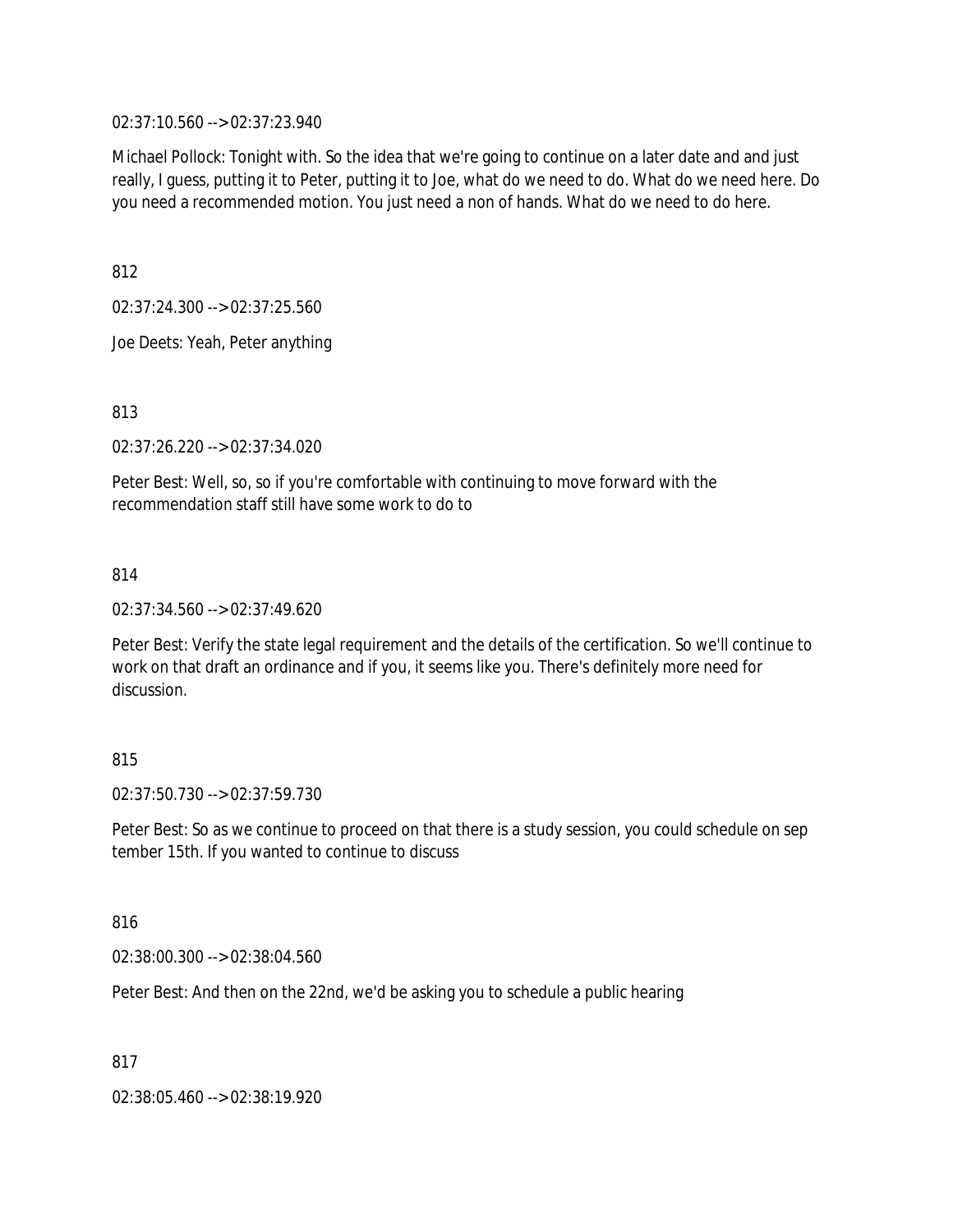Peter Best: So you you would need to decide at that time, whether you're ready to move forward with the specifics of the ordinance or not. But there's there's still time to add some more discussion as we proceed developing the final or the draft organs. Okay.

818

02:38:20.190 --> 02:38:22.260

Michael Pollock: Okay, what do you need from us tonight.

819

02:38:24.330 --> 02:38:32.910

Peter Best: Support to move that direction. I don't know what your protocol is as far as motion or head nodding. But I'll leave that to Deputy Mayor

820

02:38:33.420 --> 02:38:34.710

Joe Deets: We, um,

821

02:38:36.750 --> 02:38:37.140

Joe Deets: Alright.

822

02:38:38.430 --> 02:38:41.040

Joe Deets: You feeling the city manager. Yes.

### 823

02:38:41.910 --> 02:38:49.620

Morgan Smith: I didn't hear much diversity of opinion. It feels like there's a clear consensus to move forward with the recommendation as it's currently presented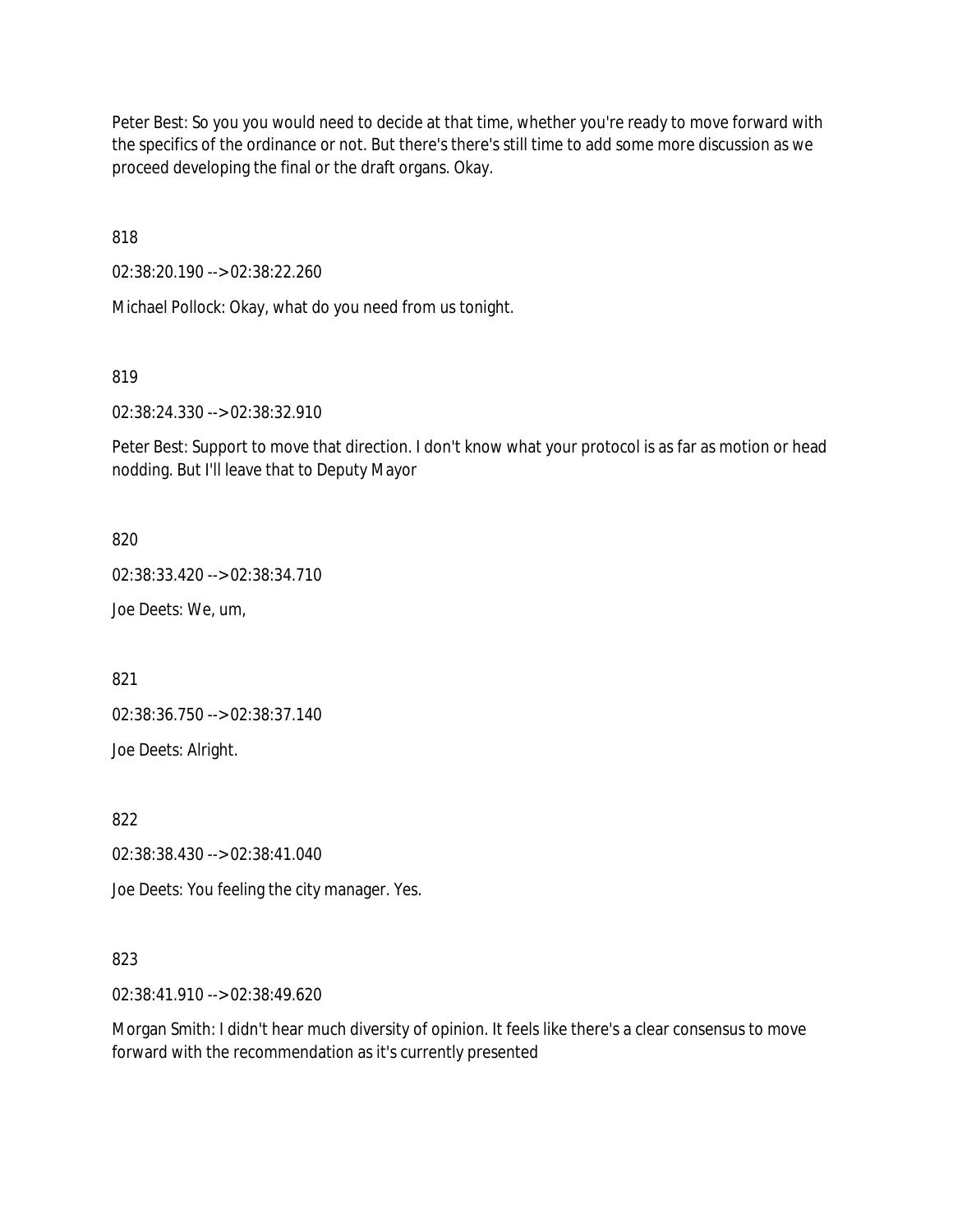02:38:50.010 --> 02:38:54.330

Morgan Smith: And if Council is supportive of a second study session on the 15th.

825

02:38:54.960 --> 02:39:01.980

Morgan Smith: That would give us a chance to confirm and for you to have an initial week or two to think through this and for us to bring subsequent legal analysis.

826

02:39:02.250 --> 02:39:08.280

Morgan Smith: So I think we have the direction we need on the basis of this conversation to get us to the 15th.

#### 827

02:39:08.700 --> 02:39:19.140

Morgan Smith: And staff will continue to work to draft an ordinance that will be close to ready to go at that point and then we can check in with counsel on the 15th as to whether you're ready to move on the 20 seconds to set the public hearing

828

02:39:19.680 --> 02:39:24.030

Joe Deets: Okay, that sounds good to be doing. We have a head nods folks know

#### 829

02:39:25.140 --> 02:39:41.700

Joe Deets: Where we need contrary views. Okay. Excellent. Thank you so much. Task Force members, I've really enjoyed sitting in on your meetings and occasionally speaking up really appreciate your work and we will see you in two weeks. Okay.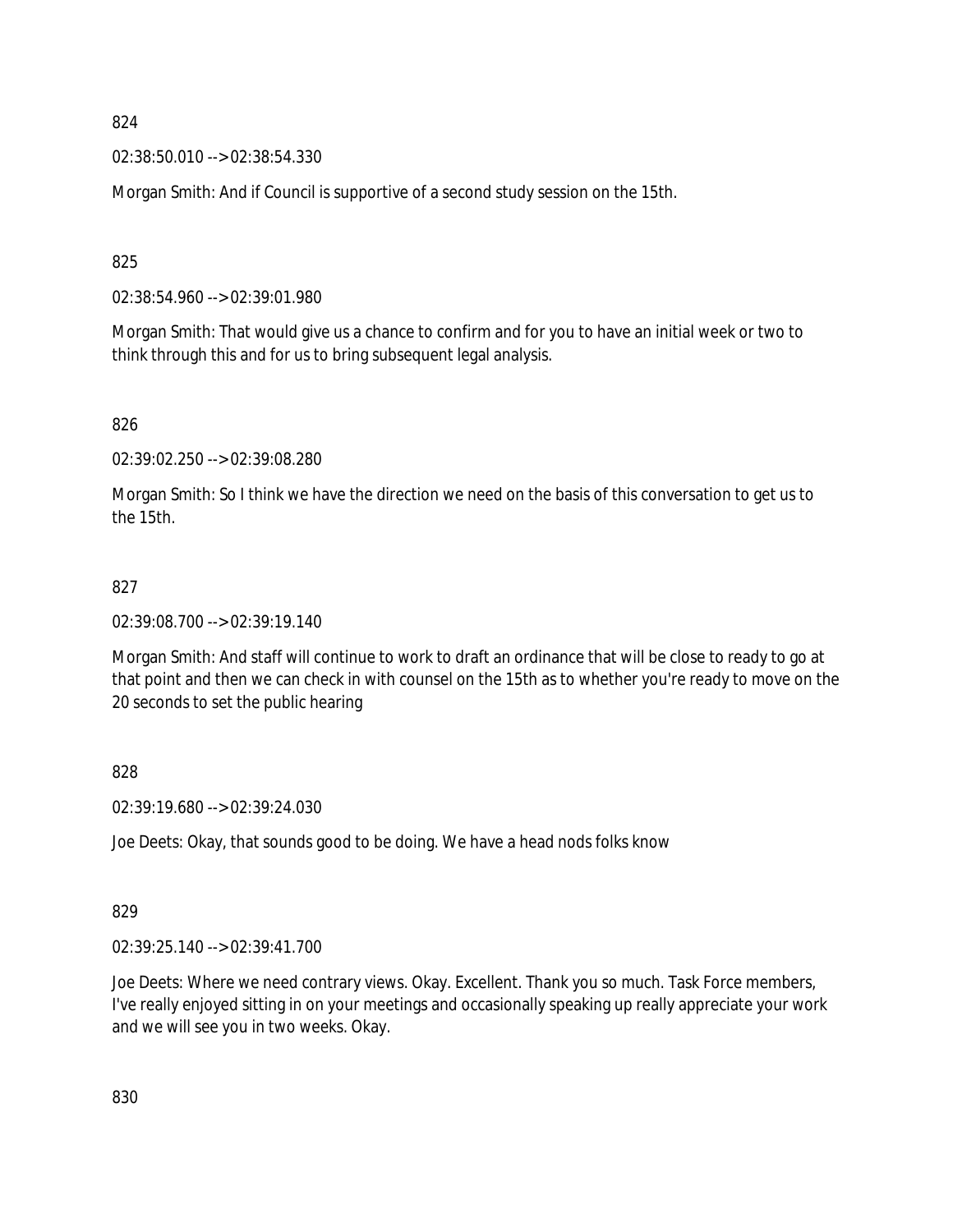02:39:42.180 --> 02:39:42.810

Jonathan Davis : Thank you.

831

02:39:45.540 --> 02:39:49.590

Joe Deets: Folks for running a little behind, but this was this was an important discussion.

832

02:39:50.910 --> 02:39:52.080

Joe Deets: Item 60

833

02:39:53.250 --> 02:40:00.660

Joe Deets: sustainable transportation plan update looks like it's a brief discussion for public works is that Mark has that you

834

02:40:01.380 --> 02:40:03.210

Mark Epstein: That's me. Good evening, Council.

835

02:40:03.810 --> 02:40:04.170

Mark Epstein: Can you hear me.

836

02:40:04.590 --> 02:40:08.340

Joe Deets: I'm sorry, Mark. Let me just say council member only the unit did taxed in and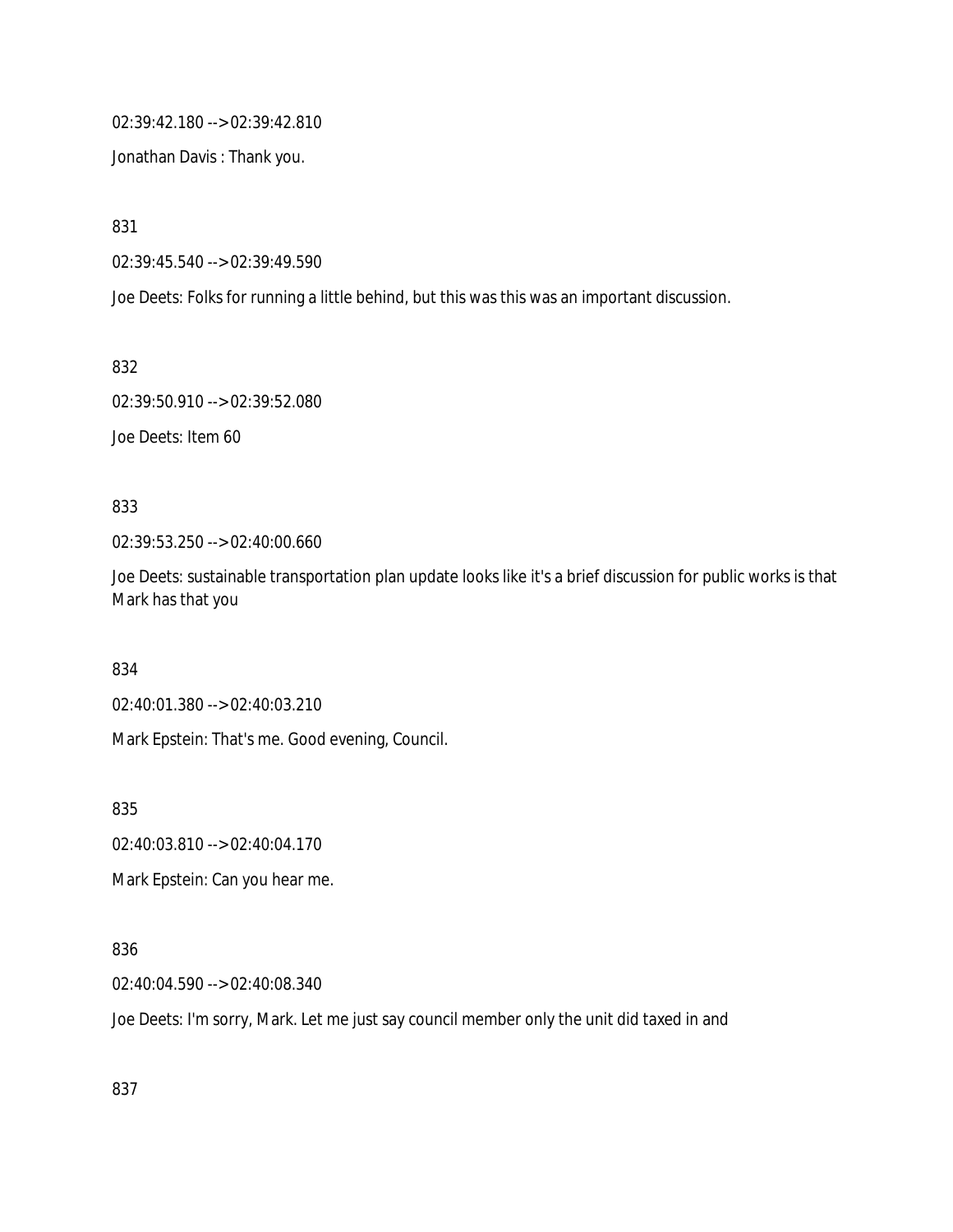02:40:09.540 --> 02:40:10.080

Joe Deets: He had

838

02:40:11.820 --> 02:40:18.900

Joe Deets: Kind of an emergency at home, and that he had to attend to. So sounds like he won't be joining us

#### 839

02:40:19.680 --> 02:40:34.890

Morgan Smith: I think I think he is potentially going to attempt to join for the vote on the ethics board appointments, because he's aware that that requires all seven council members to participate. So he may call in for that as well. We're gonna see where things stand when we get closer.

840

02:40:35.460 --> 02:40:38.340

Joe Deets: Okay, thank you. Okay, go ahead. Mark, sorry.

841

02:40:38.760 --> 02:40:39.960

Mark Epstein: Okay, good evening Council.

842

02:40:40.230 --> 02:40:43.650

Mark Epstein: Marked Epstein engineering project manager and public works.

843

02:40:44.670 --> 02:40:58.230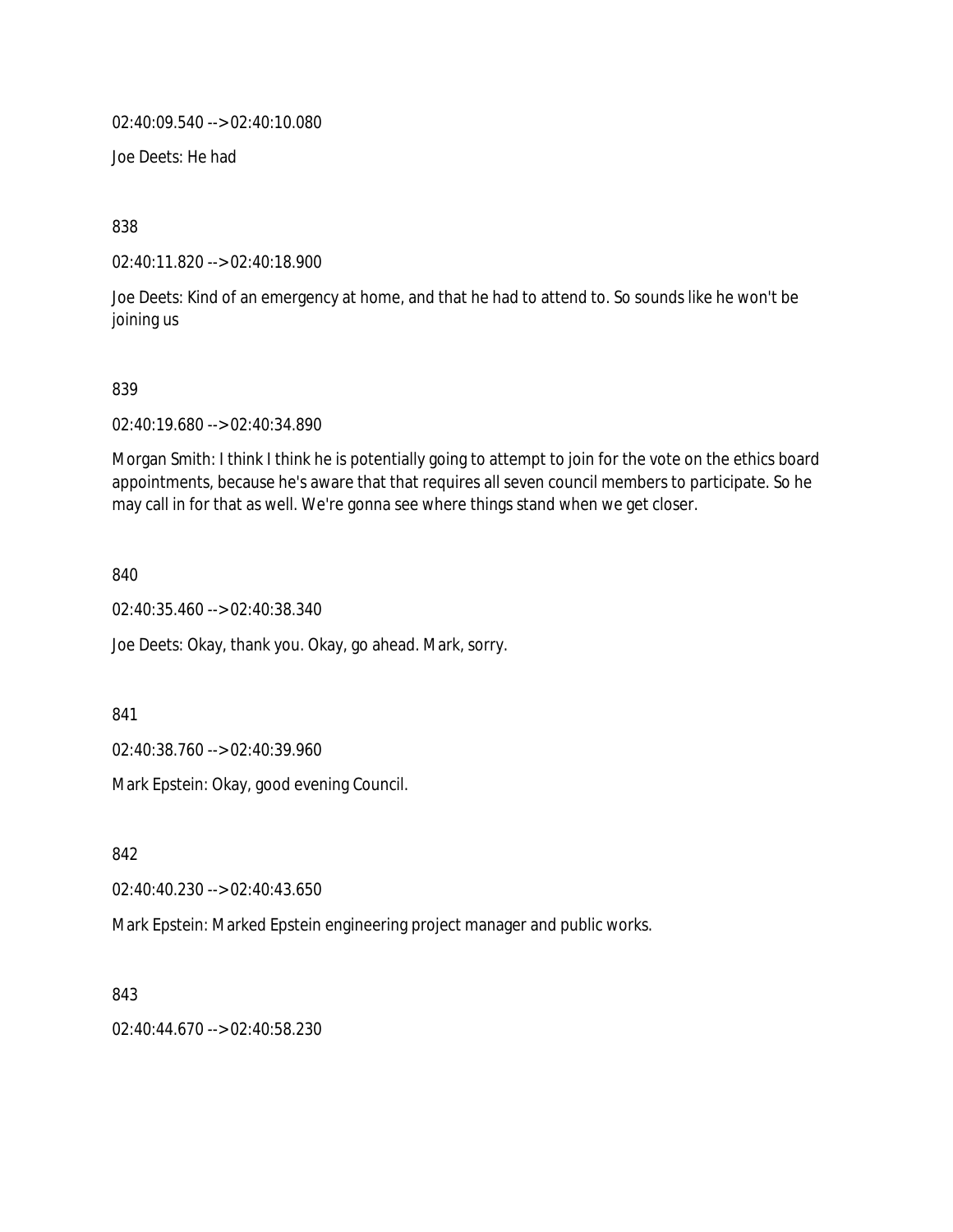Mark Epstein: We've pledged that your request to come every two weeks, give you an update on the sustainable transportation plan tonight's going to be more of a high level overview, you'll get a more in depth briefing in two weeks with our consultants from Nelson NYGAARD

844

02:40:59.550 --> 02:41:15.840

Mark Epstein: So just a reminder. In the last update. Last month we review the engagement plan with you and introduced the project goals, the preliminary project goals and we've made a lot of good progress since then. I don't have a presentation, but I do want to at least to share

845

02:41:16.860 --> 02:41:24.240

Mark Epstein: The schedule, just to let you know where we are in that. So hopefully you can see that

### 846

02:41:24.990 --> 02:41:34.260

Mark Epstein: And so this is just the timeline. That's it looks a little bit different than the schedule we put in the past because this is what we used in in our virtual open house.

#### 847

02:41:34.890 --> 02:41:44.760

Mark Epstein: But we are here at the end of August, beginning of September. So we have completed. Some of our significant portion of our community outreach and

848

02:41:45.150 --> 02:41:56.910

Mark Epstein: Have we're still working on the the goals and performance measures, but in two weeks you'll start to hear more information about the evaluation framework in the and the gap analysis.

849

02:42:00.030 --> 02:42:13.950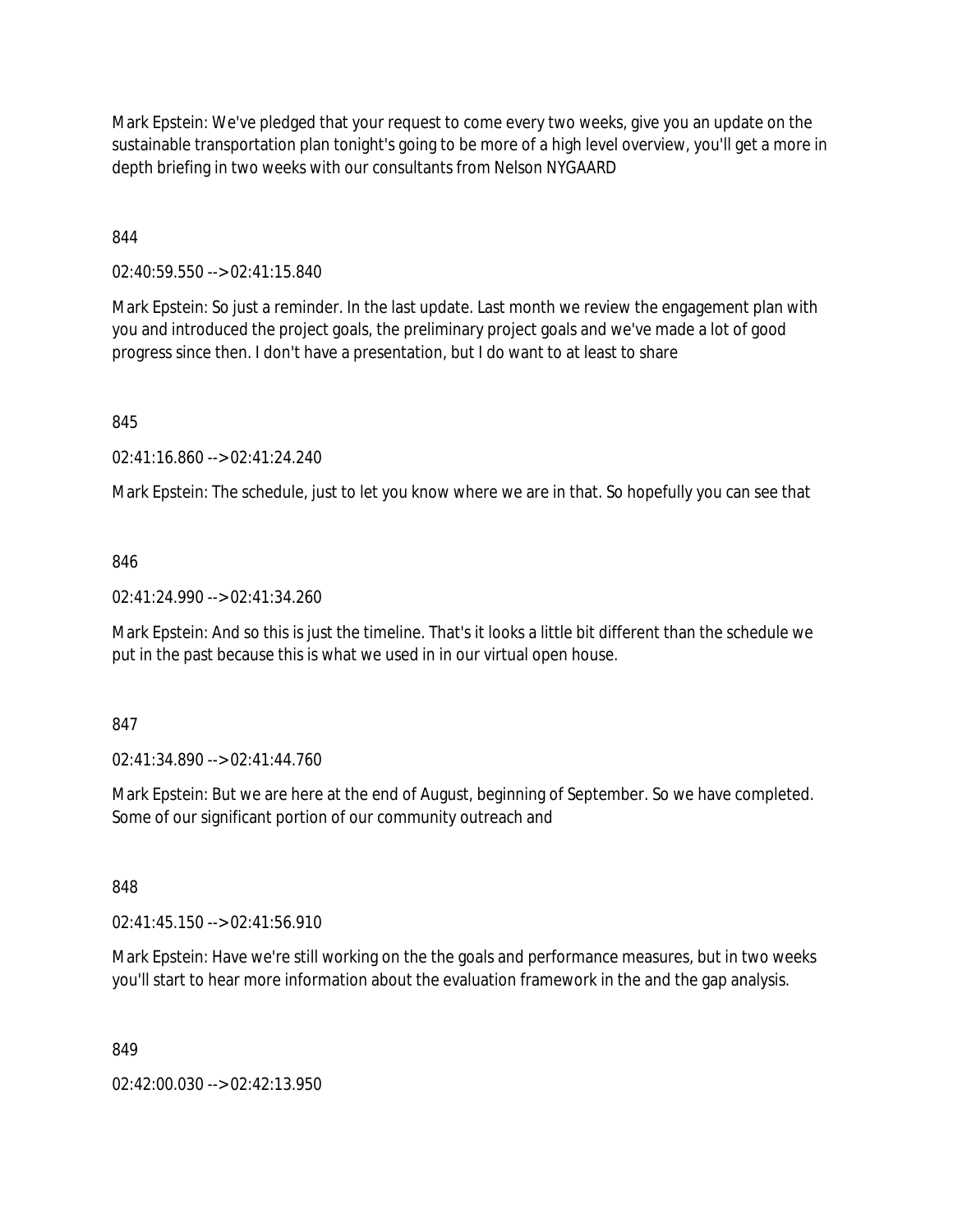Mark Epstein: So the progress we've made and the month of August we completed island wide mailer hopefully all of you receive that we've gotten pretty good feedback from that mailer and I'll go through some of the stats here in just a minute.

850

02:42:14.910 --> 02:42:24.540

Mark Epstein: We've done outreach for your podcast and social media, we launched the Online Open House sustainable transportation VI com

851

02:42:25.200 --> 02:42:30.480

Mark Epstein: That happened on August 4 that is still up and running and we're going to ask you a couple times to go visit that

852

02:42:31.410 --> 02:42:44.580

Mark Epstein: And we held significant we held our virtual community meeting on August 20th and the mayor joined us for that and did a great job there. And just a few few stats from the mailer and the community meeting.

### 853

02:42:46.140 --> 02:42:55.260

Mark Epstein: And the and the website was so on the website. We've had more than 540 unique visitors to the Online Open House.

854

02:42:56.310 --> 02:43:12.540

Mark Epstein: We've had about 250 big idea cards returned from the mailer and at the virtual community media on the 20th. We had about 40 attendees and I thought that was pretty good. Given that we were competing with Joe Biden's acceptance speech at night.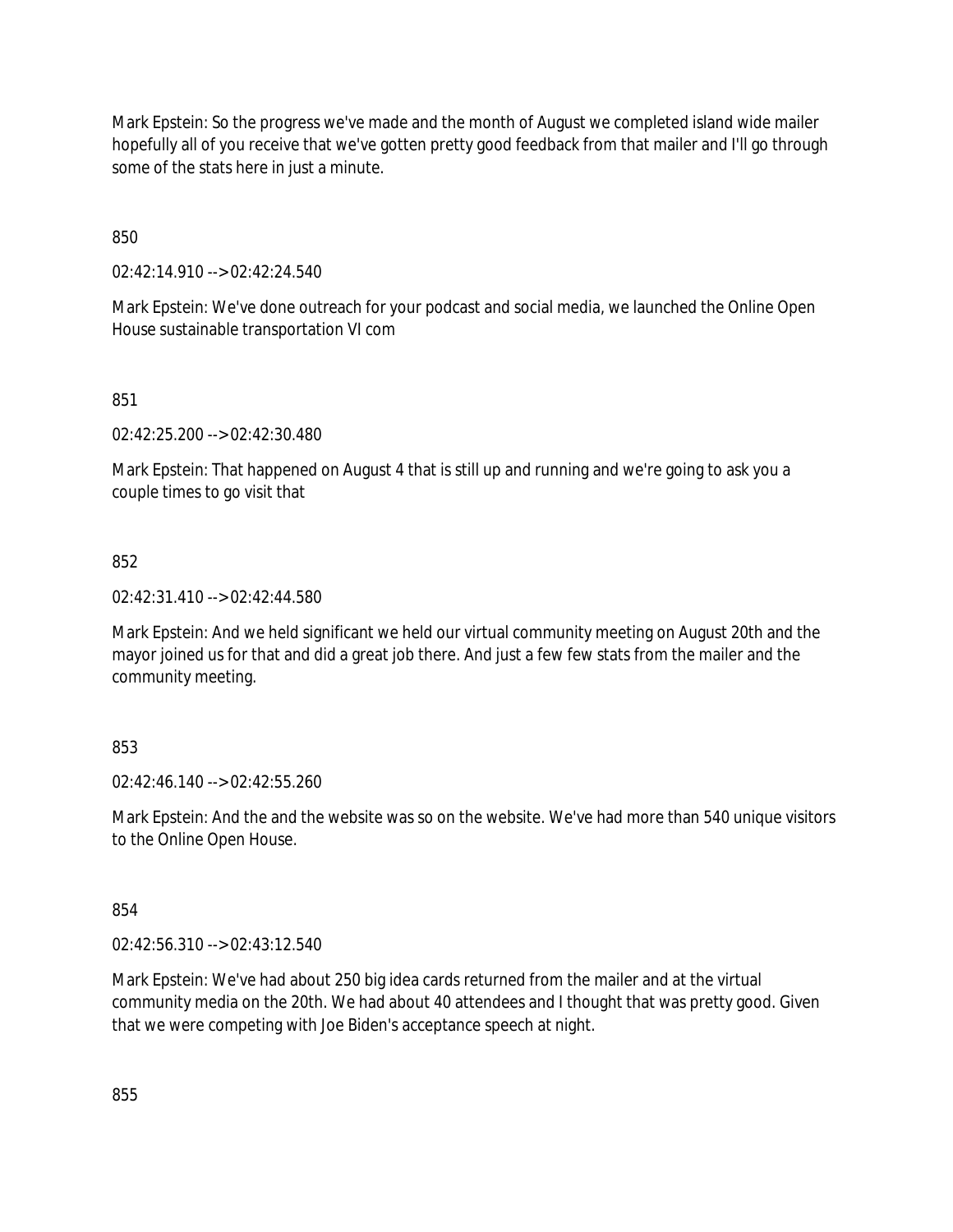02:43:14.370 --> 02:43:21.660

Mark Epstein: And that's that's mostly at the Online Open House survey is going to be live through Labor Day through the seventh of September.

856

02:43:22.320 --> 02:43:33.750

Mark Epstein: And we want you all to if you have not visited to visit and share your input and we'll call it the community members will do that in a few already have participated in that it's good to go back and you can see

857

02:43:34.140 --> 02:43:40.320

Mark Epstein: how others have voted on some of the survey questions and see some of their, their big ideas.

858

02:43:41.760 --> 02:43:45.210

Mark Epstein: And that's, that's it. I'm happy to answer your questions.

859

02:43:46.140 --> 02:43:47.940

Joe Deets: Thank Thank you Mayor, Leslie.

860

02:43:50.640 --> 02:44:02.010

Leslie Schneider: Thank you. So, just to follow on with Mark's comments about the website. I just highly recommend that when you get to that sustainable transportation VI com

861

02:44:03.060 --> 02:44:18.210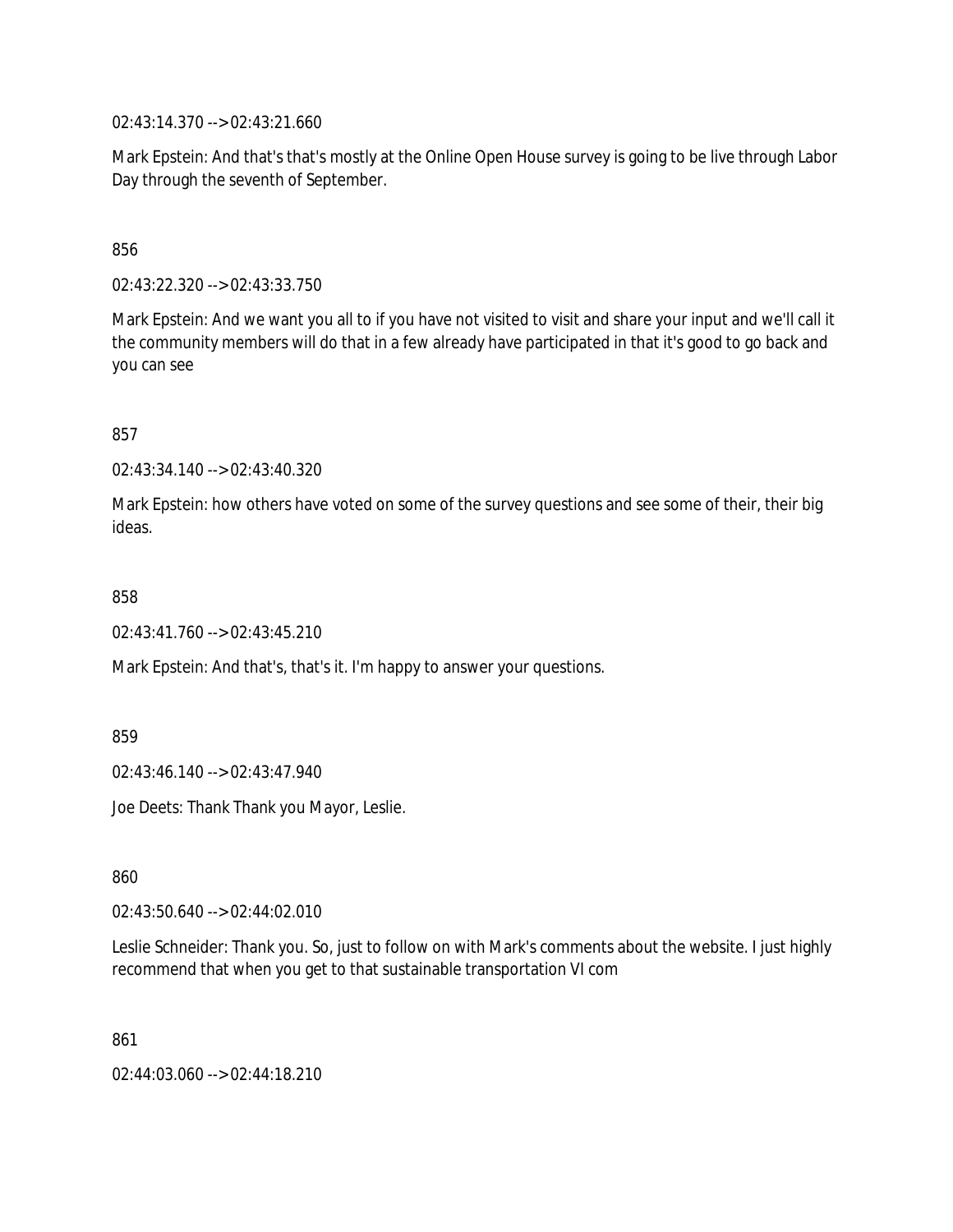Leslie Schneider: It's a long, long page. And it's worth it to scroll down and, in particular, I would just encourage you to scroll down until you see the map and then really work on exploring the map because there's a lot of pins dropped a lot of comments there and you know this.

862

02:44:20.040 --> 02:44:27.690

Leslie Schneider: I would just encourage and I have been encouraging people to put whatever they want in those pins you know if the website is kind of prompting you for

### 863

02:44:28.320 --> 02:44:41.370

Leslie Schneider: Barriers and I'm forgetting what the other one was but you know just sort of put your comments in there because that is going to be part of the foundation for the gap analysis as well. So anyway,

### 864

02:44:41.850 --> 02:44:48.090

Leslie Schneider: I really love the way the website came out and you just, there's a lot of content there. So don't stop too soon.

### 865

02:44:48.630 --> 02:44:56.130

Joe Deets: Yeah, thank you Mary customer. Oh, that's hard. Did you did you take your hand. I thought you had your hand up, but

### 866

02:44:58.530 --> 02:44:58.890

Rasham Nassar: Yeah.

### 867

02:45:00.420 --> 02:45:02.430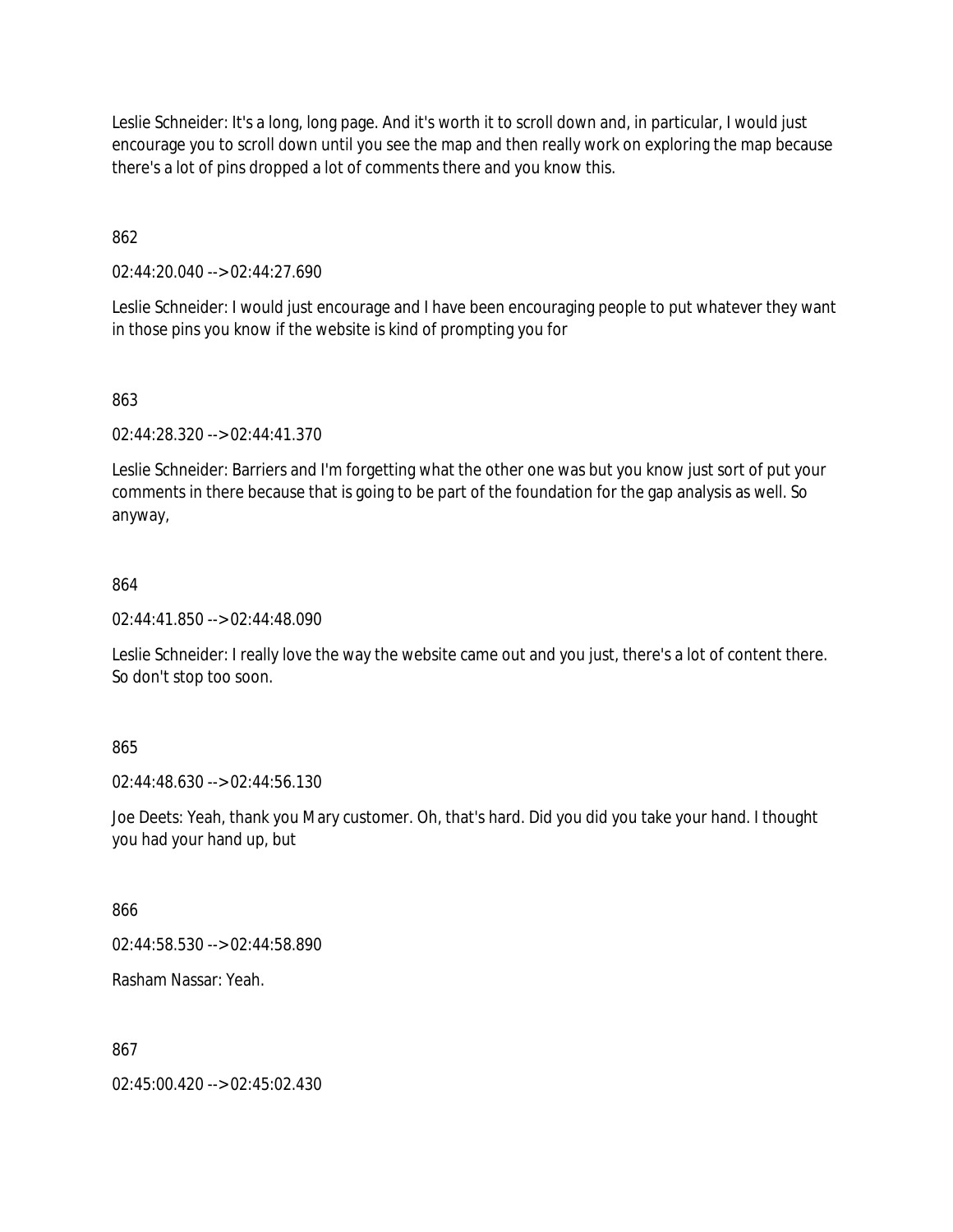Rasham Nassar: I did. I did. Thank you, Deputy Mayor

### 868

02:45:03.810 --> 02:45:13.560

Rasham Nassar: I wanted to make a comment, but I'm not, I'm not sure that it's entirely relevant to this discussion, but it does relate to trail development of trails on the island.

### 869

02:45:14.430 --> 02:45:27.360

Rasham Nassar: But it's more in the context of code obstacles in our code to the development of trails and trail systems speaking specifically about parks and that I'm just, I want to raise that as

### 870

02:45:28.590 --> 02:45:39.480

Rasham Nassar: A potential issue. I'm not sure if it's an actual issue, but I have heard feedback that some provisions, especially around our environment relations.

871

02:45:41.310 --> 02:45:44.970

Rasham Nassar: And the requirement for the ARPA obstacles.

872

02:45:46.020 --> 02:45:47.460

Joe Deets: Are you you're breaking up a little bit.

873

02:45:47.820 --> 02:45:48.180

Sorry.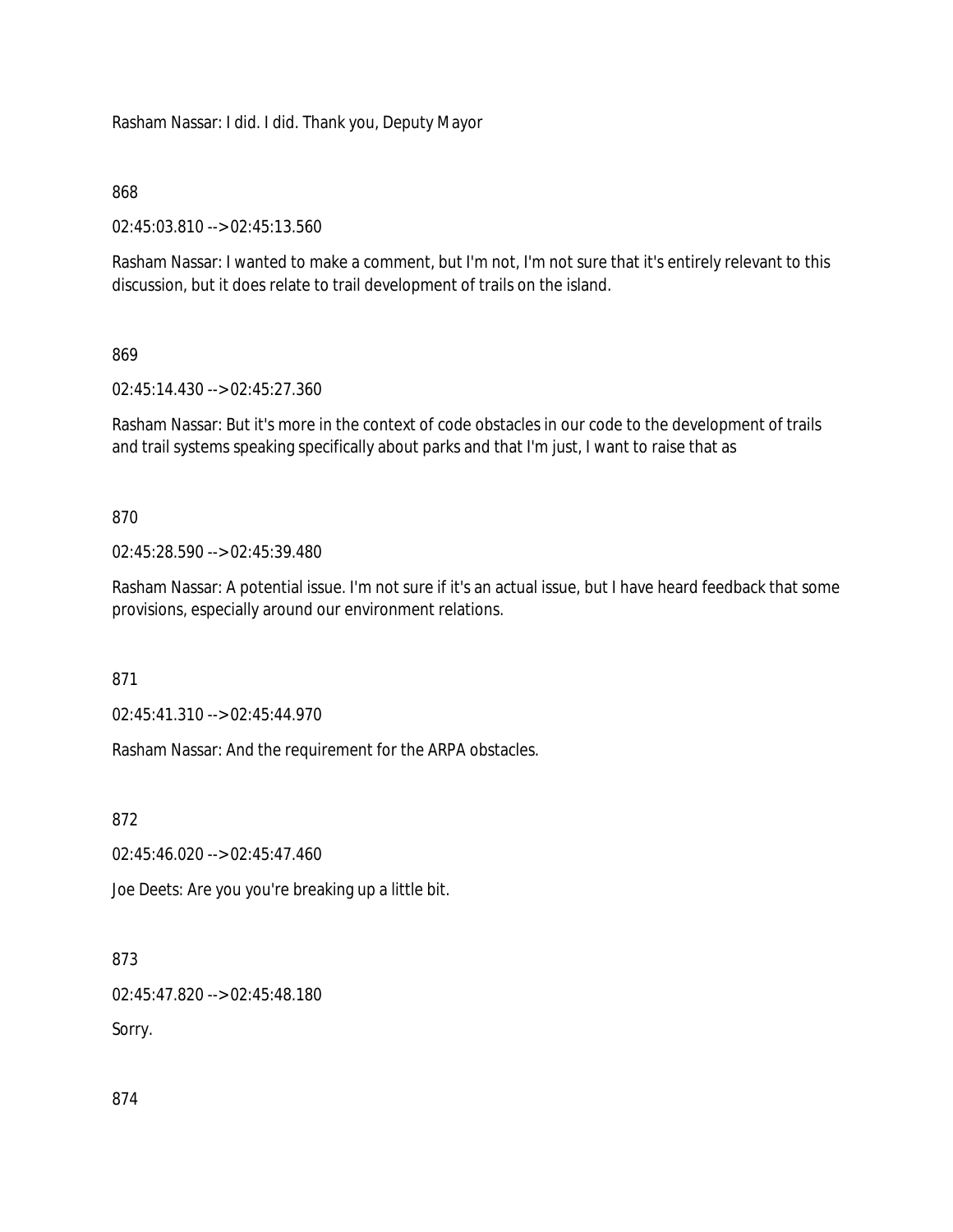02:45:49.740 --> 02:45:58.560

Rasham Nassar: It's not a good day for service on the island. This everyone's having issues. Um, I will try and be closer into the computer, but

### 875

02:45:59.040 --> 02:46:15.780

Rasham Nassar: I'm like that. Well, let me know it gets too bad. And I'll just stop talking and I'll make this quick. Um, what I just said about the critical areas regulations and the ARPA and such that create barriers to time that increase the cost to develop these trails.

876

02:46:17.340 --> 02:46:27.030

Rasham Nassar: That defeat our purpose of developing more trails and linkages within our existing trial system. So I don't know if that fits within the scope of the sustainable transportation plan.

877

02:46:27.510 --> 02:46:31.650

Rasham Nassar: Um, I don't know if it's an NGO, I would be really happy to hear feedback on that.

878

02:46:32.130 --> 02:46:46.110

Rasham Nassar: I would also say for bringing this forward as in separate agenda item for Council discussion at a few great if it doesn't fit on the context of this, but it's nice. It relates to transportation sustainable transportation Sheldon and such. So I thought I'd bring it up.

879

02:46:46.740 --> 02:47:03.750

Joe Deets: Okay. All right. Well, make sure that you stop because you were, you were, you were literally breaking breaking up, but I think we got the gist of it. Well, um, this was to be a very short conversation but Mark. If you take those points we're, we're going to be talking about this on the 15th.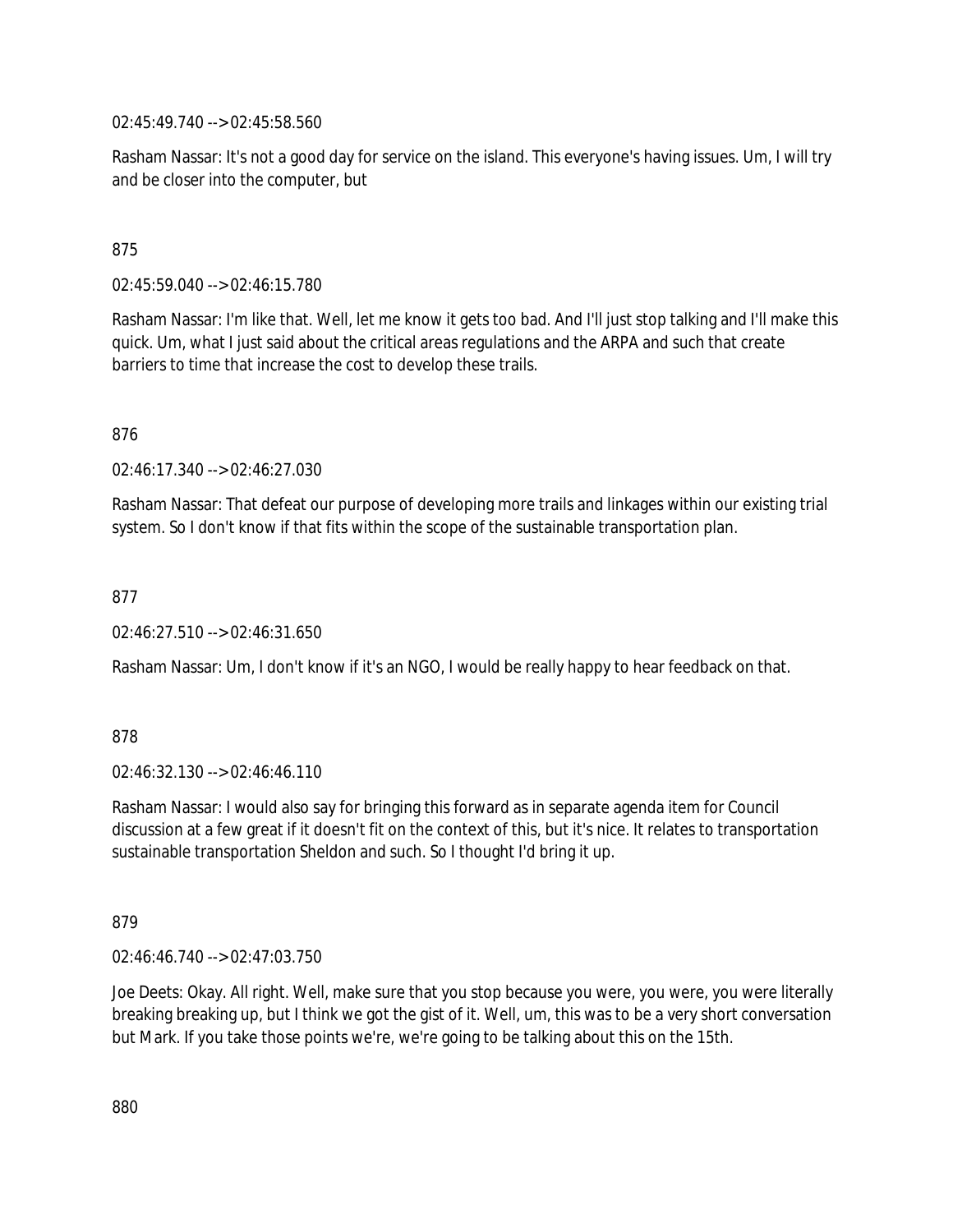02:47:05.010 --> 02:47:08.130

Joe Deets: And if we can include COUNCILMEMBER NASCAR's

881

02:47:09.870 --> 02:47:10.770

Joe Deets: Comments.

882

02:47:11.610 --> 02:47:20.100

Mark Epstein: I could just say we we probably will be looking at things like that when we get to our policy and program development. So that's kind of a little bit further down the road.

883

02:47:20.730 --> 02:47:29.970

Mark Epstein: And also, I just want to mention because it was brought up last time and a couple of times since we're working on the level of service workshop for October. So I just wanted to

884

02:47:30.450 --> 02:47:38.430

Mark Epstein: Bring it up to get you thinking we're going to ask you more about it in two weeks. The next study session. So it's just a primary thinking about that as well. Okay.

885

02:47:39.150 --> 02:47:45.300

Joe Deets: Great, thank you. Um, I don't see any more comments. So we're going to move on to

886

02:47:46.560 --> 02:47:46.710

Mark Epstein: Yeah.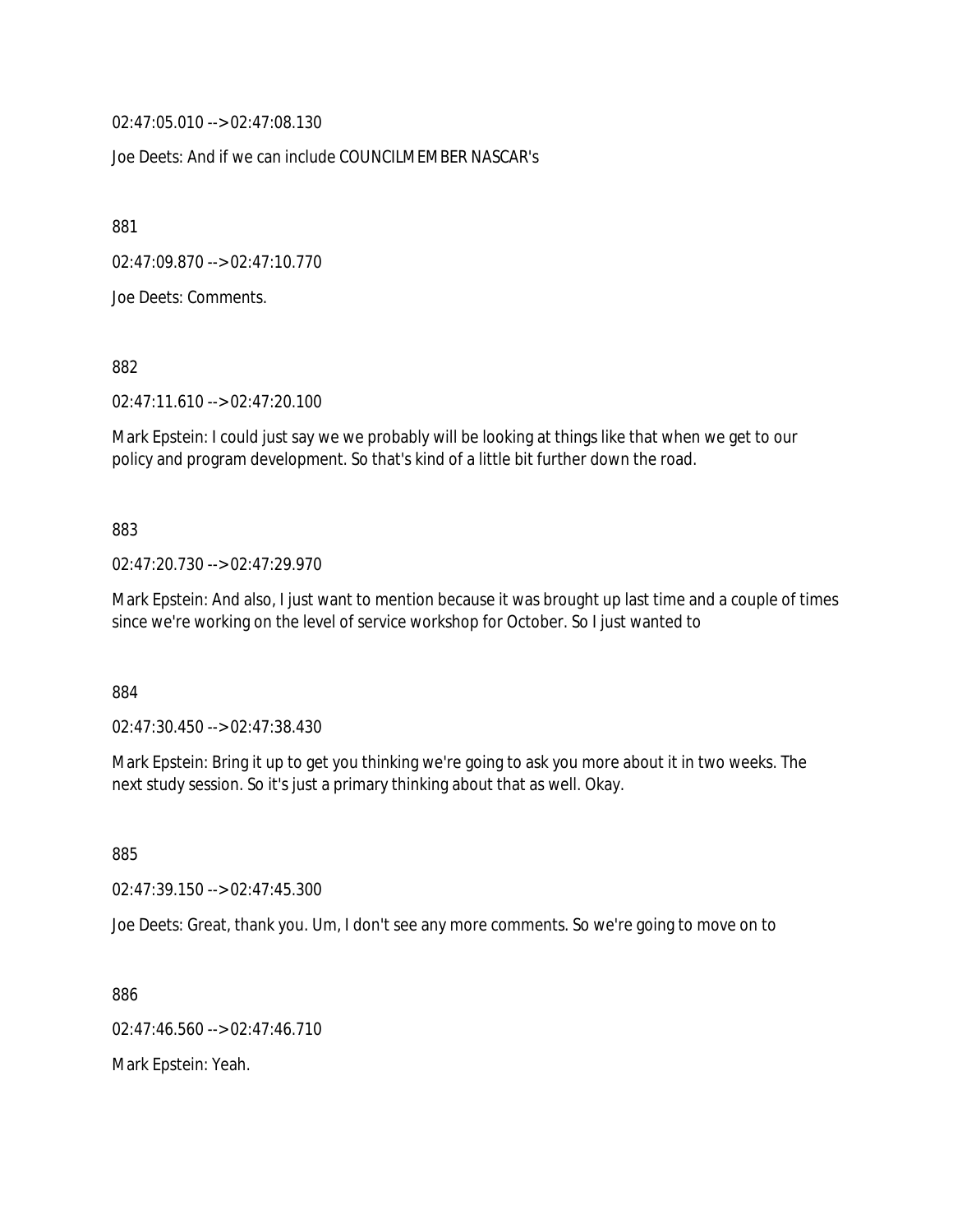02:47:46.740 --> 02:47:48.300

Joe Deets: Thank. Thank you, Mark, very much.

888

02:47:49.650 --> 02:48:00.690

Joe Deets: Cats item six, he update from joint city council and planning commission land use subcommittee. Councilmember car had couple us and Pollock, who would like to lead on that.

889

```
02:48:03.270 --> 02:48:03.510
```
Joe Deets: Great.

890

02:48:03.540 --> 02:48:07.650

Christy Carr: Okay, thank you. I'll start us off and welcome. My colleagues to

891

02:48:08.790 --> 02:48:18.900

Christy Carr: Help me out with an update. We met on Monday. Councilmember high topless had told us at actually our very first meeting that she wouldn't be able to be there this Monday.

892

02:48:19.680 --> 02:48:30.180

Christy Carr: So it was five of us. We had a good conversation we're still working on working out some administrative or structural things regarding the committee.

893

02:48:31.650 --> 02:48:49.590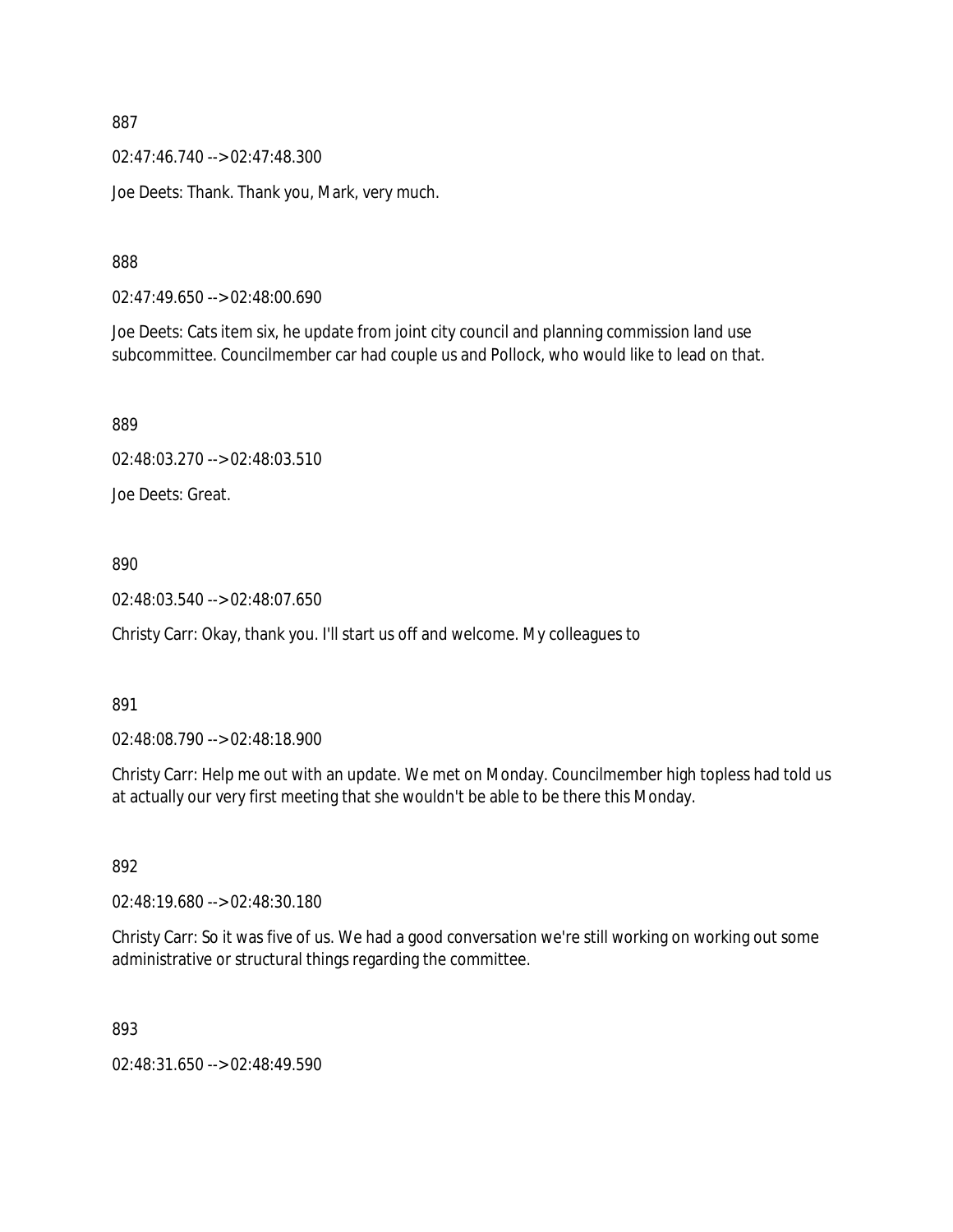Christy Carr: For Council on the public to know that the meetings are posted on the city calendar. Now we're working on setting up a joint subcommittee email account that people can use to contact us and then the zoom meetings are now available for members of the public to view.

894

02:48:50.790 --> 02:48:55.680

Christy Carr: So that's just some administrative updates from our meeting.

895

02:48:57.900 --> 02:49:04.050

Christy Carr: Just yesterday, good grief. Sorry, just had a little space out there on time continue

896

 $02.49.05$  790 -->  $02.49.15$  420

Christy Carr: Anyway, so our work has continued to be focused in sort of two areas. One being a list of short term or triage items that we want to be able to push out to

897

02:49:15.750 --> 02:49:28.110

Christy Carr: For councils consideration to forward to the planning commission in the immediate term and and then and then we hope to pit it to the longer term discussion about that suite of affordable housing.

898

02:49:31.050 --> 02:49:31.890

Christy Carr: Etc.

899

 $02.49.32.940 -5.02.49.42.390$ 

Christy Carr: So the bulk of yesterday's discussion was about that short term list. We've called it short term we've called it triage. We've called it a media, a number of different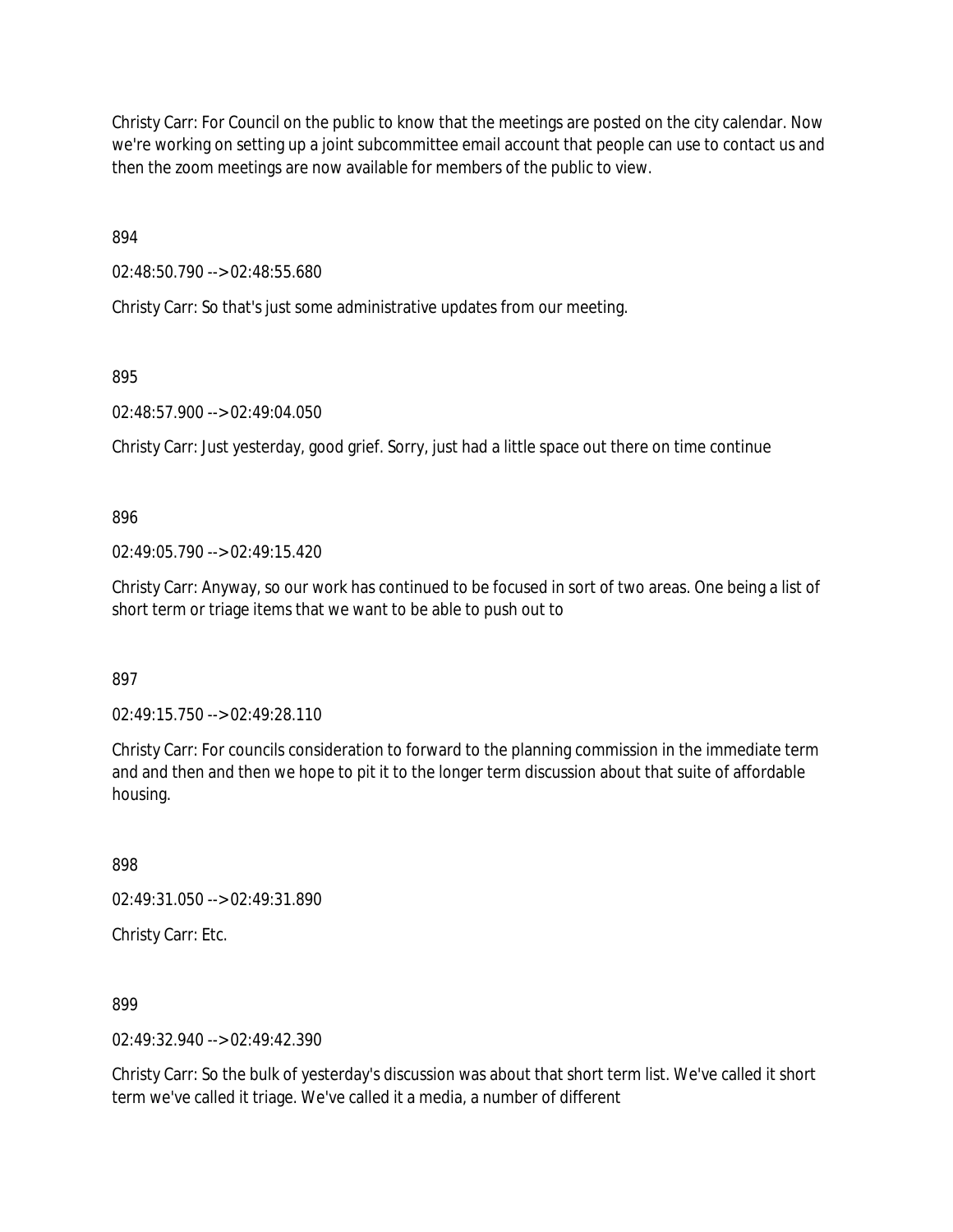02:49:42.750 --> 02:49:52.620

Christy Carr: Descriptors but they are things that we feel that are very important for the planning commission to consider and for the plant and the Council to consider as well.

901

02:49:53.250 --> 02:50:00.120

Christy Carr: In the near term. And I'll just briefly tell you what those are, or what has been identified to date by the subcommittee and

902

02:50:02.400 --> 02:50:10.230

Christy Carr: A lot of this has come from council member input as well as Planning Commission input based on their experience with Project review and then

903

02:50:10.830 --> 02:50:22.560

Christy Carr: Also, just the experience and and feedback that we've heard from the community regarding specific project review. One is the addition of a duration of affordability requirement for affordable.

904

02:50:23.400 --> 02:50:36.720

Christy Carr: For ownership housing and 1821. The other is the role of the Design Review Board and planning commission and project review. Another is the role of the hearing Examiner in Project review.

905

02:50:37.620 --> 02:50:49.140

Christy Carr: Of course, looking at conditional use permits taking a look at 1809 the permitted use table in terms of what is allowed via conditional use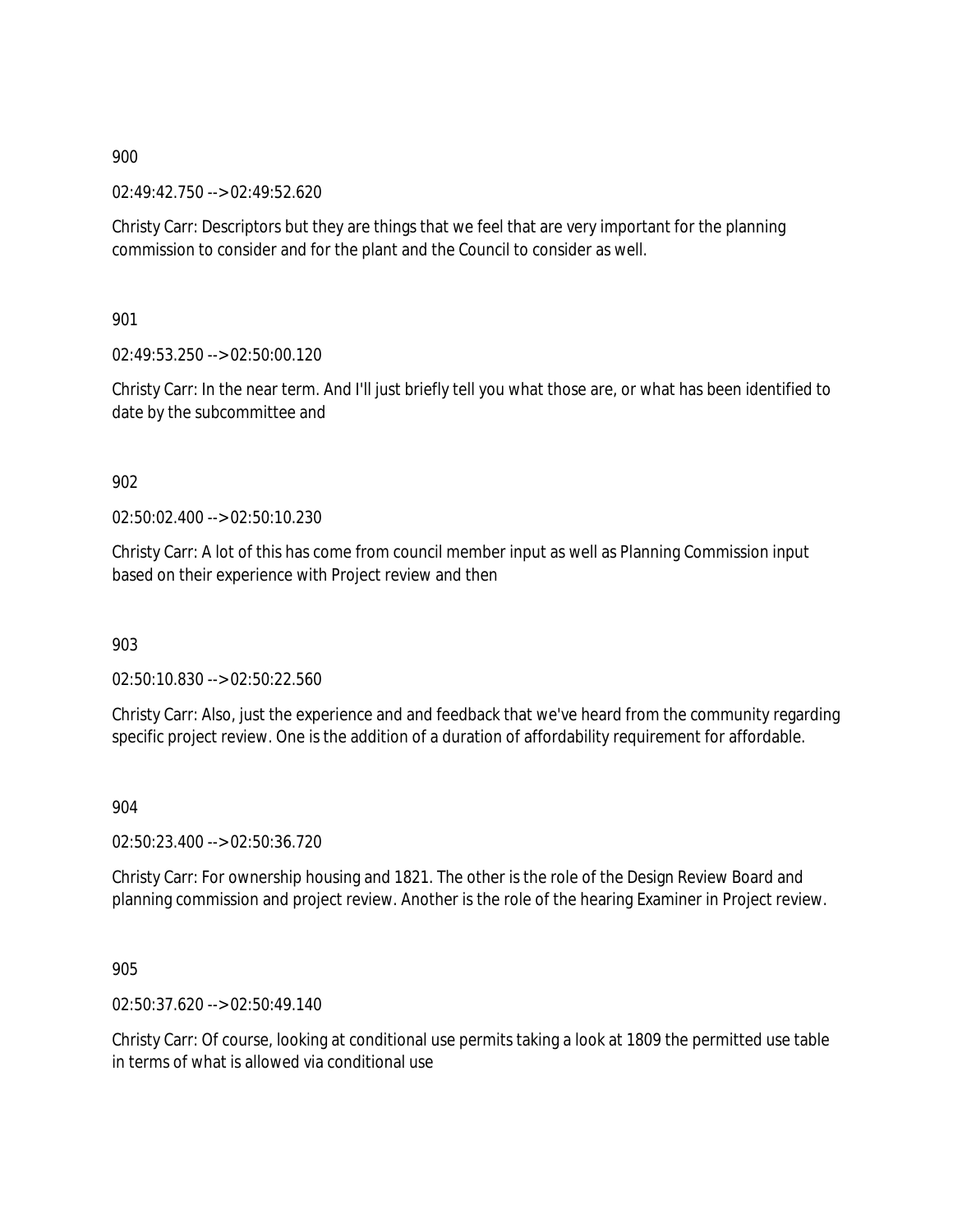02:50:49.680 --> 02:50:56.160

Christy Carr: And looking at the definition of those uses in tandem to that. And then also looking at this up decision criteria.

907

02:50:56.640 --> 02:51:01.950

Christy Carr: And that's not to say that will be looking at the entire world of CPS in this first brush but

908

02:51:02.760 --> 02:51:21.270

Christy Carr: Just probably a more tactical or focus look to try to fix some identified issues that have come up in the recent past, we do intend to pivot. Like I said next week to have a conversation about our approach or prioritization for other affordable housing and land use tools and policies.

909

02:51:22.680 --> 02:51:26.160

Christy Carr: And I think that's where we are. My colleagues want to

910

02:51:28.350 --> 02:51:34.710

Christy Carr: Add happy to have them do that. And then we can of course answer any questions for your input from council members.

911

02:51:35.910 --> 02:51:38.520

Joe Deets: Will see councilman NASCAR has her hand.

912

02:51:41.700 --> 02:52:01.200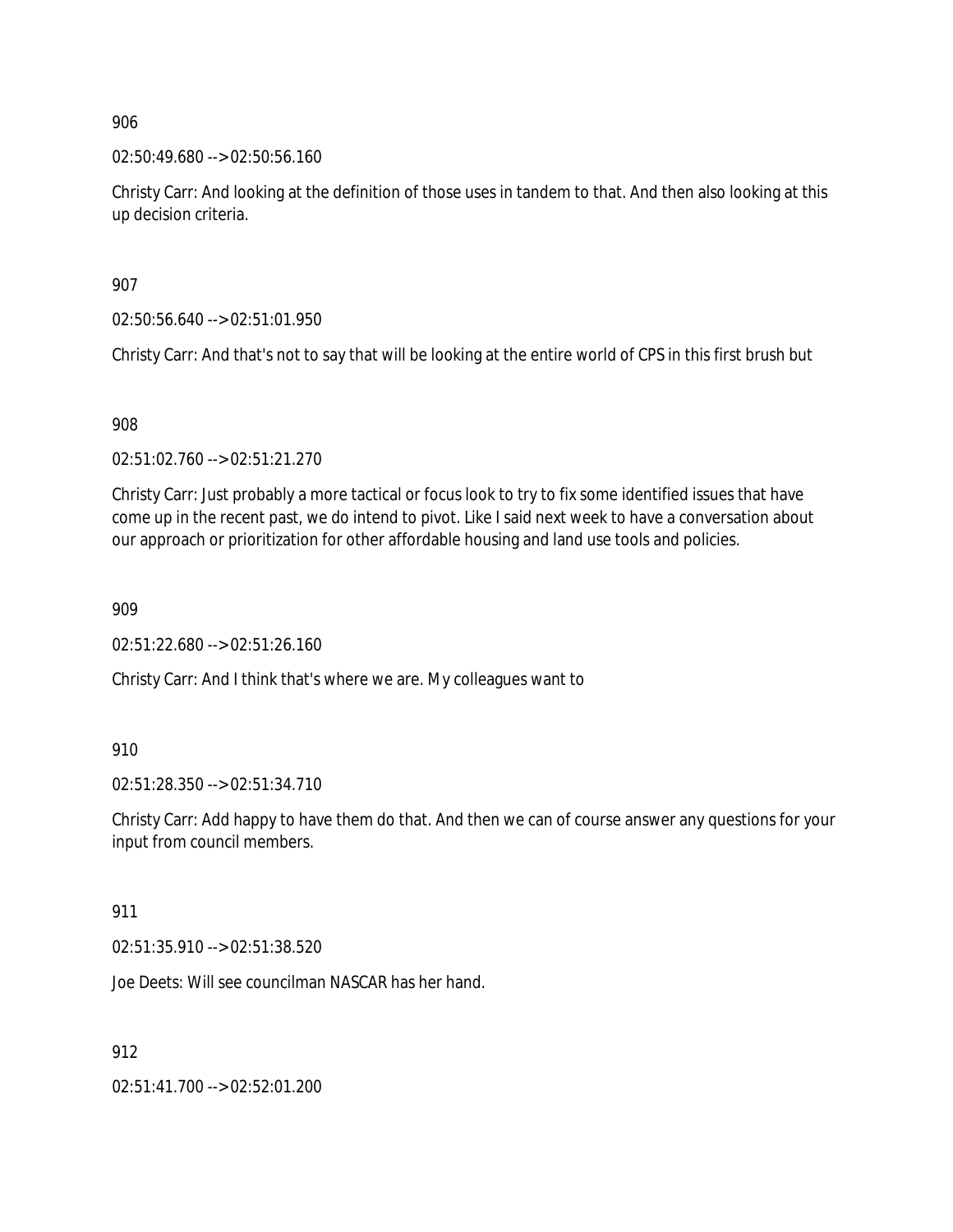Rasham Nassar: Yes, thank you. I'm Deputy Mayor, I have one clarification question counselor car, you stated at the beginning that the all of the committee's that three times. I believe that your set the committee is still working out administrative functions or what I'm

913

02:52:02.610 --> 02:52:02.970

Rasham Nassar: Just

914

02:52:03.120 --> 02:52:09.360

Christy Carr: Verify that it's just a number of things that just in terms of maybe administrative isn't the right word, but just committee structure.

# 915

02:52:10.560 --> 02:52:22.230

Christy Carr: In terms of, for example, having a committee email having our meetings posted on the website, having our meetings available via zoom. So just trying to figure out

916

02:52:23.040 --> 02:52:23.910

Rasham Nassar: logistical stuff.

917

02:52:23.970 --> 02:52:25.080

Christy Carr: logistical stuff.

918

02:52:25.230 --> 02:52:30.390

Rasham Nassar: Yeah. And then, and then is it my understanding correctly that the committee will actually be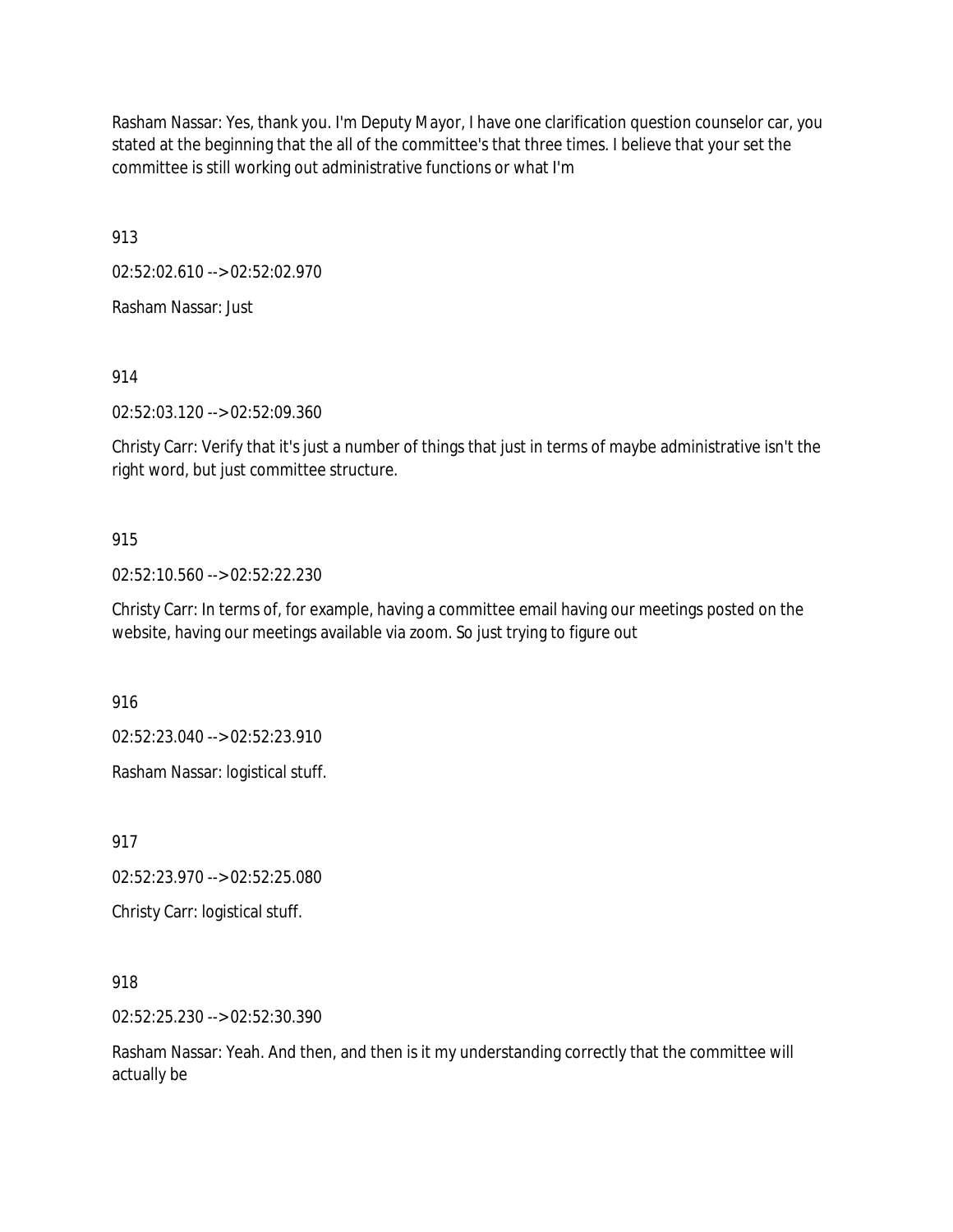02:52:30.870 --> 02:52:43.110

Rasham Nassar: Doing the work like performing the triage on these protections, or the idea that this committee is just exists simply to provide a series of recommendations to the Council to them refer back to the planning commission to do that work.

920

02:52:45.630 --> 02:52:45.870

Christy Carr: Yeah.

921

02:52:46.020 --> 02:52:49.230

Christy Carr: This point. That's what we actually talked about that.

922

02:52:50.640 --> 02:52:51.420

Christy Carr: Yesterday,

## 923

02:52:53.160 --> 02:53:01.650

Christy Carr: And I, and I think it may land somewhere in the middle. But generally, right now we're looking to provide recommendations.

#### 924

02:53:02.790 --> 02:53:05.340

Christy Carr: To the Council to forward to the planning commission

925

02:53:05.940 --> 02:53:11.910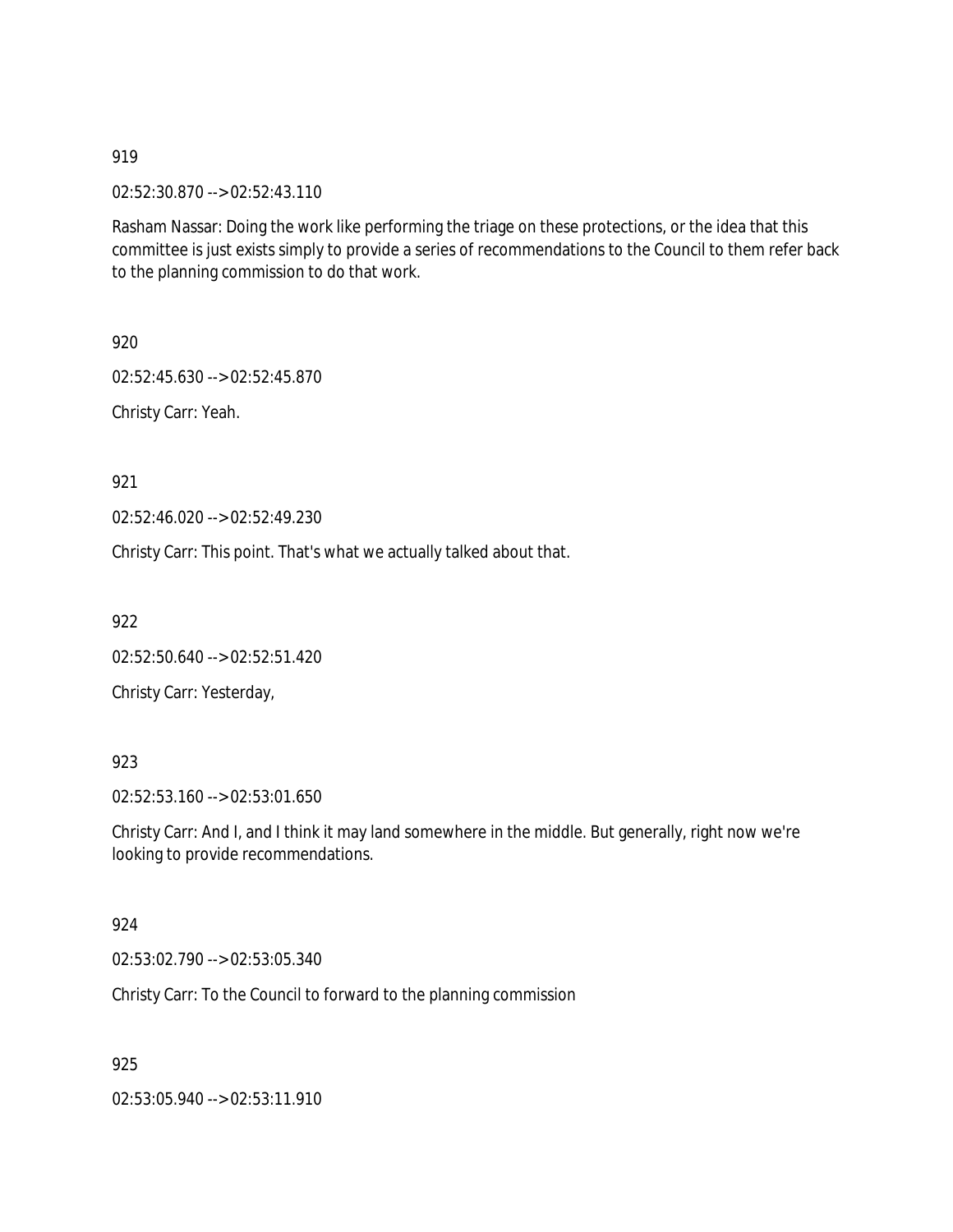Rasham Nassar: And will those recommendations habitat have attached recommended changes per the sections of the code that. You've just identified

926

02:53:13.350 --> 02:53:13.980

Christy Carr: Yes.

927

02:53:15.120 --> 02:53:20.100

Christy Carr: Yeah, right now we're looking at, we're looking at. We have a table that we're developing that has

928

02:53:20.550 --> 02:53:31.260

Christy Carr: Basically an issue identified a goal related to that issue a rationale around why there should be a change made a specific code section that needs to be changed and and then

929

02:53:31.770 --> 02:53:48.690

Christy Carr: Some sort of level of detail or example around what that change could or should be stopping short of actual say track changes to the specific meanings will code language that work will be done at the planning commission level with most likely input from and help from

930 02:53:48.720 --> 02:53:49.260 Staff

931

02:53:50.670 --> 02:53:50.910

Rasham Nassar: Okay.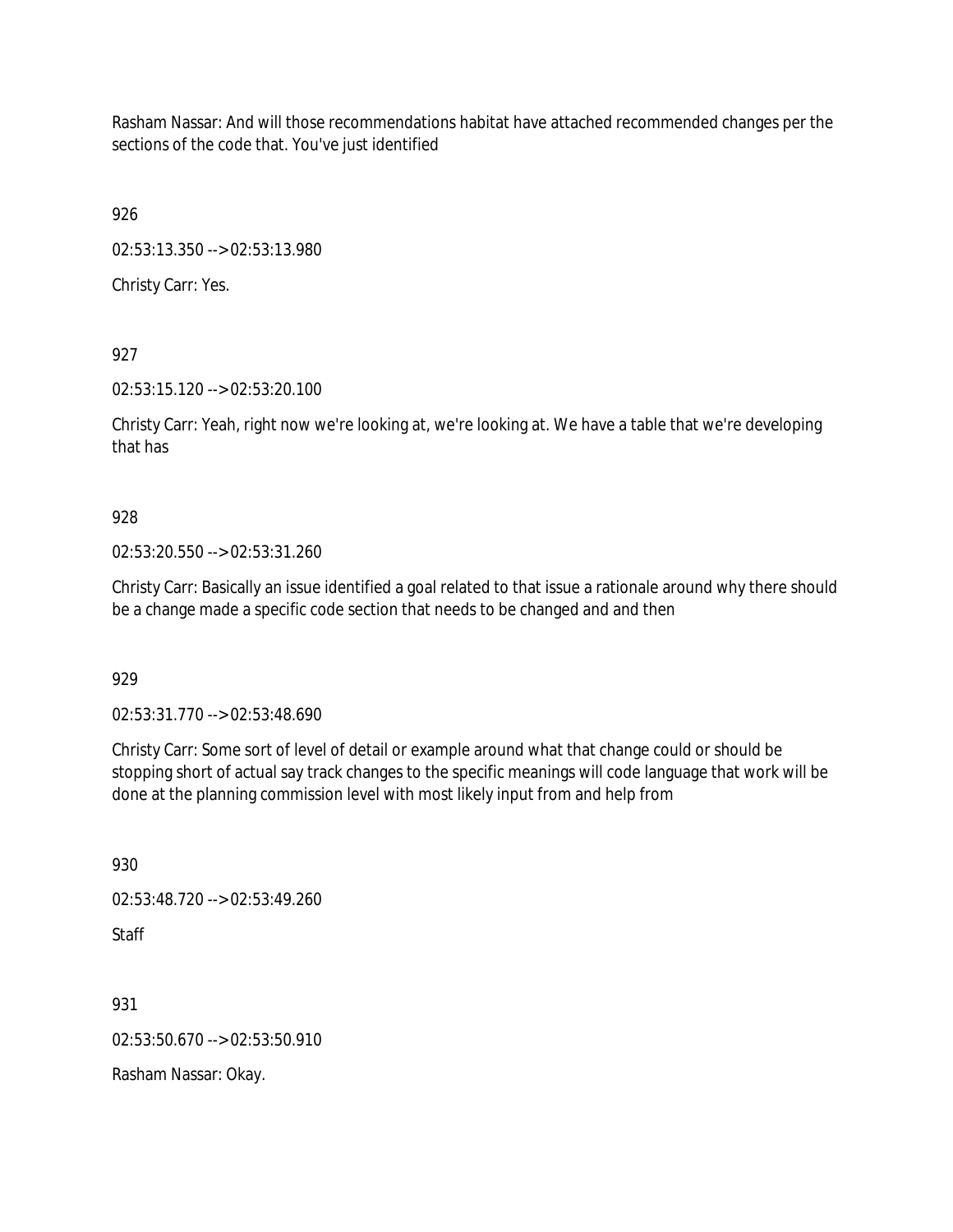02:53:52.440 --> 02:54:01.950

Rasham Nassar: One last just one last question related to the sections of the code that the committee is identified, I heard you say see ups of section of 1821 and then

933

02:54:02.940 --> 02:54:17.370

Rasham Nassar: Hearing examiner and Dr. Be Planning Commission role was that Dr. Be Planning Commission role and conditional use permits and kind of addressing that. That gap that was eliminated in the winds the hotel process title to

934

02:54:18.390 --> 02:54:18.720

Rasham Nassar: Begin

935

02:54:19.710 --> 02:54:21.480

Christy Carr: To 16 yeah

936

02:54:22.950 --> 02:54:25.530

Joe Deets: Yeah, customer had tacos.

## 937

02:54:27.510 --> 02:54:39.810

Kirsten Hytopoulos: Original just raising my hand to say what I think Chrissy just clarify was that while she was kind of getting that high level idea of what's coming. It's going to have a lot more understanding of like here's why there's a problem. And here's a, here's a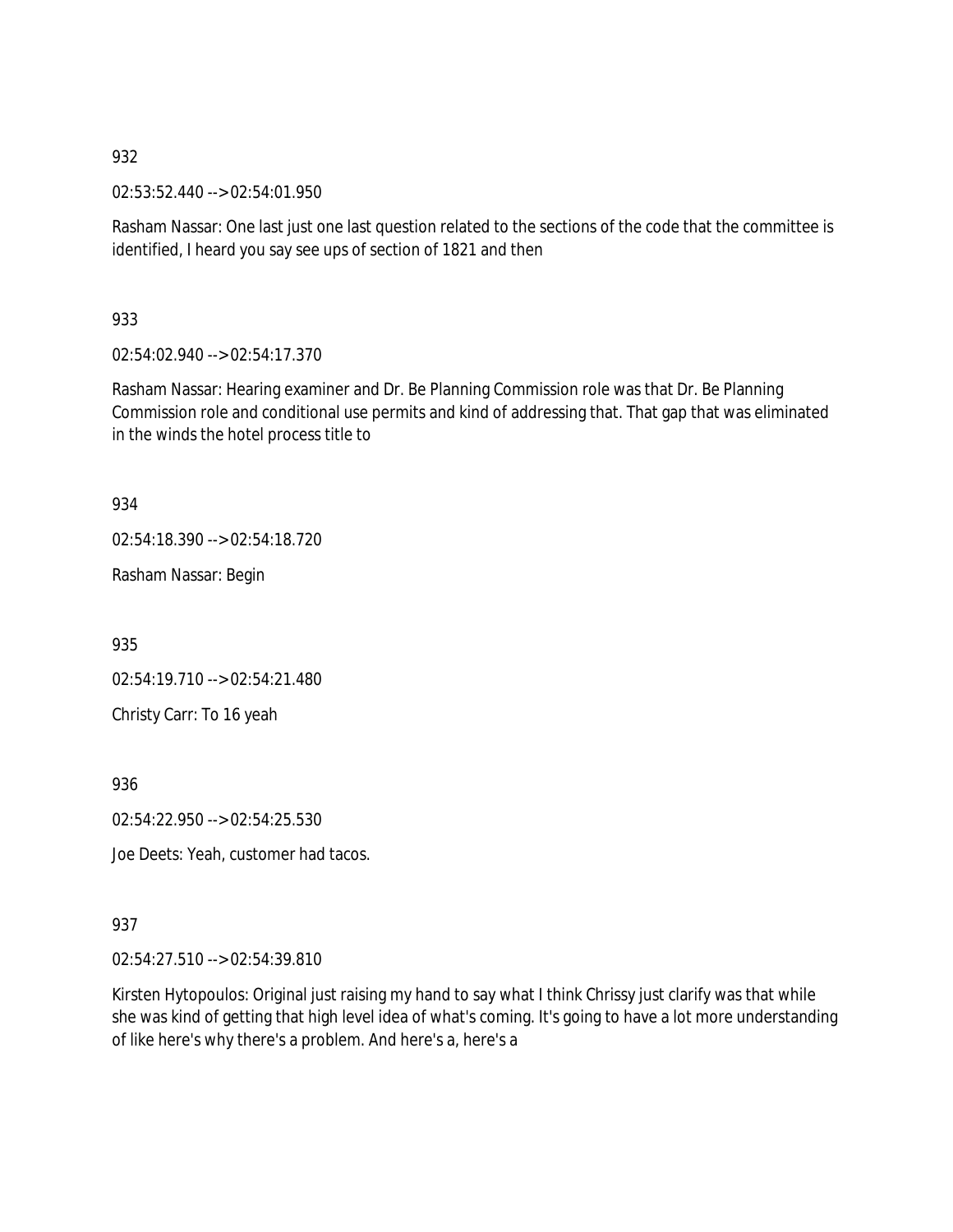$02:54:40.440 \rightarrow 02:54:49.470$ 

Kirsten Hytopoulos: Suggestions what to do. But, and correct me if I'm wrong question, Michael. But I think that what we'll see then as we move away from triage is going to be easier for this body.

939

02:54:49.800 --> 02:55:00.510

Kirsten Hytopoulos: This little sub body to say here's what you here's what we think we should do when we get into that bigger work this body isn't going to be doing that isn't going to be saying, and here's what to do.

940

02:55:01.020 --> 02:55:10.140

Kirsten Hytopoulos: Because it's going to be a lot of like here's some really meaty work to go do there'll be a lot more of. Here's the media work to go do and I can correct me if I'm wrong, Christina, Michael, but

## 941

02:55:10.470 --> 02:55:22.590

Kirsten Hytopoulos: At this triage level. It's a lot. We're going to be a little I think it'd be there'll be a lot more of like, here's the outcomes we're proposing because it's very targeted as opposed to, here's a work plan so

942

02:55:25.440 --> 02:55:28.950

Joe Deets: Republic, your answer. You had your hand up.

943

02:55:29.790 --> 02:55:40.080

Michael Pollock: Yeah, sure. Um, well, I think, first of all, we're we're feeling our way. This is a new thing. And so I don't want to get too far ahead of ourselves. But right now we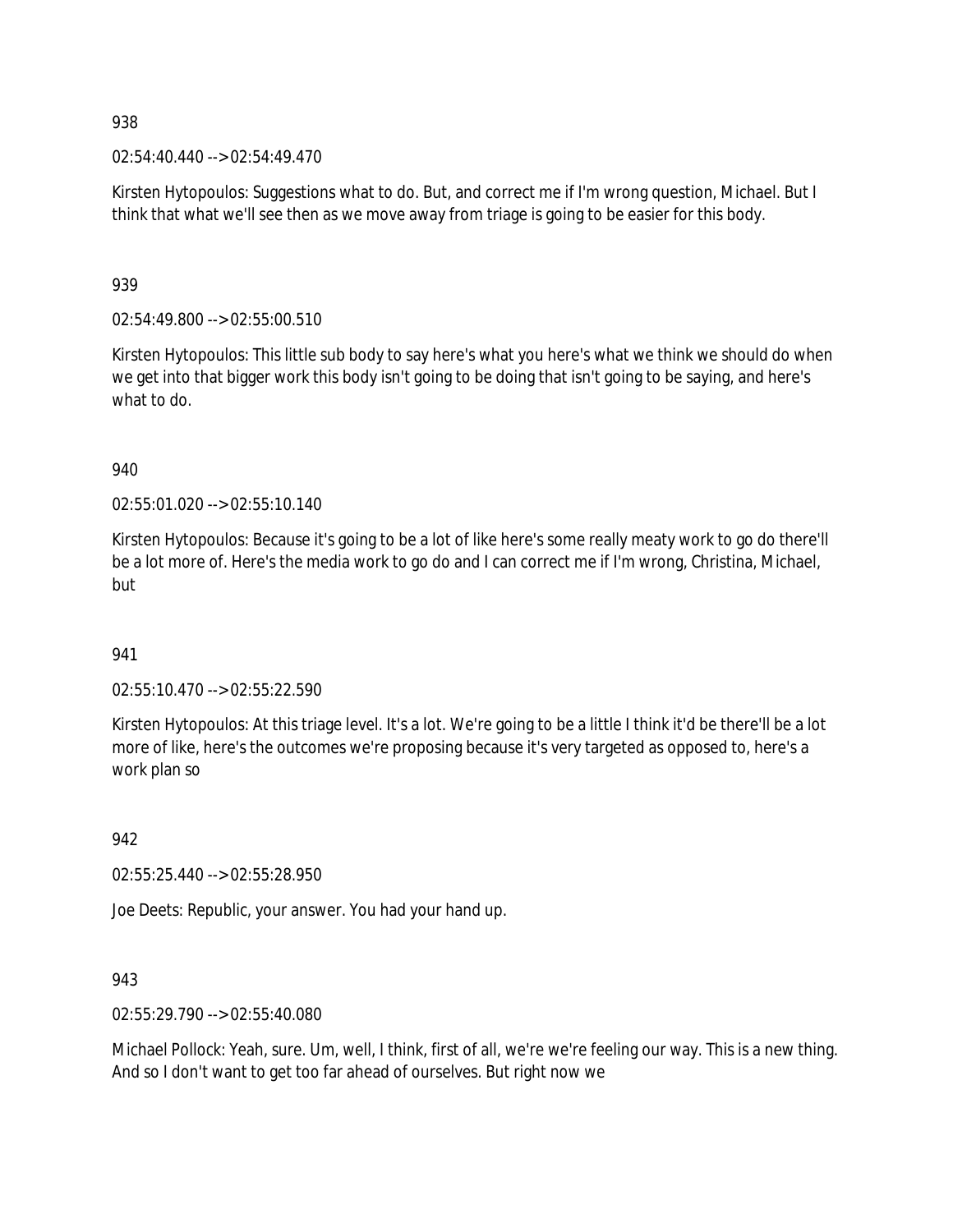02:55:40.740 --> 02:55:51.720

Michael Pollock: We are doing the short term things, everything can be simply fixed in the short term, but the other the other part and this was part of our charge

945

02:55:52.200 --> 02:56:05.370

Michael Pollock: Is to really figure out how we do move through the land use legislative process. And that's not entirely clear. So, so you know what you know and what role this joint committee would have or if we just be recommending body but then

946

02:56:06.690 --> 02:56:14.850

Michael Pollock: If it goes to the planning commission and and etc. So, so really getting that structure and you can look in title on to. I think it's

947

02:56:15.300 --> 02:56:34.380

Michael Pollock: 16 and you can see some structures for various processes and it's there. Some of those are outdated. And so I think that's the other thing that we're stepping towards is to really provide some structure. I kind of a flow chart for how how to move the ledges

948

02:56:35.730 --> 02:56:46.650

Michael Pollock: Council of recovery for to others that the legislative journey. So providing some signpost for that journey. I think so that we can all understand that that are on. But otherwise, I think what

949

02:56:48.270 --> 02:56:50.910

Michael Pollock: Comes from our car is summarized is really good and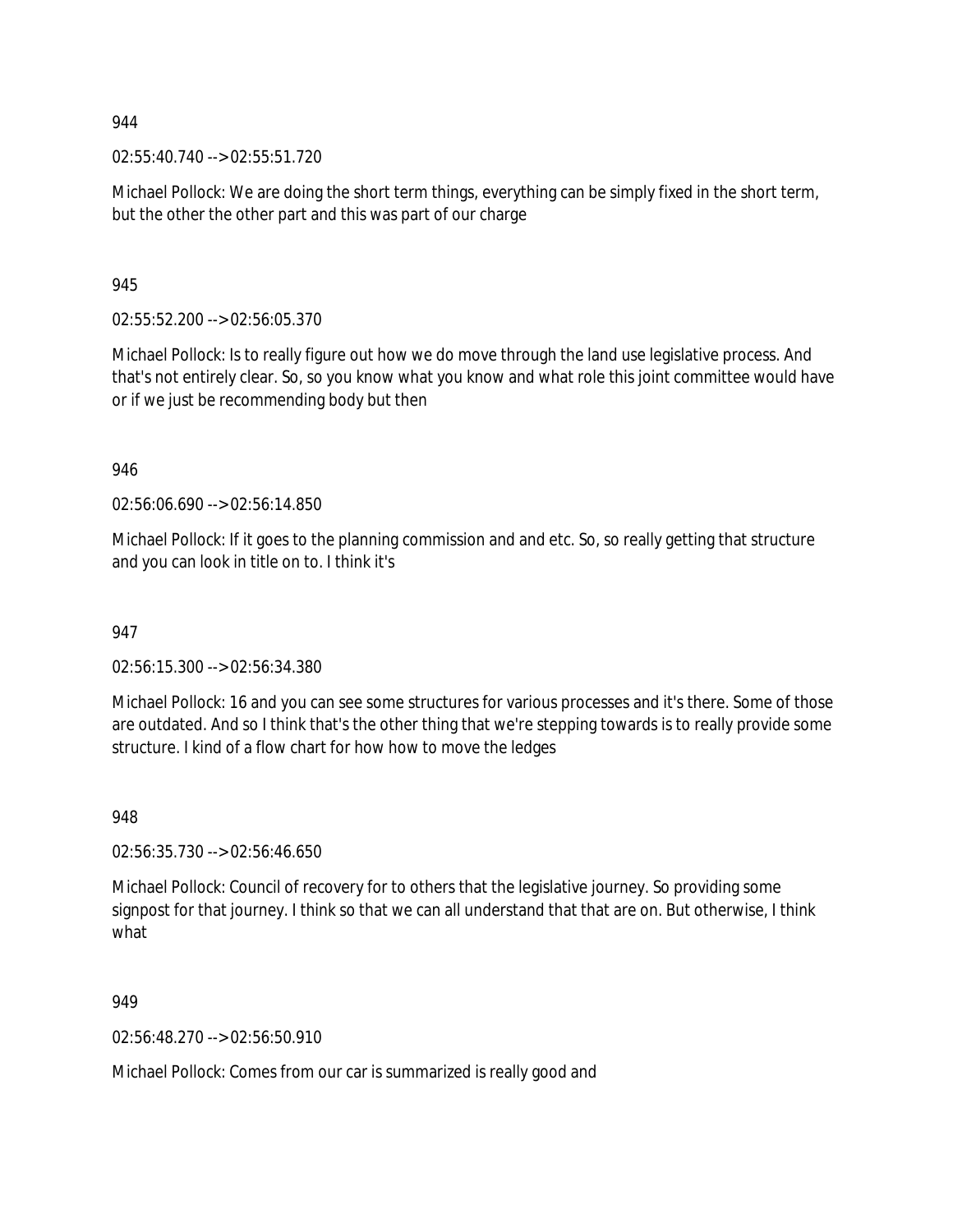02:56:52.170 --> 02:56:58.260

Michael Pollock: Again, it's just a great group really smart dedicated people working on it from the planning commission and and

951

02:56:59.610 --> 02:57:01.560

Michael Pollock: I think we're making good progress.

952

02:57:02.760 --> 02:57:08.070

Joe Deets: Okay, thank you. Well, I don't see any more comments so

953

02:57:09.090 --> 02:57:12.000

Joe Deets: Thank you guys really appreciate your work on this.

#### 954

02:57:14.040 --> 02:57:30.390

Joe Deets: Become about this item six AP update I'm policing town hall, please. Now we are running behind folks, it's getting close to nine. Do we feel like getting through, I should say, getting through Lissa dress item six half and then we could take a break. Does that sound good.

955

02:57:31.590 --> 02:57:31.950

Joe Deets: Okay.

956

02:57:32.160 --> 02:57:42.000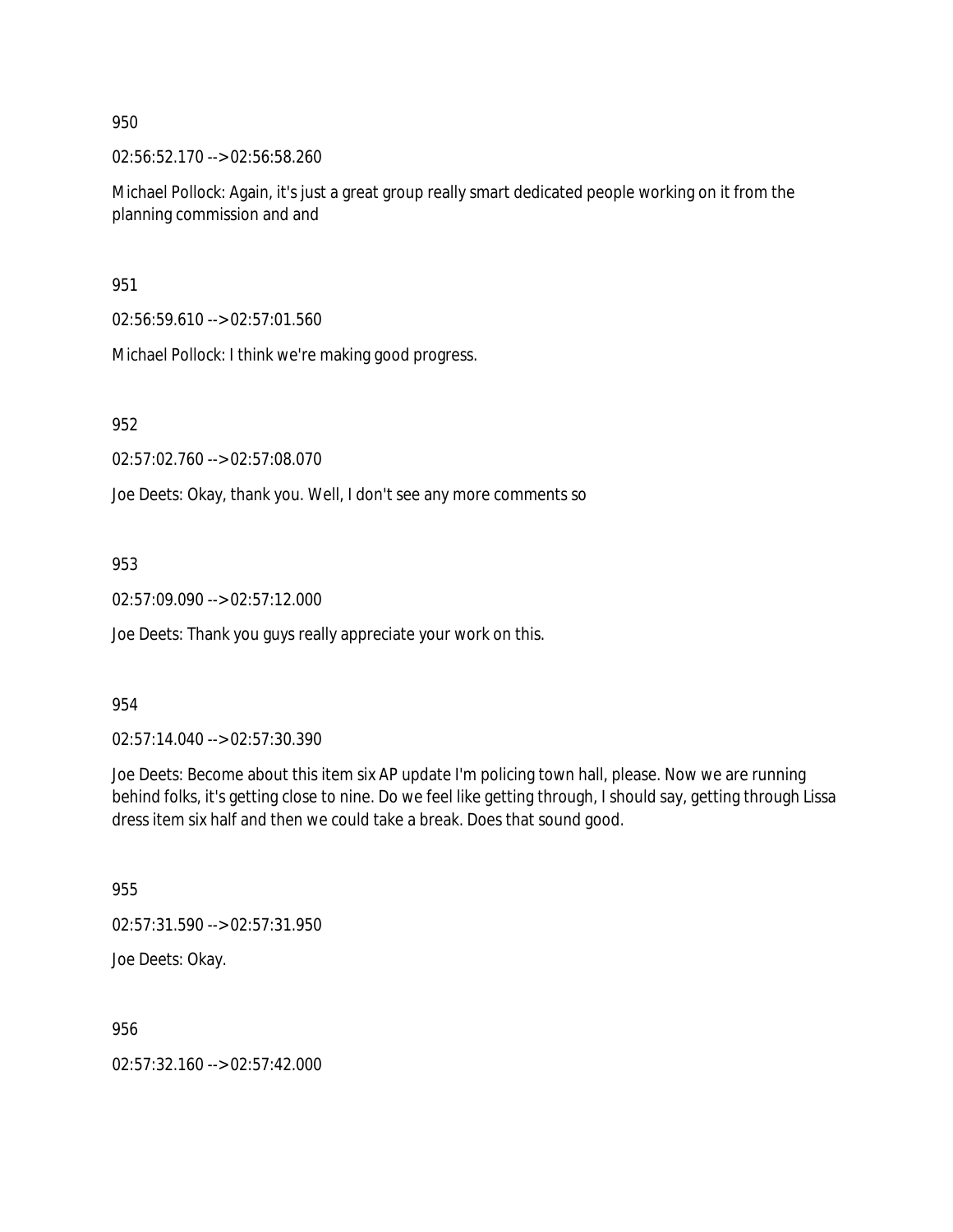Michael Pollock: Yeah, that sounds good to come, who really it's just, I'm having internet problems today, you probably notice my video keeps blinking in and out. So I apologize for that, but

957

02:57:43.350 --> 02:57:45.390

Michael Pollock: That's how it is today. So if I just

958

02:57:46.620 --> 02:57:50.520

Joe Deets: THOUGHT IT WAS GOING ON STAGE customer high topless.

959

02:57:53.160 --> 02:57:57.690

Kirsten Hytopoulos: On the off chance that we would lose another person. I just maybe we should take

960

02:57:57.780 --> 02:57:59.490

Kirsten Hytopoulos: The ethics appointments up soon.

961

02:58:00.900 --> 02:58:01.500 Joe Deets: Well, we need

962 02:58:03.060 --> 02:58:03.360 Kirsten Hytopoulos: Right.

963 02:58:03.390 --> 02:58:05.670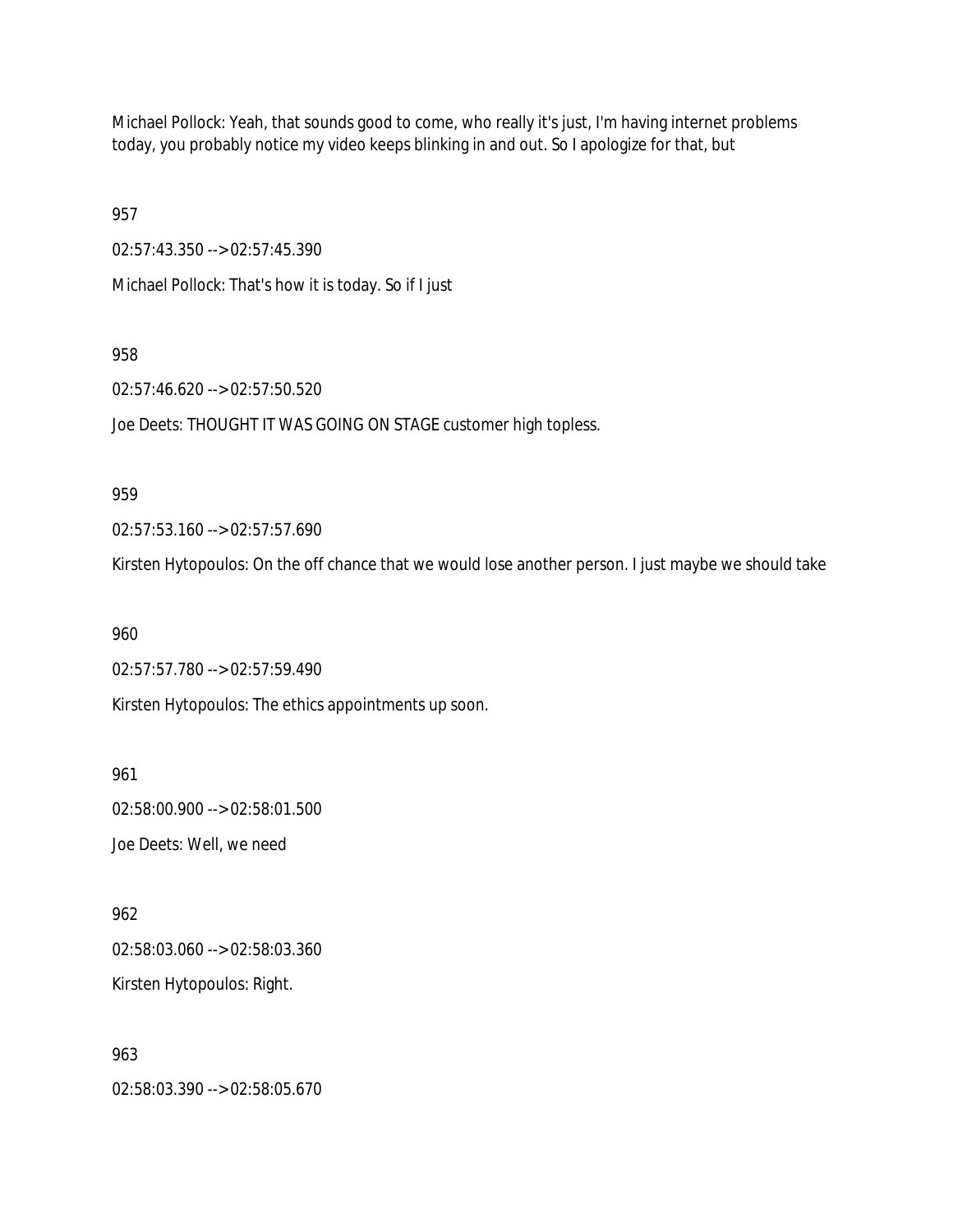Joe Deets: Well, we never Medina to show up. So

964

02:58:05.850 --> 02:58:07.710

Kirsten Hytopoulos: Right, well first colon colon.

965

02:58:08.010 --> 02:58:10.230 Morgan Smith: Occasion with Christine's right

966

02:58:10.290 --> 02:58:14.340

Kirsten Hytopoulos: So I'm. That's what I'm saying. So just in case we have to like this. The world lose anybody else we

967

02:58:14.340 --> 02:58:20.220

Kirsten Hytopoulos: Should get that done, not, not to mention. We could always after his prior absence call whatever like as as

# 968

02:58:21.750 --> 02:58:28.050

Kirsten Hytopoulos: As city attorney said we can always call an exception because it is getting upset exceptional. So I'm just saying we might want to dispose

## 969

02:58:29.220 --> 02:58:36.720

Joe Deets: Okay, thank you for that. But let's I see chief karch here. So let's move right into the

970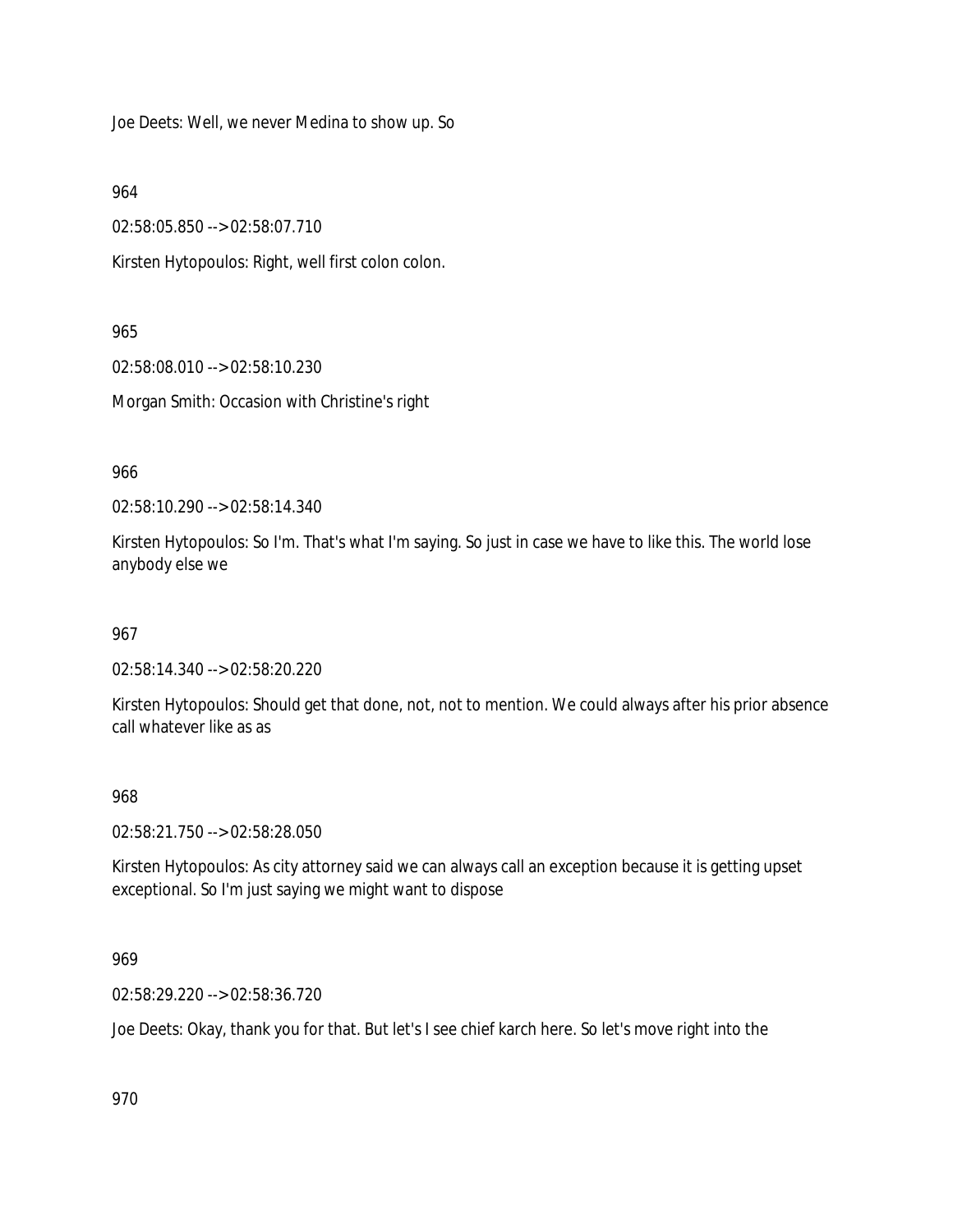02:58:37.620 --> 02:58:37.920

Morgan Smith: Kid.

971

02:58:38.220 --> 02:58:44.820

Morgan Smith: Can I just ask if you'd like. I could let Christine could let call know if you want to do the ethics appointments next

972

02:58:45.120 --> 02:58:46.290

Morgan Smith: After this item. So we had a

973

02:58:46.590 --> 02:58:47.010

Morgan Smith: Heads up

974

02:58:47.670 --> 02:58:51.180

Joe Deets: If he's available and then we can knock it in. Yeah, not get through. Yeah.

975

02:58:51.990 --> 02:58:53.460

Morgan Smith: Okay, well, we'll aim for that.

976

02:58:54.150 --> 02:58:54.540 Okay.

977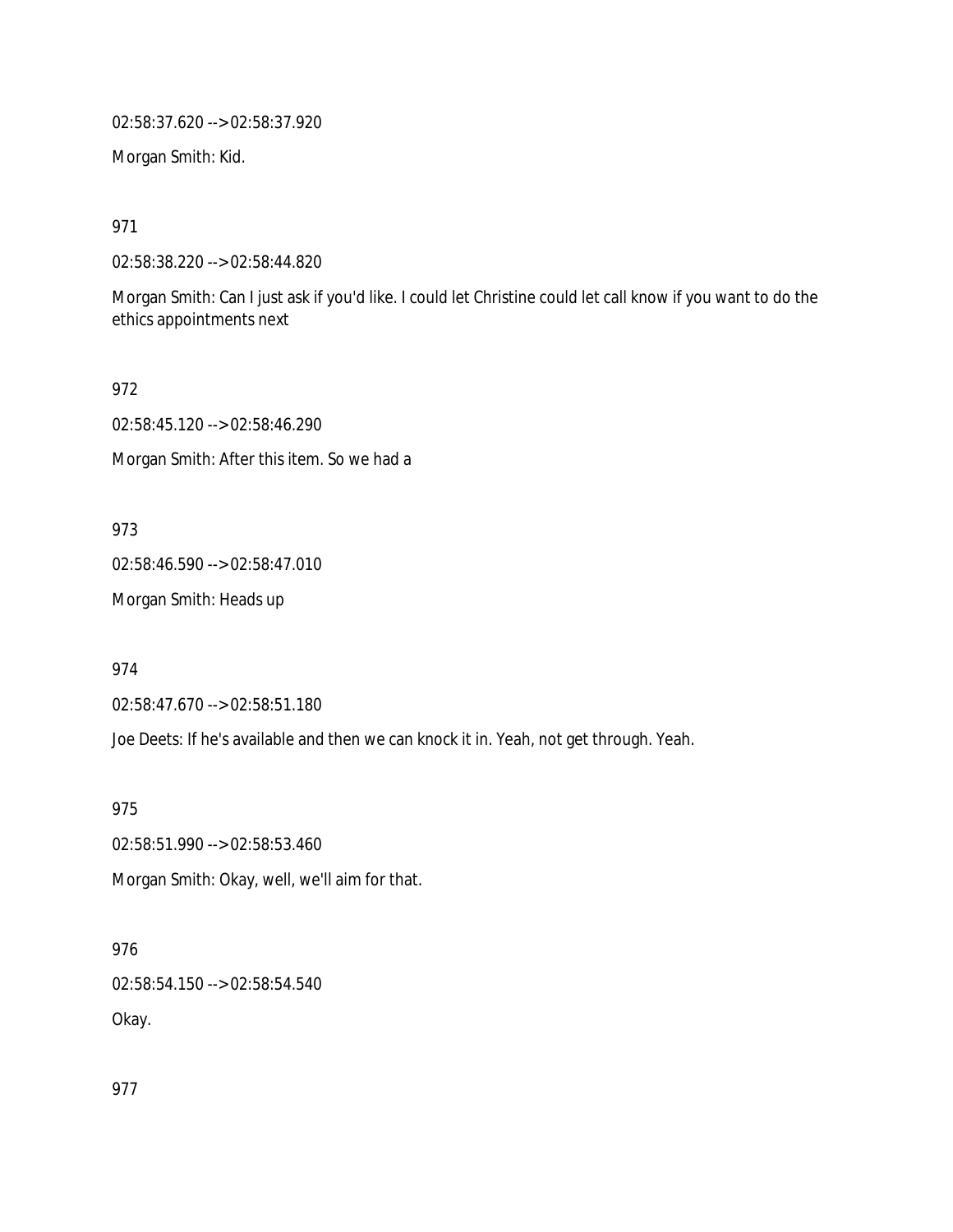02:58:55.860 --> 02:59:00.420

Joe Deets: Meanwhile, a cheap. Let's see. Chief Clark, where you gonna

978

02:59:01.710 --> 02:59:07.470

Joe Deets: Good to see you. You're gonna lead us on this, on this virtual please see

979

02:59:08.130 --> 02:59:14.190

Joe Clark: Yes. Good evening. I apologize for the technology difficulties here, but finally got through

980

02:59:15.990 --> 02:59:19.800

Joe Clark: Appreciate the opportunity to just update on our plans for the upcoming town hall.

981

02:59:20.730 --> 02:59:32.100

Joe Clark: Starting with our date we've identified September 30 we think that's a good time. That's a fifth Tuesday of the month. So there may not be a Council meeting on that day before, and the schedule looks pretty clear. So we'll begin at 6pm

982

02:59:33.300 --> 02:59:46.470

Joe Clark: What I looking for is, you know, with coven we haven't been able to get out as much and meet with the members of the community. So I'm looking this at this as an opportunity to introduce myself to the community.

983

02:59:47.190 --> 02:59:51.750

Joe Clark: kind of talk about my thoughts and observations of the department and where I see us going.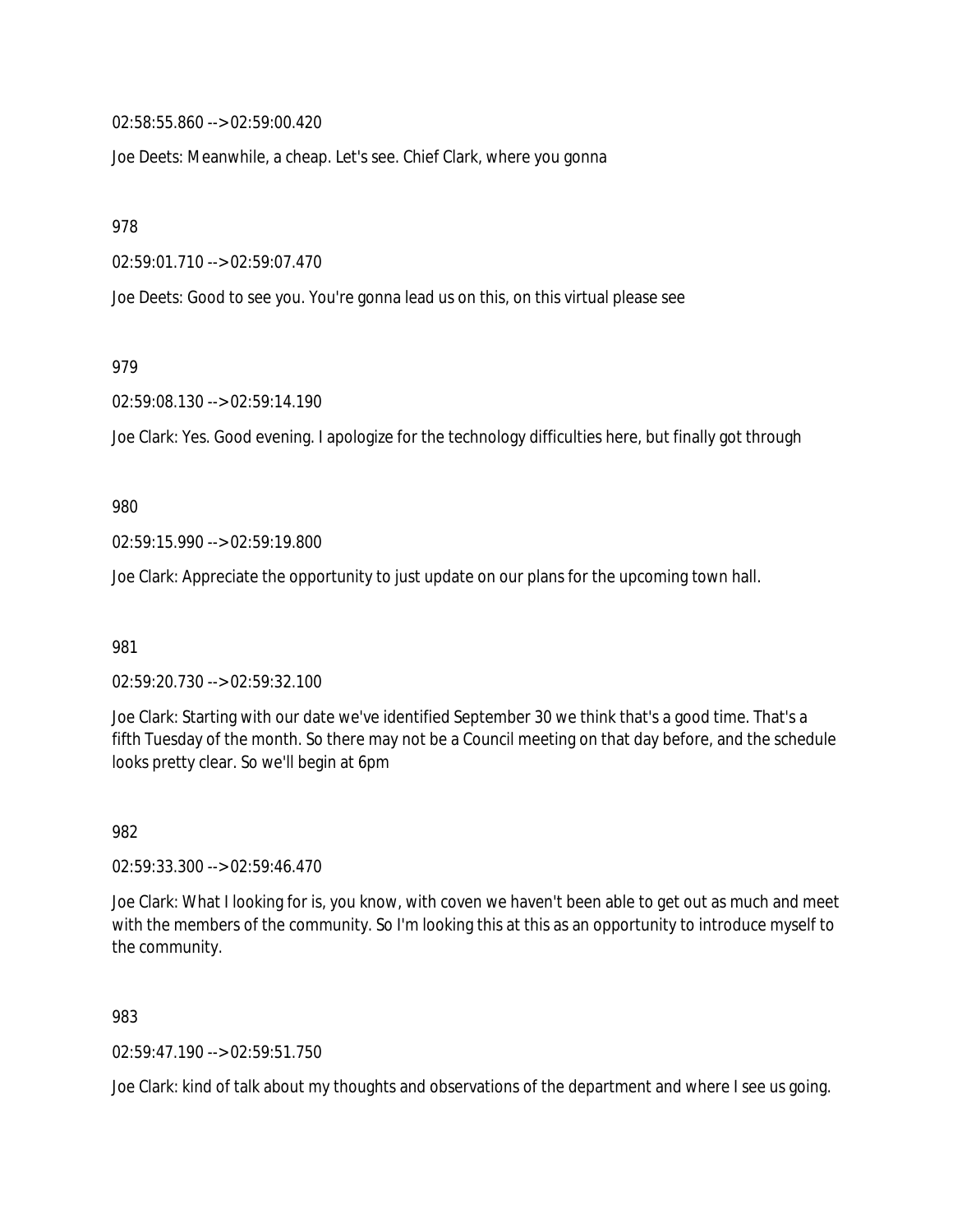02:59:53.490 --> 03:00:00.660

Joe Clark: And while I'm here. I'd also like to open an invitation for the mayor to participate and speak, perhaps, to welcome folks to the attendee

985

03:00:02.340 --> 03:00:03.270

Joe Clark: The presentation.

986

03:00:04.650 --> 03:00:14.760

Joe Clark: Will follow that with a presentation on the work of the department. This year, and also an update to the presentation. I gave in July on use of force policies. So we'll have the update for that.

987

03:00:18.420 --> 03:00:21.000

Joe Clark: And I want to start looking ahead at 2021

988

03:00:22.650 --> 03:00:32.850

Joe Clark: Some of the ideas that I have, but also what I really looking for is community input to help shape where we should be going. And so that's where we've left time for

989

03:00:33.540 --> 03:00:44.310

Joe Clark: Public Comment live Q AMP. A so that we can answer questions from the community and also get their input on what their expectations for a department are

990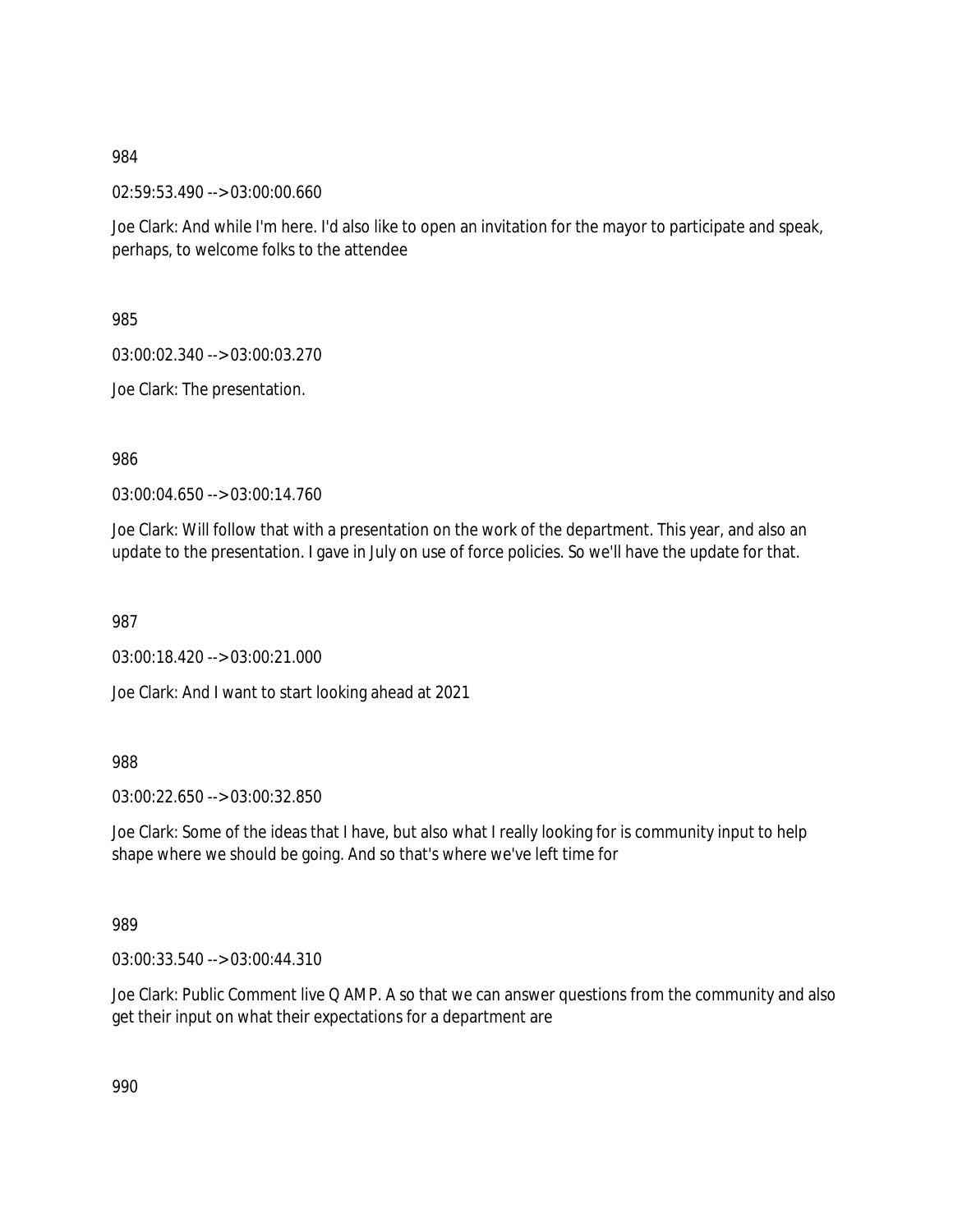03:00:46.200 --> 03:00:52.380

Joe Clark: Will advertise on, you know, city and social media platforms to get as large audiences, we can

991

03:00:53.670 --> 03:01:01.560

Joe Clark: We want to make sure as many folks can participate as possible. And with that, I'll certainly take any feedback or suggestions that you may have.

992

03:01:03.360 --> 03:01:06.120

Joe Deets: Thank you. Councilmember NASCAR your hands up.

#### 993

03:01:06.450 --> 03:01:16.740

Rasham Nassar: Yes, thank you. Thank you for being here with us tonight chief Clark. Nice to see you again. And as the you know the heart of the of this discussion from the community perspective really relates to

994

03:01:18.390 --> 03:01:29.040

Rasham Nassar: Funding police funding. And the question that the Community and the nation is asking is what portion of funding that currently goes to the police can be reallocated to other community needs.

995

03:01:30.900 --> 03:01:38.160

Rasham Nassar: Including organizations or programs and such that we don't currently have implemented, but that we might for the long run, want to plan to implement

996

03:01:40.140 --> 03:01:45.030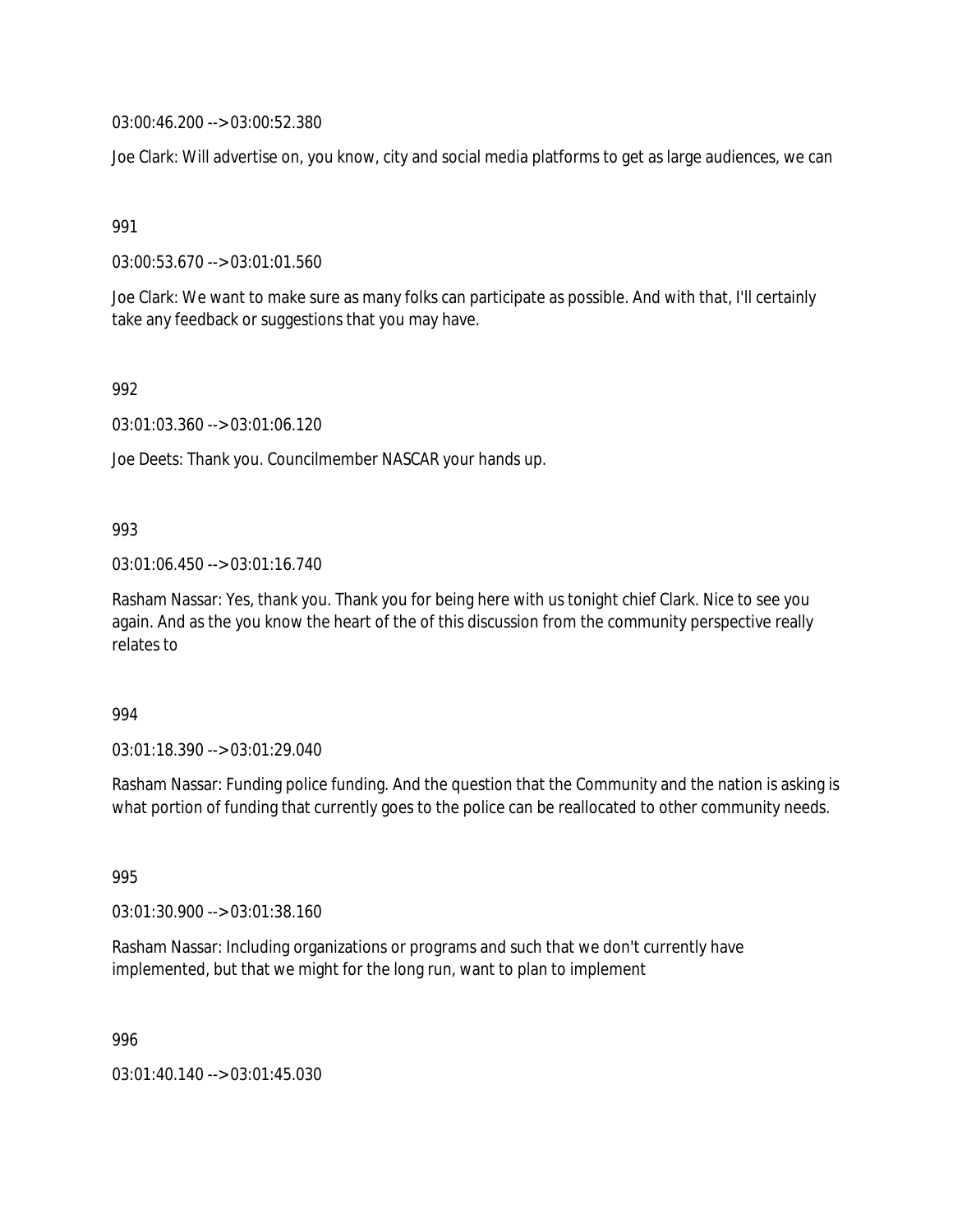Rasham Nassar: So my question is, are we planning to the city planning to provide

## 997

03:01:47.580 --> 03:02:05.310

Rasham Nassar: Facts around a numbers around the city's current police budget. I know that I think one at least one counts number had requested that information. The last time we spoke and the city manager provided a rough percentage of what

#### 998

03:02:06.120 --> 03:02:18.270

Rasham Nassar: Of the overall city budget is allocated to police, but I don't recall seeing a specific figure. So I'm wondering if that's going to be provided and if it wasn't the plan to can we

#### 999

03:02:18.570 --> 03:02:28.140

Rasham Nassar: make that information available and then also with the with, I don't want to say detailed, but maybe kind of a general outline of how that spending is

1000

03:02:29.220 --> 03:02:39.390

Rasham Nassar: Divided once it you know within the category of police. So how he, how much are on vehicles vehicle replacement, you know, things, things of that nature and

1001 03:02:40.230 --> 03:02:40.530 I

1002

 $03:02:41.730 \rightarrow 03:02:45.210$ 

Joe Deets: Got the just seems like city manager had her hand up.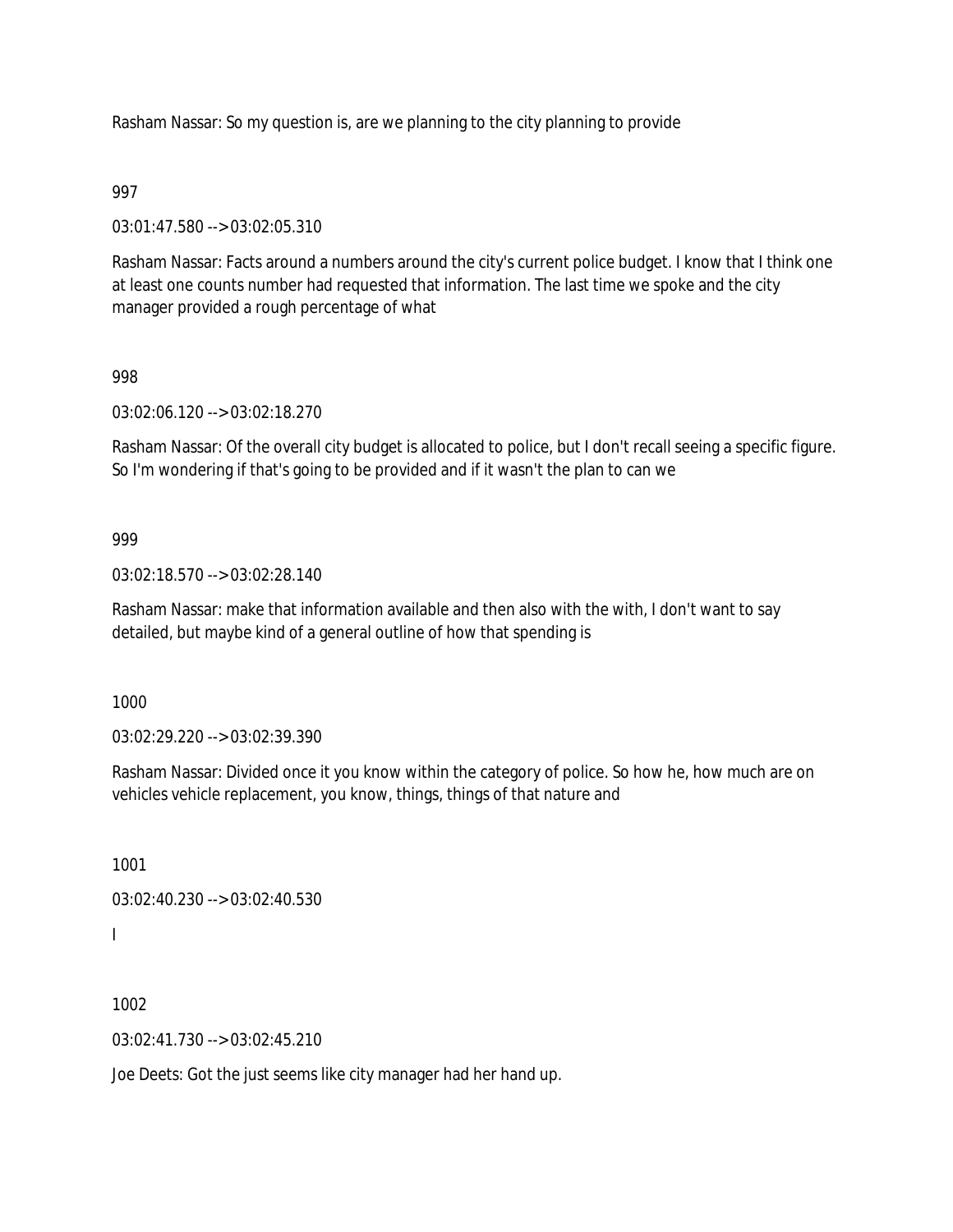03:02:46.680 --> 03:02:58.320

Morgan Smith: So a couple things, just as a point of clarification. The planning for this exercise was in response to councils discussion I use the force policies and the review of all of this, of the police departments policies.

1004

03:02:58.710 --> 03:03:08.460

Morgan Smith: And the suggestion was made by Council to have a have an even broader conversation about releasing a general and be available to the community for Q AMP. A so

1005

03:03:09.030 --> 03:03:15.180

Morgan Smith: We didn't. The chief hasn't approached it and it wasn't my request him that he structured as a budget exercise or as

1006

03:03:16.050 --> 03:03:20.940

Morgan Smith: A platform to talk about how to rebalance the city's financial

1007

03:03:21.660 --> 03:03:29.160

Morgan Smith: Structure. We can certainly do that with you, but I wouldn't suggest we do it in, you know, in this kind of format. And I would also ask if that's what

1008

03:03:29.520 --> 03:03:37.050

Morgan Smith: What you'd like us to build that you give us that direction. So I just kind of want to start from that perspective. Secondly, please keep in mind, we are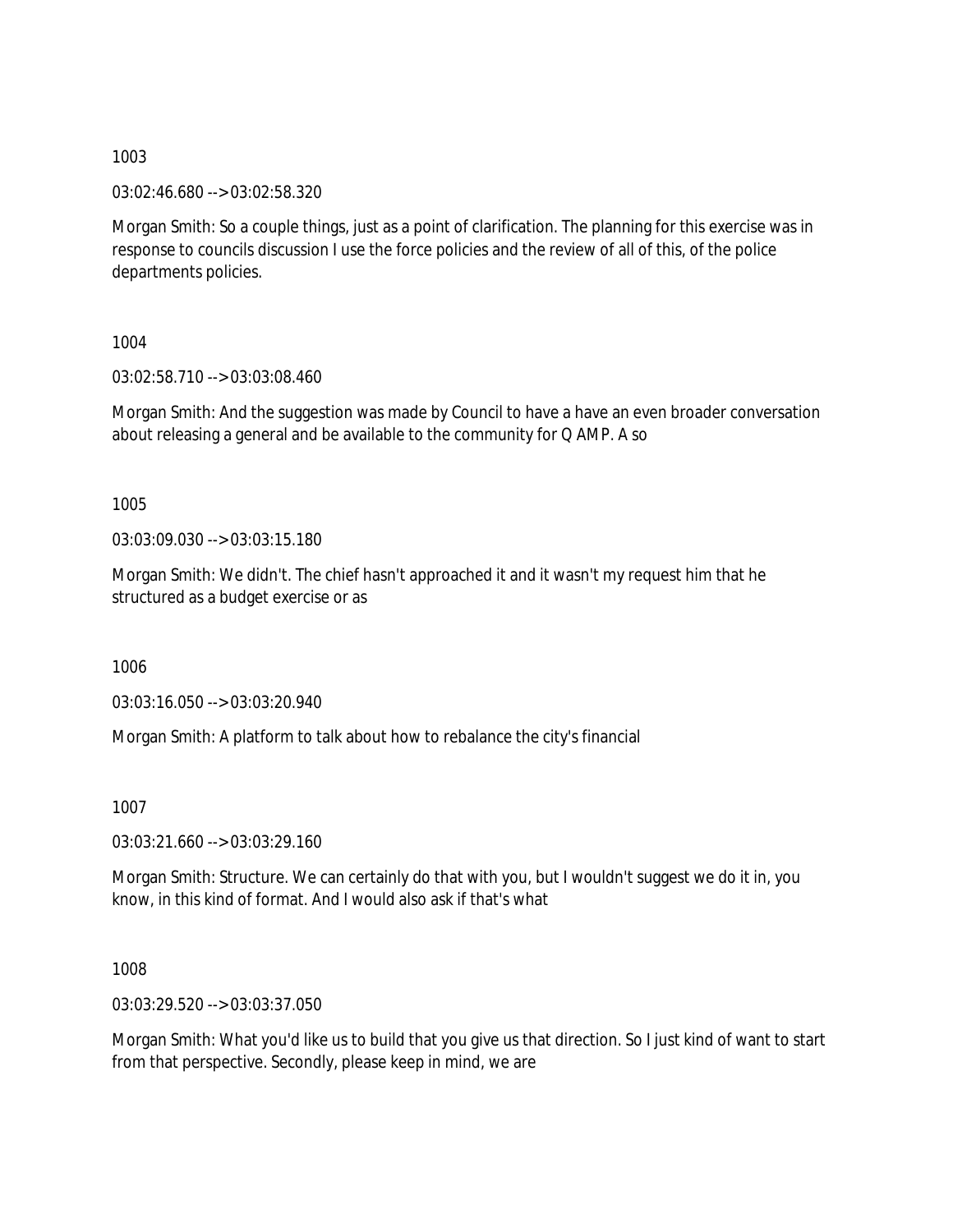03:03:37.920 --> 03:03:44.820

Morgan Smith: Coming down the homestretch on the staff side of developing and delivering to you a proposed budget for the next biennium. And that's a great

1010

03:03:45.660 --> 03:03:55.260

Morgan Smith: time and place to talk about individual departments and functions to understand what our spending is what where the money goes. In what ways was the shape of the organization.

1011

03:03:55.530 --> 03:04:07.770

Morgan Smith: And I would encourage us if that's the kind of dialogue we have rather than build a parallel set of conversations starting on September 30 when we know that we're from September 22 when I deliver the proposed budget to you.

1012

03:04:08.040 --> 03:04:14.520

Morgan Smith: through October and November going to be doing exactly that work. I think we would revisit what this

1013

03:04:15.600 --> 03:04:22.440

Morgan Smith: Event is designed to accomplish so that we don't duplicate and kind of detract one from the other. So

1014

03:04:22.860 --> 03:04:34.170

Morgan Smith: If COUNCILMEMBER no stars comments are reflective of where the majority of the Council wants us to go with the planning for this event, it will be helpful to get that clarification because that's not the way we designed it or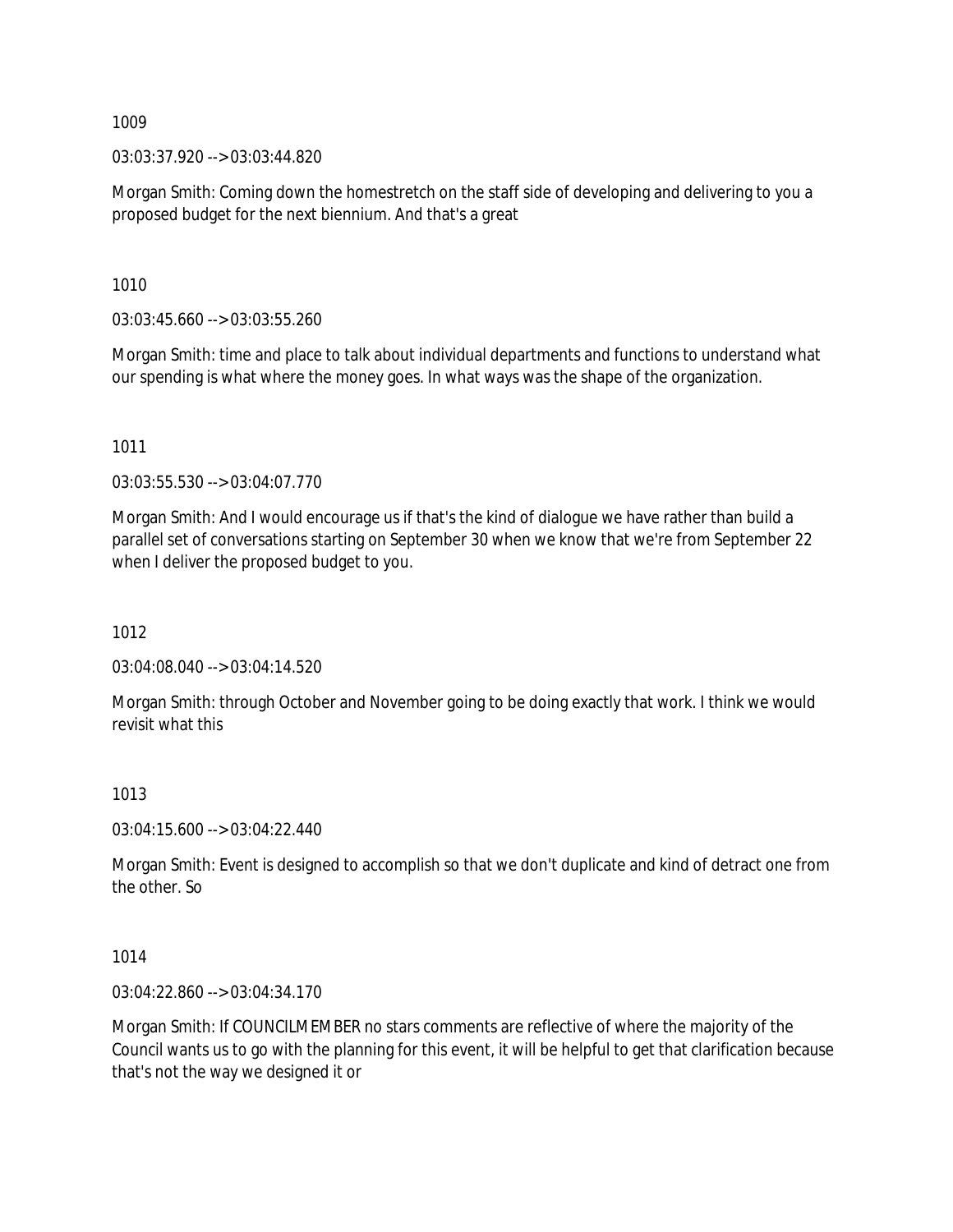03:04:35.280 --> 03:04:37.860

Morgan Smith: Or what's described the materials you have in front of you tonight.

1016

03:04:39.180 --> 03:04:42.420

Joe Deets: Let's, let's circle around mayor, Leslie.

1017

03:04:43.770 --> 03:04:44.280

Leslie Schneider: Thank you.

## 1018

03:04:45.570 --> 03:04:53.130

Leslie Schneider: So I'm, I'm very I'm looking forward to this event. I think it's going to be really great to get a back and forth with the with

#### 1019

03:04:54.210 --> 03:05:05.640

Leslie Schneider: Our community. And so to that goal, some tweaks to let's say the the messaging and or the agenda. I just noticed that you know we we sort of put

1020

03:05:06.660 --> 03:05:07.860

Leslie Schneider: Public comment at the

1021

03:05:07.860 --> 03:05:09.540

Leslie Schneider: End and we're calling it public.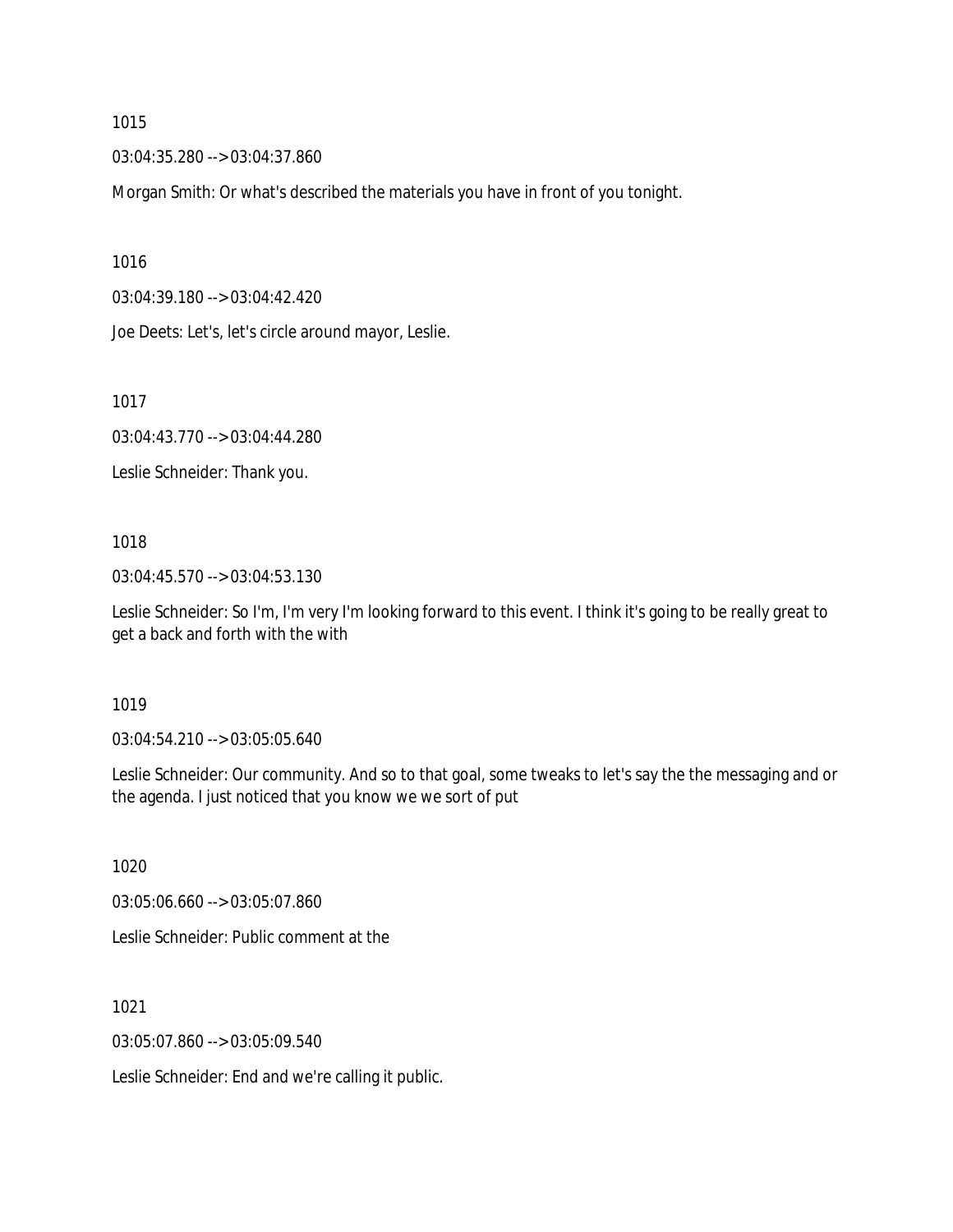03:05:09.540 --> 03:05:15.720

Leslie Schneider: Comment which kind of makes people think that this is going to be the same kind of public comment as we would take at the beginning of our

1023

03:05:16.410 --> 03:05:30.840

Leslie Schneider: regular meetings and my personal feel and my, my goal from the beginning was to not have it be public comment. But really be public dialogue and I think it does help to put out some strong expectations so that

# 1024

03:05:32.040 --> 03:05:37.620

Leslie Schneider: So that there's, you know, fairness and we don't have you know a few people dominating the conversation.

## 1025

03:05:37.890 --> 03:05:48.690

Leslie Schneider: But like, for instance, if we said, you know, hey, take up to one minute for your question and then feel free to have a follow up question, if you if you need to. But, but really make it more about questions.

1026

03:05:49.920 --> 03:06:02.370

Leslie Schneider: And. And then, of course, gathering information about people's concerns. So to answer the question about the defending the police. I would say that you know that topic. Doesn't have to be off limits for this.

1027

03:06:03.660 --> 03:06:11.100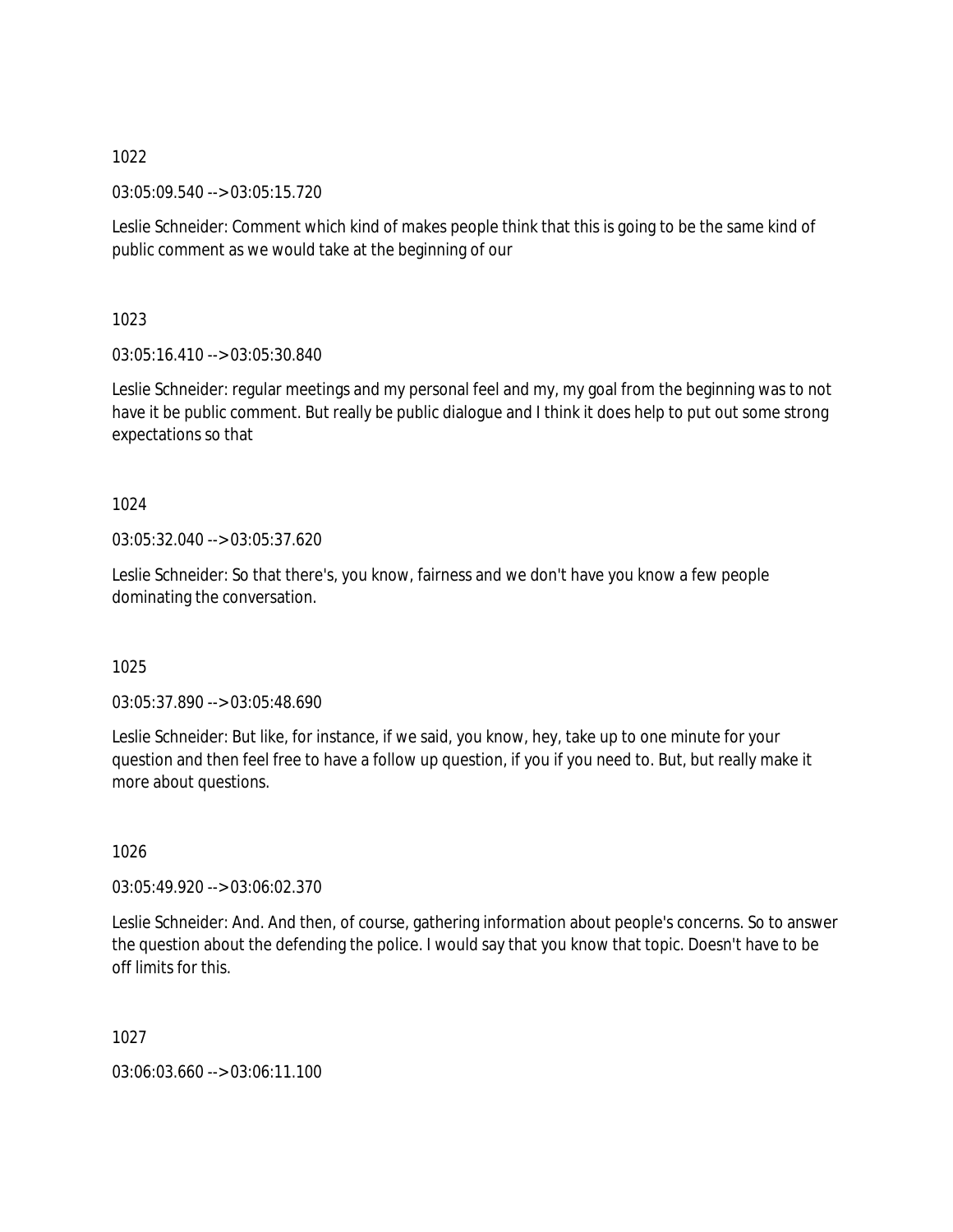Leslie Schneider: For this particular town hall, but at the same time, we could look at that particular topic as being sort of gathering people's

1028

03:06:13.380 --> 03:06:21.000

Leslie Schneider: concerns and questions about that we don't necessarily have to answer them all. That could be you know put forward to another town hall in the future.

## 1029

03:06:21.510 --> 03:06:39.840

Leslie Schneider: That being said, I think that this group, you know us as Council have heard in the past, things like you know our per capita spending on the police is way lower than it is for most of our surrounding communities. And I think, you know, information like that is going to be good to

# 1030

03:06:41.070 --> 03:06:56.220

Leslie Schneider: To have out there in the in the public discourse. So I wouldn't say we have to, I don't, I wouldn't want to spend 50% of our time talking about defending the police, but it wouldn't hurt to hear from people about you know what their concerns are.

# 1031

03:06:56.700 --> 03:07:08.220

Morgan Smith: And I think if I could just tail on so we can make sure we have some back and forth here about changes, we could make one of the things that in here in your suggestion that could work really well. I think

## 1032

03:07:08.580 --> 03:07:13.440

Morgan Smith: We want to balance this is a chance for people to learn. In addition, for them to to

1033

03:07:13.950 --> 03:07:20.100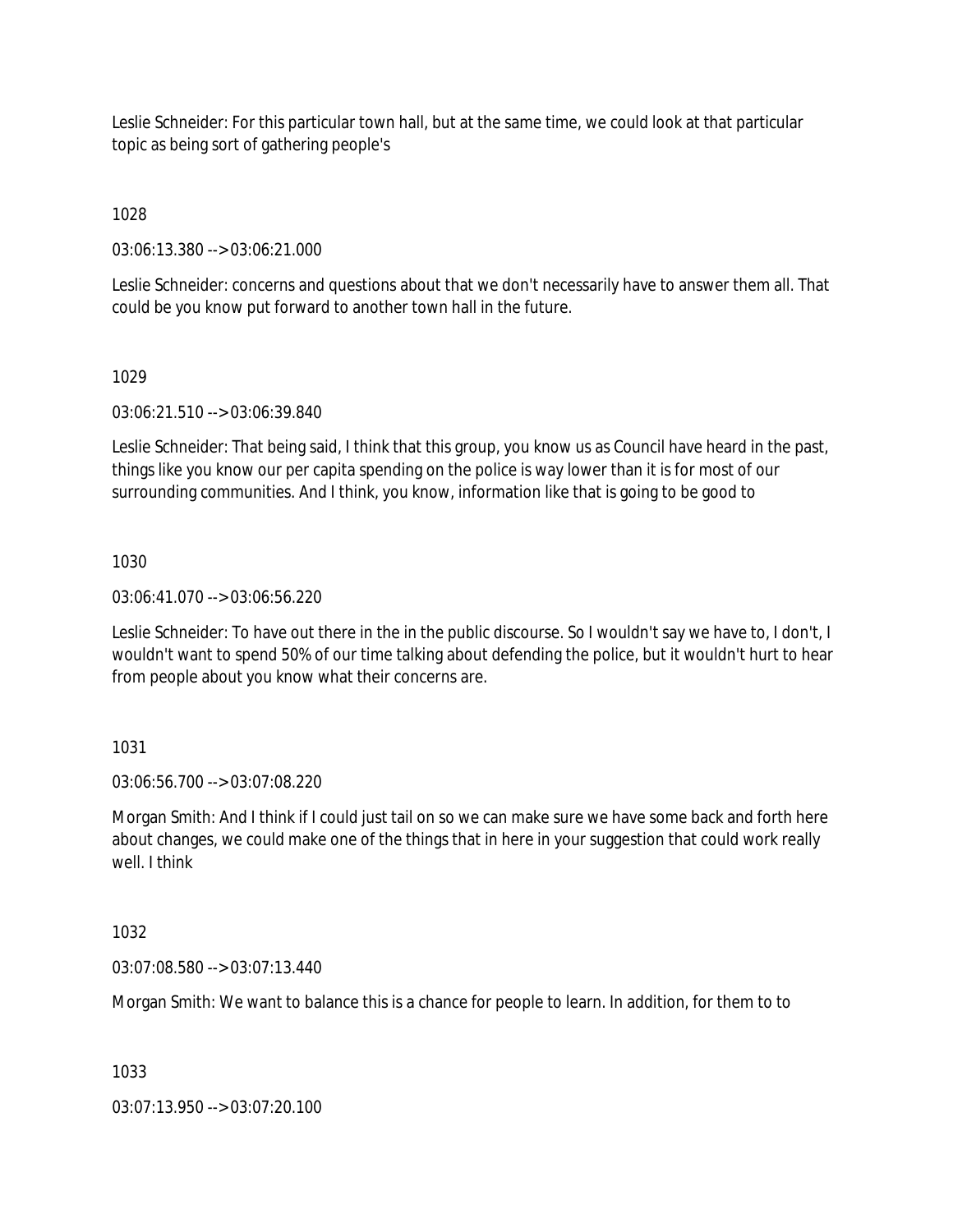Morgan Smith: Make requests or express themselves. So what we could do is we could have a q&a for each of these sections, they're organized

1034

03:07:20.370 --> 03:07:29.160

Morgan Smith: Not for the chief for others to just sort of talk and be top down. But what we we identified were some pretty distinct information areas.

1035

03:07:29.670 --> 03:07:42.390

Morgan Smith: And so that's what those labels are, but it would make a lot of sense to have a q&a back and forth in each of those sections and that will help direct people's comments so that they're constructive because they ideally will be about

1036

03:07:42.870 --> 03:07:49.350

Morgan Smith: Topic number three, or in that area. Generally, and I think that could be really useful. So thank you for that idea.

1037

03:07:50.760 --> 03:07:52.770

Joe Deets: COUNCILMEMBER I topless.

1038

03:07:54.870 --> 03:08:05.910

Kirsten Hytopoulos: So I, I hate to disagree. I actually think that will not utilize the time. Well, I think if you break up public comment that much it you won't get very much with that may transitions, just to be honest, I think you

1039

03:08:06.330 --> 03:08:12.240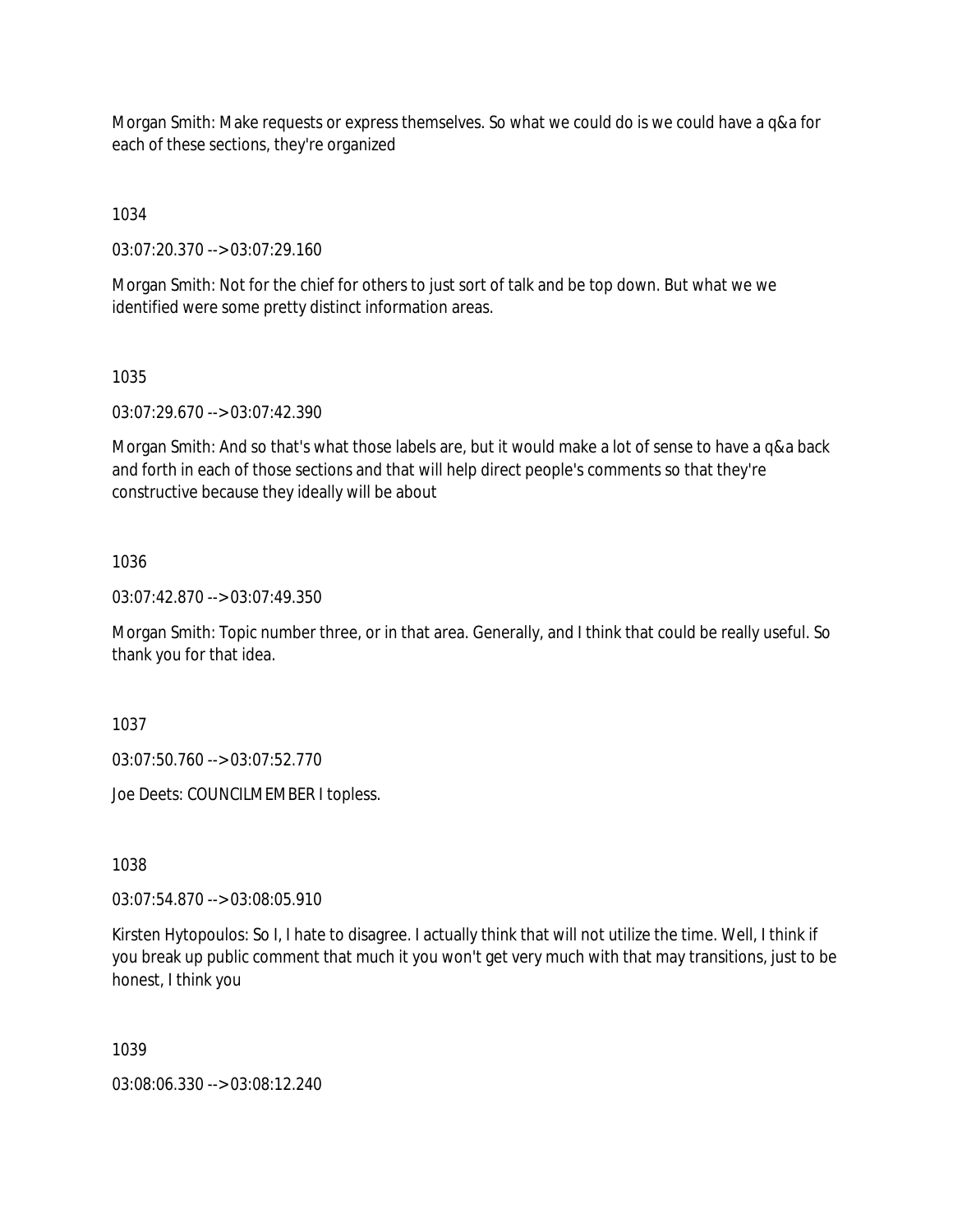Kirsten Hytopoulos: If you really want a lot of power. If you want the kind of dialogue that I think people are looking forward to really get a bunch of public comments.

1040

03:08:12.630 --> 03:08:15.870

Kirsten Hytopoulos: This is just my feedback. I think you need one chunk of public comment.

1041

03:08:16.350 --> 03:08:28.260

Kirsten Hytopoulos: And I actually my feedback also is I think you should have a facilitated by somebody, not the chief. I think somebody like the mayor should facilitate a dialogue between the chief and the public, to be frank, I think that would help.

# 1042

03:08:29.130 --> 03:08:33.480

Kirsten Hytopoulos: So that if it is if it does get it all contentious or one person tries to dominate.

1043

03:08:34.140 --> 03:08:43.680

Kirsten Hytopoulos: So that everybody gets a chance to have equal access that would take that off of the chief and I don't I'm here, I'm offering Leslie, I can't think of somebody else who makes sense as the host

1044

03:08:44.460 --> 03:08:50.640

Kirsten Hytopoulos: To sort of be an intermediary, but maybe think about that just because we want everybody to have a chance to talk

1045

03:08:51.900 --> 03:08:59.610

Kirsten Hytopoulos: But that's my feedback otherwise. Yeah, I think. I mean, obviously, we have to be ready for all conversations, including questions about defending the police are real king funding.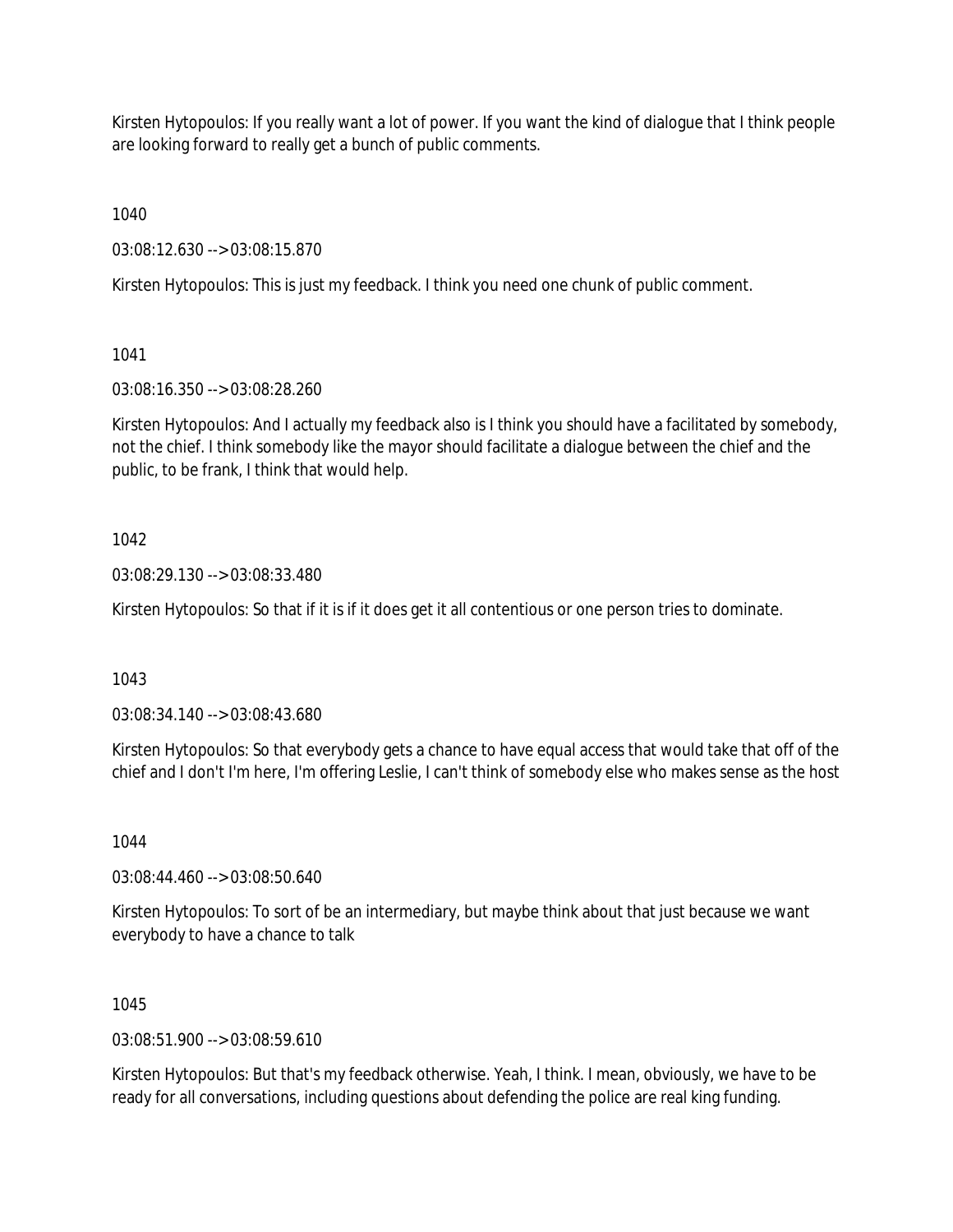03:08:59.970 --> 03:09:08.700

Kirsten Hytopoulos: And hopefully we can just as MC manager suggested words you can say, hey, the budgets coming up. And we can ask questions at that time. And that's the appropriate place for the conversation.

1047

03:09:09.930 --> 03:09:10.710

Kirsten Hytopoulos: Those are my thoughts.

1048

03:09:10.980 --> 03:09:20.760

Morgan Smith: Yeah, and I think we should try and come to some consensus here about about that idea of one set of common because it's really important in terms of female format versus having it broken up.

1049

03:09:21.240 --> 03:09:31.290

Morgan Smith: A deficiency of that that one and done. I mean not done but but having one sort of targeted place is that you have to choose whether it's at the front or the back and

1050

03:09:31.920 --> 03:09:37.560

Morgan Smith: If it's at the front. Then they haven't had the, you know, audience participants haven't had that chance to hear and learn

1051

03:09:38.130 --> 03:09:49.890

Morgan Smith: And then say, but I still have this question. So I worry that we use a lot of time on questions that will be answered. Eventually, and don't get to the things that we didn't think to cover or that people really want to know more about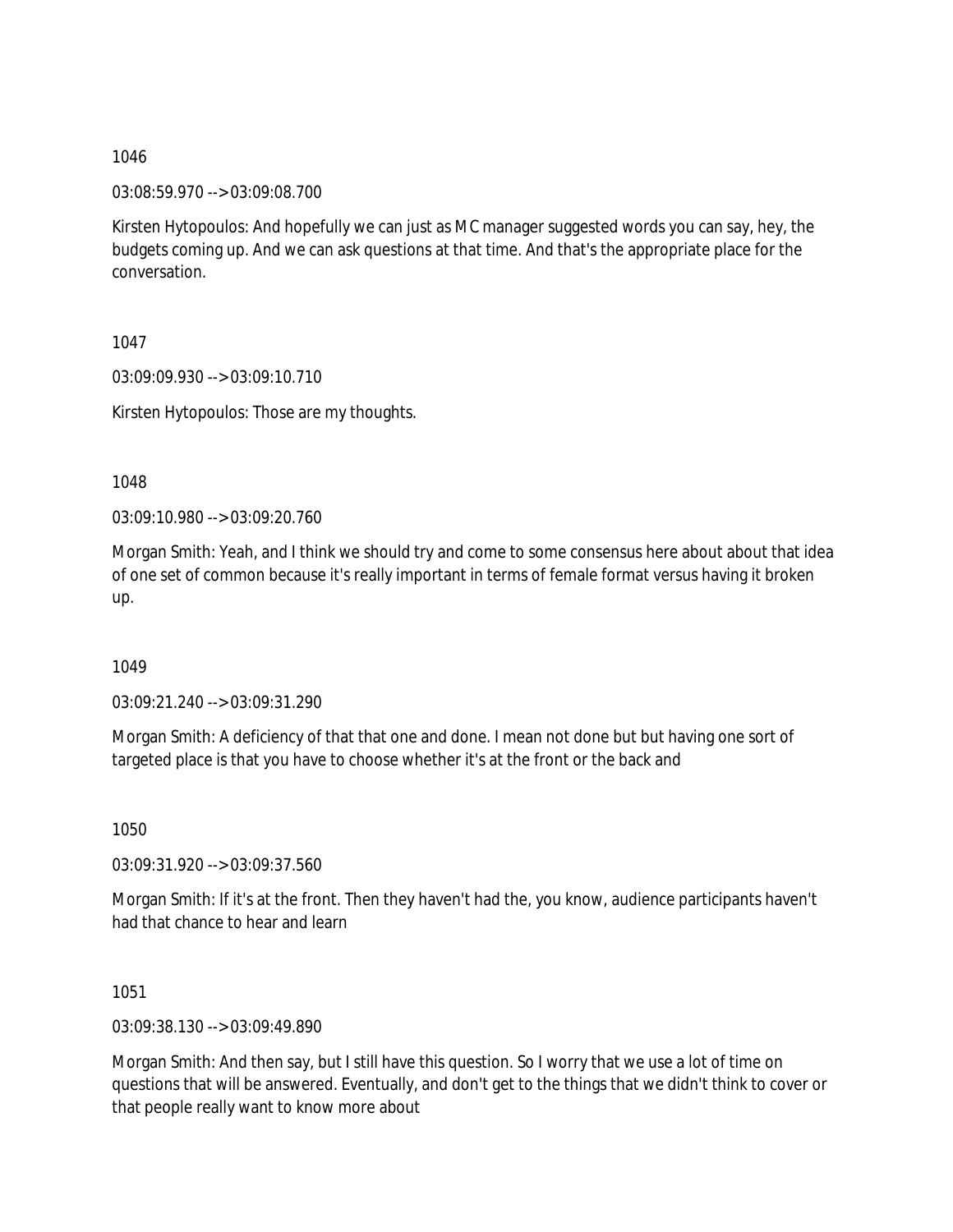03:09:50.370 --> 03:09:58.200

Morgan Smith: So maybe when the other council members comment. They can weigh in on this idea of doing it in chapters versus kind of a one time.

1053

03:09:58.470 --> 03:10:05.430

Kirsten Hytopoulos: If I could just because I know I'm not going to get it around. I don't want it around, because we're running out of time, but I think these for a complete a public engagement feeling

1054

03:10:05.670 --> 03:10:16.380

Kirsten Hytopoulos: If you chop it should be at the end if you chop it up, people are going to feel control the constrained, I would they will never get that feeling that there was a dialogue that went like this. The built on the other speakers.

1055

03:10:17.100 --> 03:10:30.930

Kirsten Hytopoulos: You'll never get that because because Leslie, the chief somebody's going to have to keep it moving. You'll never get more than one or two questions in because the schedule have to move forward. So I really strongly suggest that you get, you have a chunk of public interaction.

1056 03:10:31.440 --> 03:10:31.770 And that 1057

03:10:33.270 --> 03:10:33.900

Kirsten Hytopoulos: Data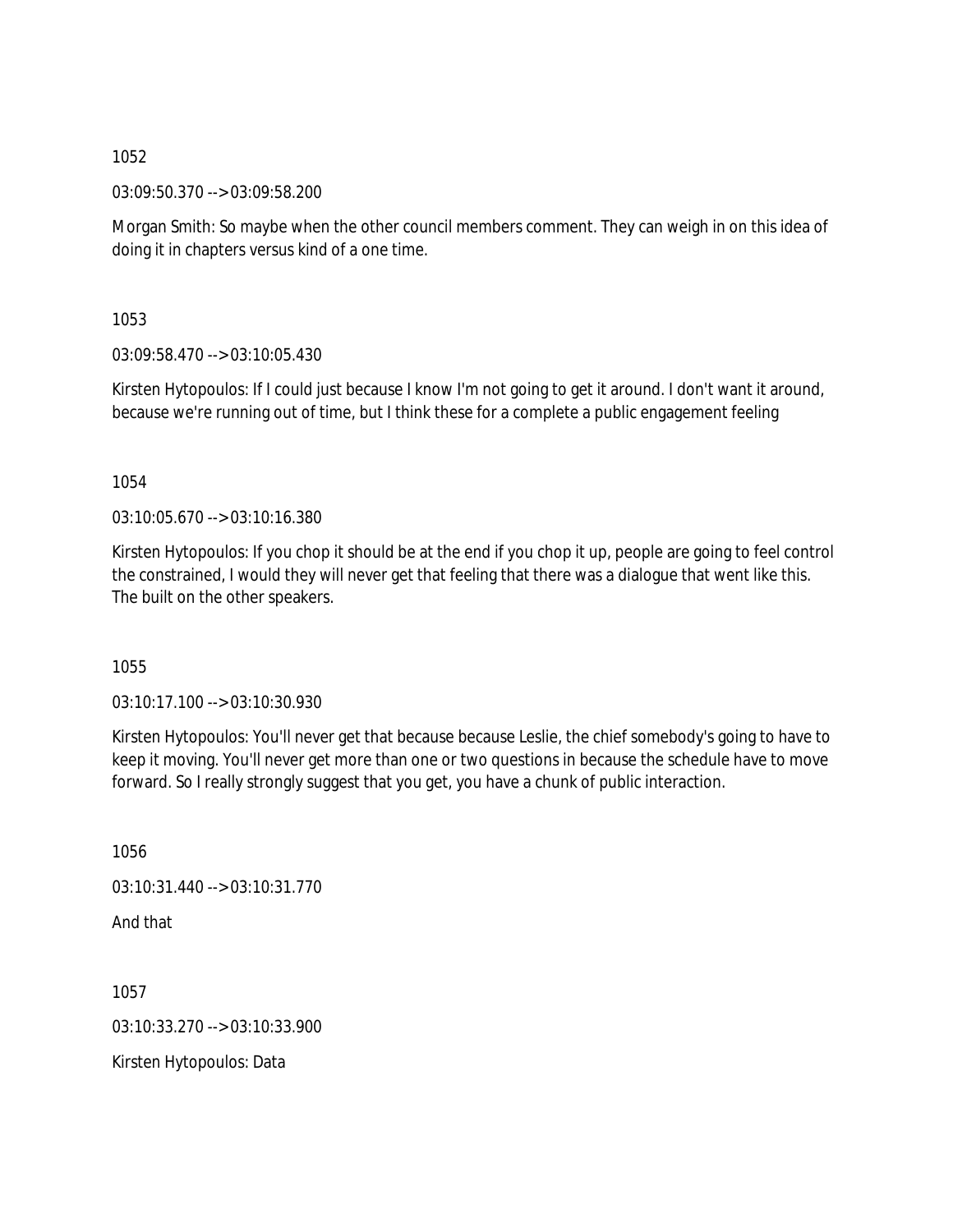03:10:34.500 --> 03:10:38.640

Joe Deets: Okay, sorry. Speaking of moving things along. Councilmember Pollock.

1059

03:10:39.720 --> 03:10:48.750

Michael Pollock: I i think it should be the public comments should be at the end. So it's just like anything have a presentation and then have questions and dialogue at the end, I think.

1060

03:10:49.500 --> 03:11:09.270

Michael Pollock: Structuring it as a as a dialogue rather than than comments and, you know, sort of, that that would be helpful. So, have it at the end happen in one chunk and let's let you know the conversation move forward and have people save your questions to the end that's that's that's my vote.

1061

 $03:11:10.530 \rightarrow 03:11:11.640$ 

Michael Pollock: Questions and comments for

1062

03:11:13.050 --> 03:11:15.300

Joe Deets: Big. Thank you. Councilmember car.

1063

03:11:16.530 --> 03:11:25.560

Christy Carr: Thanks. Yeah, I would agree that it should be in one if not two chunks. I don't know, something in the middle, makes sense but

1064

03:11:26.070 --> 03:11:33.270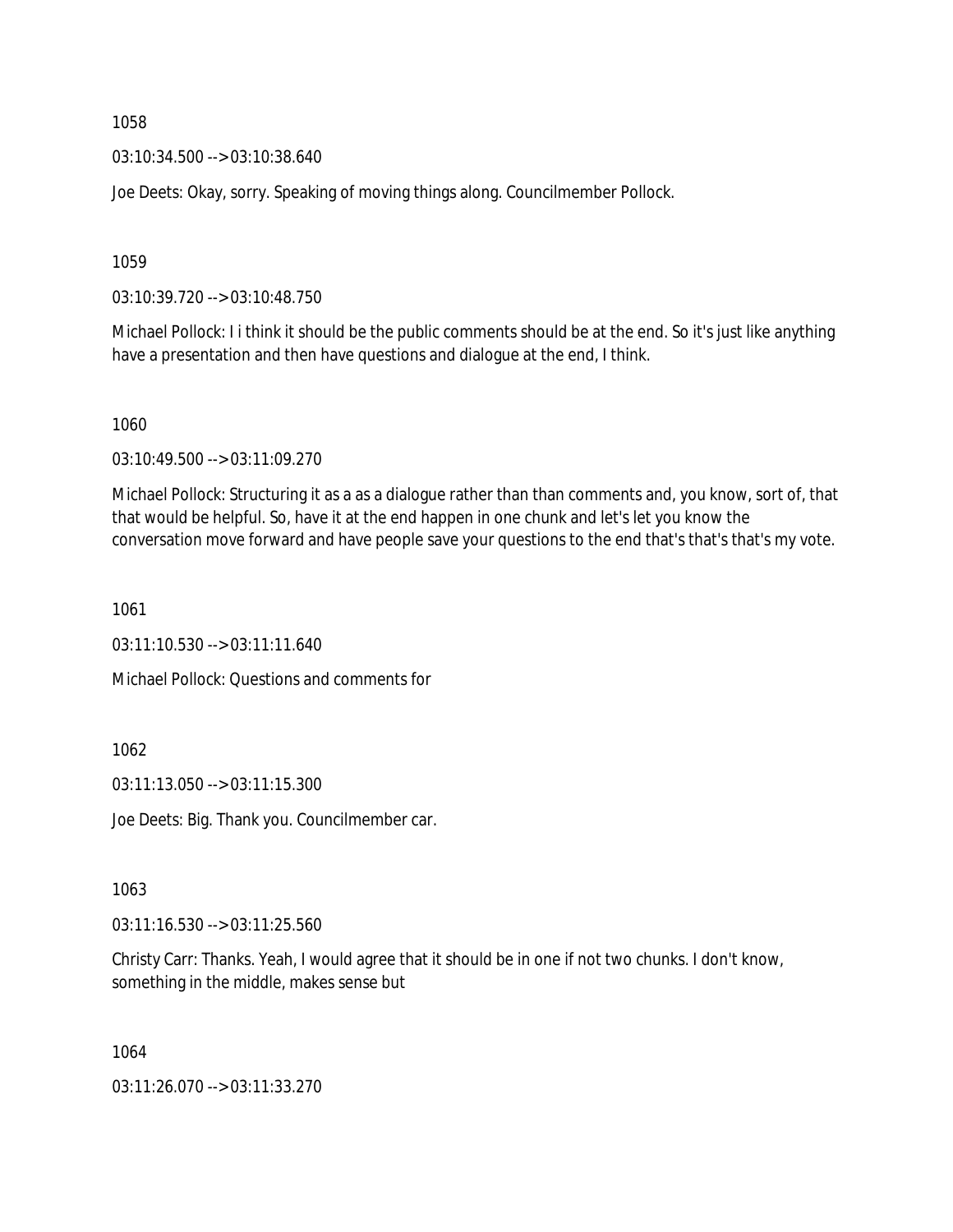Christy Carr: I think that if it's advertised as Question and Answer versus public comment. I think that's important in terms of messaging.

1065

03:11:33.630 --> 03:11:50.310

Christy Carr: Because we, as I think the mayor pointed out, it is different than public comment because nobody responds to public comment. It seems like this is an opportunity for people to actually have a little bit of interaction or dialogue, which I think is really important. And then just to, I think,

#### 1066

03:11:51.600 --> 03:12:04.950

Christy Carr: Answer the city managers question I'm supportive of the being abroad agenda and not focused on on budget. I definitely like to have that conversation, but I'd like to have that conversation when we're having a budget conversation.

1067

03:12:06.690 --> 03:12:07.770

Joe Deets: Okay. Mayor, Leslie.

1068

03:12:09.420 --> 03:12:10.770

Leslie Schneider: I would just like to

1069

03:12:12.090 --> 03:12:21.660

Leslie Schneider: Put it out there that I think that we could creatively have a couple questions for each of the different sections and maybe we structure it so that they're not

1070

03:12:22.530 --> 03:12:35.670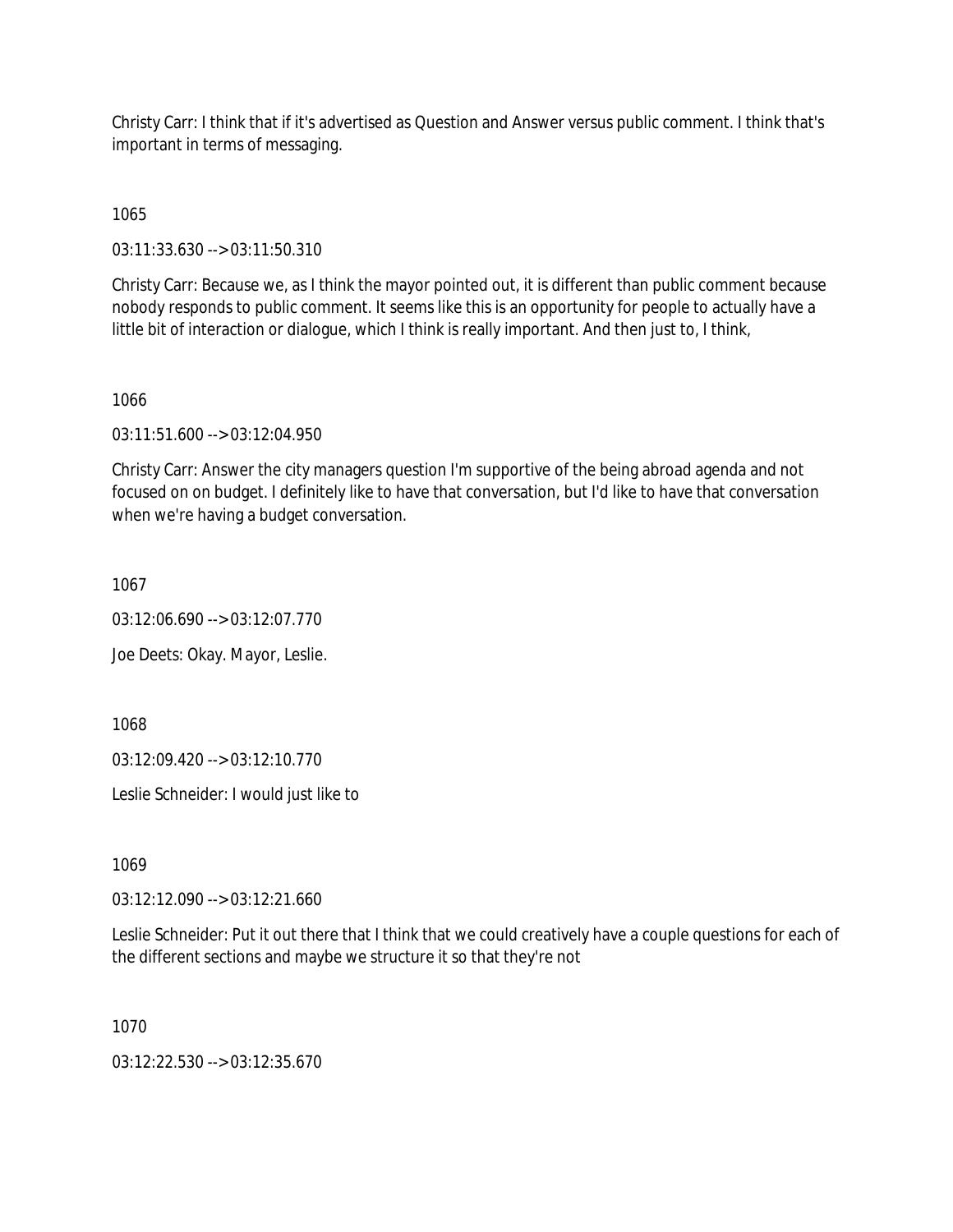Leslie Schneider: We're not allowing people maybe people either put their questions in the chat or if we're not going to do a chat, because that's too scary, then maybe they could send them in by email, and we can be monitoring that but I still think that it could be, it could feel more

1071

03:12:36.840 --> 03:12:44.160

Leslie Schneider: Like a conversation, all the way through. If we allowed a couple questions on each one. And then we had the bulk of the of the

# 1072

03:12:44.820 --> 03:13:01.140

Leslie Schneider: Question and answer at the end in the way that many of you have suggested, so I don't know. Would you be willing to be open to that as a way of monitor allowing the flow to be both controlled and have some back and forth.

# 1073

03:13:02.550 --> 03:13:13.560

Joe Clark: And I think that's the point of the Q AMP. A and you know I mentioned public comment because I'm sure there'll be some speakers that want to share their thoughts versus ask an actual question.

# 1074

03:13:15.150 --> 03:13:21.660

Joe Clark: But, you know, having opportunity at key points for a few questions that may be helpful, but you know that

# 1075

03:13:22.860 --> 03:13:29.610

Joe Clark: I think that really the bulk at the end with the live questions and answers back and forth creates that dialogue that most are looking for.

1076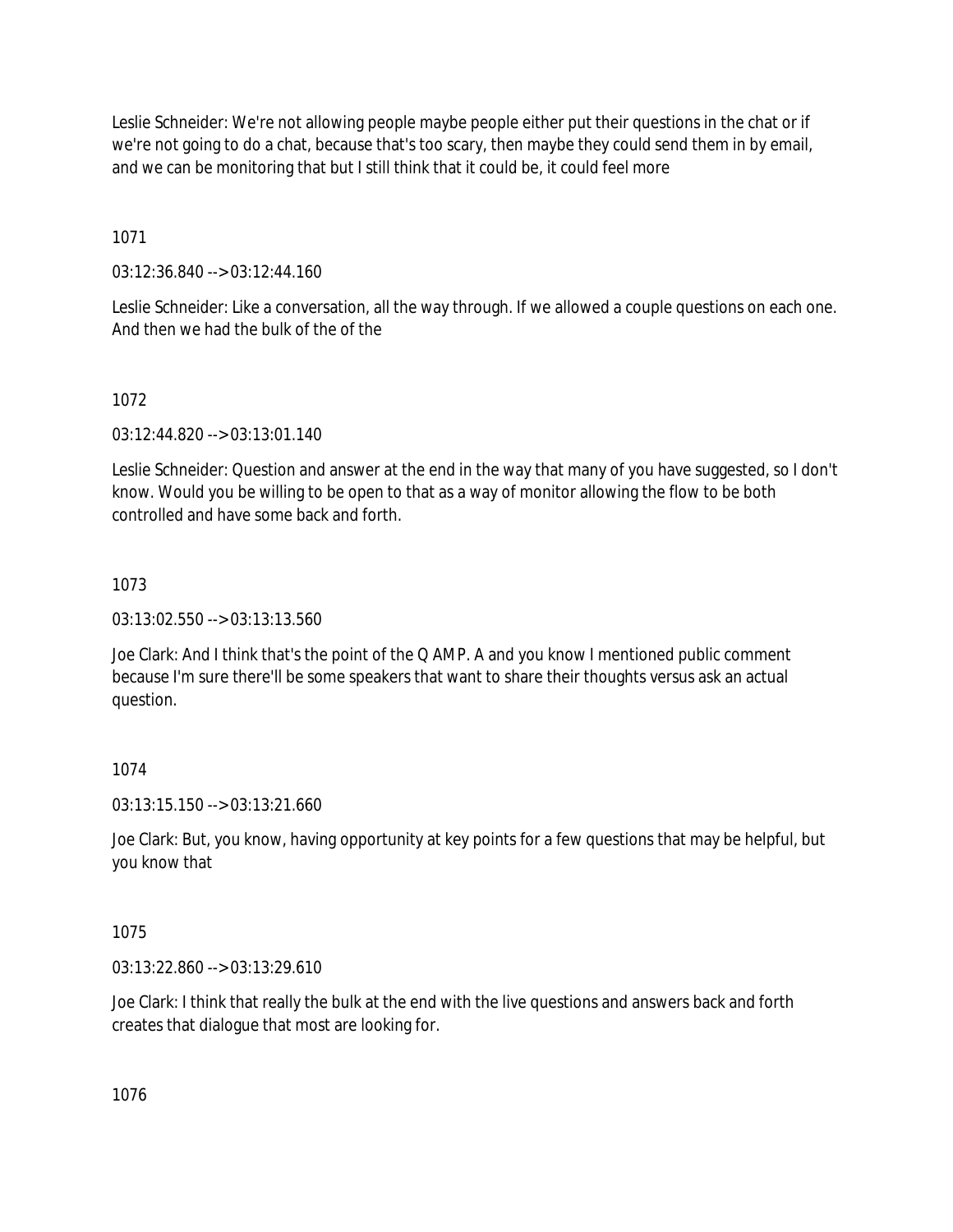03:13:31.140 --> 03:13:33.090

Joe Deets: Okay, thank you. Councilmember NASA

1077

03:13:35.640 --> 03:13:39.360

Rasham Nassar: Very good question. Is this being noticed, so that all council members can attend

1078

03:13:39.900 --> 03:13:41.430

Morgan Smith: Yes, I would assume so.

1079

03:13:43.410 --> 03:13:43.830

Joe Deets: Okay.

1080

03:13:44.430 --> 03:13:55.710

Joe Deets: Great. Thank you, Chief Clark I I'll just say I, I'd love to come in. I'm all in favor of doing this. I'm less persnickety of exactly how we do it as long as we do it.

1081

03:13:56.220 --> 03:13:57.540

Joe Deets: And and get comments.

1082

03:13:58.470 --> 03:14:09.780

Joe Deets: And let's just say relating to the defined police issue. I look forward to having that conversation. I'm not sure that's a whole nother track for us to explore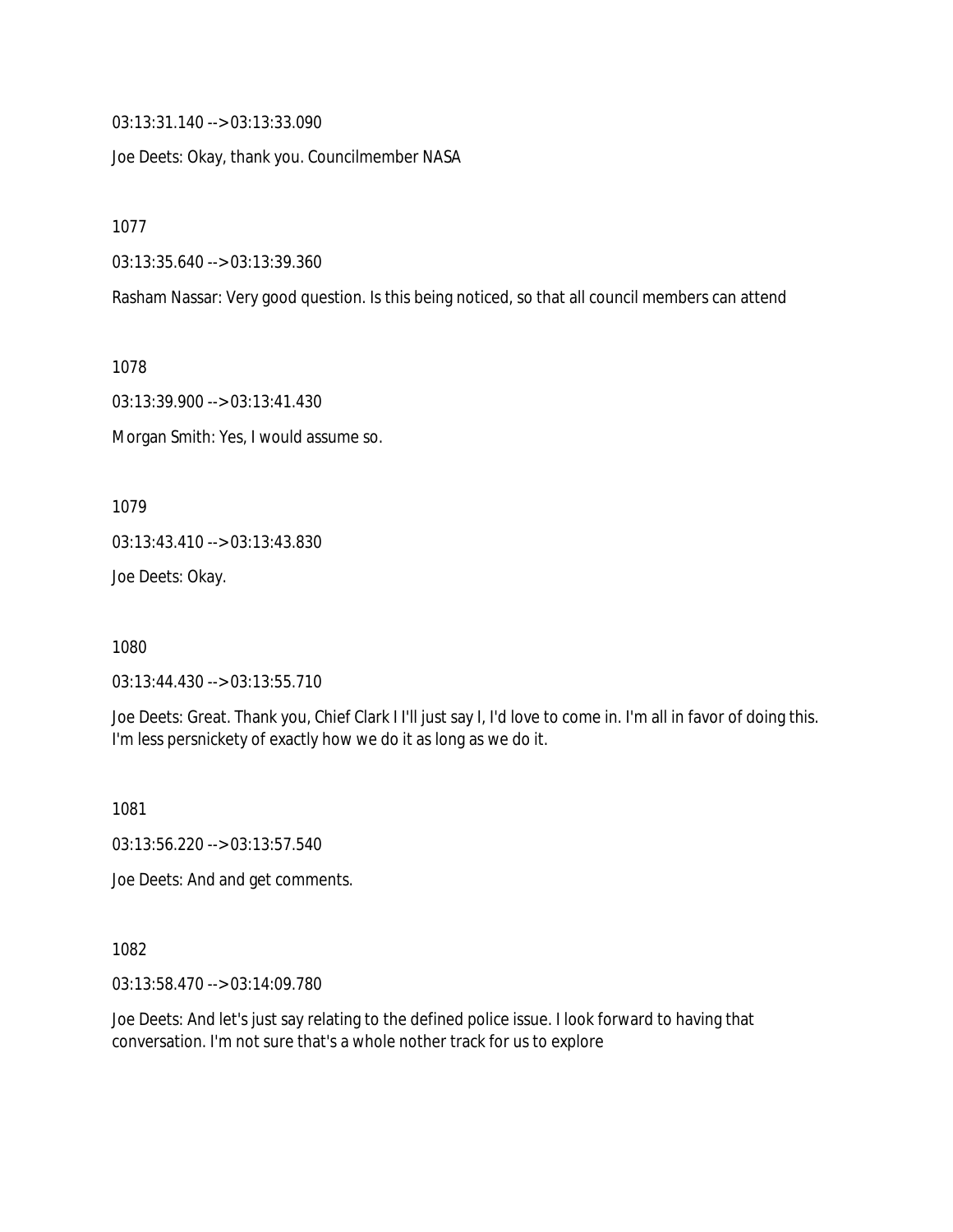03:14:10.860 --> 03:14:20.460

Joe Deets: So let's just say this have that in mind, but we have a whole bunch of other stuff to talk about relating to policing on the island. So it's kind of a dual track, I see it is

1084

 $03:14:20.760 \rightarrow 03:14:22.650$ 

Joe Deets: You know, there's sort of longer term vision of

1085

03:14:23.040 --> 03:14:37.170

Joe Deets: What do we see pleasing to be on the island, and then what is it right now that we, that we have. So I, I'd like to leave it at that. Councilmember Pollock. You had your hand up.

1086

03:14:38.040 --> 03:14:54.600

Michael Pollock: Yeah, just a quick quick once a point of order, but yeah, I'm interested in hearing what the public has to say about the defund issue and letting them sort of need that. But as a point of order, with regards to noticing this, I guess I would like to get

1087

03:14:56.430 --> 03:14:59.250

Michael Pollock: Clarification from our counselor.

1088

03:15:00.960 --> 03:15:14.700

Michael Pollock: Attorney. Do we need to vote as a council to notice to have that is going to be a special meeting or we need to have the mayor call for it, as I understand,

1089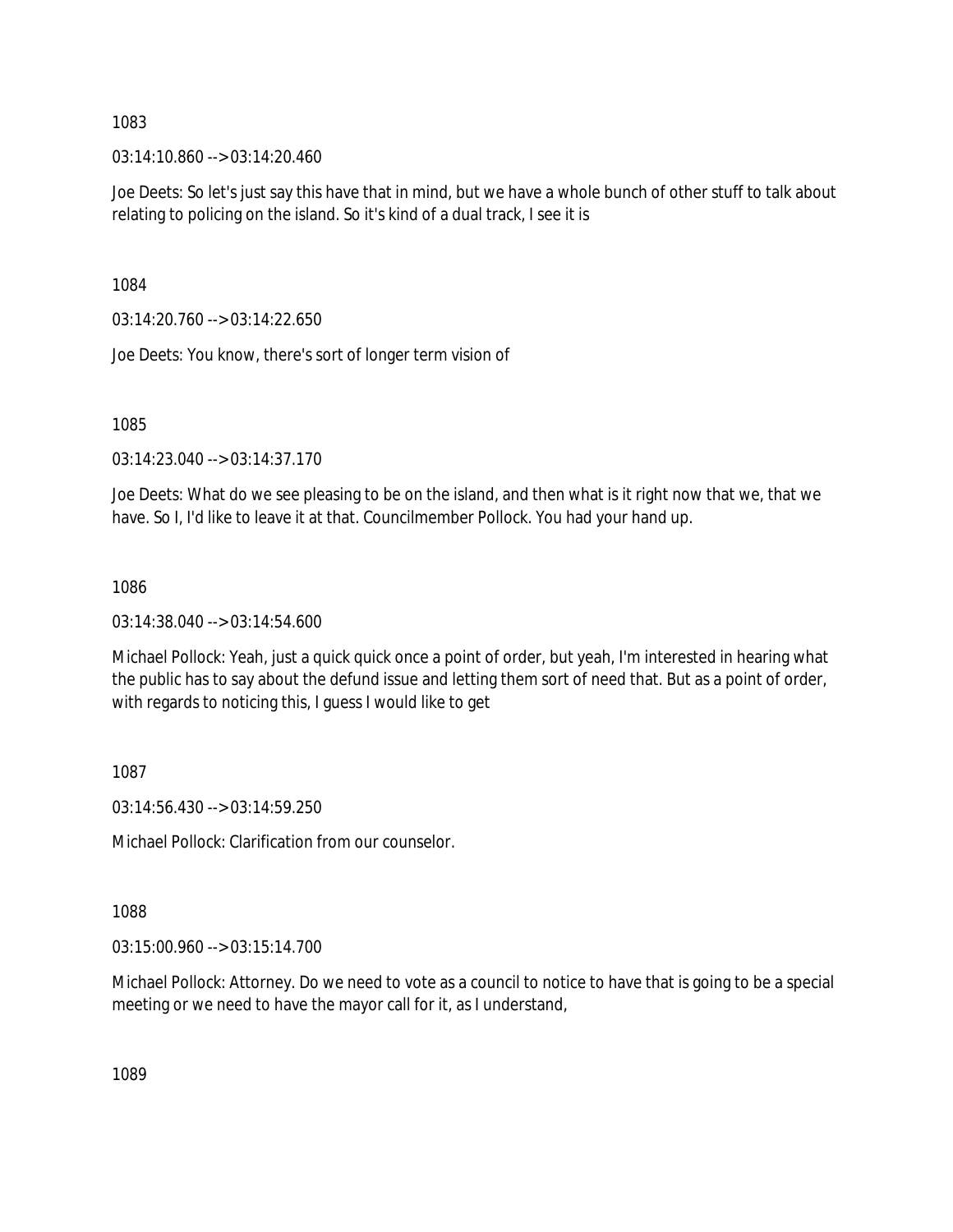03:15:15.750 --> 03:15:19.140

Michael Pollock: That we need to have some sort of formal procedure that needs to be called

1090

03:15:20.400 --> 03:15:25.380

Michael Pollock: I just want clarification on that. How do we do that officially and consistent with State law.

1091

03:15:26.040 --> 03:15:29.850

Joe Levan: Especially me can be called by the mayor or majority of the Council.

1092

03:15:30.570 --> 03:15:37.230

Michael Pollock: Okay, then I would just move to call that for a special meeting. And so we have that done.

1093

03:15:39.750 --> 03:15:43.230

Michael Pollock: I don't know what what do we need for emotion. How did you formulate the motion.

1094 03:15:45.090 --> 03:15:45.840 Michael Pollock: City attorney.

1095 03:15:47.040 --> 03:15:48.510 Joe Levan: You could move to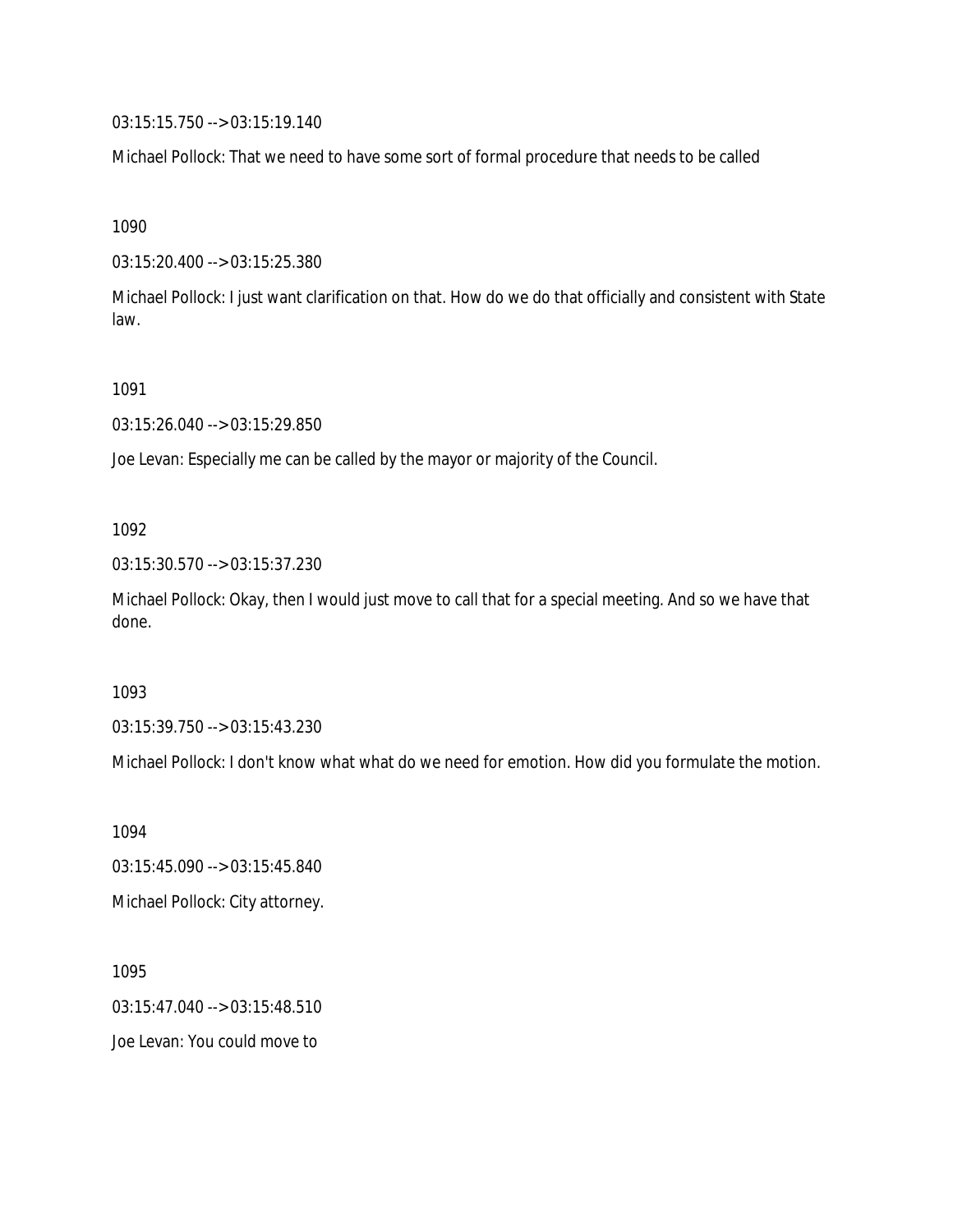03:15:51.000 --> 03:15:56.790

Joe Levan: To direct staff to to note the media, the town hall as a special meeting the city council.

1097

```
03:15:57.420 --> 03:15:57.780
```
So,

1098

03:15:59.790 --> 03:16:02.910

Joe Deets: Okay, second Captain braehead topless.

# 1099

03:16:03.720 --> 03:16:12.690

Morgan Smith: I'm sorry, I just want to interject. The on the phone call has joined you so I don't know if he'll be participating in the vote or not, but you might want to speak to him directly to see if he is voting on this.

1100

03:16:13.410 --> 03:16:17.460

Joe Deets: Yeah. Councilmember Medina, would you like to speak up and

1101

03:16:18.420 --> 03:16:19.530

Joe Deets: First, yeah.

1102

03:16:19.590 --> 03:16:33.150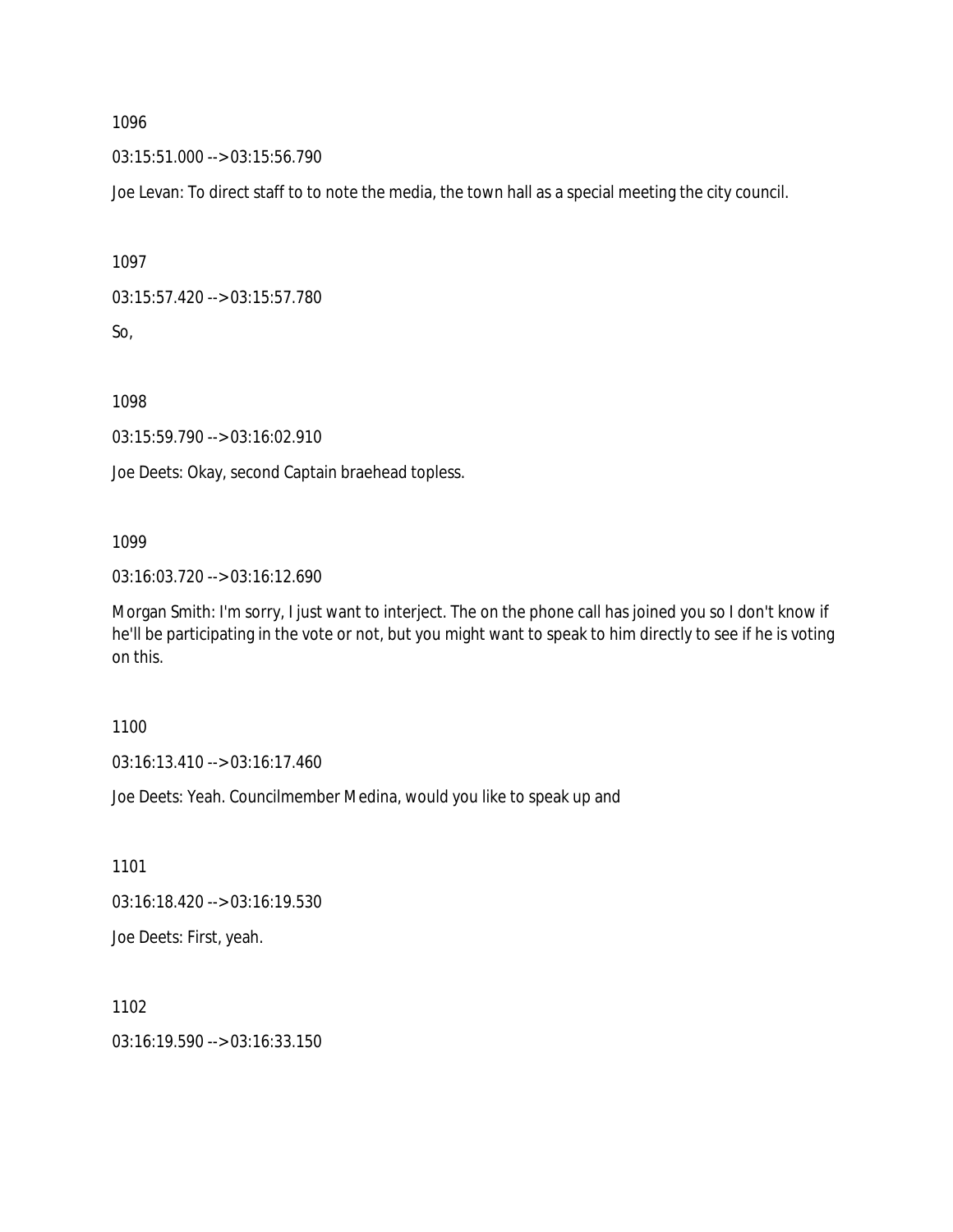12065127155: Yeah, thank you. Um, I can't raise my hand. So thank you for that city manager. First, I just want to apologize for a brother, leaving the meeting I had to take my dog to the emergency that she's having X rays right now and I'm in the parking lot.

1103

03:16:34.410 --> 03:16:45.510

12065127155: And I want to call it for the ethics board nominations and I caught this as well. I just had and I will vote on the motion, but I also had one comment about the town hall.

1104

03:16:46.560 --> 03:16:56.070

12065127155: Comments. One is absolutely the needs to be a facilitator, other than just the chief and if it's not the mayor and make it somebody else I'd be happy to do it.

## 1105

03:16:57.630 --> 03:17:12.000

12065127155: And then the other thing I wanted to say was, and maybe you guys talked about this, but it's strikes me is just not long enough 45 minutes for public Q AMP. A on this topic just does not seem long enough. And I really think it needs to be longer.

1106

03:17:15.720 --> 03:17:15.960

12065127155: No.

1107

03:17:16.770 --> 03:17:23.160

Morgan Smith: It's not our intention to say no to cut things off, this was sort of a starting point to sketch out what two hours might look like.

1108

03:17:23.640 --> 03:17:33.090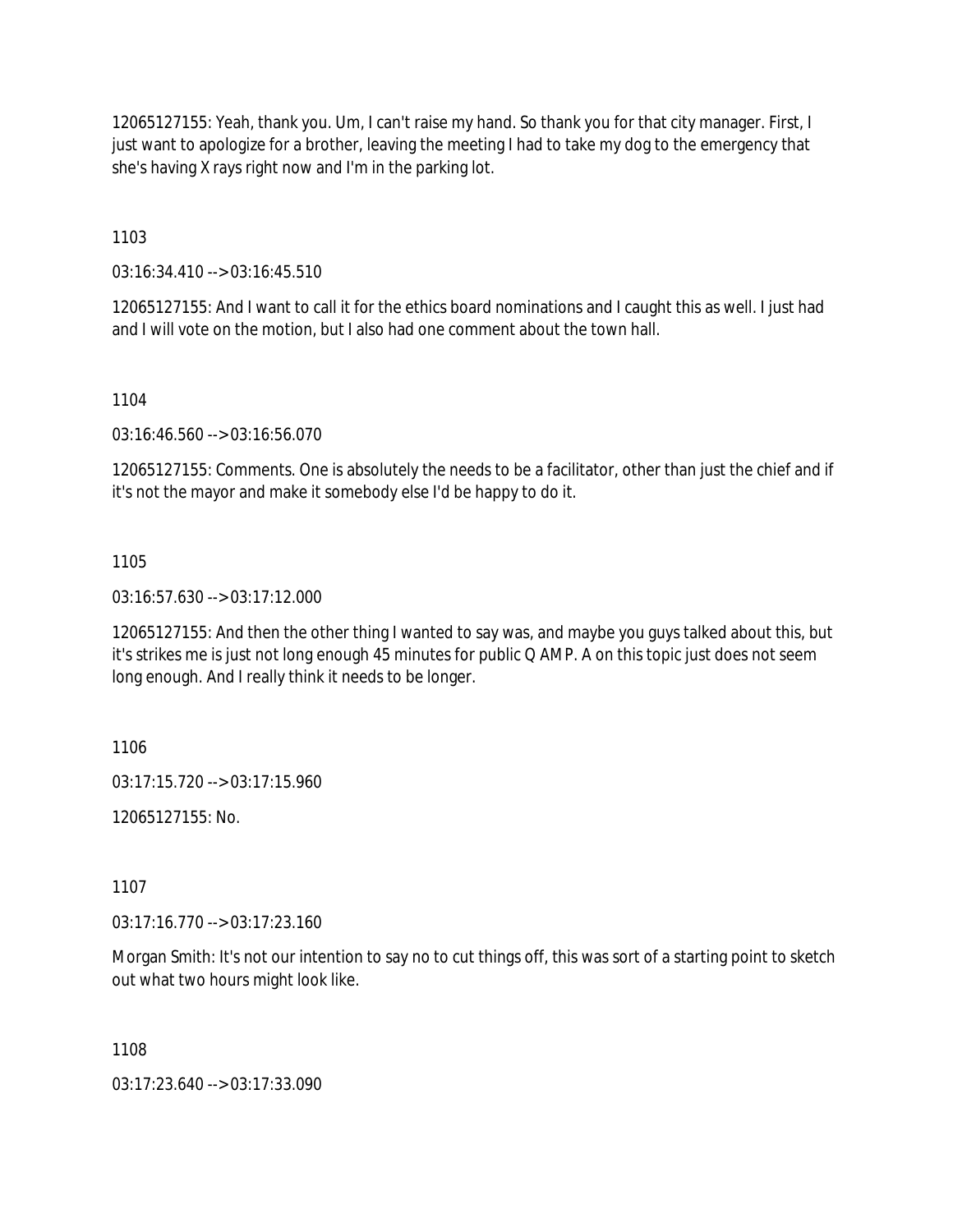Morgan Smith: We can rebalance and of course we would not, you know, drop the curtain right right in the middle of important dialogue so

1109

03:17:34.860 --> 03:17:35.730

Joe Deets: City attorney.

1110

03:17:36.570 --> 03:17:42.240

Joe Levan: And I think I said note in the motion would be. Notice the meeting is a special meaning not noted as

1111

03:17:42.960 --> 03:17:43.380 Okay.

1112

03:17:45.210 --> 03:17:47.430

Joe Deets: Looks like we're ready for we'll go ahead and do a vote.

1113

03:17:48.780 --> 03:17:54.660

Joe Deets: All those in favor of this is to notice this policing town hall, say aye.

1114

03:17:55.950 --> 03:17:56.250 12065127155: Aye.

1115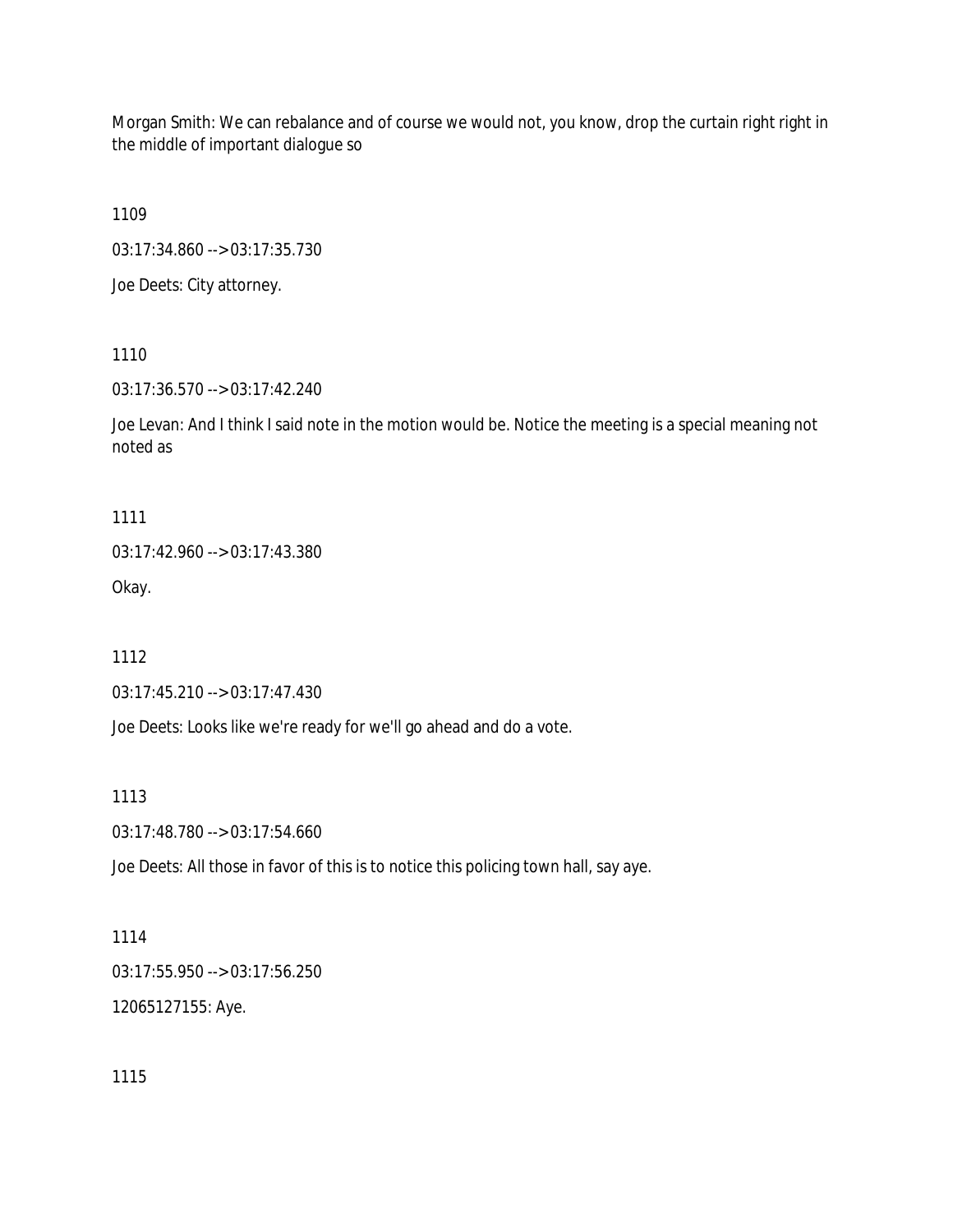03:17:57.600 --> 03:18:05.700

Joe Deets: Any opposed, I think that that was unanimous. So thank you very much. Chief Clark and looking looking forward to that event.

1116

03:18:07.620 --> 03:18:08.820

Joe Deets: Will have many of those

1117

03:18:09.450 --> 03:18:09.690

Joe Deets: Alright.

1118

03:18:10.560 --> 03:18:12.450

Joe Clark: Have a good night thing.

1119

03:18:12.480 --> 03:18:15.390

Joe Deets: So we're going to move Mela we got COUNCILMEMBER Medina.

1120

03:18:16.620 --> 03:18:22.770

Joe Deets: The phone we have something that we need to talk because we didn't vote on it last week. This is a

1121

03:18:25.230 --> 03:18:27.060

Joe Deets: Relating to voting for the ethics board.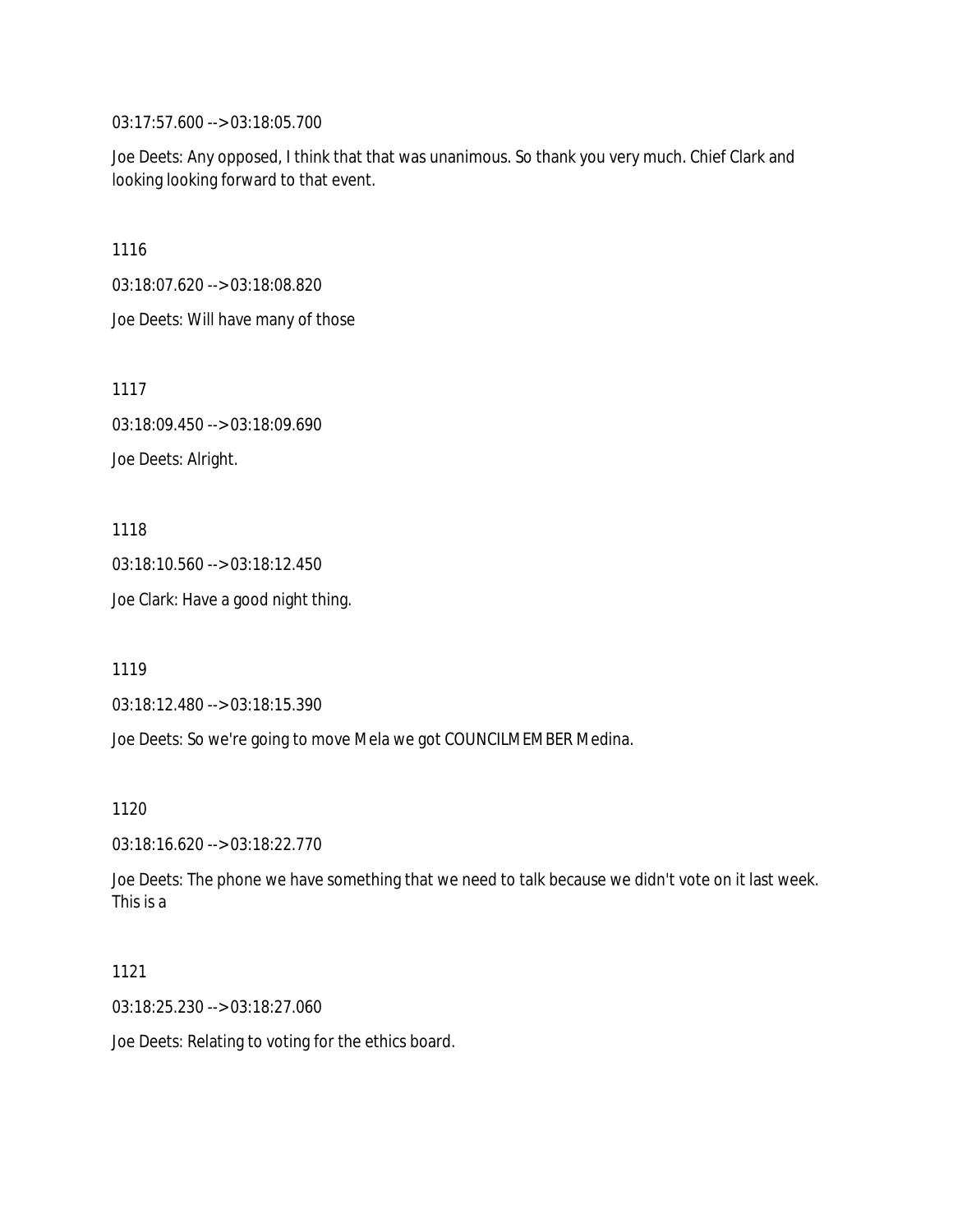03:18:28.260 --> 03:18:29.040

Joe Deets: To someone else.

1123

03:18:31.230 --> 03:18:36.780

Joe Deets: How do we tee this up and then to someone want to then make the motion. So we'll skip this while we have COUNCILMEMBER Medina on the phone.

1124

03:18:38.310 --> 03:18:49.650

Joe Levan: And computer just, just to clarify for the ethics program as the Council knows then nominations Shelby by the American firm by the city council by a supermajority have at least five council members.

#### 1125

03:18:50.160 --> 03:19:00.030

Joe Levan: And nominations. Shall we presented city council with in which all seven cultivars are present. So that's, those are the requirements based on the ethics program. Okay, thank you.

1126

03:19:01.320 --> 03:19:02.490

Joe Deets: Would like to make the motion.

1127

03:19:05.880 --> 03:19:06.570

Leslie Schneider: If I can make it.

1128

03:19:12.030 --> 03:19:31.230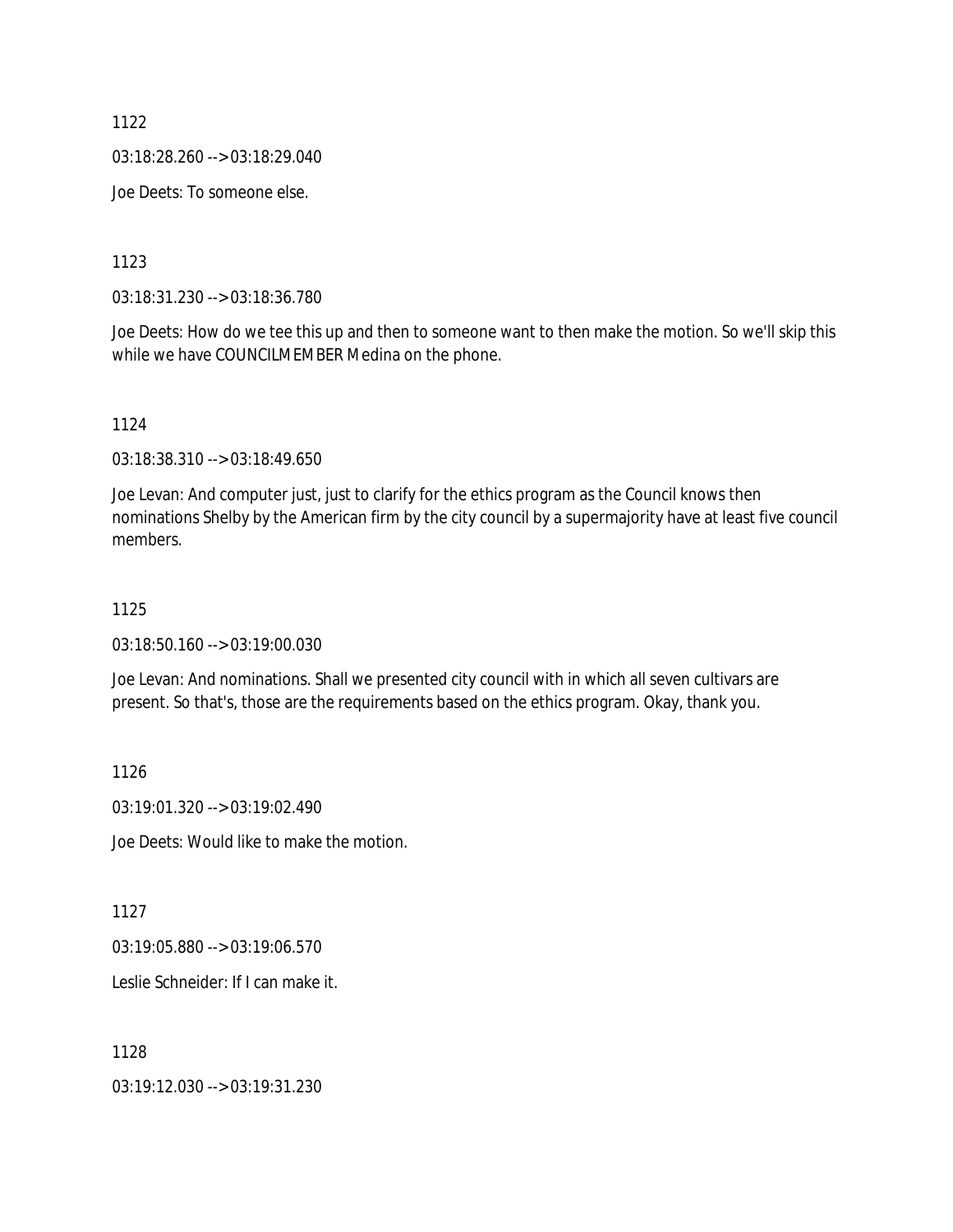Leslie Schneider: So I moved to confirm the mayor's recommended recommended nominations to the ethics board which are doing a Keating to position one Jim cash position to David Milan to position three Karen Anderson to position for Dhoni Cantwell position six and Tyler lever to position seven

1129

03:19:34.650 --> 03:19:39.150

Joe Deets: Second by comes from overhead topless. Okay, and you discussion.

1130

03:19:41.280 --> 03:19:44.010

Joe Deets: Okay, seeing them. All those in favor, say aye.

1131

03:19:44.400 --> 03:19:45.360

Christy Carr: Aye. Aye.

1132

03:19:45.480 --> 03:19:45.870

Aye.

1133

03:19:47.610 --> 03:19:48.900

Joe Deets: Any opposed to

1134

03:19:49.110 --> 03:20:00.990

Joe Deets: Somebody. Okay. The motion passes unanimously unanimously. Thank you. Thank you. Councilmember Medina for getting back to us so great. We got that done.

1135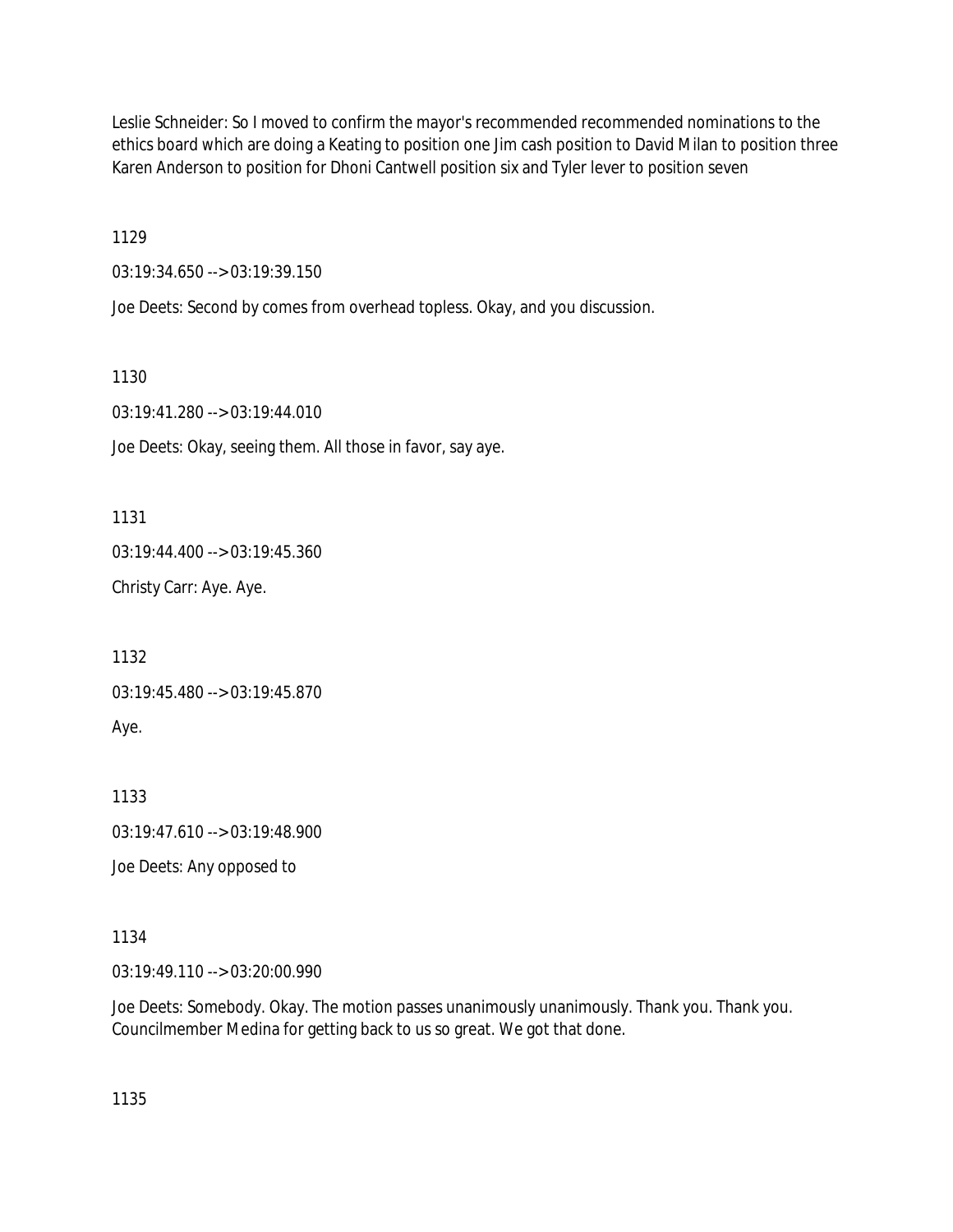03:20:02.070 --> 03:20:06.150

Joe Deets: Well folks, it's about 20 after nine we want to

1136 03:20:07.290 --> 03:20:08.850 Joe Deets: Do you want to take a five minute break.

1137 03:20:11.160 --> 03:20:11.460 Michael Pollock: Okay.

1138 03:20:12.870 --> 03:20:17.040 Joe Deets: I mean on. Yes, yes. Okay. It is

1139 03:20:18.300 --> 03:20:21.900 Joe Deets: Let's just say we'll come back. It's 919. Let's say we come back at 925

1140 03:20:24.630 --> 03:20:43.980 Joe Deets: Okay, so we'll take to come back at 925

1141 03:20:56.100 --> 03:20:57.270 Christy Carr: You're not muted.

1142 03:20:58.800 --> 03:20:59.250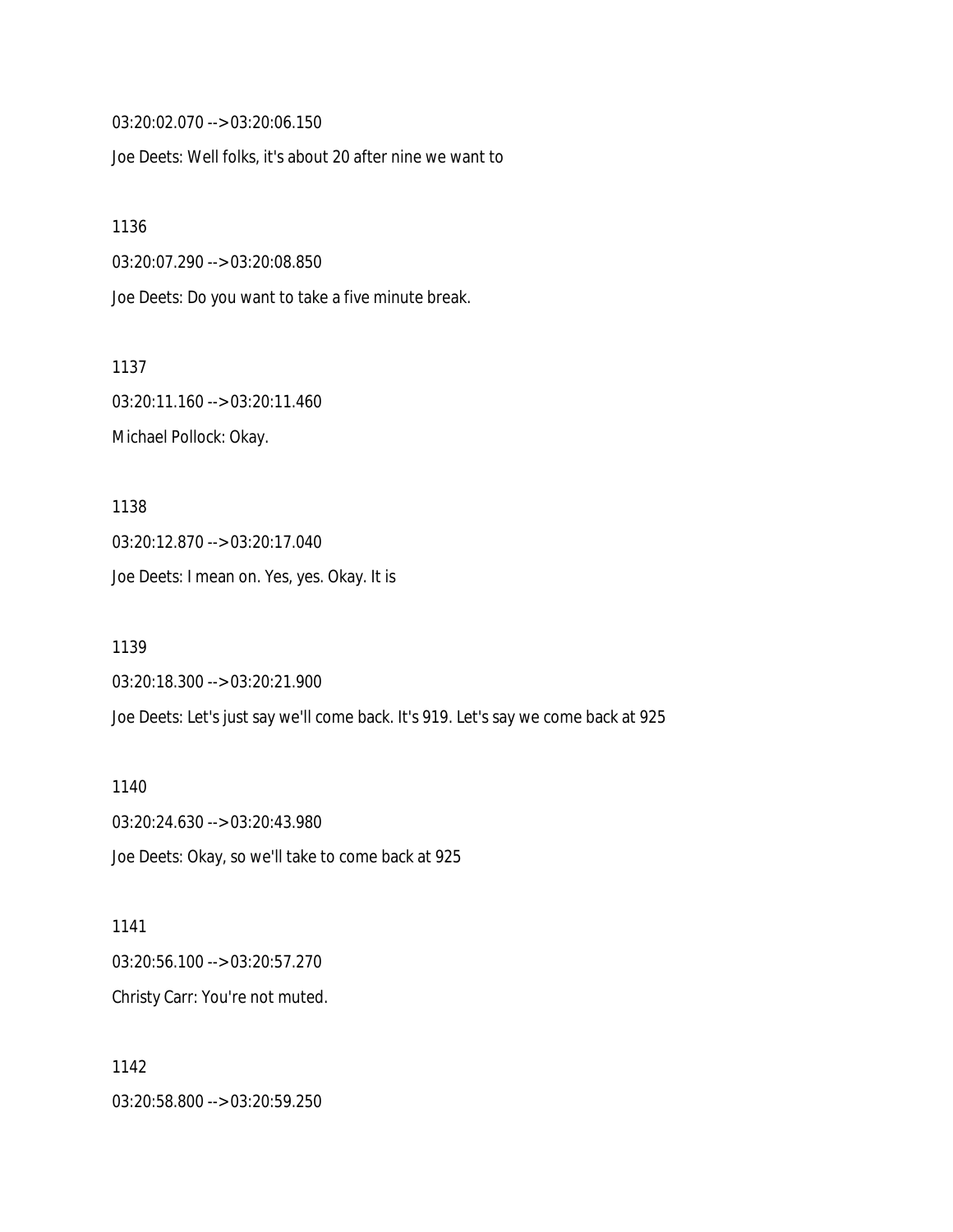Joe Deets: Oh,

1143 03:21:01.980 --> 03:21:02.310 Joe Deets: Hey,

1144 03:26:34.050 --> 03:26:34.680 Joe Deets: See

1145

03:26:44.760 --> 03:26:46.860

Joe Deets: Now it's 925

1146

03:26:47.910 --> 03:26:51.510

Joe Deets: We're going to resume our I hope everyone had a very short nice short break.

### 1147

03:26:53.130 --> 03:27:02.520

Joe Deets: We're going to go start with six six g, the shoreline master program periodic review public participation program and work plan.

1148

03:27:03.630 --> 03:27:05.460

Joe Deets: And Peter, are you leading on that.

1149

03:27:06.000 --> 03:27:06.450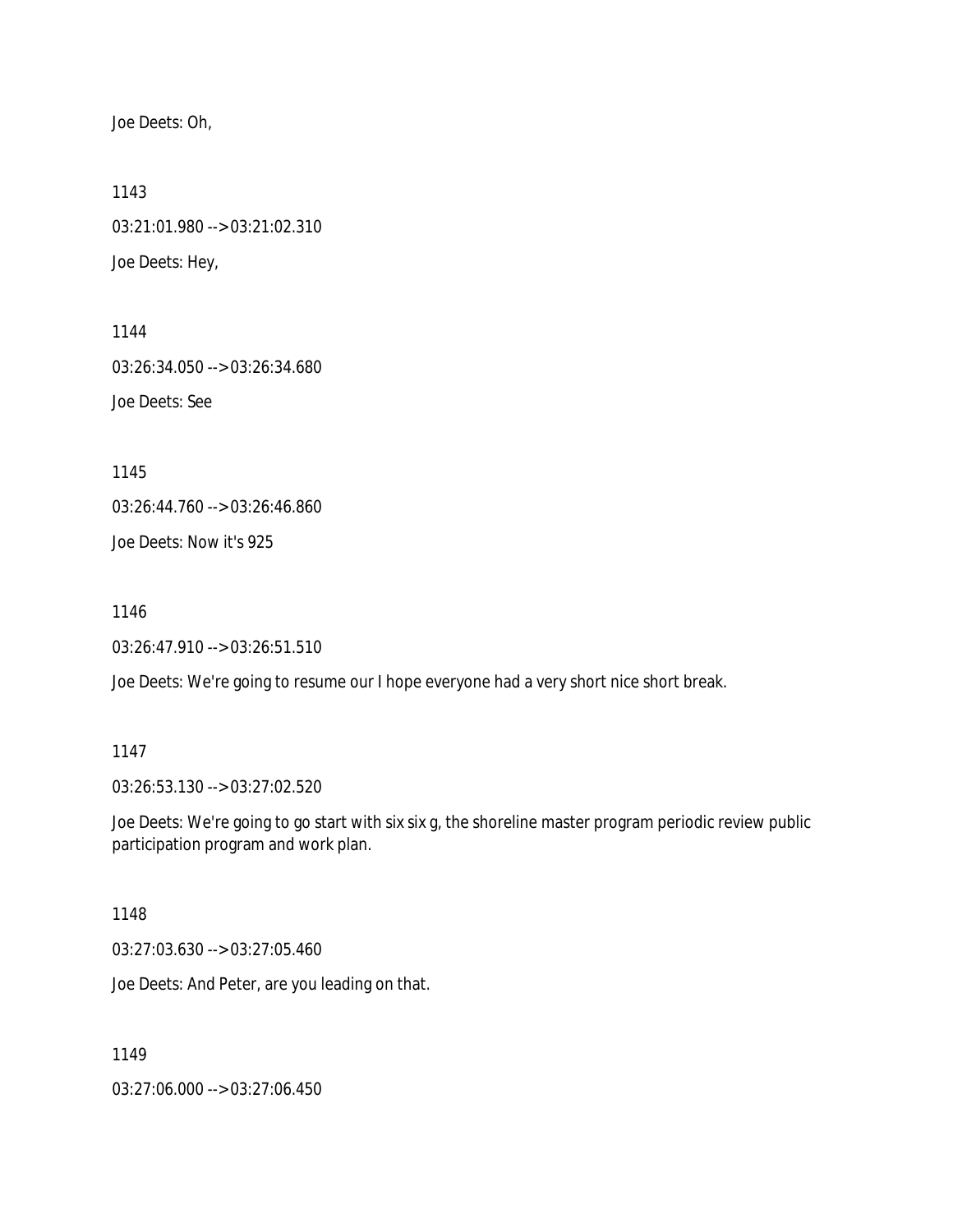Yes.

## 1150

03:27:08.310 --> 03:27:13.200

Peter Best: Good evening Council again. Peter best senior planner in the planning and Community Development Department

1151

03:27:14.010 --> 03:27:32.310

Peter Best: So tonight we're here to discuss and approve an update to the public participation program and work plan for the shoreline master program periodic review and I have a short presentation to share with you and then available for your questions.

### 1152

03:27:43.740 --> 03:27:49.590

Peter Best: So just wanted. It's been quite a while. So I wanted to go back in and cover some context.

## 1153

03:27:50.460 --> 03:27:57.240

Peter Best: That the shoreline master remind you, and the audience that the shoreline master program is a master program.

### 1154

03:27:57.660 --> 03:28:02.880

Peter Best: And that is the kind of the, the first comprehensive planning legislation in the state of Washington.

### 1155

03:28:03.480 --> 03:28:22.380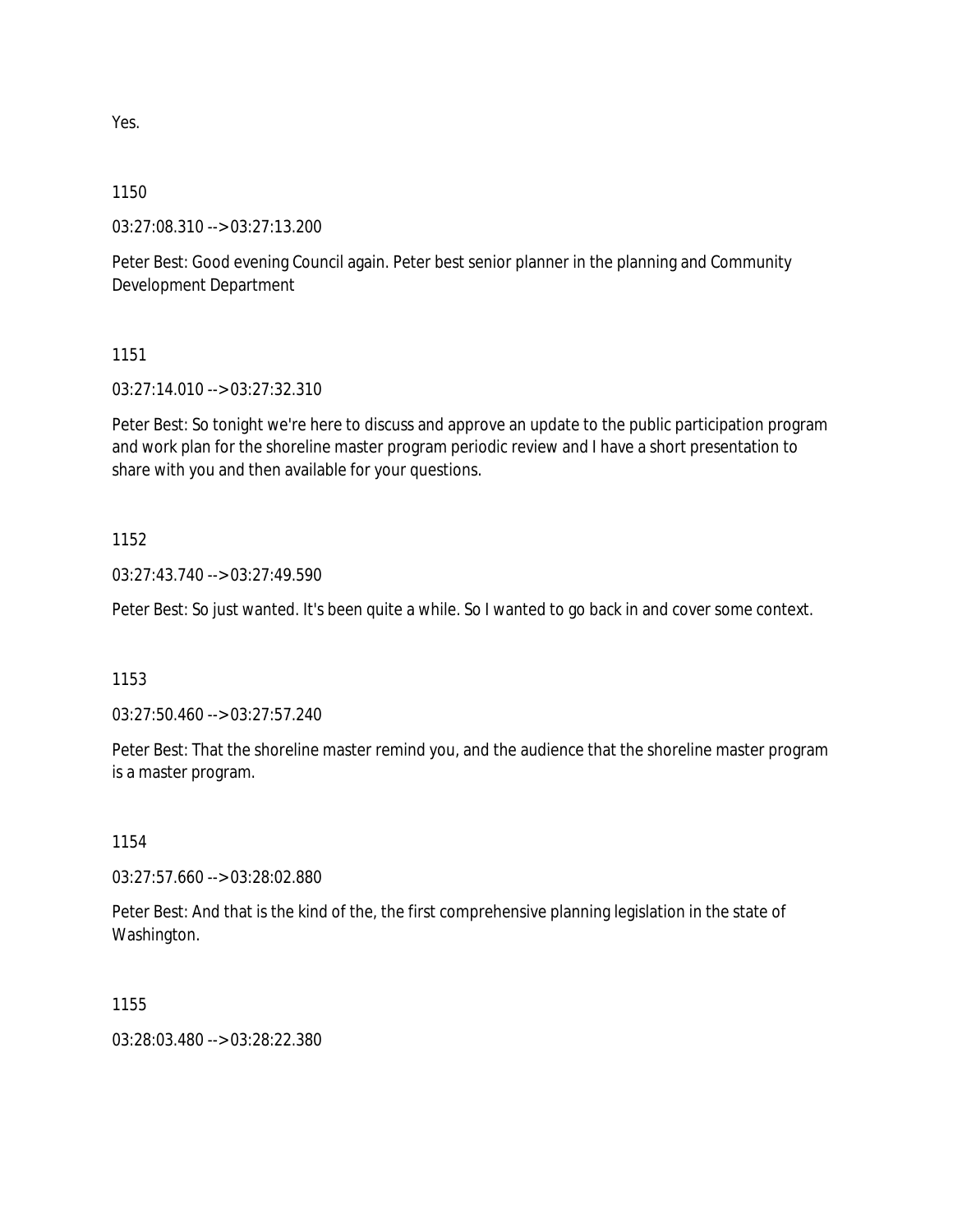Peter Best: But it's focused just on our shorelines. And it covered it addresses are identified goals and policies provides regulations as well as programs for comprehensively managing our shorelines. It is jointly adopted and administered by the city and the state through the Department of Ecology.

1156

03:28:23.730 --> 03:28:34.560

Peter Best: And what we are here to discuss tonight is a periodic review and I thought I would just clarify what it's not, is that it is not the comprehensive update that folks might remember from

1157

03:28:35.040 --> 03:28:43.590

Peter Best: What was adopted in 2014 periodic reviews and state mandate that's intended to keep the SMP current and effective.

### 1158

03:28:44.400 --> 03:28:58.170

Peter Best: And is on an eight year review cycle that is offset by four years from our comprehensive plan review cycle so they they iterate every four years between the two countries, the comprehensive plan and the showing master program.

### 1159

03:29:01.260 --> 03:29:07.440

Peter Best: The Council adopted a public participation program and work plan in February of 2019

1160

03:29:08.490 --> 03:29:25.800

Peter Best: Since that time, the deadline has changed to June of 2021 from June of 2020 we had a staff, they can see that has been filled by me and then Kobe 19 happened. And so we've

1161

03:29:26.820 --> 03:29:28.590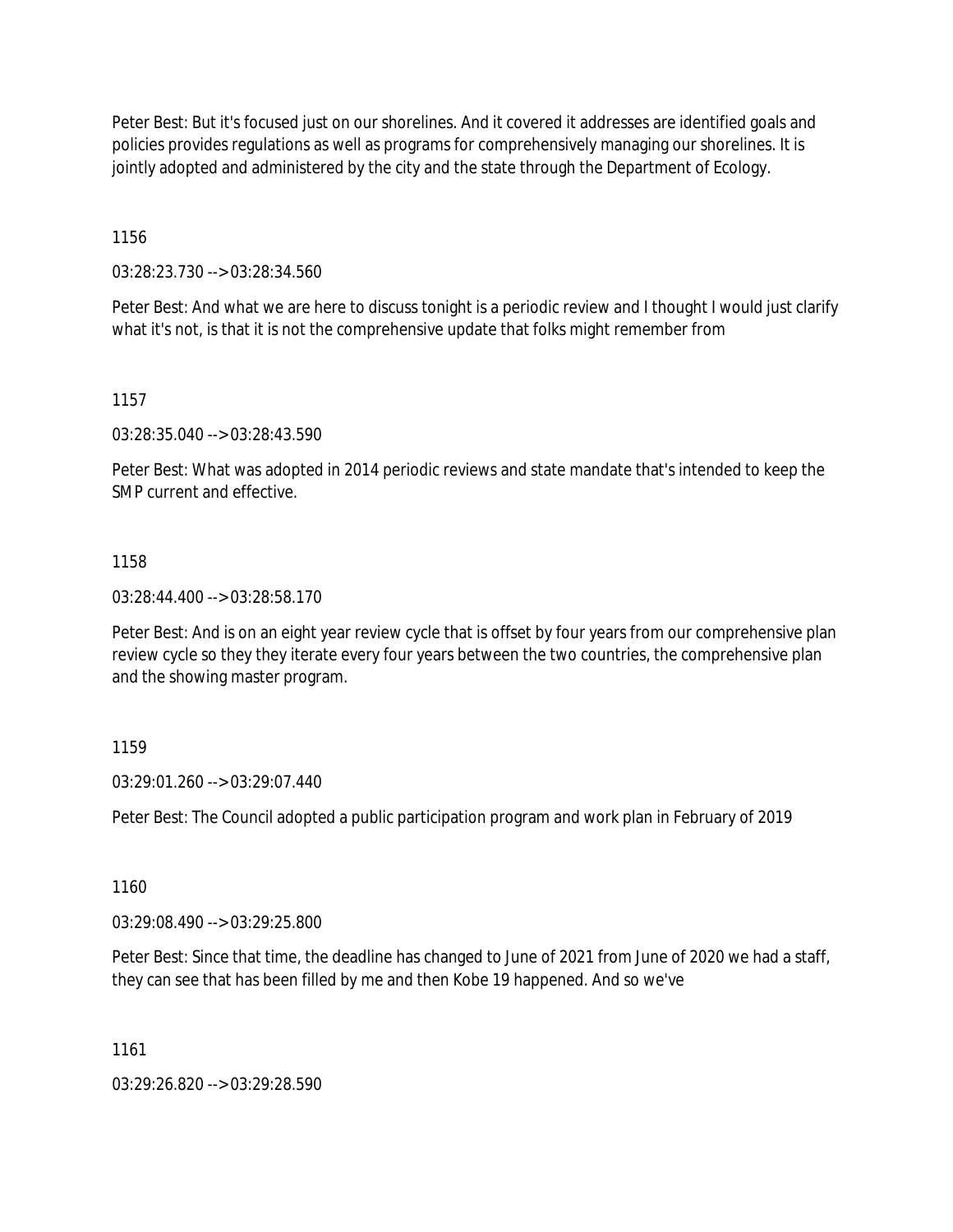Peter Best: experienced a number of delays.

1162

03:29:29.790 --> 03:29:37.320

Peter Best: In addition, in the intervening time the Council approved applying for a grant that's provided by the Department of Ecology and we've received that

1163

03:29:39.600 --> 03:29:42.360

Peter Best: And in addition, during that time.

1164

03:29:43.980 --> 03:29:53.430

Peter Best: And appeal of our 2014 trolling master program regarding our culture was just recently dismissed and the Council has also

1165

03:29:54.090 --> 03:30:01.140

Peter Best: Adopted a citywide work plan that integrates that awkward culture. What we at the time we call limited amendment.

1166

03:30:02.010 --> 03:30:17.130

Peter Best: Into this periodic review and the Council will be asked on September eight to take action to officially withdraw that limited amendment because we will begin implement are integrating it into the periodic review.

1167

03:30:18.450 --> 03:30:31.890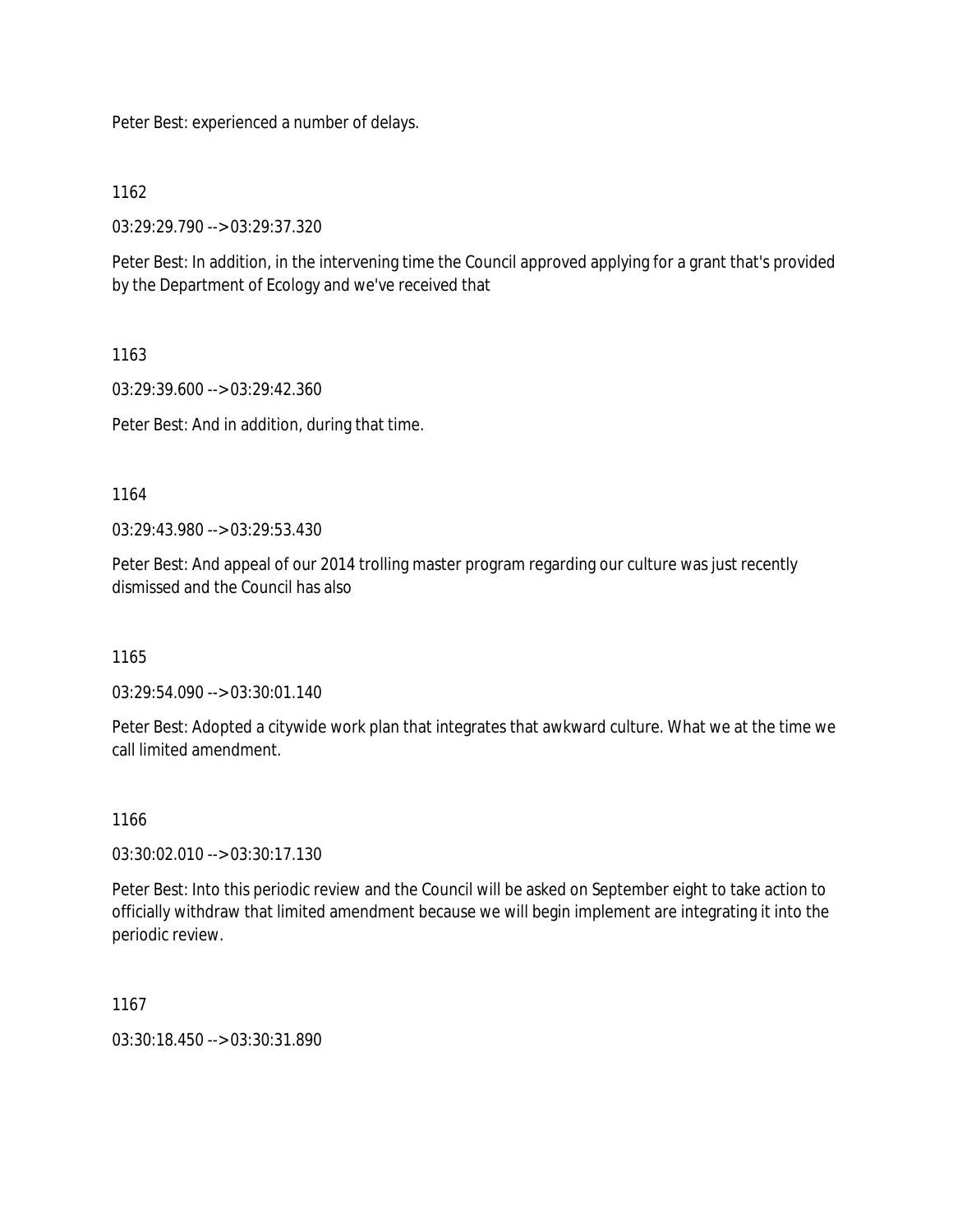Peter Best: And then there is another outstanding appeal of the 2014 SNP, and if that's resolved during this periodic review timeframe. If there's any thing that needs to be addressed from that that will be addressed.

1168

03:30:34.290 --> 03:30:45.570

Peter Best: So the goals have not changed from what you previously adopted and to summarize those are to provide objective information so that folks can understand and participate

1169

03:30:48.150 --> 03:30:54.930

Peter Best: So also to ensure that folks can contribute ideas and provide feedback into the process.

1170

03:30:56.220 --> 03:31:00.420

Peter Best: And to make sure that it's accessible and engaging

1171

03:31:02.130 --> 03:31:05.550

Peter Best: So those are the same goals is what you've adopted previously.

1172

03:31:08.730 --> 03:31:18.900

Peter Best: What has changed in the proposed update before you tonight is the timeline, obviously, with the city adoption by June 30 2021

1173

03:31:20.460 --> 03:31:27.240

Peter Best: And due to coven and some of the time constraints. We're shifting to more online engagement.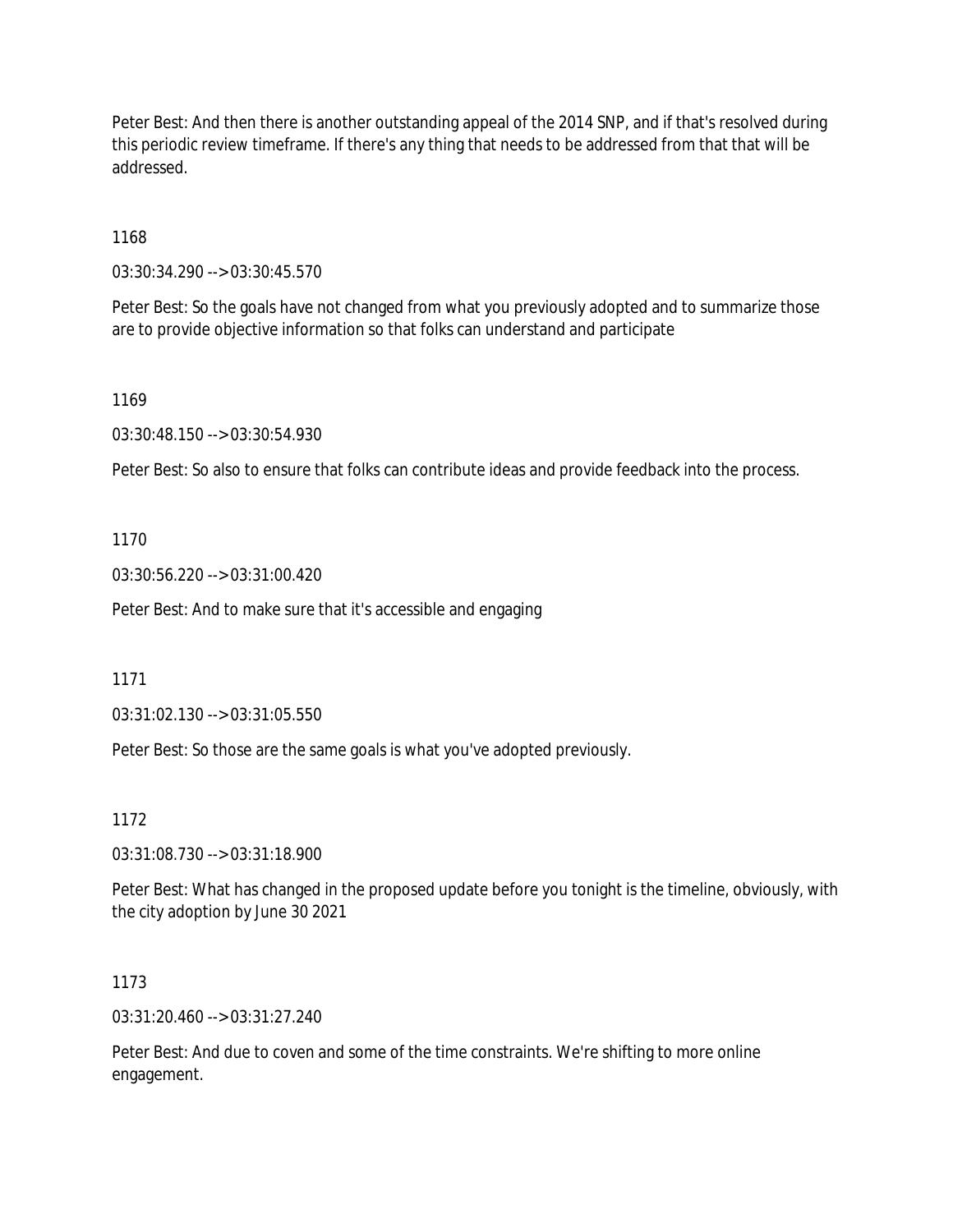03:31:28.710 --> 03:31:48.930

Peter Best: And more focused engagement, so that we can utilize that time in those interested parties effectively with the tools that we have available in this timeframe. So that includes focus groups of stakeholders and government agencies as well as some online workshops that will develop

1175

03:31:51.210 --> 03:31:57.960

Peter Best: And then anticipated revisions are organized now into three categories to try to summarize them up.

## 1176

03:31:59.310 --> 03:32:08.370

Peter Best: The first are clarifying edits and I think there's broad agreement, but there's a lot of clarification that could be accomplished with the master program.

1177

03:32:10.200 --> 03:32:20.730

Peter Best: And then the other the required part of the periodic review is to make to make any substantive revisions to the master program to bring it make it

1178

03:32:21.420 --> 03:32:35.250

Peter Best: Bring it up to and make it consistent with existing policy in law. So, these might be changes that reflect legislation that's been adopted, since 2014 to the showing management at or other laws.

1179

03:32:35.760 --> 03:32:54.000

Peter Best: That affect our master program that we need to catch up with or changes to make our master program consistent with our comprehensive plan, which is updated in 2016 or other development regulations that have been updated since 2014, for example, the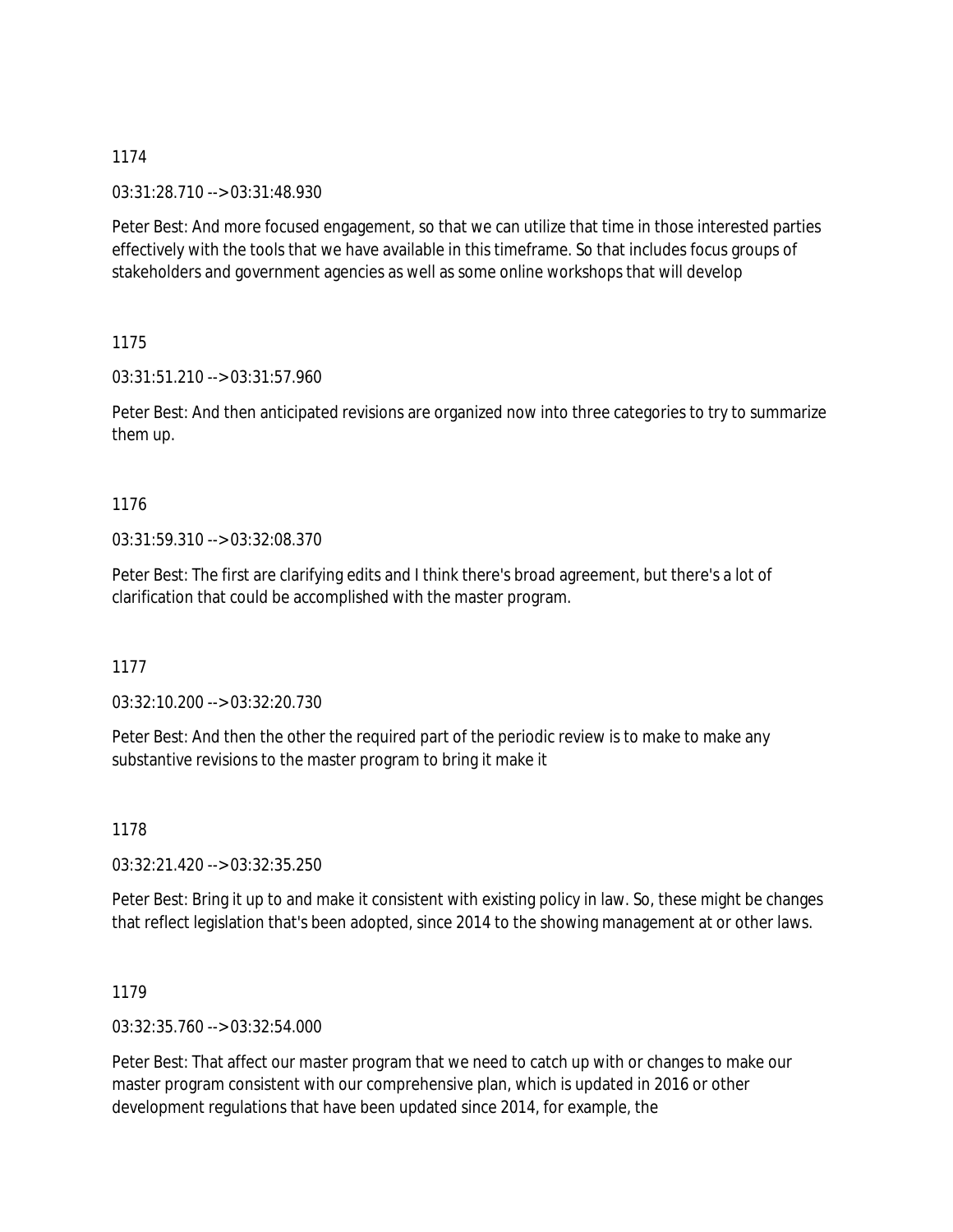03:32:55.980 --> 03:33:04.320

Peter Best: Subdivision ordinance might be one area and stormwater might be another that have been updated since

1181

03:33:05.340 --> 03:33:17.880

Peter Best: And then there is opportunity, but I guess it might emphasize limited opportunity to take on new substantive revisions and those substantive revisions.

1182

03:33:19.110 --> 03:33:26.490

Peter Best: Are outlined in attachment to have your packet and

1183

03:33:28.320 --> 03:33:32.610

Peter Best: The attachment to that to quickly summarize what those are.

1184

03:33:34.740 --> 03:33:38.010

Peter Best: And I'm sorry I like packet got a little messed up here.

1185

03:33:39.390 --> 03:33:42.810

Peter Best: So those new substantive revisions would include

1186

03:33:47.610 --> 03:34:01.230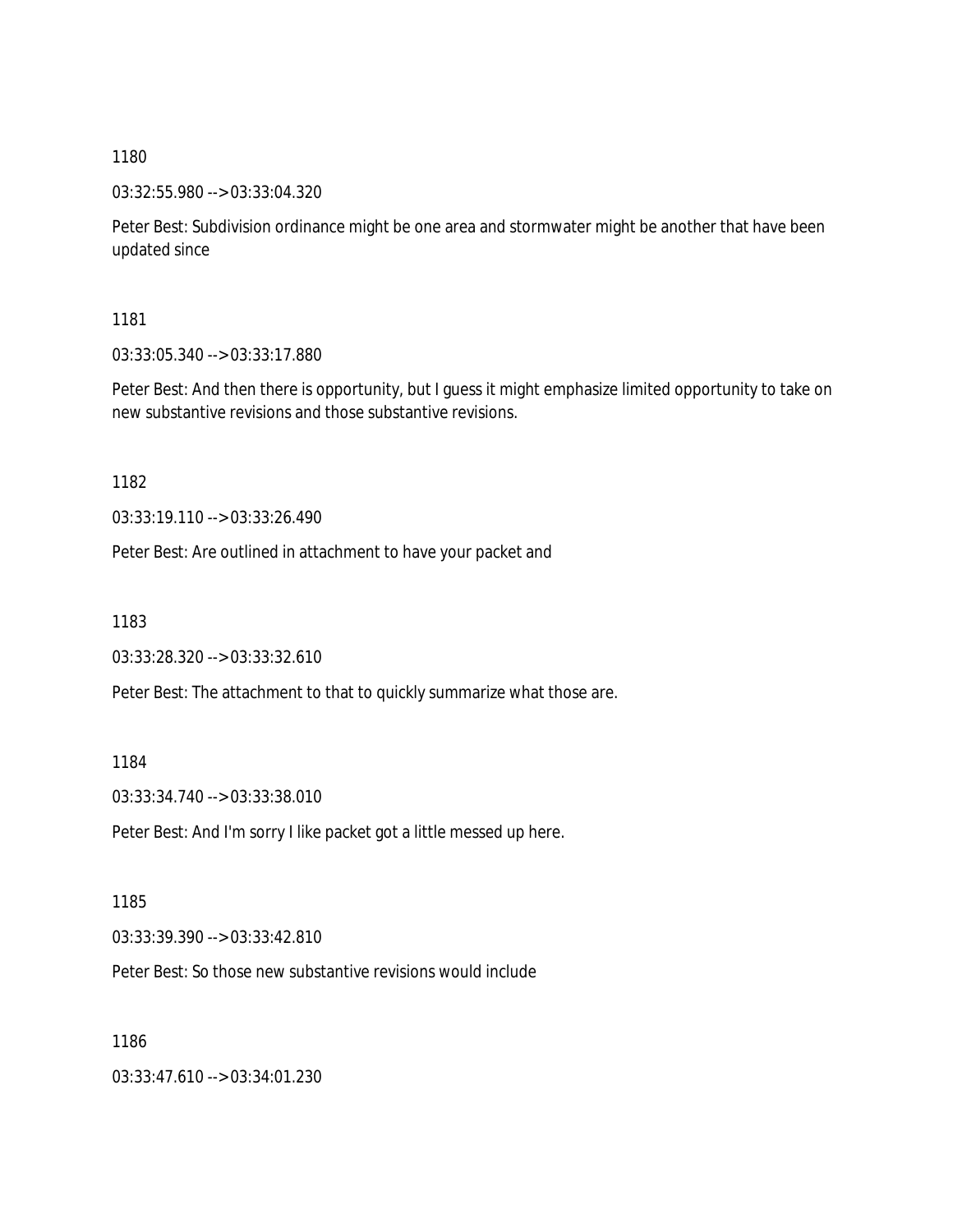Peter Best: Addressing sea level rise in particularly focused on flood risk. There are some other aspects of sea level rise like increased erosion of of slopes and bluffs that

1187

03:34:02.460 --> 03:34:10.830

Peter Best: We anticipate would be better addressed in a a future limited amendment, there's a much more technical work to be done in that area.

1188

03:34:12.930 --> 03:34:15.750

Peter Best: And integration of the ACO culture amendment.

1189

03:34:16.950 --> 03:34:20.100

Peter Best: Is another area of new substantive revisions.

1190

03:34:21.480 --> 03:34:37.560

Peter Best: There may be some review and clarification around procedures for updating priority aquatic environment designations, and the extent to what might be substantive is is still to be determined, but wanted to make you aware of that.

1191

03:34:41.250 --> 03:34:42.180

And

1192

03:34:44.220 --> 03:34:51.180

Peter Best: Yes, that was it. So, so those are are the new substantive revisions that would be proposed in this amendment.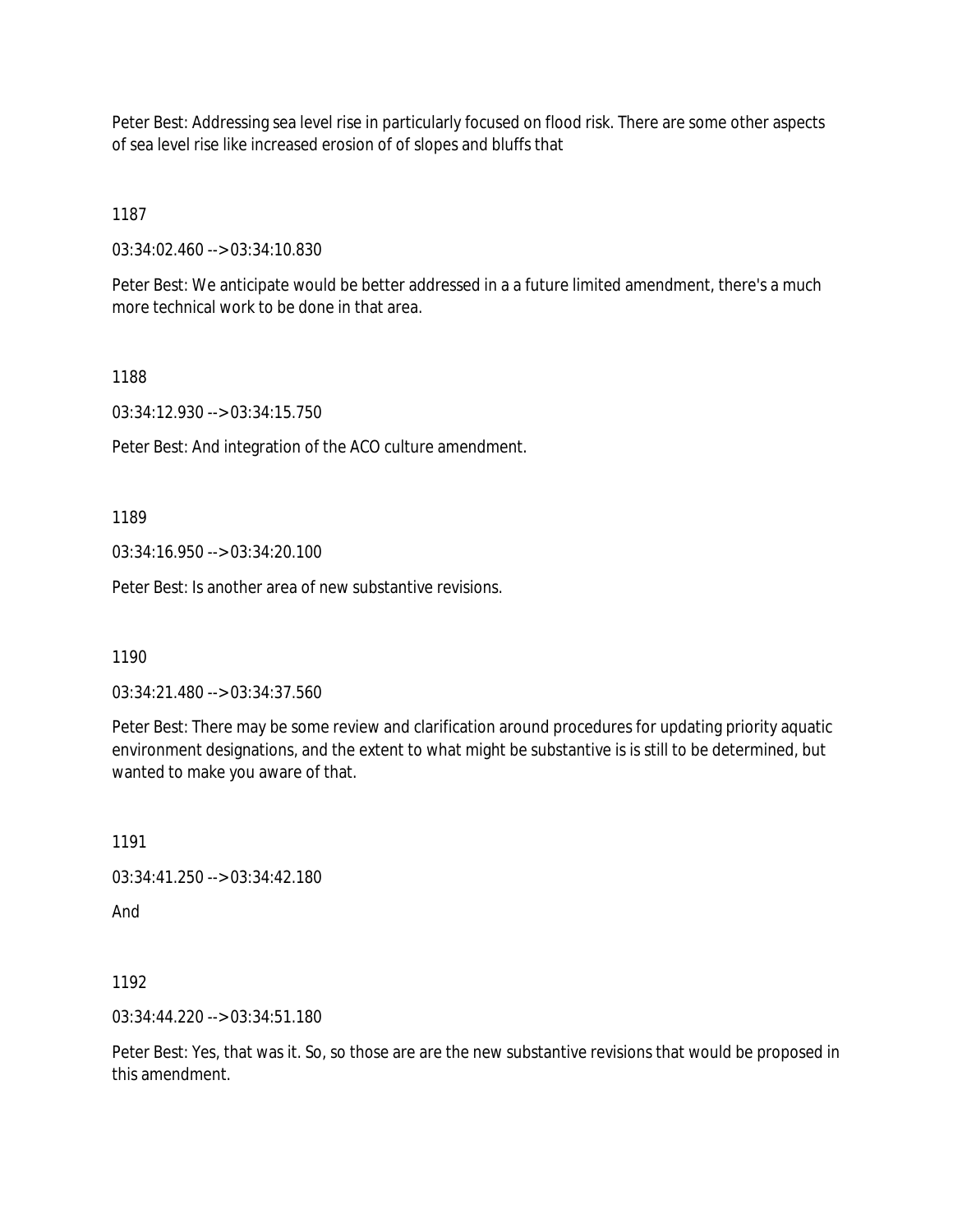03:34:52.560 --> 03:34:54.990

Peter Best: And then an additional change is

1194

03:34:56.970 --> 03:35:04.470

Peter Best: Adding some more detail about the process and laying it out as a 12 step process, which I'll quickly summarize for you.

1195

03:35:05.760 --> 03:35:21.540

Peter Best: So the first several steps are are more driven by staff and so we'll start with a staff review of the master program and an audit of its consistency with a comprehensive plan and other development regulations as well as state legislation.

1196

03:35:22.740 --> 03:35:30.330

Peter Best: Develop a baseline draft of the SNP that includes a lot of those clarifying edits, as well as those

1197

03:35:31.350 --> 03:35:35.100

Peter Best: substantive changes to bring it up, consistent with policy and law.

1198

03:35:36.870 --> 03:35:42.000

Peter Best: And then based on that new baseline draft will propose.

1199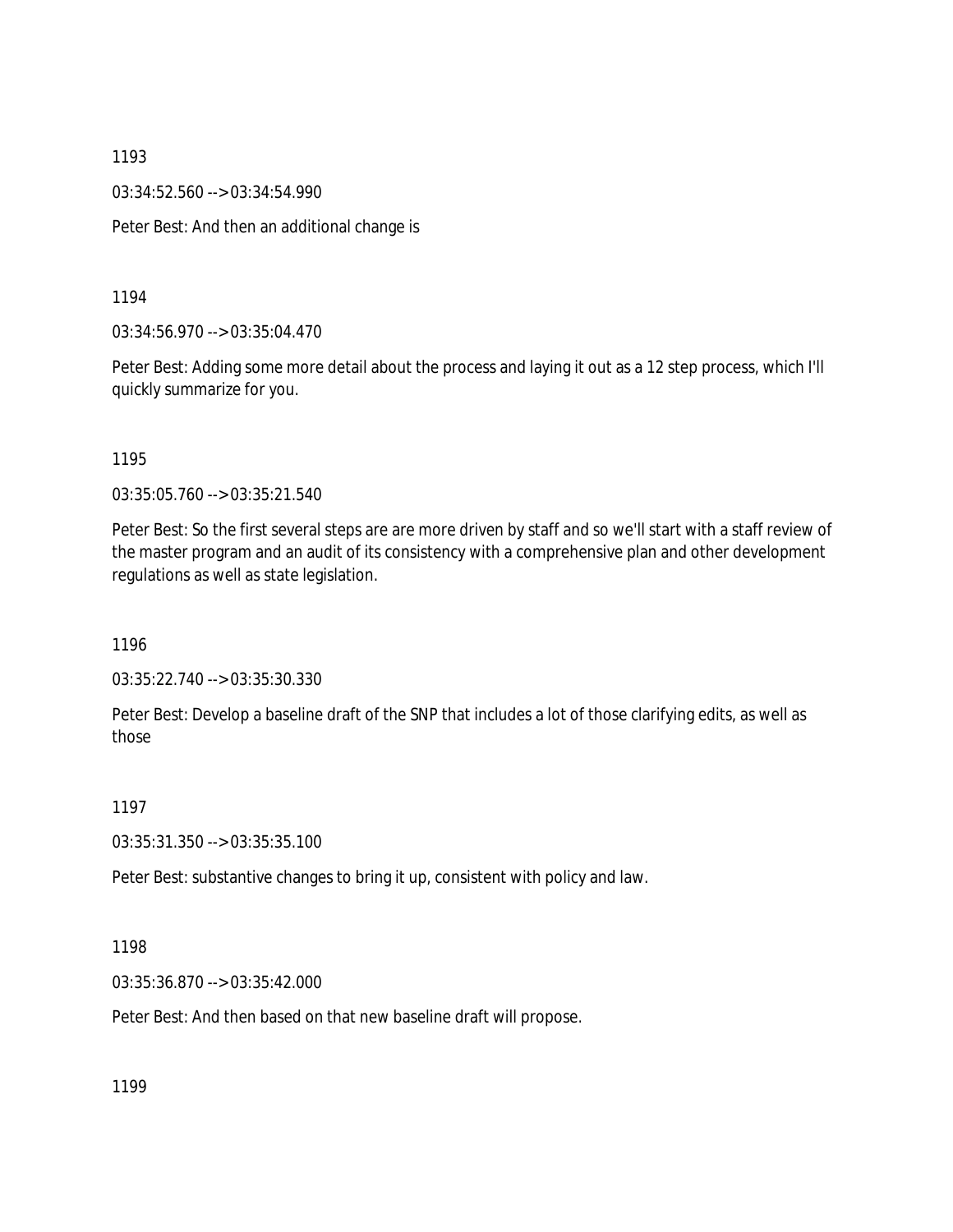03:35:43.080 --> 03:36:02.520

Peter Best: To the language for those new substantive revisions. So once we've got it clarified and cleaned up. We will then propose on that language though substantive revisions and have early public engagement with stakeholder groups workshops

1200

03:36:03.930 --> 03:36:09.480

Peter Best: With that information and revisions based on that will move into

1201

03:36:11.040 --> 03:36:13.170

Peter Best: A more public phase with the planning commission

1202

03:36:15.030 --> 03:36:23.040

Peter Best: And with their recommendations seek the city council to endorse when the draft s&p is ready for a public hearing

1203

03:36:25.170 --> 03:36:39.720

Peter Best: And then conduct a joint public comment period and public hearing with the Department of Ecology and we're recommending that the Council will participate in that along with the planning commission. So everyone is hearing the same information. You can have dialogue.

1204

03:36:41.190 --> 03:36:53.850

Peter Best: And that is a optional process this joint public hearing comment period is an optional process that city has previously elected into and it's recommended to continue to use this process.

1205

03:36:55.290 --> 03:37:02.520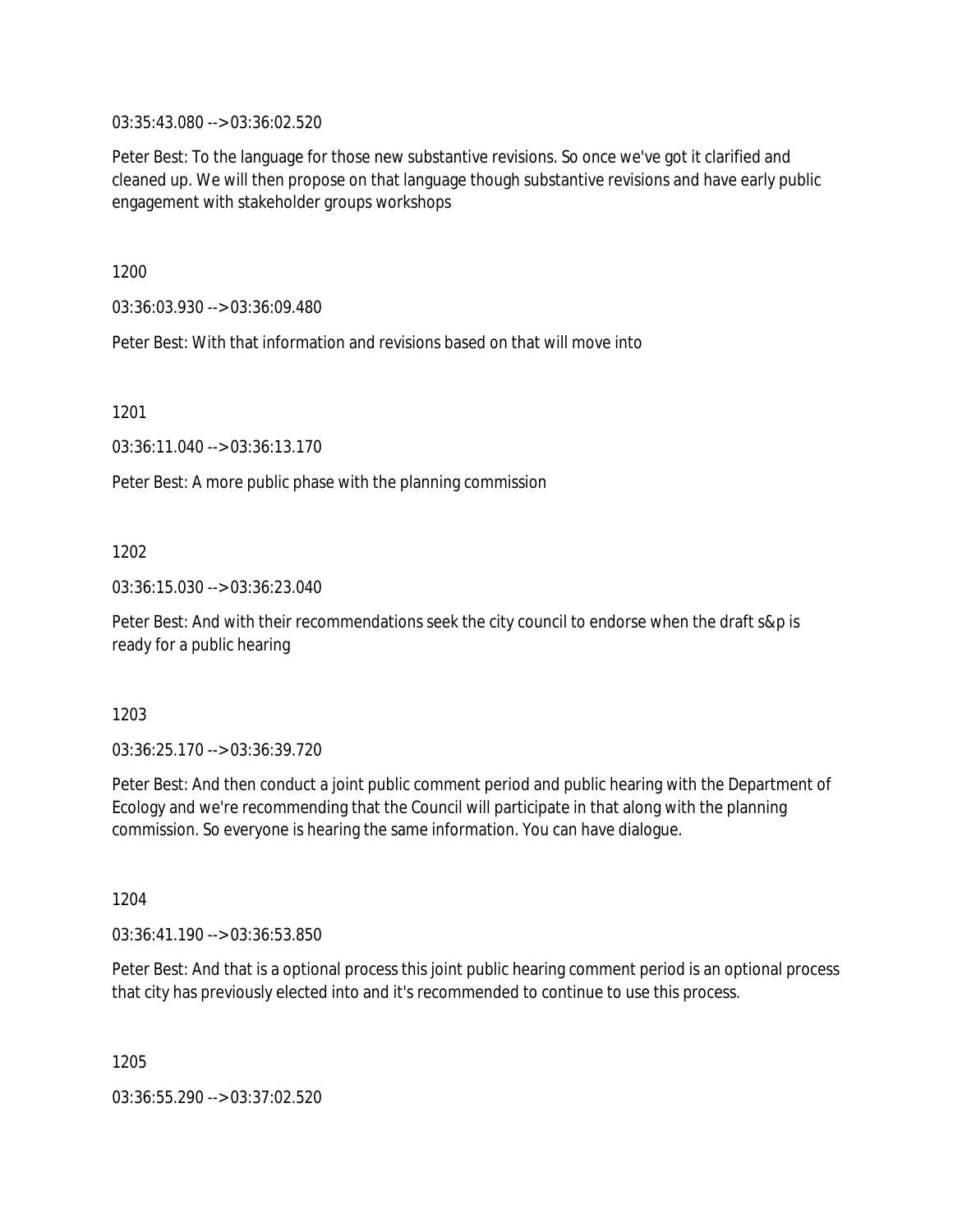Peter Best: Then that leads up to a draft master program that incorporates public feedback and submitted to the Department of Ecology.

1206

03:37:03.780 --> 03:37:13.500

Peter Best: Department of Ecology provides an initial review in a determination of consistency or identifies areas that need further work.

1207

03:37:16.470 --> 03:37:30.900

Peter Best: The city in Step nine would develop a final showing master program and that includes some public process with the Council, and if the Council wishes that additional participation by the planning commission

## 1208

03:37:32.310 --> 03:37:51.270

Peter Best: And once councils comfortable with the final master program that is submitted to the Department of Ecology and by state law they read review and approve that master program and it's adopted as part of the state comprehensive master program that covers all of the state shorelines.

1209

03:37:53.190 --> 03:38:07.710

Peter Best: Following adoption, we work on updating administrative documents and implementation related to any changes that have been made, and then there's always the opportunity for an appeal of what was adopted and approved by the state.

1210

03:38:09.060 --> 03:38:21.780

Peter Best: So that provides a pretty condensed timeline for the scope of surely master program through June of 2021 for adoption and then into

1211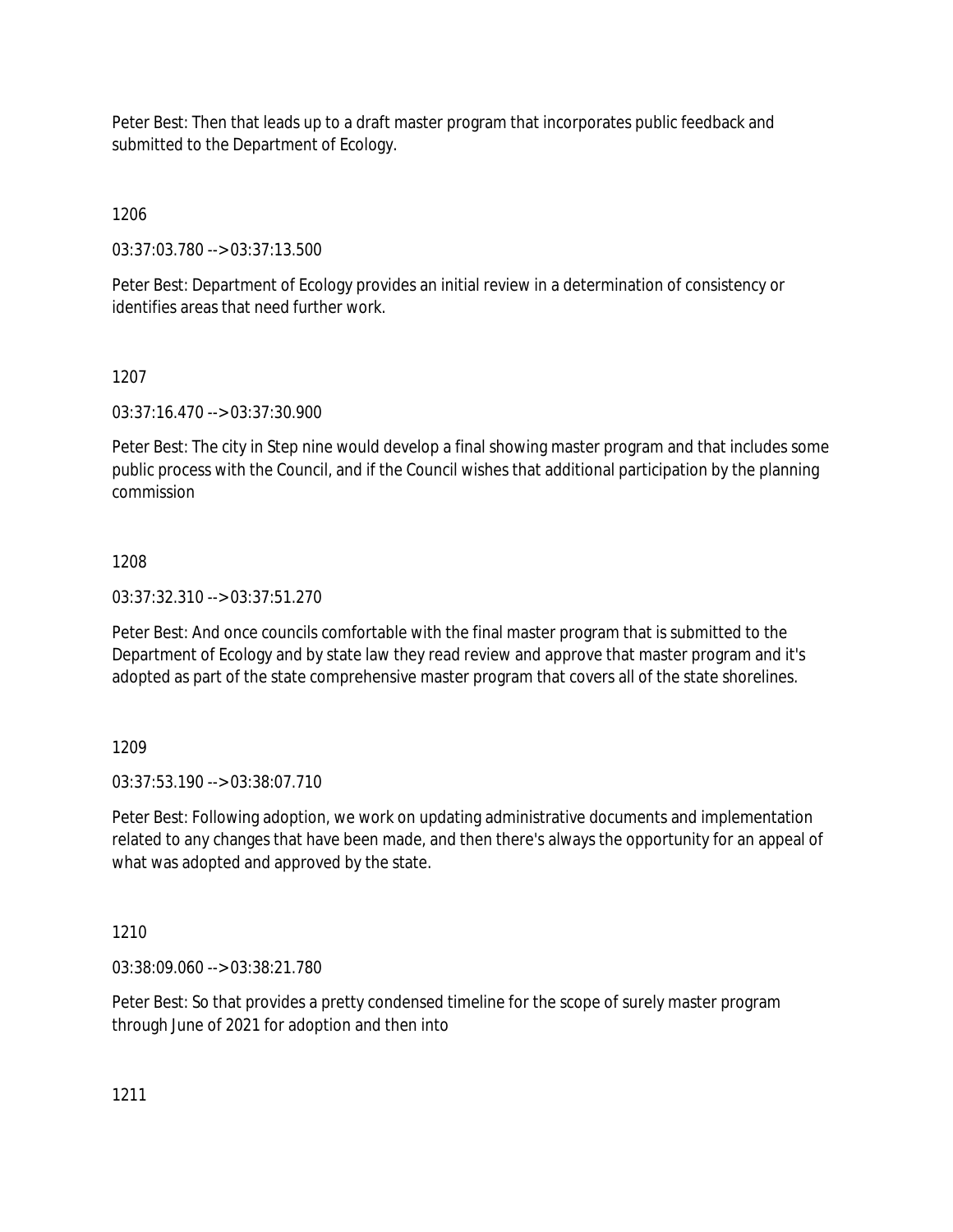03:38:23.070 --> 03:38:25.980

Peter Best: full implementation by August of 2021

1212

03:38:27.210 --> 03:38:41.160

Peter Best: So that's just a brief overview and update on this. I'm happy to answer any questions. And then that the ask of the Council tonight is to approve the updated public participation program and work plan.

1213

03:38:44.430 --> 03:38:50.700

Joe Deets: Thank you, Peter. Um, let's see. I kept up COUNCILMEMBER Pollock yet. Your hand is up.

1214

03:38:51.930 --> 03:38:55.380

Michael Pollock: Yes, I wanted to move to approve this

1215

03:38:55.890 --> 03:38:57.540

Michael Pollock: Updated program.

1216

03:38:58.710 --> 03:39:10.890

Michael Pollock: So Peter, maybe, could you give me the I'm looking for the language. Sorry. Again, international, could you provide the suggested motion, Peter, Beth.

1217

03:39:12.120 --> 03:39:20.910

Peter Best: Yes, the suggestion motion was to approve of the updated trolling master program public participation program and workplace.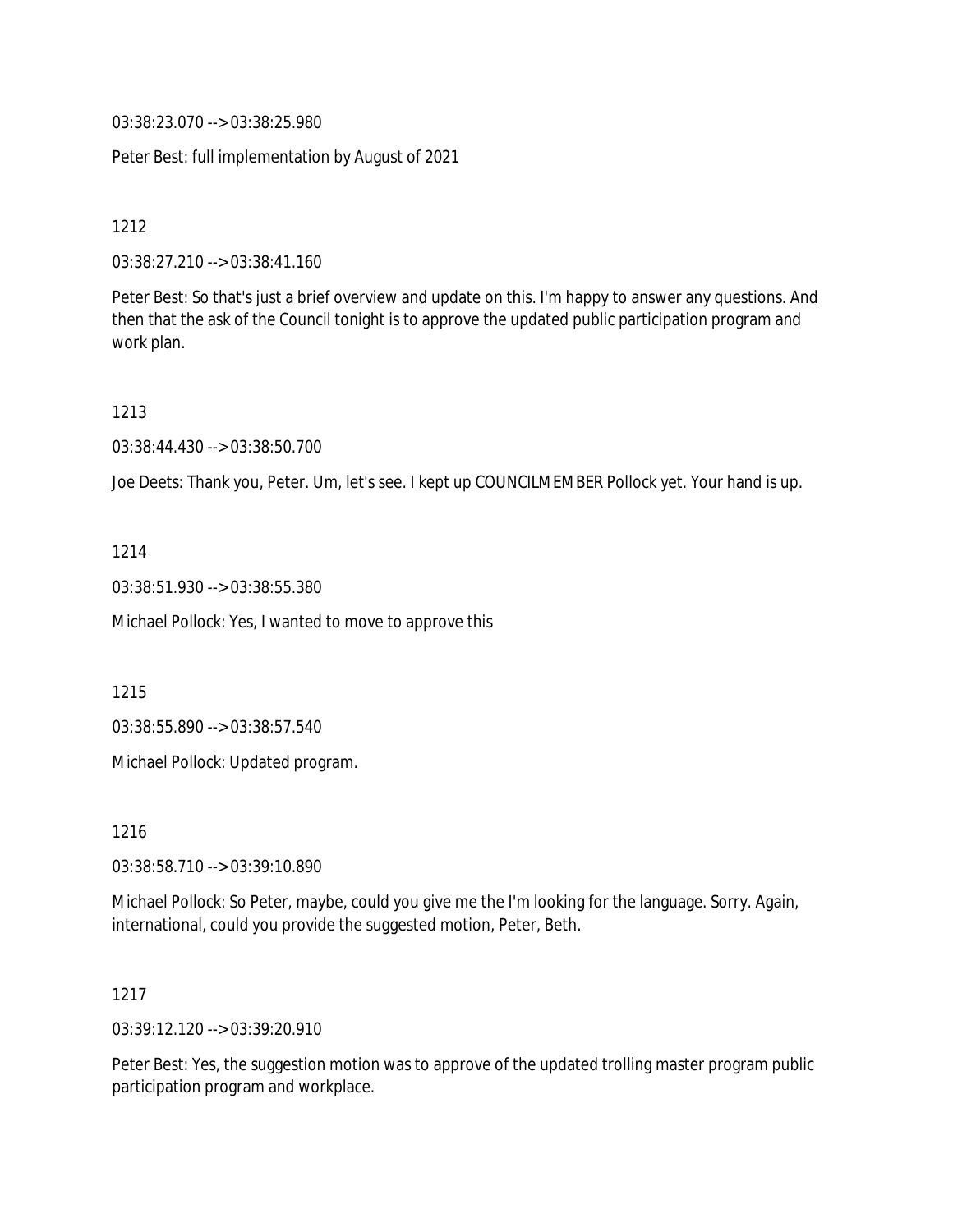1218 03:39:21.660 --> 03:39:22.260 Michael Pollock: So moved.

1219

1221

03:39:26.520 --> 03:39:28.920

Joe Deets: Second, buy a house number. Hey topics. Thank you.

1220 03:39:29.730 --> 03:39:30.270 Joe Deets: All right.

03:39:33.600 --> 03:39:33.810 Joe Deets: Oh,

1222 03:39:34.230 --> 03:39:36.420 Michael Pollock: Can I have a question, actually, to

1223 03:39:36.990 --> 03:39:37.380 Joe Deets: Go ahead.

1224 03:39:38.160 --> 03:39:38.760 Michael Pollock: Okay, yep.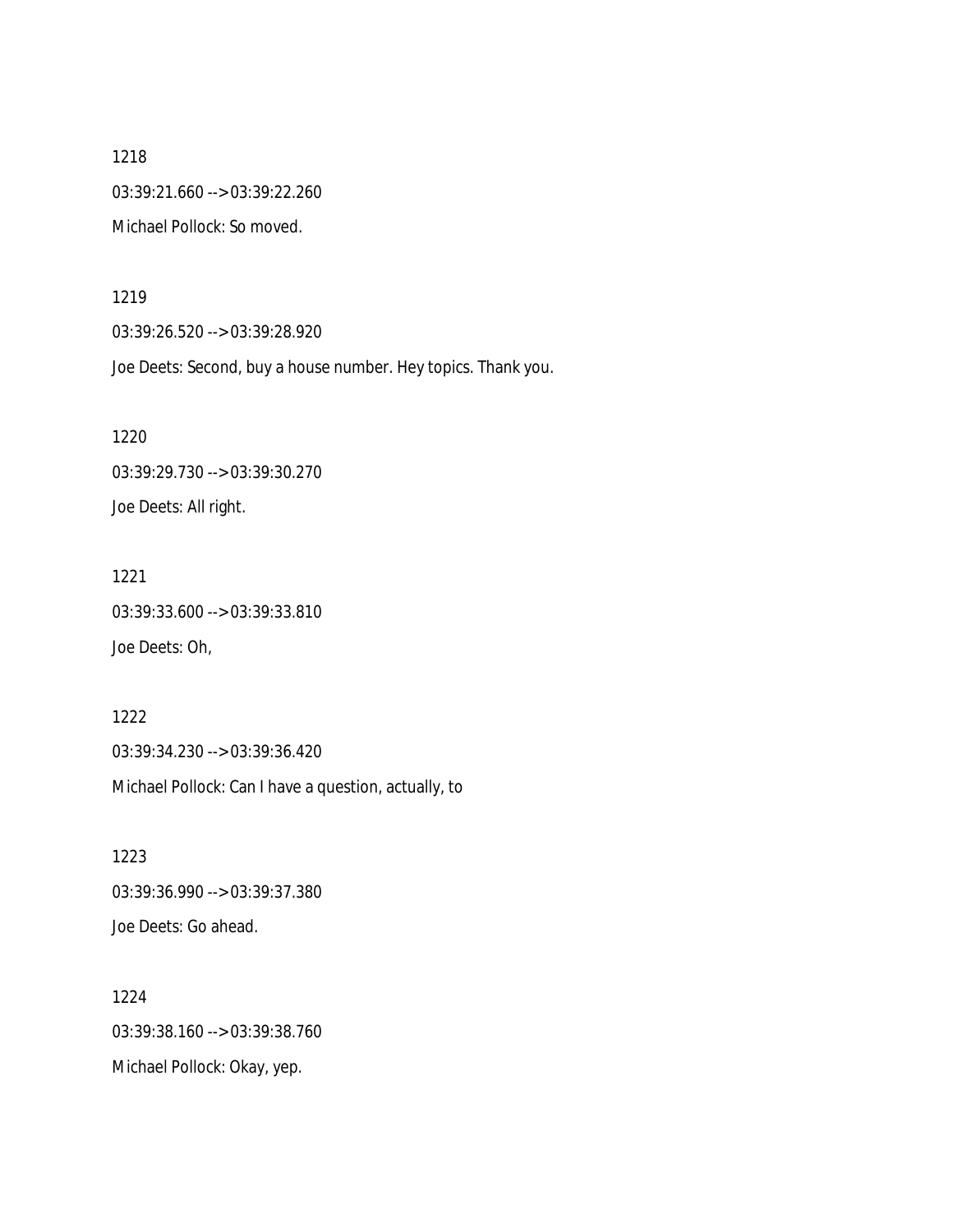03:39:39.900 --> 03:39:43.590

Michael Pollock: And again apologize for the bad internet service, um,

1226

03:39:45.180 --> 03:39:56.760

Michael Pollock: Yeah, in terms of climate change and and really that there's going to be all the models predict, there's going to be damaged substantial damage. There's going to be storm surges and

1227

03:39:57.030 --> 03:40:05.400

Michael Pollock: And things. And that's actually when a lot of work is done under it's sort of this emergency repair option that we have a right to protect

## 1228

03:40:05.970 --> 03:40:18.600

Michael Pollock: Property and such. But then when I'm wondering is if the if the State has has considered modify the SNP process to kind of deal with these emerging climate change related issues and

# 1229

03:40:19.290 --> 03:40:26.580

Michael Pollock: And in particular, and in terms of taking proactive or restorative action. I mean, proactive action.

## 1230

03:40:26.850 --> 03:40:36.090

Michael Pollock: To to mitigate the change the climate change, but also to to enhance and that there's a lot of restoration opportunities in terms of bull Kevin removal or software engineering. So

1231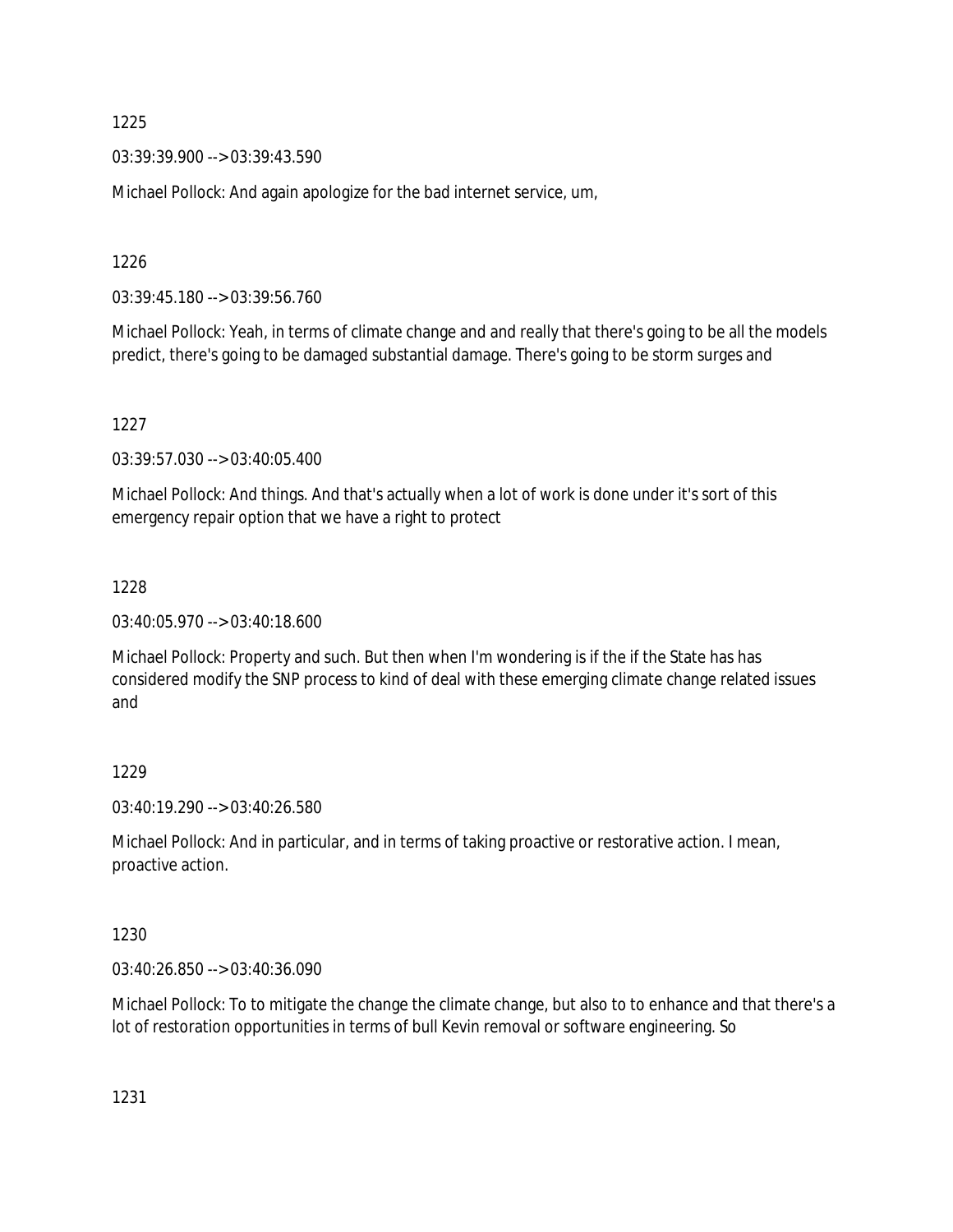03:40:36.390 --> 03:40:42.810

Michael Pollock: I'm just maybe that's a question for a later date, because it is late right now, but I just, if there's a brief answer there.

1232

03:40:43.350 --> 03:40:53.940

Michael Pollock: In terms of are they thinking about those and modifying this kind of what I think is a rather clunky process for modifying your sermon regulations and could you speak to that at all.

1233

03:40:54.330 --> 03:41:07.020

Peter Best: Yeah so briefly that exemption is is adopted by legislation in our CW. So we take an act of the legislature to modify that if college you were to try to propose something different.

1234

03:41:08.460 --> 03:41:21.090

Peter Best: As far as responding and planning for climate change, particularly sea level rise ecology Washington Sea Grant, the University of Washington climate impacts group and others.

1235

03:41:21.750 --> 03:41:39.030

Peter Best: Have done a lot of work to better model the impacts of sea level rise, and so that provides us a really strong foundation to develop management policies and regulations regarding flooding, there is comparable work.

1236

03:41:40.200 --> 03:42:00.810

Peter Best: Being done to develop guidance related to increase bluff erosion, but it's not developed to that level yet. And so that's why there's a split in in focusing on flooding in this review and then in the next couple of years, addressing increase bluff erosion.

1237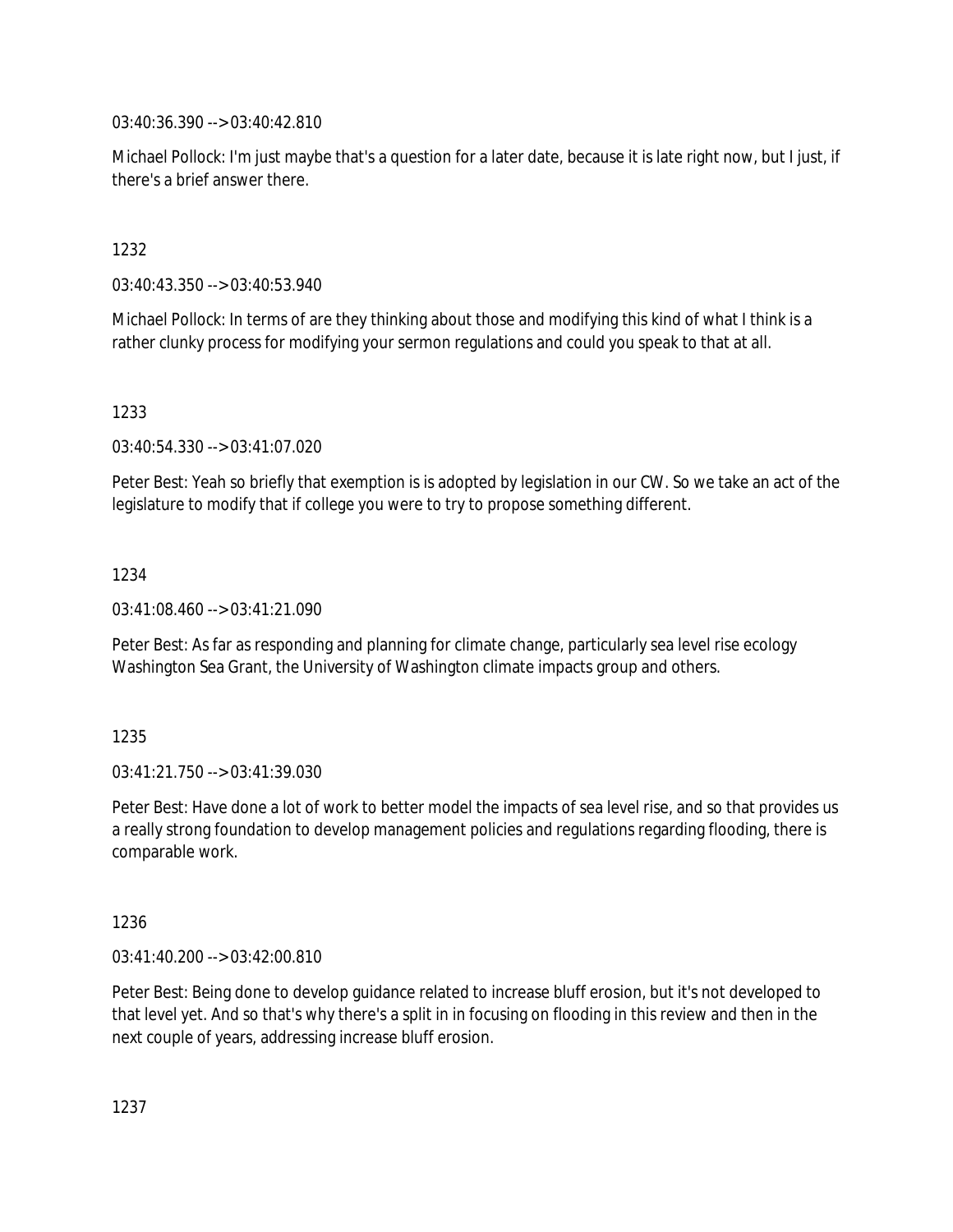03:42:02.850 --> 03:42:04.050

Michael Pollock: Okay, great.

1238

03:42:05.310 --> 03:42:07.890

Joe Deets: Thank you Peter a mayor, Leslie.

1239

03:42:08.850 --> 03:42:13.770

Leslie Schneider: Thank you, Peter. Thank you so much for this and I was really happy to see

#### 1240

 $03:42:14.790 \rightarrow 03:42:27.660$ 

Leslie Schneider: That the public participation, including focus groups and for the stakeholders. And I was just wondering if you could say a little bit more about what those focus groups might look like with the public process would be with her.

1241

03:42:28.950 --> 03:42:37.470

Leslie Schneider: You know whether there would be an opportunity for council members to participate in that. Just whatever detail you may you might have come up with today.

1242

03:42:38.070 --> 03:42:55.440

Peter Best: Right so so because of coven and the compressed timeline, the focus groups became, you know, a valuable tool in in our toolbox. So the, the stakeholder group is intended to be, you know, maybe up to 15 members as a target.

1243

03:42:56.490 --> 03:43:01.680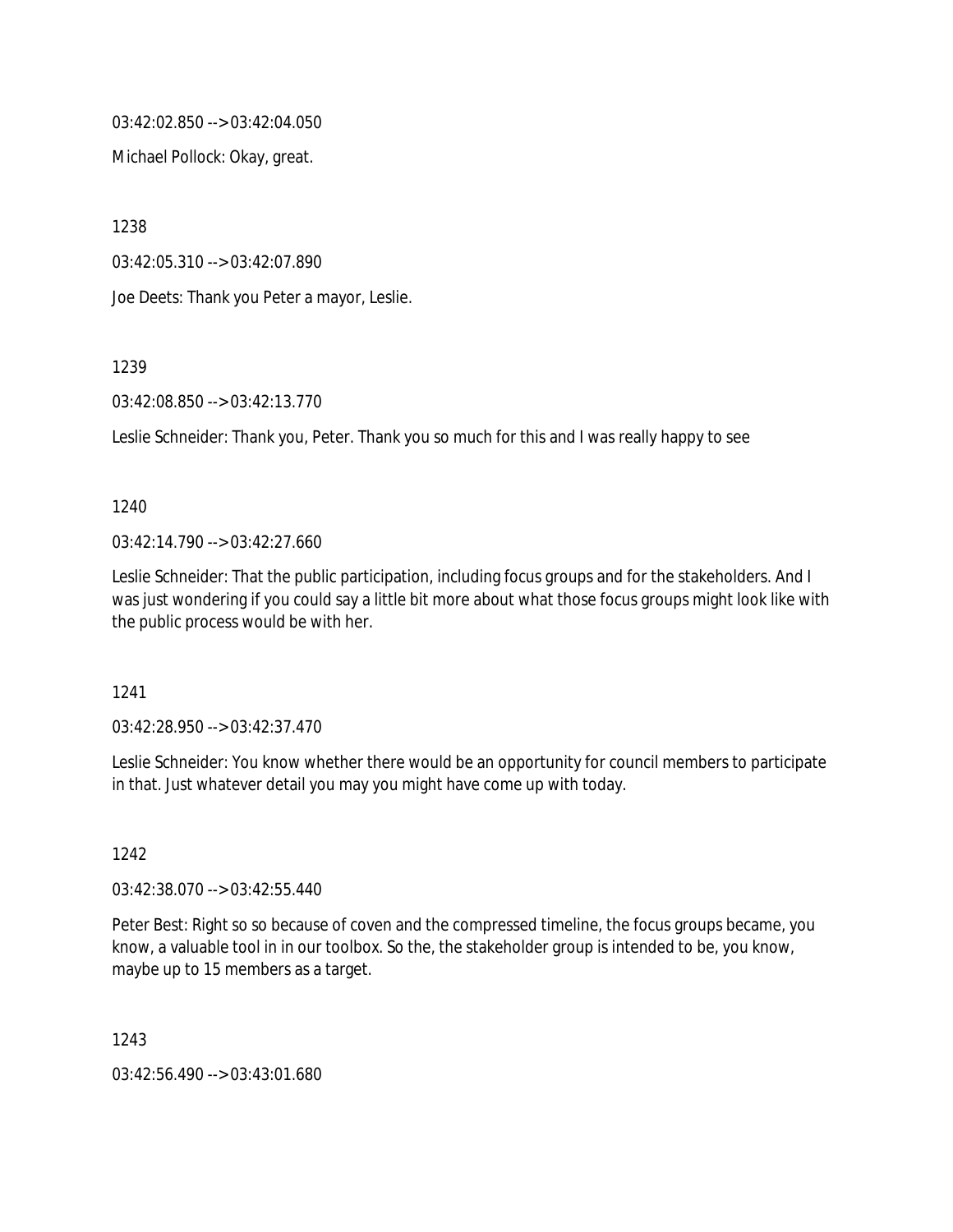Peter Best: Including folks from, you know, the marine construction industry real estate industry.

## 1244

03:43:02.760 --> 03:43:09.930

Peter Best: Professional consulting areas as far as kind of groups of related industrial representatives.

## 1245

03:43:11.610 --> 03:43:17.520

Peter Best: Landowners and active citizens civic organizations, including

## 1246

03:43:19.320 --> 03:43:38.130

Peter Best: Like the land trust and other community groups. So there's a good diversity of voices there. And the goal would be folks who are are involved in some sort of organization. Ideally, so they carry some representation of a broader community into those groups.

# 1247

03:43:39.750 --> 03:43:54.270

Peter Best: I hope to utilize the focus groups to generate ideas that staff can be responsive to and to share some of these new substantive

# 1248

03:43:55.410 --> 03:44:08.340

Peter Best: Policies and regulatory elements that we be developing to kind of get initial feedback from those diverse members before we kind of polish it up and provide it to the planning commission

1249

03:44:10.260 --> 03:44:24.030

Peter Best: And then the other focus group would be agency representatives and so shorelines are kind of CO managed by a giant alphabet soup of agencies that have federal, state, local jurisdiction tribal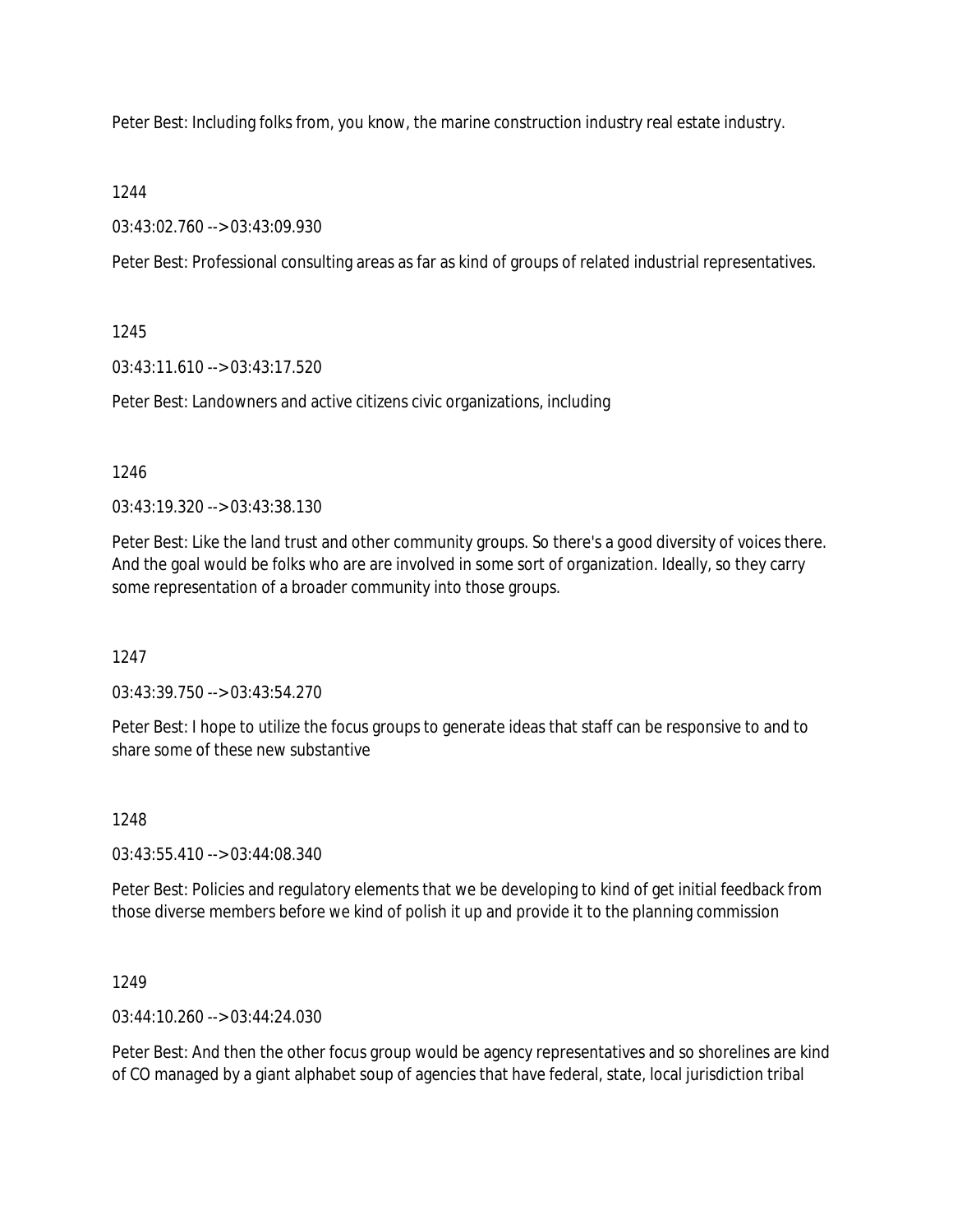1250 03:44:27.060 --> 03:44:28.710 Peter Best: rights treaty rights.

1251

03:44:29.820 --> 03:44:42.090

Peter Best: So that is a very important group to stay engaged in keep informed and get feedback from his will, you will have their participation, one way or the other. So I'd like to have it up as best we can.

1252

03:44:43.230 --> 03:44:47.910

Leslie Schneider: So there's like to focus groups planned the first one. I'm sorry.

1253

```
03:44:48.450 --> 03:44:48.930
```
Correct.

1254

03:44:50.040 --> 03:44:54.570

Leslie Schneider: So the second one is agency focused. What were you calling the first one that stakeholder focused

1255

03:44:54.780 --> 03:44:56.610

Peter Best: You have a stakeholder hold their focus group.

1256

03:44:57.120 --> 03:45:01.110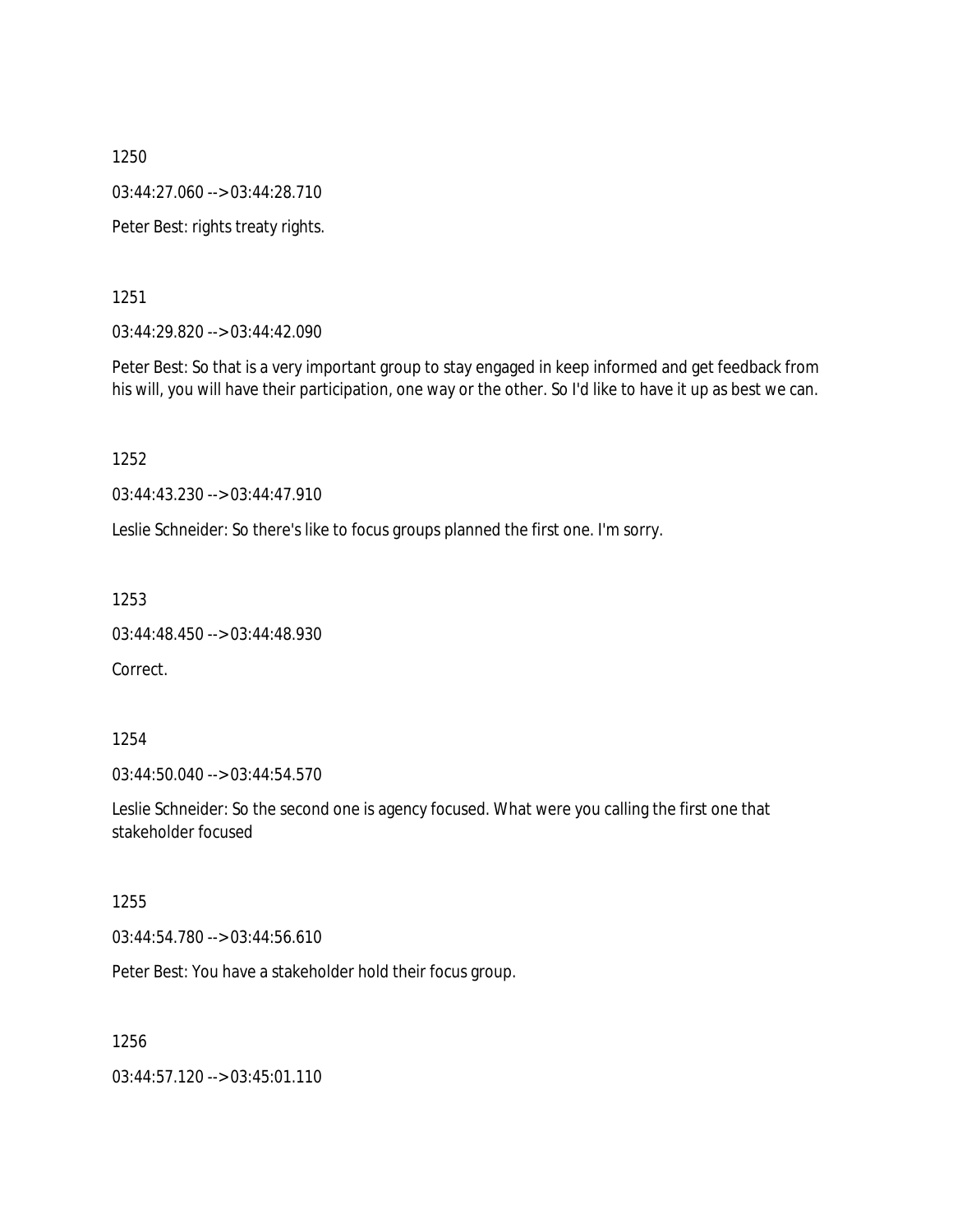Leslie Schneider: Okay. And then what does the workshop look like, what is the perfect

## 1257

03:45:02.220 --> 03:45:15.000

Peter Best: Yeah, so I think we're going to need to develop that based on what technology platforms we have available to us. So I do see that as somewhat of a

## 1258

03:45:16.110 --> 03:45:17.970

Peter Best: Interactive Online Open House.

1259

03:45:19.080 --> 03:45:26.490

Peter Best: So through a web page. We could have material potentially some video content.

1260

03:45:27.600 --> 03:45:39.510

Peter Best: Or, you know, brief briefing type of content opportunities for Q AMP a maybe some breakout sessions around particularly particular topics.

1261

03:45:40.410 --> 03:45:40.650

Joe Deets: And I'm

1262

03:45:41.040 --> 03:45:52.590

Peter Best: Thinking Out Loud a little bit here, we're still at early stages of what that workshop might look like. But our goal is to try to provide as much opportunity as we could in person online.

1263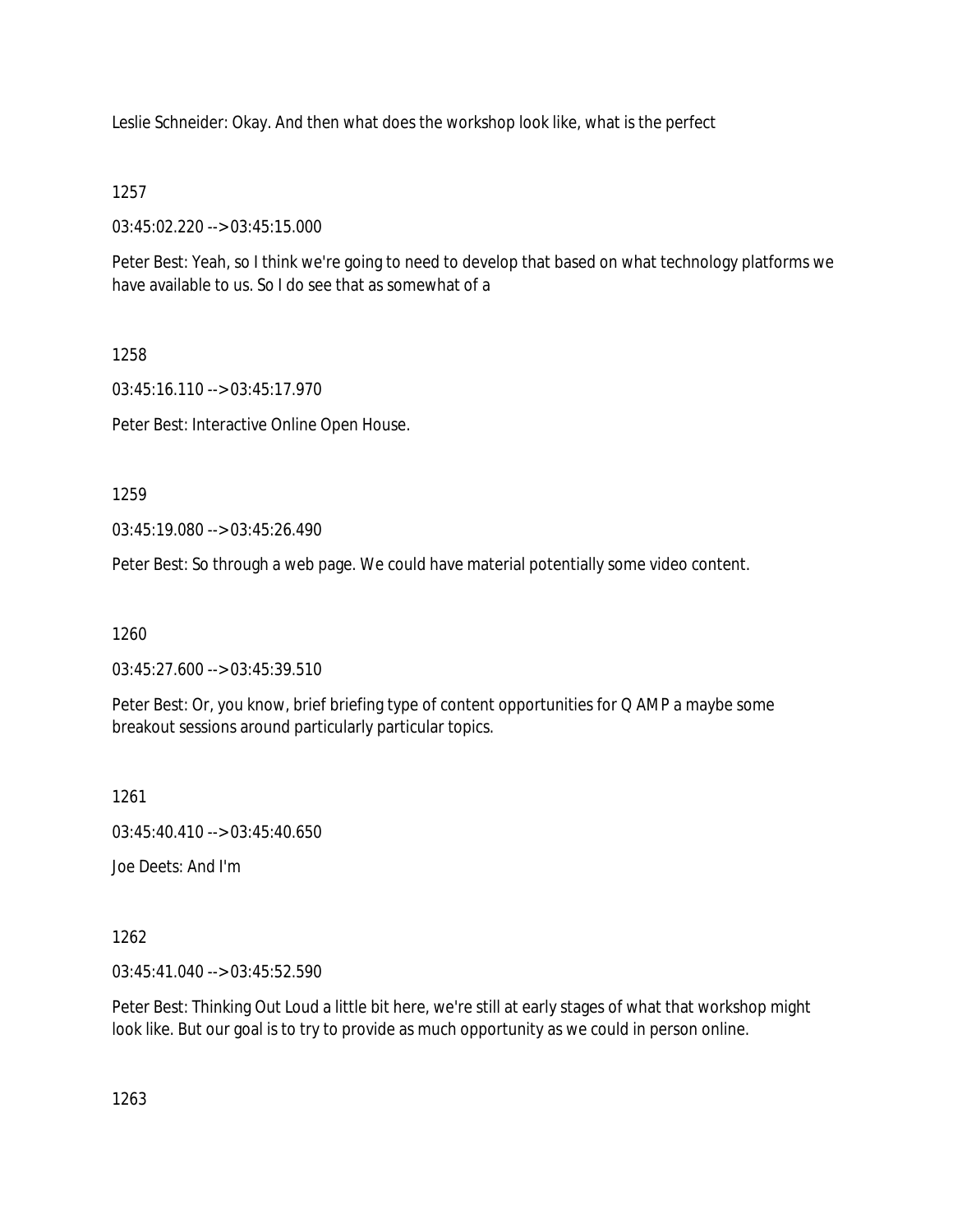03:45:53.670 --> 03:45:57.210

Leslie Schneider: Great, thank you very, very much. Really appreciate it. Yeah, okay.

1264

03:45:58.230 --> 03:45:59.190

Joe Deets: Comes from for car.

1265

03:46:00.360 --> 03:46:04.290

Christy Carr: Thank you. Thank you, Peter for your work on this.

#### 1266

 $03:46:05.400 \rightarrow 03:46:15.120$ 

Christy Carr: Just have two comments. One is that from my experience working on the SNP, I think that the city often finds itself, kind of on its heels.

1267

03:46:16.050 --> 03:46:23.880

Christy Carr: being accused of kind of behind the scenes or backdoor work. And so one concern I have with this approach is that it's really not going to

1268

03:46:24.360 --> 03:46:42.270

Christy Carr: Be available to the general public that baseline draft SNP after three or four months of work by staff and I can certainly appreciate why want to approach it that way. But I think that having something come out kind of appearing sort of baked after that amount of time.

1269

03:46:43.500 --> 03:46:44.790

Christy Carr: Could potentially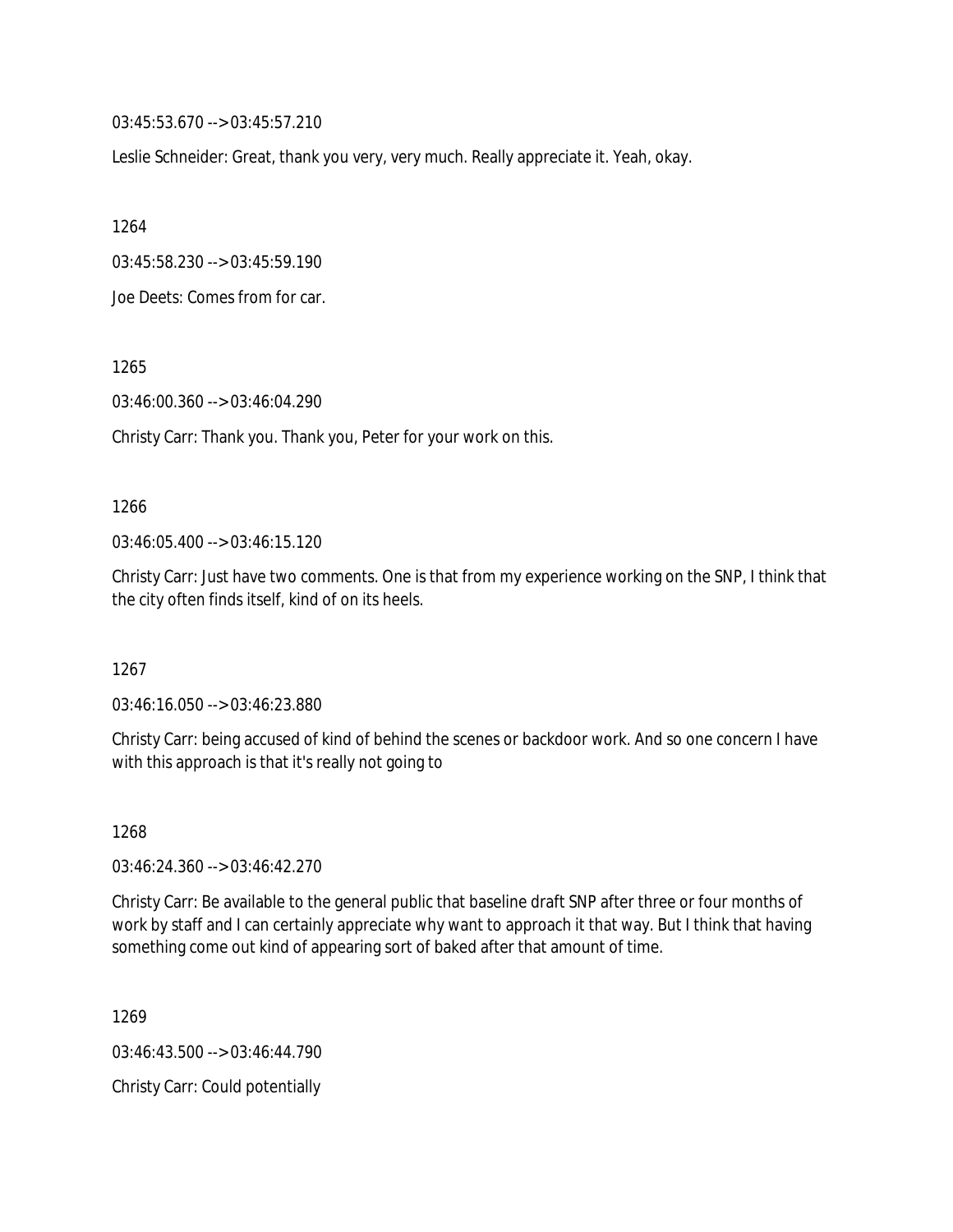03:46:46.290 --> 03:47:01.620

Christy Carr: Cause some members of the public to not not trust the process from the very beginning. I'm not saying that will happen. It's just been my experience. And then the other thing in terms of taking it sort of a full meal deal approach.

1271

03:47:02.880 --> 03:47:09.180

Christy Carr: Again, from my experience, I think that it's often really challenging for members of the public to have

1272

03:47:09.840 --> 03:47:13.980

Christy Carr: Public Comment opportunities that they understand they don't necessarily know

1273

03:47:14.460 --> 03:47:25.710

Christy Carr: What we're talking about when we're talking about it. And there are a number. There's a broad spectrum of interest in the SNP and not everybody is interested in agriculture and not everybody is interested in

1274

03:47:26.370 --> 03:47:36.300

Christy Carr: In vegetation management. So I would just encourage you to be really clear in terms of the opportunities for the public to participate.

1275

03:47:36.990 --> 03:47:49.770

Christy Carr: So that we as a city, get the the input that we need and that we want at the right time where it can be really useful. So there's just a couple of comments, and thanks again.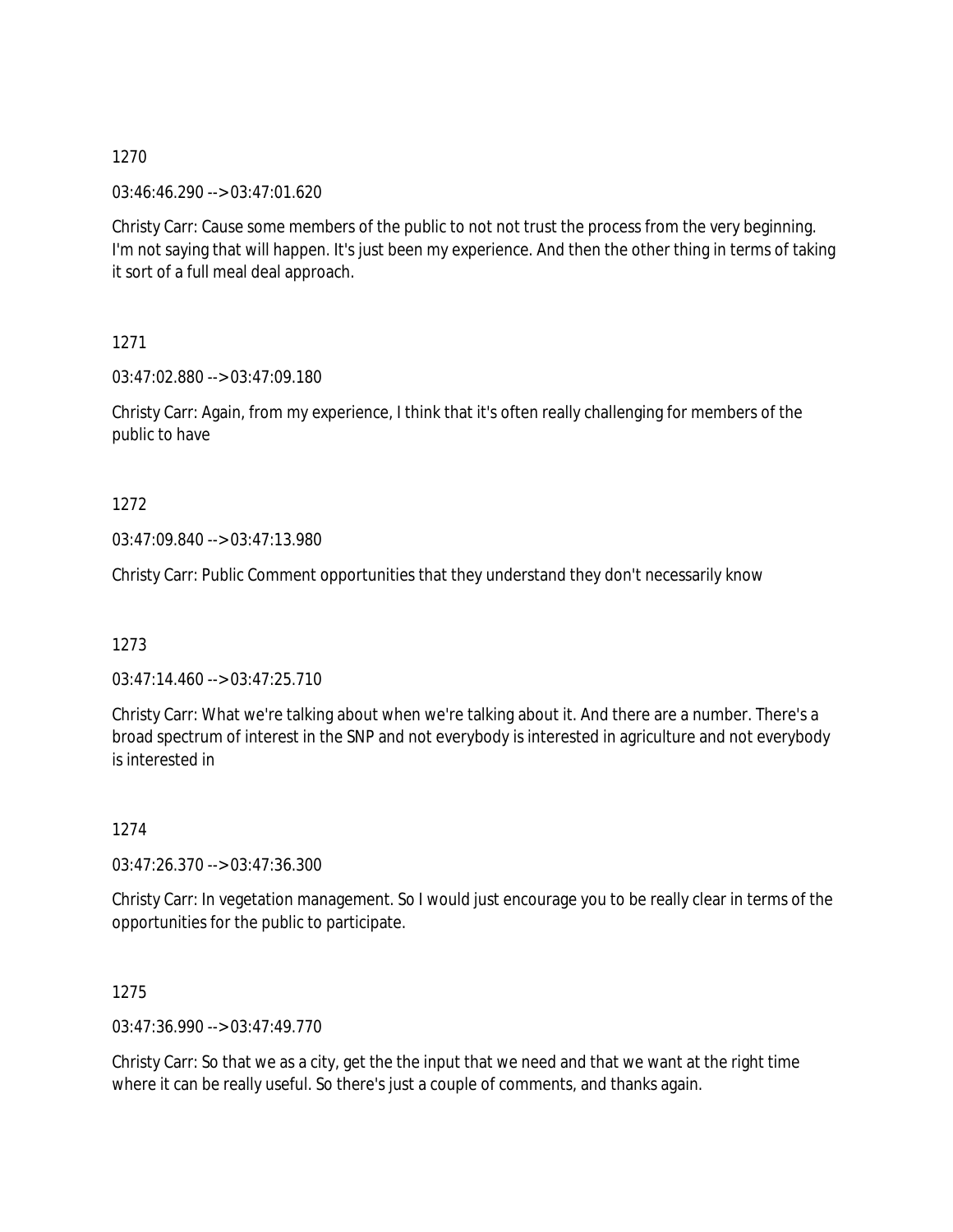1276 03:47:51.990 --> 03:47:52.740 Joe Deets: Great, thank you.

1277

03:47:54.390 --> 03:47:57.870

Joe Deets: See, I don't see any more comments, but we have emotion on the

1278

03:47:59.910 --> 03:48:03.660

Joe Deets: On the table. All those in favor, say aye.

1279

03:48:06.090 --> 03:48:11.460

Joe Deets: Aye. Any post I i think that was unanimous. Okay.

1280

03:48:12.150 --> 03:48:13.080

Peter Best: Great, thank you. Good night.

1281 03:48:13.980 --> 03:48:16.650 Joe Deets: Thank. Thank you, Peter. Thanks for sticking around late

1282 03:48:18.300 --> 03:48:18.750 Joe Deets: Already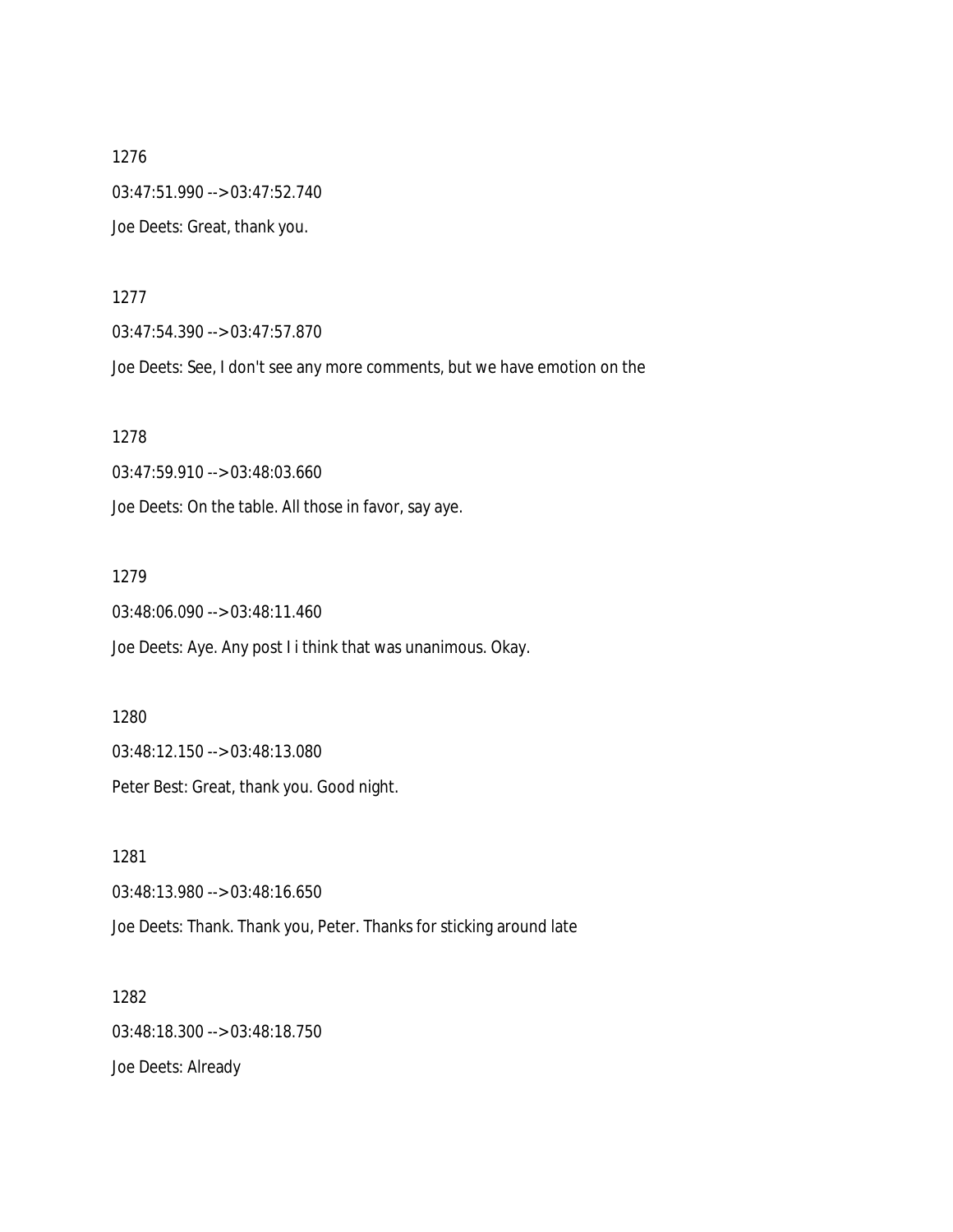03:48:20.070 --> 03:48:28.500

Joe Deets: Moving on. Item six, he professional services agreement with Jurassic Parliament for parliamentary procedure training.

1284

03:48:30.000 --> 03:48:30.840

Joe Deets: See

1285

03:48:30.900 --> 03:48:33.180

Robbie Sepler: Deputy merits, it's me, presenting this one for you.

1286

03:48:33.420 --> 03:48:35.370

Joe Deets: The other yard. Oh, go ahead.

1287

03:48:36.000 --> 03:48:53.190

Morgan Smith: Before we start, I don't know if we've explicitly said for the record that COUNCILMEMBER Medina left us after the item on the ethics board. And so he left the meeting at that point. And so you didn't participate in the last vote and it just want that clearly in the recording.

1288

03:48:53.820 --> 03:48:57.210

Joe Deets: Okay, thank you. City Manager. Okay, go ahead, go ahead. Robbie

1289

03:48:58.350 --> 03:49:07.470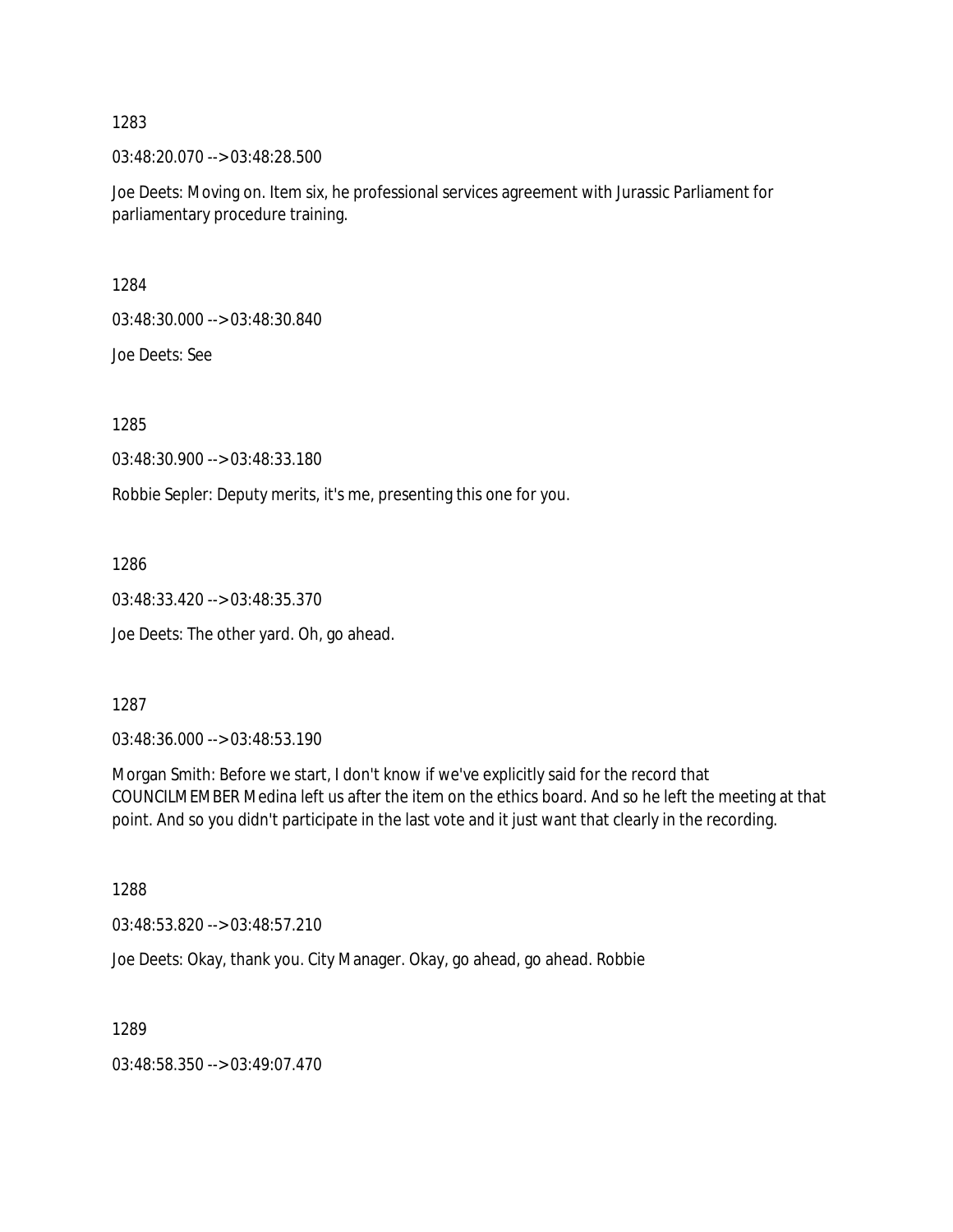Robbie Sepler: THINK YOU'D HAVE BEEN Deputy Mayor. So this is a professional service agreement with drastic Parliament for a two hour training on parliamentary procedure.

1290

03:49:08.040 --> 03:49:14.940

Robbie Sepler: The Council recall on August 11 the Council discuss the potential need for training and directed the city manager to

1291

03:49:15.390 --> 03:49:26.250

Robbie Sepler: Pursue a PSA which drastic Parliament, that is what is in your packet, the cost for the two hour training would be \$1,400 and would be with an McFarlane

## 1292

03:49:27.000 --> 03:49:35.550

Robbie Sepler: Registered parliamentarian, and one of the co co founders and owners of drastic Parliament and with that happy to answer any questions you may have.

1293

03:49:37.320 --> 03:49:38.400

Joe Deets: Okay, thank you.

1294

03:49:39.000 --> 03:49:39.450

Robbie

1295

03:49:41.520 --> 03:49:52.980

Joe Deets: We haven't set a time or anything for this yet, I believe we agreed, or did we agree that this was going to be a separate special like a special meeting that we would do this.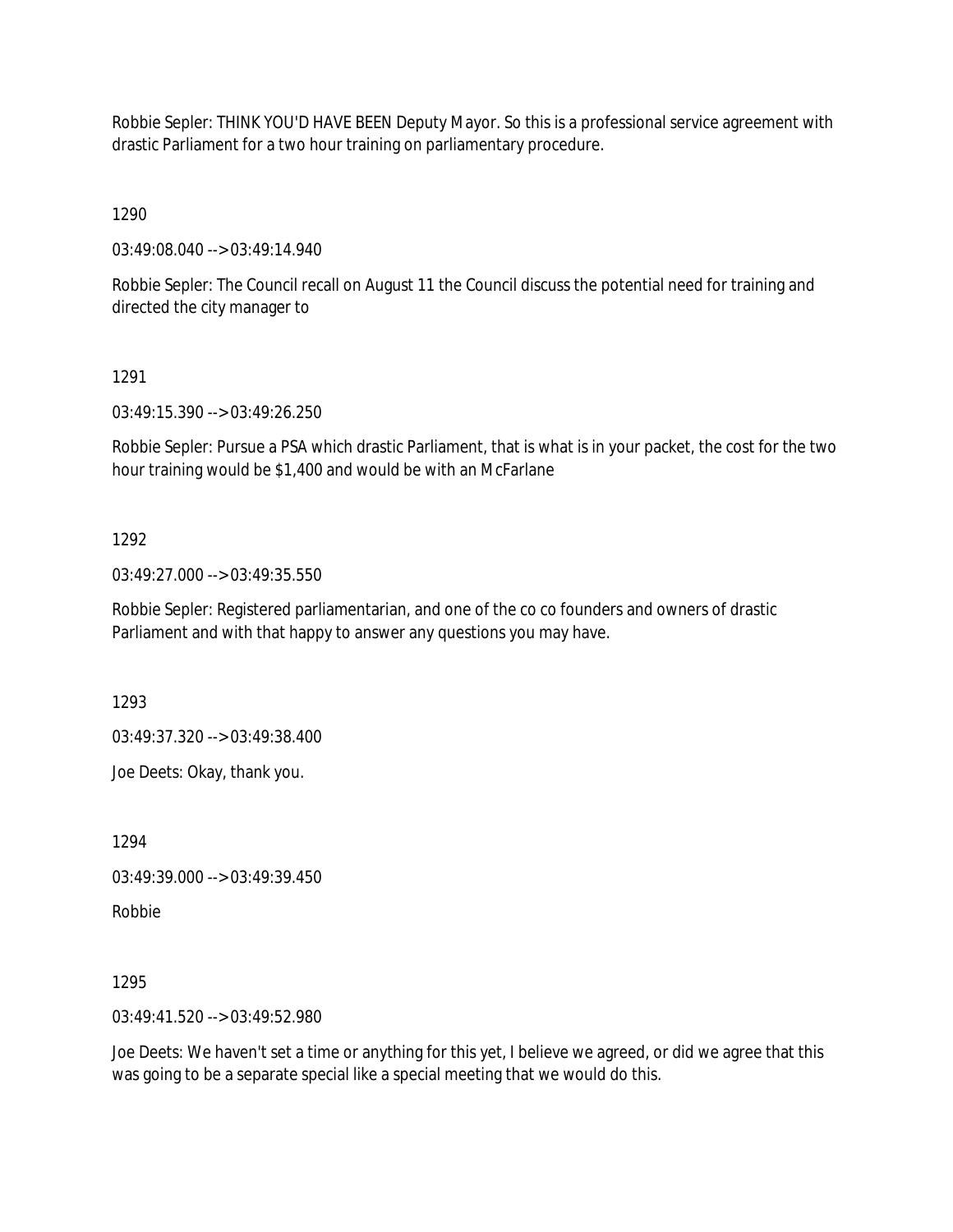03:49:54.990 --> 03:49:57.120

Joe Deets: Can we actually decide on that.

### 1297

03:49:58.440 --> 03:50:04.080

Joe Deets: No, I see, okay, is this capsule number Pollock. Do you want to shed some light.

1298

03:50:04.920 --> 03:50:06.540

Michael Pollock: Yeah, I just wanna

#### 1299

03:50:07.620 --> 03:50:19.530

Michael Pollock: Move motion forward. I just, I moved to approve that professional services agreement with Jurassic Parliament for parliamentary procedure training that's motion before us.

### 1300

03:50:20.490 --> 03:50:25.740

Joe Deets: Okay. Okay, second by customer car. Any other discussion.

1301

03:50:26.850 --> 03:50:29.700

Joe Deets: That appearing on. Okay, all those in favor say aye.

1302

03:50:30.330 --> 03:50:30.660

Aye.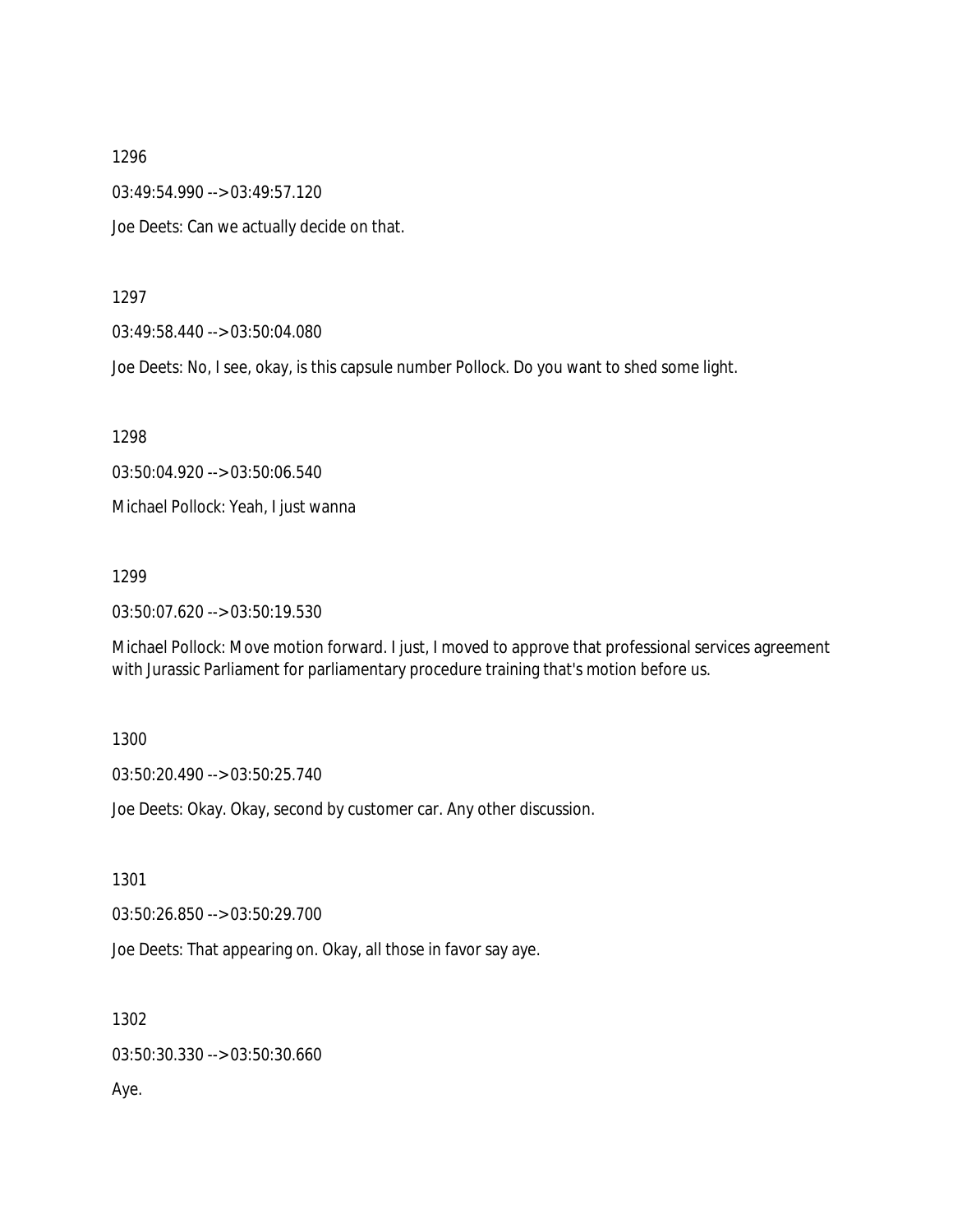03:50:32.160 --> 03:50:38.820

Joe Deets: Opposed. There's none. It was unanimous, of course, the Council member Medina not present.

1304

03:50:40.170 --> 03:50:40.560

Joe Deets: Okay.

1305

03:50:42.330 --> 03:50:43.110

Joe Deets: Thank you. Robbie

1306

03:50:45.630 --> 03:50:45.930

This

1307 03:50:47.160 --> 03:50:50.880

Morgan Smith: Discussion about when to do that so that we would need

1308 03:50:51.720 --> 03:50:54.180

Joe Deets: Yeah. So how do we want to approach this colleagues.

1309 03:50:56.760 --> 03:50:57.600 Joe Deets: Do you want to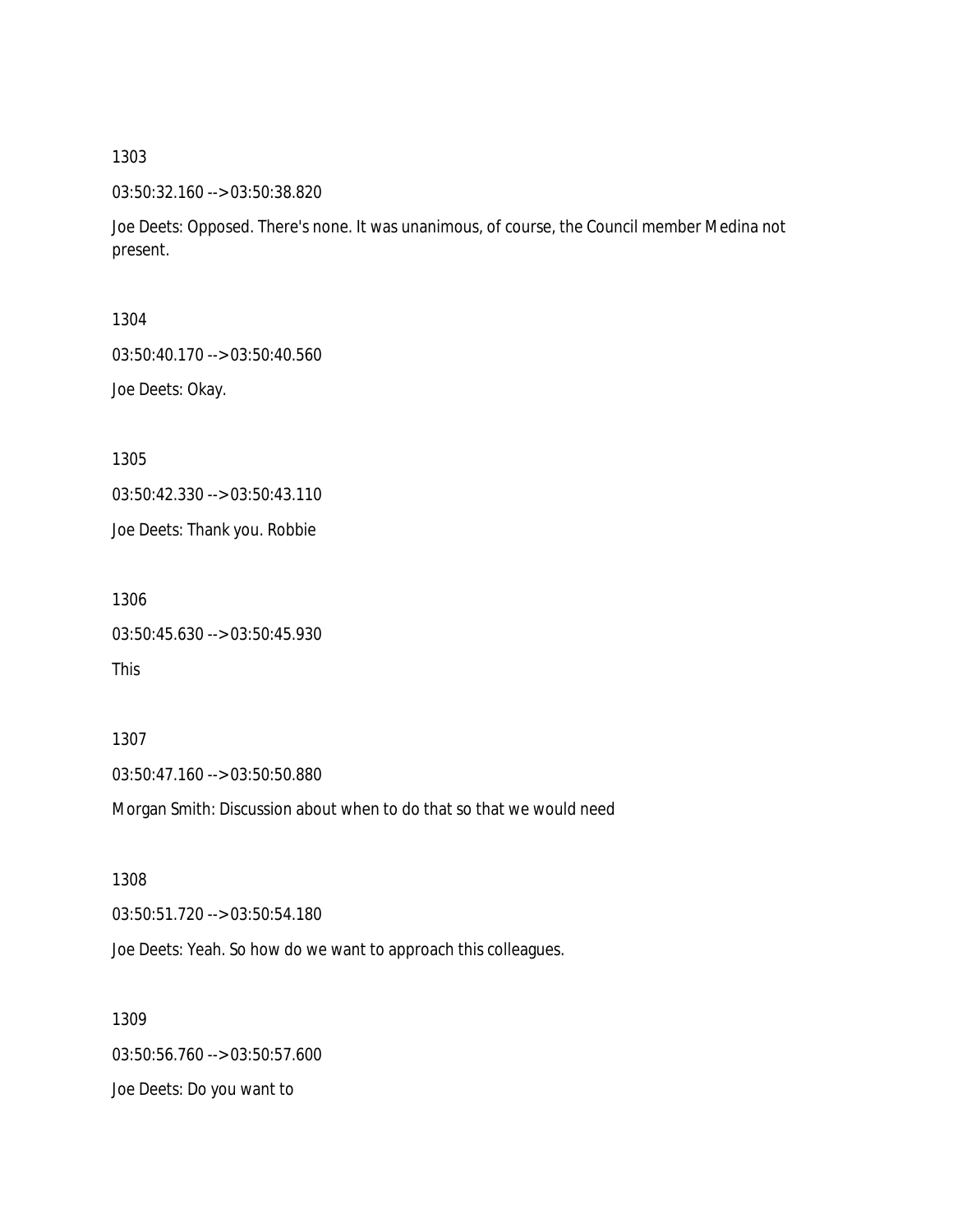03:50:59.910 --> 03:51:01.290

Joe Deets: Go ahead. Councilmember Pollock.

### 1311

03:51:01.800 --> 03:51:06.600

Michael Pollock: Yeah, I think, a special session i would i would support that.

### 1312

03:51:07.740 --> 03:51:27.420

Michael Pollock: any day of the week, maybe the weekend when we have plenty of time. I think also, it might be more than two hours. So that's something to consider as well. When a shirt changes, but that's just my thought. But I think it's I think it's worthy of a fair investment of our time.

1313

03:51:28.950 --> 03:51:29.490 Joe Deets: I agree.

### 1314

03:51:30.150 --> 03:51:31.500

Joe Deets: councilman very Nessa

## 1315

03:51:32.550 --> 03:51:45.630

Rasham Nassar: Yeah, this is just my personal preference. Because I find myself quite busy during the week with personal obligations, I would prefer a Saturday morning typical to how we scheduled ward meetings when we were when we help them.

1316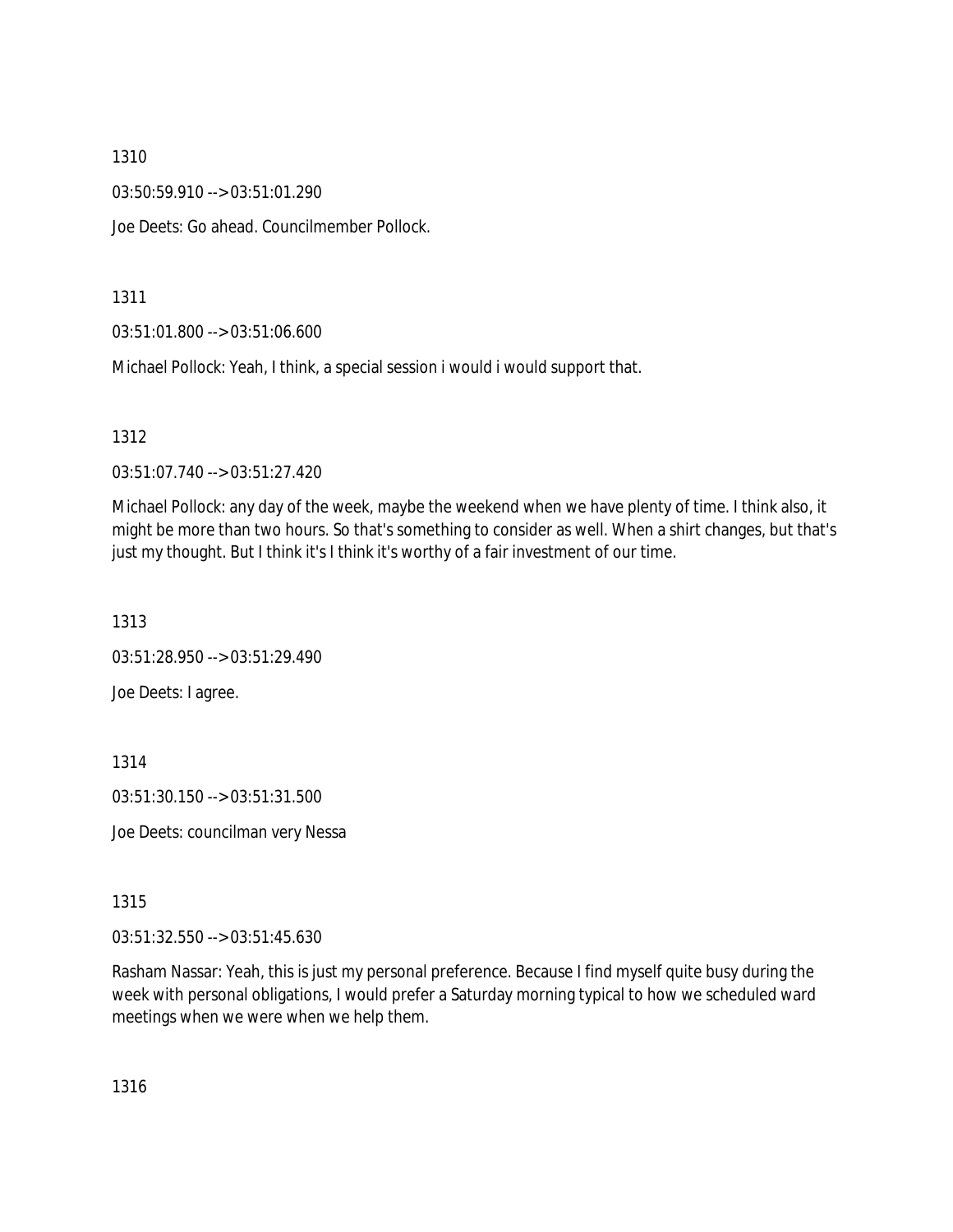03:51:46.800 --> 03:51:53.040

Rasham Nassar: Attend to noon or 10 to one or something. I know. Others are agreeable to that. But that's what I would prefer

1317

03:51:53.670 --> 03:51:58.170

Joe Deets: Um, so that sounds good. How does that sound to everybody.

1318

03:51:58.800 --> 03:52:06.300

Joe Deets: A SATURDAY 10 to noon or 10 to 1230. It sounds like it's two hours, but then maybe it goes longer

1319

03:52:07.800 --> 03:52:08.610

Joe Deets: So should we

1320

03:52:10.080 --> 03:52:10.680

Robbie Sepler: Deputy

1321

03:52:10.740 --> 03:52:16.950

Robbie Sepler: Mayor, the cost just simply goes up for the third for the third hour it goes up to 1700 dollars.

1322 03:52:17.370 --> 03:52:17.820 Yay.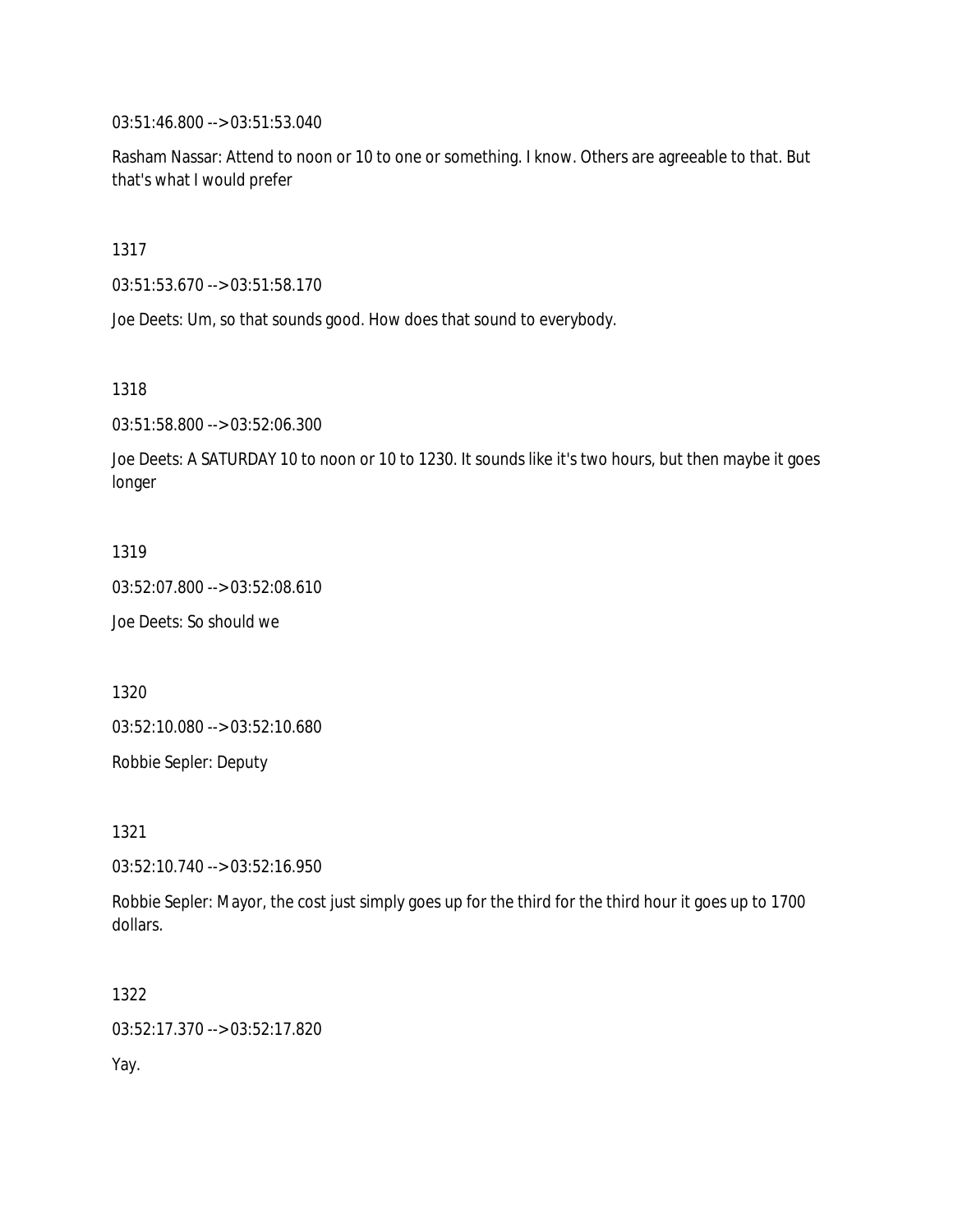03:52:18.960 --> 03:52:19.560

Hear that

1324

03:52:20.910 --> 03:52:22.470

Joe Deets: Okay. Councilmember high topless.

1325

03:52:25.440 --> 03:52:32.580

Kirsten Hytopoulos: I wouldn't want to add more time to her time. But if we decided there was something else we could accomplish. And so we'd already be giving up some time.

### 1326

03:52:33.210 --> 03:52:45.480

Kirsten Hytopoulos: There's anything that I don't know if there's any agreements that we could make as a result of the training or I'm not saying I know anything. But, you know, that would be the value of adding some time to it if there's some other business. We could take care of it was similar.

1327

03:52:46.770 --> 03:52:51.810

Kirsten Hytopoulos: But anyway, I'm voting for yes the Saturday or there was talking about.

1328 03:52:54.780 --> 03:52:55.560 Joe Deets: Okay, um,

1329 03:52:55.920 --> 03:52:56.640 Let's see.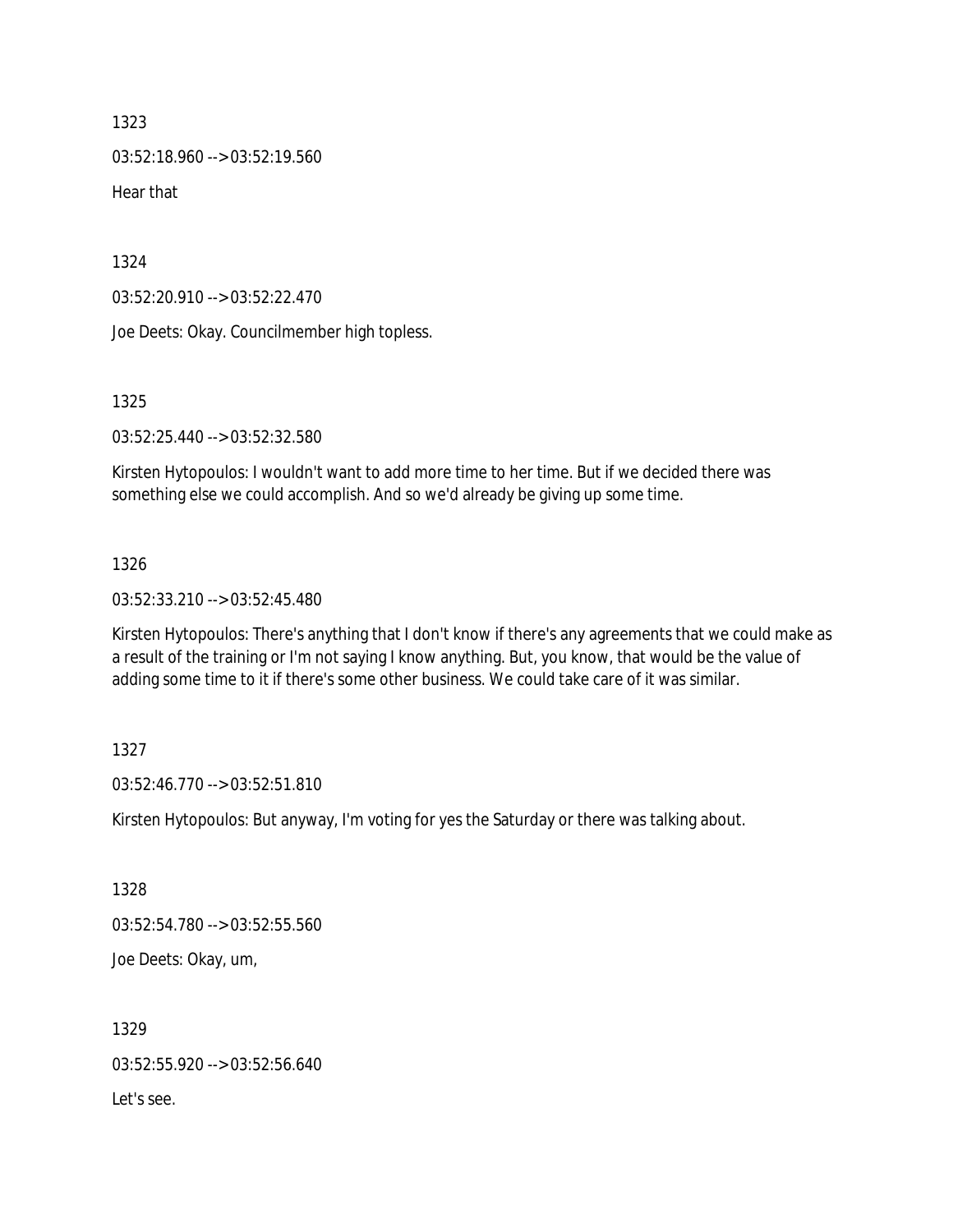1330 03:52:58.290 --> 03:52:59.370 Joe Deets: COUNCILMEMBER car.

1331

03:53:01.620 --> 03:53:07.170

Christy Carr: I support a Saturday morning that works for my schedule as well. Thank you.

1332

03:53:09.090 --> 03:53:09.540

Christy Carr: Okay.

1333

03:53:11.760 --> 03:53:18.570

Joe Deets: So should be next steps. I mean, we just find out which Saturday morning, we want to do this and then

1334

03:53:20.100 --> 03:53:20.850

Joe Deets: And then report back

1335

03:53:21.540 --> 03:53:29.760

Morgan Smith: Having Robbie preview. The next few Saturdays with the consultants, and then we'll come back to council and see what's feasible and see what works for you guys.

1336

03:53:31.230 --> 03:53:31.680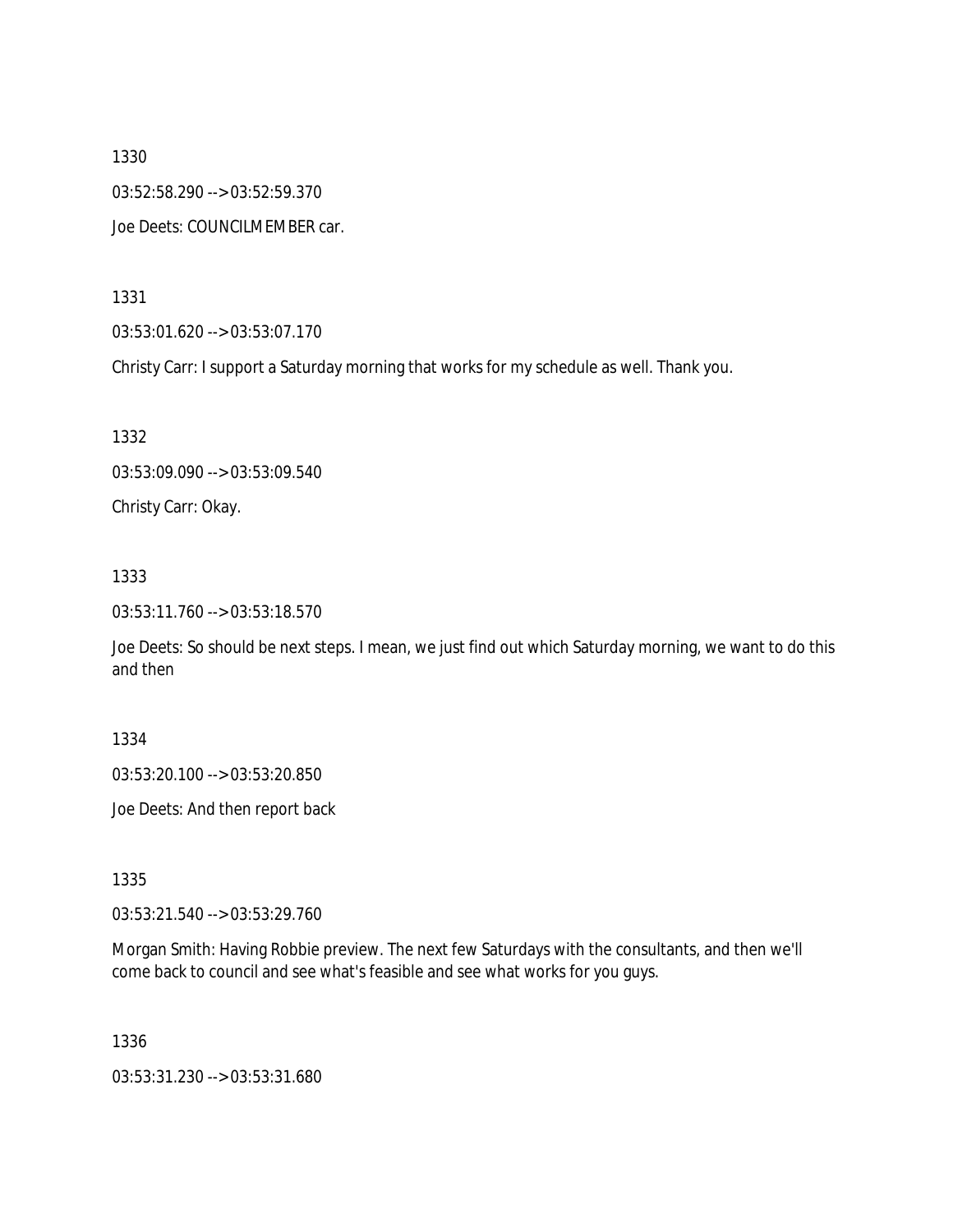Joe Deets: Okay.

1337

03:53:33.300 --> 03:53:34.050 Joe Deets: That sounds good.

1338 03:53:35.610 --> 03:53:37.020 Joe Deets: Alrighty. Anything else on that.

1339

03:53:38.730 --> 03:53:40.590

Joe Deets: No. Okay.

1340

03:53:41.670 --> 03:53:52.440

Joe Deets: We have one more item on our agenda before good to the order item six J process to fill race equity Task Force. They can see

1341 03:53:54.540 --> 03:53:56.130 Joe Deets: Who's leading on that.

1342 03:54:01.980 --> 03:54:02.130 Joe Deets: Yeah.

1343

03:54:08.640 --> 03:54:11.520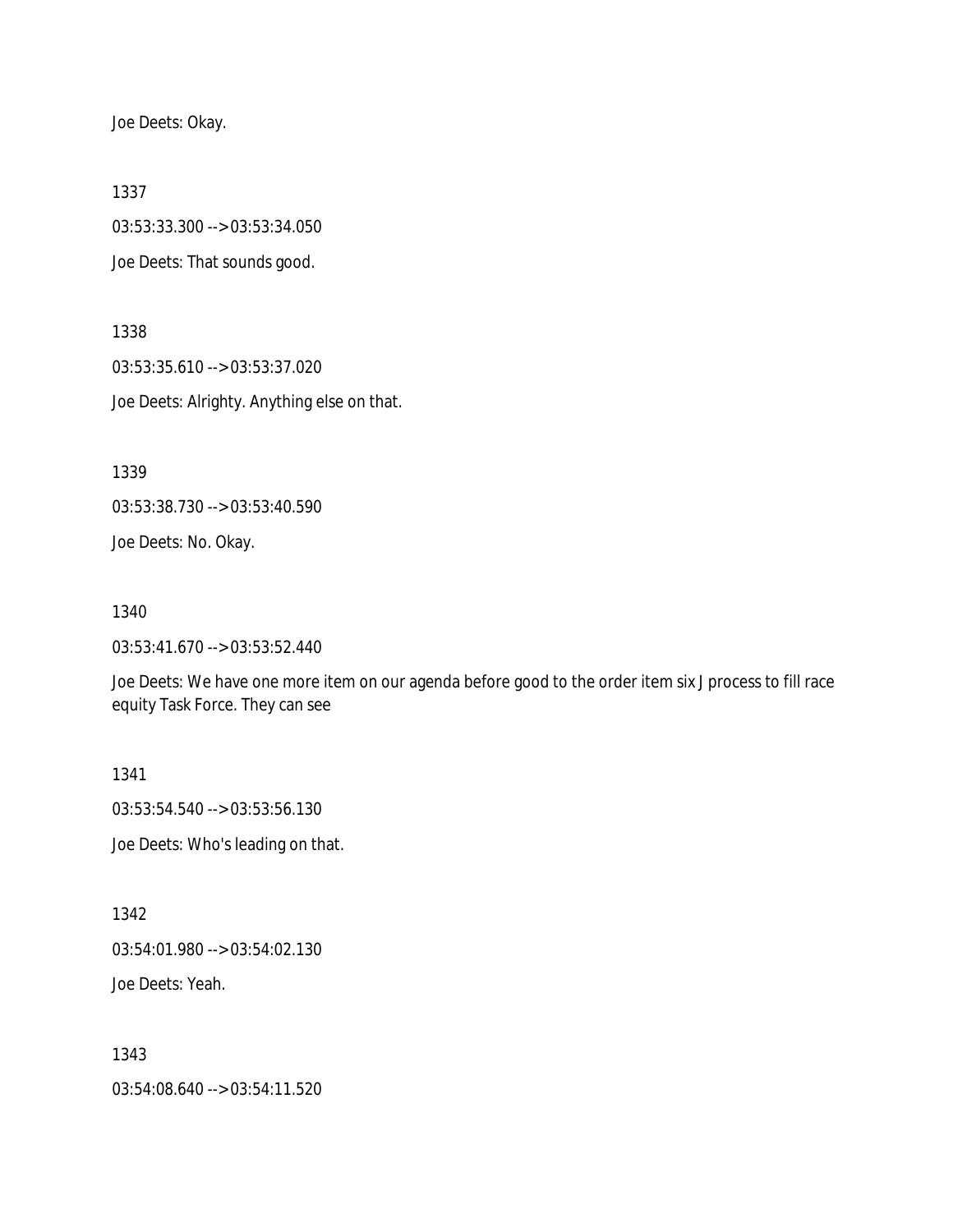Leslie Schneider: I think COUNCILMEMBER nisar you were

## 1344

03:54:12.960 --> 03:54:29.820

Leslie Schneider: You and I had talked about this ahead of time. And so I can just say that, unfortunately, you know, we came already to counsel to validate the appointments of some raise equity Task Force members new members and subsequent to that one of them.

## 1345

03:54:31.320 --> 03:54:49.680

Leslie Schneider: turned it down just had conflicts and was not able to accept it. So we actually have a one opening still to fill. And so one of the reasons for bringing it forward to Council now is that the race equity task force in the past in them.

## 1346

 $03:54:51.030 \rightarrow 03:54:52.110$ 

Leslie Schneider: In previous

## 1347

03:54:55.980 --> 03:55:04.170

Leslie Schneider: Decisions to bring someone to but to come up with a slate has taken it back to the race equity Task Force and

### 1348

03:55:05.970 --> 03:55:12.000

Leslie Schneider: And that actually happened. This most recent time and then I just realized that I personally had not made that clear to Council.

# 1349

03:55:12.780 --> 03:55:16.770

Leslie Schneider: Council member nisar said that she did make it clear, and I don't see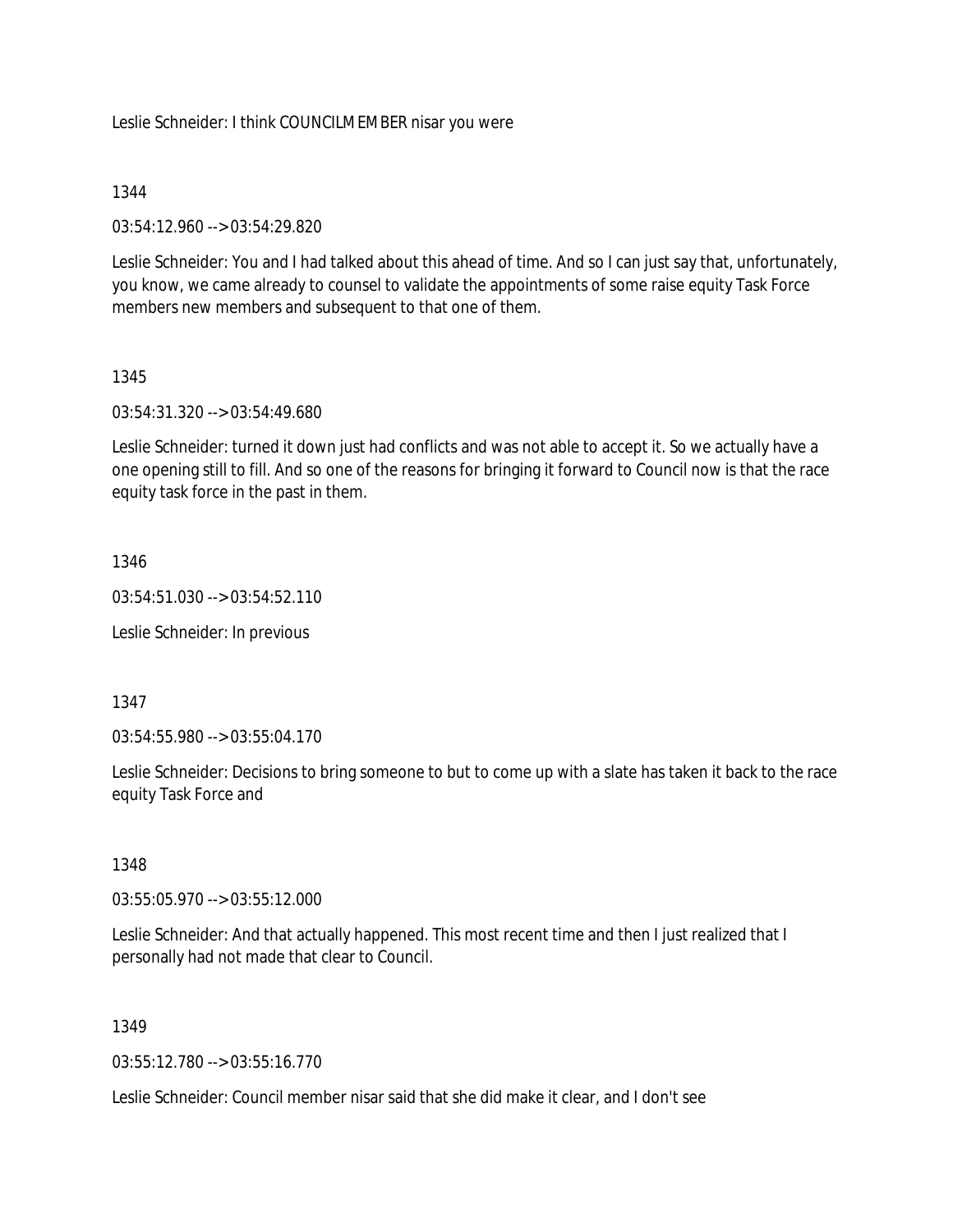03:55:17.580 --> 03:55:27.900

Leslie Schneider: I don't have a personal problem with that. I just wanted to be clear with council that that is what happened. And that is what they would like to see happen again. And so I just would want to bring it to counsel.

1351

03:55:28.140 --> 03:55:43.830

Leslie Schneider: To make sure that we were all clear and willing to do that. That's not typically what happens, but there may have been some precedent for it in the past. So I can let COUNCILMEMBER nisar jump in if you have anything to add. And then we could have

1352

03:55:45.150 --> 03:55:50.190

Leslie Schneider: We can find out from our colleagues, if they're you know if there's any issues with that.

1353

03:55:53.520 --> 03:55:58.170

Joe Deets: I don't see counselor Nasser. Okay. Councilmember park your hand is up.

1354

03:55:59.310 --> 03:56:14.340

Michael Pollock: Yeah, I'm, I'm a little confused. What is can you just describe the process that you're proposing right now for moving forward with this nomination, because I'm not familiar with what what you did or didn't do so.

1355

03:56:14.340 --> 03:56:16.680

Michael Pollock: Just if you could, what are you thinking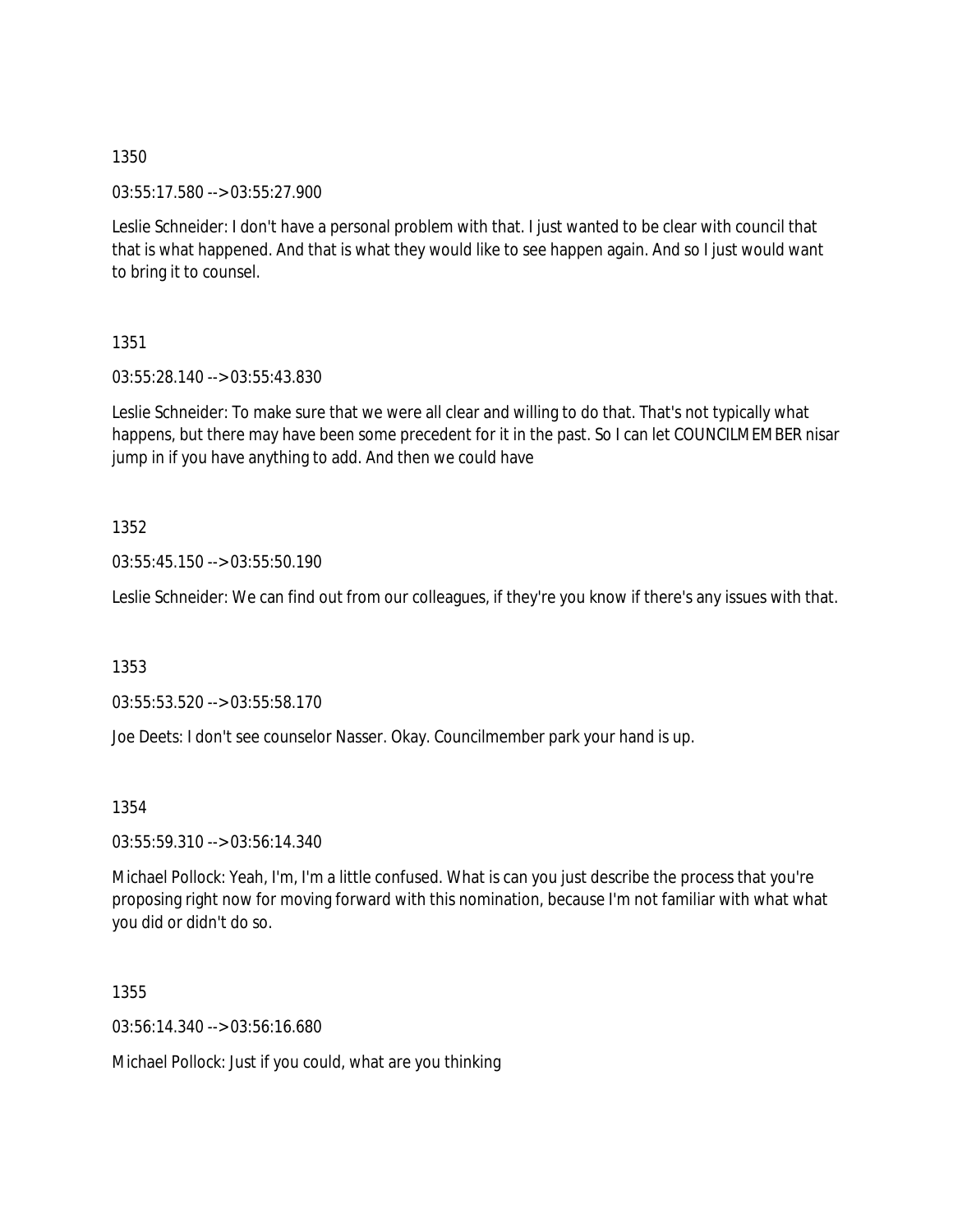03:56:17.700 --> 03:56:22.830

Leslie Schneider: So let's be clear that I'm not exactly proposing it. I'm going to just explain what happened last time.

1357

03:56:23.850 --> 03:56:30.540

Leslie Schneider: And if it wasn't what I had proposed to counsel. It wasn't what I was planning on having and then

1358

03:56:31.350 --> 03:56:43.260

Leslie Schneider: It came up at the last minute, and that's what went forward. So I just want to basically come forward and say this is what happened last time, and it's going to happen again unless you know unless we decide that it that it doesn't

1359

03:56:43.860 --> 03:56:51.240

Leslie Schneider: So in we had the the race equity Task Force co chairs, two of them.

1360

03:56:51.540 --> 03:57:07.320

Leslie Schneider: And council member and disarm as the liaison and myself as the mayor. We were the panel that interviewed all gosh, there were a lot of them 27 applicants or something like that. So we broke them up into two different sessions and then I was assuming that the four of us would have

1361

03:57:09.060 --> 03:57:17.070

Leslie Schneider: A discussion about who the nominees would be, and we clarified at a council meeting a number of weeks ago that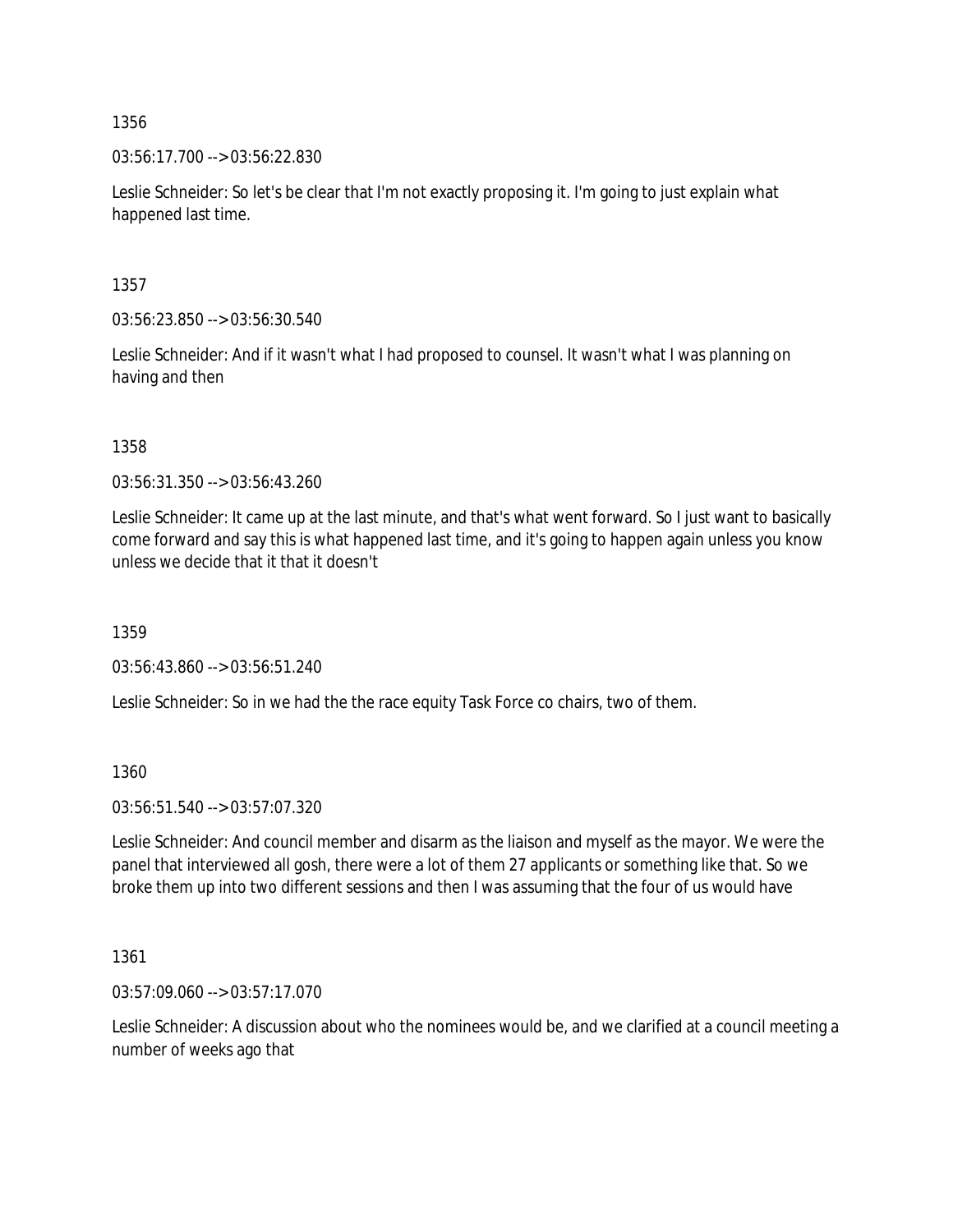$03:57:17.490 \rightarrow 03:57:33.540$ 

Leslie Schneider: It would be a consensus process. But in case that consensus process broke down and if there were some dissenters that we could move forward with a with a majority opinion and that that dissenter or dissenters could then

1363

03:57:35.010 --> 03:57:47.490

Leslie Schneider: Explain why they were dissenting and that would give counsel a heads up that it was, you know, not a slam dunk, you know, and maybe ask more questions are designed to get more involved so

1364

03:57:49.110 --> 03:58:00.600

Leslie Schneider: My experience with consensus decision making is once you commit to it. It works. You know, you get consensus, but it just makes everybody feel better if there's a fall back on what happens when you don't get consensus.

1365

03:58:01.320 --> 03:58:12.630

Leslie Schneider: So what happened. Instead, is that the race equity Task Force co chairs said, oh, but we want to take this back to the race equity Task Force as a whole and have them.

1366

03:58:13.290 --> 03:58:23.130

Leslie Schneider: weigh in and then we will propose the, the two nominations and so I clarified that that would need to be an OPM a open session.

1367

03:58:25.380 --> 03:58:36.300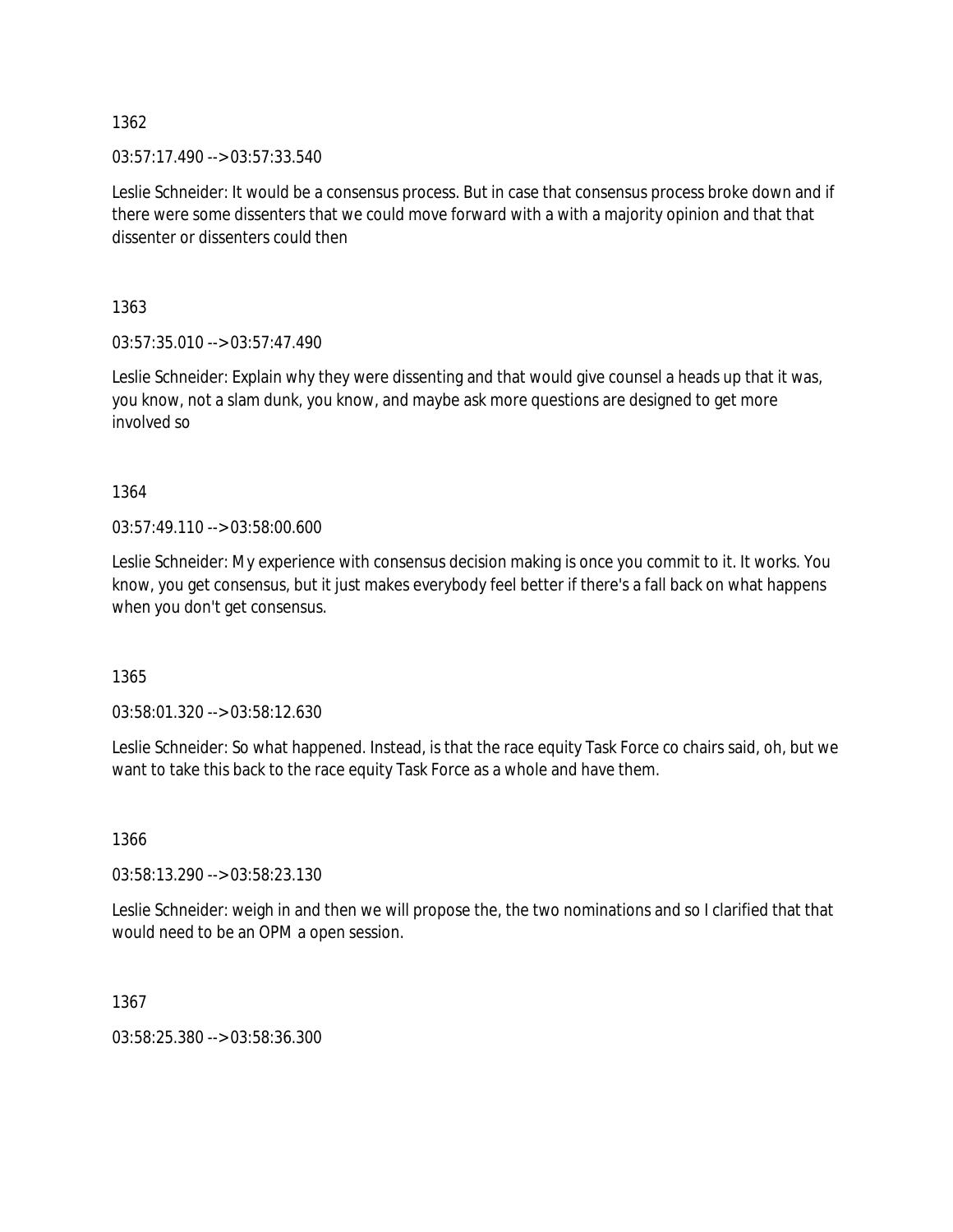Leslie Schneider: decision making process and then they brought their nominations back to me and I didn't have a problem with the nominations. And so we brought them to council and then Council approved them.

1368

03:58:36.720 --> 03:58:46.500

Leslie Schneider: And it wasn't until after the fact that I realized that we hadn't actually followed the process that that I had stated before, so one way to one.

1369

03:58:47.730 --> 03:59:06.720

Leslie Schneider: One piece of this, that could go forward is that the the panel before the whatever the number of people are, but in this case the CO chairs, plus the mayor and the liaison could come to consensus and then and have that either person or persons.

1370

 $03:59:08.400 \rightarrow 03:59:16.110$ 

Leslie Schneider: Recommended to the task force and the task force could have their conversation and basically approve it the way that council would approve it. Right.

1371

03:59:16.800 --> 03:59:30.900

Leslie Schneider: But that would be taking a slate to them and I wasn't at that meeting. I don't know how that actually occurred. But anyway, so I just want to bring that forward because we do have to go through that process again now.

1372

03:59:32.940 --> 03:59:33.270

Okay.

1373

03:59:34.890 --> 03:59:36.480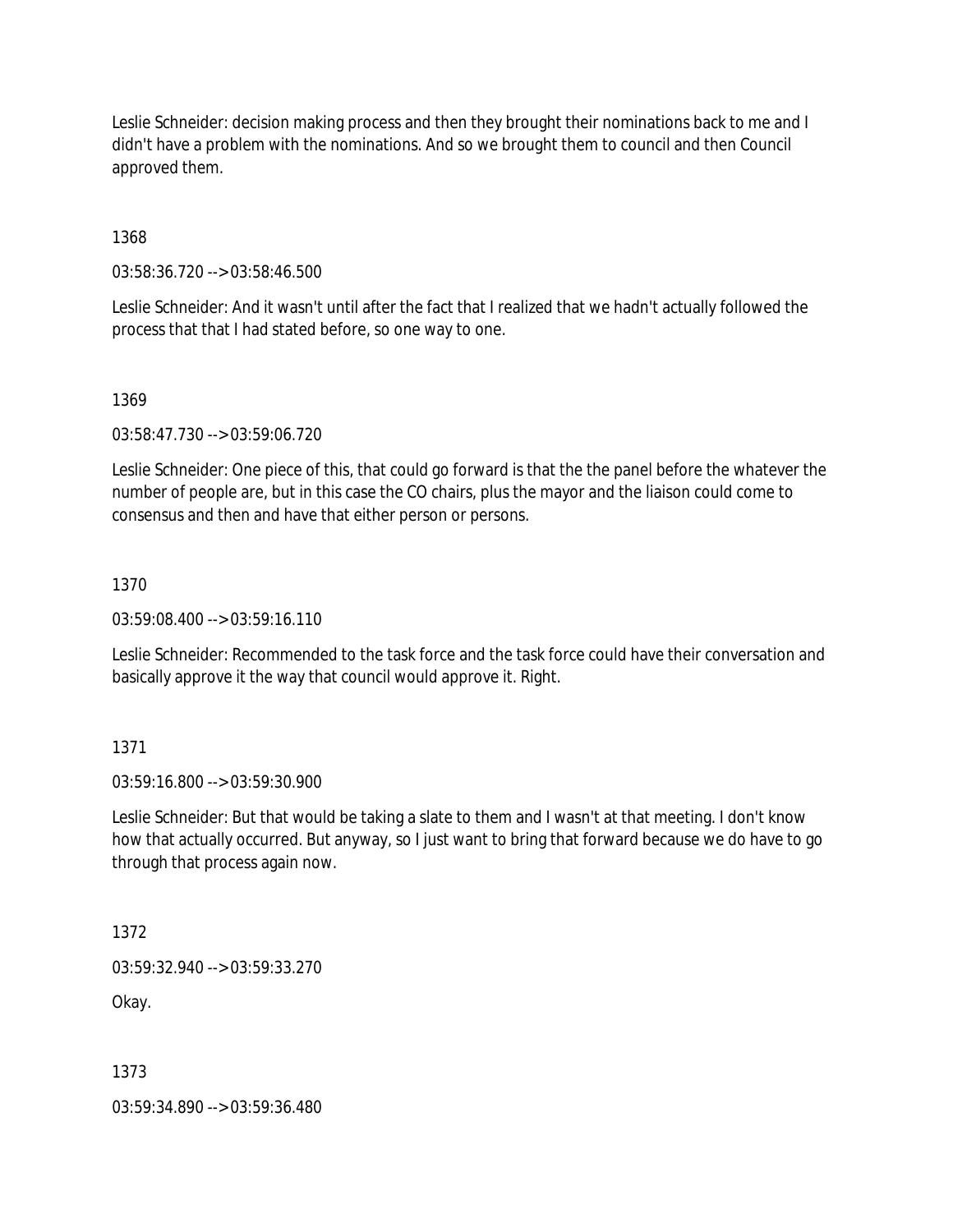Joe Deets: COUNCILMEMBER hi topless.

# 1374

03:59:40.440 --> 03:59:47.730

Kirsten Hytopoulos: Um, yeah, I think, because that already happened with the last appointment that just appointments. It just happened. We're kind of

# 1375

03:59:48.540 --> 03:59:54.540

Kirsten Hytopoulos: Like that kind of just, I think we kind of need to let that happen again for this one. And I think the way that I would say that

# 1376

03:59:54.990 --> 04:00:00.600

Kirsten Hytopoulos: That that we, that, that's okay. Is the air Task Force right now and we just kind of go with that.

# 1377

04:00:01.140 --> 04:00:09.150

Kirsten Hytopoulos: And then I think we really need to kind of like clean this up as they become a committee because I really think we need to have consistent rules amongst our committees.

# 1378

04:00:09.660 --> 04:00:16.620

Kirsten Hytopoulos: And maybe we need to have a different you know conversation about this going forward tonight. It's not the night you know i 10 o'clock, but

## 1379

04:00:17.130 --> 04:00:28.680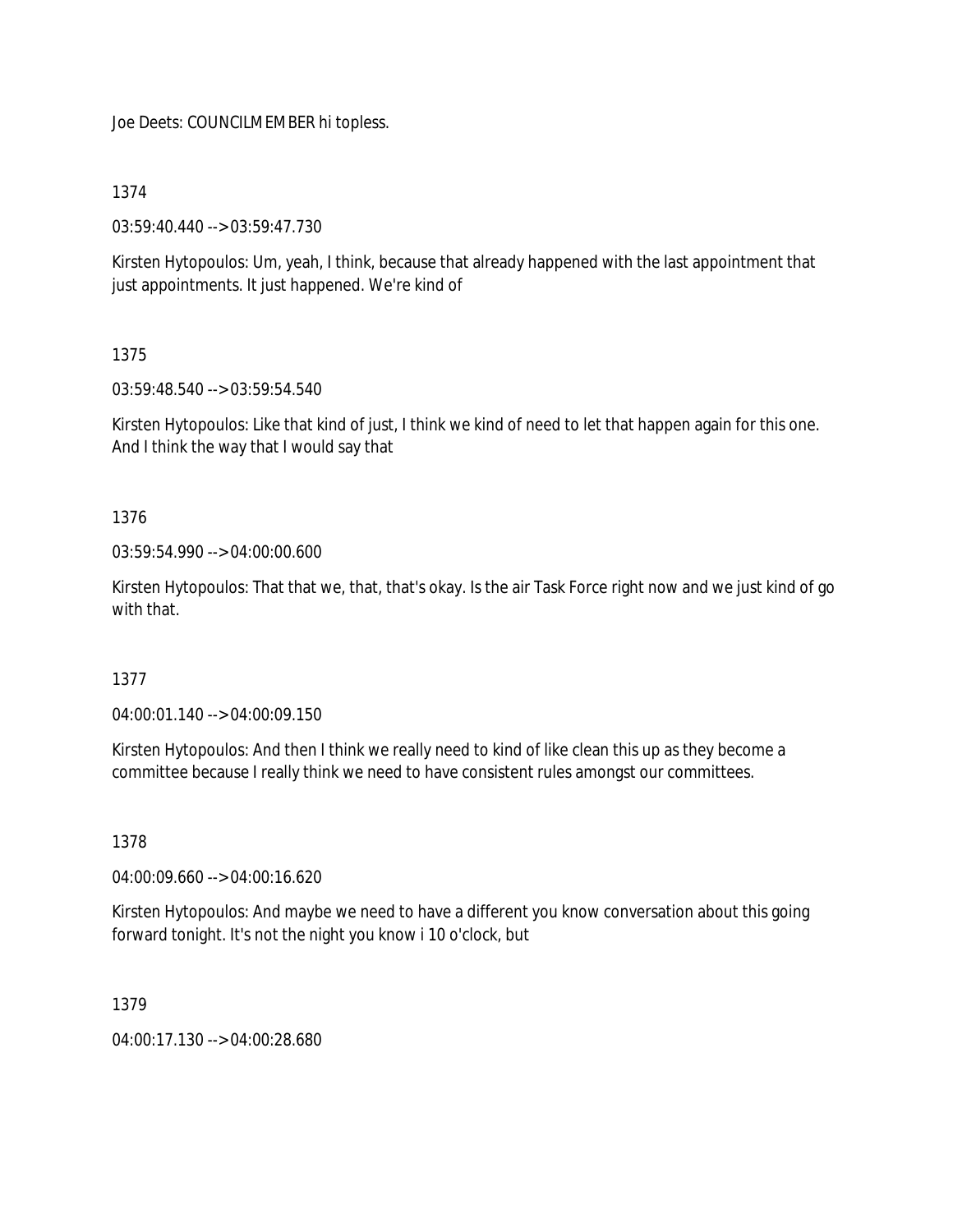Kirsten Hytopoulos: That's the way it was just done for the for this position that's now open again. So let's not change. You know the rules or whatever, right now and let's let them do that again. As long as they comply with the outcome, a

1380

04:00:29.130 --> 04:00:35.850

Kirsten Hytopoulos: But I, but I would ask that we innovate, to have a conversation, let's have a conversation about, but as they transition to a sitting committee.

1381

04:00:36.330 --> 04:00:44.880

Kirsten Hytopoulos: Let's, let's have the same rules, whatever they are, and we may revise those as we've talked about going forward over time. We know the look like next year.

1382

04:00:45.180 --> 04:00:54.930

Kirsten Hytopoulos: But whatever the, the method is that we use that we that we that we ask of all of our committees, we need to apply them to all of our committees or other committees, don't get to choose their own

1383

04:00:55.500 --> 04:01:06.960

Kirsten Hytopoulos: Members that way we'd have the same rules for the committee's. So that's my my long answer to. I say go forward and and have them do what they already did for this position as well. And then let's go from there.

1384

04:01:09.150 --> 04:01:13.980

Joe Deets: Okay, thank you, Maria topless. Oh, I will see council member public

1385

04:01:14.580 --> 04:01:19.080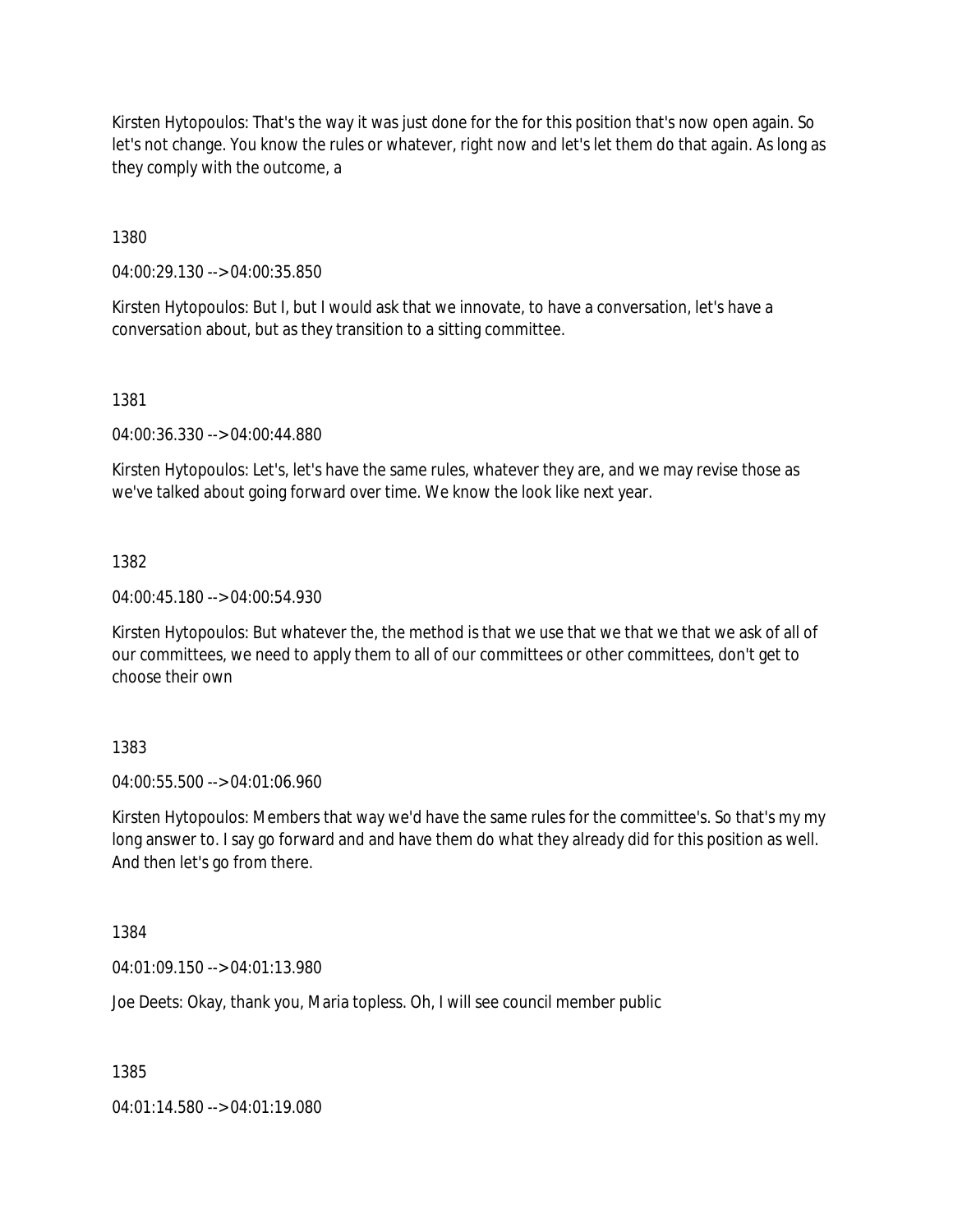Michael Pollock: No, I just wondered wanted to hear from the liaison um

1386

04:01:20.010 --> 04:01:21.150

Michael Pollock: I was gonna have to sing on

1387

04:01:21.810 --> 04:01:24.870

Michael Pollock: Okay, well, okay, I'll be tracked in let you then.

1388

04:01:25.500 --> 04:01:46.200

Joe Deets: Oh, well, you asked first how's this, you and I both asked the Council liaison a customer in this. Are you heard council member Hi topless. Let's try and find a way through this and is this something that you can talk to communicate with the task force tuned to be a Permanent Committee.

1389

 $04.01.52.980 -5.04.02.12.120$ 

Rasham Nassar: Well, I guess I just have a different perspective on this topic than my colleague seem to the last time that this came up. I made it clear to Council that this is not this process at the task force has decided upon for this round of selections is not something that they created

1390

04:02:13.470 --> 04:02:24.270

Rasham Nassar: In terms of the fact that another committee has had elected in the past to approach their committee member selection process in a really similar way by involving

1391

04:02:25.650 --> 04:02:33.120

Rasham Nassar: The full task force in making recommendations. So I've already let the Council know that and my experience, I've seen this happen before with our other committees.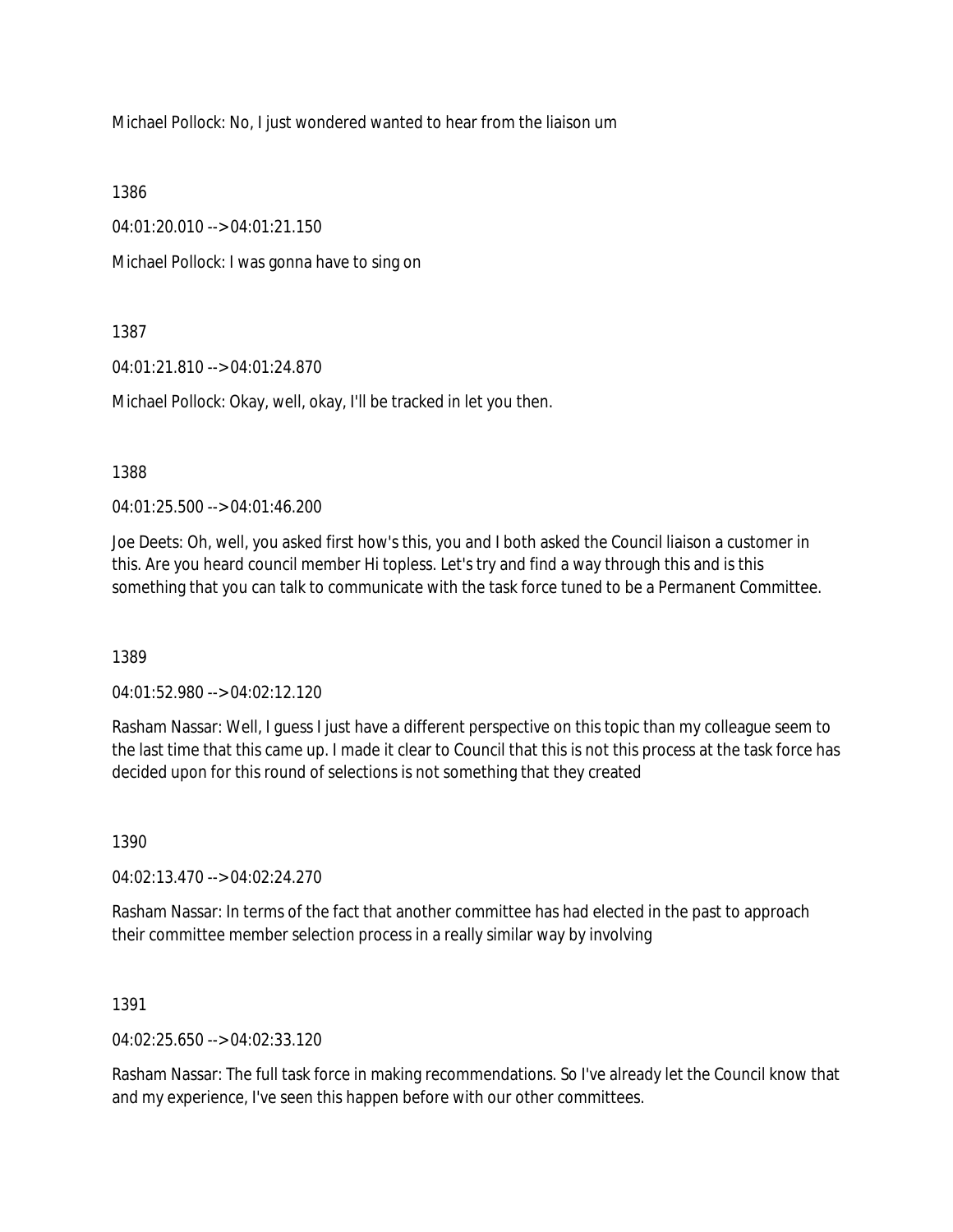04:02:33.990 --> 04:02:42.390

Rasham Nassar: I also said that I agree with consistency of application of the rules, the way that we achieve that is by talking about them coming to consensus.

1393

04:02:42.930 --> 04:03:00.180

Rasham Nassar: On them and then we take that extra step to write them down and formally adopt them as our rules big our rules are written down so that there can be no confusion as to what rules are should be followed. And what rules are flexible.

1394

04:03:01.320 --> 04:03:02.790

Rasham Nassar: I support all of that.

1395

04:03:04.740 --> 04:03:10.500

Rasham Nassar: And I'll just leave it there. I don't see this as a problem, per se, and I don't feel any

1396

04:03:11.400 --> 04:03:22.770

Rasham Nassar: Responsibility to communicate that this discussion back to the task force, except to say that Council is committed to having a conversation on our committee process and procedure.

1397

04:03:23.280 --> 04:03:38.010

Rasham Nassar: getting clear on that. Arriving at some consensus at least that a majority can agree on. And then we formally adopt that committee process into our process our governance manual and we with the expectation that all committees are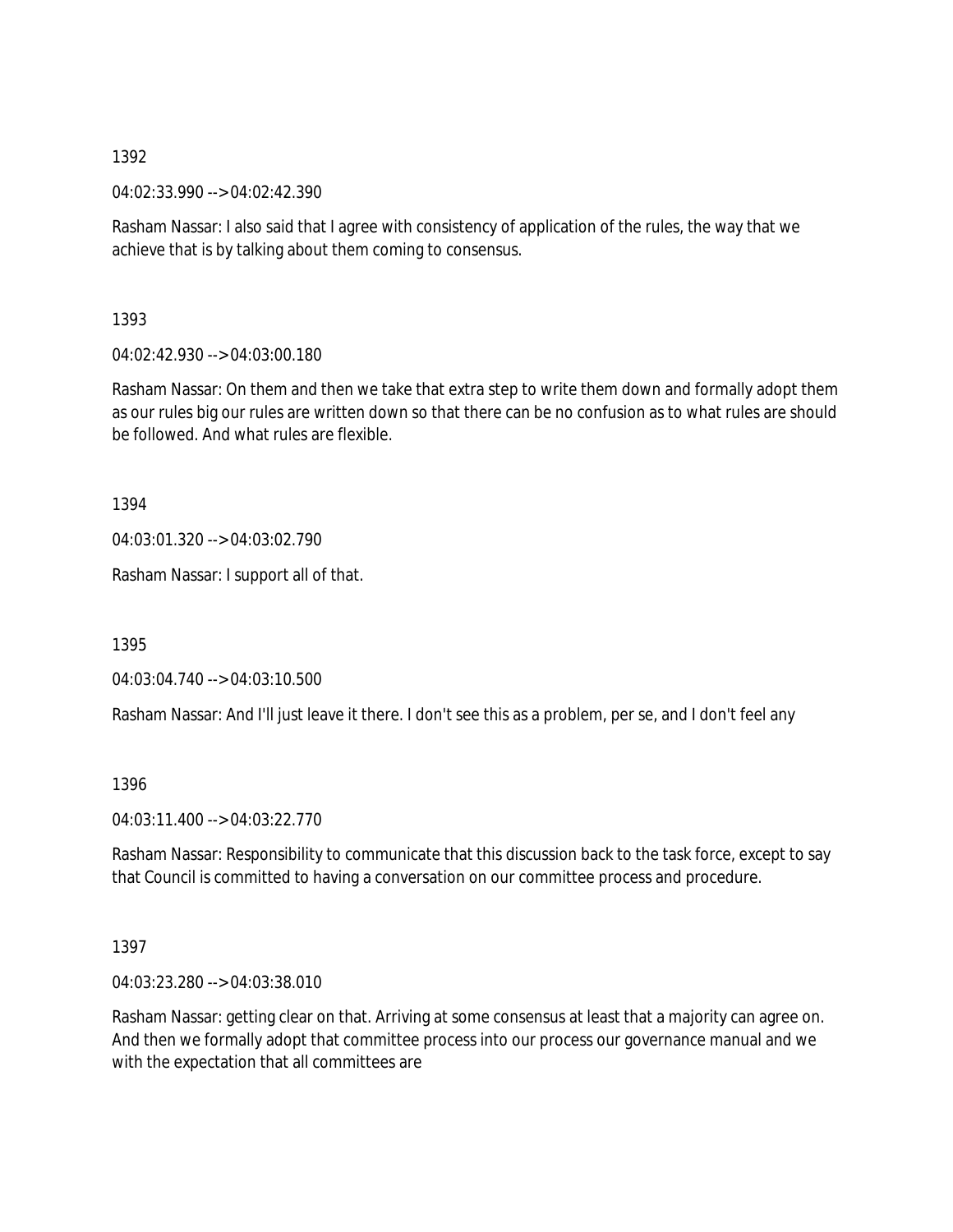04:03:39.180 --> 04:03:42.360

Rasham Nassar: Accountable to following those rules. I think that's what's most fair so

1399

04:03:46.590 --> 04:04:00.690

Leslie Schneider: Okay, so I think that that works. I appreciate the the time to check back in with Council and I think that's, that's all I have in this particular case there. I don't believe there will be new interviews done unless

1400

04:04:01.740 --> 04:04:03.390

Leslie Schneider: You know, unless the panel or the

1401

04:04:04.860 --> 04:04:19.920

Leslie Schneider: Unless it comes up that people need to be refreshed on who said what and who represented what so there may or may not be additional interviews. I'm not anticipating that there will be there were quite a few wonderful candidates. So I think there's going to be plenty to pick from.

1402

04:04:22.020 --> 04:04:23.130

Leslie Schneider: Appreciate it. Thank you.

1403

04:04:23.850 --> 04:04:25.080

Joe Deets: Okay, very good.

1404

04:04:26.610 --> 04:04:28.650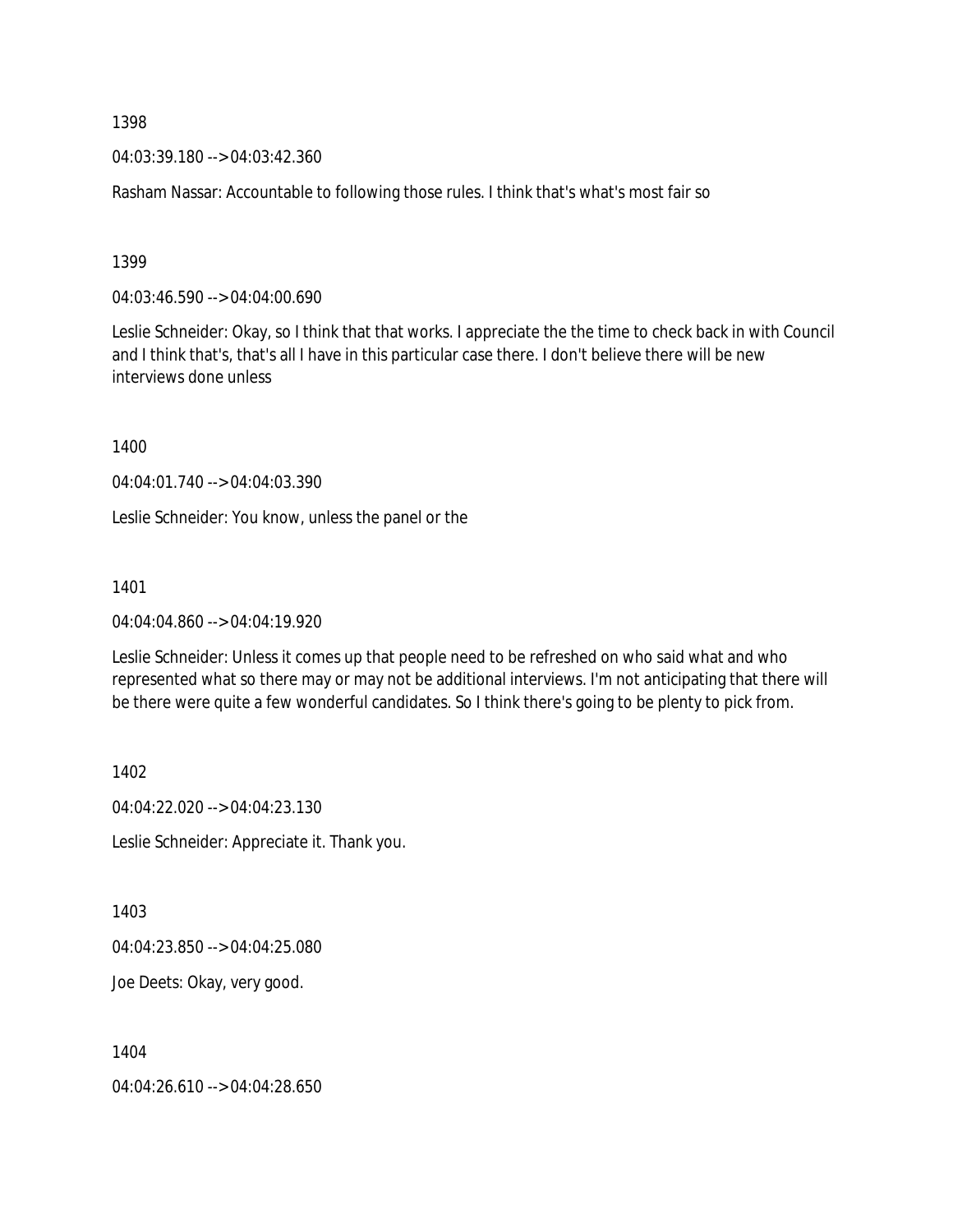Joe Deets: So it looks like we're done with that now.

1405

04:04:29.790 --> 04:04:36.390

Joe Deets: We're going to move on to good of the order and I do know customers are you had something you wanted to talk about

1406

04:04:36.750 --> 04:04:45.300

Rasham Nassar: I do. Yes. So I think it was last year that we voted on council members in the beginning of this year to attend the salary Commission interviews.

1407

04:04:45.570 --> 04:04:53.730

Rasham Nassar: And be a part of that process. I was one of those council members in scheduling the interviews, there was a mix up and I was double booked. I have a huge

1408

04:04:54.360 --> 04:05:01.890

Rasham Nassar: Utility advisory committee meeting from five to seven that I feel an obligation to attend. We already have to council member and also called the gays ons.

1409

04:05:02.880 --> 04:05:11.610

Rasham Nassar: I don't know what the term is but COUNCILMEMBER deets and Pollock our plan are going to attend those those interviews and be a part of that for the salary Commission.

#### 1410

 $04.05.11.970 -> 04.05.16.710$ 

Rasham Nassar: I don't know if we need a third if that's if there are some special code provision for salary Commission.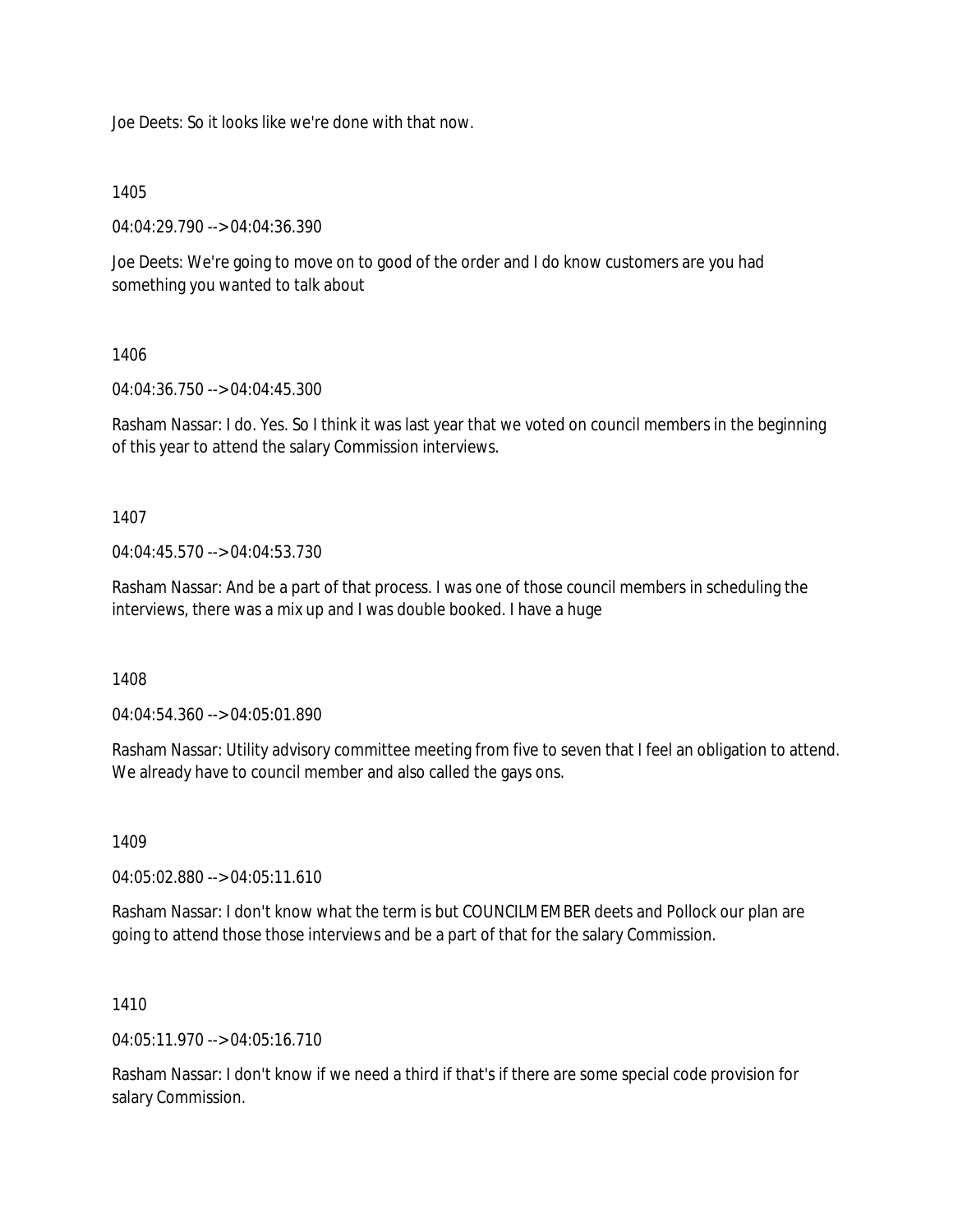04:05:17.520 --> 04:05:24.690

Rasham Nassar: But my preference is to fulfill my obligation as liaison to the utility advisory committee and skip the salary Commission interviews.

## 1412

04:05:25.170 --> 04:05:35.340

Rasham Nassar: I wanted to make Council aware of my intent to not participate in those interviews and to see if any one of my colleagues would like to substitute in my place or not.

# 1413

04:05:36.690 --> 04:05:38.700

Joe Deets: And also the interviews or tomorrow. Right.

1414

04:05:39.390 --> 04:05:39.570

Joe Deets: Because

## 1415

04:05:40.230 --> 04:05:43.050

Rasham Nassar: They are tomorrow from four to seven.

## 1416

04:05:45.330 --> 04:05:52.320

Rasham Nassar: Would like to volunteer, I would quickly submit an email to Roz and she would forward you the applicant packages.

1417

04:05:53.040 --> 04:05:53.250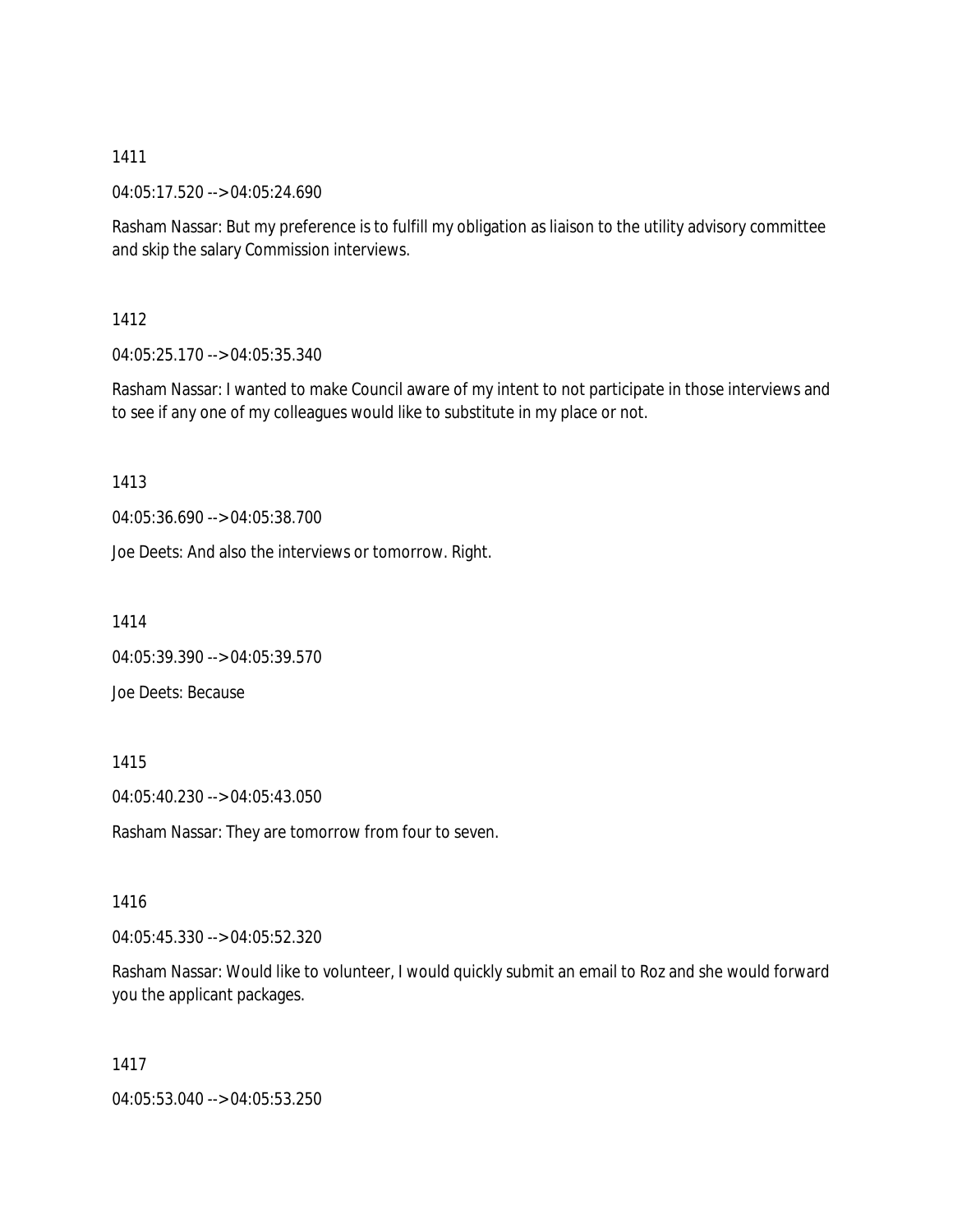Joe Deets: And

#### 1418

04:05:53.460 --> 04:06:03.240

Morgan Smith: Just to clarify, there is no requirement to have three council members participate in the interviews. So you can either find an alternate or leave it as is.

#### 1419

04:06:05.550 --> 04:06:07.230 Joe Deets: COUNCILMEMBER Pollock. Are you up for

#### 1420

04:06:07.320 --> 04:06:09.480

Joe Deets: You will need taking care of this.

1421

04:06:10.590 --> 04:06:13.320

Michael Pollock: I am just so fired up for this.

1422 04:06:14.550 --> 04:06:15.210 Joe Deets: I bet you

1423 04:06:16.500 --> 04:06:19.860 Michael Pollock: Yeah, I think we can handle that. Yeah, I would submit

1424

04:06:21.210 --> 04:06:22.380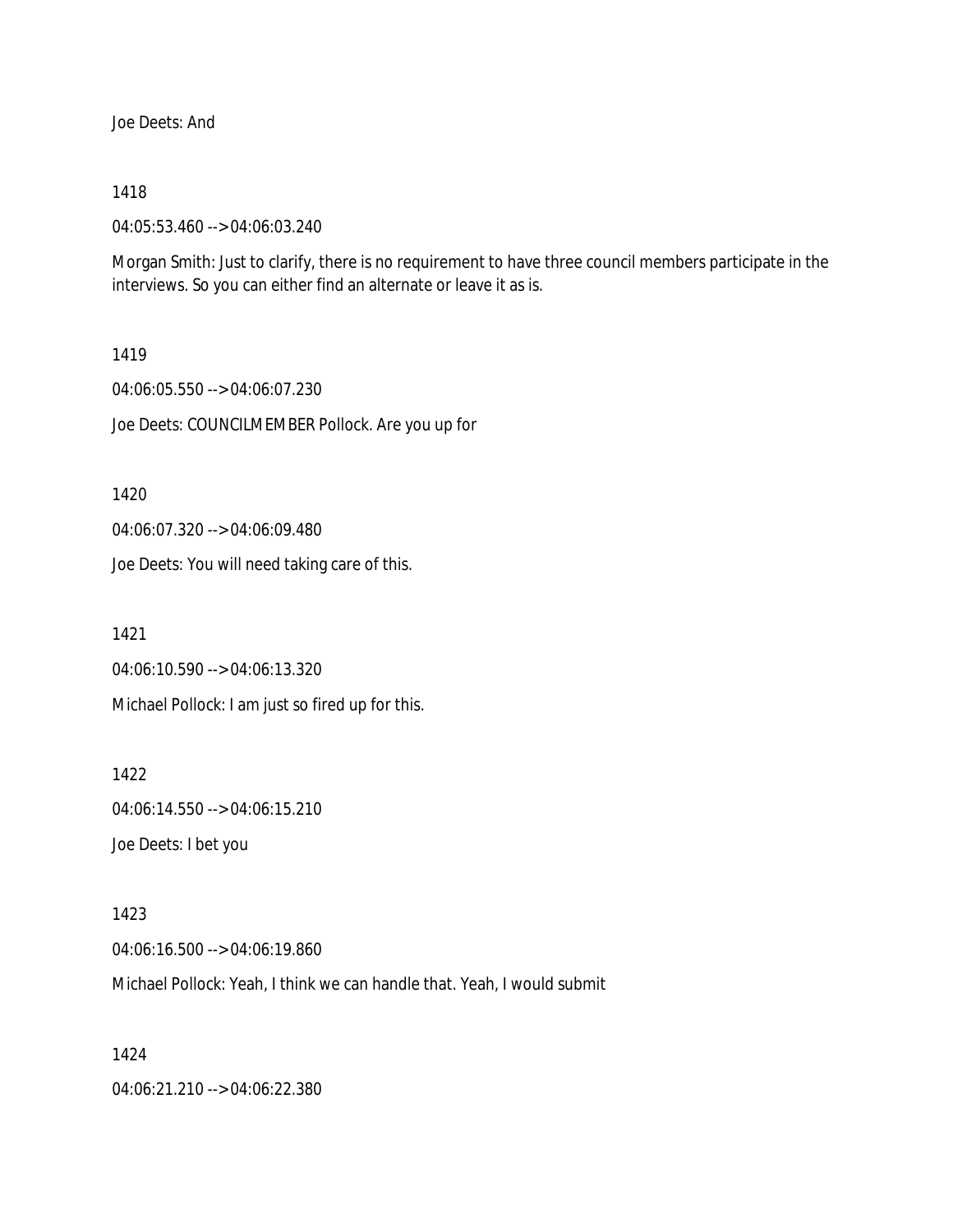Joe Deets: We have

1425

04:06:22.890 --> 04:06:25.170 Michael Pollock: Our 39 nine

1426 04:06:26.250 --> 04:06:28.410 Michael Pollock: Positions is not right. Yeah.

1427

04:06:30.450 --> 04:06:32.190

Joe Deets: Okay, well,

1428

04:06:32.250 --> 04:06:40.740

Joe Deets: I don't see anyone begging to join us. So I have a feeling. It will be just COUNCILMEMBER Polycom myself just fine. Okay.

#### 1429

04:06:42.180 --> 04:06:48.840

Joe Deets: Anything I'll mayor Leslie you wanted to know. I was replacing you. That's why I'm doing it.

#### 1430

04:06:50.970 --> 04:06:52.770

Leslie Schneider: I'm on to a different topic. Is that right,

1431

04:06:53.370 --> 04:06:54.000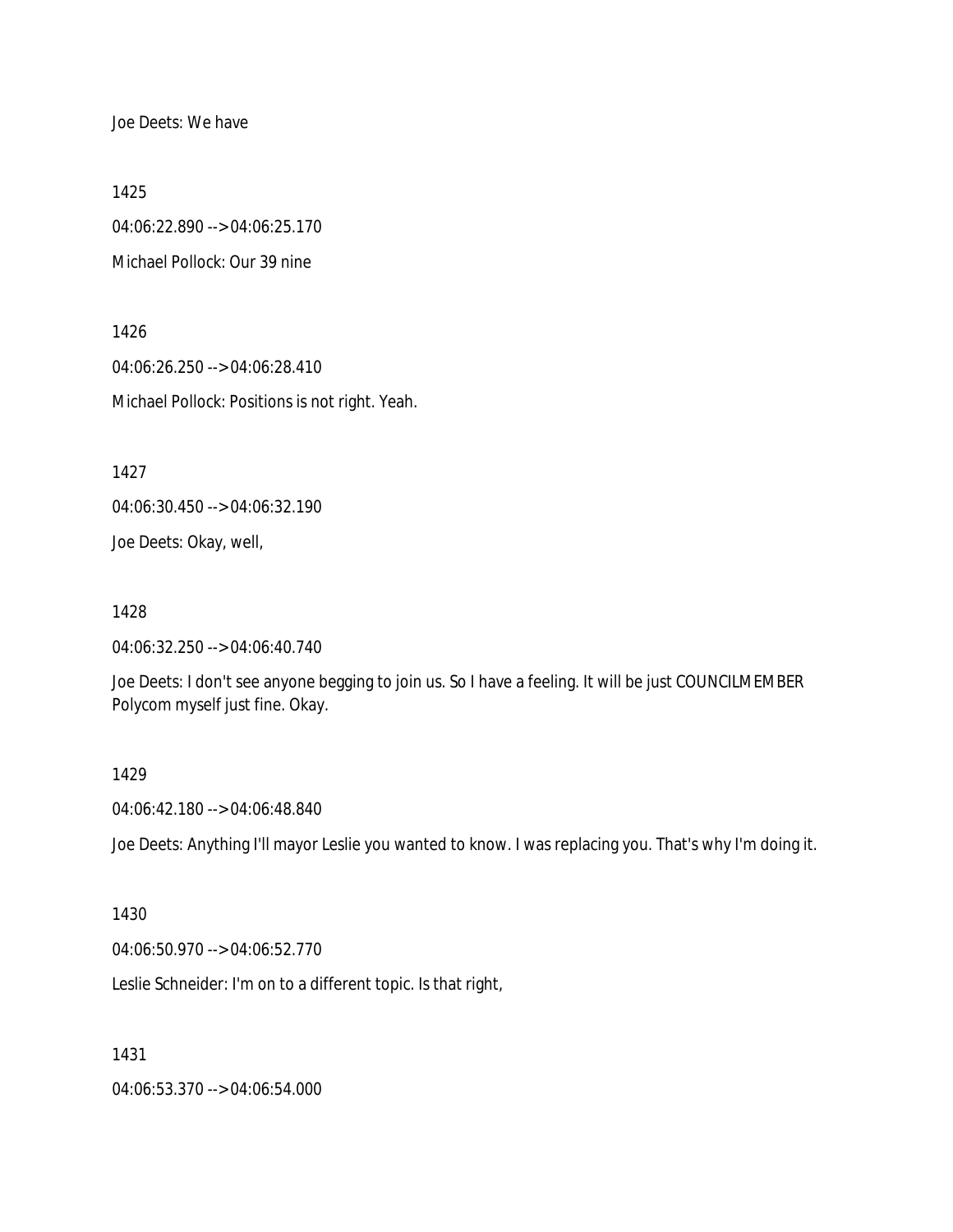Joe Deets: But please

#### 1432

04:06:54.300 --> 04:07:07.350

Leslie Schneider: Okay, so, um, I just wanted to let my colleagues know that there will soon be a meeting with the with the Squamish tribes and and the tribes chairman Leonard forsman

## 1433

04:07:08.070 --> 04:07:10.380

Leslie Schneider: Possibly with other tribe representatives on

#### 1434

04:07:11.070 --> 04:07:20.130

Leslie Schneider: fish passage at the McDonald Creek project and the purpose of the discussion would be to better understand how our two agencies can work together to meet each other's needs.

## 1435

04:07:20.550 --> 04:07:38.460

Leslie Schneider: With regards to covert replacement and the tribes interest in improving fish passage and habitat. There are some other projects on the horizon as well that have the same issue, including Cooper Creek and the springbrook projects. So just bringing it to your attention. I believe that

1436

04:07:39.870 --> 04:07:44.100

Leslie Schneider: COUNCILMEMBER Medina is being invited because he had some

1437

04:07:45.390 --> 04:07:47.880

Leslie Schneider: Understanding of this issue from previous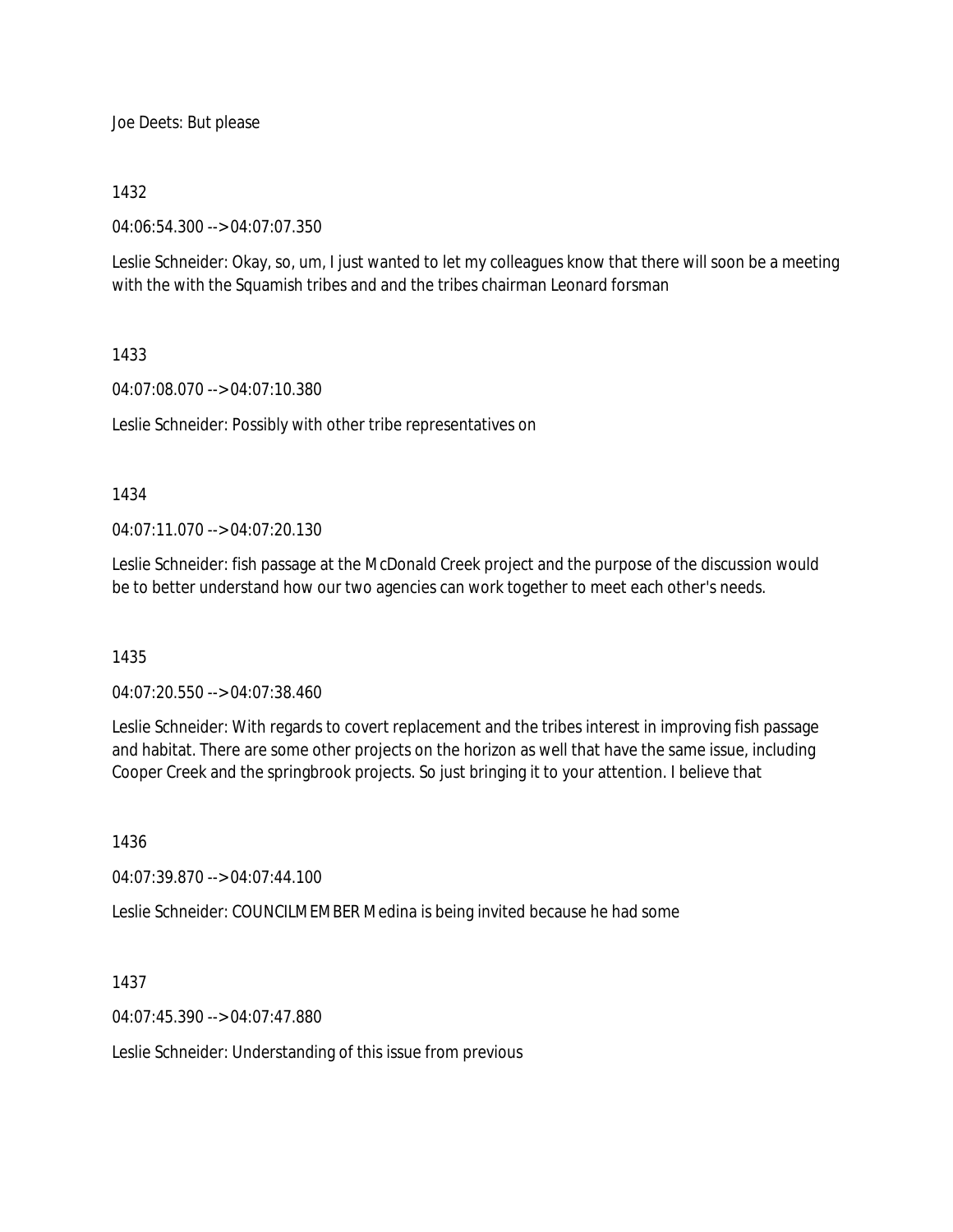04:07:49.410 --> 04:07:52.620

Leslie Schneider: Maybe when he was in the mayor position before, is that right city manager.

1439

04:07:55.440 --> 04:08:04.560

Morgan Smith: All I know is that he is the one who had passed along to me the request from Leonard forsman and to have this discussion. So

1440

04:08:06.180 --> 04:08:11.010

Morgan Smith: We're starting there, but the intent is for this meeting to

1441

04:08:12.210 --> 04:08:16.920

Morgan Smith: suss out. What, if anything is useful for the full council to dialogue about

1442

04:08:18.180 --> 04:08:22.560

Leslie Schneider: Okay, so that was it. Just wanted to bring that up for awareness.

1443

04:08:23.730 --> 04:08:25.500

Joe Deets: Okay, thank you. Councilmember falling

1444

04:08:26.460 --> 04:08:33.330

Michael Pollock: Yeah, this one is a mare, is that something I could attend as well. I actually have quite a bit of expertise in that area.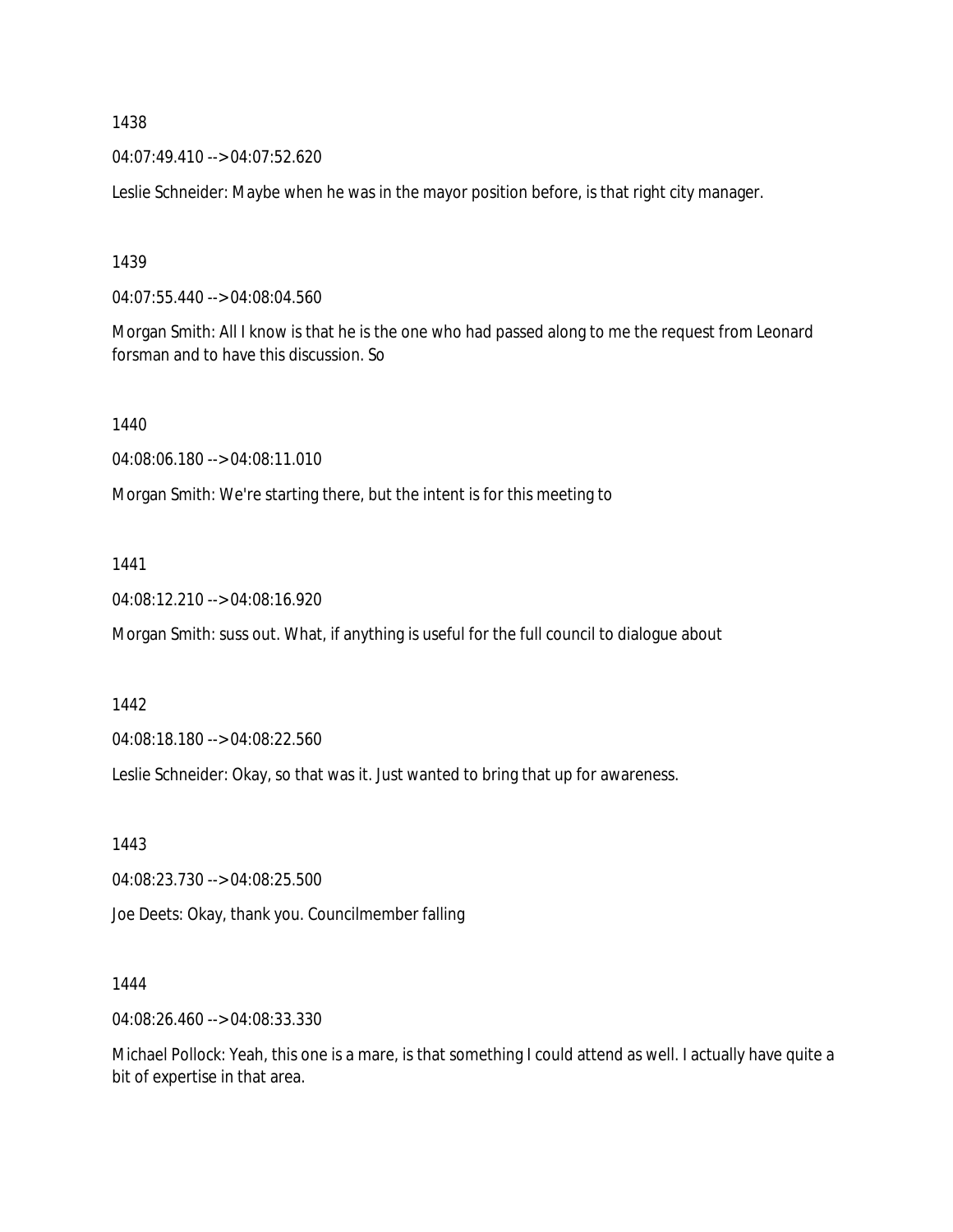1445 04:08:34.980 --> 04:08:35.730 Leslie Schneider: I'm

1446 04:08:36.300 --> 04:08:37.200

Michael Pollock: Finally, to me,

1447

04:08:38.100 --> 04:08:43.470

Leslie Schneider: I can. I don't really know because I was just asked recently city manager.

1448

04:08:43.920 --> 04:08:48.750

Morgan Smith: That we can have any three council members attend otherwise it's it's all of us, so

1449

04:08:49.470 --> 04:08:57.630

Morgan Smith: This was a kind of a informational trying to get our arms around what their requests are and what the city staffs work today has been

1450

04:08:57.990 --> 04:09:03.780

Morgan Smith: And shape up what the policy choices might be that would be appropriate if any to bring to Council so

1451

04:09:04.590 --> 04:09:17.280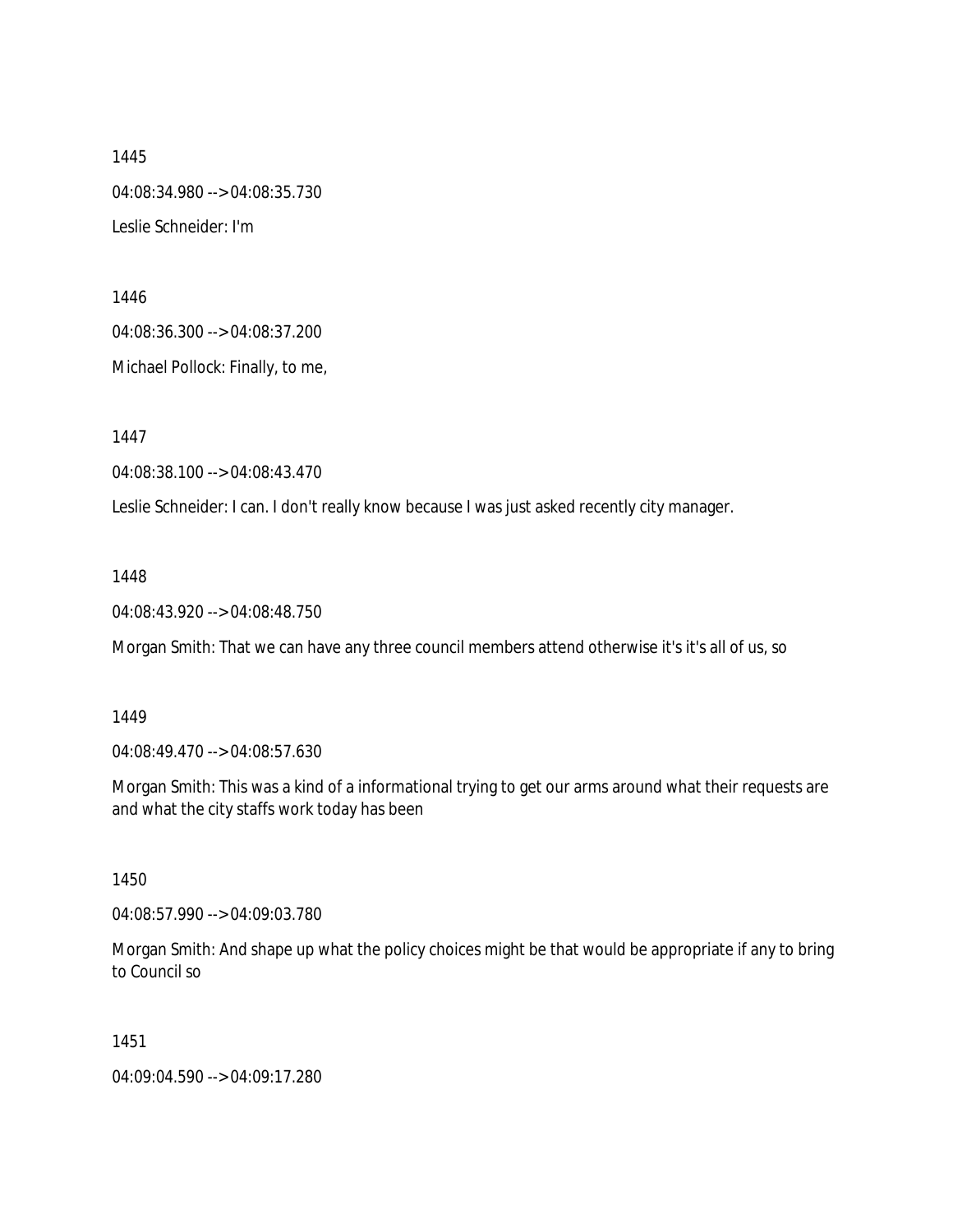Morgan Smith: We didn't have any special attachments to which three council members, it seemed to make sense to start with the mayor, the Deputy Mayor and Cole, because he was the one that that transmitted the request, but it doesn't matter to me.

1452

04:09:18.870 --> 04:09:19.620

Leslie Schneider: So,

1453

04:09:20.670 --> 04:09:28.620

Leslie Schneider: Deputy Mayor. Maybe we could have a conversation to see whether whether you feel strongly about participating in that or or not.

1454

04:09:30.450 --> 04:09:31.920

Joe Deets: Um, the

1455

04:09:32.910 --> 04:09:36.870

Joe Deets: Number is chomping at the bit. I mean, that's as

1456

04:09:41.400 --> 04:09:41.700

Joe Deets: Okay.

1457

04:09:42.960 --> 04:09:46.350

Leslie Schneider: Alright so customer Pollock. I think it sounds like

1458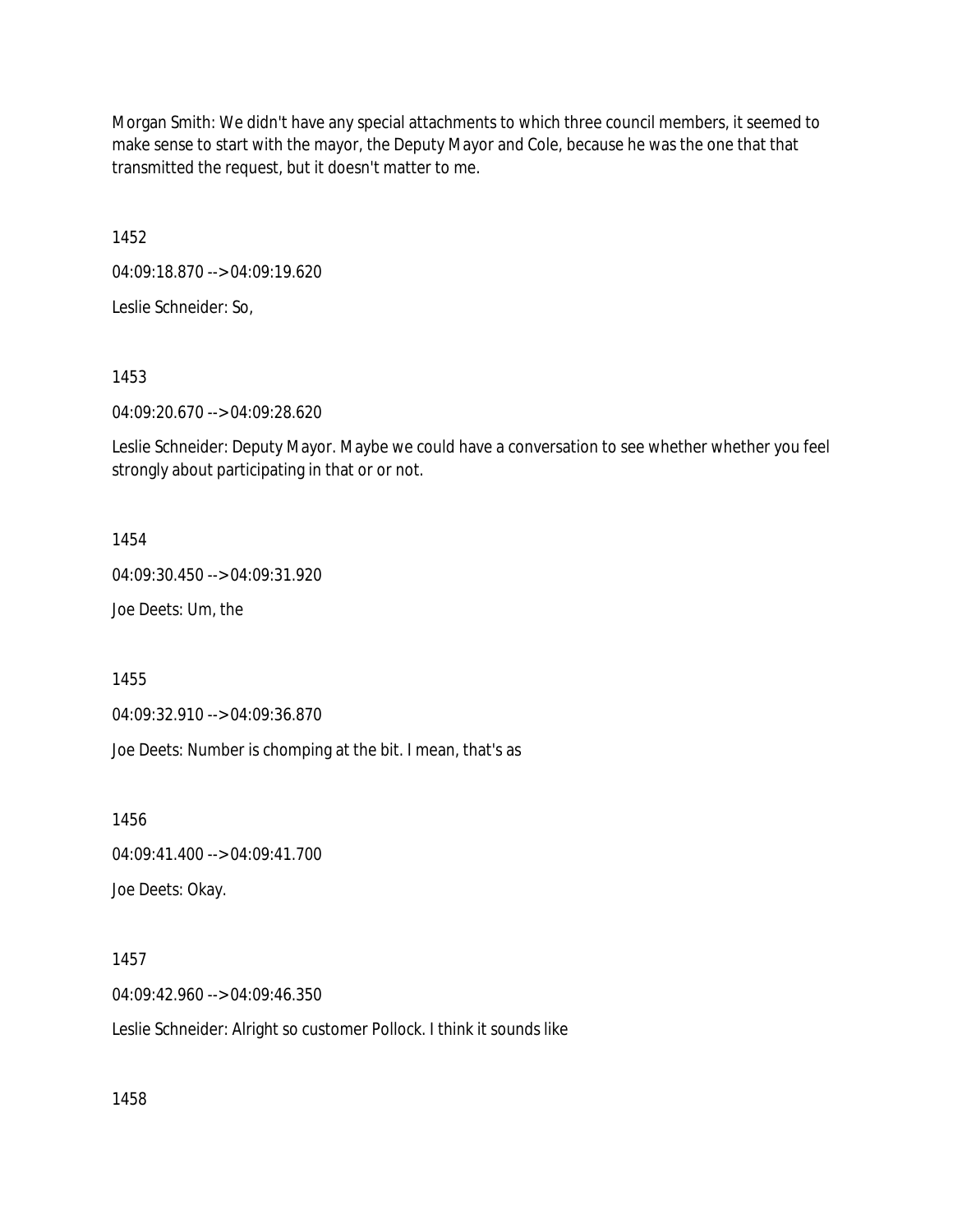04:09:48.330 --> 04:09:56.340

Leslie Schneider: We need to get us sort of hooked in pretty quickly for the for the schedule so I can communicate with you about that.

1459

04:09:56.760 --> 04:09:57.570

Michael Pollock: You really go with

1460

04:09:58.710 --> 04:10:00.300

Michael Pollock: You went okay

1461

04:10:03.600 --> 04:10:04.680

Leslie Schneider: Is that better. Sorry.

1462

04:10:16.320 --> 04:10:34.950

Joe Deets: I think it's important to disclose conversations we've had with constituents and I've had some conversations with constituents who are tied to St. Michael's Hospital formerly Harrison and there's presently a covert outbreak going on down there and

1463 04:10:36.360 --> 04:10:37.020 Joe Deets: There's some

1464 04:10:39.330 --> 04:10:51.450